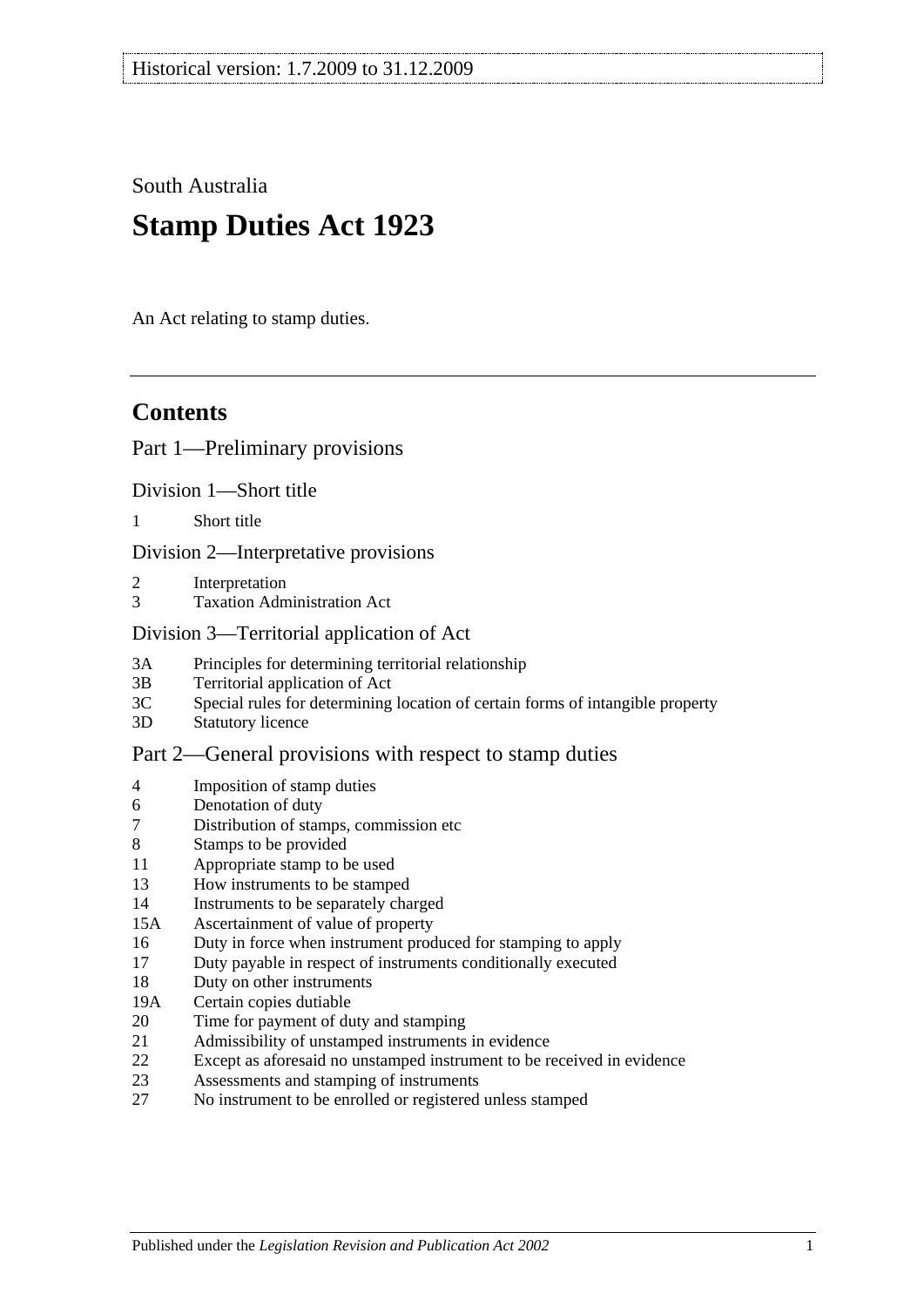## [Part 3—Special provisions with respect to certain stamp duties](#page-18-0)

#### [Division 1—Agreements](#page-18-1)

- 30 [When agreement comprised of several letters](#page-18-2)
- 31 [Certain contracts to be chargeable as conveyances on sale](#page-18-3)
- 31A [Duty on agreements for "walk in walk out" sales of land used for primary production](#page-19-0)

#### [Division 2—Rental business](#page-19-1)

- 31B [Interpretation](#page-19-2)
- 31C [Jurisdictional nexus](#page-21-0)
- 31D [Obligation to be registered](#page-21-1)
- 31E [Registration](#page-21-2)
- 31F [Lodgement of statement and payment of duty](#page-21-3)
- 31H [Manner of denoting duty on statement](#page-23-0)
- 31I [Matter not to be included in statement](#page-23-1)
- 31K [Calculation by other methods](#page-25-0)
- 31L [Passing on a rental duty](#page-25-1)
- 31M [Ascertainment and disclosure of place of use of goods](#page-26-0)
- 31N [Repeal of Division](#page-26-1)

#### [Division 3—Annual licences](#page-26-2)

- 32 [Interpretation](#page-26-3)
- 33 [Annual licence required for insurance business](#page-27-0)
- 34 [Application for annual licence](#page-27-1)
- 35 [Issuing and term of annual licence](#page-28-0)
- 36 [Monthly returns in respect of general insurance business](#page-28-1)
- 36A [Duty if annual licence application or monthly return not lodged as required](#page-28-2)
- 37 [Denoting of duty](#page-28-3)
- 38 [Duty payable on acquisition of insurance business](#page-28-4)
- 42AA [Duty in respect of policies effected outside South Australia](#page-29-0)
- 42AB [Insurers not required to be licensed](#page-29-1)

#### [Division 4—Application for motor vehicle registration](#page-30-0)

- 42A [Interpretation](#page-30-1)
- 42B [Duty on applications for motor vehicle registration or transfer of registration](#page-31-0)
- 42BA [Concessional rate of duty on some applications to transfer registration](#page-33-0)
- 42C [Refund of duty where vehicle returned or registration or transfer in error](#page-33-1)
- 42CA [Refund of duty on eligibility for reduced fee](#page-34-0)
- 42D [Taxation Administration Act and functions of Registrar](#page-34-1)
- 42E [Regulations](#page-34-2)

#### [Division 6—Conveyances and conveyances on sale](#page-34-3)

- 60 [Interpretation](#page-34-4)
- 60A [Value of property conveyed or transferred](#page-35-0)
- 60B [Refund of duty where transaction is rescinded or annulled](#page-37-0)
- 60C [Refund of duty on reconveyance of property subject to a common law mortgage](#page-37-1)
- 61 [Method or estimating value of consideration where consideration consists of shares](#page-37-2)
- 62 [Land use entitlements](#page-38-0)
- 64 [Consideration in case of lease](#page-38-1)
- 65 [Where consideration consists of real or personal property](#page-38-2)
- 66 [Where consideration is payable in instalments](#page-38-3)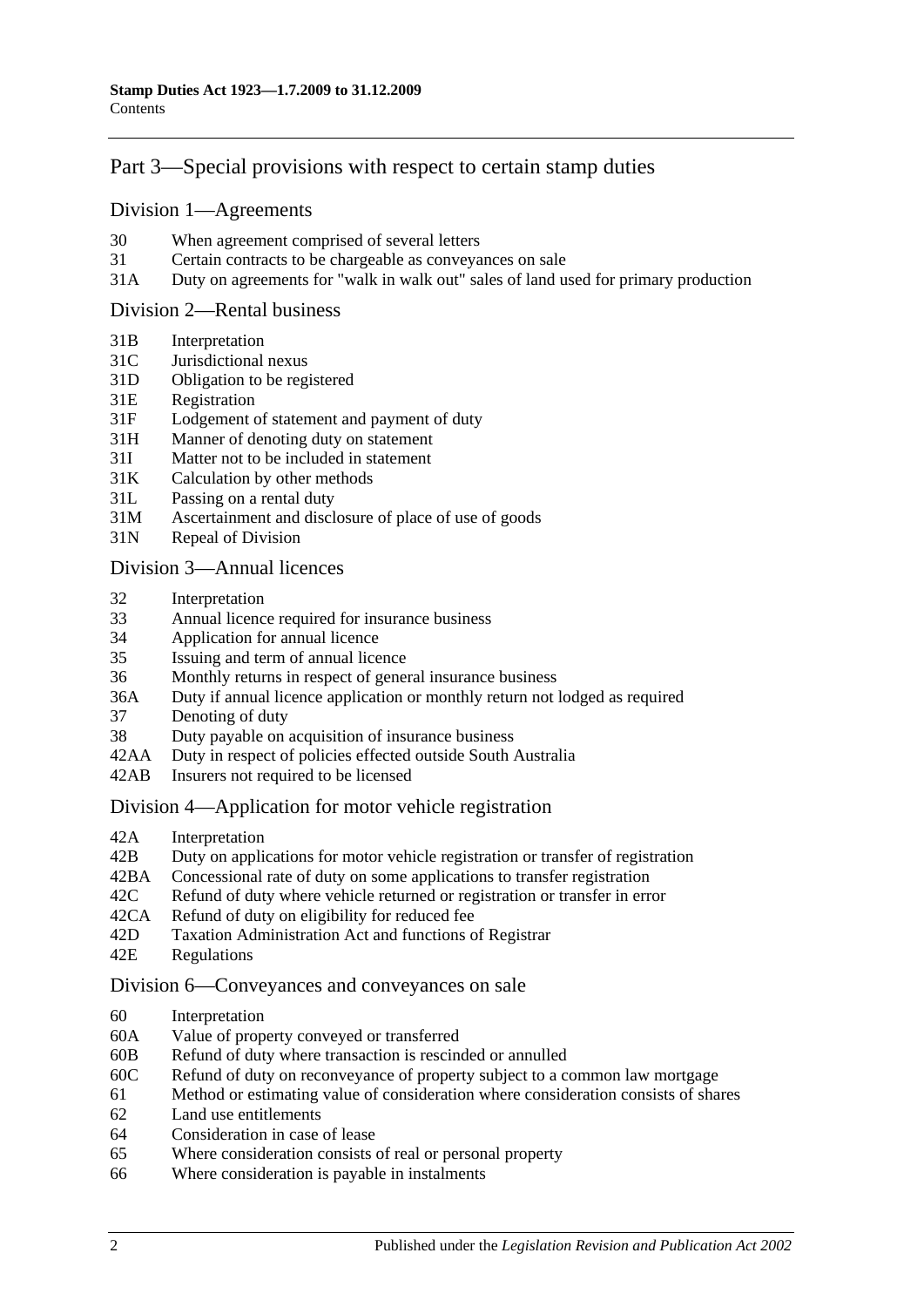- 67 [Computation of duty where instruments are interrelated](#page-39-0)
- 68 [Duty in certain cases](#page-39-1)
- 70 [Evasion of duty](#page-40-0)
- 71 [Instruments chargeable as conveyances](#page-40-1)
- 71AA [Instruments disclaiming etc an interest in the estate of a deceased person](#page-45-0)
- 71A [Provision where trust property distributed](#page-46-0) *in specie*
- 71B [Partition or division of property](#page-46-1)
- 71C [Concessional rates of duty in respect of purchase of first home etc](#page-46-2)
- 71CA [Exemption from duty in respect of Family Law instruments](#page-50-0)
- 71CB [Exemption from duty in respect of certain transfers between spouses etc or former spouses](#page-53-0)  [etc](#page-53-0)
- 71CBA [Exemption from duty in respect of domestic partnership agreements or property](#page-54-0)  [adjustment orders](#page-54-0)
- 71CC [Interfamilial transfer of farming property](#page-55-0)
- 71CD [Duty on conveyances by Official Trustee etc](#page-57-0)
- 71D [Concessional duty to encourage resource exploration activity](#page-57-1)
- 71DA [Duty on certain conveyances between superannuation funds etc](#page-59-0)

#### [Division 7—Gaming machine surcharge](#page-60-0)

- 71EA [Interpretation](#page-60-1)
- 71EB [Direct interests](#page-62-0)<br>71EC Related entities
- [Related entities](#page-62-1)
- 71ED [Indirect interests](#page-62-2)
- 71EE [Notional interests](#page-63-0)
- 71EF [Application of this Division](#page-63-1)
- 71EG [Imposition of surcharge](#page-63-2)
- 71EH [Exempt transactions](#page-64-0)
- 71EI [Notice of transaction to which this Division applies](#page-64-1)
- 71EJ [Recovery of duty](#page-65-0)

#### [Division 8—Transactions effected without creating dutiable instrument](#page-65-1)

- 71E [Transactions otherwise than by dutiable instrument](#page-65-2)
- 71F [Statutory transfers](#page-67-0)

#### [Division 10—Mortgages](#page-67-1)

- 76 [Interpretation](#page-68-0)<br>77 Where mortga
- [Where mortgage consists of several instruments](#page-68-1)
- 78 [Security for stock, how to be charged](#page-68-2)
- 79 [Mortgage securing future and contingent liabilities](#page-68-3)
- 80 [Security for repayment by periodical payments, how to be charged](#page-70-0)
- 81 [Transfers and further charges](#page-70-1)
- 81B [Duty chargeable proportioned to value of South Australian property](#page-70-2)
- 81C [Duty paid on one mortgage may be denoted as having been paid on another mortgage](#page-71-0)
- 82 [Unregistered mortgages protected by caveats](#page-72-0)
- 82A [Repeal of Division](#page-72-1)

#### [Part 3A—Special provisions relating to financial products](#page-74-0)

- 83 [Interpretation](#page-74-1)
- 84 Share [buy-back](#page-74-2)
- 85 [Exempt transactions](#page-74-3)
- 86 [Financial products liable to duty](#page-74-4)
- 87 [Proclaimed countries](#page-75-0)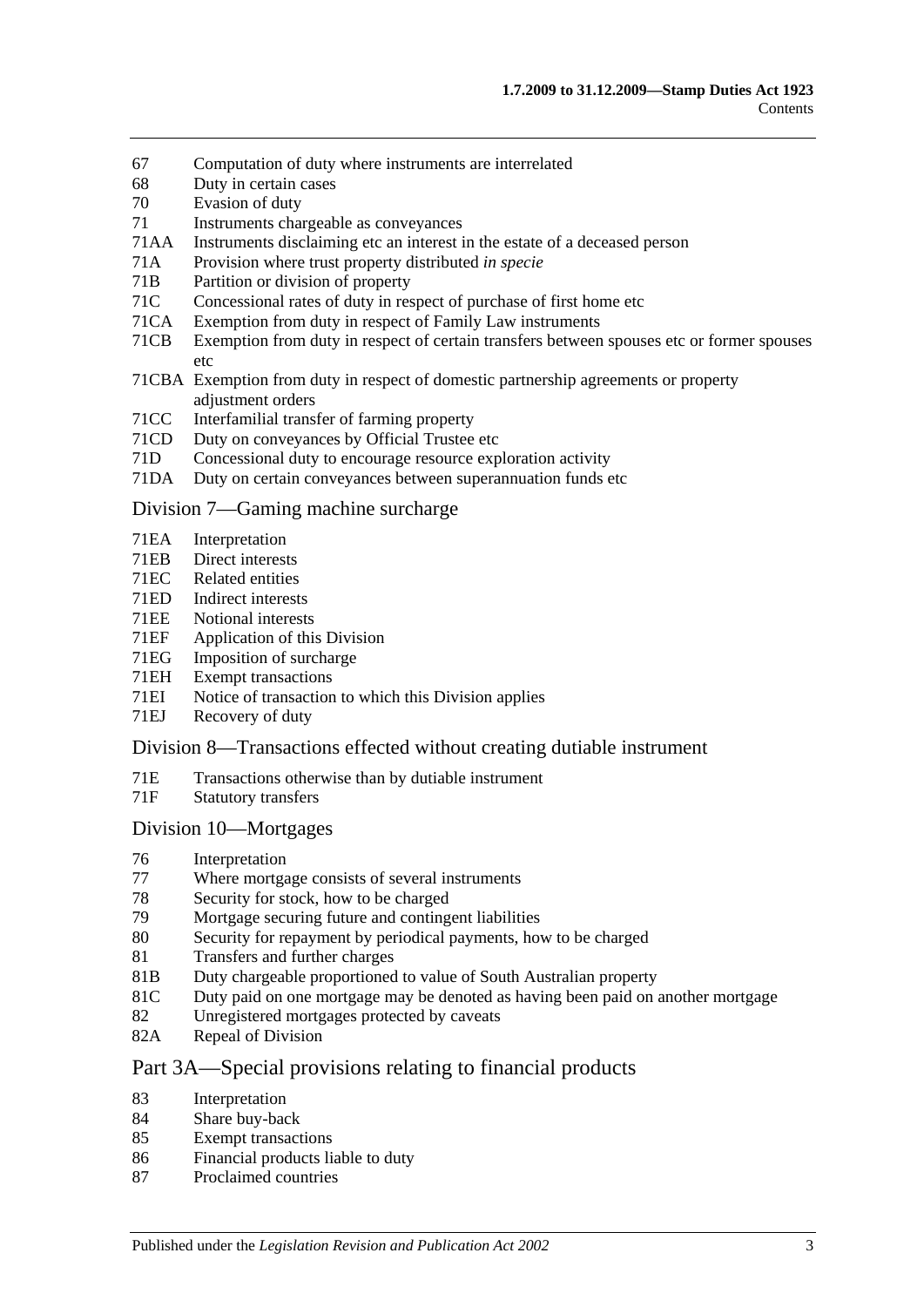88 [Transfer of financial products not to be registered unless duly stamped](#page-75-1)

### [Part 4—Land rich entities](#page-78-0)

#### [Division 1—Preliminary](#page-78-1)

- 91 [Interpretation](#page-78-2)
- 91A [Land assets](#page-80-0)
- 92 [Direct interests](#page-81-0)
- 92A [Related entities](#page-81-1)
- 92B [Indirect interests](#page-82-0)
- 93 [Notional interest in assets of related entity](#page-82-1)

#### [Division 2—Land rich entity](#page-82-2)

94 [Land rich entity](#page-82-3)

#### [Division 3—Dutiable transactions](#page-83-0)

- 95 [General principle of liability to duty](#page-83-1)
- 95A [Aggregation of interests](#page-84-0)
- 95B [Primary production entities](#page-84-1)
- 96 [Value of notional interest acquired as a result of dutiable transaction](#page-85-0)
- 97 [Calculation of duty](#page-85-1)

#### [Division 4—Payment and recovery of duty](#page-86-0)

- 98 [Acquisition statement](#page-86-1)
- 99 [Recovery from entity](#page-87-0)

#### [Division 5—Miscellaneous](#page-88-0)

- 100 [Valuation of interest under contract or option to purchase land](#page-88-1)
- 101 [Exempt transactions](#page-88-2)
- 102 [Multiple incidences of duty](#page-88-3)

## [Part 4A—Abolition of various duties](#page-90-0)

#### [Division 1—Abolition of duty on rental business](#page-90-1)

103 [Abolition of duty on rental business \(1](#page-90-2) July 2009)

#### [Division 2—Abolition of duty on mortgages](#page-90-3)

104 [Abolition of duty on mortgages \(1 July 2009\)](#page-90-4)

#### [Part 5—Miscellaneous provisions](#page-92-0)

- 106 [Spoiled or unused stamps](#page-92-1)
- 107 [Transfer of property to correct error](#page-92-2)
- 108 [Penalties for certain offences](#page-92-3)
- 111 [Remedy for misappropriation](#page-93-0)
- 112 [Regulations](#page-93-1)
- 114 [Exemption from stamp duty](#page-94-0)

## [Schedule 1—Transitional provisions](#page-96-0)

- 1 [Commencement of consequential regulations](#page-96-1)
- 2 [No refund of duty on cheque forms](#page-96-2)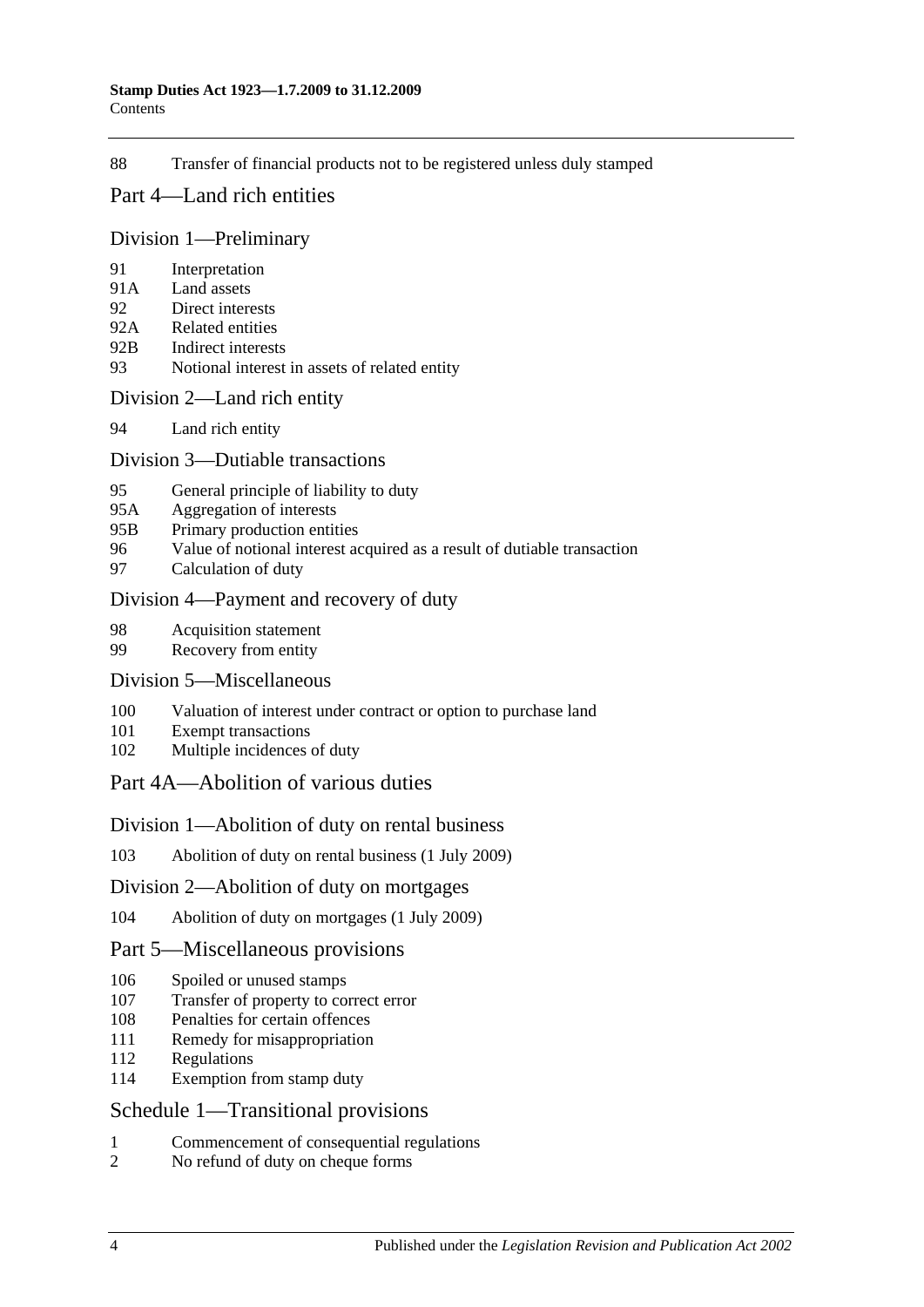[Schedule 2—Stamp duties and exemptions](#page-96-3)

Part 1—Specified instruments

Part 2—General exemptions from all stamp duties

16 [General exemptions](#page-107-0)

[Legislative history](#page-112-0)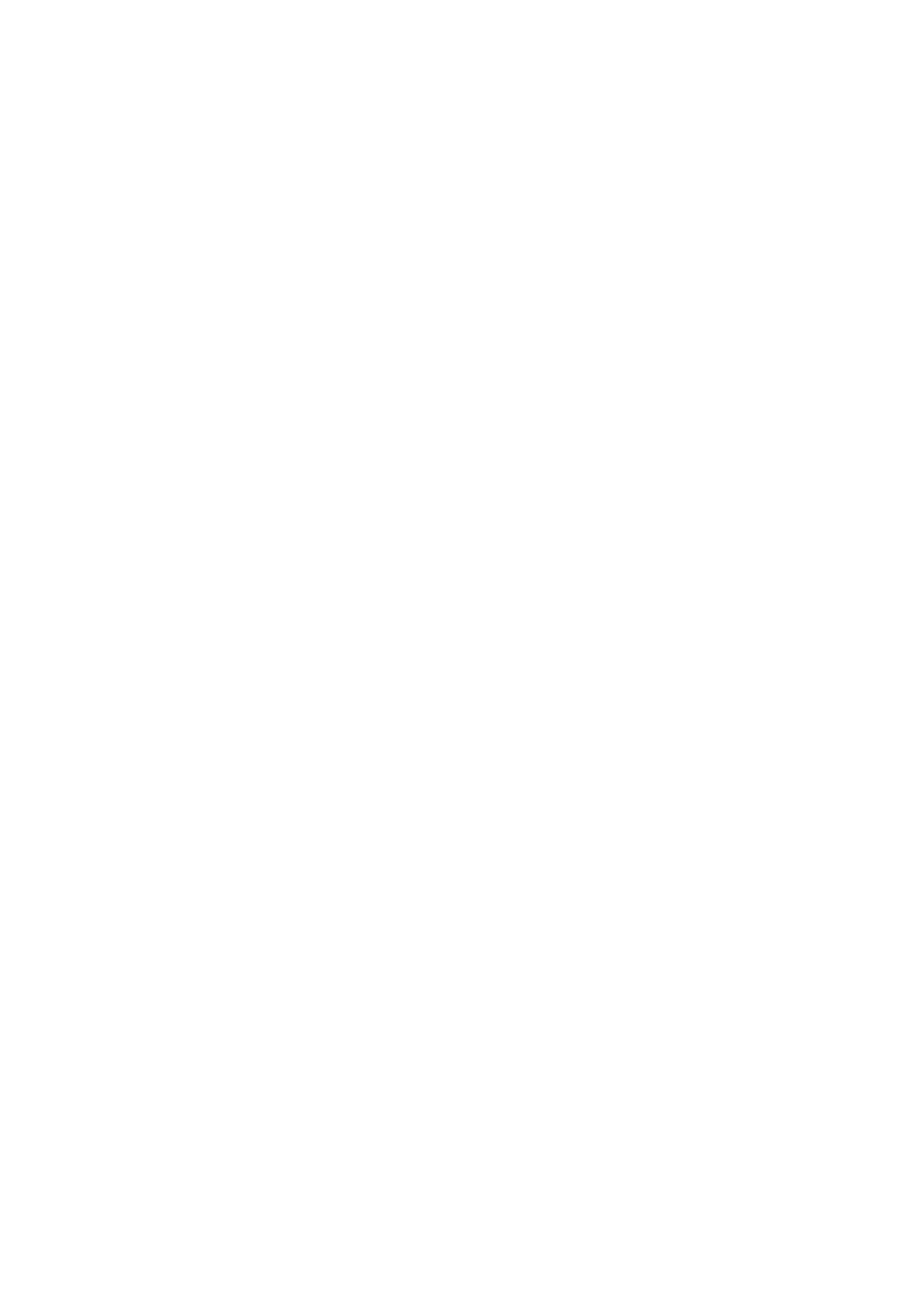## <span id="page-6-0"></span>**The Parliament of South Australia enacts as follows:**

# **Part 1—Preliminary provisions**

## <span id="page-6-1"></span>**Division 1—Short title**

## <span id="page-6-2"></span>**1—Short title**

This Act may be cited as the *Stamp Duties Act 1923*.

## <span id="page-6-3"></span>**Division 2—Interpretative provisions**

## <span id="page-6-4"></span>**2—Interpretation**

(1) In this Act, unless it is otherwise provided or there is something in the context repugnant thereto—

*approved form* means a form approved by the Commissioner;

*assessment* means an assessment or reassessment by the Commissioner under Part 3 of the *[Taxation Administration Act](http://www.legislation.sa.gov.au/index.aspx?action=legref&type=act&legtitle=Taxation%20Administration%20Act%201996) 1996*, and *assess* and *assessed* have corresponding meanings;

*beneficial interest* means an equitable interest or an interest vested both at law and in equity in the holder of the interest and includes a potential beneficial interest;

*business of primary production* means the business of agriculture, pasturage, horticulture, viticulture, apiculture, poultry farming, dairy farming, forestry or any other business consisting of the cultivation of soils, the gathering in of crops, the rearing of livestock or the propagation and harvesting of fish or other aquatic organisms;

*Commissioner* means the person appointed or acting as the Commissioner of State Taxation, and includes a person appointed or acting as a Deputy Commissioner of State Taxation (see Part 9 of the *[Taxation Administration Act](http://www.legislation.sa.gov.au/index.aspx?action=legref&type=act&legtitle=Taxation%20Administration%20Act%201996) 1996*);

*die* means die or other machine or implement used for impressing or imprinting stamps upon documents;

*discretionary trust* means an arrangement, however made, under which a person holds property, and the beneficial interest in all or any part of that property may be vested in a person (in this Act referred to as an *object* of the discretionary trust) on the exercise of a discretion, whether subject to any other contingency or not and whether the exercise of the discretion is obligatory or optional;

*domestic partner* means a person who is a domestic partner within the meaning of the *[Family Relationships Act](http://www.legislation.sa.gov.au/index.aspx?action=legref&type=act&legtitle=Family%20Relationships%20Act%201975) 1975*, whether declared as such under that Act or not;

*duty* means duty charged under this Act, and includes penalty tax and interest payable under Part 5 of the *[Taxation Administration Act](http://www.legislation.sa.gov.au/index.aspx?action=legref&type=act&legtitle=Taxation%20Administration%20Act%201996) 1996* in relation to duty under this Act;

*executed* and *execution*, with reference to instruments not under seal, mean signed and signature;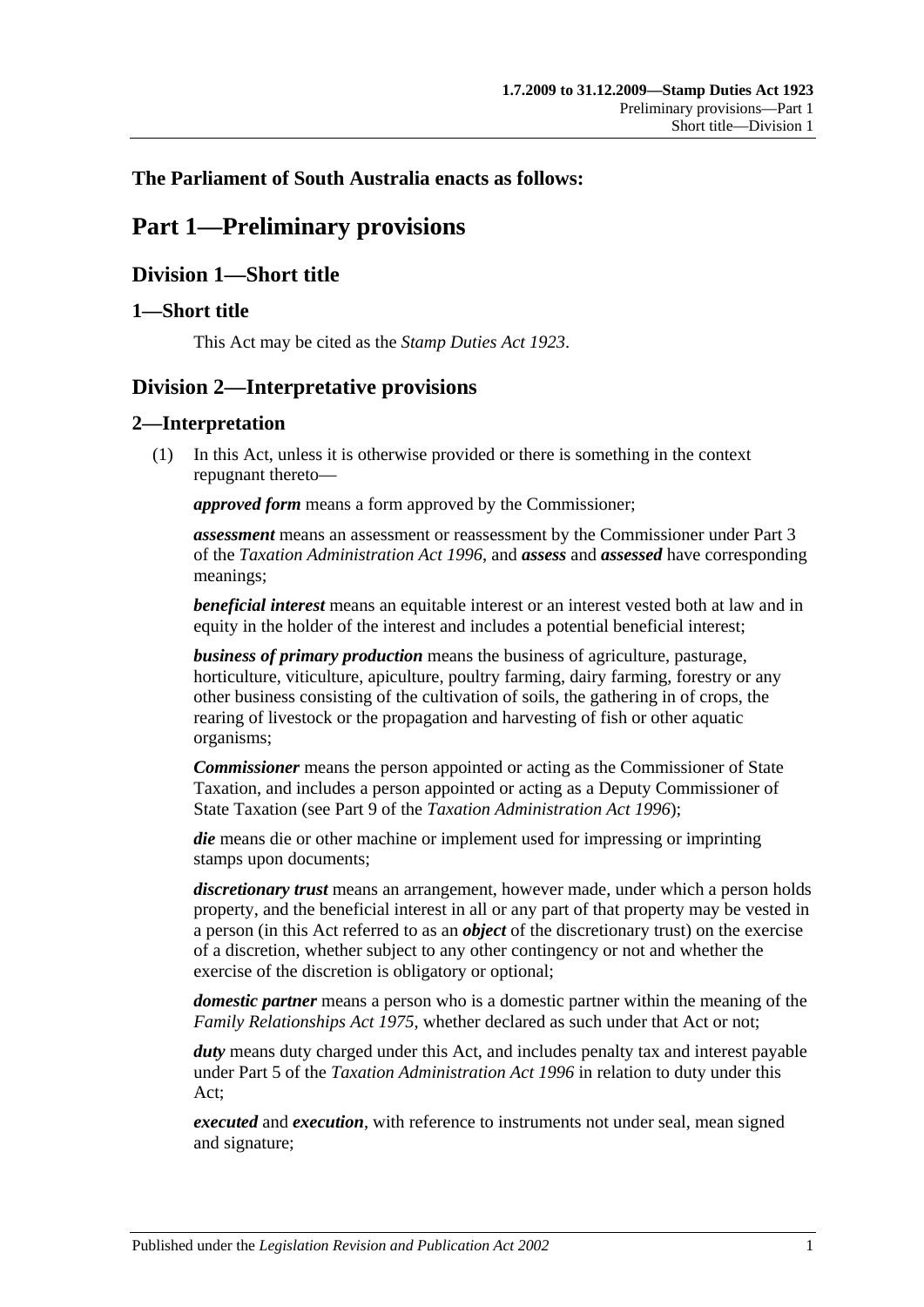#### *financial product* means—

- (a) any stock, share or other similar security of a corporation (including a government, semi-government or municipal corporation), company or society; or
- (b) any debenture, debenture stock, bond, note or other similar security of a corporation (including a government, semi-government or municipal corporation), company or society (whether constituting a charge on the assets of the corporation, company or society or not); or
- (c) any interest in a managed investment scheme registered under Chapter 5C of the *Corporations Act 2001* of the Commonwealth; or
- (f) any other stock, security or interest brought within the ambit of this definition by the regulations,

and includes a right in respect of a financial product but does not include any stock, security or interest excluded from the ambit of this definition by the regulations;

*forge* includes counterfeit;

*GST* means the tax payable under the GST law;

*GST law* means—

- (a) A *New Tax System (Goods and Services Tax) Act 1999* (Cwth); and
- (b) the related legislation of the Commonwealth dealing with the imposition of a tax on the supply of goods and services;

*impressed stamp* means—

- (a) a stamp impressed or imprinted by means of a die; or
- (b) a record imprinted or made by means of any machine or implement,

under the direction of the Commissioner in pursuance of this Act;

*instrument* includes every written document;

*intellectual property* includes—

- (a) a registered patent, circuit layout, or design;
- (b) a right under the *Plant Breeder's Rights Act 1994* (Cwth);
- (c) a trade mark;
- (d) a copyright;

*interest* in property means a legal or equitable interest and includes a potential, contingent, expectant or inchoate interest;

#### *jurisdiction* means—

- (a) a State or Territory of Australia; or
- (b) a country or place subject to the laws of a particular legislative authority;

*material* means any sort of material upon which words or figures can be expressed;

*money* includes all sums expressed in Australian or foreign currency;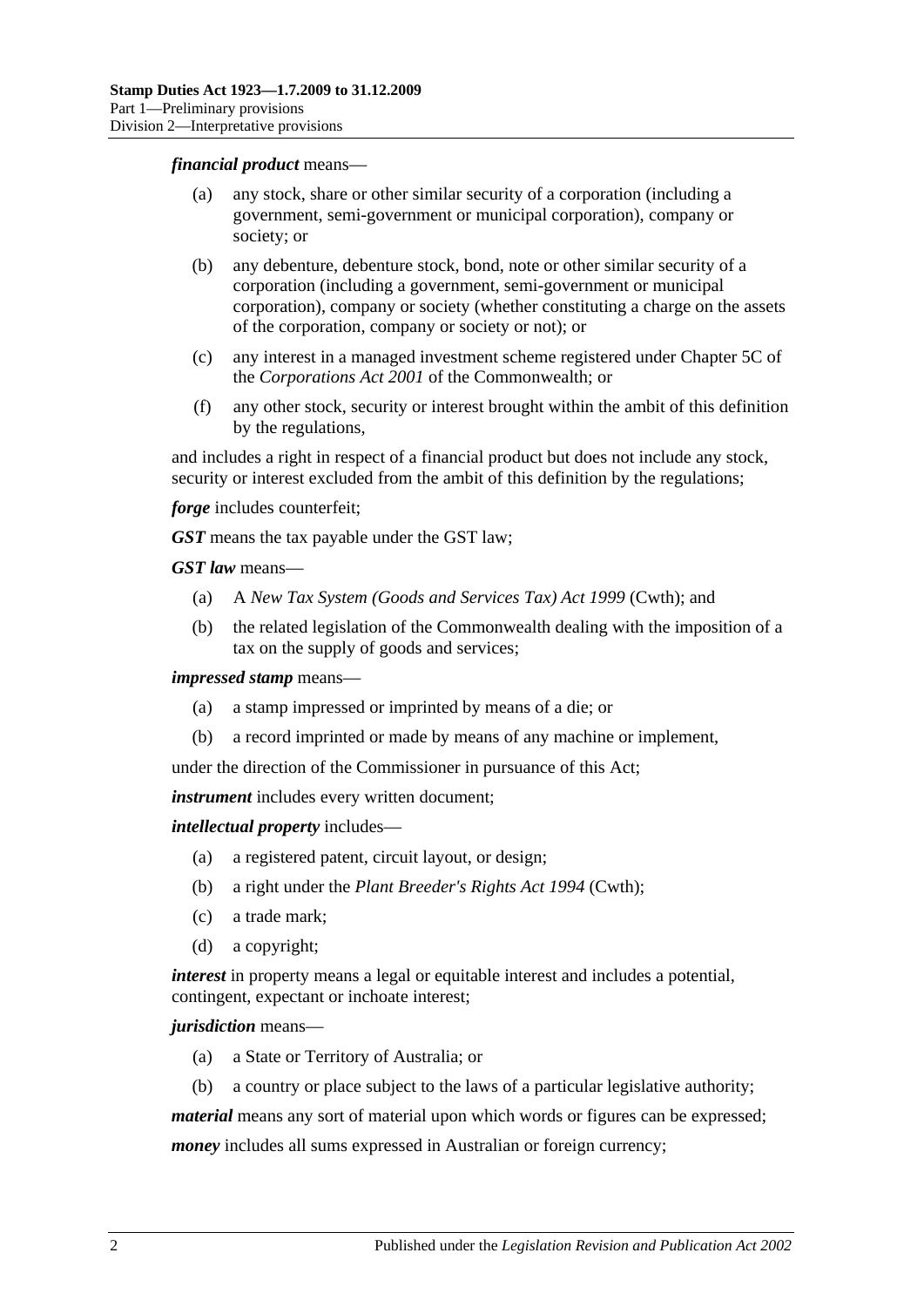*potential beneficial interest* means the rights, expectancies or possibilities of an object of a discretionary trust in, or in relation to, property subject to the discretionary trust;

*property* means real or personal property and includes—

- (a) intellectual property (except know-how and confidential information); and
- (b) an interest in property;

*recognised financial market* means—

- (a) a financial market operated by the Australian Stock Exchange Limited; or
- (b) a financial market of a stock exchange brought within the ambit of this definition by the regulations;

*records* means records of any kind (whether in documentary or other form);

*rent* includes an amount (however it may be described in a lease) to be paid by a lessee to a lessor to reimburse, offset or defray the lessor's liability to GST;

*right in respect of a financial product* means a right, whether actual, prospective or contingent, of any person to have issued to him or her a financial product, whether or not on payment of any money or other consideration for the financial product;

*sale* of property includes any transaction under which the property is converted into money;

*spouse*—a person is the spouse of another if they are legally married;

*stamp* means an impressed stamp;

*stamped* means bearing an impressed stamp;

*State* includes the Australian Capital Territory and the Northern Territory;

*stock* means any share in the stocks or funds of any State or government, or in the capital stock or funded debt of any company, corporation or society (whether incorporated under a law of this or any other State, a law of the Commonwealth, or a law of any other place);

*transfer*, in relation to property, means transfer, assure or vest at law or in equity (whether or not the transfer, assurance or vesting is subject to registration, the issue of a certificate of title or some other similar requirement);

*unit* in relation to a unit trust scheme means a right or interest (however described) of a beneficiary under a unit trust scheme;

*unit trust scheme* means an arrangement made for the purpose, or having the effect, of providing for persons having funds available for investment facilities for the participation by them, as beneficiaries under a trust, in any profits or income arising from the acquisition, holding, management or disposal of any property subject to the trust;

*write*, *written* and *writing* include every mode in which words or figures can be expressed upon material.

(2) An interest of a particular kind in the proceeds of the sale of property is, until the property is sold, taken to be an interest of the same kind in the property.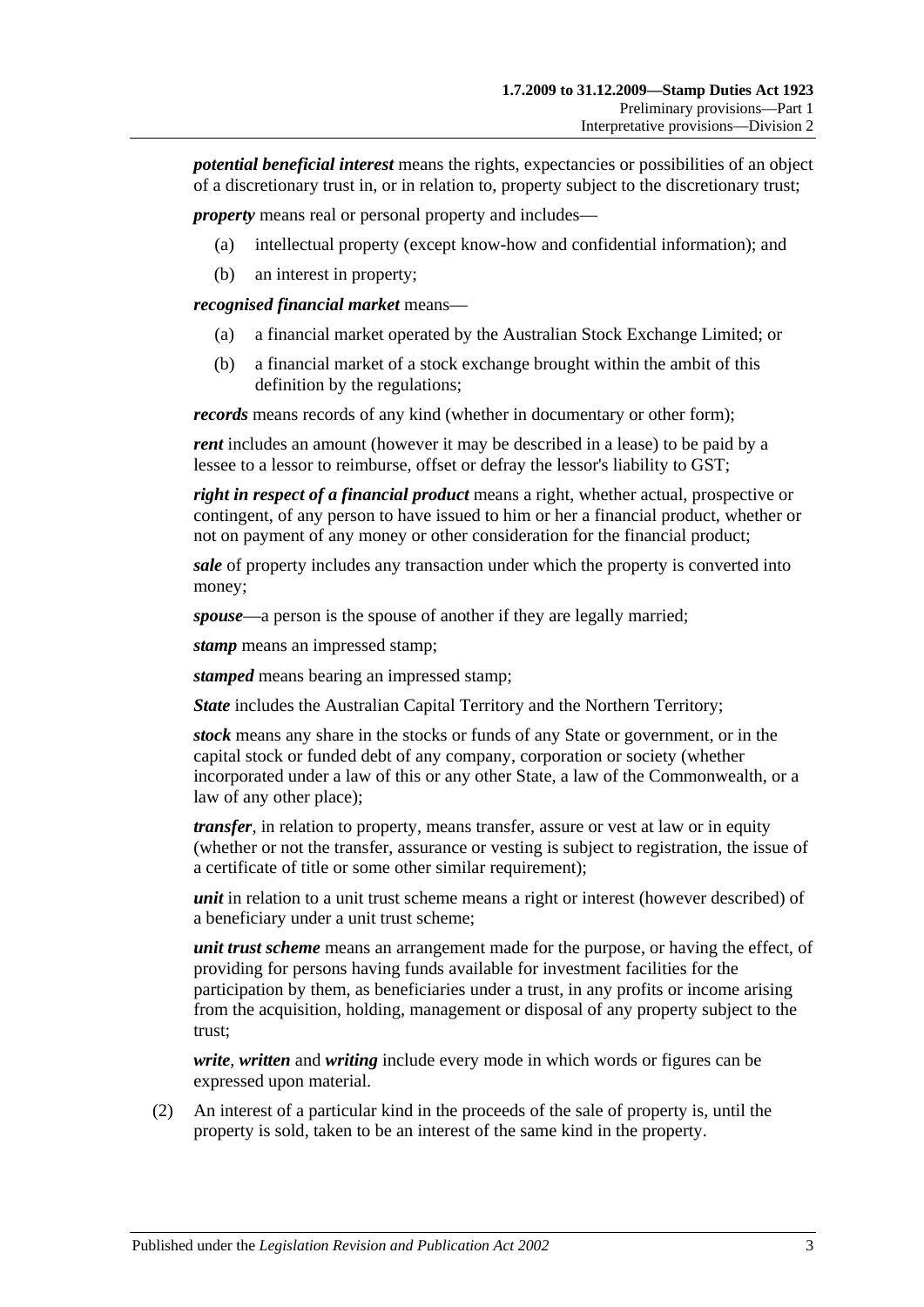#### **Example—**

A beneficial interest in the proceeds of the sale of property is, until the property is sold, taken to be a beneficial interest in the property.

(3) A person is taken to transfer a leasehold or other interest in land held from the Crown if the person surrenders the interest so that the Crown may grant to a person other than the surrenderor a leasehold or other interest in the land.

### <span id="page-9-0"></span>**3—Taxation Administration Act**

This Act should be read together with the *[Taxation Administration Act](http://www.legislation.sa.gov.au/index.aspx?action=legref&type=act&legtitle=Taxation%20Administration%20Act%201996) 1996* which makes provision for the administration and enforcement of this Act and other taxation laws.

## <span id="page-9-1"></span>**Division 3—Territorial application of Act**

## <span id="page-9-2"></span>**3A—Principles for determining territorial relationship**

- <span id="page-9-5"></span><span id="page-9-4"></span>(1) An instrument relates to property situated in a particular jurisdiction if it—
	- (a) creates, transfers, redeems, renounces, surrenders, cancels or extinguishes an interest in property situated in the relevant jurisdiction; or
	- (b) deals with an interest in property situated in the relevant jurisdiction in any other way; or
	- (c) acknowledges, evidences or records a transaction to which [paragraph](#page-9-4) (a) or [\(b\)](#page-9-5) refers.
- (2) A potential, contingent, expectant or other inchoate interest is to be regarded as an interest in property in a particular jurisdiction if the realisation of the potentiality, contingency or expectancy, or the occurrence of any act or event necessary to perfect the interest could result in—
	- (a) an interest in property situated in that jurisdiction; or
	- (b) an interest in the proceeds of the sale of property situated in that jurisdiction.
- (3) For the purpose of calculating duty on an instrument that relates to a potential, contingent, expectant or other inchoate interest-
	- (a) the interest is to be treated as an actual interest ie as if the potentiality, contingency or expectancy had been realised or anything necessary to perfect the interest had occurred; and
	- (b) if the interest is dependent in any way on the exercise of a discretion or any other contingency, it will be presumed that the discretion has been exercised, or the contingency has been realised, so as to give rise to the greatest possible liability to duty in this State.
- (4) An interest in property is taken to be situated in the jurisdiction in which the property to which the interest relates is situated.

#### <span id="page-9-3"></span>**3B—Territorial application of Act**

- (1) This Act applies in respect of an instrument that relates to property situated, or a matter or thing to be done, in South Australia irrespective of whether—
	- (a) the instrument is within or outside South Australia; or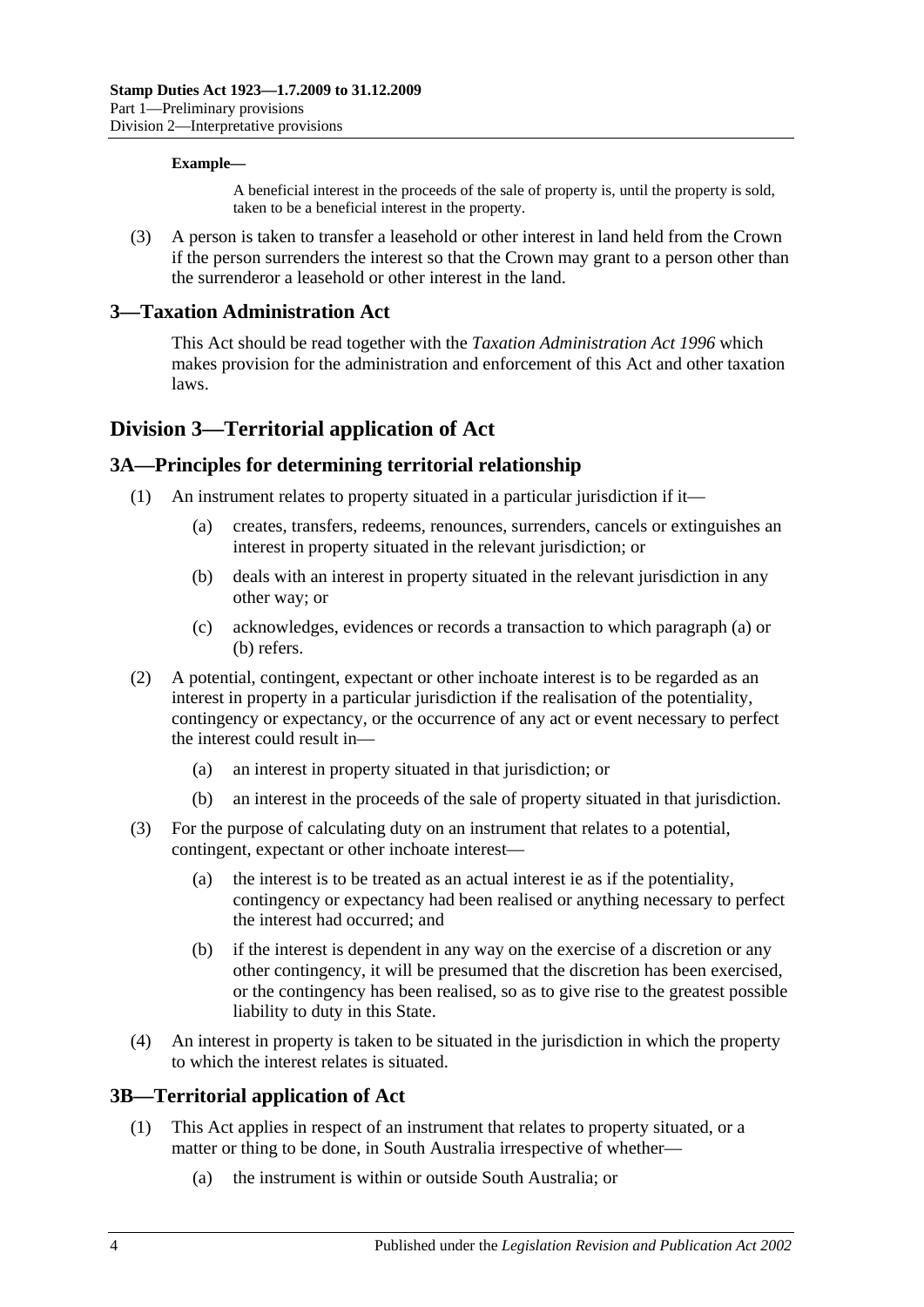- (b) the instrument was executed within or outside South Australia.
- (2) If an instrument relates to property situated in part in South Australia and in part outside South Australia, duty is to be calculated as if the instrument related only to the property situated in South Australia.
- (3) This section operates subject to any other specific provision dealing with how duty is to be calculated on an instrument that relates to property within and outside South Australia.<sup>1</sup>

#### **Note—**

1 [Section](#page-70-2) 81B deals with the duty payable on a mortgage over property within and outside the State.

## <span id="page-10-0"></span>**3C—Special rules for determining location of certain forms of intangible property**

- (1) This section applies to intangible property of the following kinds—
	- (a) business or product goodwill;
	- (b) intellectual property (except know-how and confidential information);
	- (c) rights conferred under a franchise agreement or licence (including a statutory licence granted under the law of the Commonwealth but not a statutory licence granted under the law of the State).
- <span id="page-10-1"></span>(2) If intangible property to which this section applies is a business asset, it is taken to be wholly situated in South Australia if the business is carried on wholly in South Australia and, if not, is taken to be situated in the various jurisdictions in which the business is carried on in proportion to the volume of business carried on in each.
- (3) The Commissioner is to determine proportions for the purposes of [subsection](#page-10-1) (2) having regard to—
	- (a) the turnover of the business; and
	- (b) the relative extent of income generated by the business in each jurisdiction in which the business is carried on; and
	- (c) the relative extent of the work carried on in each of the relevant jurisdictions; and
	- (d) any other relevant factors.
- (4) If intangible property to which this section applies is not a business asset, it is taken to be situated in the jurisdiction in which the owner—
	- (a) if a company—
		- (i) in the case of a company incorporated or taken to be incorporated under the *Corporations Act 2001* of the Commonwealth—is taken, under that Act, to be registered;
		- (ii) in any other case—is incorporated; or
	- (b) if a natural person—is ordinarily resident.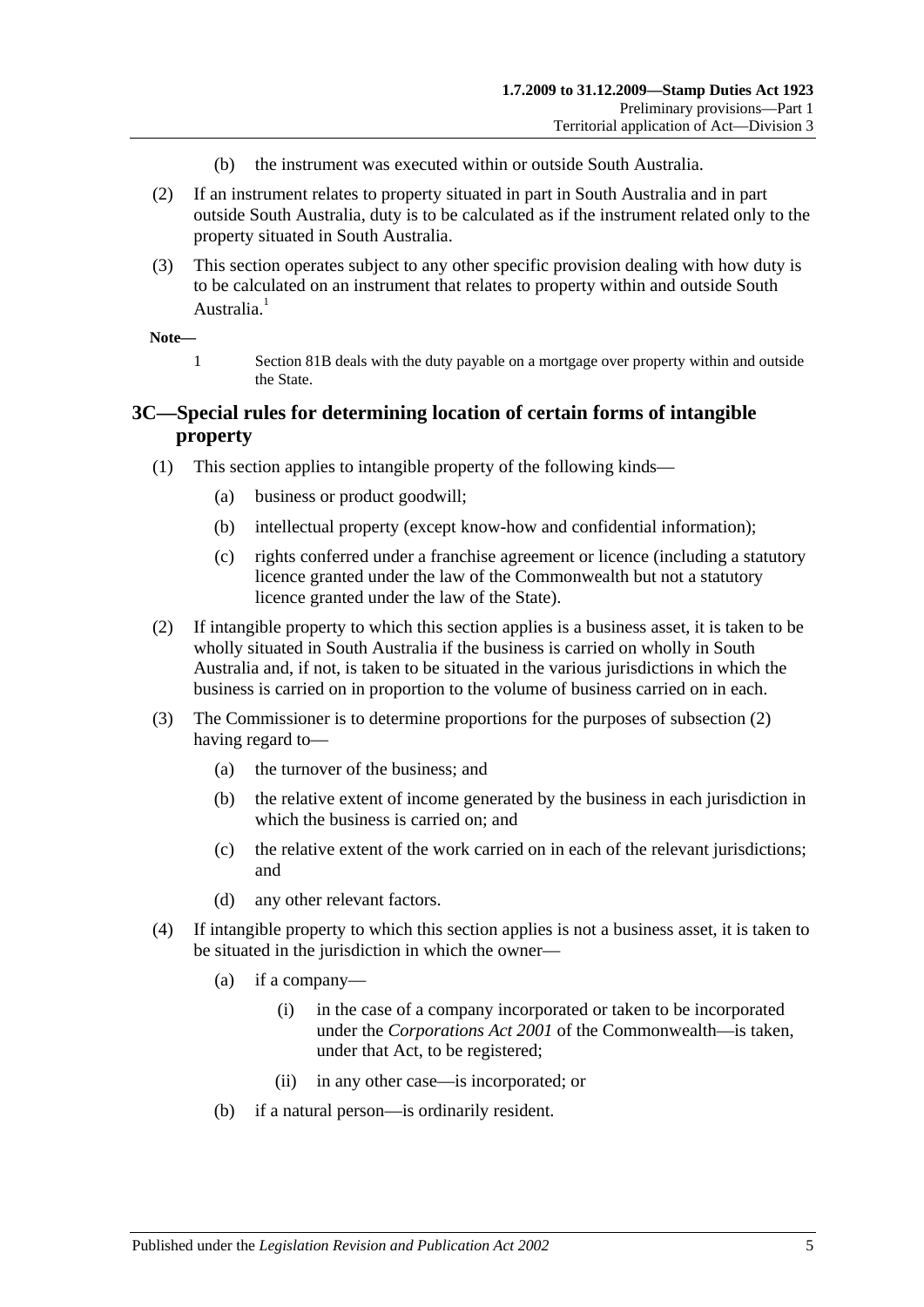## <span id="page-11-0"></span>**3D—Statutory licence**

The property in a statutory licence granted under the law of South Australia, and in any rights deriving from such a licence, is taken to be situated in South Australia.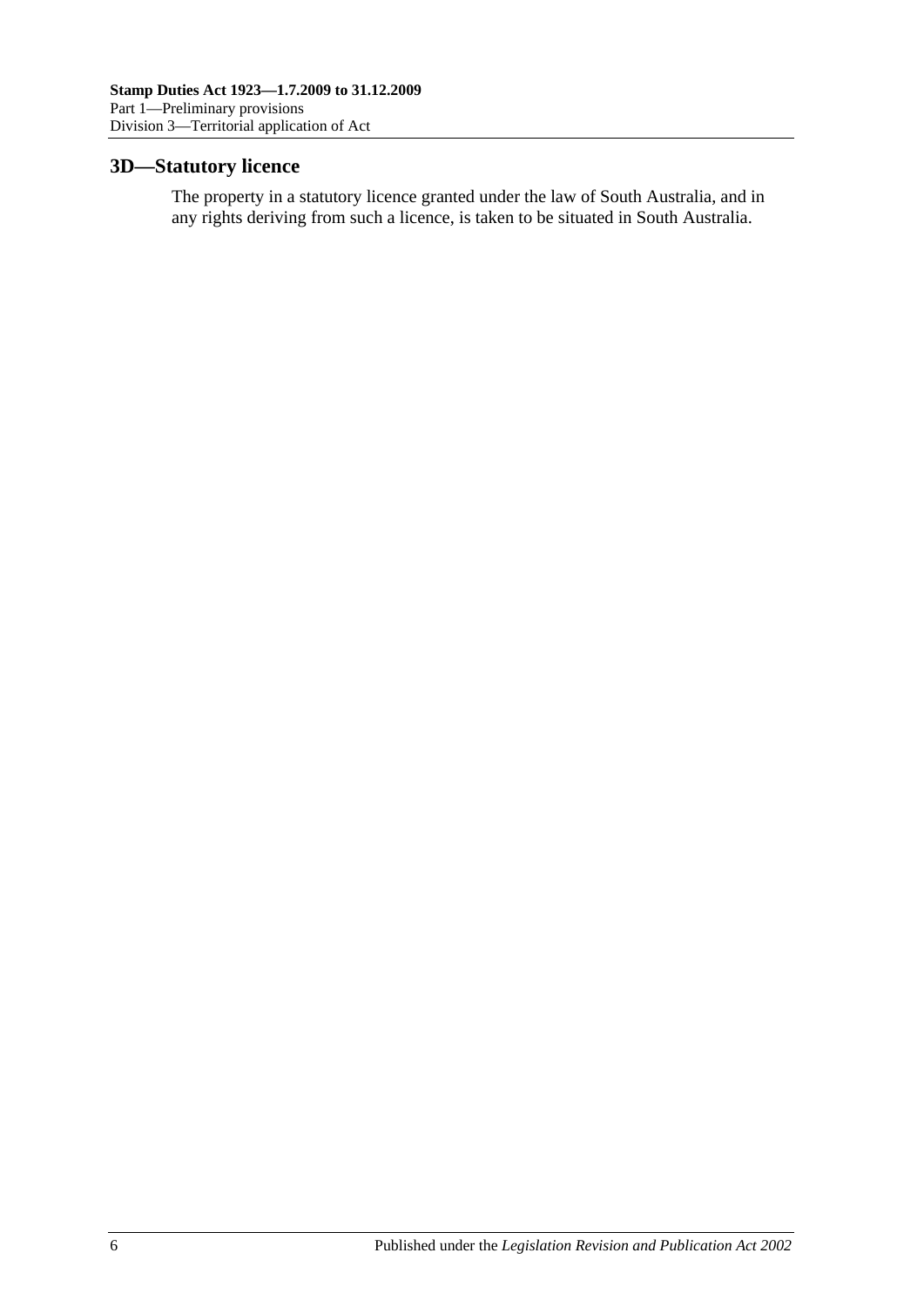# <span id="page-12-0"></span>**Part 2—General provisions with respect to stamp duties**

## <span id="page-12-1"></span>**4—Imposition of stamp duties**

- (1) Subject to the exemptions contained in [Schedule 2](#page-96-3) and the other provisions of this Act, the stamp duties specified in that Schedule are charged in respect of the instruments specified in that Schedule.
- (2) The parties who executed an instrument are jointly and severally liable to pay the duty charged in respect of the instrument.

## <span id="page-12-2"></span>**6—Denotation of duty**

(1) Subject to any express provision to the contrary, the payment of duty on an instrument is to be denoted on the instrument by an impressed stamp.

## <span id="page-12-3"></span>**7—Distribution of stamps, commission etc**

- (1) The Governor may appoint any person a distributor of stamps.
- (2) Any such distributor may be remunerated by a commission upon the value of stamps purchased for disposal by him, or by salary, or by any other allowance, and upon the sale of stamps to any such distributor such discount may be allowed as may be authorised by regulations made under this Act.

## <span id="page-12-4"></span>**8—Stamps to be provided**

The Treasurer shall, for denoting the several duties chargeable under this Act, provide such stamps or dies as may be required for the purposes of this Act, and may do any other act which may be necessary for effectually collecting the duties.

## <span id="page-12-5"></span>**11—Appropriate stamp to be used**

- (1) A stamp which, by any word or words on the face of it, is appropriated to any particular description of instrument shall not be used for any instrument of another description.
- (2) An instrument falling under the particular description to which any stamp is so appropriated shall not be deemed duly stamped unless it is stamped with the stamp so appropriated.

## <span id="page-12-6"></span>**13—How instruments to be stamped**

- (1) Every instrument written upon stamped material shall be written in such manner, and every instrument partly or wholly written before being stamped shall be so stamped, that the stamp may appear on the face of the instrument and cannot be used for, or applied to, any other instrument written upon the same piece of material.
- (2) If more than one instrument is written upon the same piece of material, each one of those instruments shall be separately and distinctly stamped with the duty with which it is chargeable.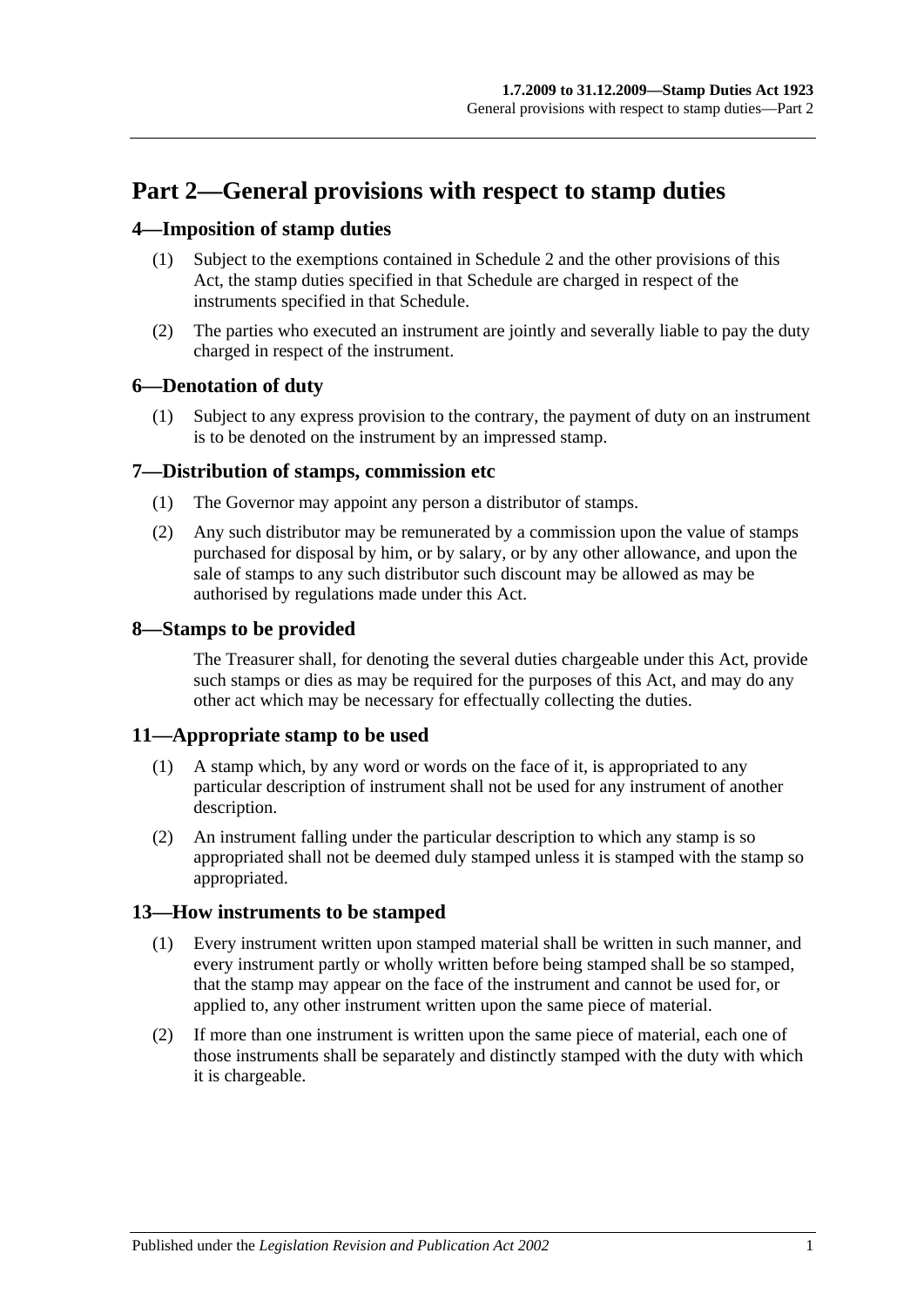## <span id="page-13-0"></span>**14—Instruments to be separately charged**

Except where express provision is made to the contrary—

- (a) any instrument containing or relating to several distinct matters shall be separately and distinctly charged with duty in respect of each of such matters as if the portion of the instrument containing or relating to each such matter were a separate instrument;
- (b) any instrument made for any consideration in respect of which it is chargeable with *ad valorem* duty, and also for any further or other valuable consideration, shall, in addition to being charged with *ad valorem* duty, be charged with duty in respect of the last mentioned consideration as if it were an instrument made only for that consideration.

## <span id="page-13-1"></span>**15A—Ascertainment of value of property**

- (1) If the value of property is to be ascertained by reference to an actual or notional cost of acquisition, any component of the cost of acquisition that is referable to GST payable on its sale or supply is to be regarded as a component of its value.
- (2) In ascertaining the value of property for the purpose of assessing *ad valorem* duty on an instrument, the existence of an overriding power of revocation or reconveyance in that or any other instrument may be disregarded.

## <span id="page-13-2"></span>**16—Duty in force when instrument produced for stamping to apply**

Subject to this Act, the duty chargeable upon any instrument shall be calculated according to the rates in force at the time when the instrument is produced to the Commissioner for the purpose of being stamped.

## <span id="page-13-3"></span>**17—Duty payable in respect of instruments conditionally executed**

- (1) Subject to [subsection](#page-13-5) (2), an instrument that is executed conditionally by one or more parties is liable to duty as if it had been executed unconditionally.
- <span id="page-13-5"></span> $(2)$  If—
	- (a) duty is paid on or in respect of an instrument that was executed conditionally by one or more of the parties;
	- (b) the Commissioner is satisfied that, by reason of non-fulfilment of the condition, or recall of the execution, the instrument will never come into force,

the Commissioner will, on application by a party who paid the duty and production of the instrument, cancel any stamp on the instrument and refund the amount of the duty paid.

#### <span id="page-13-4"></span>**18—Duty on other instruments**

Where the duty with which any instrument is chargeable depends in any manner upon the duty paid upon another instrument, the payment of the last mentioned duty may, on production of both the instruments, be denoted in such manner as the Commissioner thinks fit upon the first mentioned instrument.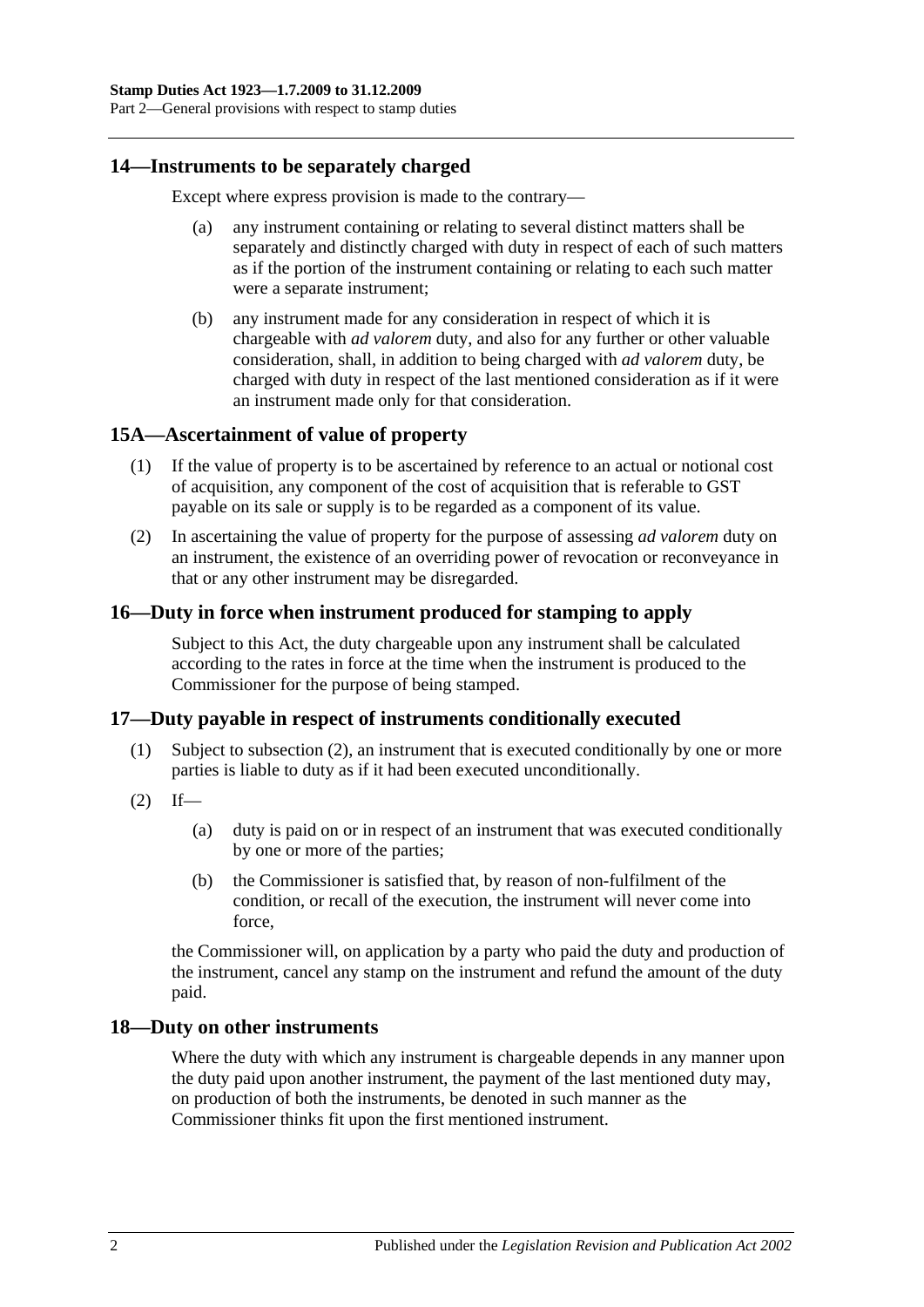## <span id="page-14-0"></span>**19A—Certain copies dutiable**

- (1) Notwithstanding any other provision of this Act, but subject to [subsection](#page-14-2) (2), where an original instrument chargeable with duty under this Act has not been duly stamped or has been destroyed without being duly stamped, any copy of the instrument shall, for the purposes of this Act, be chargeable with duty as if it were the original and be deemed to have been executed by the person or persons who executed the original at the same time as the original was executed.
- <span id="page-14-2"></span>(2) Where an original instrument or a copy of an instrument is duly stamped under this Act, the Commissioner shall, upon application and production of that original or copy, stamp any copy or further copy or the original, as the case may be, with a particular stamp denoting that it is duly stamped.
- (3) In this section—

*copy* includes—

- (a) a duplicate or counterpart of an original instrument; or
- (b) an instrument that acknowledges, evidences or records the existence or terms of an original instrument; or
- (c) an instrument that acknowledges, evidences or records the transaction or a part of the transaction to which an original instrument relates or related.

### <span id="page-14-1"></span>**20—Time for payment of duty and stamping**

- (1) Subject to any express provision to the contrary, if an instrument is chargeable with duty, the duty must be paid and the instrument stamped—
	- (a) in the case of an instrument executed in South Australia—within two months after its execution; or
	- (b) in the case of an instrument executed outside South Australia—within two months after its receipt in South Australia or within six months after its execution, whichever period first expires.
- (2) If duty or further duty becomes chargeable on an instrument in consequence of an event occurring after its execution, the duty must be paid and the instrument stamped within two months after that event.
- (3) The payment in relation to an instrument of any penalty tax or interest under Part 5 of the *[Taxation Administration Act](http://www.legislation.sa.gov.au/index.aspx?action=legref&type=act&legtitle=Taxation%20Administration%20Act%201996) 1996* must be denoted on the instrument by a particular stamp.
- <span id="page-14-3"></span>(4) If an instrument that is chargeable with stamp duty is not produced to the Commissioner for stamping within the period prescribed by this section, any person who executed the instrument, or on whose behalf it was executed, is guilty of an offence.

Maximum penalty: \$10 000.

(5) [Subsection](#page-14-3) (4) does not apply in relation to an instrument that has been duly stamped in some other manner authorised by this Act within the relevant period.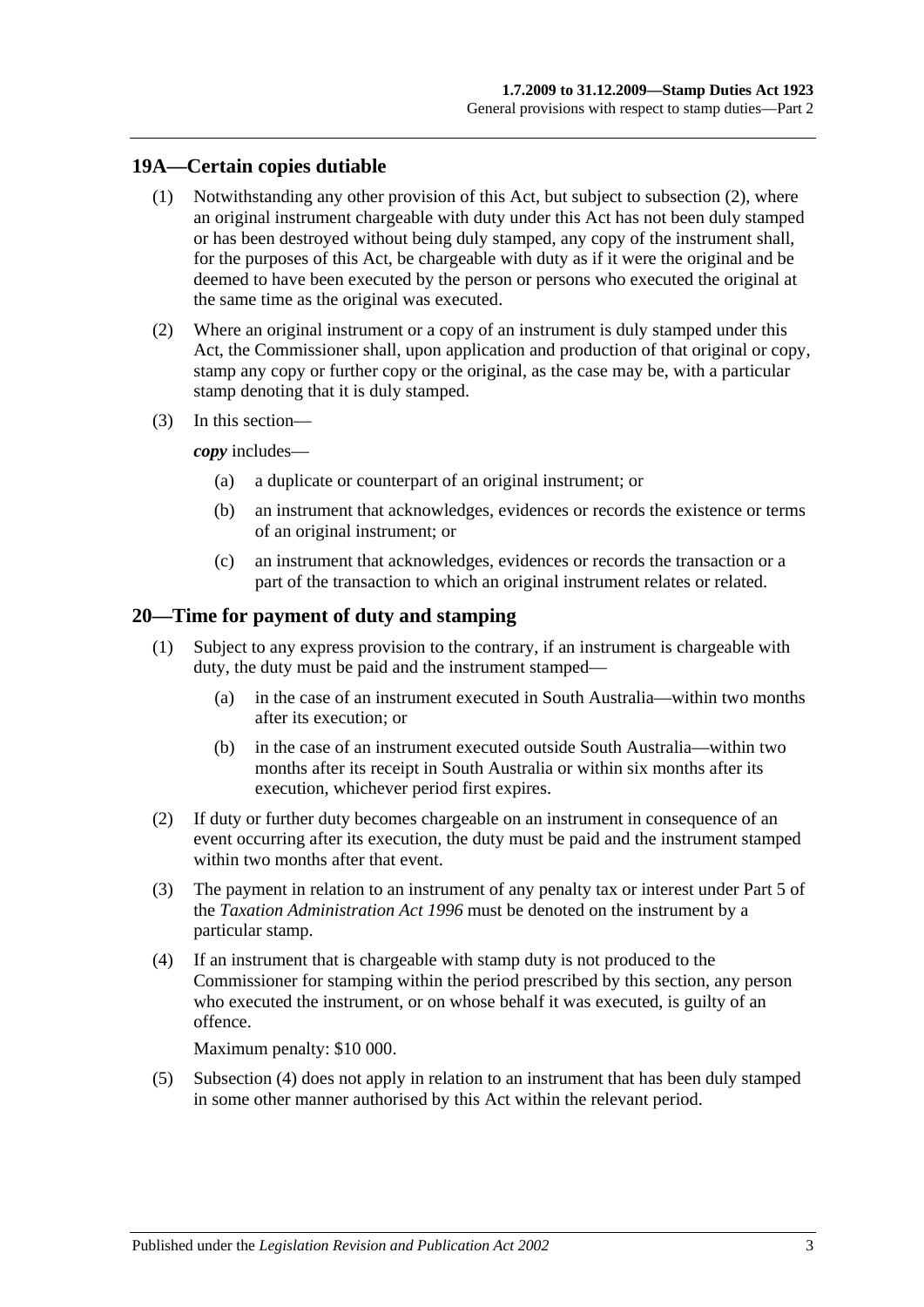- (6) It is a defence to a charge against [subsection](#page-14-3) (4) to prove that the defendant delivered the instrument or had it delivered into the possession of some other party, or an agent for some other party, to the instrument in the reasonable expectation that the other party would have it stamped.
- (7) The commission of an offence against [subsection](#page-14-3) (4) does not affect the validity of the instrument in relation to which the offence was committed.

## <span id="page-15-0"></span>**21—Admissibility of unstamped instruments in evidence**

Upon the production of any instrument chargeable with duty as evidence in any civil proceedings in any part of South Australia, the officer whose duty it is to read the instrument shall call the attention of the presiding judge, special magistrate or justices to any omission or insufficiency of the stamp thereon.

#### <span id="page-15-1"></span>**22—Except as aforesaid no unstamped instrument to be received in evidence**

No instrument chargeable with duty executed in any part of South Australia, or relating, wherever it was executed, to any property situated, or to any matter or thing done or to be done, in any part of South Australia, shall, except in criminal proceedings, be pleaded or given in evidence, or admitted to be good, useful or available at law or in equity, unless duly stamped.

### <span id="page-15-2"></span>**23—Assessments and stamping of instruments**

- (1) If the result of an assessment relating to an instrument is that the instrument is not chargeable with duty, the instrument may be stamped by the Commissioner with a particular stamp denoting that it is not chargeable with duty.
- (2) If the result of an assessment relating to an instrument is that the instrument is chargeable with duty or further duty, the instrument is, on payment of any duty or further duty payable in respect of the instrument, to be stamped or further stamped in accordance with the assessment, and, when so stamped, may also be stamped by the Commissioner with a particular stamp denoting that it is duly stamped.
- <span id="page-15-3"></span>(3) If the result of an assessment relating to a stamped instrument is that duty or further duty is chargeable in respect of the instrument, the instrument is, from the date of the assessment until the duty or further duty is paid and the instrument is further stamped, to be taken to be insufficiently stamped, and this subsection applies despite the fact that the instrument has already been stamped, whether under this section or another provision of this Act, with a particular stamp denoting that it is not chargeable with duty or that it is duly stamped.
- (4) Every instrument stamped with the particular stamp denoting either that it is not chargeable with duty or that it is duly stamped shall, subject to [subsection](#page-15-3) (3), be admissible in evidence and shall be available for all purposes, notwithstanding any objection relating to duty.
- (5) An instrument on which duty has been assessed by the Commissioner cannot be stamped except in accordance with that assessment unless the Commissioner reassesses duty on the instrument.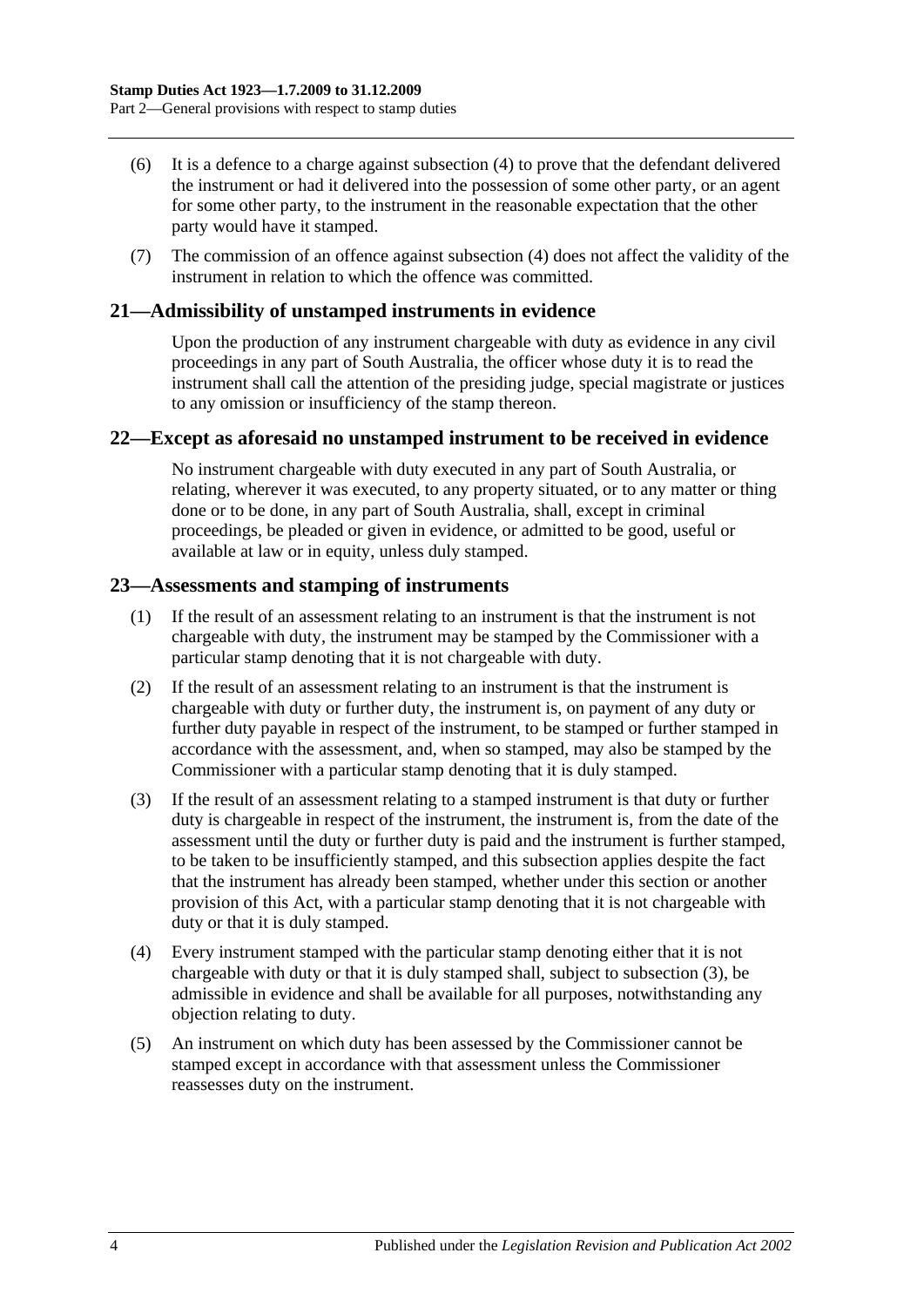## <span id="page-16-0"></span>**27—No instrument to be enrolled or registered unless stamped**

No person whose office it is to enrol, register or enter in or upon any rolls, books or records any instrument chargeable with any duty, or the memorial of any instrument chargeable with any duty, shall enrol, register or enter any such an instrument or memorial unless the instrument is duly stamped.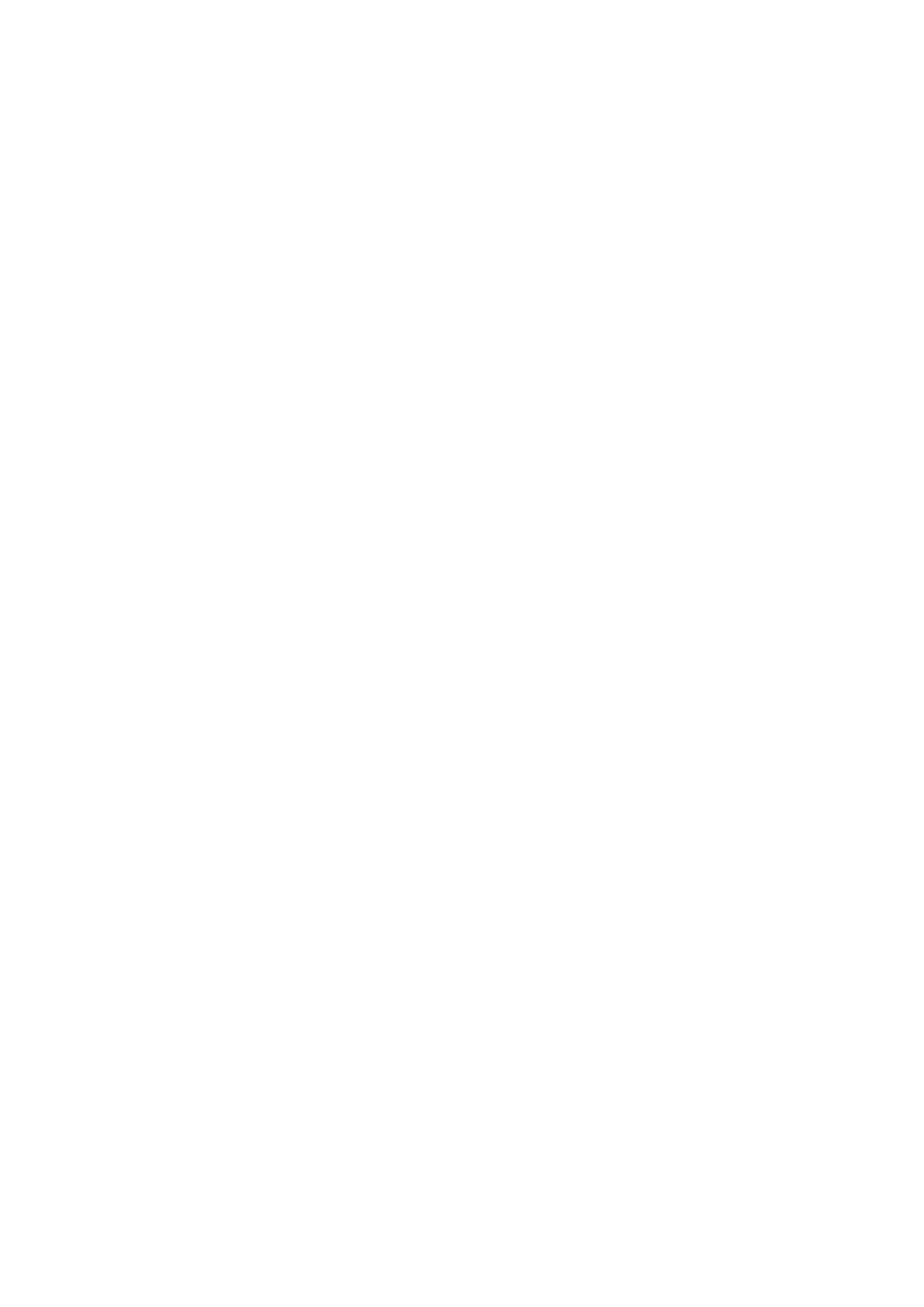# <span id="page-18-0"></span>**Part 3—Special provisions with respect to certain stamp duties**

## <span id="page-18-1"></span>**Division 1—Agreements**

## <span id="page-18-2"></span>**30—When agreement comprised of several letters**

In any case where an agreement is constituted by two or more letters, the agreement and all the letters shall be deemed to be duly stamped if any one of the letters is duly stamped with the duty payable upon the agreement.

## <span id="page-18-4"></span><span id="page-18-3"></span>**31—Certain contracts to be chargeable as conveyances on sale**

- (1) Any contract or agreement in writing for the sale of any estate or interest in any property (including goods, wares and merchandise not being goods, wares and merchandise agreed to be sold in the ordinary course of trade by a party whose business is or includes the sale of such goods, wares and merchandise) except—
	- (a) property which cannot vest in the purchaser except upon registration of a conveyance; or
	- (c) stock or financial products or shares in the stock, funds or capital of any corporation, company or society,

shall be charged with the same *ad valorem* duty as if it were an actual conveyance on sale of the estate or interest contracted or agreed to be sold.

- (2) Where duty has been duly paid on a contract or agreement in accordance with [subsection](#page-18-4) (1), any conveyance made to the purchaser in pursuance of the contract or agreement shall not be chargeable with any duty, and the Commissioner, upon application and upon the production of the contract or agreement duly stamped, shall stamp the conveyance with a particular stamp denoting that it is duly stamped.
- (3) For the purposes of this section, a receipt for the payment, in pursuance of any contract or agreement, of any purchase money shall, in the absence of any further or other instrument being or evidencing the contract or agreement, be charged with *ad valorem* duty.
- (4) If any such contract or agreement as is mentioned in [subsection](#page-18-4) (1) is afterwards rescinded or annulled, or for any other reason is not substantially performed or carried into effect so as to operate as, or to be followed by, a conveyance, the person who paid the *ad valorem* duty upon the contract or agreement shall be deemed to be possessed of stamped material rendered useless by being inadvertently spoiled, within the meaning of [section](#page-92-1) 106, and the provisions of that section shall apply accordingly.
- (5) This section shall not apply to, or in respect of, any hire-purchase agreement within the meaning of this Act.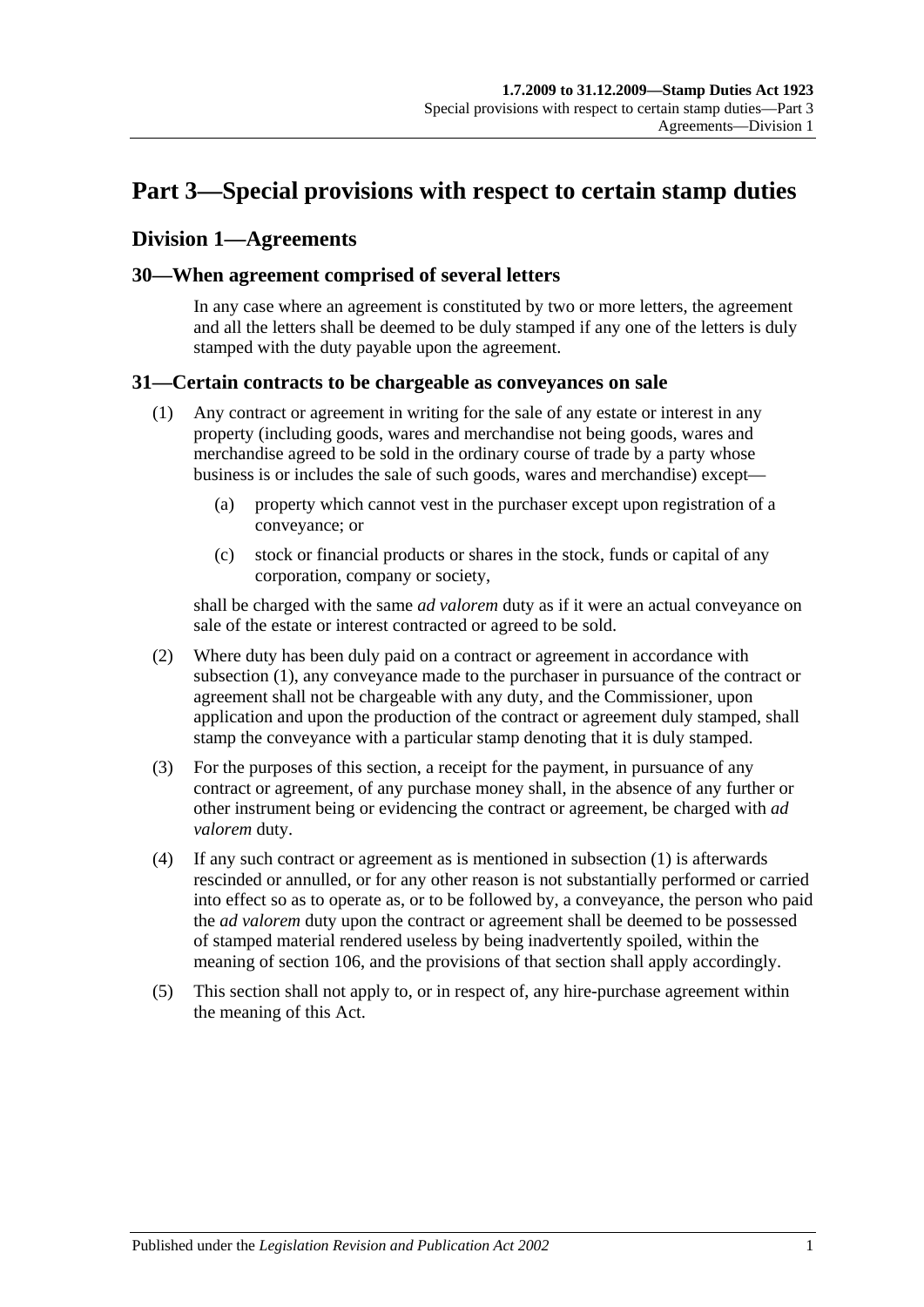## <span id="page-19-0"></span>**31A—Duty on agreements for "walk in walk out" sales of land used for primary production**

Notwithstanding [section](#page-18-3) 31, if—

- (a) a contract or agreement in writing provides for the sale as a going concern of land used wholly or mainly for the business of primary production, together with stock, implements and other chattels held or used in connection therewith; and
- (b) the contract or agreement sets out separately the consideration payable for the land and the consideration payable for stock, implements or other chattels; and
- (c) the Commissioner certifies in writing on the contract or agreement that he is of the opinion that the consideration specified as being payable for the land represents the value of that land,

then the contract or agreement in writing shall be chargeable with stamp duty as if it related solely to the land mentioned therein and not to the stock, implements and other chattels.

## <span id="page-19-1"></span>**Division 2—Rental business**

**Note—**

No liability to duty arises in relation to an amount received in respect of rental business after 30 June 2009—see [Part 4A Division 1.](#page-90-1)

## <span id="page-19-2"></span>**31B—Interpretation**

In this Division, unless the contrary intention appears—

*bailee* means a person who has, or is entitled to, possession of goods under a contractual or non-contractual bailment;

*bailment plan* means an arrangement under which—

- (a) a financier provides financial accommodation for a business carried on by a trader; and
- (b) the financier retains or acquires title to a trading stock as security for the financial accommodation provided; and
- (c) the trader has possession of the trading stock by virtue of a contractual or non-contractual bailment;

*bailor* means a person who confers a right to possession of goods on another under a contractual or non-contractual bailment;

*contractual bailment* means a contract or agreement under which a person who owns, or is entitled to the possession of, goods confers on another a right to possession or use of the goods, and includes a hire-purchase agreement, but does not include a contract or agreement conferring a right to the possession or use of goods, or providing for the sale of goods, incidentally to a lease of, or licence to occupy, or the sale of, land;

*corresponding law* means a law of the Commonwealth or of another State or of a Territory that imposes duty of a similar nature to the duty imposed under this Division in respect of rental business or hiring arrangements;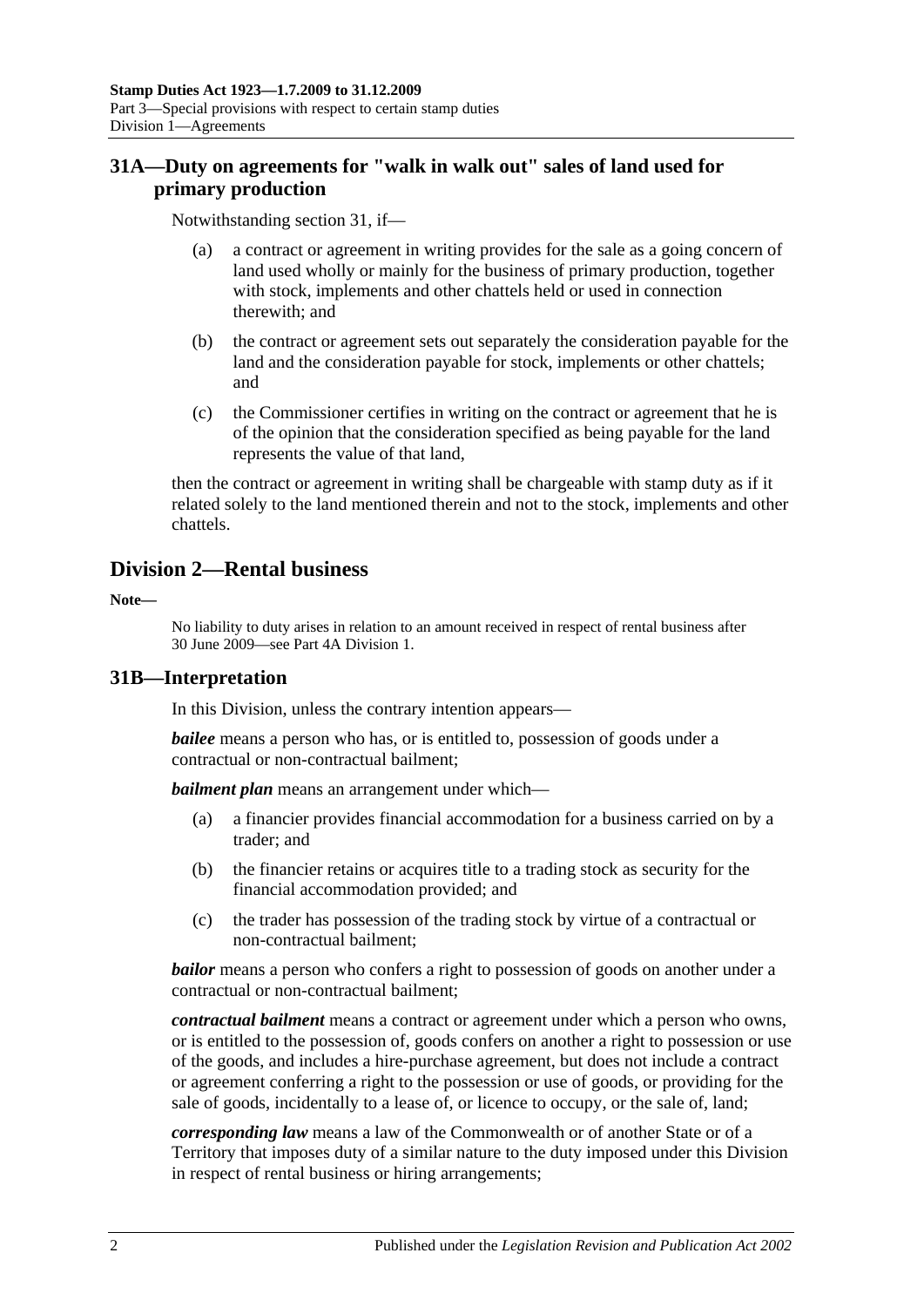*dutiable rental business* means rental business consisting of one or more of the following—

- (a) conferring rights to the possession or use of goods under a contractual bailment to which this Division applies;
- (b) guaranteeing the obligations of the bailee under a contractual bailment to which this Division applies;
- (c) acquiring the rights of the bailor under a contractual bailment to which this Division applies;
- (d) providing financial accommodation under a bailment plan where the trading stock is situated in South Australia;
- (e) guaranteeing the obligations of the bailee under a bailment plan where the trading stock is situated in South Australia;

#### *equipment financing arrangement* means—

- (a) a hire purchase agreement; or
- (b) a contractual bailment for a term of not less than 9 months under which the final payment is not required to be made earlier than 8 months after the agreement is entered into;

*goods* includes all chattels personal and any fixture severable from the realty, but does not include money, livestock , things in action or books;

#### *hire-purchase agreement* means—

- (a) a contract or agreement for the letting of goods with an option to purchase the goods; or
- (b) a contract or agreement for the sale of goods by instalments (whether the contract or agreement describes the instalments as rent or hire or otherwise),

but does not include a contract or agreement under which property in the goods passes on or before delivery of the goods;

*registered* means registered under [section](#page-21-2) 31E;

*related corporation*, in relation to a corporation, means a corporation that is related to the first-mentioned corporation under section 50 of the *Corporations Act 2001* of the Commonwealth;

#### *rental business* means—

- (a) the business of conferring rights to the possession or use of goods under a contractual bailment; or
- (b) the business of acquiring the rights of the bailor under a contractual bailment; or
- (c) the business of providing financial accommodation under a bailment plan; or
- (d) the business of guaranteeing the obligations of a bailee under a contractual bailment or a bailment plan,

but does not include business of a class exempted by regulation from the ambit of this definition.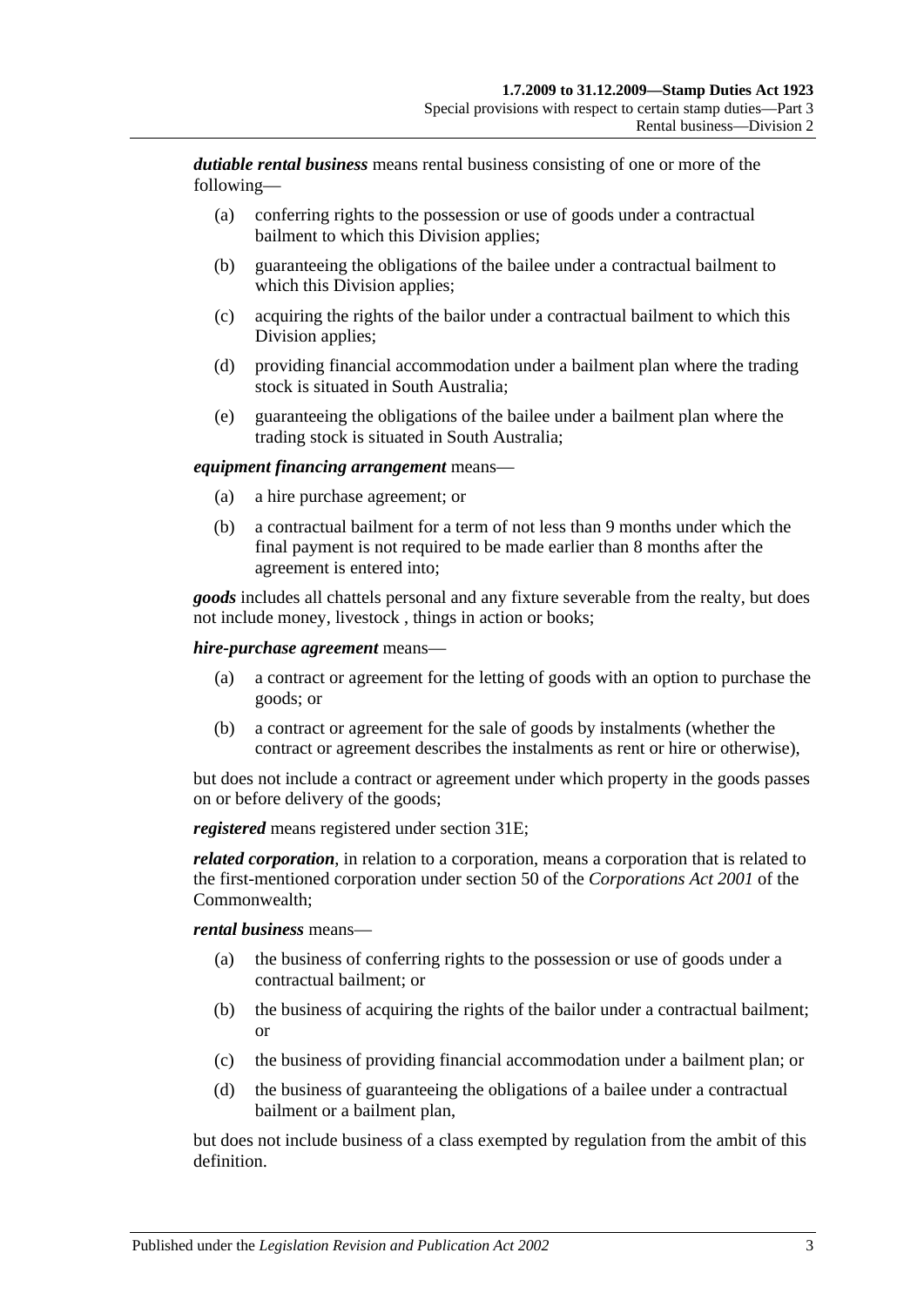## <span id="page-21-0"></span>**31C—Jurisdictional nexus**

- (1) This Division applies to a contractual bailment if—
	- (a) the goods are, or are to be, used solely or predominantly in South Australia; or
	- (b) the goods are delivered to the bailee in South Australia and—
		- (i) they are to be used outside Australia; or
		- (ii) they are not to be used solely in any one Australian State and it is not possible to determine which Australian State is to be the jurisdiction of predominant use.
- (2) If a motor vehicle is taken on hire under an equipment financing arrangement, and the motor vehicle is, or is to be, registered under the law of a State, the State in which the motor vehicle is registered will be taken to be the jurisdiction of its predominant use.

### <span id="page-21-1"></span>**31D—Obligation to be registered**

(1) A person who carries on rental business consisting of or involving dutiable rental business must be registered.

Maximum penalty: \$10 000.

- (2) The section applies—
	- (a) irrespective of where the rental business is transacted; and
	- (b) whether or not the person is resident, or has a place of business, within the State.

#### <span id="page-21-2"></span>**31E—Registration**

- (1) The Commissioner shall register any person who applies in the approved form for registration under this section.
- (2) A registered person who is no longer required to be registered may, by notice in the approved form given to the Commissioner, cancel his registration under this section.

#### <span id="page-21-4"></span><span id="page-21-3"></span>**31F—Lodgement of statement and payment of duty**

- (1) A person who is, or ought to be, registered must, not later than the 21st day of each month—
	- (a) lodge with the Commissioner a statement in the approved form setting out—
		- (i) the total amount received during the previous month in respect of dutiable rental business; and
		- (ii) the amount representing the component referable to equipment financing arrangements entered into before 1 October 2003 (the *old equipment financing component*); and
		- (iii) the amount representing the component referable to equipment financing arrangements entered into on or after 1 October 2003 but before 1 July 2007 (*new equipment financing component No 1*); and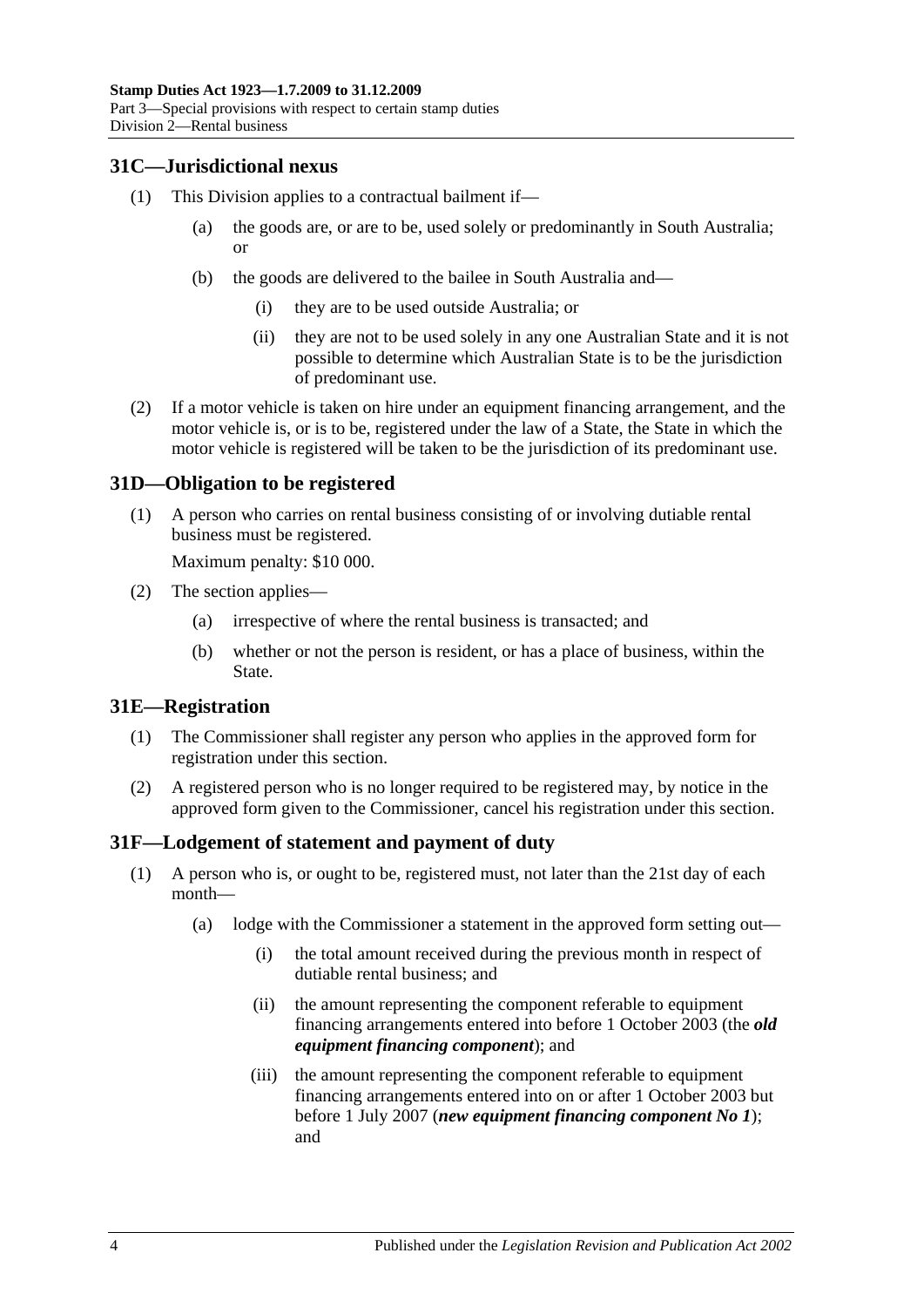- (iv) the amount representing the component referable to equipment financing arrangements entered into on or after 1 July 2007 but before 1 July 2008 (*new equipment financing component No 2*); and
- (v) the amount representing the component referable to equipment financing arrangements entered into on or after 1 July 2008 but before 1 July 2009 (*new equipment financing component No 3*); and
- (vi) the amount representing the component referable to other kinds of rental business based on contracts entered into before 1 July 2007 (*general rental business component No 1*); and
- (vii) the amount representing the component referable to other kinds of rental business based on contracts entered into on or after 1 July 2007 but before 1 July 2008 (*general rental business component No 2*); and
- (viii) the amount representing the component referable to other kinds of rental business based on contracts entered into on or after 1 July 2008 but before 1 July 2009 (*general rental business component No 3*); and

#### **Exception—**

The statement need not include amounts received in respect of hire purchase agreements entered into before 1 January 2003.

- (b) pay to the Commissioner duty equivalent to the aggregate of—
	- (i) 1.8% of the old equipment financing component; and
	- (ii) 0.75% of new equipment financing component No 1; and
	- (iii) 0.5% of new equipment financing component No 2; and
	- (iv) 0.25% of new equipment financing component No 3; and
	- (v) if general rental business component No 1 exceeds a fraction of \$6 000 calculated by dividing general rental business component No 1 by the aggregate of the general rental business components—1.8% of the amount of the excess; and
	- (vi) if general rental business component No 2 exceeds a fraction of \$6 000 calculated by dividing general rental business component No 2 by the aggregate of the general rental business components—1.2% of the amount of the excess; and
	- (vii) if general business component No 3 exceeds a fraction of \$6 000 calculated by dividing general rental business component No 3 by the aggregate of the general rental business components—0.6% of the amount of the excess.
- (2) The amount to be disclosed in respect of dutiable rental business or a particular component of dutiable rental business under [subsection](#page-21-4) (1)—
	- (a) is to include amounts received for services incidental or related to the business or the relevant component of the business; but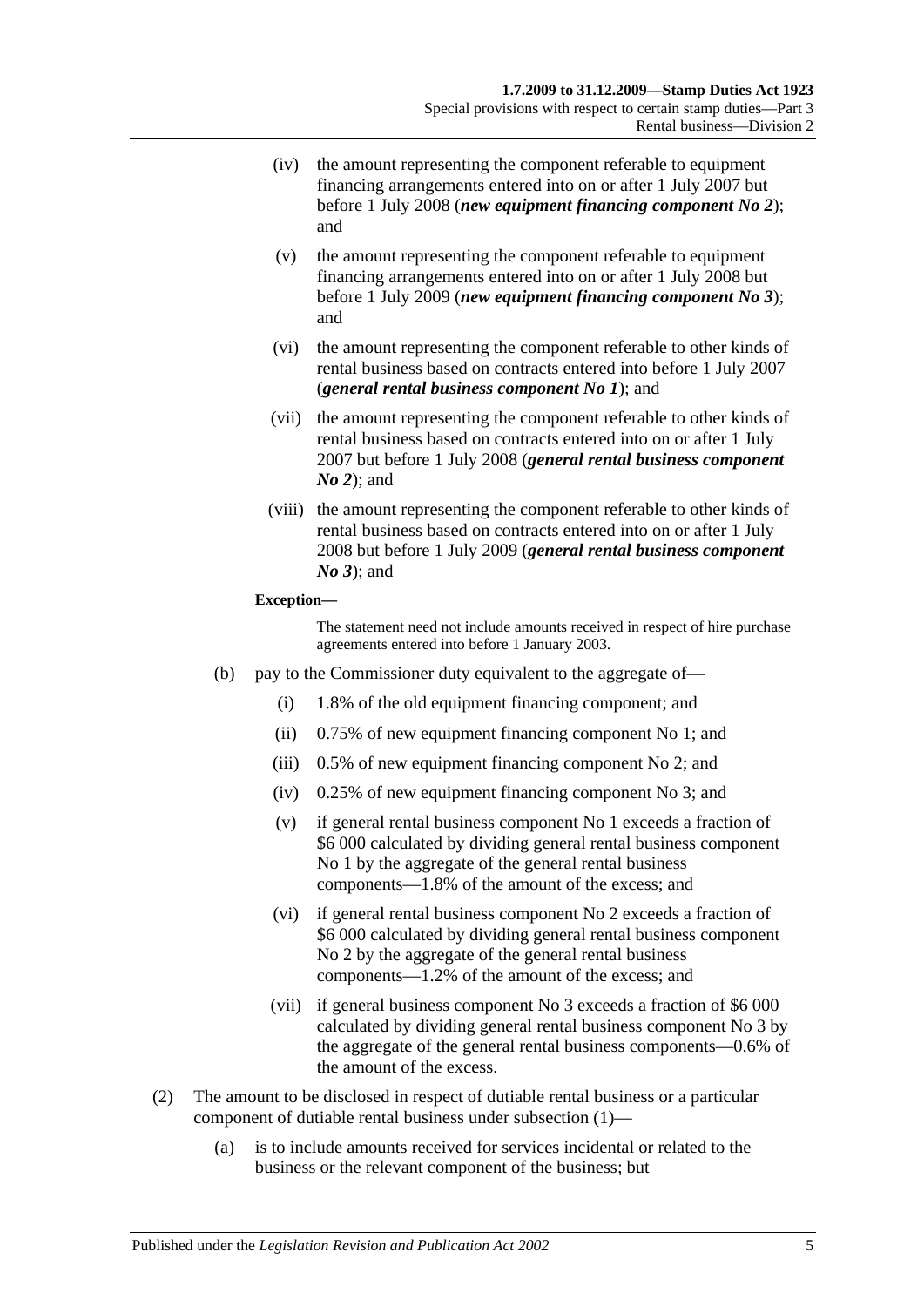(b) is not to include amounts received to reimburse, offset or defray liability to GST.

#### **Exception—**

If an equipment financing arrangement (or a collateral agreement) provides that the financier is to be responsible for servicing the goods—

- (a) the cost of servicing, if separately charged, need not be disclosed and is not liable to duty; or
- (b) if the cost of servicing is not separately charged, a proportion of the consideration received by the financier that the Commissioner considers properly referable to servicing the goods, need not be disclosed and is not liable to duty.
- <span id="page-23-2"></span>(3) If the Commissioner is satisfied, on application in the approved form by a registered person, that the total on which duty is to be calculated for the ensuing 12 months is likely to be less than \$120 000, the Commissioner may permit the person to lodge statements and pay duty on an annual basis.
- (4) A person must comply with any conditions on which the Commissioner grants permission under [subsection](#page-23-2) (3).

Maximum penalty: \$10 000.

(5) The Commissioner may, at any time, revoke a permission granted under [subsection](#page-23-2) (3) for breach of a condition or any other proper reason.

#### <span id="page-23-0"></span>**31H—Manner of denoting duty on statement**

The duty paid by a person on a statement lodged with the Commissioner under [section](#page-21-3) 31F shall be denoted by cash register imprint on the statement or in such other manner approved by the Auditor-General as is notified by the Commissioner in the Gazette.

#### <span id="page-23-1"></span>**31I—Matter not to be included in statement**

- <span id="page-23-3"></span>(1) Nothing contained in [section](#page-21-3) 31F shall require a person to include in a statement required by that section to be lodged with the Commissioner any amount in respect of—
	- (a) a transaction entered into by the person in the course of any business carried on by the person as a pawnbroker; or
	- (b) the sale of any goods (other than under a hire-purchase agreement or where there is an agreement, arrangement or understanding that the person to whom the goods are sold may, at a later time, sell the goods back to the first mentioned person); or
	- (c) business transacted by a registered person in respect of which the registered person has paid duty under a corresponding law if the Commissioner is satisfied, on application by the registered person, that—
		- (i) the duty paid under the corresponding law is not less than would be applicable under this Act; and
		- (ii) it would be reasonable to allow the person the benefit of this subsection in respect of that business; or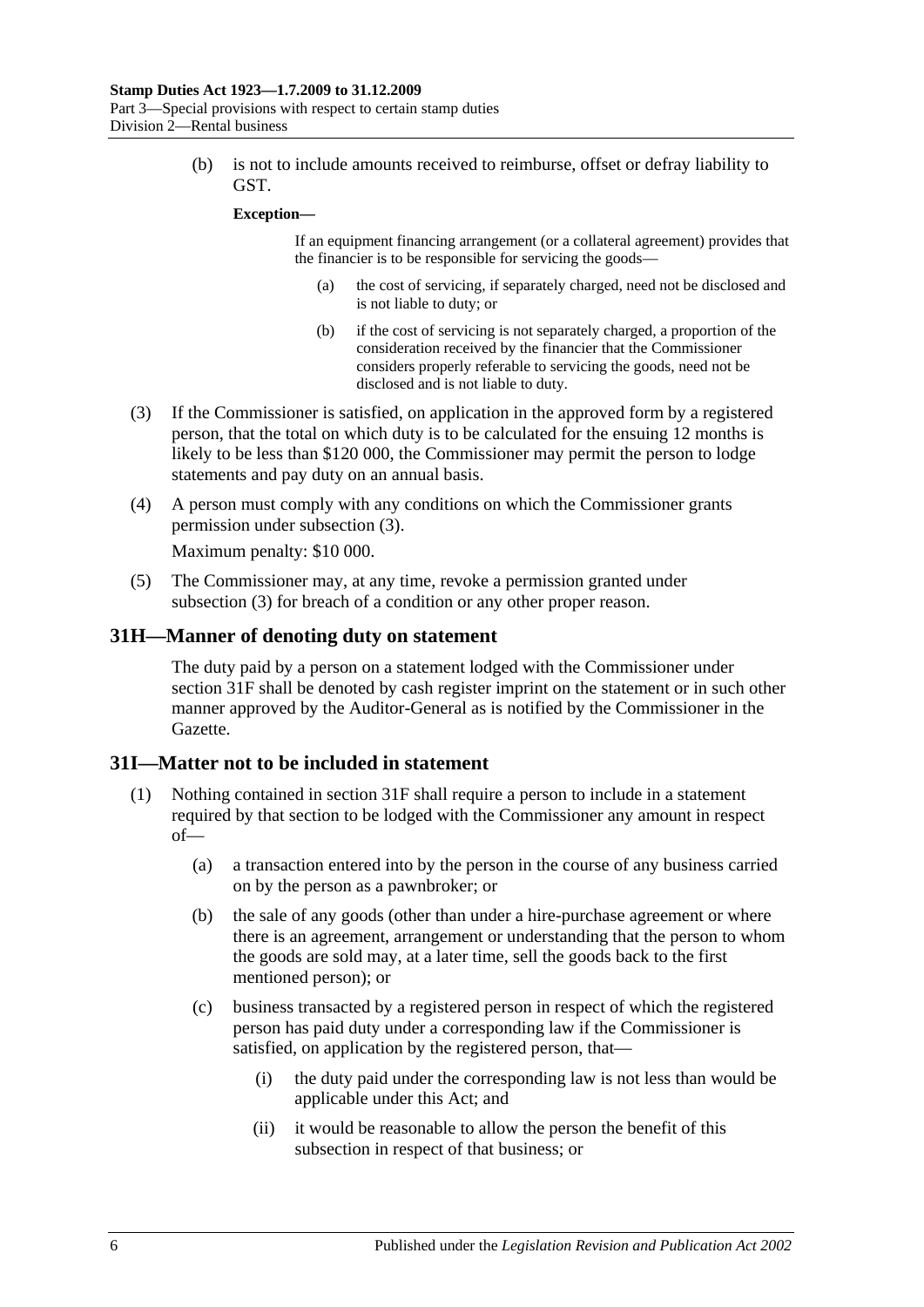- (g) the grant, by a corporation to a related corporation, of the right to the use of goods beneficially owned by that first mentioned corporation.
- $(1a)$  If—
	- (a) a registered person, in respect of any period for which duty is payable under this Division in respect of his or her rental business, pays duty in respect of the same business (including business that involves a hiring arrangement) under a corresponding law; and
	- (b) the duty paid under the corresponding law is less than would be applicable under this Act; and
	- (c) the Commissioner is satisfied, on application made to the Commissioner by the registered person in a manner and form determined by the Commissioner, that it would be reasonable to allow a deduction to be made under this subsection,

<span id="page-24-0"></span>the registered person is entitled to a deduction from the amount of duty that would, apart from this subsection, be payable, the amount of the deduction being equal to the amount of duty paid in respect of the same business under that corresponding law for the corresponding period.

- (1b) The Commissioner may, in making a decision on an application under [subsection](#page-23-3)  $(1)(c)(ii)$  or  $(1a)(c)$ , take into account any of the following:
	- (b) the extent to which the business to which the application relates is connected with the place where the corresponding law applies:
	- (c) the extent (if any) to which it appears to the Commissioner that the registered person has arranged or structured his or her business to avoid the payment of duty under this Division,

and may take into account such other matters (whether similar or dissimilar to those referred to above) as the Commissioner thinks fit.

- (1c) Where a person receives in excess of \$6 000 per month for or in relation to the use of goods under a contractual bailment (other than an equipment financing arrangement) that provides for the person to be responsible for the servicing of those goods, the person may deduct from the excess, on account of the cost of servicing those goods—
	- (a) an amount not exceeding 40 per centum of the excess or such higher proportion of the excess as is fixed by the Commissioner, on the application of the person, in respect of particular goods where, in the opinion of the Commissioner, the higher proportion is properly attributable to the cost of servicing the goods; or
	- (b) the actual cost of servicing the goods,

whichever is the lesser.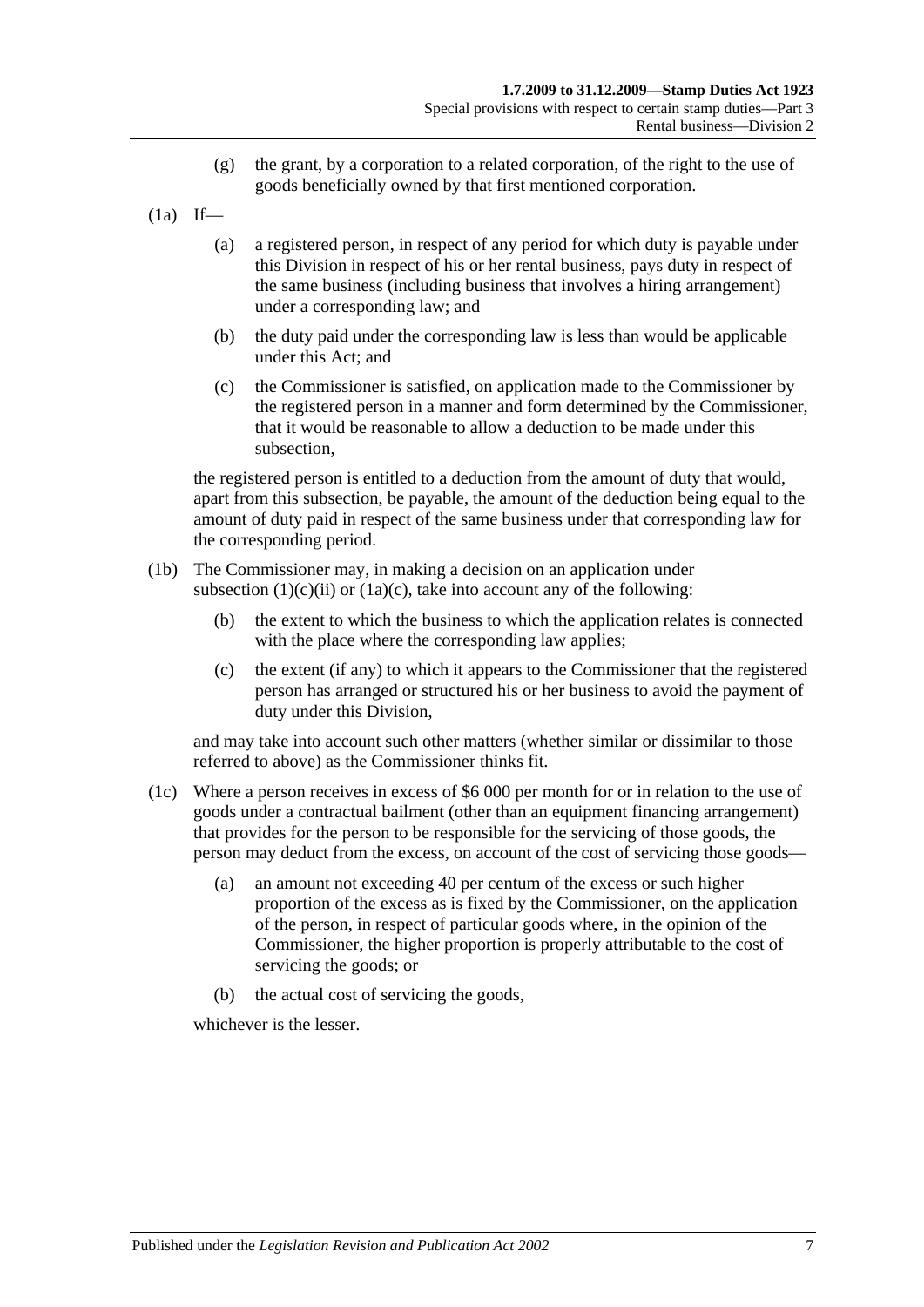## <span id="page-25-2"></span><span id="page-25-0"></span>**31K—Calculation by other methods**

- (1) Where the Commissioner is satisfied that—
	- (a) it is not reasonably practicable to calculate precisely any amount which is to be set out in the statement of any registered person required to be lodged under [section](#page-21-3) 31F, he may agree to accept from that person statements in which that amount is calculated in such a manner or on such a basis as he thinks fit; or
	- (b) in the circumstances of a particular case, it is not reasonable to require statements to be lodged by the registered person in each month, he may agree to accept statements at such times and relating to such periods as he thinks fit.
- (2) Where, pursuant to [subsection](#page-25-2) (1), the Commissioner agrees to accept from a registered person a statement—
	- (a) in which an amount is calculated in a manner or on a basis different from that required under [section](#page-21-3) 31F; or
	- (b) at a time, or relating to a period, otherwise than in accordance with that section,

the registered person shall, at the time of lodging that statement with the Commissioner, pay to the Commissioner the amount of duty that would be payable on that statement if it were lodged by him with the Commissioner in accordance with that section.

(3) The Commissioner may, by notice in writing served on a registered person, cancel any agreement made pursuant to [subsection](#page-25-2) (1) and, upon the day specified in the notice as the day on which the agreement is cancelled, that agreement shall have no further force or effect in relation to that registered person.

## <span id="page-25-3"></span><span id="page-25-1"></span>**31L—Passing on a rental duty**

(1) Subject to this section, a registered person or any person acting on his behalf shall not add the amount of any duty or of any part of the duty payable by the registered person as such under this Act to any amount payable by any other person with whom he has entered into or is conducting any rental business, whether by agreement or otherwise, or otherwise demand or recover or seek to recover any such first mentioned amount from that other person.

Maximum penalty: \$250.

Expiation fee: \$80.

- (2) In the event of a contravention of [subsection](#page-25-3)  $(1)$ 
	- (a) the court by which the defendant is convicted shall, in addition to imposing a penalty for the offence, order the defendant to refund to the other person referred to in that subsection any such amount which has been paid by that other person; or
	- (b) the other person referred to in that subsection may recover any such amount from the registered person, or person to whom he paid it, by action in a court of competent jurisdiction as if it were a debt due to him from that person.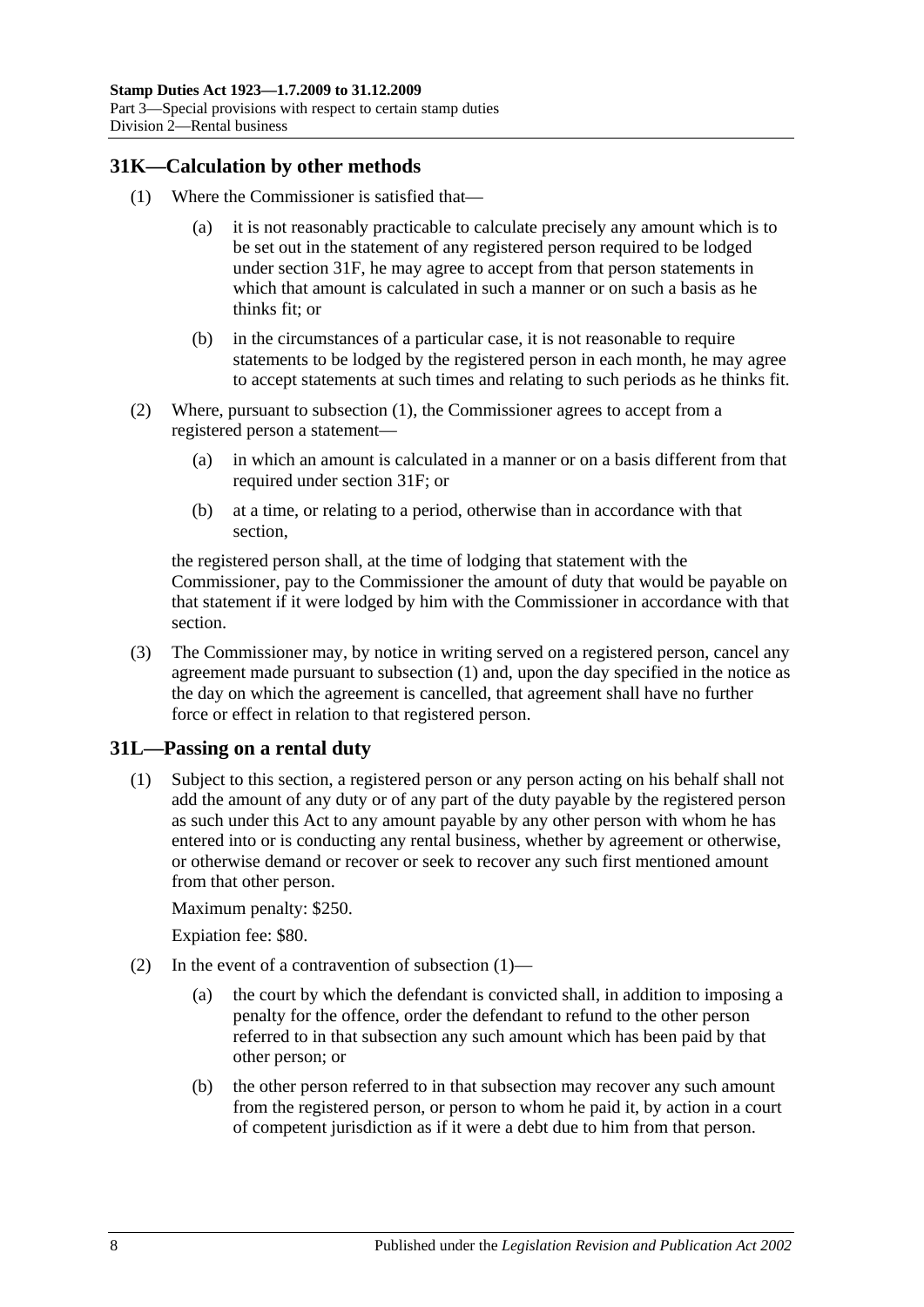- (3) The Governor may by proclamation—
	- (a) exempt a class of transactions from the application of this section; or
	- (b) vary or revoke any such exemption.

### <span id="page-26-0"></span>**31M—Ascertainment and disclosure of place of use of goods**

- (1) A person who carries on a rental business may rely on a statement of the person who takes goods on hire as to where the goods will be solely or predominantly used during the course of the hire or, in the case of a motor vehicle, where the motor vehicle will be registered, unless the person knows that the statement is false.
- (2) A person who carries on a rental business is not bound to inquire as to any change in the place of use of the goods or, in the case of a motor vehicle, the place of registration.
- (3) If the Commissioner finds that insufficient duty has been paid, the failure to pay the correct amount of duty does not constitute a tax default under the *[Taxation](http://www.legislation.sa.gov.au/index.aspx?action=legref&type=act&legtitle=Taxation%20Administration%20Act%201996)  [Administration Act](http://www.legislation.sa.gov.au/index.aspx?action=legref&type=act&legtitle=Taxation%20Administration%20Act%201996) 1996* if—
	- (a) the failure to pay the correct amount of duty results from reliance on information on which the person liable for the duty was entitled to rely under this section; and
	- (b) the correct amount of duty is paid within 3 months after the issue of a notice of assessment of the duty by the Commissioner.
- (4) A person who falsely represents that the goods that the person takes, or proposes to take, on hire will be used solely or predominantly outside South Australia, is guilty of an offence.

Maximum penalty: \$10 000.

## <span id="page-26-4"></span><span id="page-26-1"></span>**31N—Repeal of Division**

- (1) After 1 July 2009, the Governor may, by proclamation, fix a date for the repeal of this Division.
- (2) On the date fixed under [subsection](#page-26-4) (1), this Division (including this section) is repealed.

## <span id="page-26-2"></span>**Division 3—Annual licences**

### <span id="page-26-3"></span>**32—Interpretation**

In this Act—

*assurance or insurance business* means and includes—

- (a) the granting or issuing of any life, personal accident, fire, fidelity, guarantee, livestock, plate glass, marine or other assurance or insurance policies; or
- (b) the acceptance, either directly or indirectly, of any premium, renewal premium or consideration for, or in respect of, the granting or issuing or keeping alive or in force of any life, personal accident, fire, fidelity, guarantee, livestock, plate glass, marine or other policy; or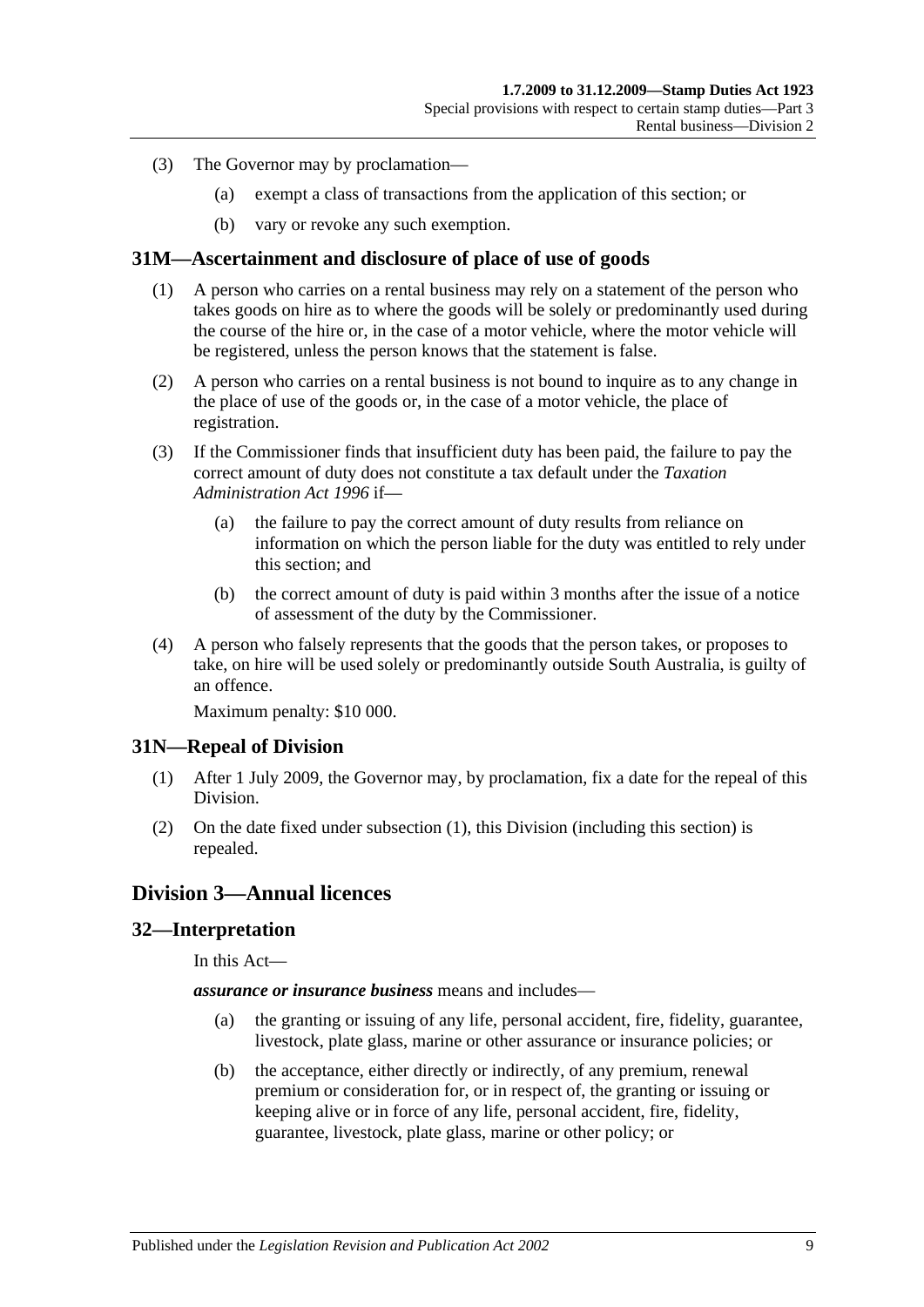- (c) the receiving of any letter or declaration of interest attaching to any life, personal accident, fire, marine or other policy issued in South Australia or elsewhere; or
- (d) the carrying out, by means of assurance or insurance effected out of South Australia, of any written, verbal or implied contract or undertaking to effect assurance or insurance;

*company* includes corporation and society, whether corporate or unincorporate;

*firm of persons* includes any association of underwriters carrying on marine assurance or insurance business through a managing underwriter solely;

*general insurance business* means any assurance or insurance business not relating to life insurance policies;

*life insurance policy* does not include a policy covering personal accident or workers compensation or a policy complying with Part 4 of the *[Motor Vehicles Act](http://www.legislation.sa.gov.au/index.aspx?action=legref&type=act&legtitle=Motor%20Vehicles%20Act%201959) 1959*;

*policy* includes any instrument in the nature of a policy, an open policy, an insurance cover or any instrument in any manner covering any assurance or insurance;

*premium* means any amount paid or payable for assurance or insurance and includes—

- (a) an amount charged to a policy holder to reimburse, offset or defray the insurer's liability for GST in respect of the assurance or insurance;
- (b) a levy charged to a policy holder;
- (c) an instalment of premium.

#### <span id="page-27-0"></span>**33—Annual licence required for insurance business**

A company, person or firm of persons must not carry on any assurance or insurance business in any year in South Australia, whether the head office or principal place of business of that company, person or firm is in South Australia or elsewhere, unless the company, person or firm has taken out an annual licence for that year in a form determined by the Commissioner.

Maximum penalty: \$10 000.

## <span id="page-27-1"></span>**34—Application for annual licence**

- (1) A company, person or firm of persons requiring an annual licence must make a written application to the Commissioner in a manner and form determined by the Commissioner and supported by such evidence as the Commissioner may require.
- (2) Any information or statement contained in the application must be verified by statutory declaration made—
	- (a) where the applicant is a natural person—by that person; or
	- (b) where the applicant is a firm—by a member of the firm; or
	- (c) where the applicant is a company—by a member of the board or committee of management of the company; or
	- (d) in any case—by a person authorised by the applicant and approved by the Commissioner.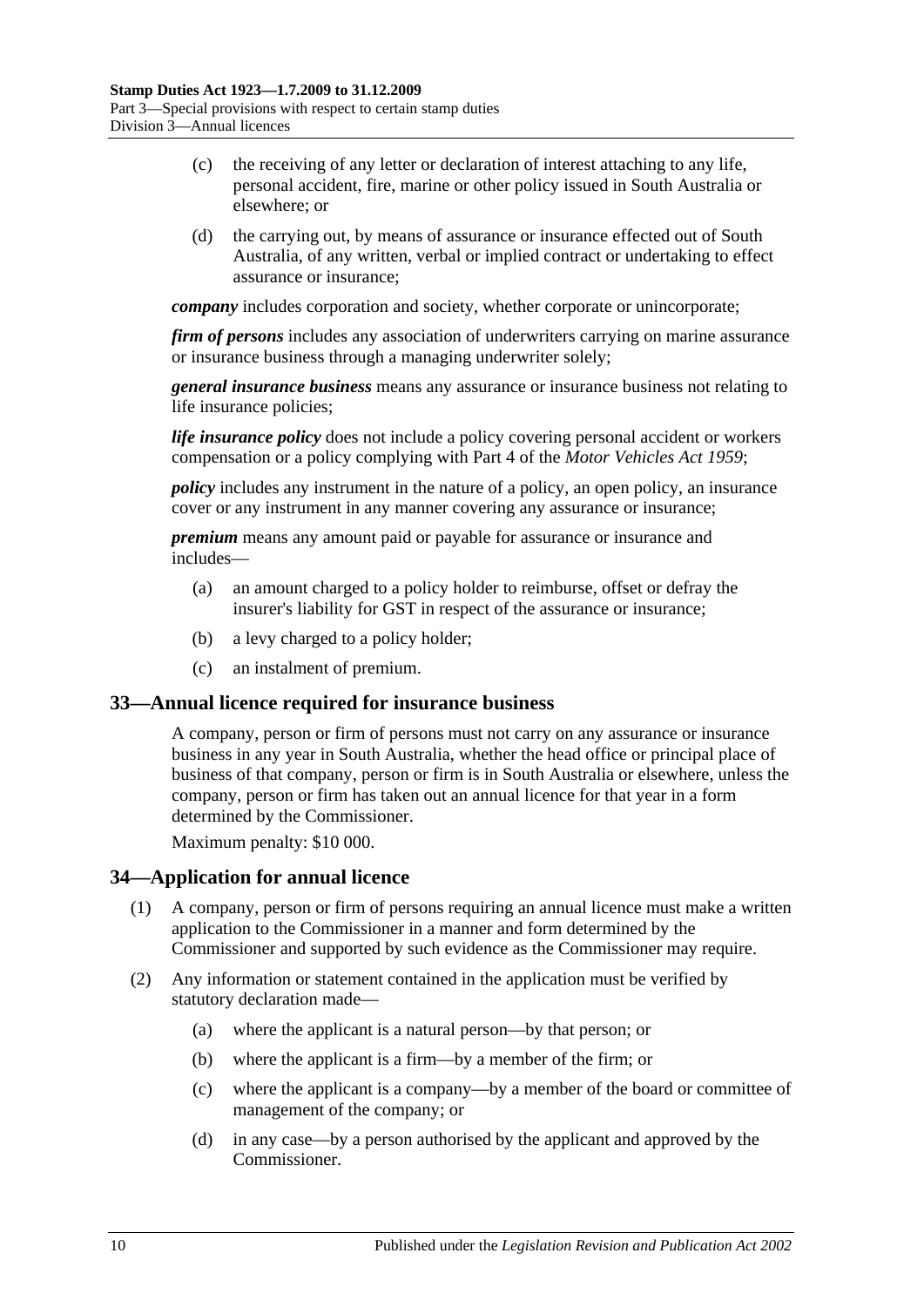(3) A company, person or firm of persons that applies for an annual licence must, at the time of lodging the application, pay to the Commissioner the duty (if any) payable under [Schedule 2](#page-96-3) on the annual licence application.

## <span id="page-28-0"></span>**35—Issuing and term of annual licence**

- (1) The Commissioner is authorised to issue an annual licence on payment of the duty (if any) payable on the annual licence application.
- (2) An annual licence comes into force on the date specified in the licence (which may be a date earlier than the date of issue of the licence) and remains in force until 31 December of the year in which it is issued.

## <span id="page-28-1"></span>**36—Monthly returns in respect of general insurance business**

- (1) A company, person or firm of persons that carries on general insurance business in South Australia, whether the head office or principal place of business of that company, person or firm is in South Australia or elsewhere, must lodge with the Commissioner a return in a form determined by the Commissioner, supported by such evidence as the Commissioner may require, not later than the fifteenth day of the month following each month in which the company, person or firm carries on such business.
- (2) Any information or statement contained in a monthly return must be verified by statutory declaration in the same way as is required for an application for an annual licence.
- (3) A company, person or firm of persons that lodges a monthly return must, at the time of lodging the monthly return, pay to the Commissioner the duty (if any) payable under [Schedule 2](#page-96-3) on the monthly return.

## <span id="page-28-2"></span>**36A—Duty if annual licence application or monthly return not lodged as required**

A company, person or firm that does not lodge an application for an annual licence, or does not lodge a monthly return, as required under this Act is nevertheless liable to pay duty to the Commissioner as if the company, person or firm had lodged the application or return required under this Act immediately before the end of the period allowed for such lodgment.

## <span id="page-28-3"></span>**37—Denoting of duty**

The duty paid on an annual licence application or a monthly return must be denoted by cash register imprint on the licence or return.

## <span id="page-28-4"></span>**38—Duty payable on acquisition of insurance business**

Where a company, person or firm of persons acquires contractual rights and obligations of, or in connection with, the assurance or insurance business of some other company, person or firm, the acquiring company, person or firm is liable to pay to the Commissioner the amount of any unpaid duty in respect of premiums received or in any manner charged in account (whether directly or by agents) by the other company, person or firm after the end of the period in respect of which such duty was last paid by the other company, person or firm as if the acquiring company, person or firm had received or charged in account those premiums.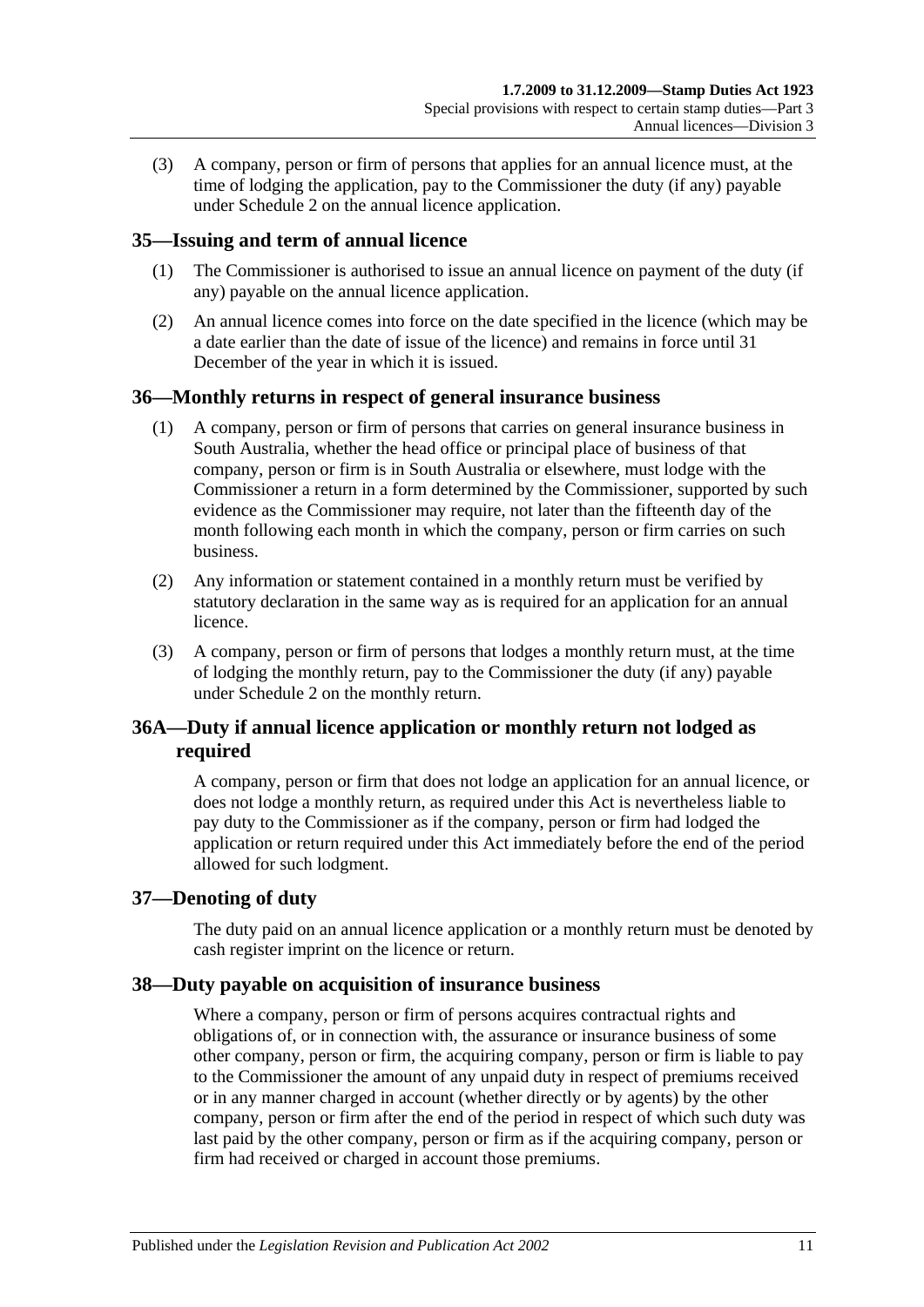## <span id="page-29-2"></span><span id="page-29-0"></span>**42AA—Duty in respect of policies effected outside South Australia**

- (1) Every company, person or firm of persons which is not required to take out an annual licence under [section](#page-27-0) 33 and which obtains, effects or renews, outside South Australia, a policy of assurance or insurance wholly or partly in respect of any property in South Australia, or any risk, contingency or event occurring in South Australia, shall, within one month of obtaining, effecting or renewing that policy, lodge with the Commissioner a return in the approved form containing such particulars of that policy and such other information as may be prescribed or as the Commissioner may in any particular case require.
- (2) The Commissioner may allow a rebate of the duty payable on that proportion of any premium which is, in his opinion, properly attributable to the assurance or insurance of any property outside South Australia or any risk, contingency or event occurring outside South Australia.
- (3) The person lodging such a return shall, upon lodgment, pay to the Commissioner the duty payable thereon, which shall be denoted by cash register imprint on the receipt issued therefor.
- (4) A company, person or firm that does not lodge a return as required under this section is nevertheless liable to pay duty to the Commissioner as if the company, person or firm had lodged the return required under this section immediately before the end of the period allowed for such lodgement.
- (5) [Subsection](#page-29-2) (1) does not apply to any policy of life assurance.

## <span id="page-29-1"></span>**42AB—Insurers not required to be licensed**

- (1) The Commissioner may enter into an agreement with an insurer who is not required to take out an annual licence under this Act under which—
	- (a) the Commissioner approves the insurer for the purposes of this section; and
	- (b) the insurer undertakes to pay duty as if the insurer were required to be licensed and were in fact licensed under this Act.
- (2) A party to an agreement under this section may, by notice in writing to the other party, terminate the agreement at any time.
- (3) Where an insurer is neither required to be licensed under this Act nor approved under this section, a person who pays a premium to the insurer shall, within 21 days after the end of the month in which the premium was paid—
	- (a) furnish a return to the Commissioner stating the amount of premium; and
	- (b) pay stamp duty calculated by reference to the amount of the premium and the appropriate rate prescribed by [Schedule 2](#page-96-3) in relation to annual licence applications.
- (4) This section does not apply in relation to a levy paid under the *[Workers Rehabilitation](http://www.legislation.sa.gov.au/index.aspx?action=legref&type=act&legtitle=Workers%20Rehabilitation%20and%20Compensation%20Act%201986)  [and Compensation Act](http://www.legislation.sa.gov.au/index.aspx?action=legref&type=act&legtitle=Workers%20Rehabilitation%20and%20Compensation%20Act%201986) 1986*.
- (5) In this section—

*insurer* means a person, firm or company that carries on assurance or insurance business in the State.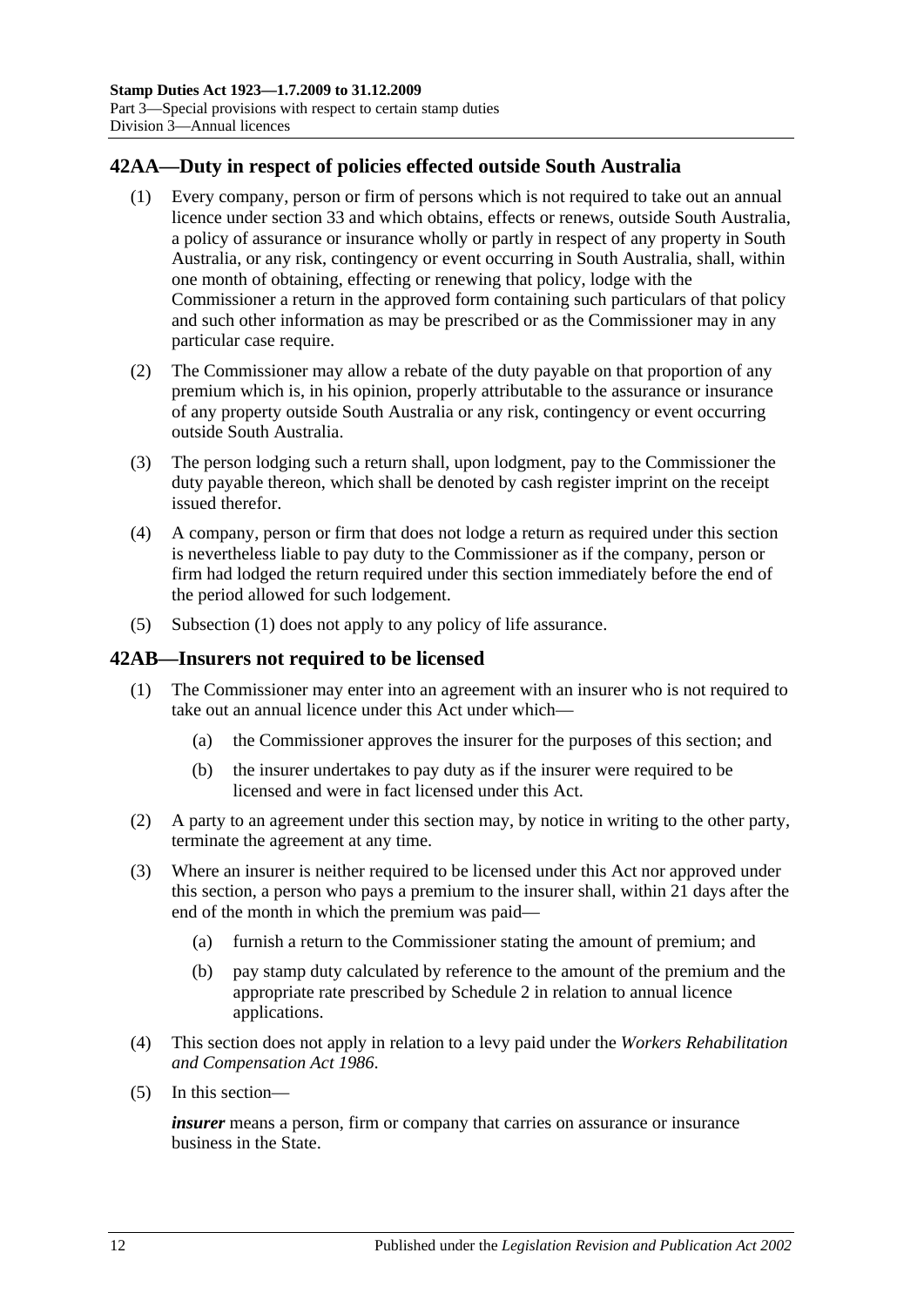# <span id="page-30-0"></span>**Division 4—Application for motor vehicle registration**

## <span id="page-30-1"></span>**42A—Interpretation**

(1) In this Act—

*applicant* means a person by or on whose behalf an application to register a motor vehicle or an application to transfer the registration of a motor vehicle is made;

*application to register a motor vehicle* means an application to register a motor vehicle made under the *[Motor Vehicles Act](http://www.legislation.sa.gov.au/index.aspx?action=legref&type=act&legtitle=Motor%20Vehicles%20Act%201959) 1959* and includes an application so made to renew the registration of a motor vehicle;

*application to transfer the registration of a motor vehicle* means an application to transfer the registration of a motor vehicle made under the provisions of the *[Motor](http://www.legislation.sa.gov.au/index.aspx?action=legref&type=act&legtitle=Motor%20Vehicles%20Act%201959)  [Vehicles Act](http://www.legislation.sa.gov.au/index.aspx?action=legref&type=act&legtitle=Motor%20Vehicles%20Act%201959) 1959*;

*commercial motor vehicle* has the same meaning as in the *[Motor Vehicles Act](http://www.legislation.sa.gov.au/index.aspx?action=legref&type=act&legtitle=Motor%20Vehicles%20Act%201959) 1959*;

*dealer* means a person licensed as a dealer under the *[Second-hand Motor Vehicles](http://www.legislation.sa.gov.au/index.aspx?action=legref&type=act&legtitle=Second-hand%20Motor%20Vehicles%20Act%201983)  Act [1983](http://www.legislation.sa.gov.au/index.aspx?action=legref&type=act&legtitle=Second-hand%20Motor%20Vehicles%20Act%201983)*;

*list price* means—

- (a) for a motor vehicle—the price (inclusive of GST) fixed by the manufacturer, importer or principal distributor as the retail selling price in the State of a motor vehicle of the relevant make and model;
- (b) for optional equipment—the additional price (inclusive of GST) so fixed if the vehicle is to be sold with the optional equipment;

*market value*, in relation to a motor vehicle, means the amount (inclusive of GST) for which the motor vehicle might reasonably be sold, free of encumbrances, in the open market;

*motor vehicle* and *trailer* have the same meanings as those expressions respectively have in the *[Motor Vehicles Act](http://www.legislation.sa.gov.au/index.aspx?action=legref&type=act&legtitle=Motor%20Vehicles%20Act%201959) 1959*;

*new motor vehicle* means a motor vehicle not previously registered in this State or elsewhere;

*optional equipment*, in relation to a motor vehicle for which there is a list price, means equipment or a feature of the vehicle that is not covered by that list price, being—

- (a) a particular kind of transmission; or
- (b) power steering; or
- (c) any other prescribed equipment or feature;

*policy of insurance* means a policy of insurance under Part 4 of the *[Motor Vehicles](http://www.legislation.sa.gov.au/index.aspx?action=legref&type=act&legtitle=Motor%20Vehicles%20Act%201959)  Act [1959](http://www.legislation.sa.gov.au/index.aspx?action=legref&type=act&legtitle=Motor%20Vehicles%20Act%201959)*;

*primary producer* has the same meaning as in the *[Motor Vehicles Act](http://www.legislation.sa.gov.au/index.aspx?action=legref&type=act&legtitle=Motor%20Vehicles%20Act%201959) 1959*;

*second-hand motor vehicle* means a motor vehicle previously registered in this State or elsewhere.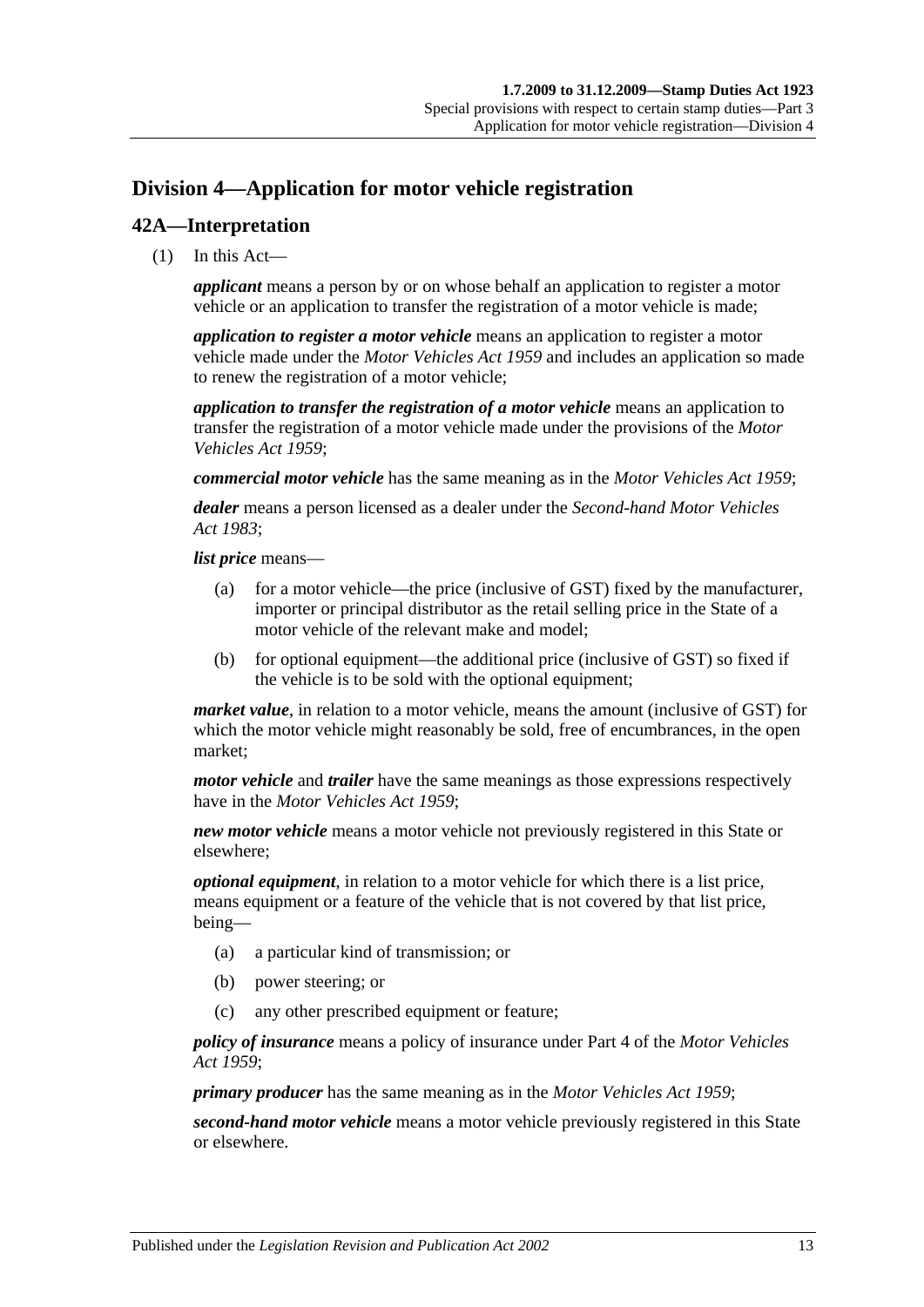(2) For the purposes of this Act, if an applicant for registration, or transfer of registration, of a motor vehicle makes the application by a means of electronic communication approved by the Registrar of Motor Vehicles, the electronic communication is taken to be an instrument executed by the applicant and is chargeable with duty as an application for registration, or transfer of registration, of a motor vehicle (as appropriate).

## <span id="page-31-0"></span>**42B—Duty on applications for motor vehicle registration or transfer of registration**

- (1) For the purposes of this Act, the value of a motor vehicle is—
	- (a) in the case of an application to register a new motor vehicle for which there is a list price—
		- (i) if the motor vehicle has no optional equipment, the list price of the vehicle; or
		- (ii) if the motor vehicle has optional equipment, the list price of the motor vehicle plus the list price or, if there is no list price, the actual price (inclusive of GST) of the equipment; or
	- (b) in the case of an application to transfer the registration of a second-hand motor vehicle upon sale of the vehicle, the consideration for the sale or the market value of the motor vehicle, whichever is the higher; or
	- (c) in any other case, the market value (inclusive of GST) of the motor vehicle.
- (1a) An applicant for registration, or transfer of registration, of a motor vehicle must state in the application the value of the motor vehicle as at the date of the application.
- <span id="page-31-1"></span>(1b) If the Commissioner is not satisfied that the amount stated as the value of a motor vehicle in an application for registration, or transfer of registration, of the vehicle reflects the market value of the vehicle, the Commissioner may cause a valuation of the vehicle to be made by a person appointed by the Commissioner and may assess the duty payable by reference to the valuation.
- (1c) The Commissioner may, having regard to the merits of the case, charge the whole or part of the expenses of, or incidental to, the making of a valuation under [subsection](#page-31-1)  $(\overline{1b})$  to the person liable to pay the duty and may recover the amount charged as a debt due to the Crown.
- <span id="page-31-2"></span>(1d) The amount of stamp duty—
	- (a) payable upon an application to register a motor vehicle shall be an amount calculated by the addition of—
		- (i) the amount prescribed by [Schedule 2](#page-96-3) as the component payable in respect of registration; and
		- (ii) the amount prescribed by [Schedule 2](#page-96-3) as the component payable in respect of a policy of insurance; or
	- (b) payable upon an application to transfer the registration of a motor vehicle shall be the amount prescribed by [Schedule 2](#page-96-3) as the component payable in respect of registration and, in the case of such an application, no additional component shall be payable in respect of a policy of insurance.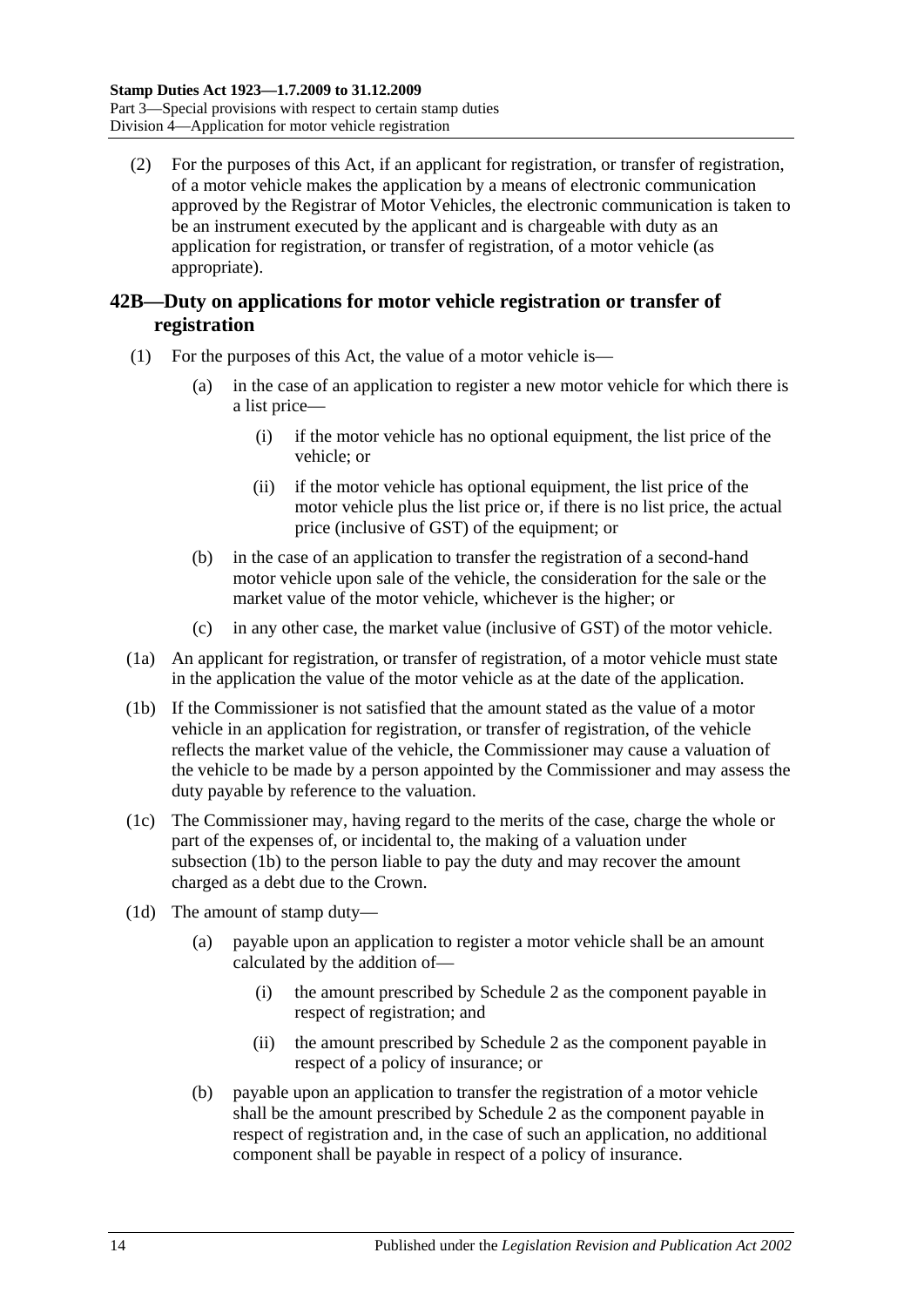- (2) The amount payable upon an application in accordance with [subsection](#page-31-2) (1d) shall be paid by the applicant to the Registrar of Motor Vehicles at the time of making the application.
- (2a) The total amount paid (including stamp duty and any registration fee or premium payable under the *[Motor Vehicles Act](http://www.legislation.sa.gov.au/index.aspx?action=legref&type=act&legtitle=Motor%20Vehicles%20Act%201959) 1959*)—
	- (a) on an application to register a motor vehicle shall be denoted by impressed stamp or cash register imprint, or by both, on the certificate or interim certificate of registration relating to that motor vehicle issued by the Registrar or on such form or forms as may be approved by the Commissioner; and
	- (b) on an application to transfer the registration of a motor vehicle shall be denoted by impressed stamp or cash register imprint, or by both, on such form or forms as may be approved by the Commissioner.
- (2b) Section 6 does not apply in relation to an application to register a motor vehicle or an application to transfer the registration of a motor vehicle.
- (3) The Registrar of Motor Vehicles shall furnish the Commissioner, at least once in every month, with a statement showing details of amounts received by him as stamp duty on applications to register, and to transfer the registration of, motor vehicles, and showing separately the amounts so received upon applications to register motor vehicles in respect of policies of insurance, and shall pay all amounts of stamp duty received by him to the Treasurer who shall—
	- (a) place to the credit of the General Revenue—
		- (i) all amounts representing the stamp duty received by the Registrar on applications to register motor vehicles except amounts paid upon such applications in respect of policies of insurance; and
		- (ii) all amounts representing the stamp duty received by the Registrar upon applications to transfer the registration of motor vehicles; and
	- (b) place to the credit of the Hospitals Fund kept at the Treasury all amounts representing stamp duty received by the Registrar upon applications in respect of policies of insurance.
- (4) A person who does not lodge an application to register a motor vehicle, or transfer the registration of a motor vehicle, as required is nevertheless liable to pay duty to the Commissioner as if the person had lodged the required application immediately before the end of the period allowed for making such an application.
- (5) If a person drives a motor vehicle on a road without registration in contravention of the *[Motor Vehicles Act](http://www.legislation.sa.gov.au/index.aspx?action=legref&type=act&legtitle=Motor%20Vehicles%20Act%201959) 1959*, the person is to be taken to have been required by this Act to lodge an application to register the vehicle not later than the day preceding the day on which the vehicle is so driven on a road.
- (6) A person is to be taken to be required by this Act to lodge an application to transfer the registration of a motor vehicle within the period within which such an application is required to be made under the *[Motor Vehicles Act](http://www.legislation.sa.gov.au/index.aspx?action=legref&type=act&legtitle=Motor%20Vehicles%20Act%201959) 1959*.
- (7) The Commissioner or the Registrar of Motor Vehicles may require an applicant who claims to be entitled to an exemption from, or reduction in, stamp duty under this Act—
	- (a) to state that fact on the application; and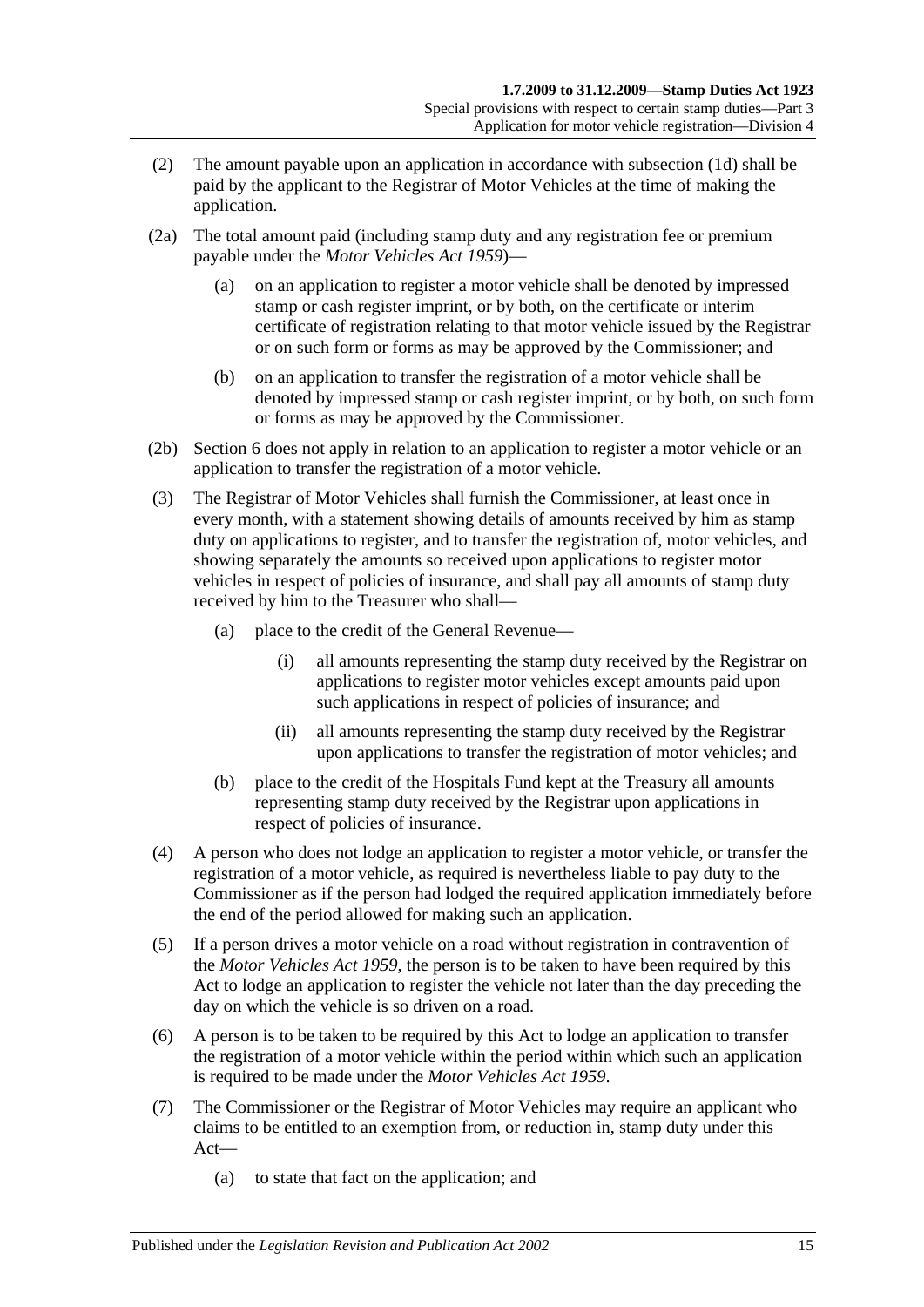(b) to provide such information as the Commissioner or Registrar may require for the purpose of determining the applicant's claim.

## <span id="page-33-0"></span>**42BA—Concessional rate of duty on some applications to transfer registration**

(1) The amount of duty payable on an application to transfer the registration of a motor vehicle where a person who is a registered owner of the motor vehicle immediately before the registration is transferred will continue to be a registered owner of the motor vehicle immediately after the registration is transferred is calculated as follows:

 $D = A \times \frac{B}{a}$ *C*  $= A \times$ 

where—

*D* is the amount of duty payable

*A* is the amount of duty that would be payable apart from this section

*B* is the number of persons that the application seeks to add to, or remove from, the register as owners of the motor vehicle, whichever is the greater

 $C$  is—

- (a) the number of persons who are registered owners of the motor vehicle immediately before the registration is transferred; or
- (b) the number of persons who will be registered owners of the motor vehicle immediately after the registration is transferred,

whichever is the greater.

- (2) This section does not derogate from any other provision conferring an exemption under this Act.
- (3) This section applies to applications executed after its commencement.

## <span id="page-33-1"></span>**42C—Refund of duty where vehicle returned or registration or transfer in error**

If, on application, the Commissioner is satisfied, in relation to the registration, or transfer of the registration, of a motor vehicle—

- (a) that, within three months after the registration or transfer, the vehicle was returned by the applicant to the person from whom it was acquired and accepted by that person; or
- (b) that the registration or transfer was made in error,

the Commissioner may refund the duty paid in respect of the application for the registration or transfer.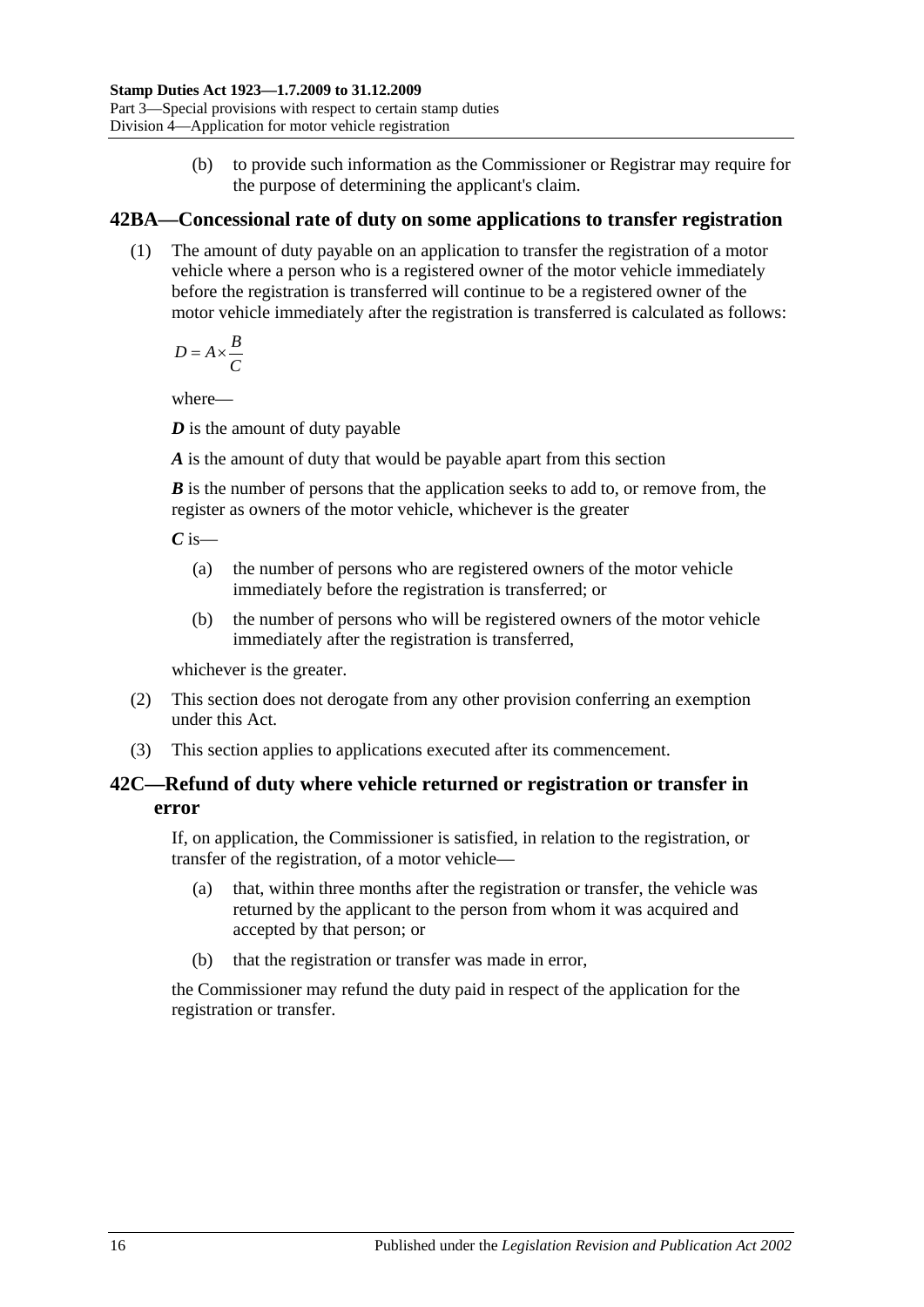## <span id="page-34-0"></span>**42CA—Refund of duty on eligibility for reduced fee**

If, on application, the Commissioner is satisfied, in relation to the registration of a motor vehicle, that the owner of the vehicle has become entitled to an exemption from, or reduction of, registration fees payable under the *[Motor Vehicles Act](http://www.legislation.sa.gov.au/index.aspx?action=legref&type=act&legtitle=Motor%20Vehicles%20Act%201959) 1959* at any time during the period for which the vehicle is registered, the Commissioner has a discretion to refund to the owner of the vehicle such part of the component of the duty paid under section [42B\(1d\)](#page-31-2) on the application for the registration of the vehicle in respect of a policy of insurance as the Commissioner thinks just in the circumstances.

## <span id="page-34-1"></span>**42D—Taxation Administration Act and functions of Registrar**

The *[Taxation Administration Act](http://www.legislation.sa.gov.au/index.aspx?action=legref&type=act&legtitle=Taxation%20Administration%20Act%201996) 1996* applies in relation to—

- (a) the payment of money to the Registrar of Motor Vehicles as duty under this Act; and
- (b) the performance of functions by the Registrar under this Act or the *[Motor](http://www.legislation.sa.gov.au/index.aspx?action=legref&type=act&legtitle=Motor%20Vehicles%20Act%201959)  [Vehicles Act](http://www.legislation.sa.gov.au/index.aspx?action=legref&type=act&legtitle=Motor%20Vehicles%20Act%201959) 1959* in relation to duty under this Act,

as if the Registrar were the Commissioner.

### <span id="page-34-2"></span>**42E—Regulations**

In addition to any power by any other section conferred on the Governor to make regulations as to any matter, the Governor may make any regulations which may be necessary or convenient for carrying out any of the provisions of [sections](#page-30-1) 42A, [42B,](#page-31-0) [42BA,](#page-33-0) [42C,](#page-33-1) [42D](#page-34-1) and this section or for better effecting the objects of those sections and in particular (without limiting the effect of this section) for prescribing exemptions additional to or in substitution for or repealing or varying any of the exemptions to clause 2 of [Schedule 2.](#page-96-3)

## <span id="page-34-3"></span>**Division 6—Conveyances and conveyances on sale**

#### <span id="page-34-4"></span>**60—Interpretation**

In this Act—

*conveyance* includes—

- (a) every conveyance, assignment, transfer or declaration of trust and every application under the *[Real Property Act](http://www.legislation.sa.gov.au/index.aspx?action=legref&type=act&legtitle=Real%20Property%20Act%201886) 1886* or the *[Community Titles](http://www.legislation.sa.gov.au/index.aspx?action=legref&type=act&legtitle=Community%20Titles%20Act%201996)  Act [1996](http://www.legislation.sa.gov.au/index.aspx?action=legref&type=act&legtitle=Community%20Titles%20Act%201996)*; and
- (b) every decree or order of any court, judge or commissioner; and
- (c) every other application or request of any kind; and
- (d) every other assurance or instrument of any kind,

by which or by virtue of which or by the operation of which, whether upon registration or otherwise, or by the issue of a certificate of title in pursuance of which, any real or personal property or any estate or interest in any such property is assured to, or vested in, any person, and *to convey* has a meaning coextensive with the meaning of *conveyance*, as extended by this section;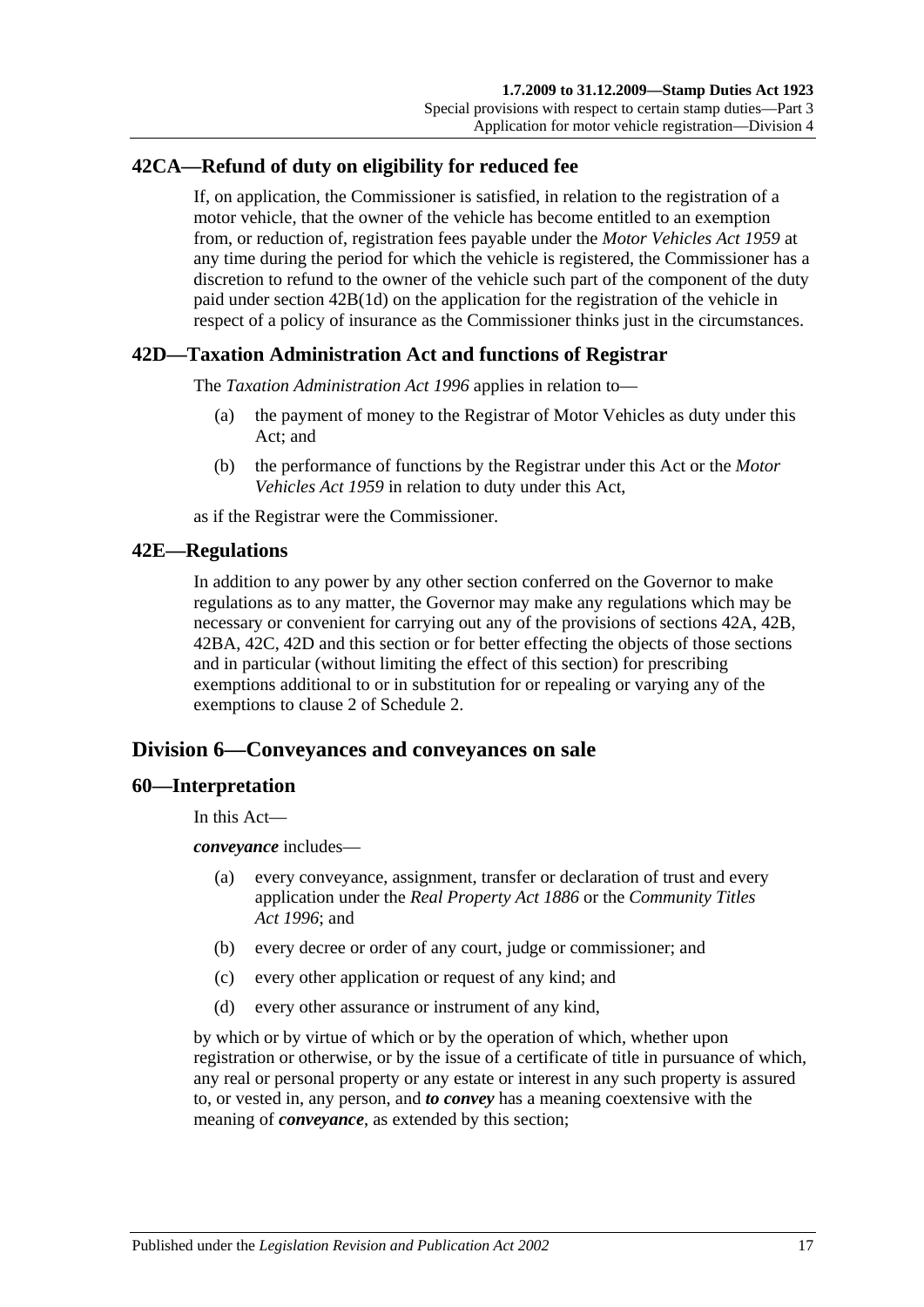*conveyance on sale* includes—

- (a) every conveyance, assignment, transfer or application under the *[Real](http://www.legislation.sa.gov.au/index.aspx?action=legref&type=act&legtitle=Real%20Property%20Act%201886)  [Property Act](http://www.legislation.sa.gov.au/index.aspx?action=legref&type=act&legtitle=Real%20Property%20Act%201886) 1886*; and
- (b) every decree or order of any court, judge or commissioner; and
- (c) every other application or request of any kind; and
- (d) every other assurance or instrument,

by which or by virtue of which any real or personal property, upon the sale thereof, is legally or equitably transferred to, or vested in, the purchaser or any other person on his behalf or by his direction, and also includes—

- (e) every application for a foreclosure order under the *[Real Property Act](http://www.legislation.sa.gov.au/index.aspx?action=legref&type=act&legtitle=Real%20Property%20Act%201886) 1886*; and
- (f) every lease for which any consideration other than the rent reserved may be paid or agreed to be paid (but only so far as such consideration is concerned).

## <span id="page-35-2"></span><span id="page-35-0"></span>**60A—Value of property conveyed or transferred**

- (1) Subject to [subsection](#page-35-1) (2), a reference in this Act (other than in [Part 4\)](#page-78-0) to the value of property conveyed or transferred is a reference to the market value of the property—
	- (a) in the case of a conveyance on sale—as at the date of the sale; or
	- (b) in any other case—as at the date of the conveyance,

assuming, in either case, that the property had, at that date, been free from any encumbrances.

- <span id="page-35-1"></span>(2) In the case of a conveyance on sale, the Commissioner may treat the consideration for the sale as being the value of the property conveyed or transferred unless it appears to the Commissioner that the consideration may be less than the value of the property as referred to in [subsection](#page-35-2) (1).
- <span id="page-35-3"></span>(3) Where no evidence of the value of property conveyed or transferred, or comprising or forming part of the consideration for a conveyance, is furnished to the Commissioner, or the evidence so furnished is, in his opinion, unsatisfactory, the Commissioner may cause a valuation of the property to be made by some person appointed by him and may assess the duty payable by reference to that valuation.
- (4) The Commissioner may, having regard to the merits of the case, charge the whole or a part of the expenses of, or incidental to, the making of a valuation pursuant to [subsection](#page-35-3) (3) to the person liable to pay the duty and may recover the amount so charged from him as a debt due to the Crown.
- (4a) Where an interest, agreement or arrangement (granted or made on or after 7 January 1997) in respect of property has the effect of reducing the value of the property, the Commissioner may, for the purposes of assessing the duty payable on a conveyance of the property, disregard the existence of the interest, agreement or arrangement unless a person liable to pay the duty satisfies the Commissioner that the interest, agreement or arrangement—
	- (a) was granted or made for a purpose other than reducing the value of the property; and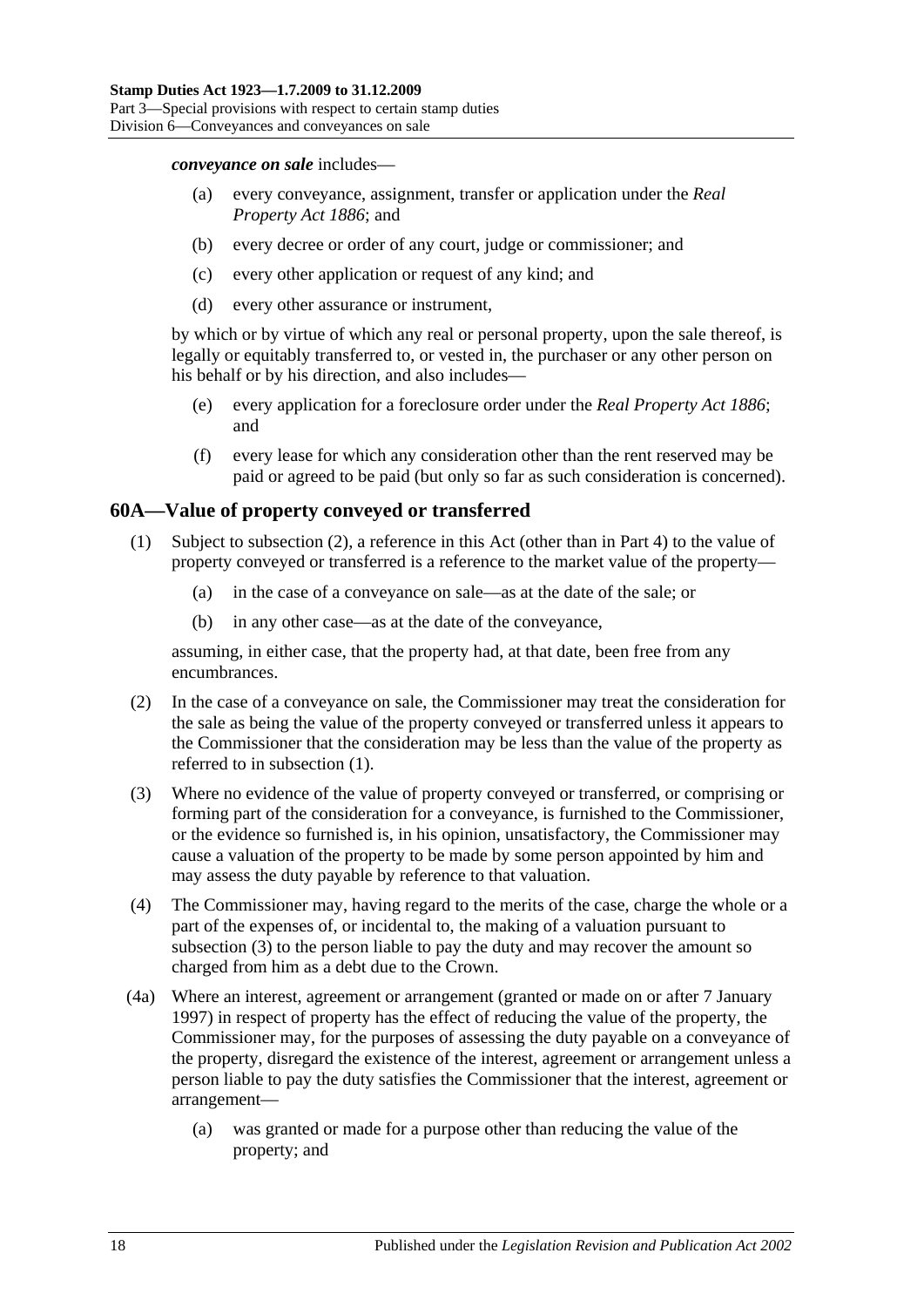- (b) was not granted or made in favour of the transferee or a person related to the transferee.
- (4b) Where an estate or interest conveyed or transferred merges with an estate or interest already held by the transferee (the latter having been acquired by the transferee on or after 7 January 1997), the Commissioner may, for the purposes of assessing the duty payable on the conveyance, treat the value of the estate or interest conveyed or transferred as being—
	- (a) where the instrument creating the estate or interest already held was charged with *ad valorem* duty as a conveyance—the value of the estate or interest produced by the merger less the value of the estate or interest already held; or
	- (b) in any other case—the value of the estate or interest produced by the merger.
- (5) In [subsection](#page-35-0)  $(1)$ —

*encumbrance* does not include a prescribed encumbrance or an encumbrance of a prescribed kind.

- <span id="page-36-1"></span>(6) For the purposes of [subsection](#page-36-0)  $(4a)$  (but subject to subsection  $(7)$ )—
	- (a) natural persons are related persons if—
		- (i) they are members of a partnership within the meaning of the *[Partnership Act](http://www.legislation.sa.gov.au/index.aspx?action=legref&type=act&legtitle=Partnership%20Act%201891) 1891*; or
		- (ii) one is the spouse or domestic partner of the other or the relationship between them is that of parent and child; and
	- (b) companies are related persons if they are related bodies corporate within the meaning of the *Corporations Act 2001* of the Commonwealth; and
	- (c) trustees are related persons if any person is a beneficiary common to the trusts of which they are trustees; and
	- (d) a natural person and a company are related persons if the natural person is a majority shareholder, director or secretary in or of the company or in or of another company that is a related body corporate of the company within the meaning of the *Corporations Act 2001* of the Commonwealth; and
	- (e) a natural person and a trustee are related persons if the natural person is a beneficiary of the trust of which the trustee is a trustee; and
	- (f) a company and a trustee are related persons if—
		- (i) the company, or a majority shareholder, director or secretary in or of the company, is a beneficiary of the trust of which the trustee is a trustee; or
		- (ii) a related body corporate of the company (within the meaning of the *Corporations Act 2001* of the Commonwealth) is a beneficiary of the trust of which the trustee is a trustee.
- <span id="page-36-0"></span>(7) For the purposes of [subsection](#page-35-1) (4a), persons are not related persons if the Commissioner is satisfied that the persons were not acting together to achieve a common purpose.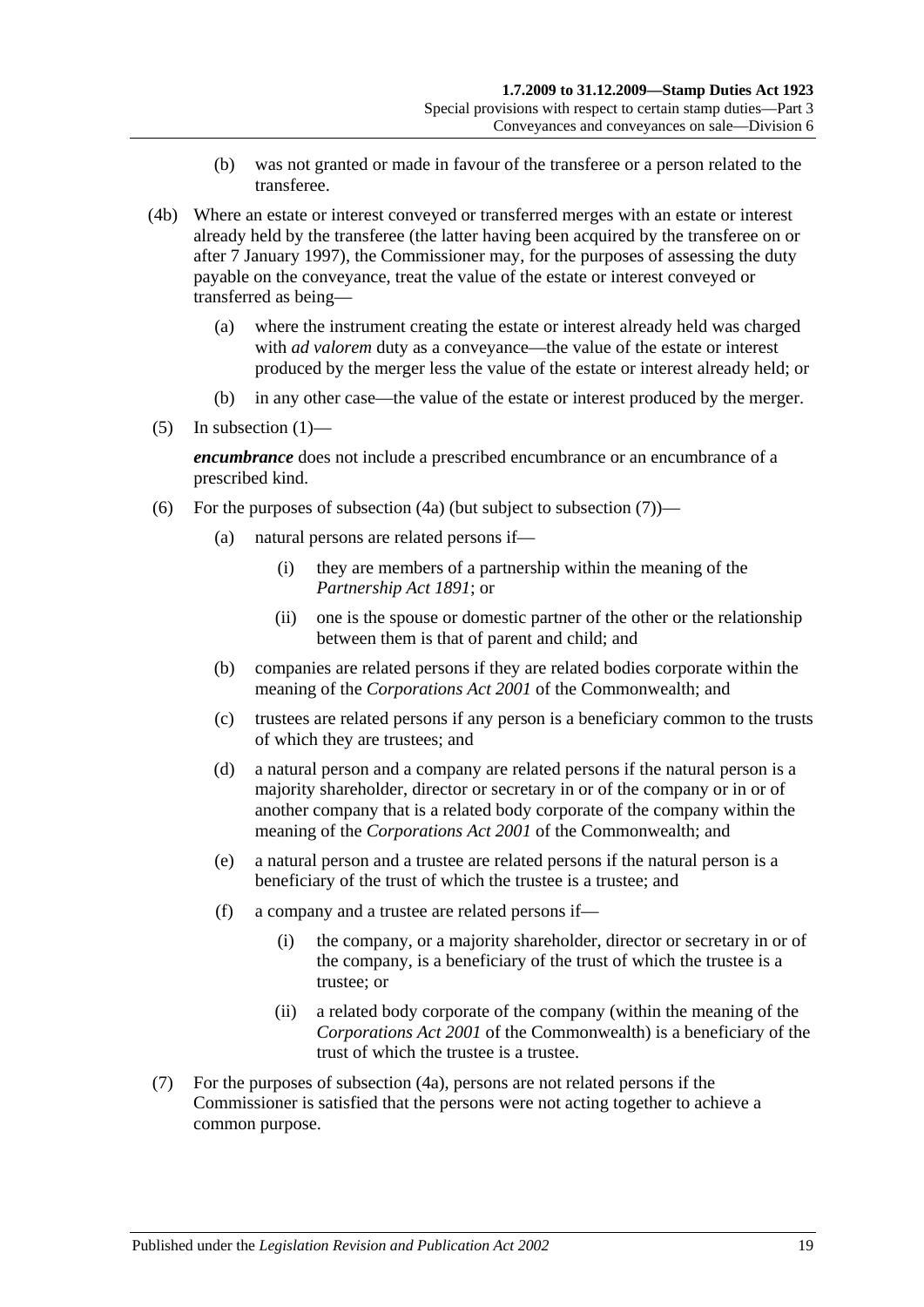(8) In [subsection](#page-36-1) (6)—

*majority shareholder*, in relation to a company, means a person who would have a substantial shareholding in the company as defined in section 9 of the *Corporations Act 2001* of the Commonwealth if the reference to 5% in paragraph (a) of the definition of *substantial holding* in that section were replaced by a reference at 50%.

### **60B—Refund of duty where transaction is rescinded or annulled**

- (1) Where a party to an instrument of a kind that is registrable under the *[Real Property](http://www.legislation.sa.gov.au/index.aspx?action=legref&type=act&legtitle=Real%20Property%20Act%201886)  Act [1886](http://www.legislation.sa.gov.au/index.aspx?action=legref&type=act&legtitle=Real%20Property%20Act%201886)* satisfies the Commissioner, upon application made to him not later than 5 years after execution of the instrument—
	- (a) that he has paid duty upon the instrument; and
	- (b) that the transaction in respect of which the instrument was executed has been frustrated or avoided or has miscarried through failure of a party to comply with a condition.

the applicant shall be deemed to be possessed of stamped material rendered useless by being inadvertently spoiled within the meaning of [section](#page-92-0) 106, and the provisions of that section shall apply accordingly.

# **60C—Refund of duty on reconveyance of property subject to a common law mortgage**

- $(1)$  If—
	- (a) *ad valorem* duty is paid on a conveyance of property (the *prior conveyance*); and
	- (b) the sole purpose of the conveyance is to secure a liability under a loan, indemnity or guarantee; and
	- (c) a conveyance (the *later conveyance*) reconveys the property to the person by whom the security was given under the terms of the security or on extinguishment or termination of the secured liability,

this section applies to the later conveyance.

- (2) If the Commissioner is satisfied that a conveyance is one to which this section applies—
	- (a) no stamp duty is payable on the conveyance; and
	- (b) the Commissioner must, on application by the person to whom the property is reconveyed, refund the duty paid on the prior conveyance.

## **61—Method or estimating value of consideration where consideration consists of shares**

Where the consideration or part of the consideration for a conveyance chargeable with *ad valorem* duty consists of shares or debentures to be issued by a company, or a contract to issue such shares or debentures, the market value of the shares or debentures shall be taken as the value of the consideration or part.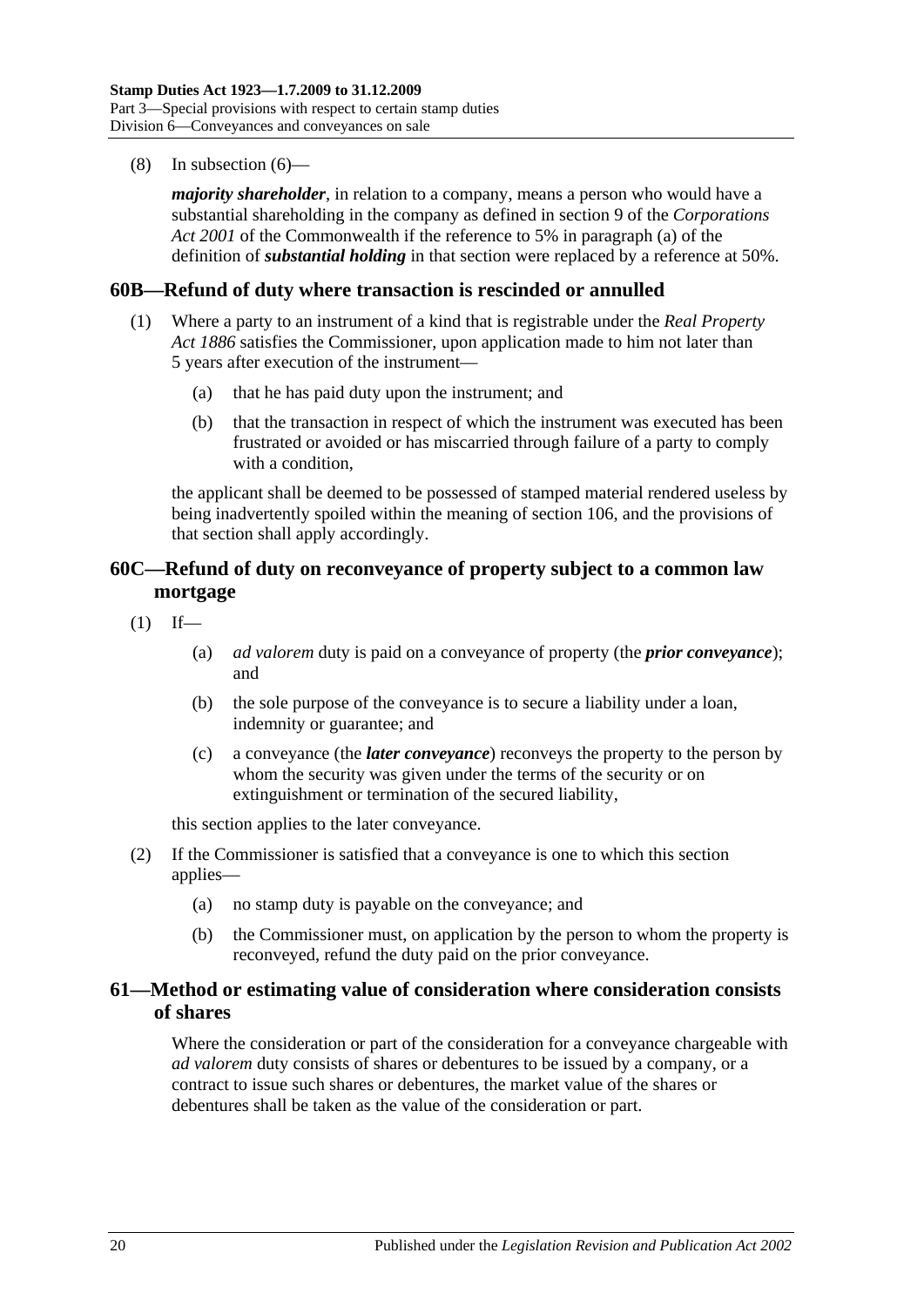### **62—Land use entitlements**

- (1) This section applies to a transaction under which a person—
	- (a) acquires a share in a company or an interest under a trust; or
	- (b) becomes entitled, as the owner of a share in a company or an interest under a trust, to the possession of land.
- (2) Subject to the following exceptions, if a person acquires a notional interest in land as a result of a transaction to which this section applies, the transaction is dutiable under this section.

#### **Exceptions—**

- 1 The acquisition of a share in a company or an interest under a trust that confers a right to occupy a dwelling is not dutiable under this section if the dwelling is part of a scheme consisting of two or more dwellings owned and administered by the company or the trustees of the trust.
- 2 The acquisition of a share in a company or an interest under a trust that confers a right to occupy a dwelling is not dutiable under this section if the dwelling is part of a retirement village scheme under the *[Retirement Villages Act](http://www.legislation.sa.gov.au/index.aspx?action=legref&type=act&legtitle=Retirement%20Villages%20Act%201987) 1987*.
- 3 A transaction exempted by the regulations from this section is not dutiable under this section.
- (3) An instrument that gives effect to, or acknowledges, evidences or records a transaction that is dutiable under this section is dutiable as a conveyance of a notional interest in the land.
- (4) The value of the notional interest acquired as a result of the transaction is determined as follows—
	- (a) if the person acquires a right to exclusive possession of land—the value of the notional interest is equivalent to the value of an unencumbered estate in fee simple in the land;
	- (b) in any other case—the value of the notional interest is a proportion of the value of an unencumbered estate in fee simple in the land reflecting the more limited extent of the possessory right.

### **64—Consideration in case of lease**

In the case of a lease for which any consideration other than the rent reserved may be paid or agreed to be paid, the amount of the other consideration shall be deemed the consideration for the conveyance on sale.

### **65—Where consideration consists of real or personal property**

Where the consideration or any part of the consideration for a conveyance on sale consists of any real or personal property other than money, the market value of the real or personal property at the date of the sale shall be taken as the value of the consideration or part of the consideration.

### **66—Where consideration is payable in instalments**

Where the consideration or any part of the consideration for a conveyance on sale consists of money payable periodically for a definite period, so that the total amount to be paid can be previously ascertained, the total amount shall be taken as the consideration or part of the consideration.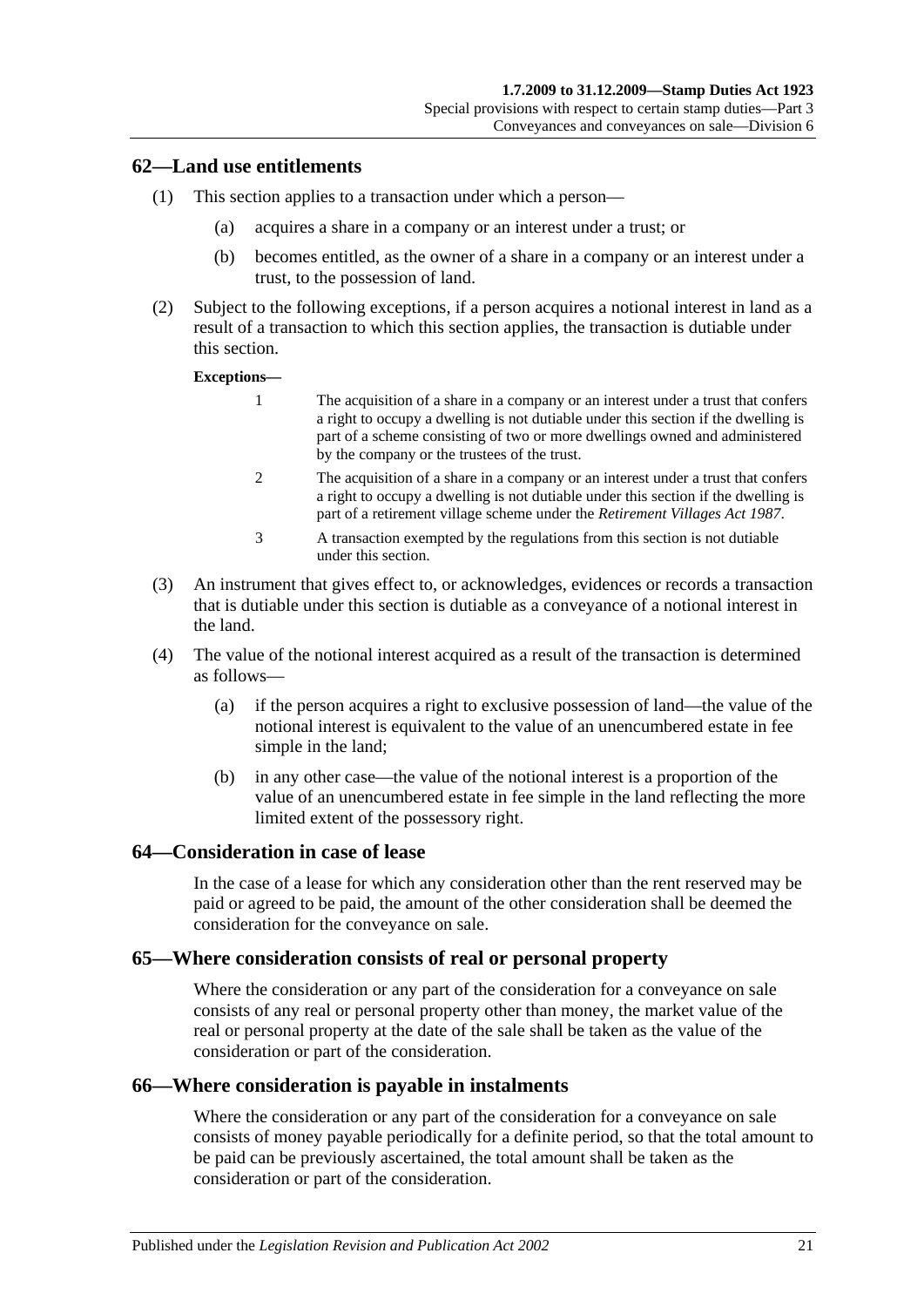# **67—Computation of duty where instruments are interrelated**

- (1) Subject to [subsection](#page-39-0) (2), this section applies to the following instruments:
	- (a) a conveyance on sale; or
	- (b) a conveyance operating as a voluntary disposition *inter vivos*; or
	- (c) an instrument chargeable with duty as if it were a conveyance (including a statement under [section](#page-65-0) 71E).
- <span id="page-39-0"></span>(2) This section does not apply to the following instruments:
	- (a) a conveyance that relates to property that is being conveyed in separate parcels to different persons by separate conveyances where the Commissioner is satisfied that no arrangement or understanding exists between the persons under which the parcels of property conveyed are to be used otherwise than separately and independently from each other;
	- (b) a conveyance of stock, implements or other chattels in a case where [section](#page-19-0) 31A applies;
	- (c) a conveyance on sale of any financial product;
	- (d) an instrument excluded from the operation of this section by the regulations.
- (3) Where two or more instruments to which this section applies—
	- (a) arise from a single contract of sale; or
	- (b) together form, or arise from, substantially one transaction or one series of transactions,

the instruments are chargeable with *ad valorem* duty calculated on the sum of the amounts by reference to which *ad valorem* duty on each of the instruments would, but for this subsection, have been calculated, and that duty will be apportioned to the various instruments as determined by the Commissioner.

- (4) Where by instruments that have been, or appear to have been, executed within 12 months of each other a person conveys property or interests in property to the same person (whether that person takes alone or with the same or different persons), it will be presumed, unless the Commissioner is satisfied to the contrary, that the instruments form one transaction or one series of transactions.
- (7) This section does not operate to reduce the duty payable on an instrument.

## **68—Duty in certain cases**

(3) Where a person, having contracted for the purchase of any property but not having obtained a conveyance, contracts to sell it to any other person and the property is in consequence conveyed immediately to the subpurchaser, the conveyance shall be chargeable with *ad valorem* duty as a conveyance for the consideration for the sale to the original purchaser and also as a conveyance for the consideration for the sale by the original purchaser to the subpurchaser, in the same manner as if the considerations were specified in separate instruments.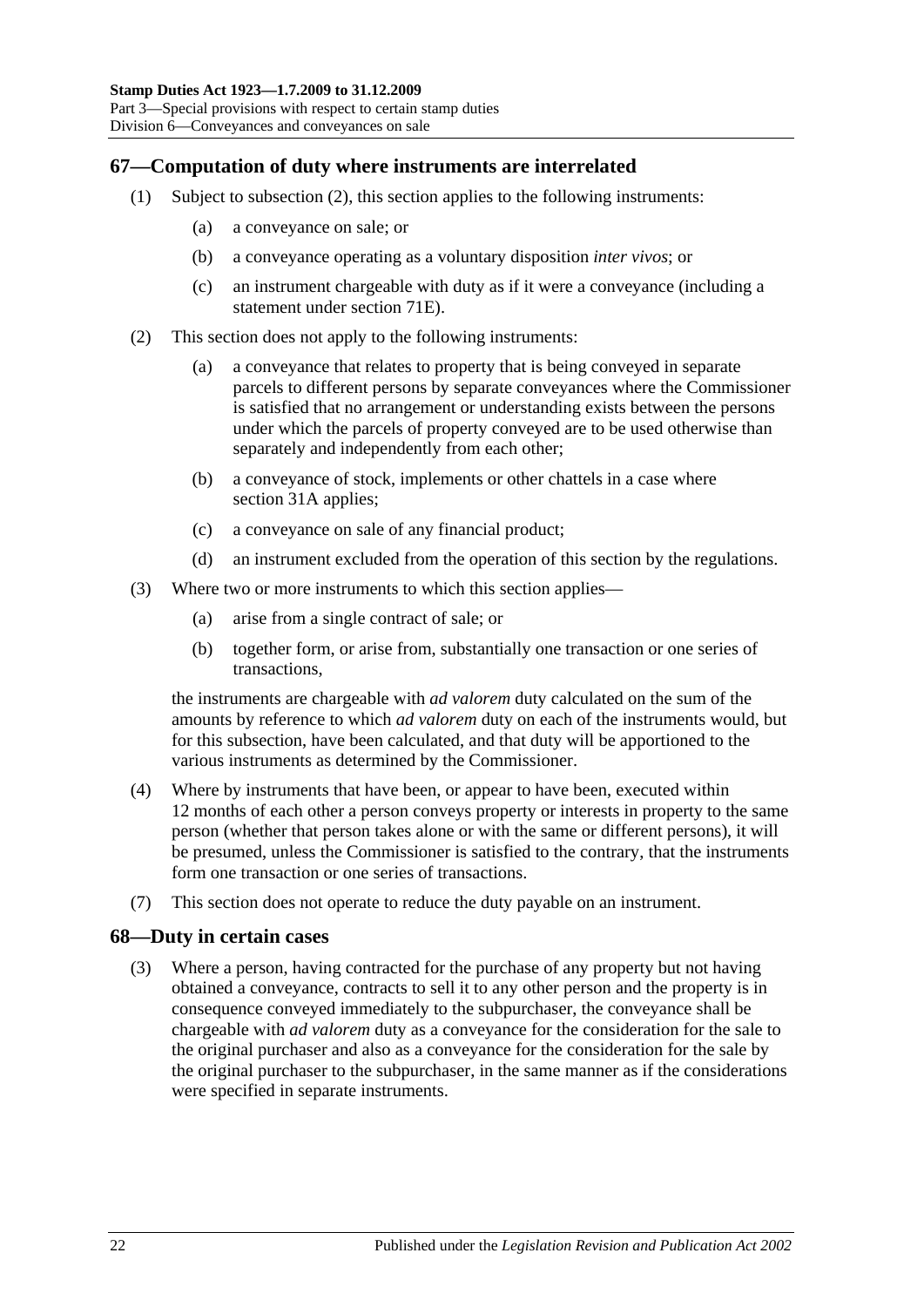- (4) Where a person, having contracted for the purchase of any property but not having obtained a conveyance, contracts to sell the whole or any part or parts thereof to any other person and the property is in consequence conveyed by the original seller to different persons in parts or parcels, the conveyance of each part or parcel shall be chargeable with *ad valorem* duty as a conveyance for the consideration for the sale to the original purchaser and also as a conveyance for the consideration for the sale by the original purchaser to the subpurchaser, in the same manner as if the considerations were specified in separate instruments. The consideration for the sale to the original purchaser in respect of each part or parcel shall, for the purposes of this subsection, be ascertained by determining the ratio which the value of the part or parcel in question bears to the value of the whole property and shall be specified in the instrument of conveyance.
- (5) Where a subpurchaser takes an actual conveyance of the interest of the person immediately selling to him, which is chargeable with *ad valorem* duty as a conveyance for the consideration moving from him and is duly stamped accordingly, any conveyance to be afterwards made to him of the same property by the original seller shall be chargeable with *ad valorem* duty as a conveyance for the consideration for the sale to the original purchaser.

# <span id="page-40-1"></span>**70—Evasion of duty**

- (1) Subject to [subsection](#page-40-0) (2), an instrument executed in order, either directly or indirectly, to avoid or evade the payment of the duty payable upon a conveyance on sale is void.
- <span id="page-40-0"></span>(2) Where a third party relying in good faith on an instrument that is void by virtue of [subsection](#page-40-1) (1) purports to acquire an interest in property subject to the instrument, the instrument shall, for the purposes of that transaction, be treated as valid, provided that it is duly stamped as a conveyance on sale.

## **71—Instruments chargeable as conveyances**

- (1) The value for the purposes of this Act of the property conveyed by any conveyance operating as a voluntary disposition *inter vivos* shall be declared in the conveyance.
- <span id="page-40-2"></span>(3) For the purposes of this Act, the following instruments shall, subject to this section, be deemed to be conveyances operating as voluntary dispositions *inter vivos*:
	- (a) an instrument to which [subsection](#page-41-0) (4) applies effecting or acknowledging, evidencing or recording, any of the following transactions:
		- (i) a transfer of property to a person who takes as trustee; or
		- (ii) a declaration of trust; or
		- (iii) the creation of an interest in property subject to a trust; or
		- (iv) a transfer of an interest in property subject to a trust; or
		- (v) the surrender or renunciation of an interest in property subject to a trust; or
		- (vi) the redemption, cancellation or extinguishment of an interest in property subject to a trust,

whether or not any consideration is given for the transaction; or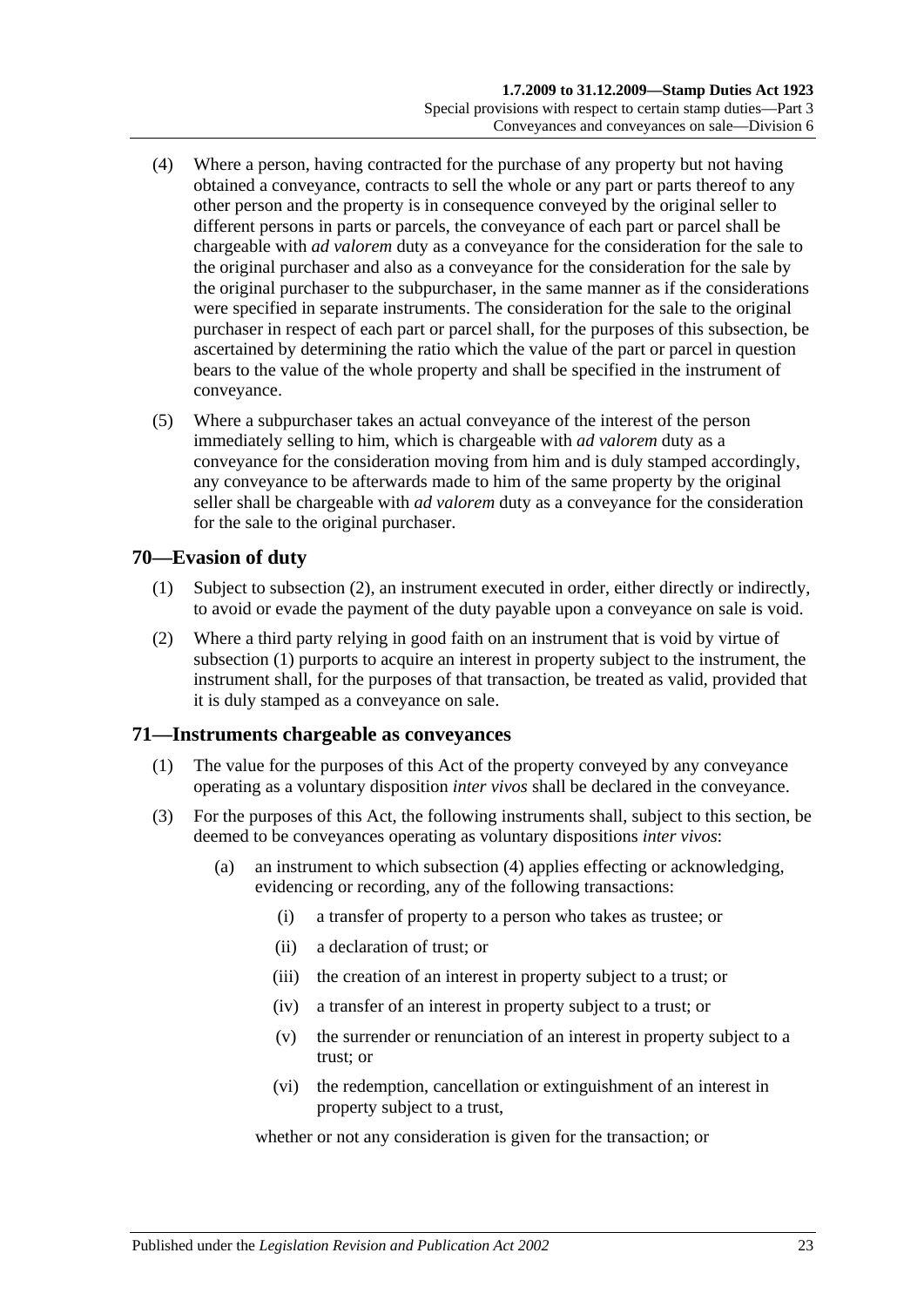- (b) an instrument to which [paragraph](#page-40-2) (a) does not apply, being a conveyance that is not chargeable with duty as a conveyance on sale.
- <span id="page-41-0"></span>(4) This subsection applies to any instrument that relates to land, a financial product or a unit under a unit trust scheme, or an interest in land, a financial product or a unit under a unit trust scheme.
- (4a) A reference in [subsection](#page-41-0) (4) to a unit trust scheme does not include—
	- (a) an arrangement under the constitution of a registered managed investment scheme; or
	- (b) an approved deposit fund or a pooled superannuation trust within the meaning of the *Superannuation Industry (Supervision) Act 1993* (Cwlth).
- <span id="page-41-1"></span>(4b) For the purposes of this Act (other than [Part 4\)](#page-78-0)—
	- (a) property is taken to be held beneficially by a unit trust scheme if it is held by the trustees of the scheme in trust for the unitholders; and
	- (b) the holder of a unit in a unit trust scheme that is taken under [paragraph](#page-41-1) (a) to hold property beneficially is taken to have a beneficial interest in that property; and
	- (c) the transfer, creation, surrender, renunciation, redemption, cancellation or extinguishment of a unit in a unit trust scheme that is taken under [paragraph](#page-41-1) (a) to hold property beneficially is taken to be a transfer, creation, surrender, renunciation, redemption, cancellation or extinguishment (as appropriate) of a beneficial interest in that property.
- <span id="page-41-2"></span>(5) Subject to [subsection](#page-43-0) (6), an instrument effecting or acknowledging, evidencing or recording, any of the following transactions shall be deemed not to be a conveyance operating as a voluntary disposition *inter vivos*:
	- (b) a transfer *in specie* of property of a company in liquidation made by the liquidator to a shareholder of the company;
	- (c) a transfer of any financial product issued by a public company to a person who takes as trustee, where—
		- (i) the beneficial interest in the property is, upon the transfer, vested in the transferor; and
		- (ii) the transfer is not in pursuance of a sale;
	- (d) a transfer of property for the purpose of effectuating the retirement of a trustee or the appointment of a new trustee, where the Commissioner is satisfied that the transfer is not part of a scheme for conferring a benefit, in relation to the trust property, upon the new trustee or any other person, whether as a beneficiary or otherwise, to the detriment of the beneficial interest of any person;
	- (da) a transfer of property subject to a registered managed investment scheme if the transfer is—
		- (i) from the responsible entity of the scheme to a person as primary custodian for the responsible entity; or
		- (ii) from a person as primary custodian for the responsible entity of the scheme to the responsible entity;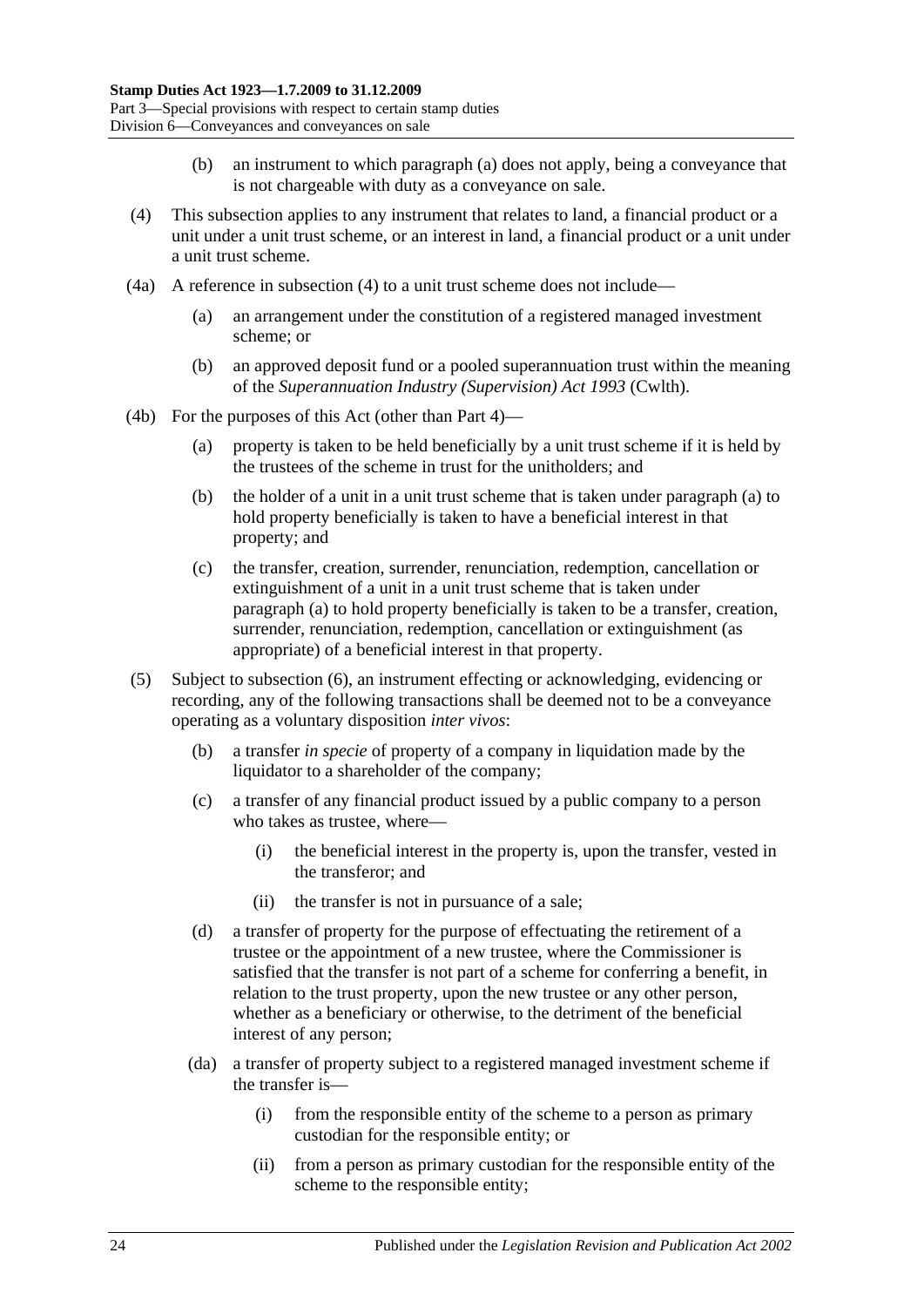#### **Exception to paragraph (da)—**

Paragraph (da) does not apply to a transfer of property that is part of an arrangement under which—

- (a) the property ceases to be subject to the scheme; or
- (b) the persons who are members of the scheme do not have the same interest in the property after the property is transferred as they had immediately before the arrangement was entered into.
- <span id="page-42-0"></span>(e) a transfer of property by a trustee to a person who has a beneficial interest in the property in the following circumstances:
	- (i) the person has a beneficial interest in the property (other than a potential beneficial interest) by virtue of an instrument that is duly stamped; and
	- (ii) the property was acquired for the trust, or became subject to the trust—
		- (A) by virtue of an instrument duly stamped with *ad valorem* duty; or
		- (B) as a result of a transaction to which section 71E applies in relation to which a statement under that section has been lodged and *ad valorem* duty paid; or
		- (C) under 1 of the other paragraphs of this subsection (except paragraph (d)); and
	- (iii) if the trust is a discretionary trust (other than a superannuation fund or a unit trust)—the person acquired the beneficial interest by virtue of a duly stamped instrument that is separate from the instrument under which he or she became an object of the trust;

#### **Exception to paragraph (e)—**

If v<sub>1</sub>exceeds [v<sub>2</sub>- v<sub>3</sub>], then the instrument is liable to *ad valorem* duty as if it were a transfer of property with a value equivalent to the excess. In this exception—

 $v_1$  is the net value of the property transferred;

 $v_2$  is the value of the beneficiary's interest in the trust immediately before the transfer takes effect;

 $v_3$  is the value of the beneficiary's interest in the trust immediately after the transfer takes effect.

- (f) a transfer to a natural person who is an object of a discretionary trust of property or a beneficial interest in property subject to the discretionary trust, where—
	- (i) the discretionary trust was created by an instrument that is duly stamped; and
	- (ii) the Commissioner is satisfied that the discretionary trust was created wholly or principally for the benefit of that person or a family group of which that person is a member;
- (g) a transfer of a potential beneficial interest in property subject to a discretionary trust, where—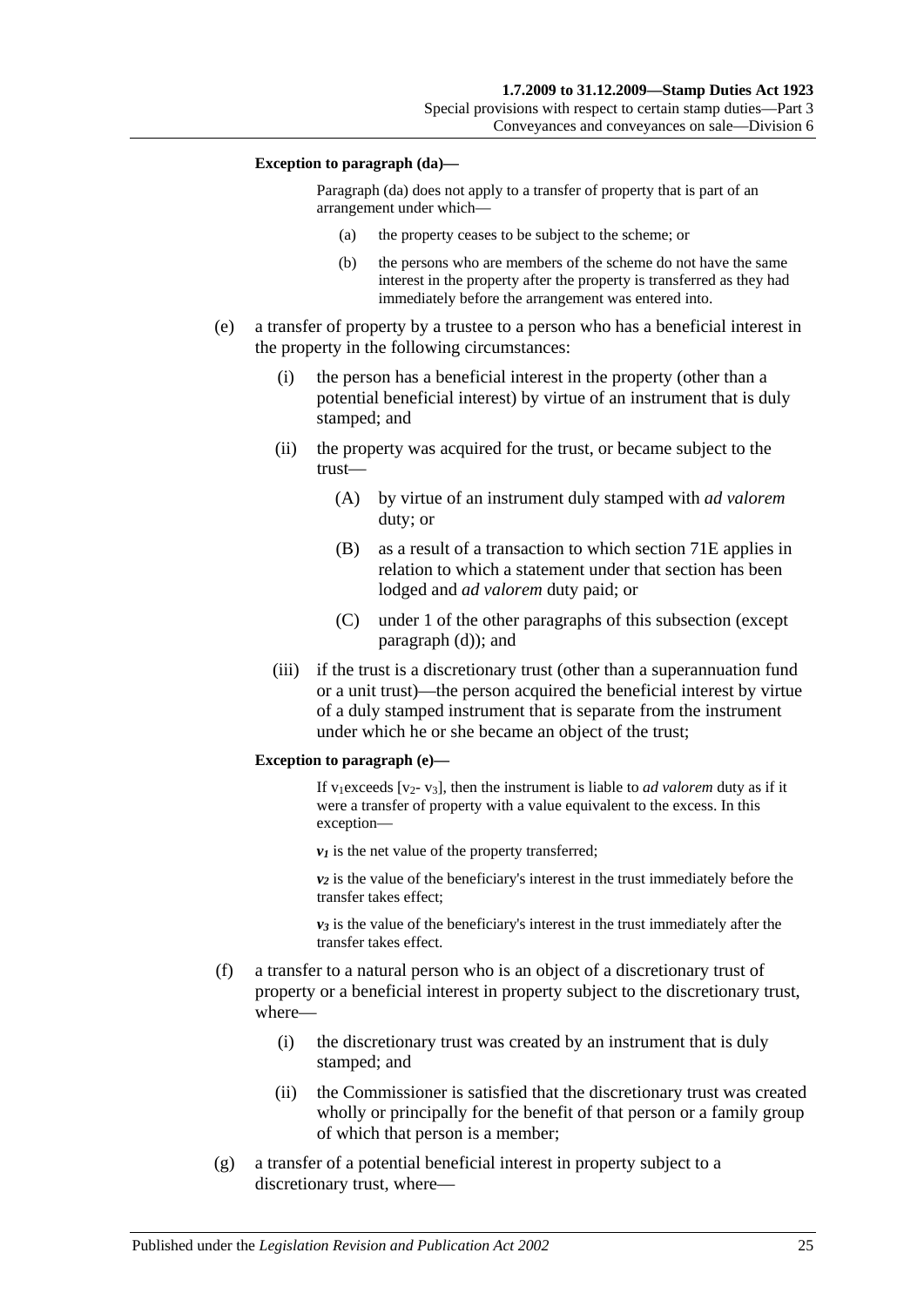- (i) the discretionary trust was created by an instrument that is duly stamped wholly or principally for the benefit of a family group; and
- (ii) the transfer is made by one member of the family group to another member of the family group, or by a member of the family group by way of surrender or renunciation of the potential beneficial interest and another member of the family group is to continue as an object or beneficiary under the trust;
- (h) a transfer to or by a person in his capacity as the personal representative of a deceased person or the trustee of the estate of a deceased person, being a transfer made in pursuance of the provisions of the will of the deceased person or the laws of intestacy and not being a transfer in pursuance of a sale;
- (i) any variation of the terms of a trust, where the trust was created by an instrument that is duly stamped and the variation does not involve the creation or variation of any beneficial interest in property subject to the trust;
- (ia) a transaction under which there is a *pro rata* increase or diminution of the number of units held by the unitholders in a unit trust so that each unitholder's holding, expressed as a proportion of the aggregate number of units, remains unaffected by the transaction;
- (j) a voluntary disposition of property that is wholly for charitable or religious purposes;
- (k) a transfer of a prescribed class.
- <span id="page-43-0"></span>(6) [Subsection](#page-41-2) (5) does not apply in relation to a transfer of property or a beneficial interest in property to a person who has, prior to the transfer, a beneficial interest in the property but who takes the property or interest transferred to him as trustee under a further trust.
- (7) The following provisions apply for the purposes of [subsection](#page-42-0)  $(5)(e)$  (including the exception to [paragraph](#page-42-0) (e)):
	- (a) the net value of property is calculated by subtracting from its unencumbered value the amount of any liability subject to which the property is transferred (other than a liability that is to be discharged after the transfer takes effect by the trustee or for some other reason is not finally assumed by the transferee);
	- (b) in calculating the value of a beneficiary's interest in a trust, all assets and liabilities of the trust are to be taken into account;
	- (c) a member of a superannuation fund is to be taken to have a beneficial interest in the property of the fund equivalent to the amount to which the member would be entitled on transfer of membership to another fund;
	- $(d)$  if—
		- (i) property of a trust consisting of land is divided by community plan under the *[Community Titles Act](http://www.legislation.sa.gov.au/index.aspx?action=legref&type=act&legtitle=Community%20Titles%20Act%201996) 1996* (including by strata plan under that Act); and
		- (ii) land subject to the division is subsequently transferred to a beneficiary of the trust; and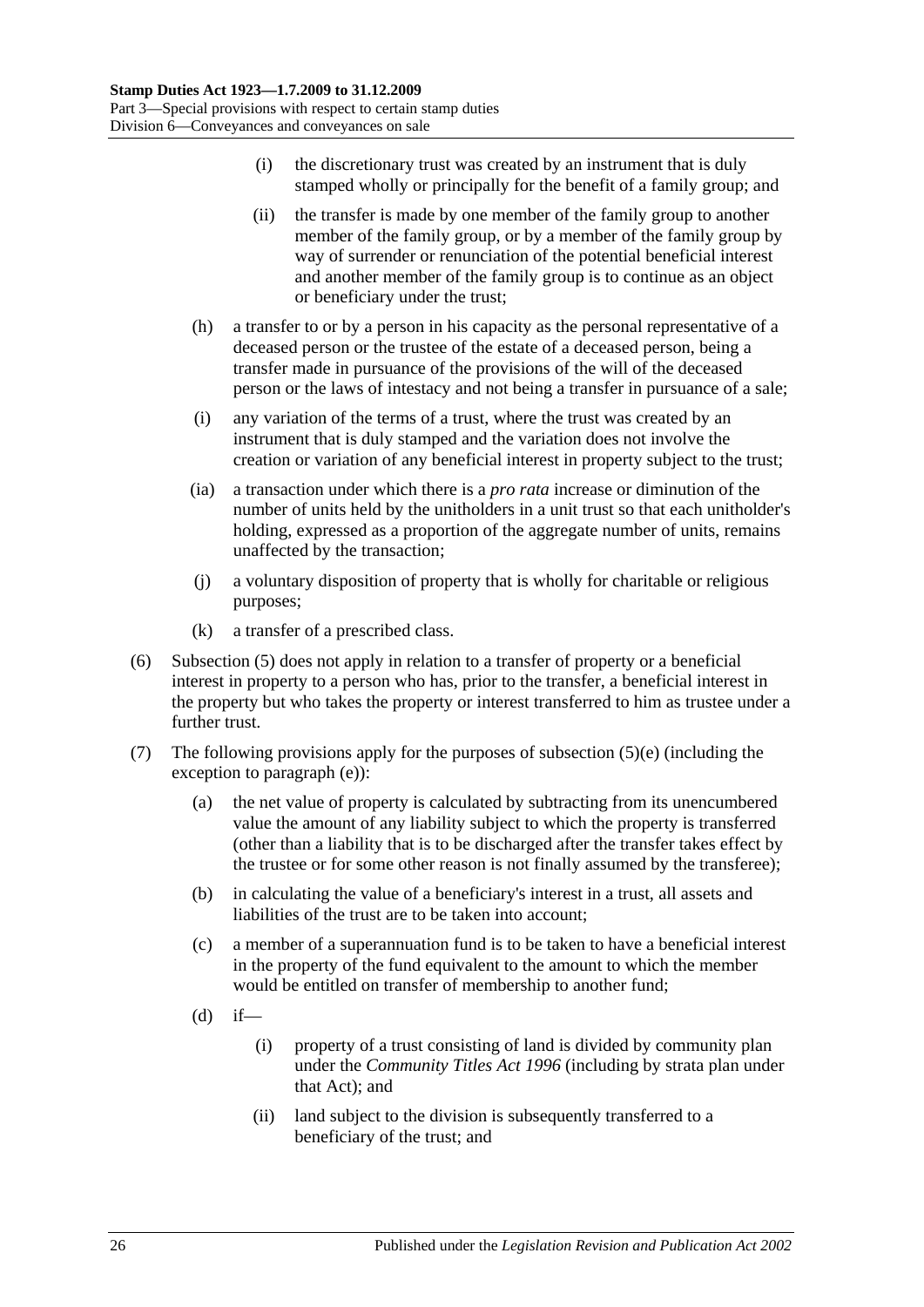(iii) the Commissioner is satisfied that the land the subject of the transfer was transferred to the beneficiary pursuant to the trust and is identifiable as property in which the beneficiary had a fixed beneficial interest contingent on, and arising from, the division,

the transfer will be taken to have been a transfer to the beneficiary of property in which the beneficiary had a beneficial interest.

- (8) A conveyance operating as a voluntary disposition *inter vivos* that transfers a potential beneficial interest in, or in relation to, property subject to a discretionary trust shall, subject to this Act, be chargeable with duty as if it transferred the beneficial interest in the property that the transferee would have if the discretion under the discretionary trust were so exercised as to confer upon him the greatest benefit in relation to that property that can be conferred upon him under the discretionary trust.
- (9) An instrument that acknowledges, evidences or records a transaction of a kind referred to in [subsection](#page-40-2) (3)(a) (not being a copy within the meaning of [section](#page-14-0) 19A that is duly stamped) shall, for the purposes of this Act, be deemed to have effected the transaction and to have been executed by the parties to the transaction at the same time as the transaction took place.
- (10) For the purposes of this Act, in determining the value of property transferred by a conveyance operating as a voluntary disposition *inter vivos*, no regard shall be had to the fact that the person to whom the property is transferred takes or is to hold the property subject to a trust or has a beneficial interest in the property.
- <span id="page-44-1"></span>(11) Notwithstanding any other provisions of this Act but subject to [subsection](#page-44-0) (11a), the rate of duty chargeable in respect of a conveyance operating as a voluntary disposition *inter vivos* of a financial product shall, if that conveyance is made in pursuance of sale, be the rate fixed by [Schedule 2](#page-96-0) in respect of a conveyance or transfer on sale of a financial product.
- <span id="page-44-0"></span>(11a) [Subsection](#page-44-1) (11) does not apply in relation to a statement under [Part 4.](#page-78-0)
- <span id="page-44-2"></span>(12) Where an instrument of a kind referred to in [subsection](#page-40-2) (3)(a) is duly stamped under this Act, the Commissioner shall, upon application and production of that instrument, stamp any other instrument of a kind referred to in [subsection](#page-40-2) (3)(a) that he is satisfied relates to the same transaction with a particular stamp denoting that it is duly stamped.
- (13) Without limiting the generality of [subsection](#page-44-2) (12), where an instrument that is duly stamped transfers or creates, or acknowledges, evidences or records, the transfer or creation of any property or interest in property and the person to or in whom the property or interest in property is transferred or vested takes the property or interest in property as trustee, the Commissioner shall, upon application and production of that instrument, stamp any declaration of trust or other instrument that acknowledges, evidences or records the fact that the person took the property or interest in property as trustee with a particular stamp denoting that it is duly stamped.
- (14) Notwithstanding any other provisions of this Act, where—
	- (a) property has been transferred to a person who took as trustee; and
	- (b) that property is subsequently transferred back to the transferor; and
	- (c) the Commissioner is satisfied that no person other than the transferor under the first transfer has had a beneficial interest in the property during the period elapsing between the transfers,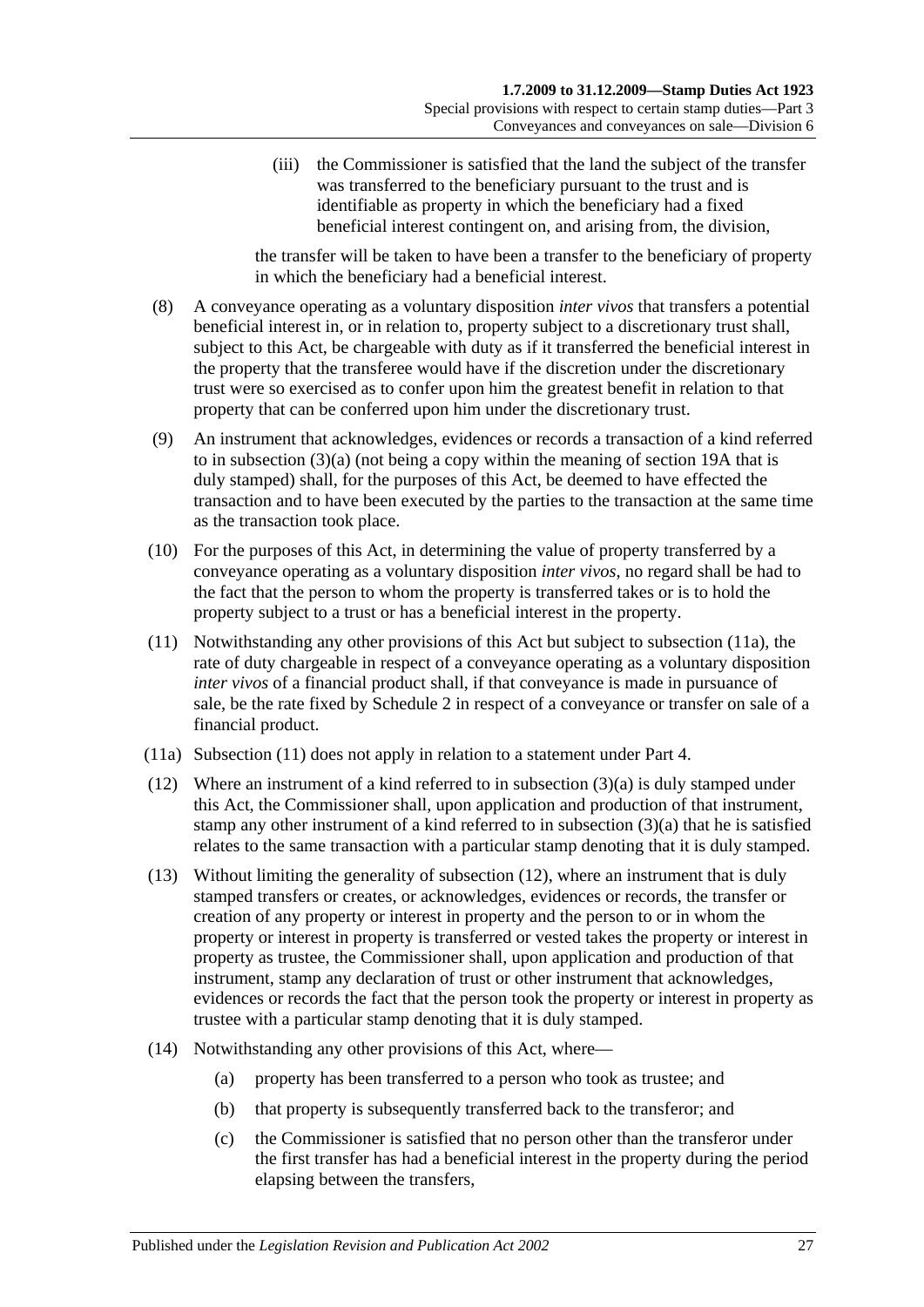the Commissioner shall, if *ad valorem* duty was paid in respect of the first transfer, upon application, refund to the person who paid that duty the amount of the duty.

<span id="page-45-0"></span>(15) In this section—

*family group* means a group of persons connected by an unbroken series of relationships of consanguinity or affinity;

*primary custodian* for the responsible entity of a registered managed investment scheme means the person that has been appointed under section 601FB(2) of the *Corporations Act 2001* of the Commonwealth to hold property for the scheme as agent for the responsible entity (but does not include a person who is taken under section 601FB(3) of the *Corporations Act 2001* of the Commonwealth to be an agent appointed by the responsible entity to do something for the purposes of subsection (2) of that section);

*public company* means a public company within the meaning of the *Corporations Act 2001* of the Commonwealth;

*registered managed investment scheme* means a managed investment scheme registered under Chapter 5C of the *Corporations Act 2001* of the Commonwealth;

*responsible entity* for a registered managed investment scheme means the responsible entity for the scheme under the *Corporations Act 2001* of the Commonwealth;

*superannuation fund* means a fund that is, under section 45 of the *Superannuation Industry (Supervision) Act 1993* of the Commonwealth, a complying superannuation fund for the purposes of the *Income Tax Assessment Act 1936* or the *Income Tax Assessment Act 1997* of the Commonwealth;

*trust* includes an implied trust or a discretionary trust;

*trustee* includes—

- (a) a trustee under an implied trust; or
- (b) a person who holds property subject to a discretionary trust;

*unit trust* means a trust giving effect to a unit trust scheme.

# **71AA—Instruments disclaiming etc an interest in the estate of a deceased person**

- (1) This section applies to an instrument under which a person who is, or may be, entitled to share in the distribution of the estate of a deceased person—
	- (a) disclaims an interest in the estate; or
	- (b) assigns or transfers an interest in the estate to another.
- (2) An instrument to which this section applies is taken to be a conveyance of property operating as a voluntary disposition *inter vivos* (whether or not consideration is given for the transaction).
- (3) For the purpose of calculating *ad valorem* duty payable on an instrument to which this section applies, the value of the interest subject to the conveyance is to be determined as if the estate had been distributed and the interest were an interest in possession.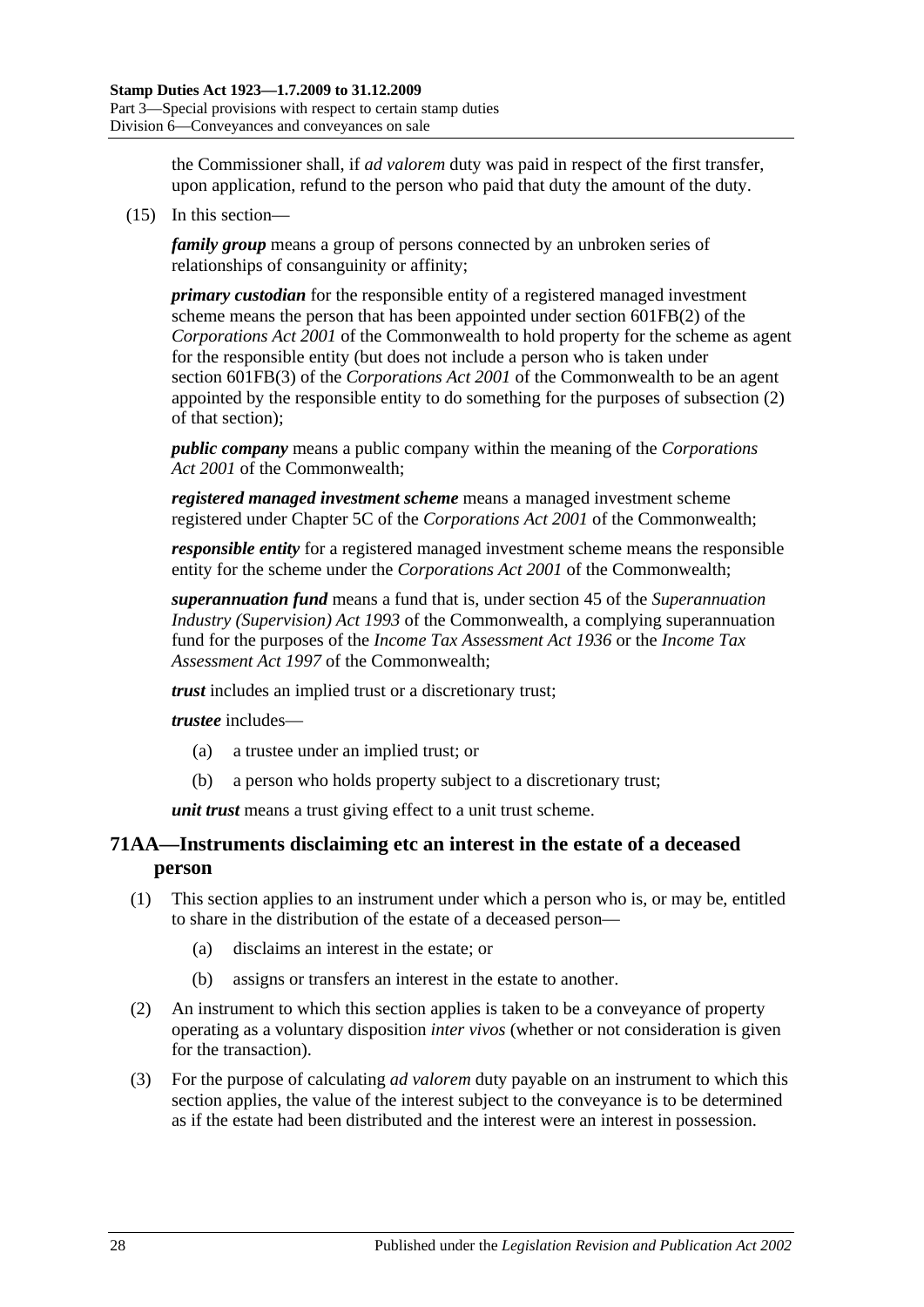# **71A—Provision where trust property distributed** *in specie*

If any will or any instrument by which any trust is declared contains a direction to convert any property into money and to pay the proceeds to any beneficiary and, instead of converting the property into money the executor, administrator or trustee, as the case may be, conveys the property *in specie* to the beneficiary, the conveyance shall not be chargeable with duty as a conveyance on sale or as a conveyance operating as a voluntary disposition *inter vivos* if, in the case of a trust other than a trust declared by a will, the beneficiary is beneficiary by virtue of an instrument that is duly stamped.

## **71B—Partition or division of property**

- (1) Where upon the partition or division of any property any consideration exceeding in amount or value two hundred dollars is paid or given, or agreed to be paid or given, for equality, the instrument by which the partition or division is effected shall be charged with duty as if it were a conveyance on sale and that consideration were equal to the value of the property.
- (2) If the consideration for equality is (in amount or value) two hundred dollars or less, the instrument by which the partition or division is effected is entirely exempt from duty.
- (4) This section applies only in relation to a conveyance for the partition or division of property between members of a family group.
- (5) In this section—

*family group* has the meaning assigned to that expression by [section](#page-45-0) 71(15).

## **71C—Concessional rates of duty in respect of purchase of first home etc**

- <span id="page-46-2"></span><span id="page-46-1"></span><span id="page-46-0"></span>(1) Where upon an application made on or after 9 August, 1989, in a manner and form determined by the Commissioner and supported by such evidence as he may require the Commissioner is satisfied—
	- (a) that the applicant or applicants—
		- (i) are natural persons; and
		- (ii) on or after the fifteenth day of September, 1979, entered into a contract for the purchase of a relevant interest in land or for the purchase of shares in a company that confer a right to occupy land of the company; and
		- (iii) are the sole purchasers of the land or the shares; and
		- $(iv)$ 
			- (A) have entered into a contract for the construction of a dwelling house on the land and intend to occupy the dwelling house as their principal place of residence within 12 months of completion of construction; or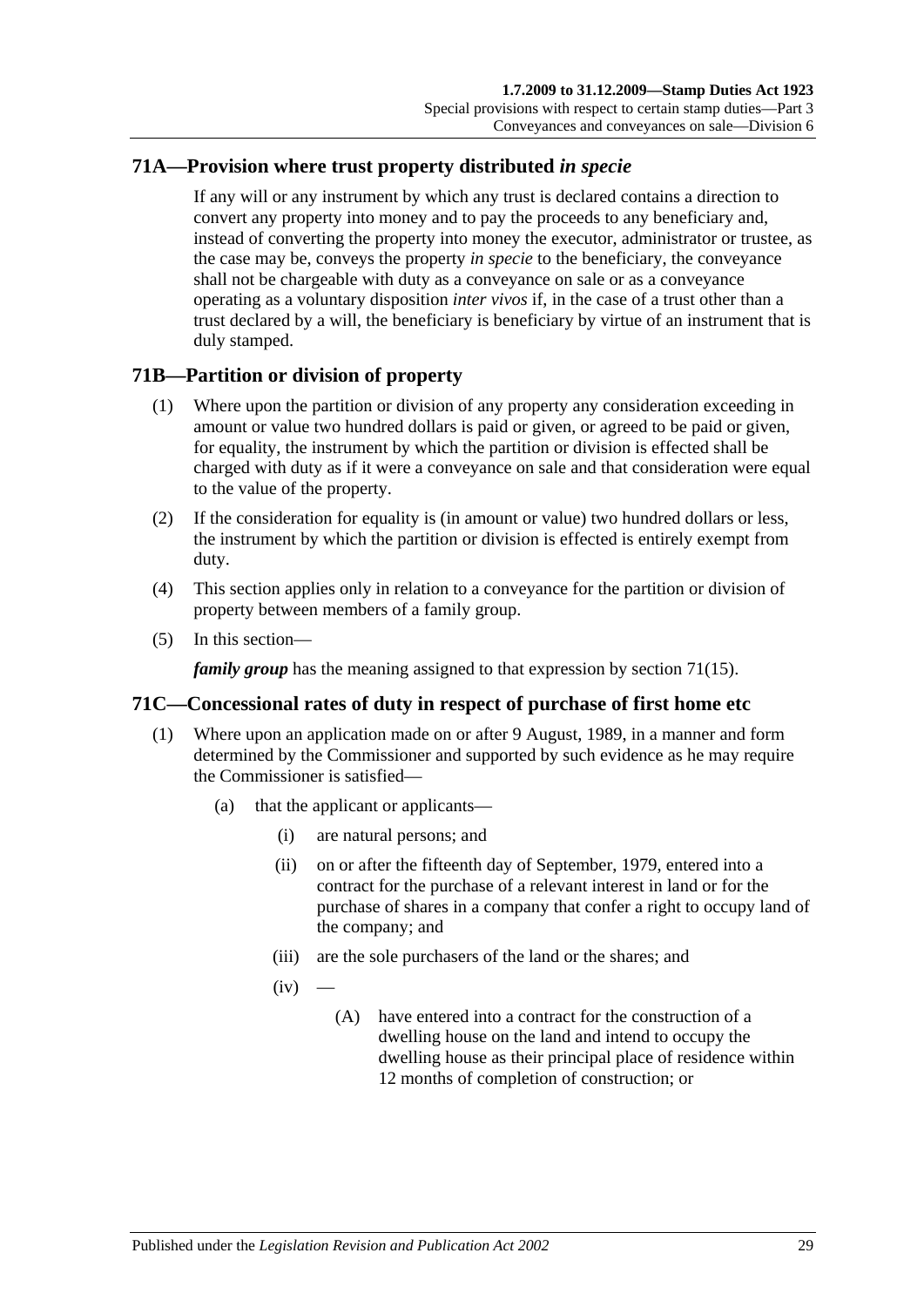- (B) where there is presently a dwelling house on the land—were occupying that dwelling house as their principal place of residence at the date of the conveyance, or intend to so occupy the dwelling house within 12 months of the date of the conveyance; and
- (ab) where the relevant contract is entered into on or after 1 September 1992—that the amount by reference to which duty would, apart from this section, be calculated does not exceed the prescribed maximum; and
- (b) that no party to the application has previously—
	- (i) occupied a dwellinghouse (except as a minor) either in the State or elsewhere in pursuance of a relevant interest of that party in the dwellinghouse (other than an interest arising under an agreement with the South Australian Housing Trust relating to the purchase of the dwelling house to which the application relates) or any interest of that party in shares conferring a right to occupy the dwellinghouse; or
	- (ii) received the benefit of this section,

<span id="page-47-0"></span>this section applies to a conveyance under which the land or shares are conveyed to the purchaser or purchasers.

- (1a) [Subsection](#page-47-0) (1)(b)(ii) does not apply to an applicant who is the occupier of a Housing Trust home and who is purchasing the home under an agreement with the South Australian Housing Trust if the Commissioner is satisfied—
	- (a) that the conveyance to which the application relates arises from that agreement; and
	- (b) that the applicant previously received the benefit of this section only in relation to another conveyance arising from the same agreement.
- (1b) If the Commissioner is satisfied on an application under this section—
	- (a) that the conveyance relates to a genuine farm; and
	- (b) that the conveyance would be one to which this section applies if it related only to the relevant component of the genuine farm,

this section applies to a notional conveyance of the relevant component of the genuine farm.

- (2) The duty payable upon a conveyance or notional conveyance to which this section applies will, if it gives effect to a relevant contract entered into before 27 May 2004, be as follows:
	- (a) where the amount by reference to which the duty would, apart from this section, be calculated does not exceed the prescribed amount—no duty will be payable; or
	- (b) where the amount by reference to which the duty would, apart from this section, be calculated exceeds the prescribed amount—
		- (i) where the relevant contract was entered into before 1 September 1992—the duty payable will be the amount payable apart from this section less \$2 130;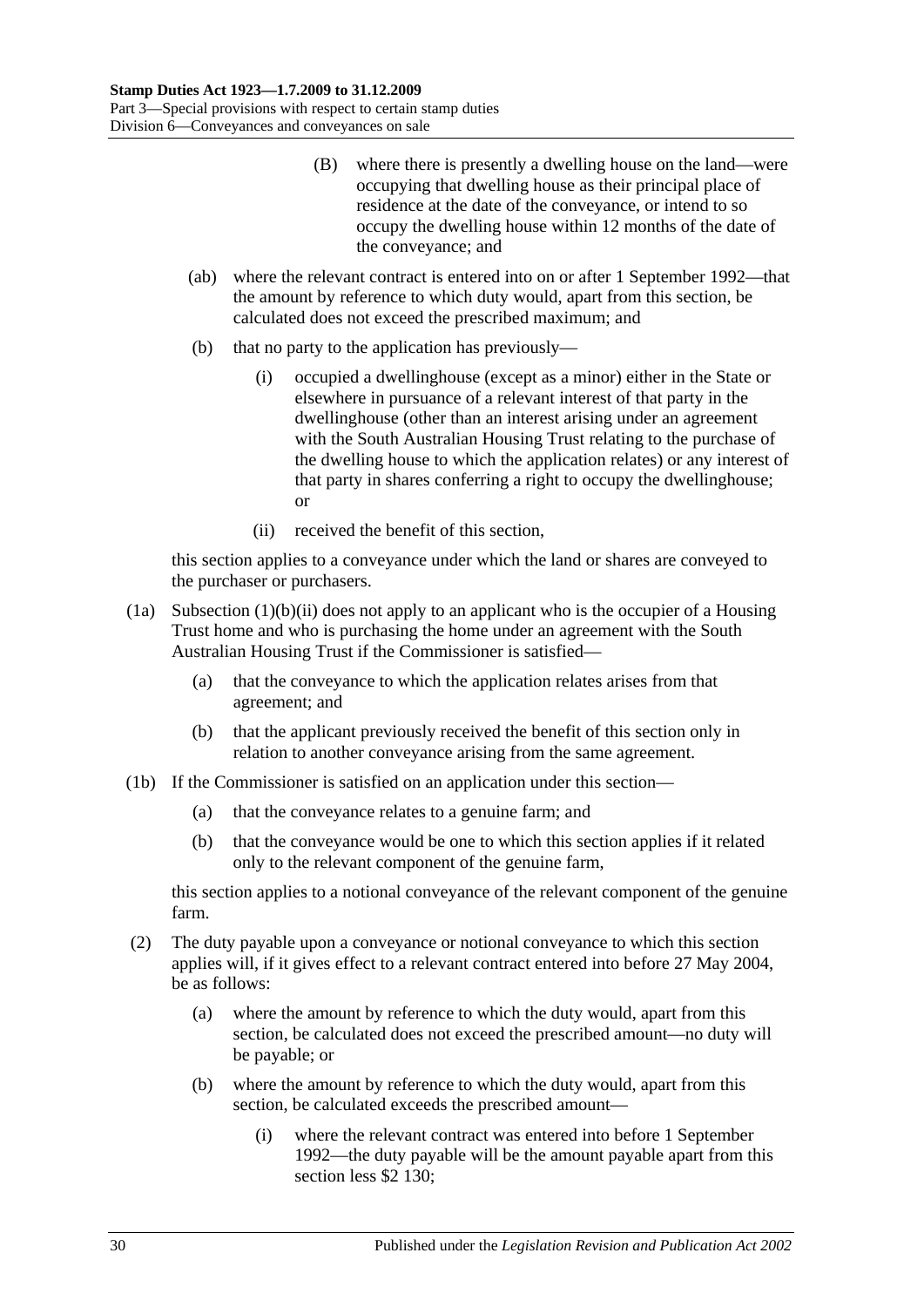(ii) where the relevant contract is entered into on or after 1 September 1992—the duty payable will be an amount calculated in accordance with the following formula:

$$
A = B - \left(C - D \frac{(E - F)}{1000}\right)
$$

where

*A* is the amount of duty payable

*B* is the amount of duty payable apart from this section

*C* is—

where the relevant contract is entered into during the period commencing on 1 February 1997 and ending on 31 January 1998—\$2 830;

in any other case—\$2 130

 $\overline{D}$  is—

where the relevant contract is entered into during the period commencing on 1 February 1997 and ending on 31 January 1998—56;

in any other case—42

*E* is the amount by reference to which duty would, apart from this section, be calculated (any fractional part of \$1 000 being rounded up to the next multiple of \$1 000)

*F* is the prescribed amount.

- <span id="page-48-1"></span><span id="page-48-0"></span>(3) The duty payable upon a conveyance or notional conveyance to which this section applies will, if it gives effect to a relevant contract entered into on or after 27 May 2004, be as follows:
	- (a) where the amount by reference to which the duty would, apart from this section, be calculated (the *property value*) does not exceed \$80 000—no duty will be payable;
	- (b) where the property value exceeds \$80 000 but does not exceed \$100 000—the duty payable is the relevant percentage of the duty that would, apart from this section, be payable;

In [paragraph](#page-48-0) (b), the *relevant percentage* is a percentage in a range beginning at 2.5% for a property value of \$81 000, increasing in steps of 2.5% for each additional \$1 000 of property value, and ending at 50% for a property value of \$100 000.

(c) where the property value exceeds \$100 000 but does not exceed \$150 000—the duty payable will be 50% of the duty that would, apart from this section, be payable;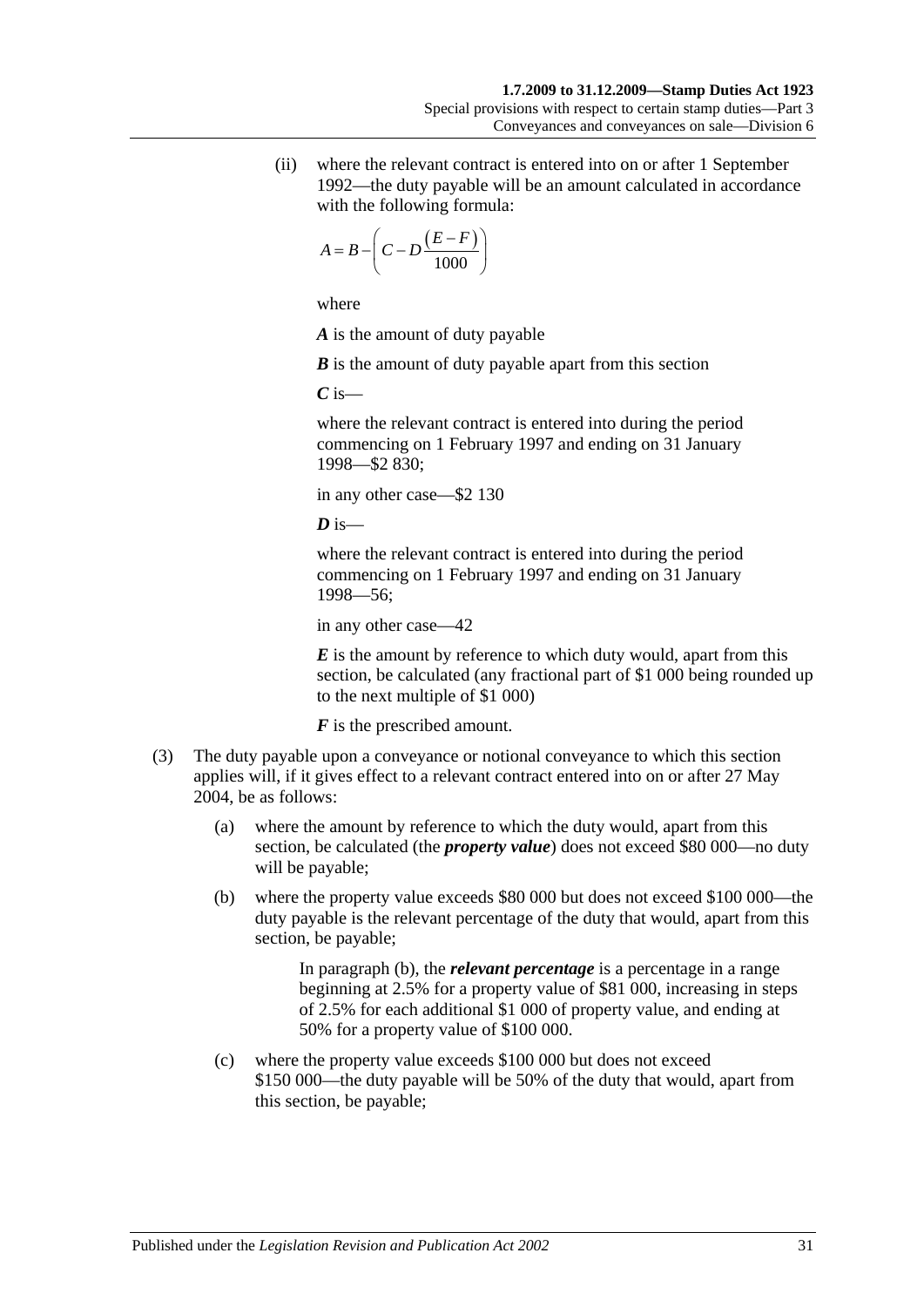- (d) the maximum concession under this subsection (\$2 415) is reached at a property value of \$150 000 and where the property value exceeds \$150 000 but does not exceed \$250 000 the amount of duty payable is the amount that would, apart from this section, be payable less a concession calculated by reducing the maximum concession by \$24 for each additional \$1 000 by which the property value exceeds \$150 000;
- (e) where the property value exceeds \$250 000—no concession applies.
- (3a) For the purposes of [subsection](#page-48-1) (3), property values are to be expressed to the nearest multiple of \$1 000 and if a property value lies exactly at the mid point between 2 multiples of \$1 000, the property value is to be rounded down to the lower of those multiples.
- (4) Where the Commissioner is satisfied by such evidence as the Commissioner may require that—
	- (a) a person or persons who have paid stamp duty on a conveyance would have been entitled to the benefit of this section in respect of the conveyance if when it was submitted for stamping the requirements of [subsection](#page-46-0)  $(1)(a)(iv)$ had been satisfied; and
	- (b) the person or persons occupied, as their principal place of residence, a dwelling house constructed subsequent to the conveyance, on the land comprised in the conveyance, or under rights conferred by shares comprised in the conveyance, within 2 years of the date of the conveyance,

the Commissioner must refund to that person or those persons any duty in excess of the amount that would have been payable if the conveyance had been stamped under this section.

- (5) Where, on the conveyance of a genuine farm, the amount by reference to which duty would, apart from this section, be calculated exceeds the prescribed maximum, the duty payable on the conveyance is calculated as follows:
	- (a) first, calculate the duty on the conveyance apart from this section;
	- (b) then, subtract from this amount the duty that would be payable apart from this section on a notional conveyance of the relevant component of the farm;
	- (c) finally, add to this amount the duty calculated on the notional conveyance in accordance with this section.
- (6) In this section—

*dwelling house* does not include residential premises that form part of industrial or commercial premises;

*genuine farm* means land as to which the Commissioner is satisfied—

- (a) the land is to be used for primary production by the person seeking the benefit of this section; and
- (b) the land is, by itself, or in conjunction with other land owned by that person, capable of supporting economically viable primary production operations;

*Housing Trust home* means residential premises owned by the South Australian Housing Trust;

*perpetual lease* means a perpetual lease under the *[Crown Lands Act](http://www.legislation.sa.gov.au/index.aspx?action=legref&type=act&legtitle=Crown%20Lands%20Act%201929) 1929*;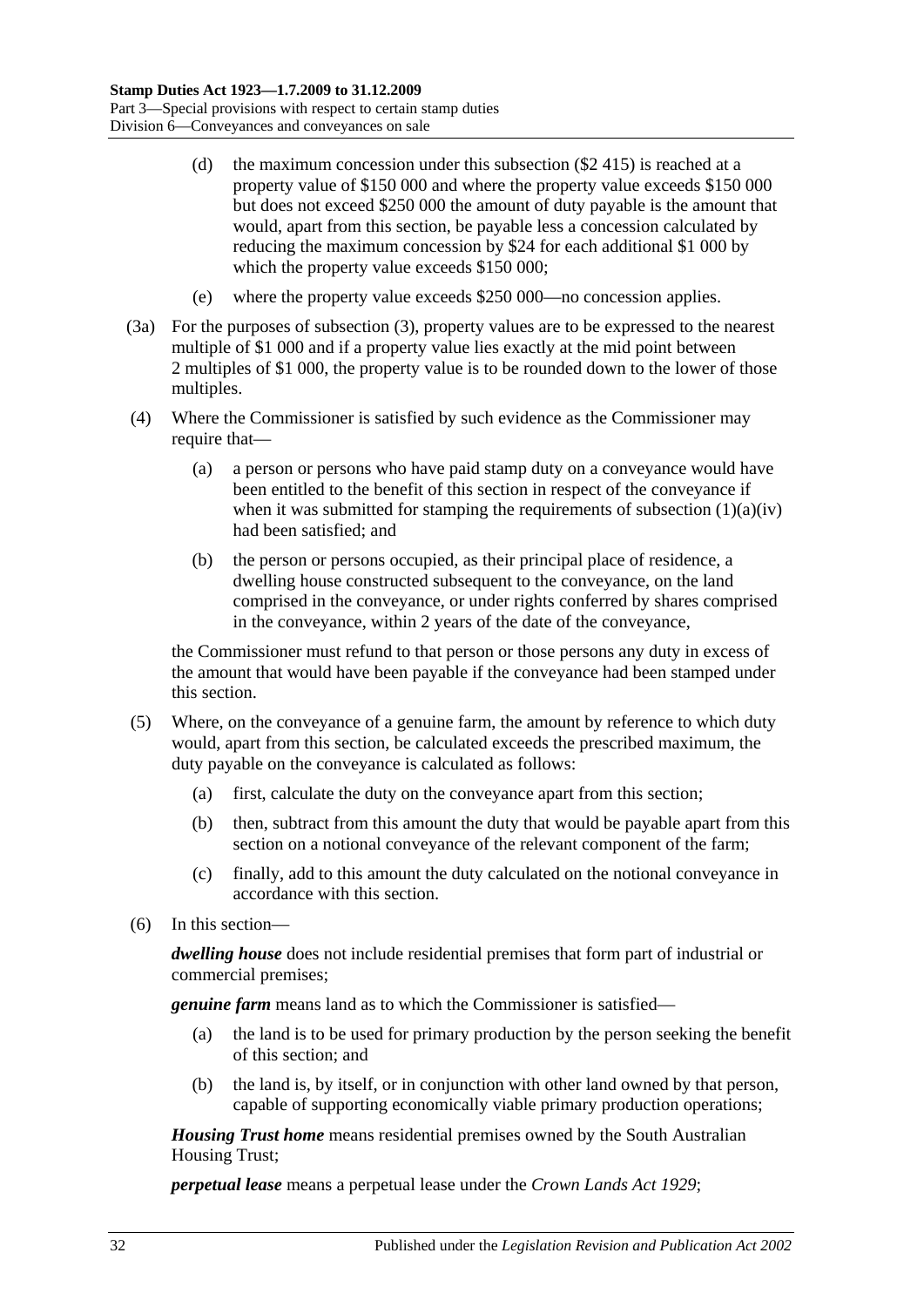#### *prescribed amount* means—

- (a) where the relevant contract is entered into during the period commencing on 1 February 1997 and ending on 31 January 1998—\$100 000;
- (b) in any other case—\$80 000;

*prescribed maximum* means—

- (a) where the relevant contract is entered into during the period commencing on 1 February 1997 and ending on 31 January 1998—\$150 000;
- (b) in any other case—\$130 000;

*relevant component* of a genuine farm means the part of the farm constituted by the dwelling house and its curtilage, or the part of the land that is to constitute the site and curtilage of a dwelling house that is to be constructed;

*relevant contract* means the contract relied on by an applicant under this section to satisfy the requirements of [subsection](#page-46-1)  $(1)(a)(ii)$ ;

*relevant interest*, in relation to land or a dwelling house, means any estate or interest conferring a right to possession, including any such estate or interest arising under a perpetual lease but not including any other leasehold estate or interest.

- (7) This section applies to a conveyance first lodged with the Commissioner for stamping on or after 9 August, 1989.
- (8) This section does not apply to a conveyance—
	- (a) if the conveyance gives effect to a contract entered into on or after 5 June 2008; or
	- (b) if the conveyance relates to land where a party to the conveyance has, on or after 5 June 2008, entered into a contract for the construction of a dwelling house on the relevant land (as described in subsection  $(1)(a)(iv)(A)$ ); or
	- (c) if the conveyance relates to land where the construction of a dwelling house has commenced on or after 5 June 2008.

## **71CA—Exemption from duty in respect of Family Law instruments**

(1) In this section—

*Family Law agreement* means—

- (a) a maintenance agreement; or
- (b) a financial agreement; or
- (c) a splitting agreement;

*Family Law order* means an order of a court under Part VIII, VIIIA or VIIIB of the *Family Law Act 1975* of the Commonwealth;

*flag lifting agreement* has the same meaning as in Part VIIIB of the *Family Law Act 1975* of the Commonwealth;

*financial agreement* means a financial agreement made under section 90B, 90C or 90D of the *Family Law Act 1975* of the Commonwealth that, under that Act, is binding on the parties to the agreement;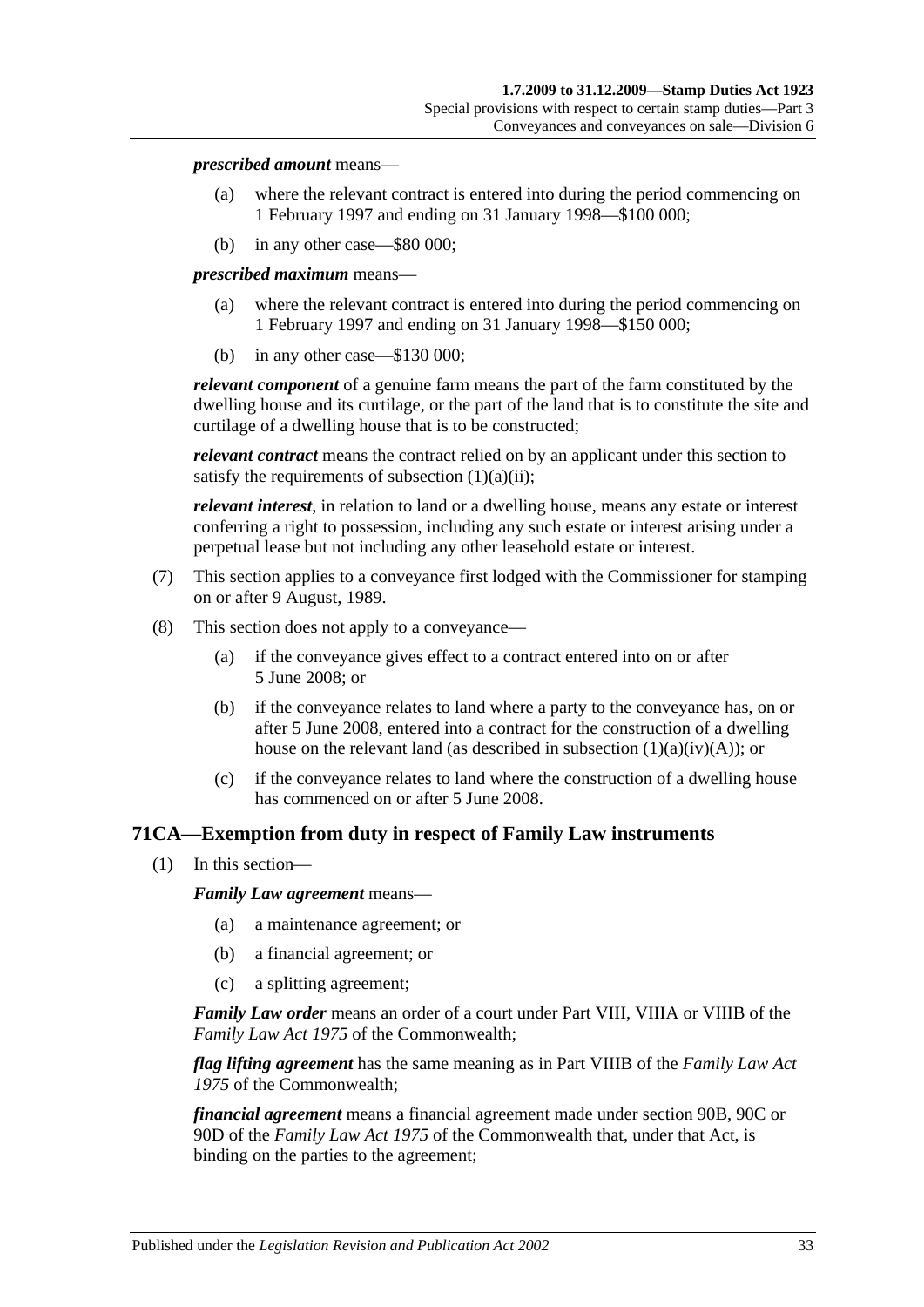#### *maintenance agreement* means—

- (a) a maintenance agreement approved by a court by order under section 87 of the *Family Law Act 1975* of the Commonwealth; or
- (b) a maintenance agreement registered in a court under section 86 of the *Family Law Act 1975* of the Commonwealth or under regulations made pursuant to section 89 of that Act;

*marriage* includes a marriage that is void and thus liable to annulment, and *married* has a corresponding meaning;

#### *splitting agreement* means—

- (a) a flag lifting agreement; or
- (b) a superannuation agreement,

that has effect under Part VIIIB of the *Family Law Act 1975* of the Commonwealth;

*superannuation agreement* has the same meaning as in Part VIIIB of the *Family Law Act 1975* of the Commonwealth;

#### *superannuation fund* means—

- (a) a superannuation fund within the meaning of the *Superannuation Industry (Supervision) Act 1993* of the Commonwealth; or
- (b) an approved deposit fund within the meaning of the *Superannuation Industry (Supervision) Act 1993* of the Commonwealth; or
- (c) a retirement savings account within the meaning of the *Retirement Savings Accounts Act 1997* of the Commonwealth; or
- (d) an account within the meaning of the *Small Superannuation Accounts Act 1995* of the Commonwealth;

<span id="page-51-0"></span>*trustee* of a superannuation fund means—

- (a) if the fund has a trustee (within the ordinary meaning of that word)—the trustee of the fund; or
- (b) if [paragraph](#page-51-0) (a) does not apply and a person is identified in accordance with the regulations as the trustee of a fund for the purposes of this definition—the person identified in accordance with the regulations; or
- (c) in any other case—the person who manages the fund,

and includes any other person who has power to make payments to the members of a superannuation scheme or plan that is constituted by, or incorporates, a superannuation fund.

- (2) The following instruments are exempt from stamp duty:
	- (a) a Family Law agreement;
	- (b) a deed or other instrument (including an application to transfer registration of a motor vehicle) to give effect to, or consequential on—
		- (i) a Family Law agreement; or
		- (ii) a Family Law order,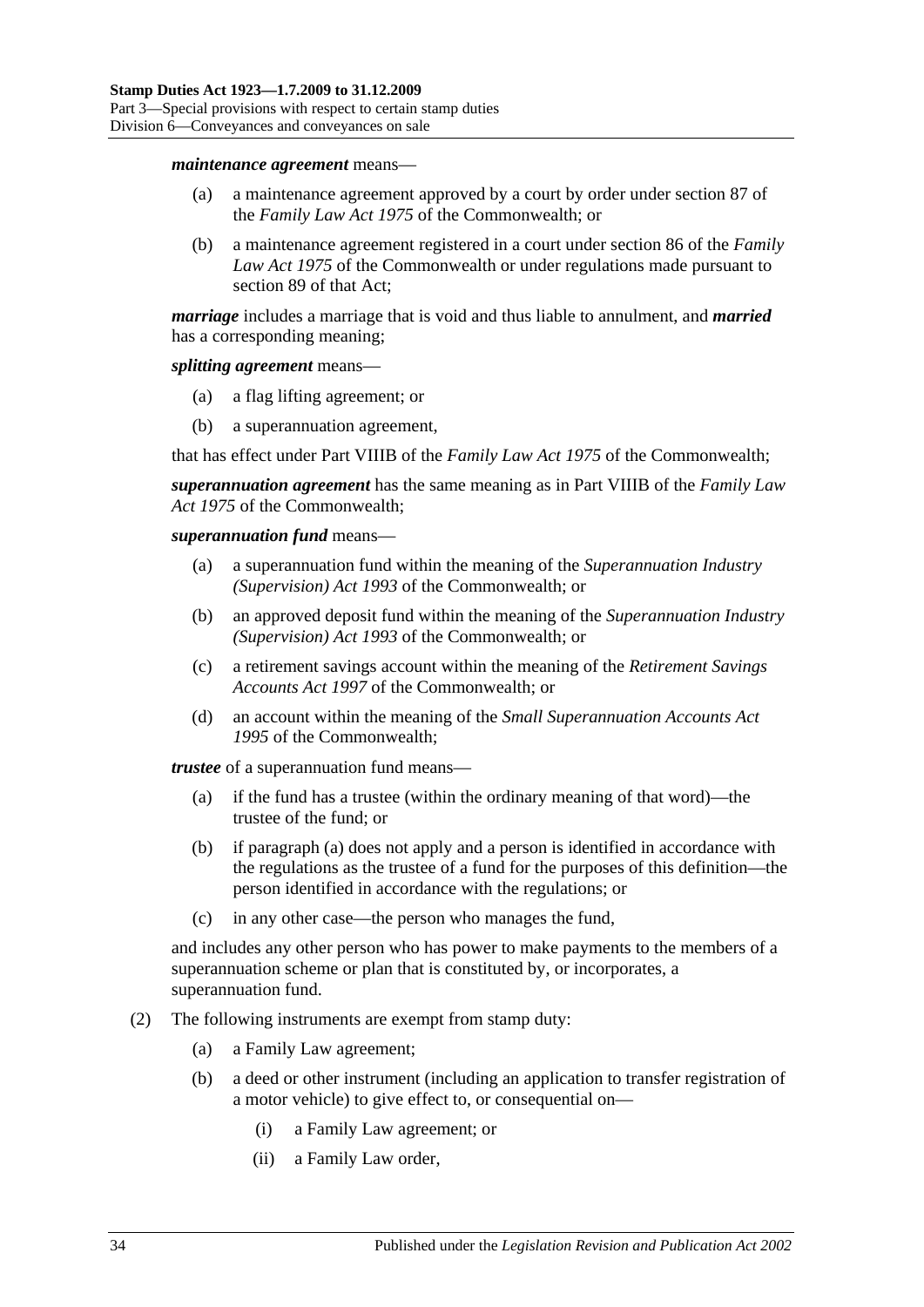### if—

- (iii) the marriage to which the agreement or order relates has been dissolved or annulled, or the Commissioner is satisfied that the marriage to which the agreement or order relates has broken down irretrievably; and
- (iv) the instrument—
	- (A) provides for the disposition of property between the parties to the marriage (or former marriage) and no other person, other than a trustee of a superannuation fund (if relevant), takes or is entitled to take an interest in property in pursuance of the instrument; or
	- (B) in the case of an application to transfer registration of a motor vehicle—is consequential on a disposition of property between the parties to the marriage (or former marriage); and
- (v) at the time of the execution of the instrument the parties were, or had been, married to each other;
- (c) a deed or other instrument executed by a trustee of a superannuation fund to give effect to, or consequential on—
	- (i) a Family Law agreement; or
	- (ii) a Family Law order; or
	- (iii) the provisions of any Act or law (including an Act or subordinate legislation of the Commonwealth) relating to the transfer or disposition of property or any entitlements on account of a Family Law agreement or Family Law order.
- (3) Where an instrument was not exempt from stamp duty under this section by reason only that—
	- (a) the marriage of the 2 persons had not been dissolved or annulled; and
	- (b) the Commissioner was not satisfied that the marriage of the 2 persons had broken down irretrievably,

a party to the marriage who paid stamp duty on the instrument is entitled to a refund of the duty—

- (c) if the marriage is subsequently dissolved or annulled; or
- (d) if the Commissioner is subsequently satisfied that the marriage has broken down irretrievably.
- (4) The Commissioner may require a party to an instrument in respect of which an exemption is claimed under this section to provide such evidence (verified, if the Commissioner so requires, by statutory declaration) as the Commissioner may require for the purpose of determining whether the instrument is exempt from duty under this section.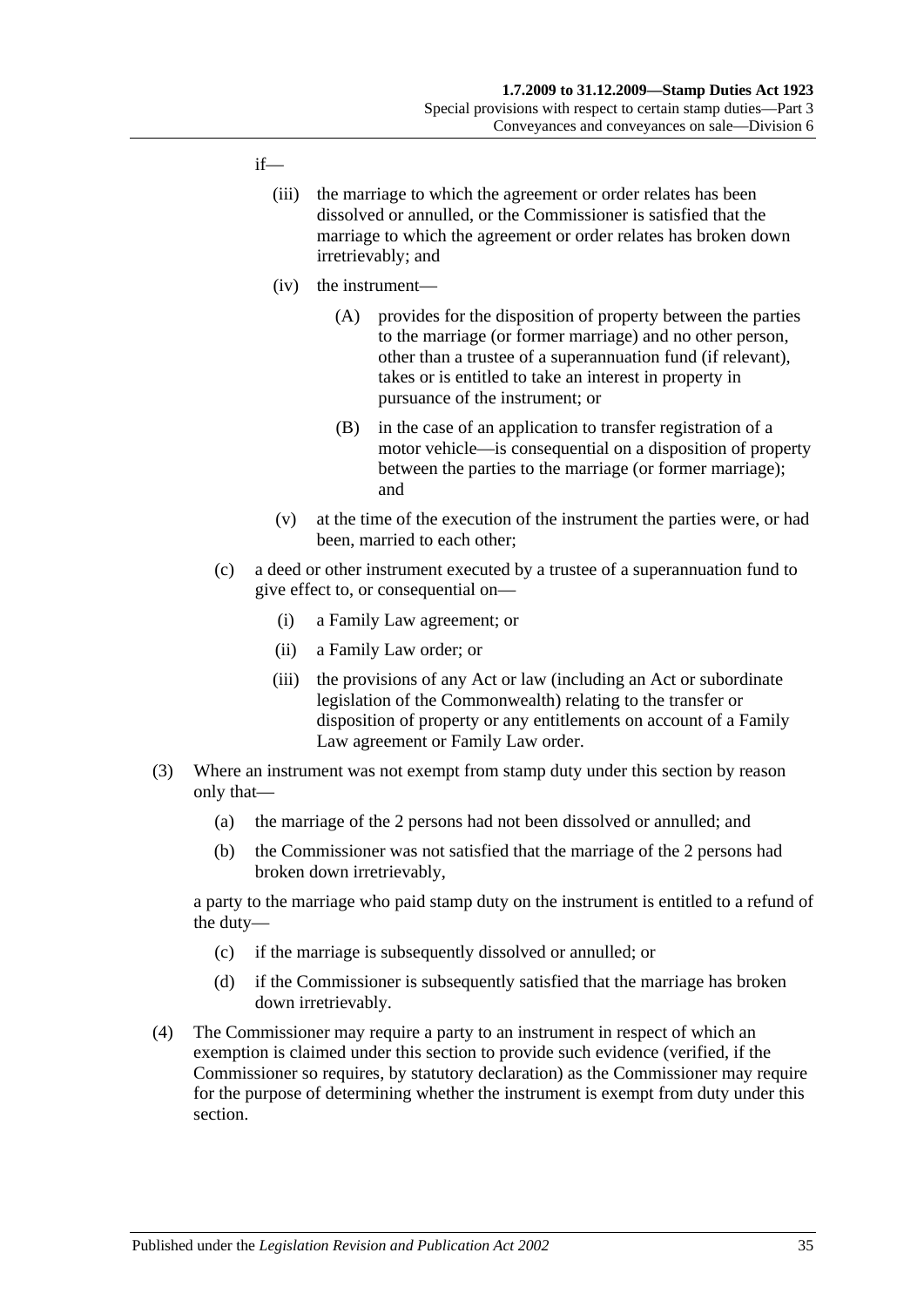- (5) This section, as re-enacted by the *[Stamp Duties \(Miscellaneous\) Amendment Act 2004](http://www.legislation.sa.gov.au/index.aspx?action=legref&type=act&legtitle=Stamp%20Duties%20(Miscellaneous)%20Amendment%20Act%202004)*, applies—
	- (a) in relation to Family Law agreements—both prospectively and retrospectively;
	- (b) in relation to any other kind of instrument—to instruments executed after the commencement of that Act.

## **71CB—Exemption from duty in respect of certain transfers between spouses etc or former spouses etc**

(1) In this section—

*shared residence* means—

- (a) in relation to spouses or domestic partners—their principal place of residence of which both or either of them is owner;
- (b) in relation to former spouses or domestic partners—their last principal place of residence of which both or either of them was owner,

but does not include premises that form part of industrial or commercial premises.

- (2) Subject to [subsection](#page-53-0) (3), an instrument of which the sole effect is—
	- (a) to transfer—
		- (i) an interest in a shared residence; or
		- (ii) registration of a motor vehicle,

between parties who are spouses or former spouses, or domestic partners or former domestic partners; or

(b) to register a motor vehicle in the name of a person whose spouse or former spouse, or domestic partner or former domestic partner, was the last registered owner of the vehicle (either alone or jointly with the person),

is exempt from stamp duty.

- <span id="page-53-0"></span>(3) An instrument described in subsection (2) between parties who are former spouses or former domestic partners is only exempt from stamp duty if the Commissioner is satisfied that the instrument has been executed as a result of the irretrievable breakdown of the parties' marriage or relationship.
- (4) Where an instrument was not exempt from stamp duty under this section by reason only that the Commissioner was not satisfied that the instrument had been executed as a result of the irretrievable breakdown of the parties' marriage or relationship, the party by whom stamp duty was paid on the instrument is entitled to a refund of the duty if the Commissioner is subsequently satisfied that the instrument had been executed as a result of the irretrievable breakdown of the parties' marriage or relationship.
- (5) The Commissioner may require a party to an instrument in respect of which an exemption is claimed under this section to provide such evidence (verified, if the Commissioner so requires, by statutory declaration) as the Commissioner may require for the purpose of determining whether the instrument is exempt from duty under this section.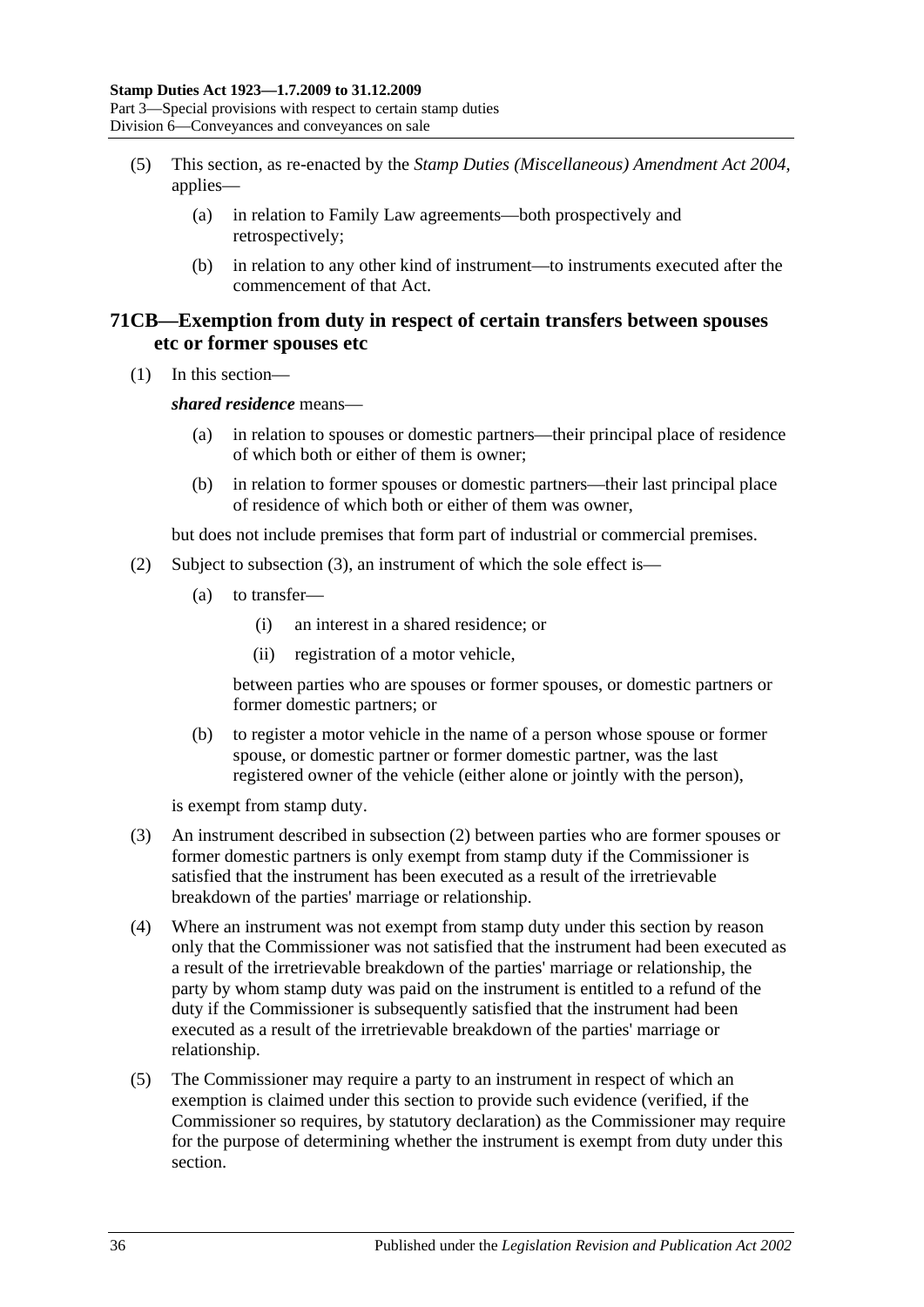(6) This section applies in relation to instruments executed after its commencement.

## **71CBA—Exemption from duty in respect of domestic partnership agreements or property adjustment orders**

(1) In this section—

*certified domestic partnership agreement* has the same meaning as in the *[Domestic](http://www.legislation.sa.gov.au/index.aspx?action=legref&type=act&legtitle=Domestic%20Partners%20Property%20Act%201996)  [Partners Property Act](http://www.legislation.sa.gov.au/index.aspx?action=legref&type=act&legtitle=Domestic%20Partners%20Property%20Act%201996) 1996*;

*domestic partner* has the same meaning as in the *[Domestic Partners Property](http://www.legislation.sa.gov.au/index.aspx?action=legref&type=act&legtitle=Domestic%20Partners%20Property%20Act%201996)  Act [1996](http://www.legislation.sa.gov.au/index.aspx?action=legref&type=act&legtitle=Domestic%20Partners%20Property%20Act%201996)*;

*domestic relationship* means the relationship between domestic partners;

*property adjustment order* means an order of a court under Part 3 or 4 of the *[Domestic](http://www.legislation.sa.gov.au/index.aspx?action=legref&type=act&legtitle=Domestic%20Partners%20Property%20Act%201996)  [Partners Property Act](http://www.legislation.sa.gov.au/index.aspx?action=legref&type=act&legtitle=Domestic%20Partners%20Property%20Act%201996) 1996*;

*superannuation fund* means—

- (a) a superannuation fund within the meaning of the *Superannuation Industry (Supervision) Act 1993* of the Commonwealth; or
- (b) an approved deposit fund within the meaning of the *Superannuation Industry (Supervision) Act 1993* of the Commonwealth; or
- (c) a retirement savings account within the meaning of the *Retirement Savings Accounts Act 1997* of the Commonwealth; or
- (d) an account within the meaning of the *Small Superannuation Accounts Act 1995* of the Commonwealth;

<span id="page-54-0"></span>*trustee* of a superannuation fund means—

- (a) if the fund has a trustee (within the ordinary meaning of that word)—the trustee of the fund; or
- (b) if [paragraph](#page-54-0) (a) does not apply and a person is identified in accordance with the regulations as the trustee of a fund for the purposes of this definition—the person identified in accordance with the regulations; or
- (c) in any other case—the person who manages the fund,

and includes any other person who has power to make payments to the members of a superannuation scheme or plan that is constituted by, or incorporates, a superannuation fund.

- (2) The following instruments are exempt from stamp duty:
	- (a) a certified domestic partnership agreement;
	- (b) a deed or other instrument (including an application to transfer registration of a motor vehicle) to give effect to, or consequential on—
		- (i) a certified domestic partnership agreement; or
		- (ii) a property adjustment order,

if—

(iii) the Commissioner is satisfied—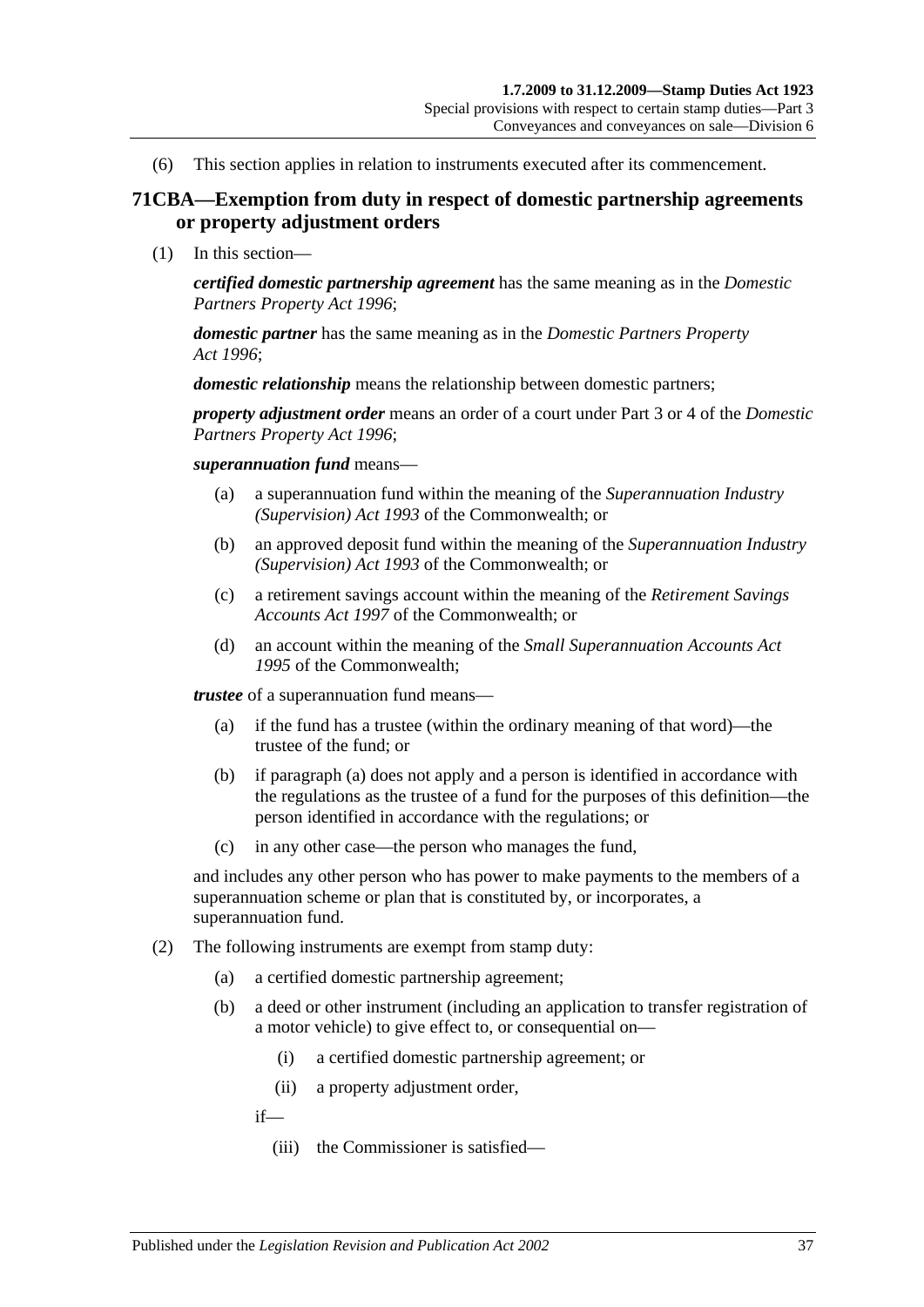- (A) that the domestic relationship to which the agreement or order relates has broken down irretrievably; and
- (B) that the domestic partners lived together continuously as domestic partners for at least 3 years; and
- (iv) the instrument—
	- (A) provides for the disposition of property between the parties to the former domestic relationship and no other person, other than a trustee of a superannuation fund (if relevant), takes or is entitled to take an interest in property in pursuance of the instrument; or
	- (B) in the case of an application to transfer registration of a motor vehicle—is consequential on a disposition of property between the parties to the former domestic relationship; and
- (v) at the time of the execution of the instrument the parties were, or had been, domestic partners;
- (c) a deed or other instrument executed by the trustee of a superannuation fund to give effect to, or consequential on—
	- (i) a certified domestic partnership agreement; or
	- (ii) a property adjustment order.
- (3) Where an instrument was not exempt from stamp duty under this section by reason only that the Commissioner was not satisfied that a domestic relationship had broken down irretrievably, a party to the relationship who paid stamp duty on the instrument is entitled to a refund of duty if the Commissioner is subsequently satisfied that the domestic relationship has broken down irretrievably.
- (4) The Commissioner may require a party to an instrument in respect of which an exemption is claimed under this section to provide such evidence (verified, if the Commissioner so requires, by statutory declaration) as the Commissioner may require for the purpose of determining whether the instrument is exempt from duty under this section.
- (5) This section applies—
	- (a) in relation to a certified domestic partnership agreement—both prospectively and retrospectively;
	- (b) in relation to any other kind of instrument—to instruments executed after the commencement of this section.

## <span id="page-55-0"></span>**71CC—Interfamilial transfer of farming property**

- (1) A transfer of an interest in land, or land and goods, referred to in [subsection](#page-56-0) (1a) from a natural person, or a trustee for a natural person, to a relative of the natural person, or a trustee for a relative of the natural person, is exempt from stamp duty if the Commissioner is satisfied—
	- (a) that the land to which the transfer relates is used wholly or mainly for the business of primary production and is not less than 0.8 hectares in area; and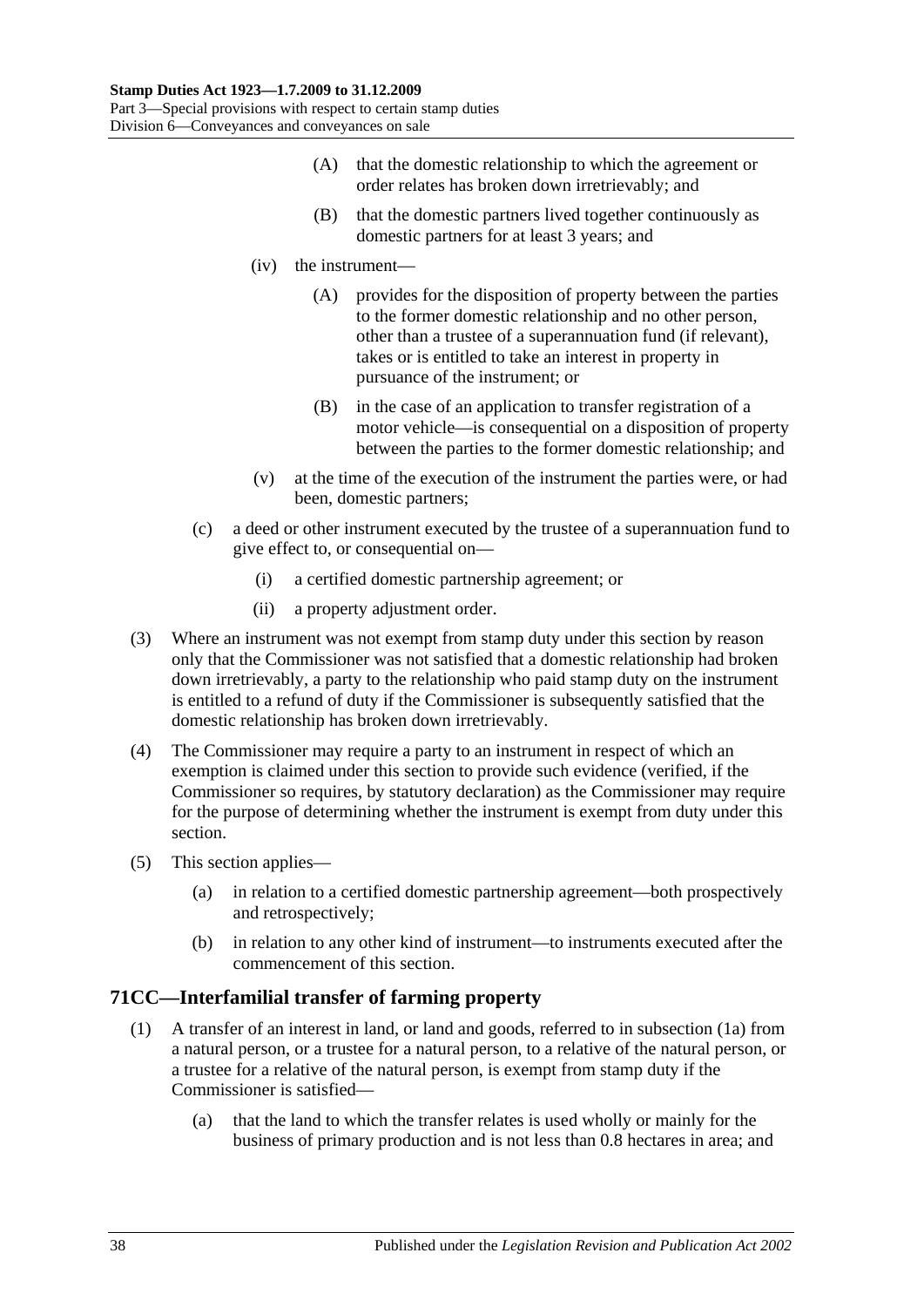- (ab) that the sole or principal business of the natural person who, or whose trustee, is the transferor is (immediately before the instrument) the business of primary production; and
- <span id="page-56-2"></span>(b) that for a period of 12 months immediately before the instrument there was a business relationship between—
	- (i) the natural person (A) who, or whose trustee, is the transferor; and
	- (ii) the natural person (B) who, or whose trustee, is the transferee, or a lineal ancestor or spouse or domestic partner of B,

with respect to the use of the property for the business of primary production; and

- (c) in the case of a transfer where either or both parties are trustees, that no person is a beneficiary of the trust or trusts other than—
	- (i) the natural person (A) who, or whose trustee, is transferor;
	- (ii) the natural person (B) who, or whose trustee, is transferee;
	- (iii) a relative (or relatives) of A or B; and
- (d) that the transfer does not arise from arrangements or a scheme devised for the principal purpose of taking advantage of the benefit of this section.
- <span id="page-56-1"></span><span id="page-56-0"></span>(1a) [Subsection](#page-55-0) (1) applies to—
	- (a) land used for the business of primary production; and
	- (b) goods comprising livestock, machinery, implements and other goods used or acquired for the business of primary production conducted on the land referred to in [paragraph](#page-56-1) (a).
- (1b) In assessing the duty payable on an instrument, the Commissioner is to apply the following principles:
	- (a) if the instrument gives effect solely to a transaction, or part of a transaction, that is exempt from duty under this section, then no duty is payable on the instrument;
	- (b) if the instrument gives effect to a transaction, or part of a transaction, of which some of the elements are exempt from duty under this section and others not, the instrument will be assessed for duty as if it gave effect only to those elements of the transaction that are not exempt from duty under this section.
- (2) The Commissioner may, in deciding for the purposes of [subsection](#page-56-2) (1)(b) whether a business relationship existed between two persons, take into account any of the following;
	- (a) a previous employment relationship between them (regardless of the amount or form of remuneration);
	- (b) a share-farming arrangement;
	- (c) the provision of assistance in the running of the business;
	- (d) a partnership arrangement,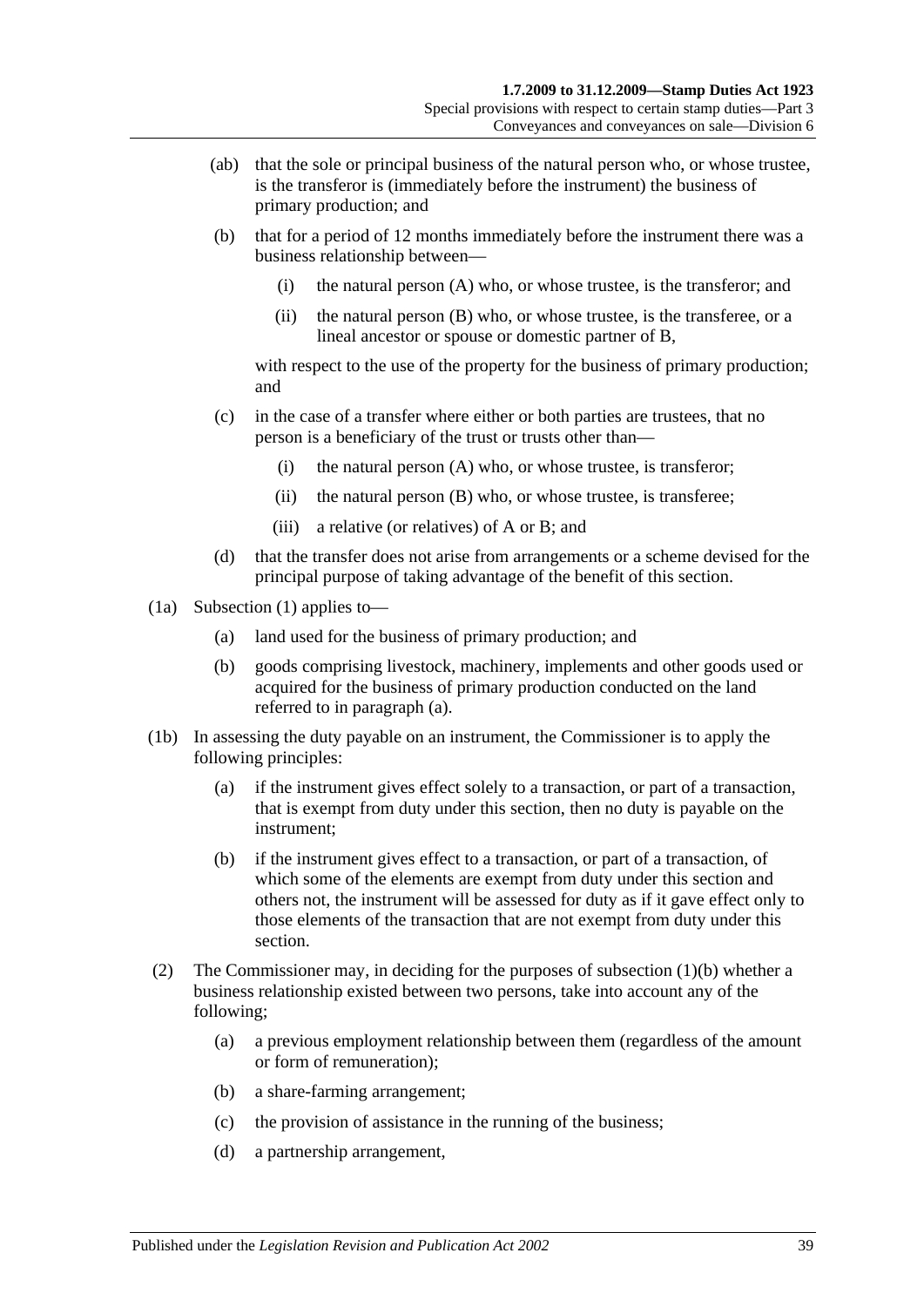and may take into account such other matters (whether similar or dissimilar to those referred to above) as the Commissioner thinks fit.

- (3) The Commissioner may require a party to an instrument in respect of which an exemption is claimed under this section to provide such information or evidence as the Commissioner may require for the purpose of determining whether the instrument is exempt from duty under this section.
- (4) The Commissioner may require the information or evidence to be given on oath or verified by statutory declaration.
- (5) In this section—

*natural person* or *person* does not include a person who is deceased (as at the time of execution of the relevant instrument);

<span id="page-57-0"></span>*relative*, in relation to a natural person, means a person who is—

- (a) a child or remoter lineal descendant of the person or of the spouse or domestic partner of the person;
- <span id="page-57-1"></span>(b) a parent or remoter lineal ancestor of the person or of the spouse or domestic partner of the person;
- <span id="page-57-2"></span>(c) a brother or sister of the person or of the spouse or domestic partner of the person;
- (ca) a child or remoter lineal descendant of the brother or sister of the person or of the spouse or domestic partner of the person;
- (d) the spouse or domestic partner of the person or a spouse or domestic partner of any person referred to in [paragraphs](#page-57-0) (a), [\(b\)](#page-57-1) or [\(c\).](#page-57-2)
- (6) This section applies in relation to instruments executed after its commencement.

## **71CD—Duty on conveyances by Official Trustee etc**

Where, on the bankruptcy of a debtor, property of the debtor is vested in the Official Trustee in Bankruptcy or a registered trustee under the *Bankruptcy Act 1966* of the Commonwealth—

- (a) a subsequent conveyance of the property by the Official Trustee or registered trustee to the bankrupt or former bankrupt is exempt from stamp duty;
- (b) a subsequent conveyance of the property by the Official Trustee or registered trustee to some other person will be assessed for stamp duty as though the conveyance were from the bankrupt or former bankrupt to that person.

### **71D—Concessional duty to encourage resource exploration activity**

- <span id="page-57-3"></span>(1) Where upon an application made under this section the Treasurer, after consultation with the Minister to whom the administration of the *[Mining Act](http://www.legislation.sa.gov.au/index.aspx?action=legref&type=act&legtitle=Mining%20Act%201971) 1971* is committed, is satisfied—
	- (a) that the applicants are parties to a conveyance of an exploration tenement or an interest in an exploration tenement; and
	- (b) that the consideration or a part of the consideration for the conveyance consists of an undertaking on the part of the person or persons acquiring an interest in the tenement by virtue of the conveyance—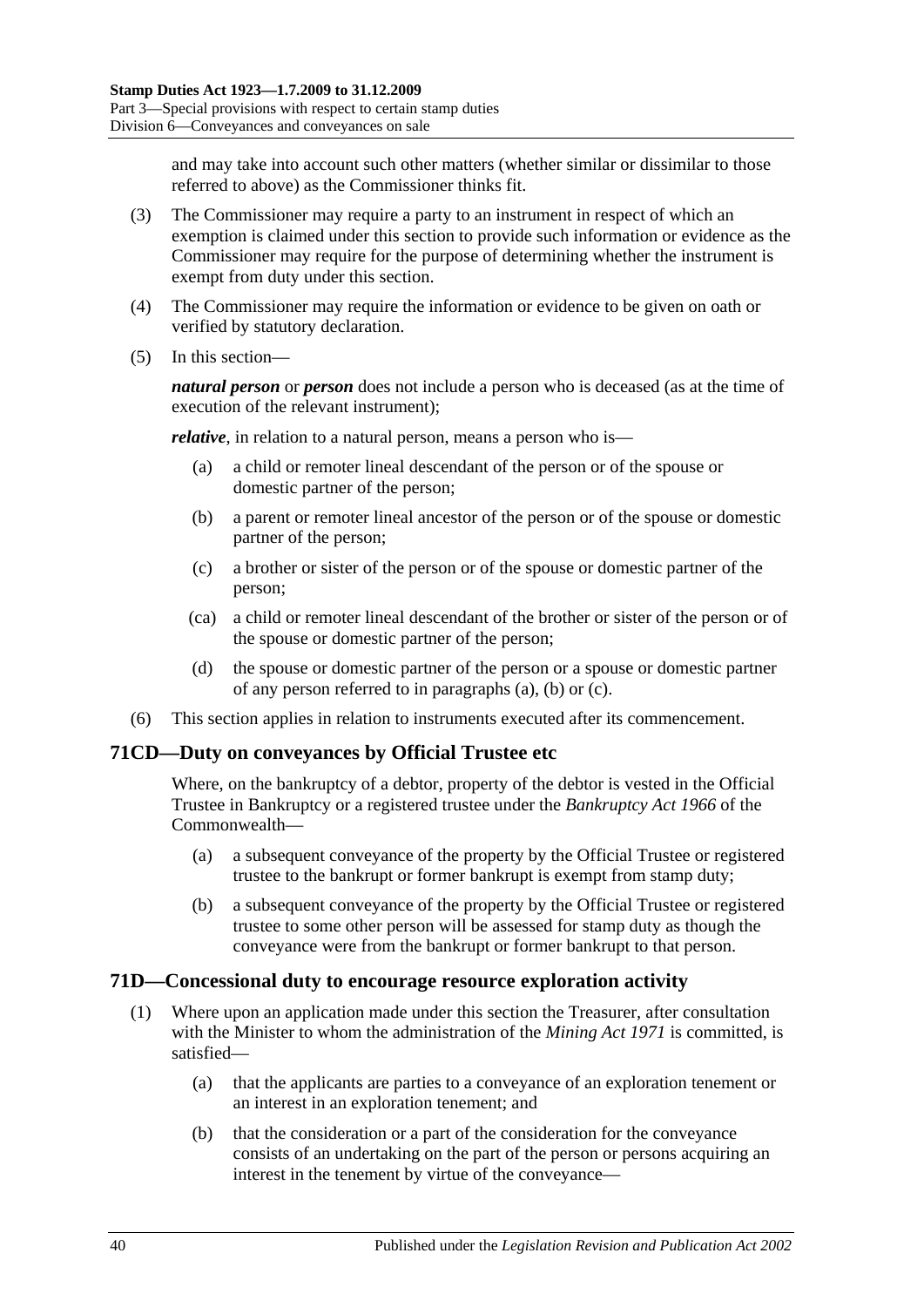- (i) to engage in exploratory or investigatory operations (to be carried on after the date of the undertaking) within that part of the area of the tenement to which the conveyance relates; or
- (ii) to contribute to the cost of exploratory or investigatory operations (to be carried on after the date of the undertaking) within that part of the area of the tenement to which the conveyance relates,

this section applies to the conveyance.

- (2) An application under this section must—
	- (a) be made in a manner and form determined by the Treasurer; and
	- (b) set out a statement of—
		- (i) the value of the interest being transferred by the conveyance; and
		- (ii) the value of the undertaking referred to in [subsection](#page-57-3)  $(1)(b)$ ; and
	- (c) be accompanied by such evidence as the Treasurer may require.
- (2a) The duty payable upon a conveyance to which this section applies will be as follows:
	- (a) where the amount by reference to which the duty would, apart from this section, be calculated does not exceed the value of the undertaking referred to in [subsection](#page-57-3)  $(1)(b)$ —the duty will be \$1 000;
	- (b) where the amount by reference to which the duty would, apart from this section, be calculated exceeds the value of the undertaking referred to in [subsection](#page-57-3) (1)(b)—the duty will be an amount calculated in accordance with the following formula:

 $D = (A-V) + $1000$ 

where

*D* is the amount payable

*A* is the amount of duty payable apart from this section

*V* is the amount of duty payable on a conveyance of an interest in property the value of which equals the value of the undertaking referred to in [subsection](#page-57-3)  $(1)(b)$ .

(3) In this section—

*exploration tenement* means—

- (a) an exploration licence granted under the *[Mining Act](http://www.legislation.sa.gov.au/index.aspx?action=legref&type=act&legtitle=Mining%20Act%201971) 1971*; or
- (b) an exploration licence granted under the *[Petroleum Act](http://www.legislation.sa.gov.au/index.aspx?action=legref&type=act&legtitle=Petroleum%20Act%202000) 2000*; or
- (c) an exploration permit for petroleum granted under the *[Petroleum \(Submerged](http://www.legislation.sa.gov.au/index.aspx?action=legref&type=act&legtitle=Petroleum%20(Submerged%20Lands)%20Act%201982)  [Lands\) Act](http://www.legislation.sa.gov.au/index.aspx?action=legref&type=act&legtitle=Petroleum%20(Submerged%20Lands)%20Act%201982) 1982*; or
- (d) an exploration licence granted under the *[Offshore Minerals Act](http://www.legislation.sa.gov.au/index.aspx?action=legref&type=act&legtitle=Offshore%20Minerals%20Act%202000) 2000*.
- (4) A reference in this section to an exploration tenement includes a reference to a portion of an exploration tenement.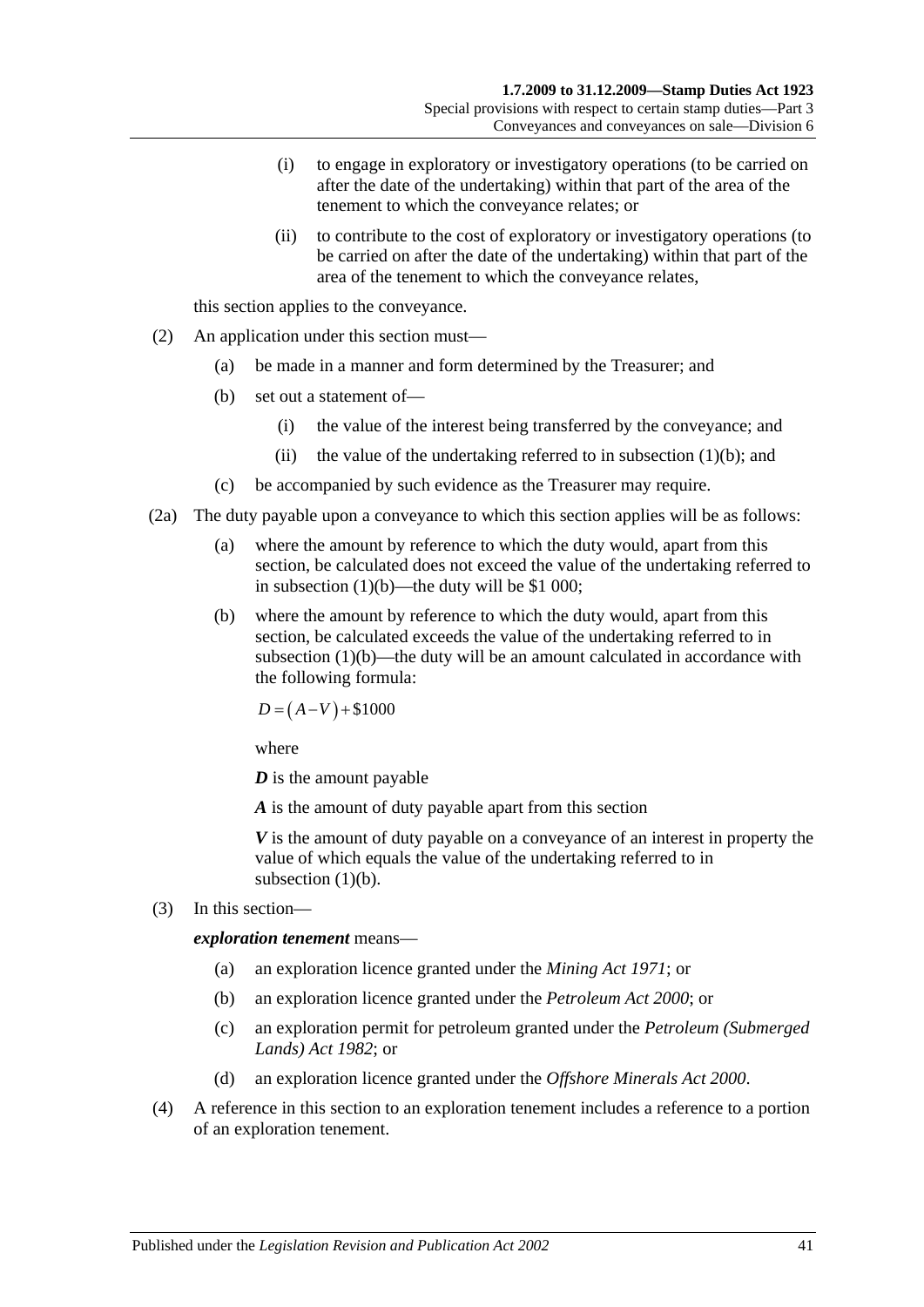- (5) For the purposes of this section, the value of the undertaking referred to in [subsection](#page-57-3) (1)(b) will be taken to be equal to the costs for which the person or persons acquiring an interest in the tenement by virtue of the conveyance become liable, or for which that person or those persons are reasonably expected to become liable, by virtue of the undertaking (assessed as at the time that the undertaking was given).
- (6) This section applies to a conveyance first lodged with the Commissioner for stamping on or after the commencement of the *[Stamp Duties \(Concessional Duty and](http://www.legislation.sa.gov.au/index.aspx?action=legref&type=act&legtitle=Stamp%20Duties%20(Concessional%20Duty%20and%20Exemptions)%20Amendment%20Act%201991)  [Exemptions\) Amendment Act](http://www.legislation.sa.gov.au/index.aspx?action=legref&type=act&legtitle=Stamp%20Duties%20(Concessional%20Duty%20and%20Exemptions)%20Amendment%20Act%201991) 1991*.

## <span id="page-59-0"></span>**71DA—Duty on certain conveyances between superannuation funds etc**

- (1) If on an application made under this section the Commissioner is satisfied—
	- (a) that the applicant is a party to an instrument that constitutes—
		- (i) a conveyance of property between superannuation funds; or
		- (ii) an agreement to convey property between superannuation funds; and
	- (b) that the trustees of the respective funds are of the opinion that the funds will be complying superannuation funds for the year in which the conveyance occurs; and
	- (c) that the conveyance is in connection with a person ceasing to be a member of, or otherwise ceasing to be entitled to benefits in respect of, one superannuation fund and becoming a member of, or otherwise becoming entitled to benefits in respect of, the other superannuation fund,

this section applies to the instrument.

- <span id="page-59-1"></span>(1a) If on application made under this section the Commissioner is satisfied—
	- (a) that the applicant is a party to an instrument that is a conveyance of property, or an agreement to convey property, from a superannuation fund to a pooled superannuation trust; and
	- (b) that the purpose of the conveyance is to satisfy standards relating to the investment of assets of the superannuation fund prescribed by or under the SIS Act; and
	- (c) that the only consideration for the conveyance is the right to share in the income and assets of the pooled superannuation trust whether that right is in the form of units issued by the trust or some other form,

this section applies to the instrument.

- <span id="page-59-2"></span>(1b) If on application made under this section the Commissioner is satisfied
	- that the applicant is a party to an instrument that is a conveyance of property, or an agreement to convey property, from a pooled superannuation trust—
		- (i) to a superannuation fund; or
		- (ii) to another pooled superannuation trust at the direction of a superannuation fund; and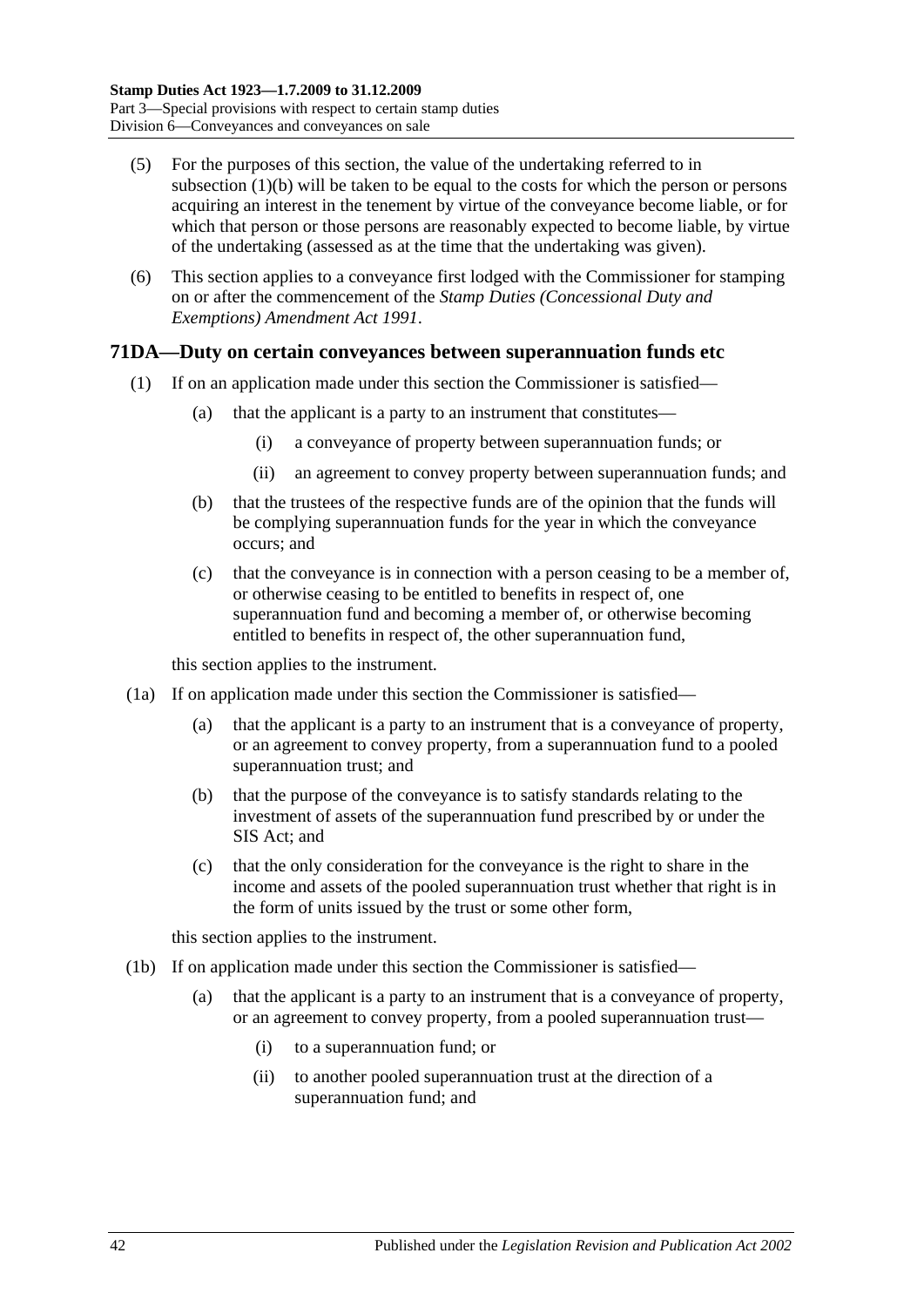(b) that the only consideration passing from the superannuation fund to the firstmentioned pooled superannuation trust for the conveyance is the surrender by the superannuation fund of the whole or part of its right to share in the income and assets of the pooled superannuation trust,

this section applies to the instrument.

- (2) The duty payable on an instrument to which this section applies will be—
	- (a) the amount of *ad valorem* duty that would be payable on the instrument as a conveyance apart from this section; or
	- (b) \$200,

whichever is the lesser.

- (3) The Commissioner may require a party to an instrument that may be assessable under this section to provide such information or evidence as the Commissioner may require for the purpose of determining whether this section applies and, if so, the amount of duty payable on the instrument.
- (4) The Commissioner may require the information or evidence to be given on oath or verified by statutory declaration.
- (5) In this section—

#### *complying superannuation fund* means—

- (a) a fund which is a complying superannuation fund within the meaning of section 267 of the *Income Tax Assessment Act 1936* of the Commonwealth; or
- (b) a fund which is a complying approved deposit fund as defined by section 47 of the SIS Act;

*pooled superannuation trust* means a pooled superannuation trust as defined in the SIS Act;

*the SIS Act* means the *Superannuation Industry (Supervision) Act 1993* of the **Commonwealth** 

(6) This section applies to an instrument of a kind referred to in [subsection](#page-59-0) (1), [\(1a\)](#page-59-1) or [\(1b\)](#page-59-2) if it was first lodged for stamping with the Commissioner on or after the commencement of the subsection concerned.

# **Division 7—Gaming machine surcharge**

### **71EA—Interpretation**

(1) In this Division—

*direct interest*—see section [71EB\(1\);](#page-62-0)

*family group* means a group of persons connected by an unbroken series of relationships of consanguinity or affinity;

*gaming machine business* means a business conducted in pursuance of a gaming machine licence;

*gaming machine licence* means a gaming machine licence under the *[Gaming](http://www.legislation.sa.gov.au/index.aspx?action=legref&type=act&legtitle=Gaming%20Machines%20Act%201992)  [Machines Act](http://www.legislation.sa.gov.au/index.aspx?action=legref&type=act&legtitle=Gaming%20Machines%20Act%201992) 1992*;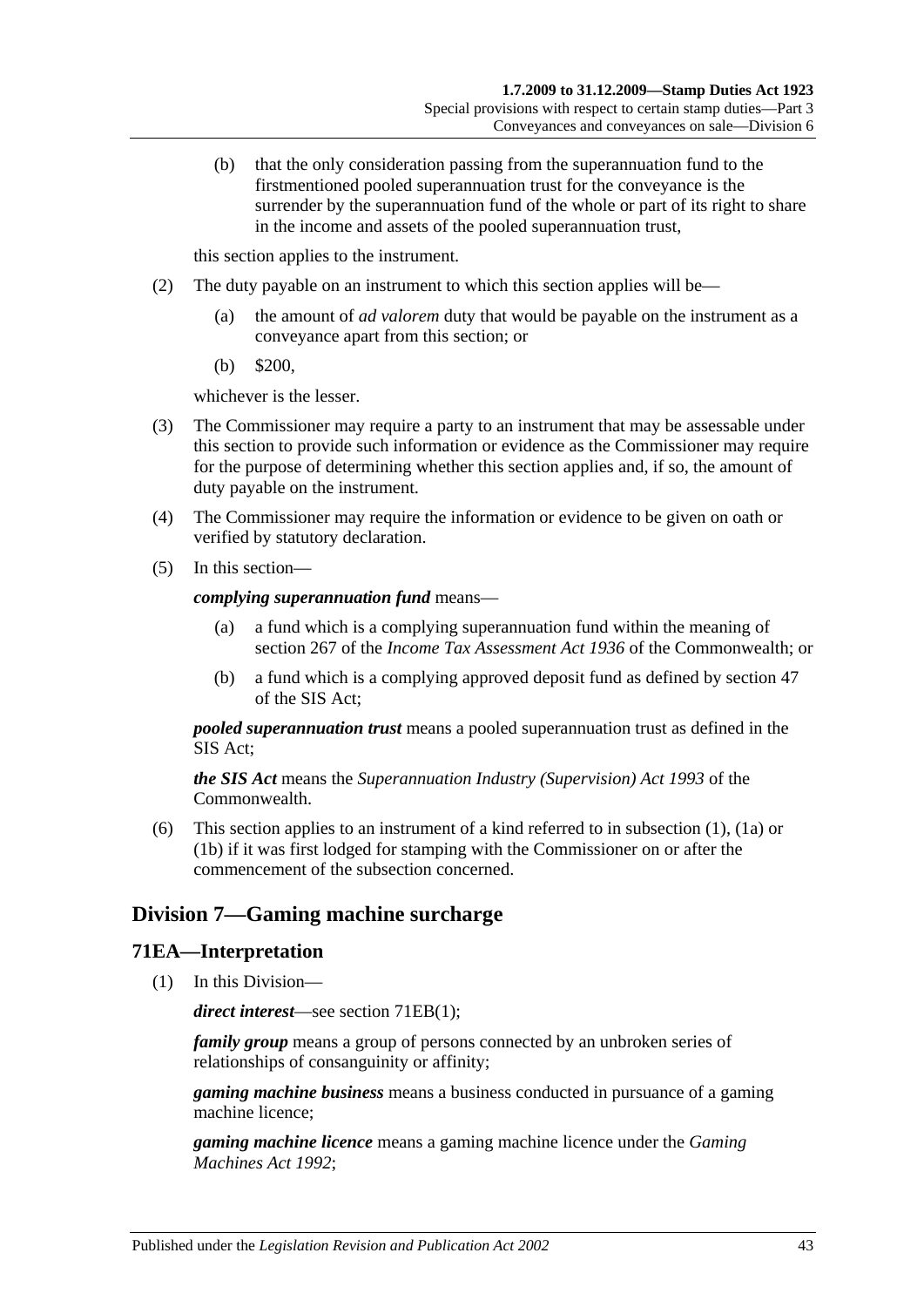### *gaming machine surcharge* means the duty imposed under this Division;

*hold*—a person *holds* a share in a private entity if the person—

- (a) is registered as the holder; or
- (b) is beneficially entitled to the share; or
- (c) controls the exercise of rights attached to the share;

#### *indirect interest*—see section [71ED\(1\);](#page-62-1)

*net gambling revenue* means net gambling revenue as defined for the purposes of section 72 of the *[Gaming Machines Act](http://www.legislation.sa.gov.au/index.aspx?action=legref&type=act&legtitle=Gaming%20Machines%20Act%201992) 1992*;

*person* includes a private entity;

*private company* means—

- (a) a company that is limited by shares but whose shares are not quoted on a recognised financial market; or
- (b) a company that is not limited by shares,

but does not include a company that is excluded from the ambit of this definition by the regulations;

*private entity* means a private company or a private unit trust scheme;

*private unit trust scheme* means—

- (a) a unit trust scheme in which less than 50 persons hold units; or
- (b) a unit trust scheme in which 50 or more persons hold units if 20 or fewer persons hold 75 per cent or more in number or value of the units on issue,

but does not include a unit trust scheme that is an approved deposit fund or a pooled superannuation trust within the meaning of the *Superannuation Industry (Supervision) Act 1993* (Cwth);

*proportionate interest*—see sections [71EB\(3\),](#page-62-2) [71EC\(2\)](#page-62-3) and [71ED\(3\);](#page-62-4)

*related entity*—see section [71EC\(1\);](#page-62-5)

*share* in a private entity means—

- (a) where the private entity is a private company—a share or other interest that—
	- (i) entitles the holder to vote at a general meeting of shareholders of the private company; or
	- (ii) entitles the holder to share in dividends or would entitle the holder to share in dividends assuming that there were profits out of which dividends could be declared; or
	- (iii) entitles the holder to share in the distribution of the assets of the company in the event of a winding up; or
	- (iv) confers entitlements of two or more kinds mentioned above;
- (b) where the private entity is a private unit trust—a unit in the trust.
- (2) Property is taken to be held beneficially by a private unit trust scheme if it is held by the trustees of the scheme in trust for the unitholders.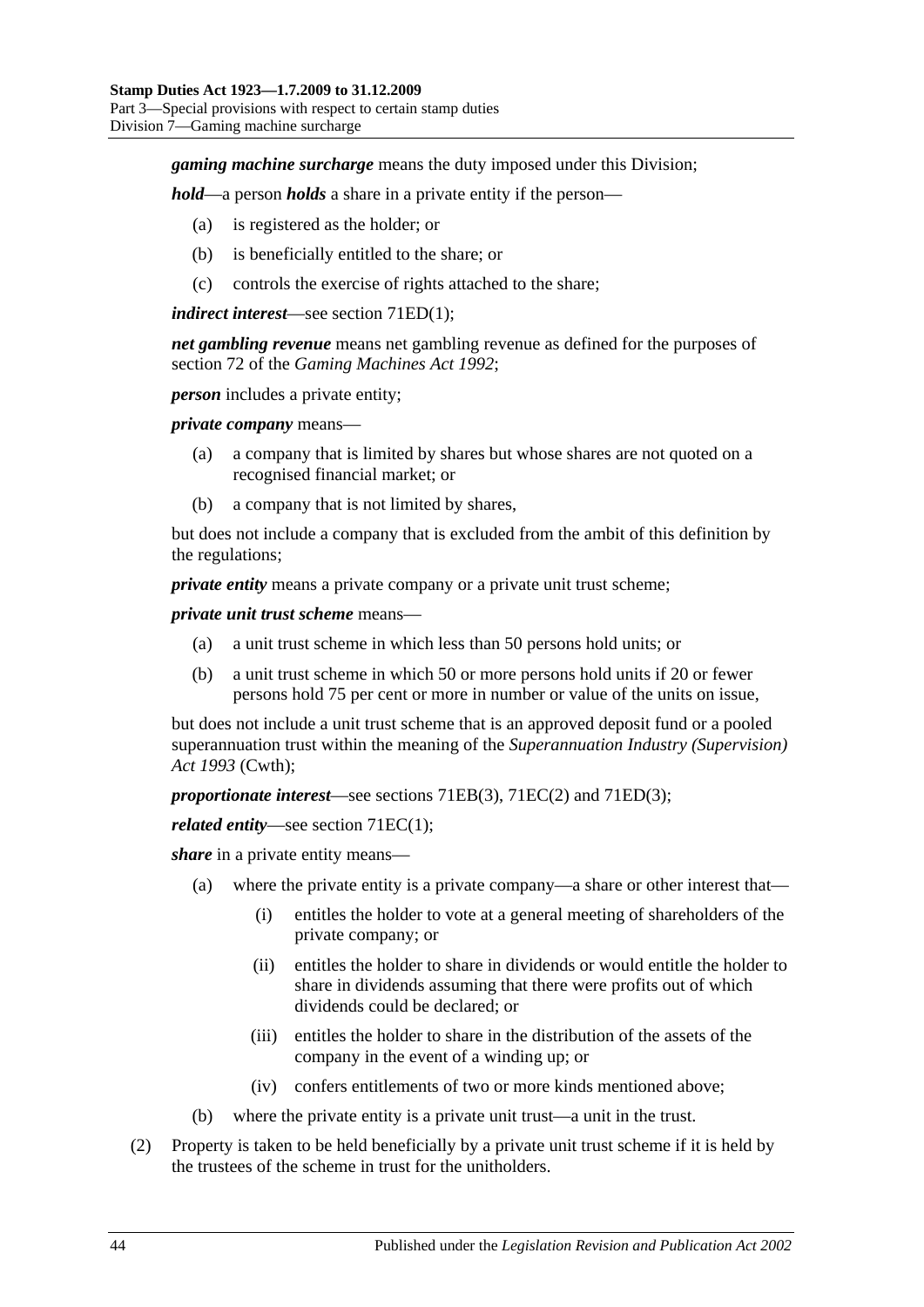(3) If an interest that is to be valued for the purposes of this Division is the potential interest of an object of a discretionary trust, the interest is to be valued as if it were the greatest beneficial interest in the property subject to the trust that could be conferred under the terms of the trust.

# <span id="page-62-0"></span>**71EB—Direct interests**

- (1) A person has a *direct interest* in a private entity if the person holds a share in the private entity.
- (2) A direct interest is to be expressed as a proportionate interest.
- <span id="page-62-2"></span>(3) The *proportionate interest* is the highest of the following:
	- (a) a percentage representing the proportion of votes that the person would be entitled to exercise (or control) at a general meeting of shareholders or unitholders assuming that all shareholders or unitholders exercised their voting rights;
	- (b) a percentage representing the extent the person is entitled to participate in dividends or distributions of income;
	- (c) a percentage representing the extent to which the person would be entitled to participate in distribution of assets on a winding up of the private entity.
- (4) The proportionate interest of a person is to be determined as if any power that the person has to increase the extent of an interest (by varying the constituent documents of the private entity or in any other way) had been exercised so as to maximise the relevant interest in the private entity.

# <span id="page-62-5"></span>**71EC—Related entities**

- (1) Two private entities are *related entities* if—
	- (a) one has a direct interest in the other; or
	- (b) a series of such relationships can be traced between them through another or other related entities (*intermediate entities*).
- <span id="page-62-3"></span>(2) If a private entity is related to another private entity by a relationship traced through an intermediate entity or intermediate entities, the private entity's proportionate interest in the other is calculated by multiplying the relevant fractions together and expressing the result as a percentage.

### **Example—**

Entity A (a private company) holds a 75% proportionate interest in entity B (a private unit trust scheme) which in turn holds a  $50\%$  proportionate interest in entity C (a private company). In this case, the proportionate interest of entity A in entity C (insofar as it is traced through entity B) is 37.5%.

## <span id="page-62-1"></span>**71ED—Indirect interests**

- (1) If a person has a direct interest in a private entity (entity A) which is related to another private entity (entity B), the person has an *indirect interest* in entity B.
- (2) An indirect interest is to be expressed as a proportionate interest.
- <span id="page-62-4"></span>(3) The proportionate interest is calculated by multiplying together—
	- (a) a fraction representing the person's proportionate interest in entity A; and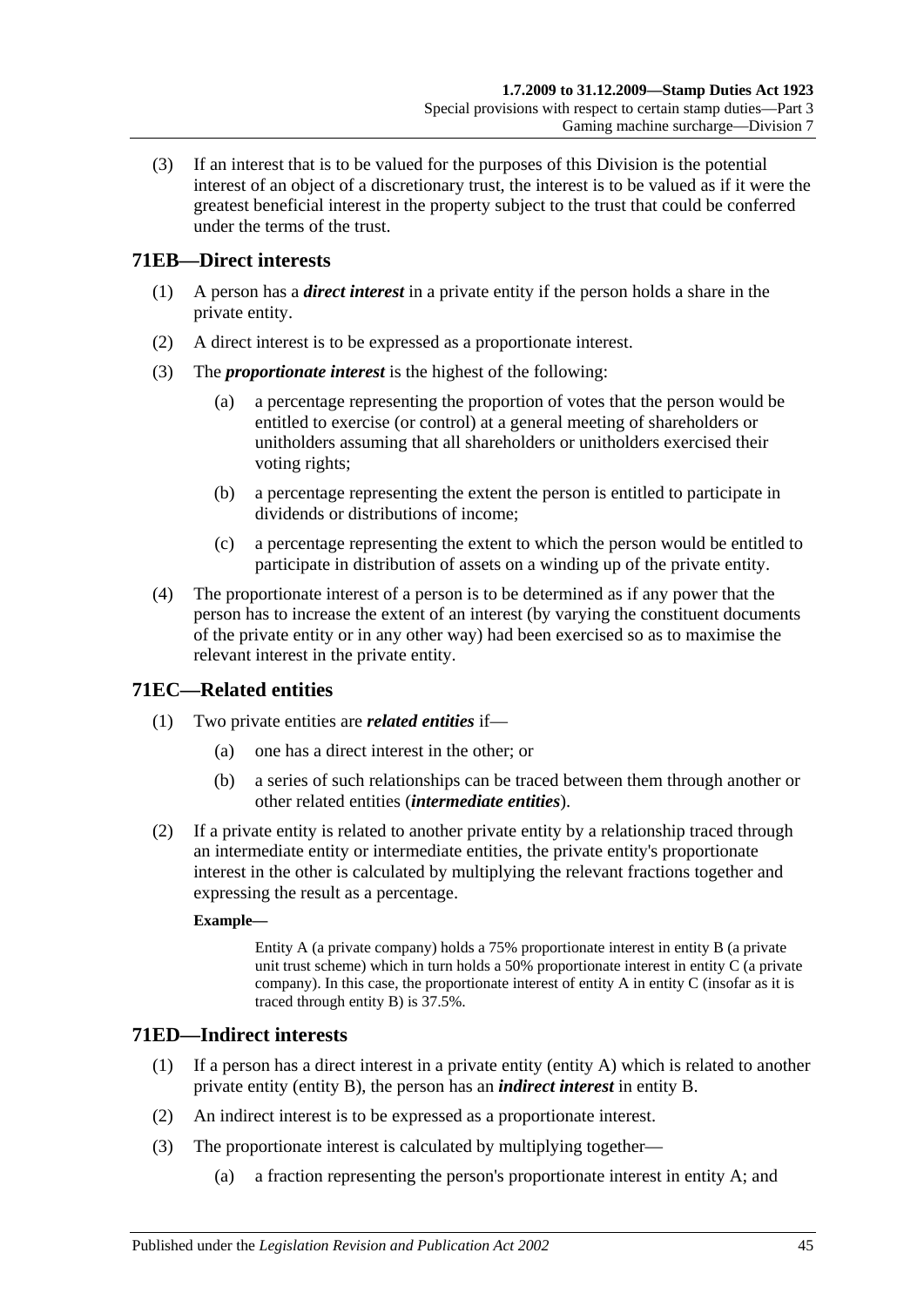(b) a fraction representing entity A's proportionate interest in entity B,

and expressing the result as a percentage.

#### **Example—**

X holds a proportionate interest of 33⅓% in entity A (a private company) which in turn holds a 75% proportionate interest in entity B (a private unit trust scheme) which in turn holds a 50% proportionate interest in entity C (a private company). In this case X's indirect interest in entity C is to be expressed as a proportionate interest of 12.5%

### **71EE—Notional interests**

- (1) If a private entity owns a gaming machine business or an interest in a gaming machine business, a person who holds a direct or indirect interest in the private entity is taken to have a notional interest in the gaming machine business.
- (2) The value of the notional interest is calculated as follows:

 $V = p \times v_1$ 

where—

*p* is a fraction representing the person's proportionate interest in the private entity;

 $v_1$  is the value of the gaming machine business or the interest in the gaming machine business (as the case requires).

### **71EF—Application of this Division**

- (1) This Division applies to the following transactions—
	- (a) the transfer of an interest in a gaming machine business; or
	- (b) the transfer of a notional interest in a gaming machine business.
- (2) A transfer includes any transaction as a result of which the amount or value of the interest or notional interest of a person (the transferor) in a gaming machine business is diminished or extinguished and another person (the transferee) gains an interest or notional interest in the gaming machine business or the transferee's interest or notional interest increases in amount or value.

#### **Example—**

Suppose that a gaming machine business is operated by a private entity. The shares of a particular person in the private entity are redeemed or cancelled. This transaction is to be regarded as a transfer of the shareholder's notional interest to the remaining shareholders because their respective notional interests are increased by the value of the notional interest that has been extinguished by the redemption or cancellation.

- (3) However, a transfer does not include—
	- (a) a transaction by way of mortgage; or
	- (b) a transaction between members of the same family group by way of gift; or
	- (c) a transaction between members of the same family group for which there is no consideration of a commercial nature.

### **71EG—Imposition of surcharge**

(1) A gaming machine surcharge is imposed on a transaction to which this Division applies.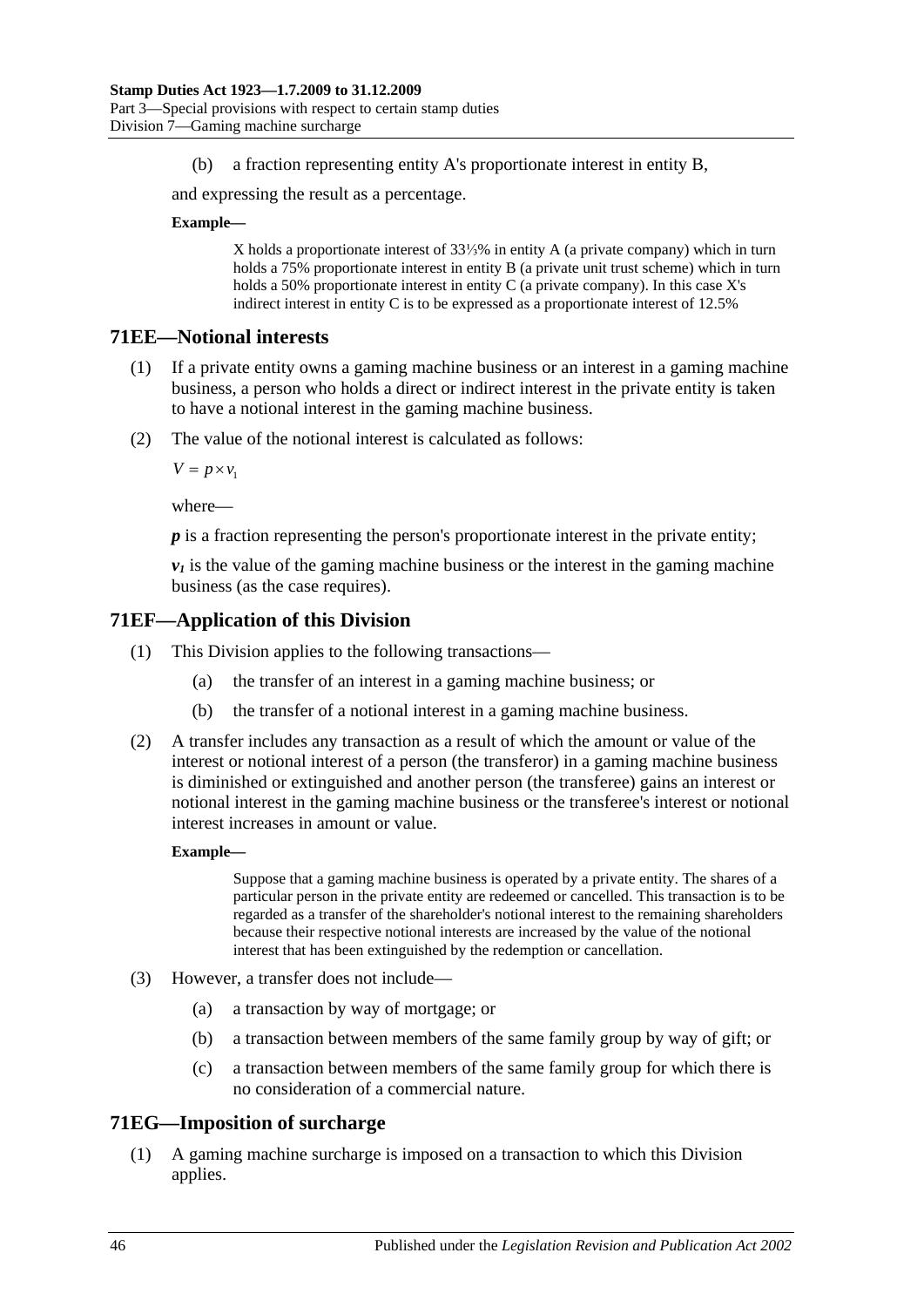- (2) The surcharge is in addition to any other duty payable under this Act in respect of the transaction.
- (3) The surcharge is calculated as follows:

 $A = p \times 0.05 \times NGR$ 

where—

*A* is the amount of the surcharge

 $p$  is  $-$ 

- (a) if the whole of the gaming machine business is transferred—1;
- (b) in any other case—a fraction representing the relationship between the value of the interest or notional interest transferred and the value of the gaming machine business

*NGR* is the net gambling revenue derived from the business for the last 12 complete calendar months before the date of the transaction or, if the business was not carried on during that period or for the whole of that period, an amount determined by the Liquor and Gambling Commissioner to be reasonable having regard to net gambling revenue derived during that period from similar businesses.

### **71EH—Exempt transactions**

- (1) A transaction is exempt from the surcharge if—
	- (a) no liability to duty is imposed (apart from this Division) in respect of the transaction (or an instrument by which it is effected); or
	- (b) the transaction is effected by a conveyance that is exempt from *ad valorem* duty under this Act.
- (2) The regulations may exempt transactions of a specified class from the surcharge.

## **71EI—Notice of transaction to which this Division applies**

- (1) If a transaction to which this Division applies occurs, the parties to the transaction must within 2 months after the date of the transaction—
	- (a) lodge a return with the Commissioner; and
	- (b) pay the relevant amount of the surcharge.

Maximum penalty: \$10 000.

- (2) The return must be in a form approved by the Commissioner and contain the following information—
	- (a) the names and addresses of the parties to the transaction; and
	- (b) the date of the transaction; and
	- (c) particulars of the transaction and the interest or notional interest transferred as a result of the transaction; and
	- (d) sufficient details to enable the calculation of the fraction representing the relationship between the value of the interest or notional interest transferred and the value of the gaming machine business; and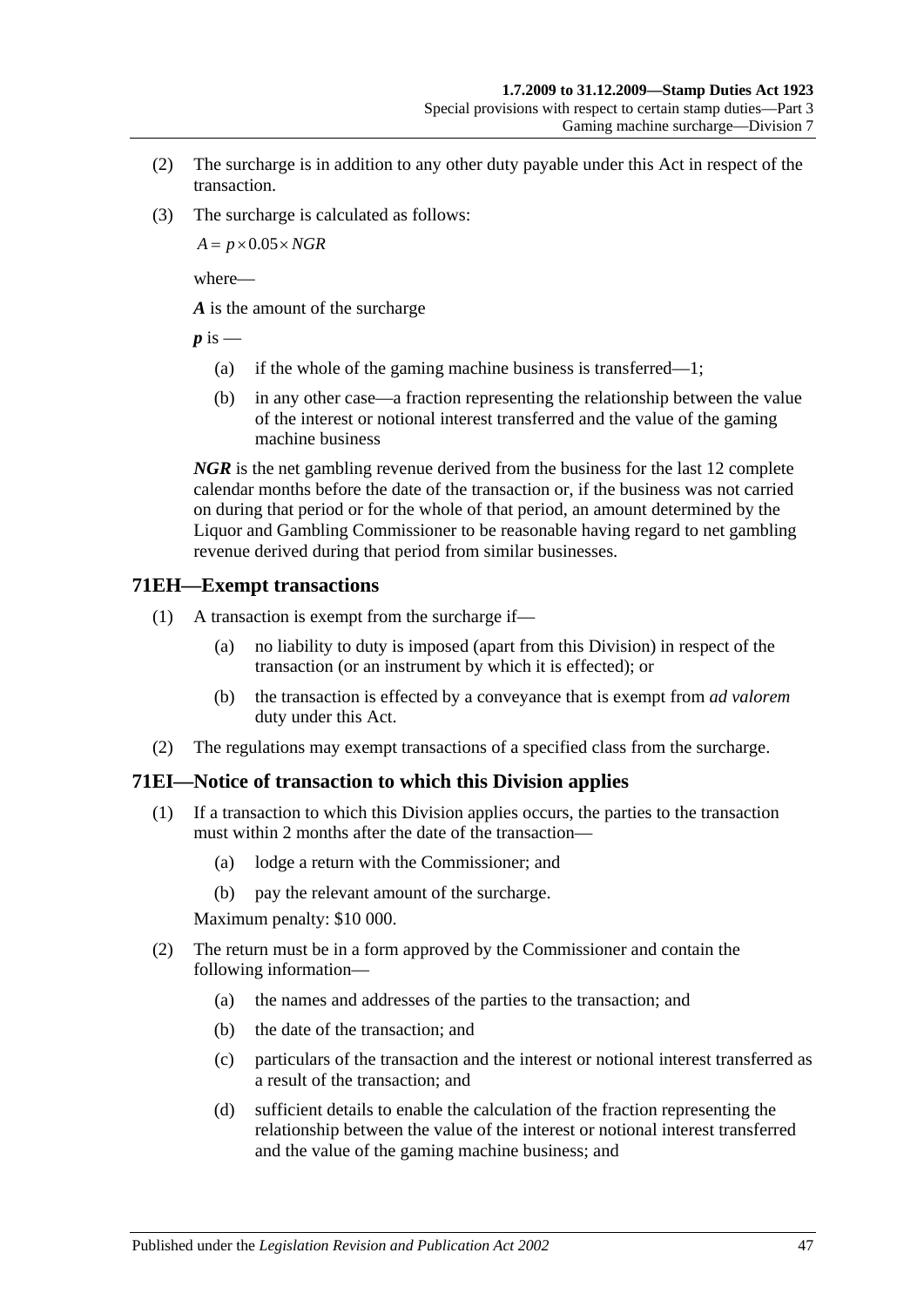- (e) details of the net gambling revenue for the last 12 calendar months before the date of the transaction; and
- (f) other information required by the Commissioner.

# **71EJ—Recovery of duty**

- (1) The Commissioner may recover a surcharge payable on a transaction to which this Division applies as a debt—
	- (a) from a party to the transaction; or
	- (b) if the relevant gaming machine business is owned by a private entity—from the private entity.
- (2) If the Commissioner recovers the surcharge from a private entity, the private entity may recover the relevant amount from the parties to the transaction.

# **Division 8—Transactions effected without creating dutiable instrument**

## <span id="page-65-0"></span>**71E—Transactions otherwise than by dutiable instrument**

- (1) Subject to [subsection](#page-66-0) (2), this section applies to a transaction in the following circumstances—
	- (a) the transaction results in a change in the ownership of a legal or equitable interest in—
		- (i) land; or
		- $(ii)$ 
			- (A) a business situated in the State; or
			- (B) a part of a business (being a business situated in the State), excluding goods that are stock-in-trade of a business where the transaction occurs in the ordinary course of business, where the transaction is associated with, or is for the purposes of, a change in the ownership of a legal or equitable interest in the business (including a case where a business is being divided up into separate parts and then those parts are being transferred to one or more persons as part of one transaction or one series of transactions); or
		- (iii) an interest in a partnership; and
	- $(b)$
- (i) the transaction is not effected, or not wholly effected, by an instrument on which *ad valorem* duty is chargeable; but
- (ii) if the transaction had been effected, or wholly effected, by an instrument, the instrument would be chargeable with duty as a conveyance or as if it were a conveyance.
- (1a) For the purposes of this section (and for the calculation of the value of any property), a change in the ownership of a legal or equitable interest in a business will be taken to include a transfer of the goodwill of the business.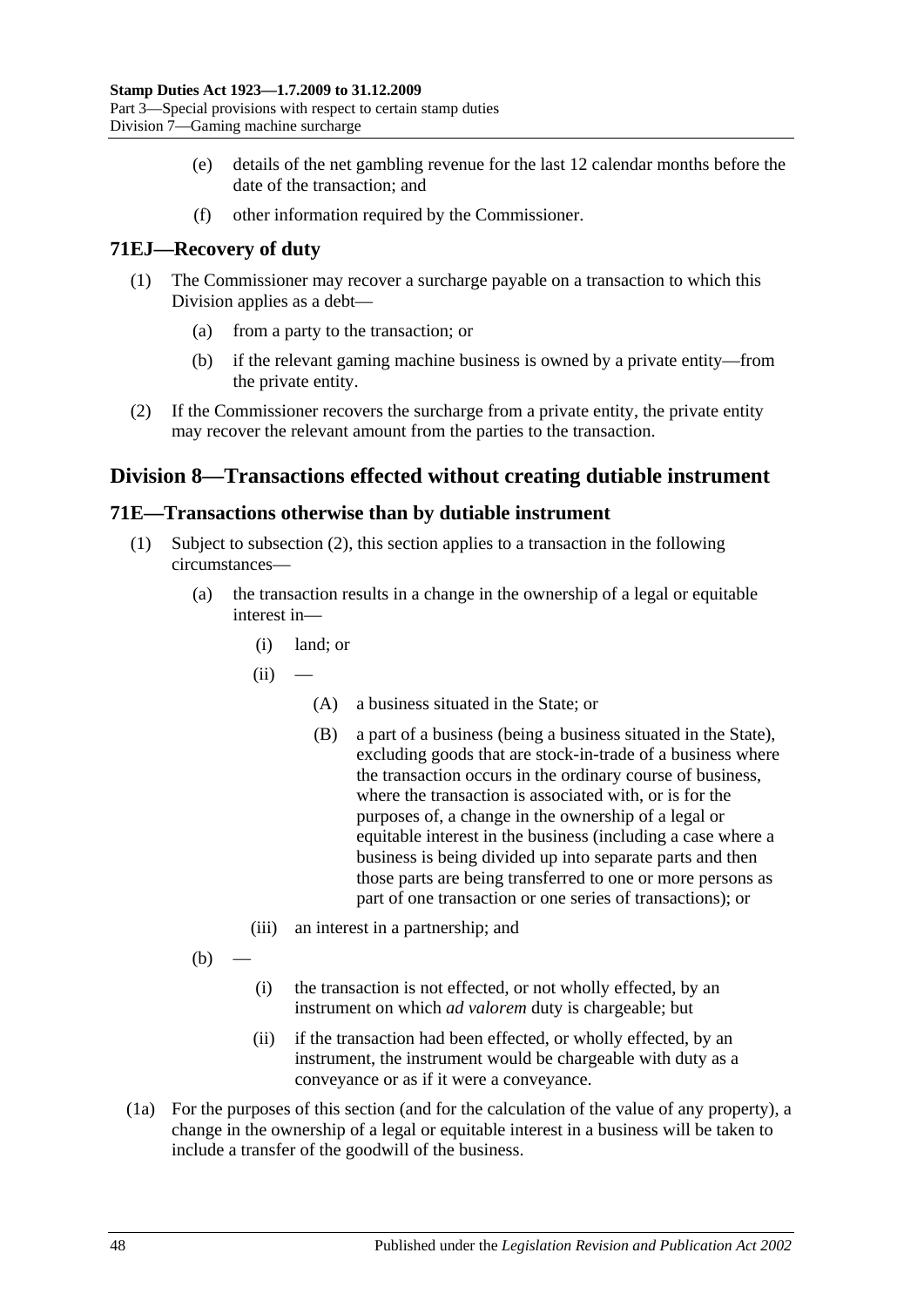- <span id="page-66-0"></span>(2) This section does not apply to any of the following transactions—
	- (a) the appointment of a receiver or trustee in bankruptcy;
	- (b) the appointment of a liquidator;
	- (c) a compromise or arrangement under Part 5.1 of the *Corporations Act 2001* of the Commonwealth;
	- (e) any other transaction of a prescribed class.
- (3) Where a transaction to which this section applies is entered into, a statement in a form approved by the Commissioner must be lodged with the Commissioner setting out—
	- (a) the nature and effect of the transaction;
	- (b) a description of the property affected by the transaction;
	- (c) a statement of the value of any property to which the transaction relates;
	- (d) a statement of any consideration that has passed or is to pass between the parties to the transaction.
- (4) Duty is payable on the statement as if it were a conveyance effecting the transaction to which it relates.
- (4a) A statement under this section will, for the purposes of this Act, be taken to be an instrument executed by the person required to lodge the statement on the date of the change in legal or equitable ownership of property effected by the transaction to which the statement relates.
- (5) Where a statement is lodged with the Commissioner under this section—
	- (a) any instrument that relates to the same transaction is not chargeable with duty to the extent to which duty has been paid on the statement; and
	- (b) the statement will not be charged with duty to the extent that duty has been paid on any instrument that relates to the same transaction.
- (6) If a statement relating to a transaction to which this section applies is not lodged with the Commissioner in accordance with this section within two months after a change in legal or equitable ownership of property is effected by the transaction—
	- (a) each party to the transaction is guilty of an offence; and
	- (b) the parties to the transaction are nevertheless jointly and severally liable to pay duty to the Commissioner as if such a statement had been lodged with the Commissioner immediately before the end of that period of two months.
- (7) A person who aids, abets, counsels or procures another person to enter into a transaction to which this section applies knowing that none of the parties to the transaction intends to lodge a statement under this section is guilty of an offence.
- (8) A person who is guilty of an offence against this section is liable to a fine not exceeding \$10 000.
- (9) If a statement relating to a transaction to which this section applies is lodged with the Commissioner but it is subsequently established to the satisfaction of the Commissioner that the transaction is not to be completed, the Commissioner may refund any duty paid on the statement.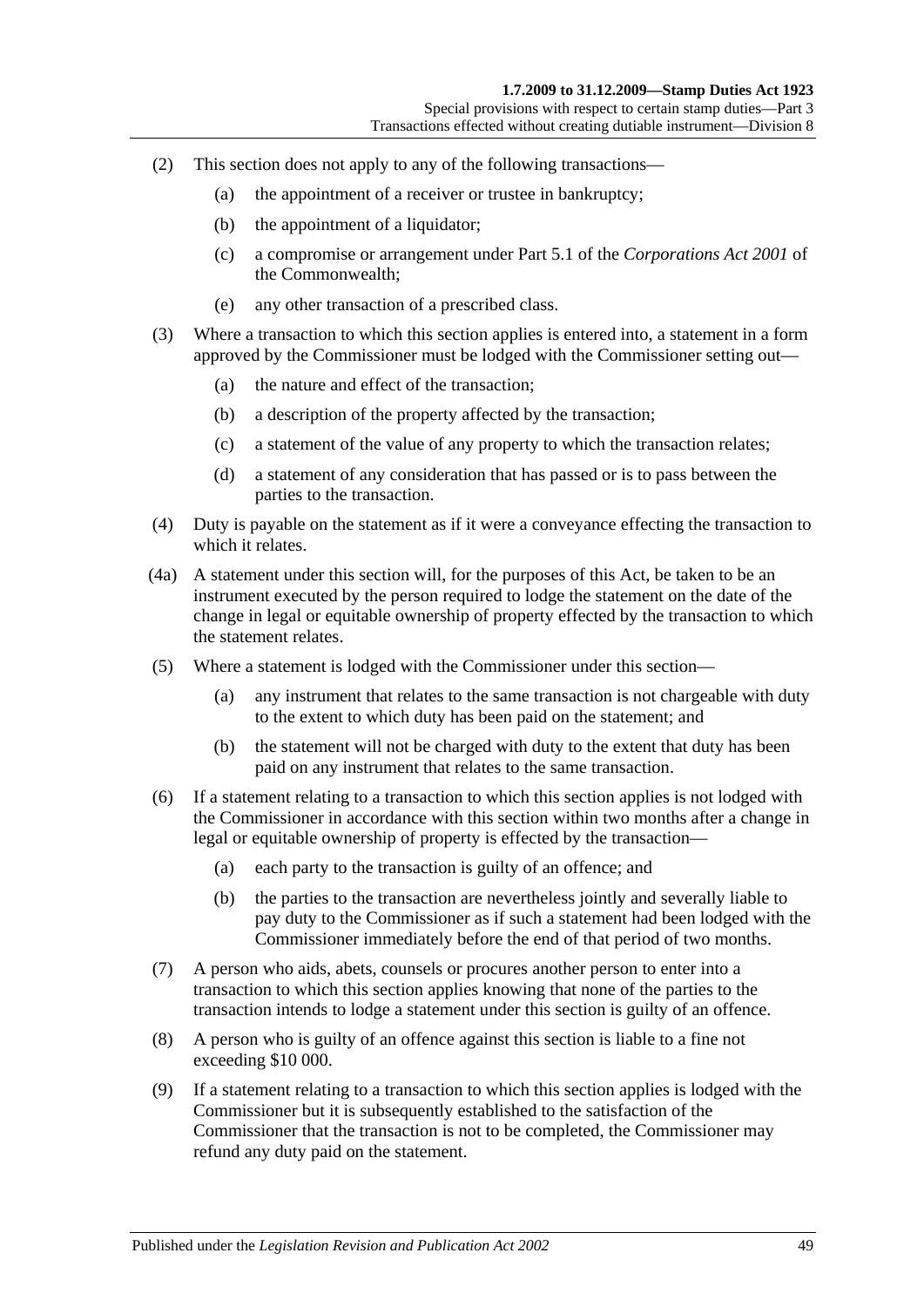### **71F—Statutory transfers**

- (1) A statutory transfer is a transfer or vesting of assets or liabilities that takes effect by or under the provisions of a special Act.
- (2) The parties to a statutory transfer must, within 2 months after a statutory transfer takes effect, lodge with the Commissioner a statement in a form approved by the Commissioner setting out—
	- (a) a description of the property subject to the statutory transfer; and
	- (b) the value of that property; and
	- (c) any other information required by the Commissioner.
- (3) Duty is payable on the statement as if it were a conveyance, executed by the parties to the statutory transfer, operating as a voluntary disposition *inter vivos* of the property subject to the statutory transfer.
- (4) If a statement is not lodged as required by this section within 2 months after the statutory transfer takes effect—
	- (a) each party to the transfer is guilty of an offence and liable to a penalty not exceeding \$10 000; and
	- (b) the parties to the transfer are jointly and severally liable to pay duty to the Commissioner as if such a statement had been lodged with the Commissioner immediately before the end of that period of 2 months.
- (5) A statutory transfer arising from the merger of credit unions, or transferring assets from one credit union to another, is exempt from this section.
- (6) In this section—

*special Act* means—

- (a) the *[Financial Sector \(Transfer of Business\) Act](http://www.legislation.sa.gov.au/index.aspx?action=legref&type=act&legtitle=Financial%20Sector%20(Transfer%20of%20Business)%20Act%201999) 1999*; or
- (b) the *Financial Sector (Transfer of Business) Act 1999* of the Commonwealth; or
- (c) any other Act of the State, another State, or the Commonwealth prescribed by regulation for the purposes of this section.

# **Division 10—Mortgages**

#### **Note—**

No liability to duty arises in relation to the following:

- a mortgage, bond, debenture, covenant or warrant of attorney executed, or that first affects property in South Australia, on or after 1 July 2009;
- a mortgage executed, or that first affects property in South Australia, before 1 July 2009 if no advance secured under the mortgage is made before that day;
- an advance or further advance on or after 1 July 2009 under a mortgage first executed, or that first affects property in South Australia, before that day.

Se[e Part 4A Division 2.](#page-90-0)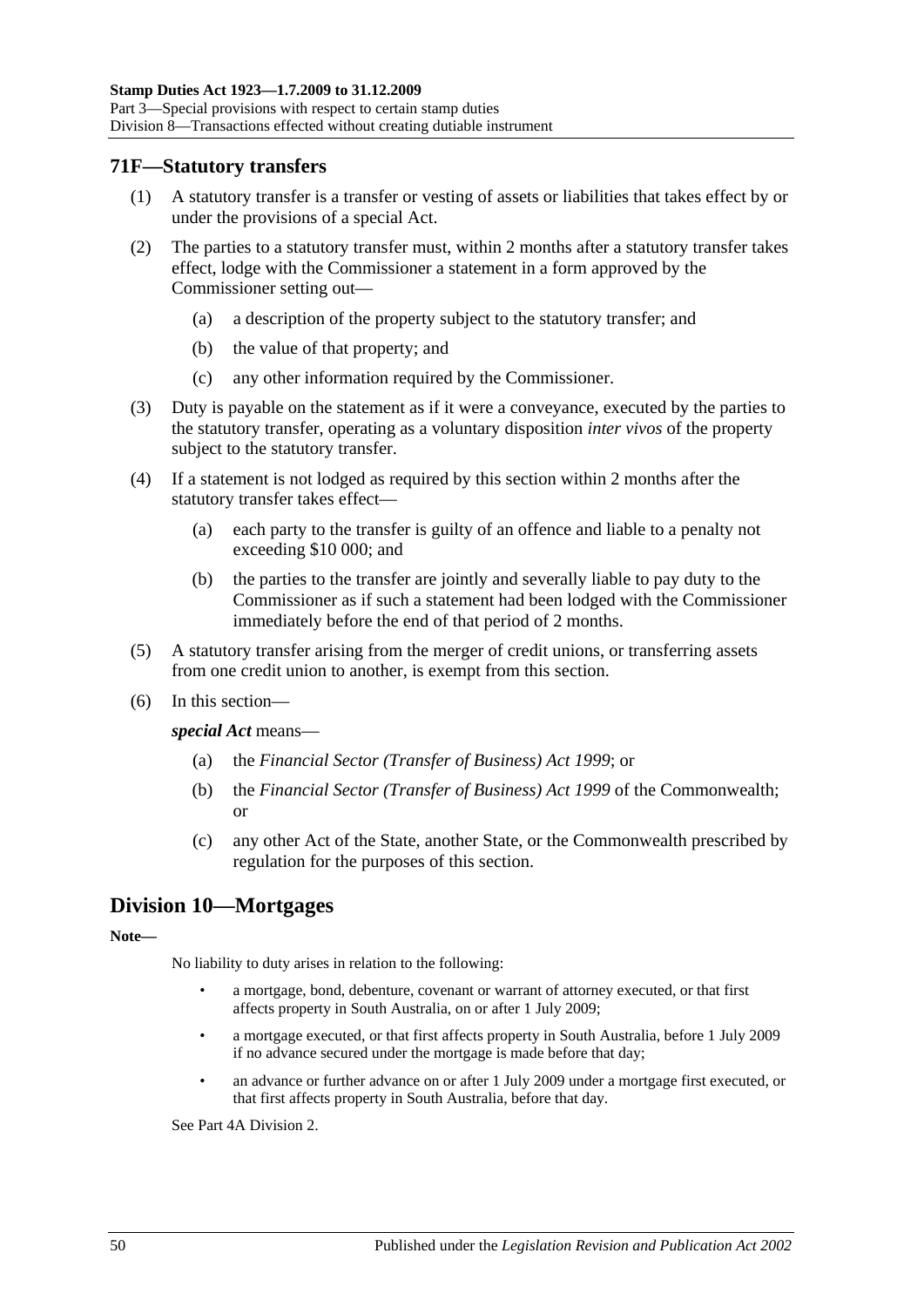# **76—Interpretation**

In this Act—

*liability* means a present, future or contingent monetary liability;

### *mortgage* means—

- (a) an instrument creating, acknowledging, evidencing or recording a legal or equitable interest in, or charge over, real or personal property by way of security for a liability; or
- (b) an instrument creating, acknowledging, evidencing or recording a liability in respect of which an instrument of title is or is to be pledged or deposited by way of security.
	- 1 A *mortgage* includes an instrument that would, assuming the fulfilment of a condition to which the instrument is subject, fall into one of the above categories.
	- 2 A *mortgage* includes an agreement that gives rise to a presumptive mortgage under section 10(3) of the *Consumer Credit (South Australia) Code*.

# **77—Where mortgage consists of several instruments**

If several instruments are necessary to make a mortgage and duty would, but for this section, be chargeable on more than one of those instruments, the duty shall be chargeable upon the principal instrument only and the other instruments shall not be liable to any duty, and the parties, with the approval of the Commissioner, may decide which is the principal instrument.

## **78—Security for stock, how to be charged**

A security for the transfer or retransfer of any stock shall be chargeable with the same duty as a similar security for a sum of money equal in amount to the value of the stock; and a transfer or assignment of any such security shall be chargeable with the same duty as an instrument of the same description relating to a sum of money equal in amount to the value of the stock.

## **79—Mortgage securing future and contingent liabilities**

- (1) A mortgage that extends to future or contingent liabilities is, if limited to a particular amount, chargeable with duty as if it were a security for that amount.
- <span id="page-68-1"></span><span id="page-68-0"></span>(2) A mortgage that extends to future or contingent liabilities is, if not limited to a particular amount, chargeable with duty as follows:
	- (a) the mortgage is chargeable, in the first instance, with duty on the basis of an estimate of the highest amount to be secured (to be made on the assumption that all contingencies to which the mortgage or the liability is subject will actually happen); and
	- (b) if the amount of the liability secured by the mortgage subsequently exceeds the amount for which the mortgage has been previously stamped, the mortgage becomes chargeable with further duty as from the date when the liability was first exceeded and the amount of that further duty is to be calculated as follows: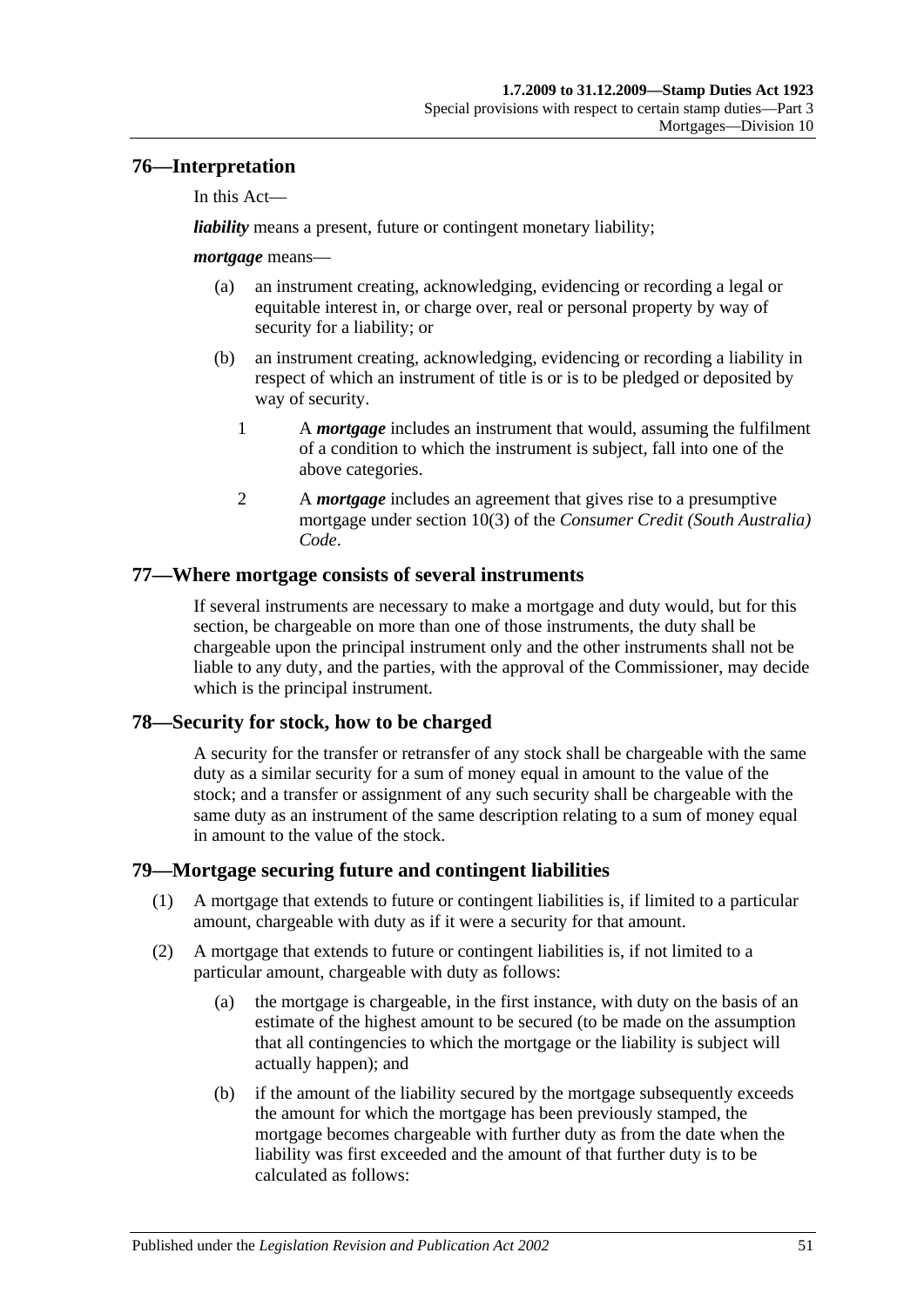- (i) a fresh estimate is to be made in accordance with this section of the highest amount to be secured; and
- <span id="page-69-0"></span>(ii) duty is then to be calculated on the basis of that estimate and in all other respects as if the mortgage were a new and separate instrument made on the date when the liability was first exceeded; and
- (iii) the further duty is then to be calculated by subtracting the amount of duty already paid from the amount of duty calculated under [subparagraph](#page-69-0) (ii).

#### **Exceptions—**

- 1 [Paragraph](#page-68-0) (b) does not apply if the liability is wholly or partly denominated in a foreign currency and the amount for which the mortgage has been previously stamped is extended solely because of fluctuations in the rate of exchange.
- 2 If a mortgage becomes chargeable with further duty under [paragraph](#page-68-0) (b), and the rate of duty payable on the mortgage has increased since it was previously stamped, then the further duty is to be calculated by subtracting from the amount of duty calculated under [paragraph](#page-69-0) (b)(ii) the amount that would have been already paid if duty had then been calculated and paid at the higher rate.
- 3 If a mortgage becomes chargeable with further duty under [paragraph](#page-68-0) (b), and the rate of duty payable on the mortgage has decreased since it was previously stamped, then the further duty is to be calculated by subtracting from the amount of duty calculated under [paragraph](#page-69-0) (b)(ii) the amount that would have been already paid if duty had then been calculated and paid at the lower rate.
- 4 If—
	- (a) a further advance is made under—
		- (i) a mortgage that is, until the further advance, wholly exempt from duty; or
		- (ii) a mortgage that would, assuming it had been submitted for stamping immediately before the further advance, have been wholly exempt from duty; and
	- (b) in consequence of the further advance, the mortgage ceases to be of a type that is, or has become, wholly exempt from duty,

duty (or further duty) is calculated on the mortgage as if it secured only the further advance and, if duty was paid before the exemption took effect, as if no such payment had been made.

- (3) If a mortgage is chargeable with duty under [subsection](#page-68-1) (2), the parties must, on submitting the mortgage for stamping or further stamping, make a fair estimate of the highest amount to be secured (to be made on the assumption that all contingencies to which the mortgage or the liability is subject will actually happen).
- (4) The Commissioner may accept the parties' estimate of the highest amount to be secured or, if dissatisfied with that estimate, substitute the Commissioner's own estimate of that amount, for the purposes of determining the amount of duty or further duty with which the mortgage is chargeable.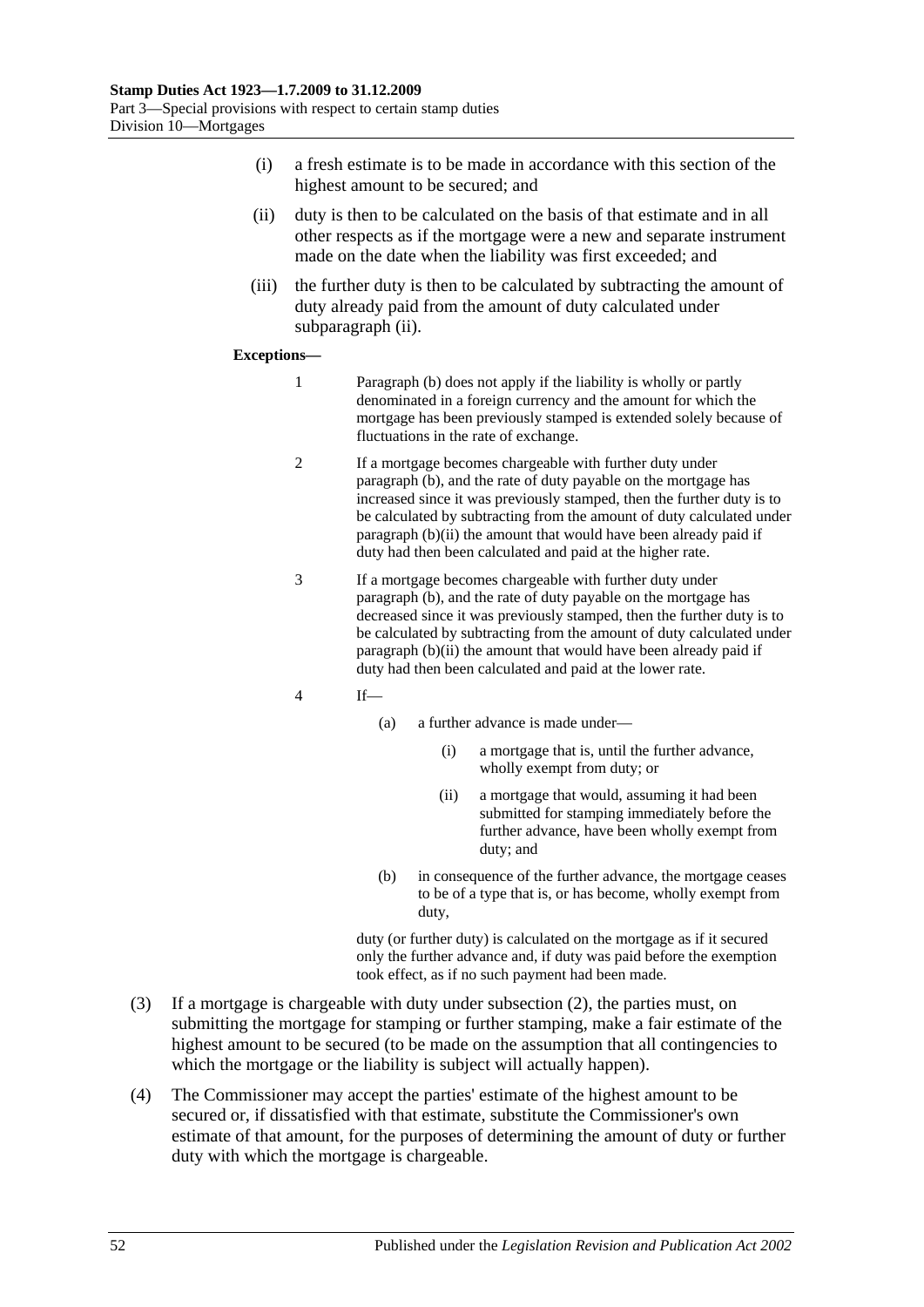- <span id="page-70-0"></span>(5) The Commissioner has a discretion, in the case of a mortgage securing a contingent liability, to permit the mortgage to be stamped for an amount that is less than the full amount of that liability, but, if the contingency subsequently happens, further duty becomes chargeable on the mortgage as from the date of the happening of the contingency and the amount of that further duty is to be calculated as follows:
	- (a) duty is to be calculated on the mortgage on the basis of the full amount of the liability as if the mortgage were a new and separate instrument made on the date of the happening of the contingency; and
	- (b) the further duty is then to be calculated by subtracting the amount of duty already paid from the amount of duty calculated under [paragraph](#page-70-0) (a).
- (8) In this section references to an amount secured or to be secured by a mortgage are, if the mortgage secures both principal and interest or principal, interest, and rates taxes or other recurrent charges in respect of land, to be read as references to the principal only.

## **80—Security for repayment by periodical payments, how to be charged**

A security for the payment of any rentcharge, annuity or other periodical payment, by way of repayment or in satisfaction or discharge of any loan, advance or payment intended to be so repaid, satisfied or discharged, shall be chargeable with the same duty as a similar security for the payment of the sum of money so lent, advanced or paid.

## <span id="page-70-1"></span>**81—Transfers and further charges**

- (1) No transfer of a duly stamped security and no security by way of further charge for money or stock added to money or stock previously secured by a duly stamped instrument shall be chargeable with any duty by reason of containing any further or additional security for the money or stock transferred or previously secured, or the interest or dividends thereon, or any new covenant, proviso, power, stipulation or agreement in relation thereto or any further assurance of the property comprised in the transferred or previous security.
- (2) However, [subsection](#page-70-1) (1) does not apply if the security is over, or relates to, land that is subject to the provisions of the *[Real Property Act](http://www.legislation.sa.gov.au/index.aspx?action=legref&type=act&legtitle=Real%20Property%20Act%201886) 1886*.

# **81B—Duty chargeable proportioned to value of South Australian property**

- (1) A security that creates a charge on property in South Australia and property outside South Australia may, subject to this section, be stamped for less than the full amount *ad valorem* duty otherwise appropriate to the amount secured.
- (2) The amount for which the security is stamped must however be sufficient to satisfy the following formula:

 $\frac{1}{1} > \frac{1}{1}$ 2 2  $A_{\!\scriptscriptstyle 1} \supset V_{\!\scriptscriptstyle 2}$  $A_2$  V ≥

Where

 $A<sub>I</sub>$  is the amount for which the security is stamped

*A2* is the amount on which *ad valorem* duty would, apart from this section, be chargeable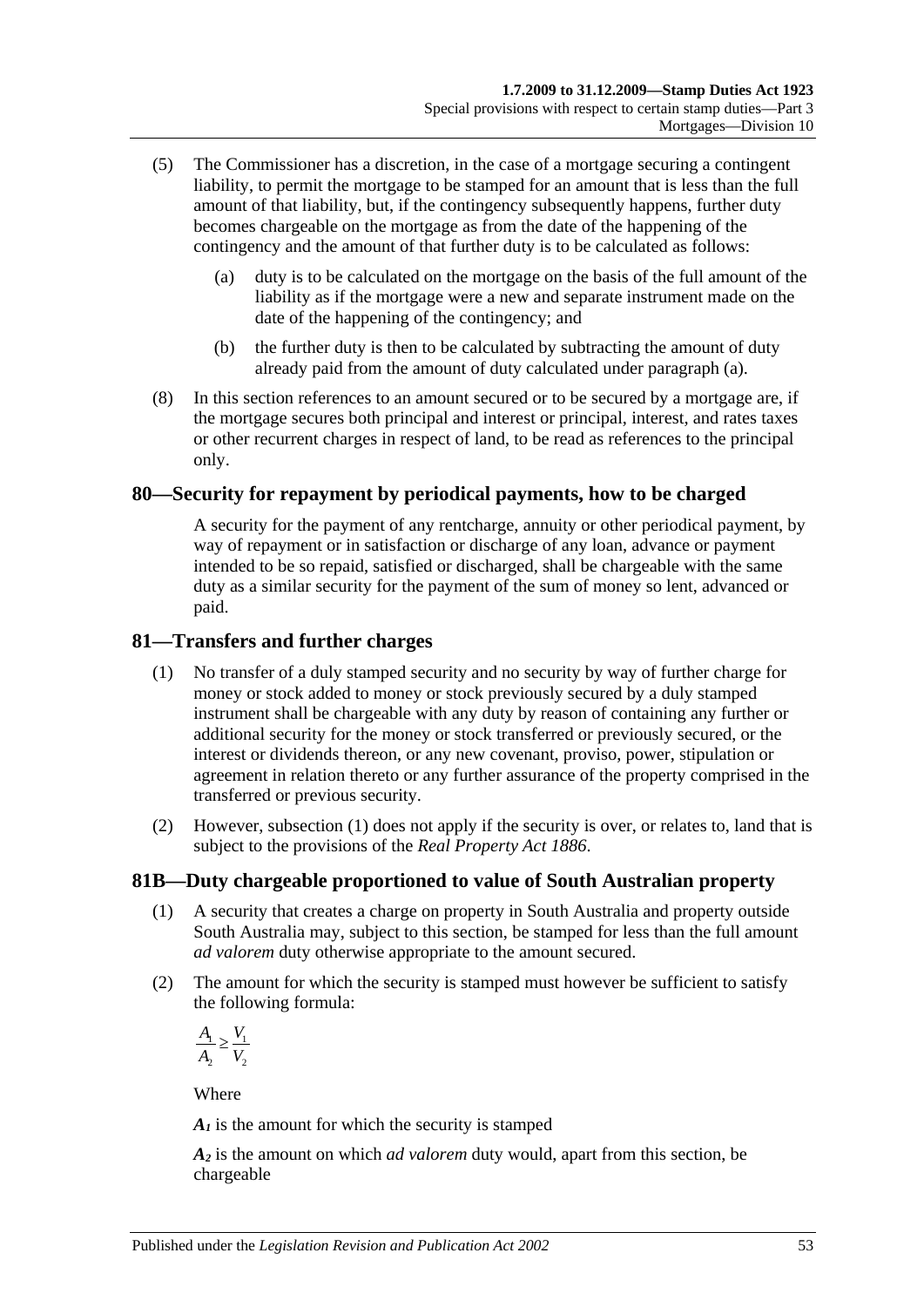$V_1$  is the value of property situated in South Australia

*V2* is the total value of the property subject to the security.

- (3) A security stamped under this section is available as a security on property situated in South Australia for such amount only as the *ad valorem* duty denoted on the security extends to cover.
- (4) If a security does not create a charge on property in South Australia it may be stamped with a stamp indicating that no *ad valorem* duty is payable.

# **81C—Duty paid on one mortgage may be denoted as having been paid on another mortgage**

- <span id="page-71-0"></span>(1) The Commissioner may, upon the application of a party to a mortgage upon which duty has been paid, authorise the whole or a part of the duty paid upon the mortgage to be denoted as having been paid upon some other mortgage or mortgages if he is satisfied, upon the basis of such evidence as he may require—
	- (a) that the duty was paid upon the first mentioned mortgage instead of the other mortgage or mortgages as a result of an error on the part of a party to the mortgage or his agent; and
	- (b) that the parties to the first mentioned mortgage are the same as the parties to the other mortgage or mortgages; and
	- (c) that the first mentioned mortgage has not been acted upon or relied upon in any way as a security.
- (2) An application under [subsection](#page-71-0) (1) must—
	- (a) be made in a form approved by the Commissioner; and
	- (b) be made not later than three months after the date on which duty was paid upon the first mentioned mortgage; and
	- (c) be accompanied by the prescribed charge.
- (3) The Commissioner may, upon an application under [subsection](#page-71-0) (1), if he thinks it just to do so, waive payment of the prescribed charge.
- (4) The Commissioner may require any evidence given in support of an application under [subsection](#page-71-0) (1) to be verified by statutory declaration.
- (5) Duty shall not be denoted as having been paid upon the other mortgage or mortgages in pursuance of [subsection](#page-71-0) (1) unless the original and every copy of the first mentioned mortgage stamped under this Act has been produced to the Commissioner and dealt with in accordance with the regulations.
- (6) For the purposes of this section—
	- (a) mortgagees that are related corporations shall be regarded as one and the same person; and
	- (b) corporations are related if they are related for the purposes of the *Corporations Act 2001* of the Commonwealth.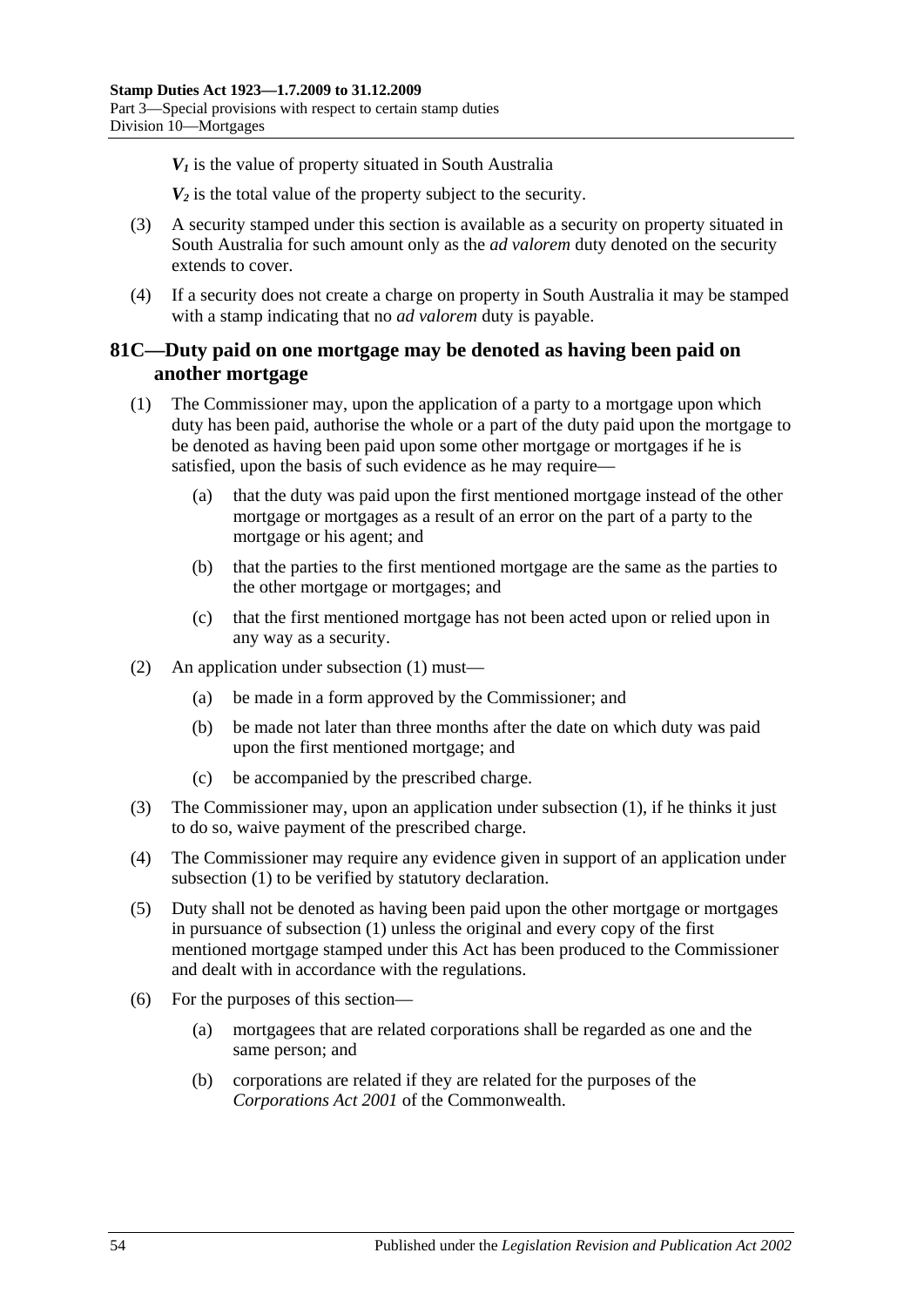### <span id="page-72-0"></span>**82—Unregistered mortgages protected by caveats**

- (1) A caveat under the *[Real Property Act](http://www.legislation.sa.gov.au/index.aspx?action=legref&type=act&legtitle=Real%20Property%20Act%201886) 1886* to protect an interest arising under an unregistered mortgage is, if the unregistered mortgage is liable to stamp duty and has not been produced for stamping, liable to stamp duty.
- (2) The amount of duty chargeable on a caveat to which [subsection](#page-72-0) (1) applies is the same as would be payable on the mortgage if produced for stamping.
- $(3)$  If—
	- (a) stamp duty is paid on a caveat in respect of a mortgage that has not been stamped; and
	- (b) the mortgage is subsequently produced for stamping,

the mortgage is not chargeable with duty to the extent to which duty in respect of the mortgage has been paid on the caveat.

## <span id="page-72-1"></span>**82A—Repeal of Division**

- (1) After 1 July 2009, the Governor may, by proclamation, fix a date for the repeal of this Division and Schedule 2 clause 11.
- (2) On the date fixed under [subsection](#page-72-1) (1), this Division (including this section) and Schedule 2 clause 11 are repealed.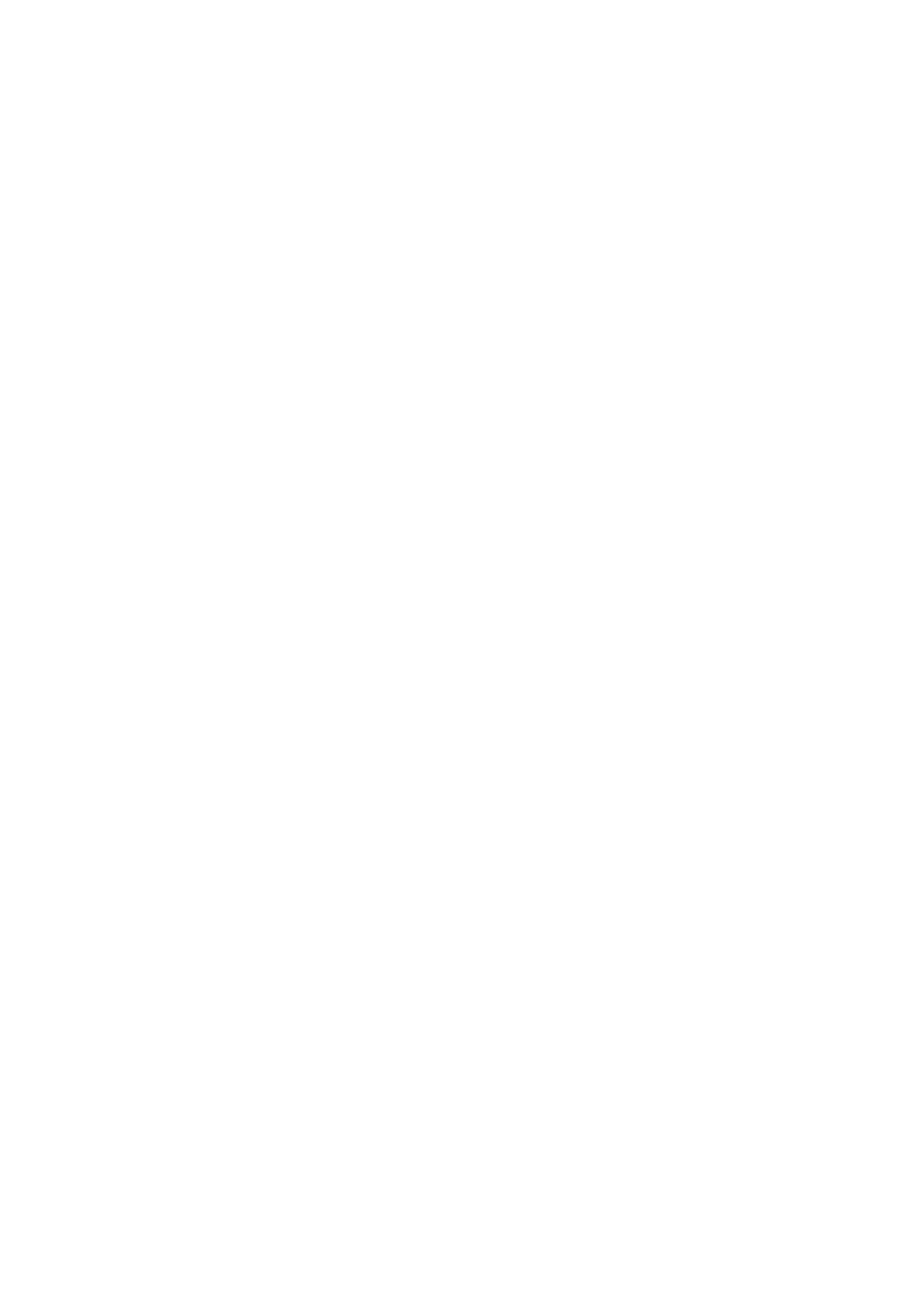# **Part 3A—Special provisions relating to financial products**

## **83—Interpretation**

In this Part, unless the contrary intention appears—

*exempt transaction* means a conveyance (including a sale or purchase) of a quoted financial product made after 30 June 2001;

*foreign company* has the same meaning as is assigned to the term by section 9 of the *Corporations Act 2001* of the Commonwealth;

*quoted financial product* means a financial product that is quoted on a recognised financial market (see [section](#page-6-0) 2);

*relevant company* means—

- (a) a South Australian registered company; or
- (b) a foreign company with a registered office under the *Corporations Act 2001* of the Commonwealth that is situated in this State;

*South Australian registered company* means a company incorporated or taken to be incorporated under the *Corporations Act 2001* of the Commonwealth that is taken to be registered in South Australia for the purposes of that Act.

### **84—Share buy-back**

- (1) An instrument under which a shareholder transfers or divests shares to give effect to a transaction under which a company buys back its own shares is a conveyance of the shares.
- (2) This section—
	- (a) applies to an instrument whether created or executed before or after the commencement of this section; and
	- (b) applies whether the transfer or divestiture of shares occurred before, or occurs after, the commencement of this section; but
	- (c) does not apply in relation to redeemable preference shares unless they are bought back on terms other than those on which they were on issue.

### **85—Exempt transactions**

No duty is payable under this Act in relation to an exempt transaction.

### <span id="page-74-0"></span>**86—Financial products liable to duty**

- (1) This section applies to a conveyance or conveyance on sale of a financial product only where—
	- (a) the financial product is—
		- (i) a financial product of a company that, under the *Corporations Act 2001* of the Commonwealth, is taken to be registered in the State; or
		- (ii) a financial product of a foreign company; or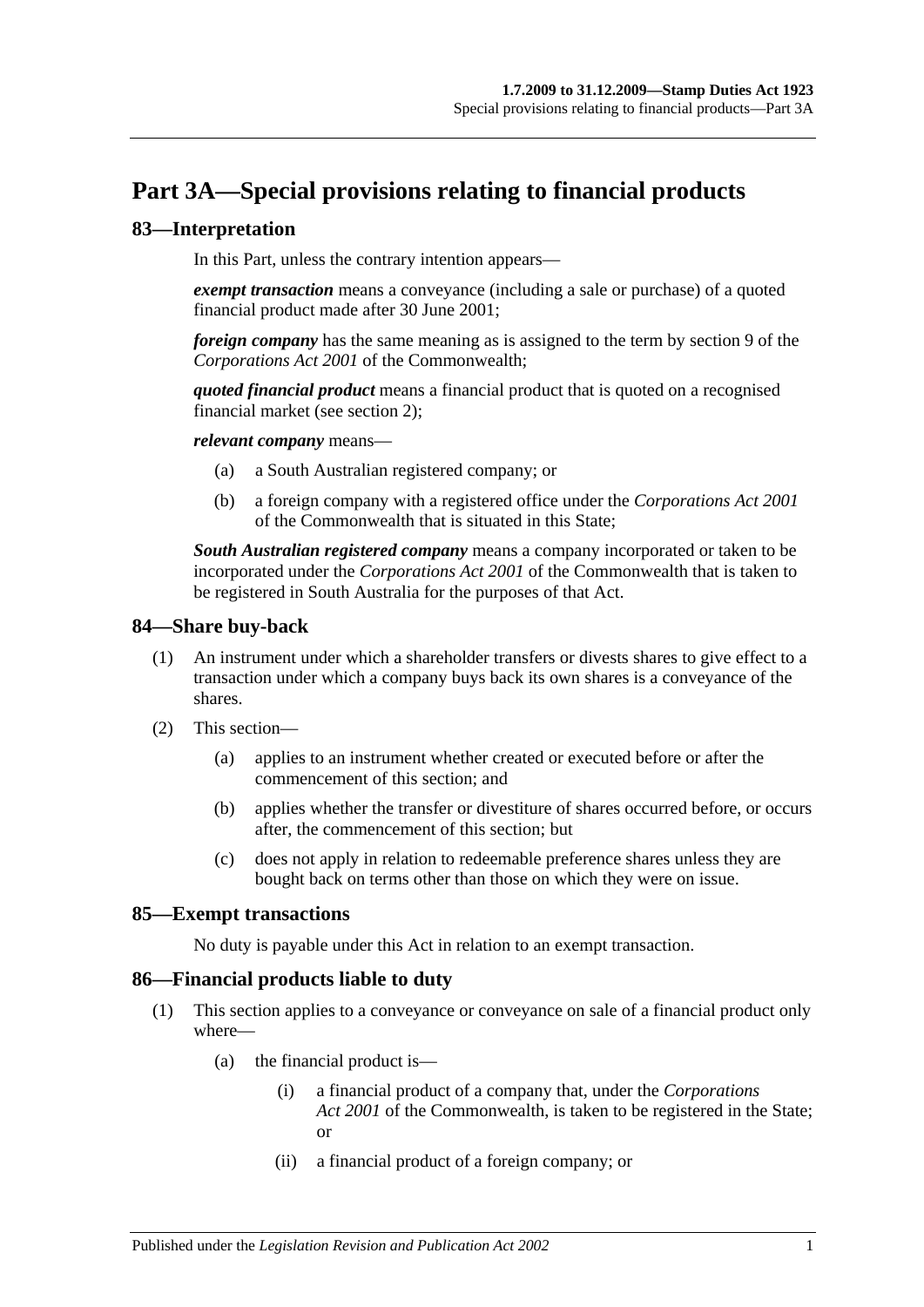- (iii) a unit of a unit trust scheme; and
- (b) the conveyance is not an exempt transaction.
- (2) Subject to [section](#page-75-0) 87, a conveyance or conveyance on sale of a financial product to which this section applies is only liable to duty if the financial product is—
	- (a) a financial product of a relevant company; or
	- (b) a unit of a unit trust scheme the principal register of which is situated in this State; or
	- (c) a unit of a unit trust scheme in relation to which no register exists in Australia and—
		- (i) having as the manager of the scheme a relevant company or a natural person principally resident in this State; or
		- (ii) not having a manager but with a trustee that is a relevant company or a natural person principally resident in this State.

## <span id="page-75-0"></span>**87—Proclaimed countries**

- (1) No duty is payable under this Act in respect of a conveyance or conveyance on sale of a financial product that is registered on a register kept within a proclaimed country.
- (2) The Governor may, by proclamation, declare any country to be a proclaimed country for the purposes of this section and may, by subsequent proclamation, vary or revoke any such proclamation.
- (3) This section does not operate to exempt a transaction from duty under [Part 4.](#page-78-0)

### **88—Transfer of financial products not to be registered unless duly stamped**

- (1) A transfer of a financial product to which [section](#page-74-0) 86 applies must not be registered by the corporation, company or society by which the financial product was issued—
	- (a) unless a proper instrument of transfer has been delivered to the corporation, company or society in which, in the case of a transfer by way of sale, the consideration for the financial product is expressed in terms of money and the actual date of sale and the date or dates of execution by the transferor and transferee are set out; and
	- (b) unless the instrument is duly stamped under this Act or is, under [subsection](#page-75-1) (3), taken to have been duly stamped.
- <span id="page-75-2"></span>(2) Despite any other provision of this Act, if financial products are transferred pursuant to a takeover scheme, the Commissioner may, if the Commissioner thinks it expedient to do so, on payment of the duty payable in respect of the instruments of transfer, denote payment of the duty on a statement in the approved form.
- <span id="page-75-1"></span>(3) If payment of duty is denoted on a statement pursuant to [subsection](#page-75-2) (2), each instrument of transfer to which the statement relates will be taken to have been duly stamped.
- (4) After a transfer of a financial product has been registered by a corporation, company or society in this State, the instrument of transfer must be retained in this State by the corporation, company or society for a period of not less than 5 years.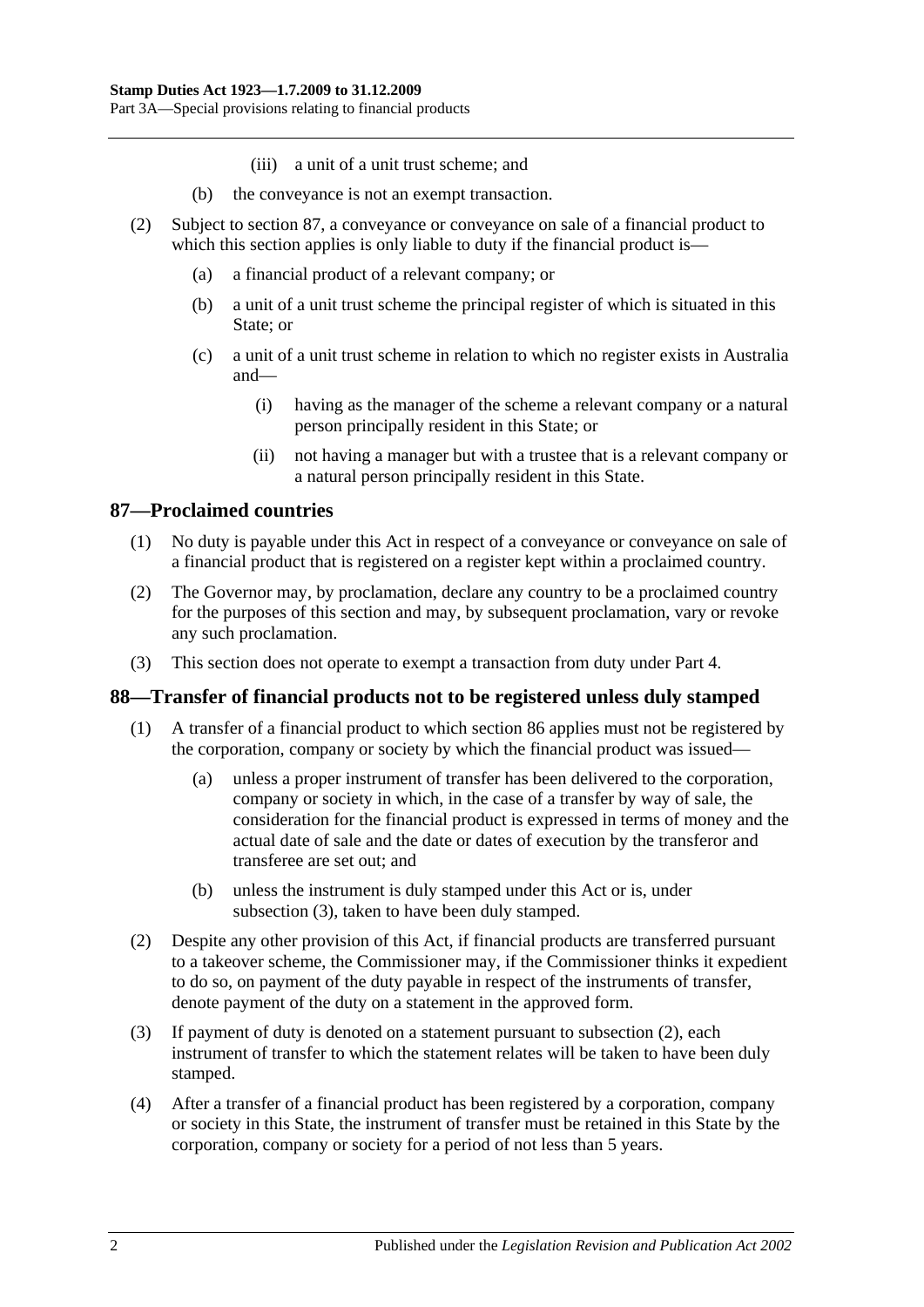- (5) If a corporation, company or society contravenes or fails to comply with any of the provisions of this section, the corporation, company or society is guilty of an offence. Maximum penalty: \$10 000.
- (6) The right or title of a transferee or subsequent holder of a financial product is not invalidated by reason only that the transfer of the financial product was registered by a corporation, company or society in contravention of the provisions of this section.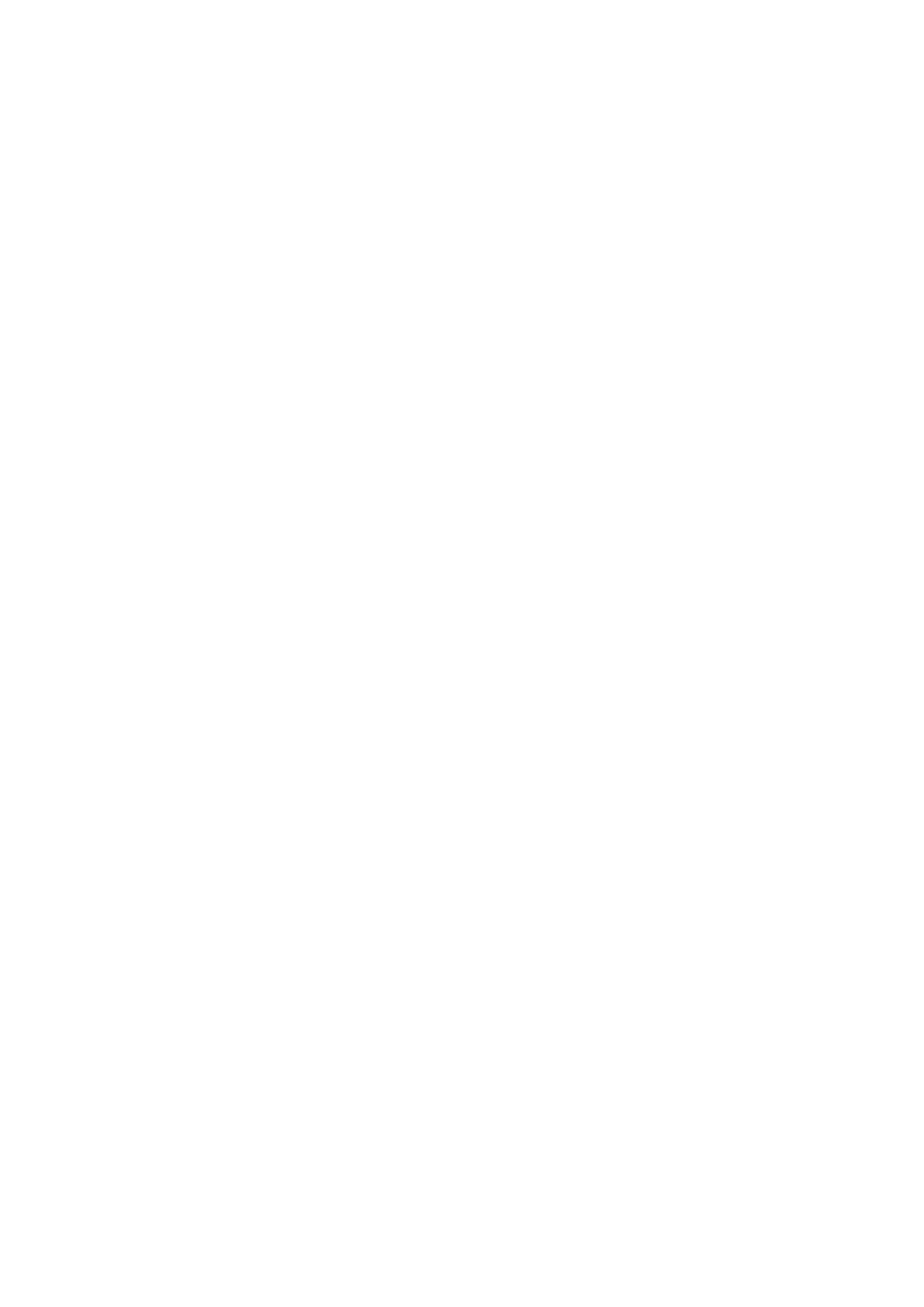# <span id="page-78-0"></span>**Part 4—Land rich entities**

# **Division 1—Preliminary**

## **91—Interpretation**

(1) In this Part—

*asset* includes any form of property;

*associate*—see [subsection](#page-80-0) (4);

*close personal relationship* means the relationship between 2 adult persons (whether or not related by family and irrespective of their gender) who live together as a couple on a genuine domestic basis, but does not include—

- (a) the relationship between a legally married couple; or
- (b) a relationship where 1 of the persons provides the other with domestic support or personal care (or both) for fee or reward, or on behalf of some other person or an organisation of whatever kind;

**Note—**

Two persons may live together as a couple on a genuine domestic basis whether or not a sexual relationship exists, or has ever existed, between them.

*constituent documents* of a private entity means—

- (a) for a private company—its constitution; or
- (b) for a unit trust scheme—the instruments constituting or governing the administration of the scheme;

*corresponding law* means a law of another State, or a Territory, of the Commonwealth that imposes duties corresponding to those imposed by this Act;

*direct interest*—see [section](#page-81-0) 92(1);

*executive officer* of a company has the same meaning as in the *Corporations Act 2001* of the Commonwealth;

*group* means a group of associates;

*hold*—a person *holds* a share or unit in a private entity if the person—

- (a) is registered as the holder; or
- (b) is beneficially entitled to the share or unit; or
- (c) controls the exercise of rights attached to the share or unit;

*indirect interest*—see [section](#page-82-0) 92B;

*land asset* and *local land asset*—see [section](#page-80-1) 91A;

*local primary production land asset* means a local land asset consisting of an interest in land that is used for the business of primary production;

*notional interest*—see [section](#page-82-1) 93;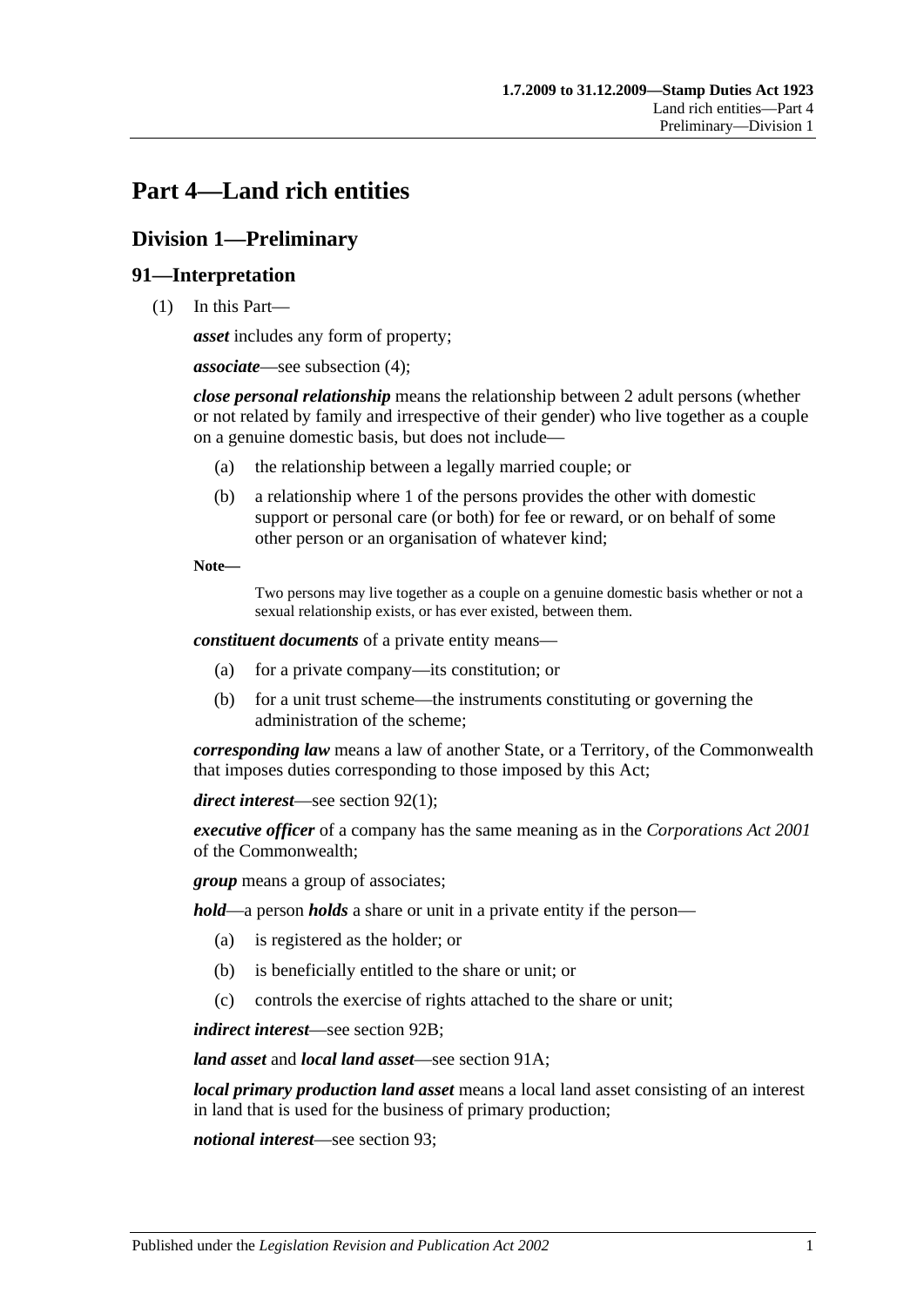*primary production entity*—a private entity is a primary production entity if the unencumbered value of the entity's underlying local primary production land assets exceeds 50 per cent of the unencumbered value of its total underlying local land assets;

#### *private company* means—

- (a) a company that is limited by shares but whose shares are not quoted on a recognised financial market; or
- (b) a company that is not limited by shares,

but does not include a company excluded from the ambit of this definition by the regulations;

*private entity* means a private company or a private unit trust scheme;

*private trust* means a trust other than one in which the public is (or has been) invited to invest;

*private unit trust scheme* means—

- (a) a unit trust scheme in which less than 50 persons hold units; or
- (b) a unit trust scheme in which 50 or more persons hold units if 20 or fewer persons hold 75 per cent or more in number or value of the units on issue,

but does not include a unit trust scheme that is an approved deposit fund or a pooled superannuation trust within the meaning of the *Superannuation Industry (Supervision) Act 1993* (Cwth);

*proportionate interest* in a private entity means—

- (a) for a person or group that has a direct or indirect interest in the entity—the percentage representing the extent of that interest; or
- (b) for a person or group that has both a direct and an indirect interest in the entity—an aggregate percentage representing the extent of both those interests;

*related*—see [section](#page-81-1) 92A;

*relative* of a person means a spouse, domestic partner, brother, sister, parent or child of the person;

*significant interest* in a private entity means a proportionate interest in the entity of 50 per cent or more;

*underlying*—the underlying assets (or a particular class of underlying assets) of a private entity include both the assets (or assets of the relevant class) held beneficially by the private entity and its notional interests in the assets (or assets of the relevant class) of related entities;

*unit* in a unit trust scheme means—

- (a) a right to participate in profits, income or distribution of assets under the scheme; or
- (b) a right to any such right of participation;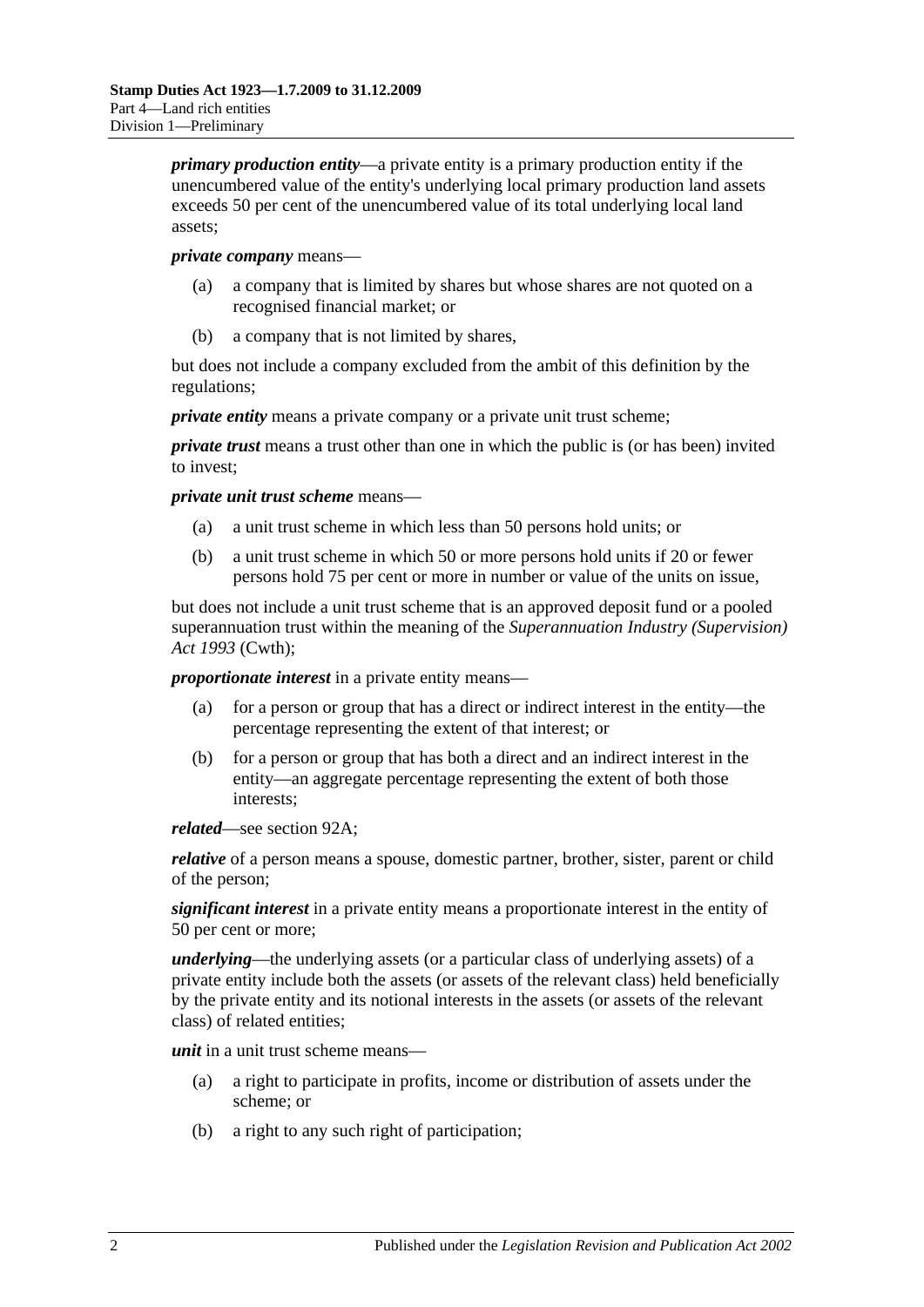*unit trust scheme* means an arrangement under which investors may acquire rights to participate, as beneficiaries under a trust, in profits, income or distribution of assets arising from the acquisition, holding, management, use or disposal of property;

*winding up*—a unit trust scheme is wound up if the assets subject to the scheme are distributed in their entirety.

- (2) Property is taken to be held beneficially by a unit trust scheme if it is held by the trustees of the scheme in trust for the unitholders.
- (3) A private entity or other person that is an object of a discretionary trust is to be regarded, for the purposes of this Part, as beneficially entitled to the trust property unless—
	- (a) the private entity or other person satisfies the Commissioner that this subsection operates unreasonably in the circumstances of the particular case; and
	- (b) the Commissioner determines that the private entity or other person is not, in the circumstances of the particular case, to be regarded as beneficially entitled to the trust property.
- <span id="page-80-0"></span>(4) A person is an *associate* of, or *associated* with, another if—
	- (a) they are married or in a close personal relationship; or
	- (b) one is the parent, child, brother or sister of the other; or
	- (c) they are in partnership; or
	- (d) they are private companies which are related bodies corporate for the purposes of the *Corporations Act 2001* of the Commonwealth; or
	- (e) one is a private company and the other is a director or executive officer of, or shareholder in, the company; or
	- (f) they are both trustees of a private trust or one is a trustee of a private trust and the other is a beneficiary of the private trust; or
	- (g) a chain of relationships can be traced between them under one or more of the above paragraphs,

(but a person is not to be regarded as an associate of another if the Commissioner is satisfied that the association has not arisen as a result of a common commercial interest or purpose and they will act entirely independently of each other).

- (5) An obligation or liability imposed under this Part on a unit trust scheme attaches to the trustees for the time being of the scheme jointly and severally.
- (6) An obligation or liability imposed under this Part on a group attaches to the members of the group jointly and severally.

### <span id="page-80-1"></span>**91A—Land assets**

- (1) A *land asset* is an interest in land (including a right to explore for minerals, petroleum or other substances on land or to recover minerals, petroleum or any other substance from land), other than—
	- (a) a mortgage, lien or charge; or
	- (b) an interest under a warrant or writ.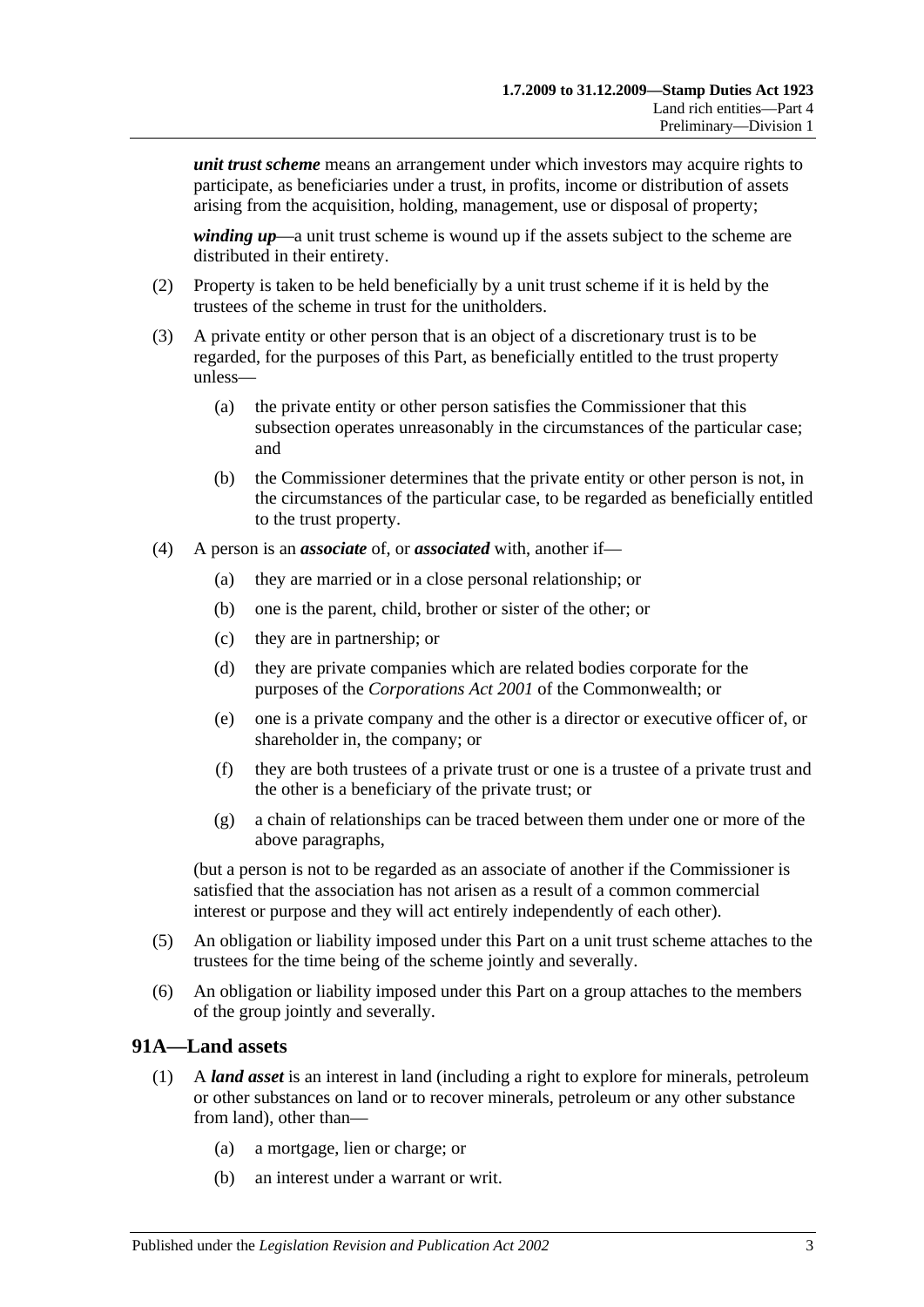- (2) A *local land asset* is a land asset consisting of an interest in land in South Australia.
- (3) A private entity's interest in land will be taken to include an interest in anything fixed to the land, including anything separately owned from the land.
- (4) However, if the Commissioner is satisfied that, at a relevant time, it was not part of an arrangement to avoid duty under this Part that property was separately owned from the land, the Commissioner may determine that a private entity's interest in the land did not include an interest in the property.

### <span id="page-81-0"></span>**92—Direct interests**

- (1) A person has a *direct interest* in a private entity if the person holds a share or unit in the private entity.
- (2) A direct interest that a person or group has in a private entity is to be expressed as a proportionate interest.
- (3) The *proportionate interest* is the highest of the following:
	- (a) a percentage representing the proportion of votes that the person or members of the group would be entitled to exercise (or control) at a general meeting of shareholders or unitholders assuming that all shareholders or unitholders exercised their voting rights;
	- (b) a percentage representing the extent the person or members of the group are entitled to participate in dividends or distributions of income;
	- (c) a percentage representing the extent to which the person or members of the group would be entitled to participate in the distribution of assets on a winding up of the private entity.
- (4) The proportionate interest of a person or group in a private entity is to be determined as if any power that the person has, or the members of the group or any of them have, to increase the extent of an interest (by varying the constituent documents of the private entity or in any other way) had been exercised so as to maximise the relevant interest in the private entity.

### <span id="page-81-1"></span>**92A—Related entities**

- (1) Two private entities are *related entities* if—
	- (a) one has a direct interest in the other; or
	- (b) a series of such relationships can be traced between them through another or other related entities (*intermediate entities*).
- (2) If a private entity is related to another private entity by a relationship traced through an intermediate entity or intermediate entities, the private entity's proportionate interest in the other is calculated by multiplying the relevant fractions together and expressing the result as a percentage.

#### **Example—**

Entity A (a private company) holds a 75 per cent proportionate interest in entity B (a private unit trust scheme) which in turn holds a 50% proportionate interest in entity C (a private company). In this case the proportionate interest of entity A in entity C (insofar as it is traced through entity B) is 37.5 per cent.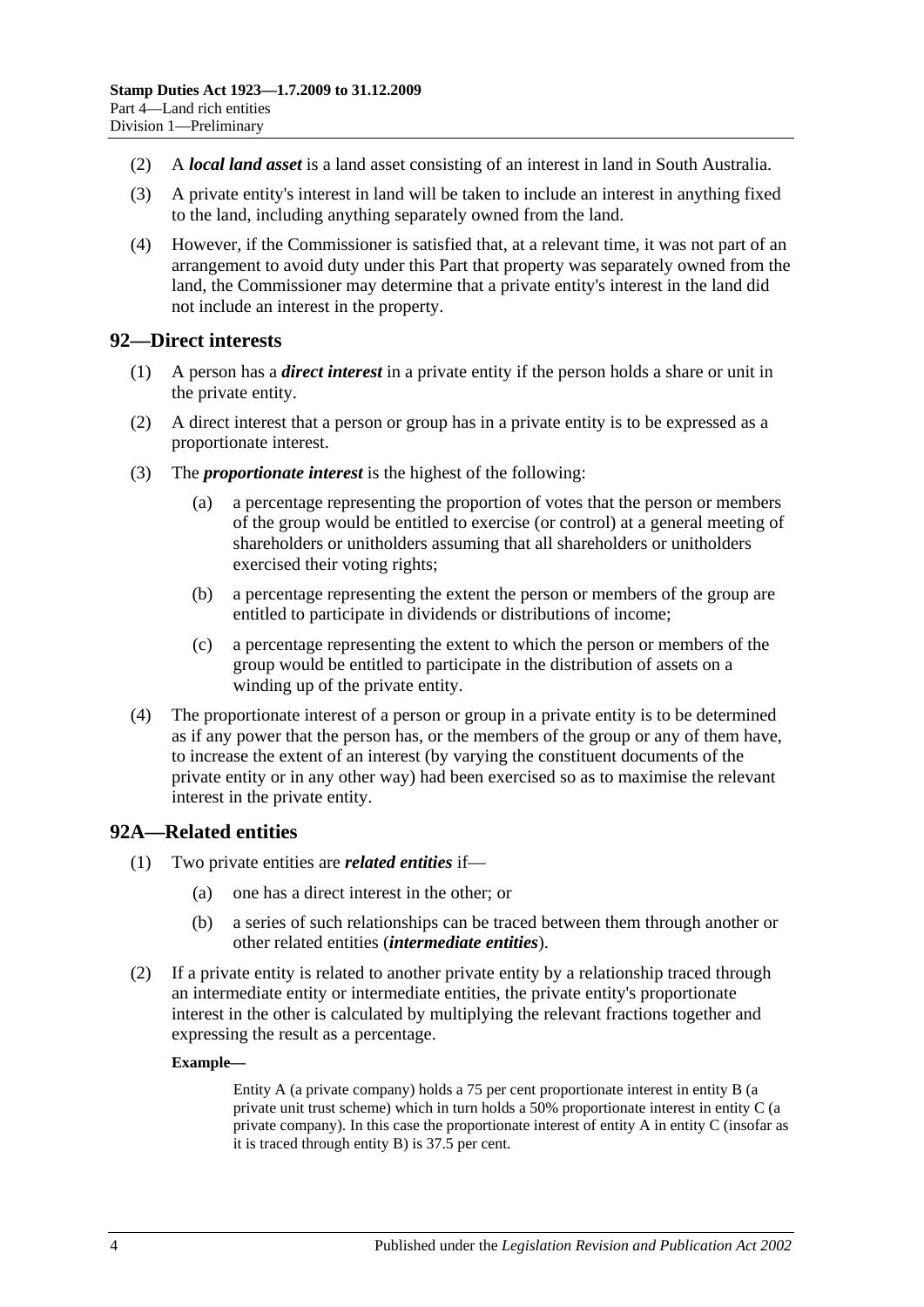### <span id="page-82-0"></span>**92B—Indirect interests**

- (1) If a person or group has a direct interest in a private entity (entity A) which is related to another private entity (entity B), the person or group has an *indirect interest* in entity B.
- (2) An indirect interest that a person or group has in a private entity is to be expressed as a proportionate interest.
- (3) The proportionate interest is calculated by multiplying together—
	- (a) a fraction representing the proportionate interest of the person or group in entity A; and
	- (b) a fraction representing entity A's proportionate interest in entity B,

and expressing the result as a percentage.

### **Example—**

X holds a proportionate interest of 33⅓% in entity A (a private company) which in turn holds a 75% proportionate interest in entity B (a private unit trust scheme) which in turn holds a 50% proportionate interest in entity C (a private company). In this case the X's indirect interest in entity C is to be expressed as a proportionate interest of 12.5%.

## <span id="page-82-1"></span>**93—Notional interest in assets of related entity**

- (1) A private entity has a notional interest in an asset held beneficially by a related entity if—
	- (a) the private entity holds a significant interest in the related entity; or
	- (b) a chain of significant interests can be traced between the private entity and the related entity.

### **Example—**

Entity A holds a 75% proportionate interest in entity B which in turn holds a 60% proportionate interest in entity C which in turn holds a 40% proportionate interest in entity D. In this case entity A has a notional interest in the assets held beneficially by entity B and entity C but not in the assets held by entity D.

(2) The value of the notional interest is calculated as follows:

 $V = V_1 \times P$ 

Where—

 $V_1$  is the unencumbered value of the asset:

*P* is a fraction representing the proportionate interest of the private entity in the related entity.

# **Division 2—Land rich entity**

# <span id="page-82-2"></span>**94—Land rich entity**

- (1) A private entity is a *land rich entity* if—
	- (a) the unencumbered value of the underlying local land assets of the private entity and associated private entities is \$1m or more; and
	- (b) the unencumbered value of the entity's underlying land assets comprises—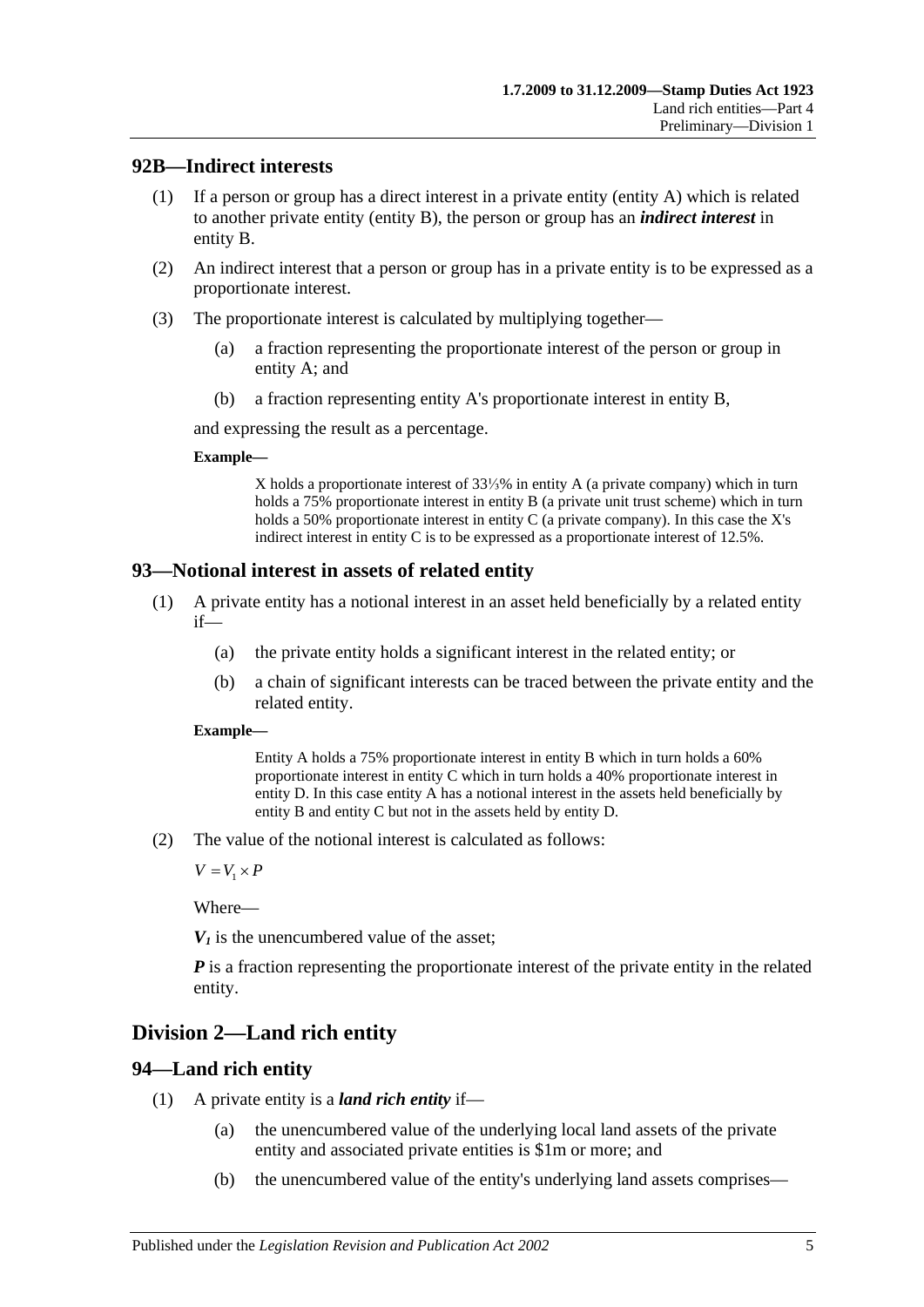- (i) in the case of a primary production entity—80 per cent or more; and
- (ii) in any other case—60 per cent or more,

of the unencumbered value of the entity's total underlying assets.

- <span id="page-83-2"></span>(2) In determining the unencumbered value of a private entity's total underlying assets, assets of the following classes are to be excluded from consideration—
	- (a) money in cash or on deposit with a financial institution;
	- (b) negotiable instruments;
	- (c) shares or units in a related private entity;
	- (d) contractual rights or interests other than—
		- (i) an interest in land arising from a contract or option to purchase the land; or
		- (ii) a right or interest under a loan transaction that is to be taken into account under [subsection](#page-83-0) (4); or
		- (iii) a right or interest that is to be taken into account under [subsection](#page-83-1) (5);
	- (e) monetary entitlements from shareholders or unitholders under the terms on which shares or units were issued;
	- (f) an asset of a class that is, under the regulations, to be excluded from consideration.
- <span id="page-83-3"></span>(3) Further, in determining the value of a private entity's total underlying assets as at a particular time, any asset (other than a land asset) acquired by the entity or a related entity within the previous 2 years is to be excluded from consideration unless the private entity satisfies the Commissioner that the asset was not acquired solely or mainly for the purpose of avoiding duty under this Part.
- <span id="page-83-0"></span>(4) A loan transaction is to be taken into account for the purposes of [subsection](#page-83-2)  $(2)(d)(ii)$ unless—
	- (a) the loan is repayable on demand or within 12 months of the date of the loan; or
	- (b) the loan is to a director, shareholder, trustee or beneficiary, or a relative of a director, shareholder, trustee or beneficiary, of the private entity or an associated private entity.
- <span id="page-83-1"></span>(5) A right or interest is to be taken into account for the purposes of [subsection](#page-83-3)  $(2)(d)(iii)$ if the Commissioner is satisfied that it was acquired in the course of the normal business of the entity and not as part of an arrangement to avoid duty under this Part.

# **Division 3—Dutiable transactions**

### **95—General principle of liability to duty**

(1) A person or group that acquires a significant interest, or increases its significant interest, in a land rich entity notionally acquires an interest in the underlying local land assets of the entity and is liable to duty in respect of the notional acquisition.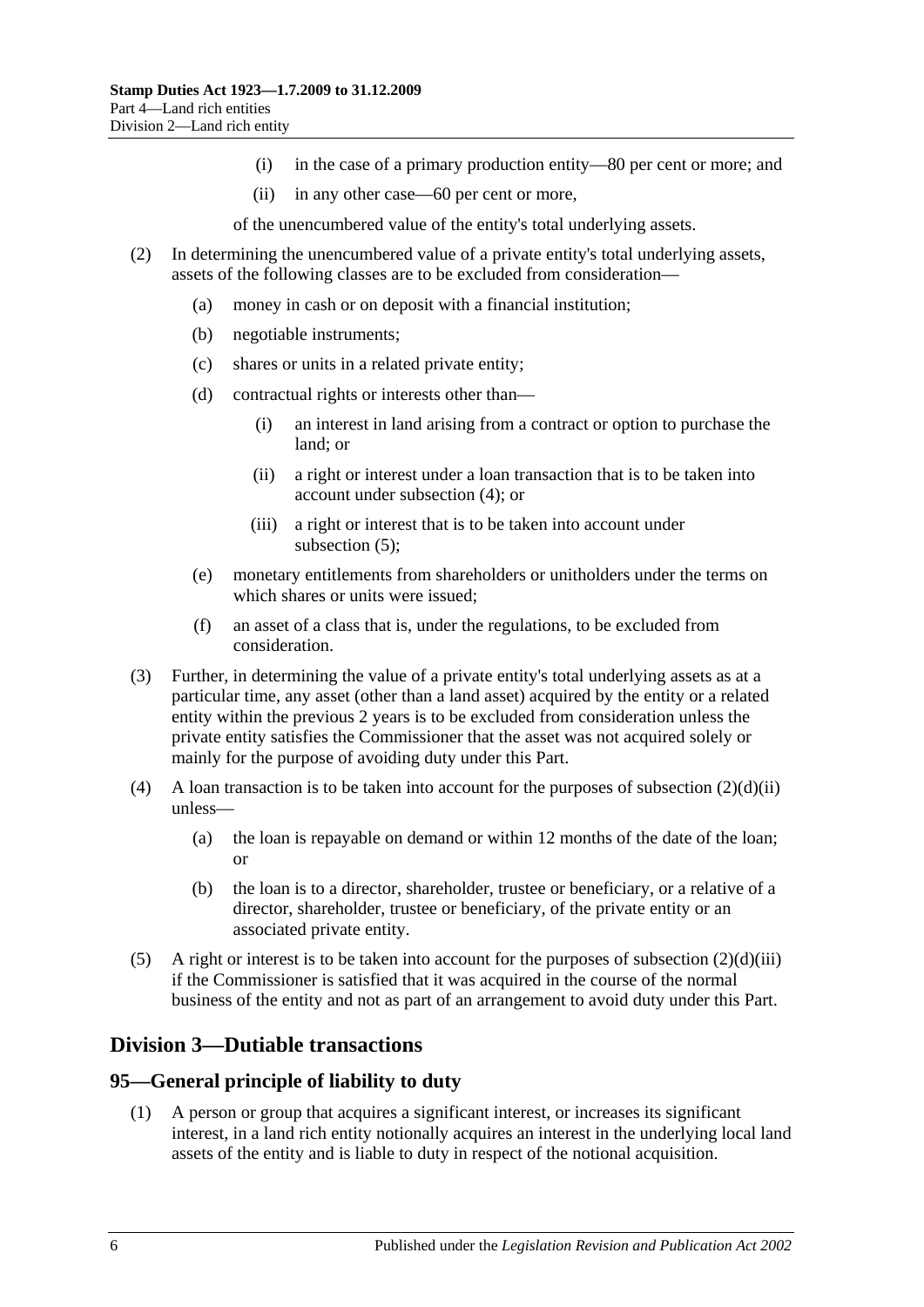- (2) The following transactions are therefore dutiable:
	- (a) a transaction as a result of which a person or group has a significant interest in a land rich entity; or
	- (b) a transaction as a result of which a person or group that has a significant interest in a land rich entity increases its significant interest in the entity.
- (3) A transaction is dutiable under this Part even though the person or group that has a significant interest, or increases its significant interest, in the land rich entity as a result of the transaction—
	- (a) is not a party to the transaction; or
	- (b) has a passive role in the transaction.
- (4) For example, any of the following is capable of being a dutiable transaction:
	- (a) an allotment of shares in a company or units in a unit trust scheme; or
	- (b) the variation or abrogation of rights attaching to shares in a company or units in a unit trust scheme; or
	- (c) the redemption, surrender or cancellation of shares in a company or units in a unit trust scheme.
- (5) However, if a private entity acquires a local land asset and, as a result of the acquisition, becomes a land rich entity, and conveyance duty is paid in respect of the transaction, the transaction is not dutiable under this Part.

### **95A—Aggregation of interests**

- (1) If a person or group acquires an interest in a land rich entity that, when aggregated with an interest in the entity acquired by another person as a result of an associated transaction on the same day or within the preceding 3 years, amounts to a significant interest in the entity, then for the purposes of this Part—
	- (a) the person or group acquires that significant interest in the entity; and
	- (b) the person or group and any other person acquiring an interest in the entity as a result of the associated transaction are jointly and severally liable for the payment of duty in respect of the acquisition.
- (2) In this section—

*associated transaction*, in relation to the acquisition of an interest in a land rich entity by a person or group, means an acquisition of an interest in the entity by another person in circumstances in which—

- (a) those persons are acting in concert; or
- (b) the acquisitions form, evidence, give effect to or arise from substantially 1 arrangement, 1 transaction or 1 series of transactions.

### <span id="page-84-0"></span>**95B—Primary production entities**

(1) This section applies to a transaction whereby a person or group acquires a significant interest, or increases its significant interest, in a relevant primary production entity if the entity ceases within the period of 3 years following the acquisition or increase to be a primary production entity.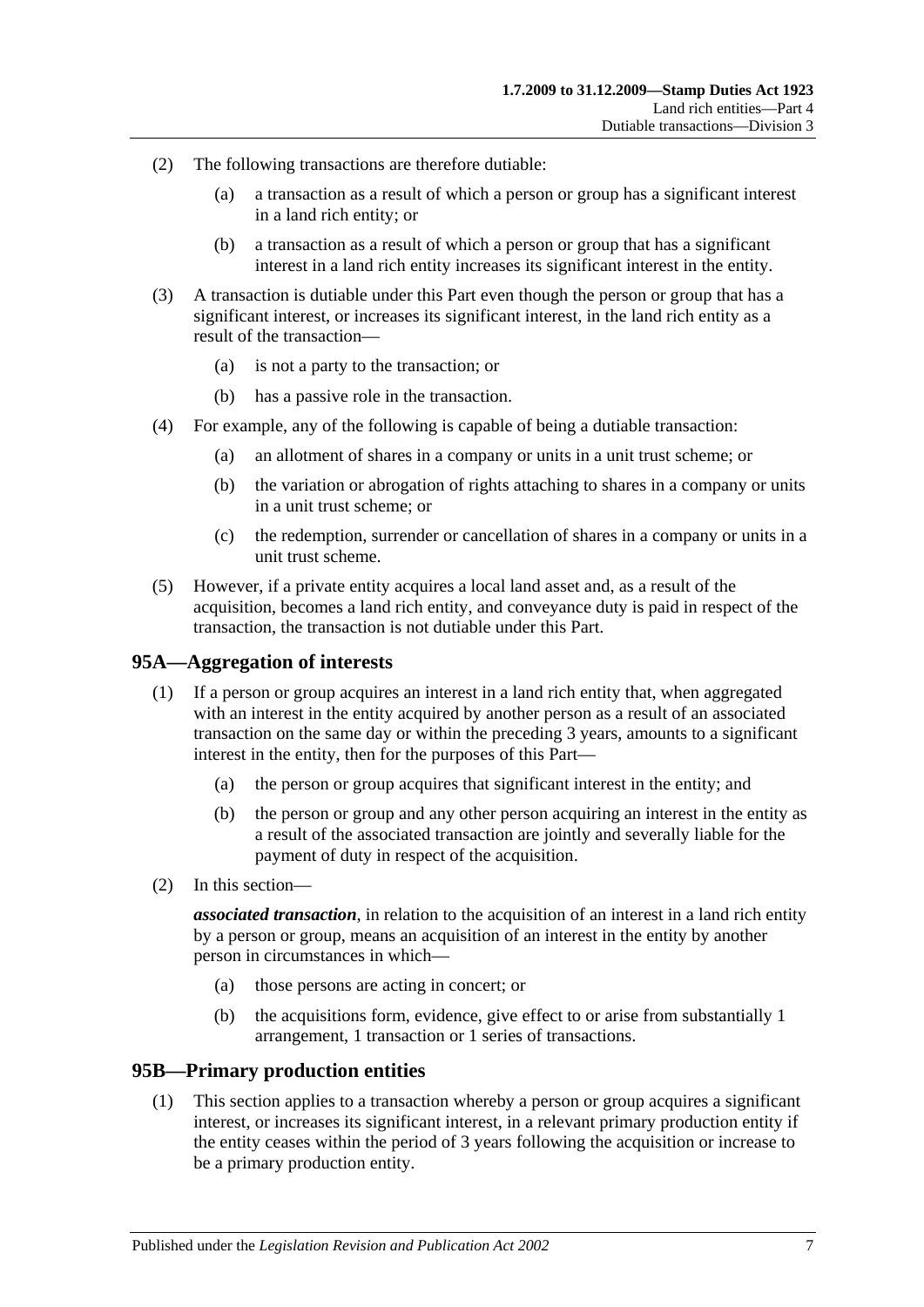- (2) Duty is payable under this Part in respect of a transaction to which this section applies as if the entity had not been a primary production entity at the time at which the person or group acquired or increased the interest in the entity.
- (3) In this section—

*relevant primary production entity* means a primary production entity that is not a land rich entity under [section](#page-82-2) 94(1) only because the unencumbered value of the entity's underlying land assets comprises less than 80 per cent of the unencumbered value of the entity's total underlying assets.

### **96—Value of notional interest acquired as a result of dutiable transaction**

(1) If a person or group has, as a result of a dutiable transaction, a significant interest in a land rich entity the value of the notional interest acquired in the entity's underlying local land assets is determined as follows:

 $\overline{AV} = \overline{TV} \times \overline{P}$ 

Where—

*NV* is the value to be of the notional interest acquired.

*TV* is the total unencumbered value of all the entity's underlying local land assets.

*P* is the fraction representing the proportionate interest of the person or group in the entity.

(2) If a person or group that has a significant interest in a land rich entity increases its significant interest as a result of a dutiable transaction the value of the notional interest acquired in the entity's underlying local land assets is determined as follows:

 $\overline{NV} = \overline{TV} \times (P_2 - P_1)$ 

Where—

*NV* is the value to be ascertained.

*TV* is the total unencumbered value of all the entity's underlying local land assets.

 $P_1$  is the fraction representing the proportionate interest in the entity before the increase.

 $P_2$  is the fraction representing the proportionate interest in the entity after the increase.

### <span id="page-85-0"></span>**97—Calculation of duty**

- (1) If the total unencumbered value of the entity's underlying local land assets is \$1.5m or more, duty in respect of a transaction under which a person or group acquires a significant interest in a land rich entity is to be equivalent to the duty payable on a conveyance of land with an unencumbered value equivalent to the value of the acquirer's notional interest in the entity's underlying local land assets.
- (2) If the total unencumbered value of the entity's underlying local land assets is less than \$1.5m, duty is to be calculated in accordance with the following formula:

$$
D = \left[ \frac{(TV - $1m)}{$30.5m} \times d_1 \right] + \left[ \left( 1 - \frac{(TV - $1m)}{$30.5m} \right) \times d_2 \right]
$$

Where—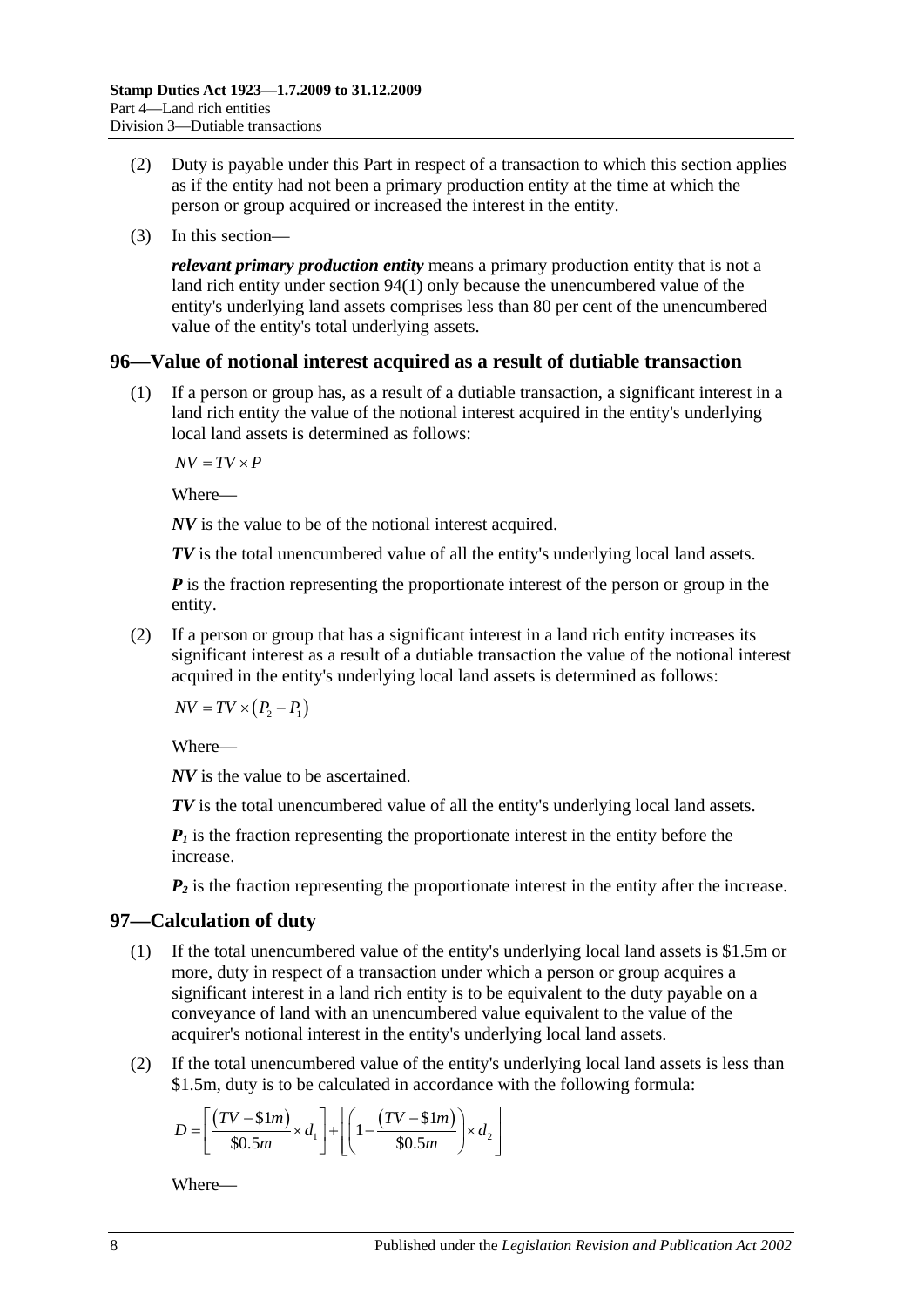*D* is the amount of the duty.

*TV* is the total unencumbered value of all the entity's underlying local land assets.

 $d_1$  is the duty that would be payable if [subsection](#page-85-0) (1) were applicable.

*d2* is the duty that would be payable in respect of a transaction for the acquisition of financial products with a dutiable value equivalent to the value of the notional interest.

(3) Duty on a dutiable transaction under which a person or group increases its significant interest in a land rich entity is to be calculated as follows:

 $D = d_1 - d_2$ 

Where—

*D* is the amount of the duty.

 $d_1$  is the amount that would have been payable if the person or group had acquired the whole of its interest in a single transaction at the time of the increase.

*d2* is the amount that would have been payable if the person or group had acquired its pre-existing interest in a single transaction at the time of the increase.

- (4) However, if any part of a significant interest in a land rich entity was acquired by the relevant person or group more than 3 years before the date of a dutiable transaction (the *earlier acquisition*), the duty calculated under the above provisions is to be rebated by a percentage representing the extent of the earlier acquisition as a proportion of the significant interest as a whole.
- (5) If a person or group acquires or increases a significant interest in a land rich entity through the acquisition of financial products or units in a private unit trust scheme and duty has been paid under this Act or a corresponding law in respect of the transaction for the acquisition of the financial products or units, the duty calculated under this section is to be reduced by the amount of the duty paid.

# **Division 4—Payment and recovery of duty**

### **98—Acquisition statement**

- (1) Subject to [subsection](#page-86-0) (1a), if a dutiable transaction occurs, the person or group that acquires or increases its significant interest in the land rich entity must, within 2 months after the date of the dutiable transaction—
	- (a) lodge a return with the Commissioner; and
	- (b) pay the relevant amount of duty.

Maximum penalty: \$10 000.

- <span id="page-86-0"></span>(1a) A person or group that acquires or increases an interest in an entity by virtue of a transaction to which [section](#page-84-0) 95B applies must, within 2 months after the date on which the entity ceases to be a primary production entity—
	- (a) lodge a return with the Commissioner that specifies, in addition to the information required by [subsection](#page-87-0) (2)—
		- (i) that the entity has ceased to be a primary production entity; and
		- (ii) the date on which the cessation occurred; and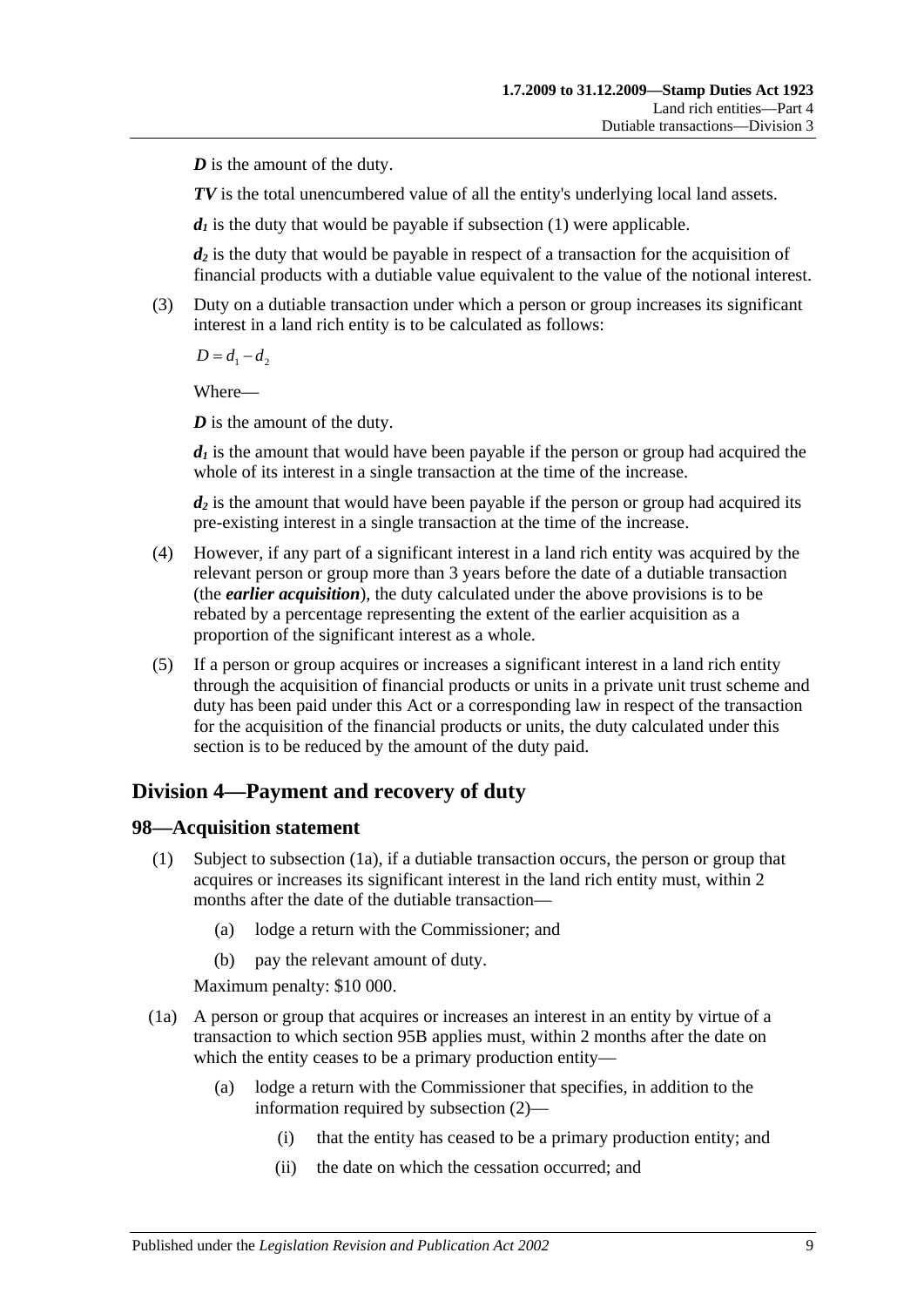(b) pay the relevant amount of duty.

Maximum penalty: \$10 000.

- <span id="page-87-0"></span>(2) The return must contain the following information:
	- (a) the name and address of the person, or the name and address of each member of the group, that has the significant interest or has increased its significant interest as a result of the transaction; and
	- (b) the date of the transaction; and
	- (c) particulars of—
		- (i) the interest acquired as a result of the transaction; and
		- (ii) any other interests held and the dates and circumstances of their acquisition; and
		- (iii) the underlying land assets and the underlying local land assets of the land rich entity as at the date of the transaction; and
		- (iv) the underlying assets of the land rich entity as at the date of the transaction; and
		- (v) amounts of duty paid under this Act or a corresponding law in relation to the acquisition of the significant interest in the land rich entity; and
	- (d) other information required by the Commissioner.

### **99—Recovery from entity**

- (1) If a person or group fails to pay duty as required under this Part, the Commissioner may recover the duty, as a debt, from the relevant private entity.
- (2) Instead of, or as well as, proceeding against the private entity for recovery of duty as a debt, the Commissioner may register a charge on any of its land for the amount of the unpaid duty.
- (3) The Commissioner must give written notice of the registration of a charge under this section to—
	- (a) the registered proprietor of the land; and
	- (b) the person in default, or each member of the group in default.
- <span id="page-87-1"></span>(4) If the duty remains unpaid 6 months after the registration of the charge, the Commissioner may apply to the District Court for an order for the sale of the land.
- (5) On an application under [subsection](#page-87-1) (4), the Court may make an order for sale of the land by public auction and, in that event, the proceeds of sale are to be applied as follows:
	- (a) firstly—in payment of the costs of the sale and other costs of proceeding under this section; and
	- (b) secondly—in discharging liabilities secured by an instrument registered in priority to the registered charge; and
	- (c) thirdly—in discharging the liability to duty; and
	- (d) fourthly—in discharging other liabilities as directed by the Court; and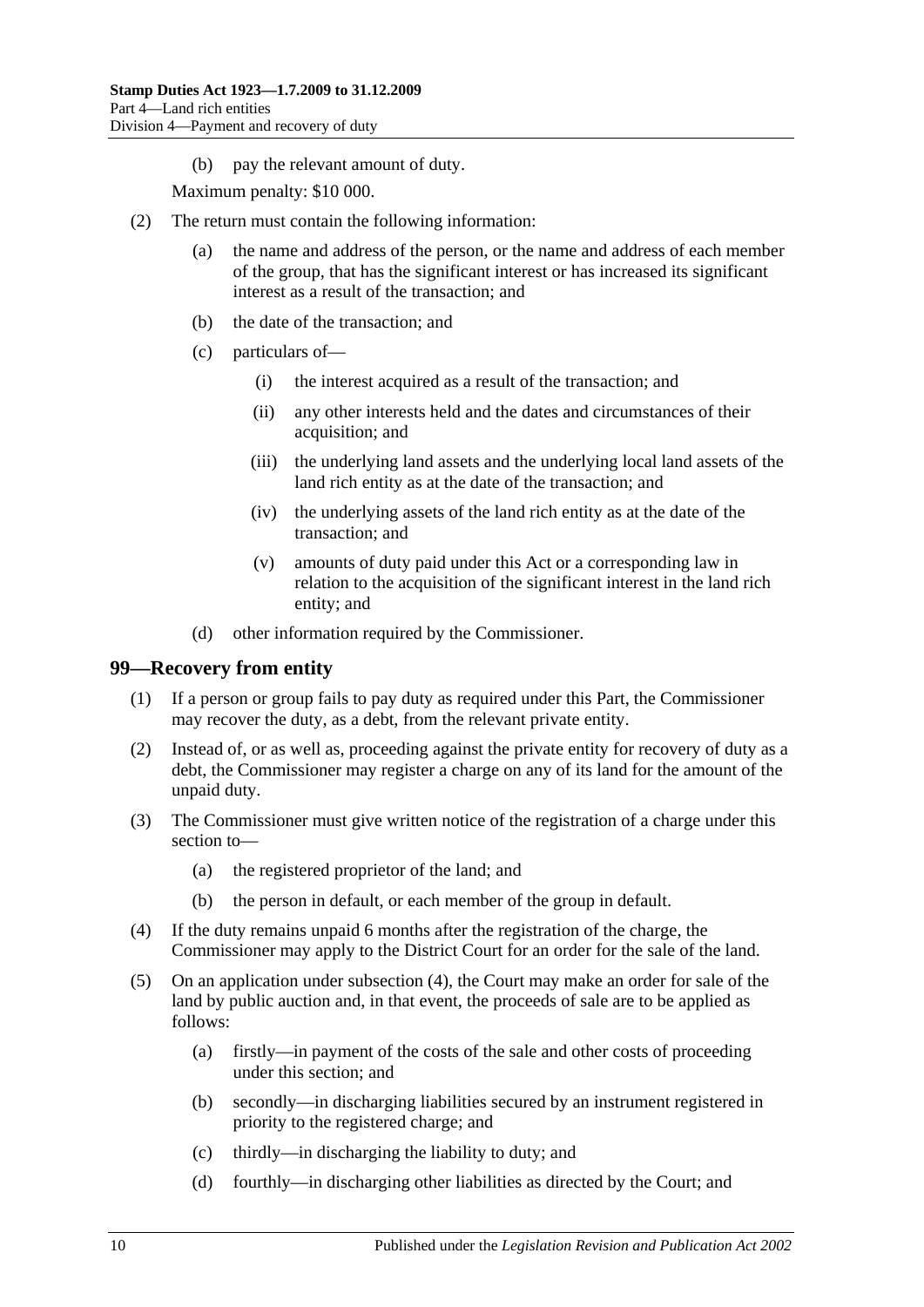- (e) fifthly—in payment to the registered proprietor of the land immediately before the completion of the sale.
- (6) If the Commissioner recovers duty under this section, the private entity may recover the amount paid to, or recovered from, the entity from the person or persons principally liable for the payment of the duty.

## **Division 5—Miscellaneous**

### **100—Valuation of interest under contract or option to purchase land**

If an interest in land consists of an interest arising under a contract or option to purchase the land, the interest is to be valued, for the purposes of this Part, by subtracting from the market value of the land the amount that the purchaser under the contract or the holder of the option would be required to pay in order to complete the purchase.

### **101—Exempt transactions**

(1) A transaction under which a person or a group acquires an interest in a land rich entity is exempt from duty under this Part if it takes place in circumstances in which a conveyance of an interest in the underlying local land assets would not attract *ad valorem* duty.

#### **Example—**

Suppose that A is entitled under the will of B to 60% of the shares in X Pty Ltd, a land rich entity, owning land in the State valued at \$2m. A's acquisition of the shares on distribution of the estate is exempt from duty because a conveyance of the land itself would, if it occurred in these circumstances (ie on distribution of the estate), be exempt from *ad valorem* duty.

- (2) The following transactions are exempt from duty under this Part:
	- (a) an acquisition of an interest in a land rich entity that takes place under a compromise or arrangement approved by a court under Part 5.1 of the *Corporations Act 2001* of the Commonwealth;
	- (b) a transaction exempted by regulation from duty under this Part.

### **102—Multiple incidences of duty**

- (1) If it is possible under this Part to assess the incidence of duty in different ways in respect of the same transaction, duty will be assessed so as to maximise the return to the revenue but not so as to extend the incidence of duty beyond a single person or group identified in the assessment.
- (2) If a person or a group acquires a significant interest in a land rich entity, and another person or group later acquires a significant interest in the land rich entity without diminishing the former significant interest, the Commissioner may, if satisfied that it is just and equitable to do so, exempt the later acquisition, wholly or partly, from duty under this Part.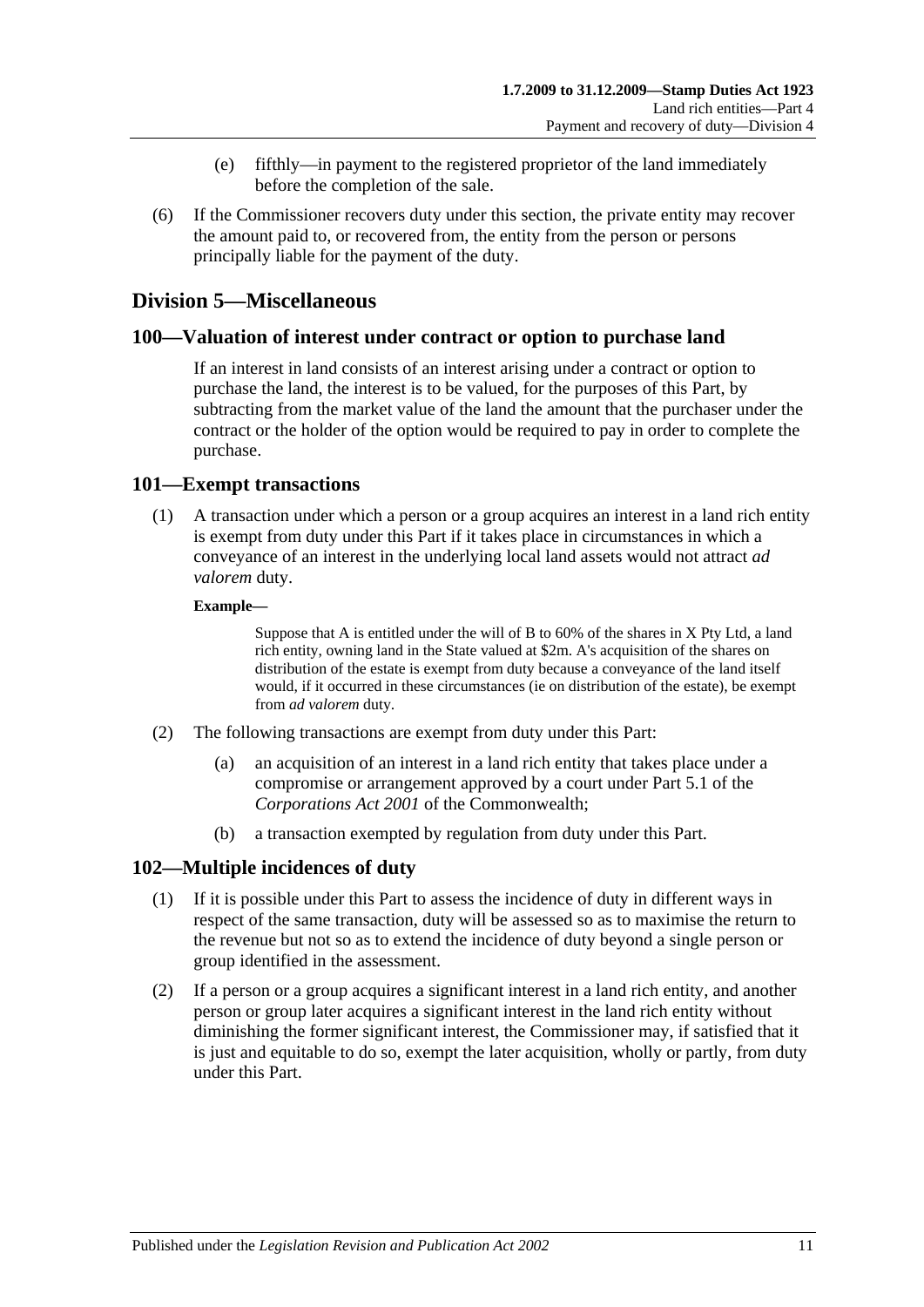#### **Example—**

Suppose the shares of X Pty Ltd, a land rich entity, are divided into Class A and Class B. The Class A shares confer rights to dividends but no rights to share in the distribution of assets on winding up of the company. The Class B shares confer no rights to dividends but do confer rights to share in the distribution of assets on the winding up of the company. Suppose that A acquires all the Class A shares and pays duty under this Part on the acquisition of a significant interest in the company. Suppose that B then acquires all the Class B shares. In this case, the Commissioner could, if satisfied that it would be just and equitable to do so, grant relief under the above subsection.

(3) If a group acquires a significant interest in a land rich entity as a result of a dutiable transaction, and a person or group that is a member or subgroup of the group acquires that significant interest from the group, the Commissioner may, if satisfied that it is just and equitable to do so, exempt the later acquisition, wholly or partly, from duty under this Part.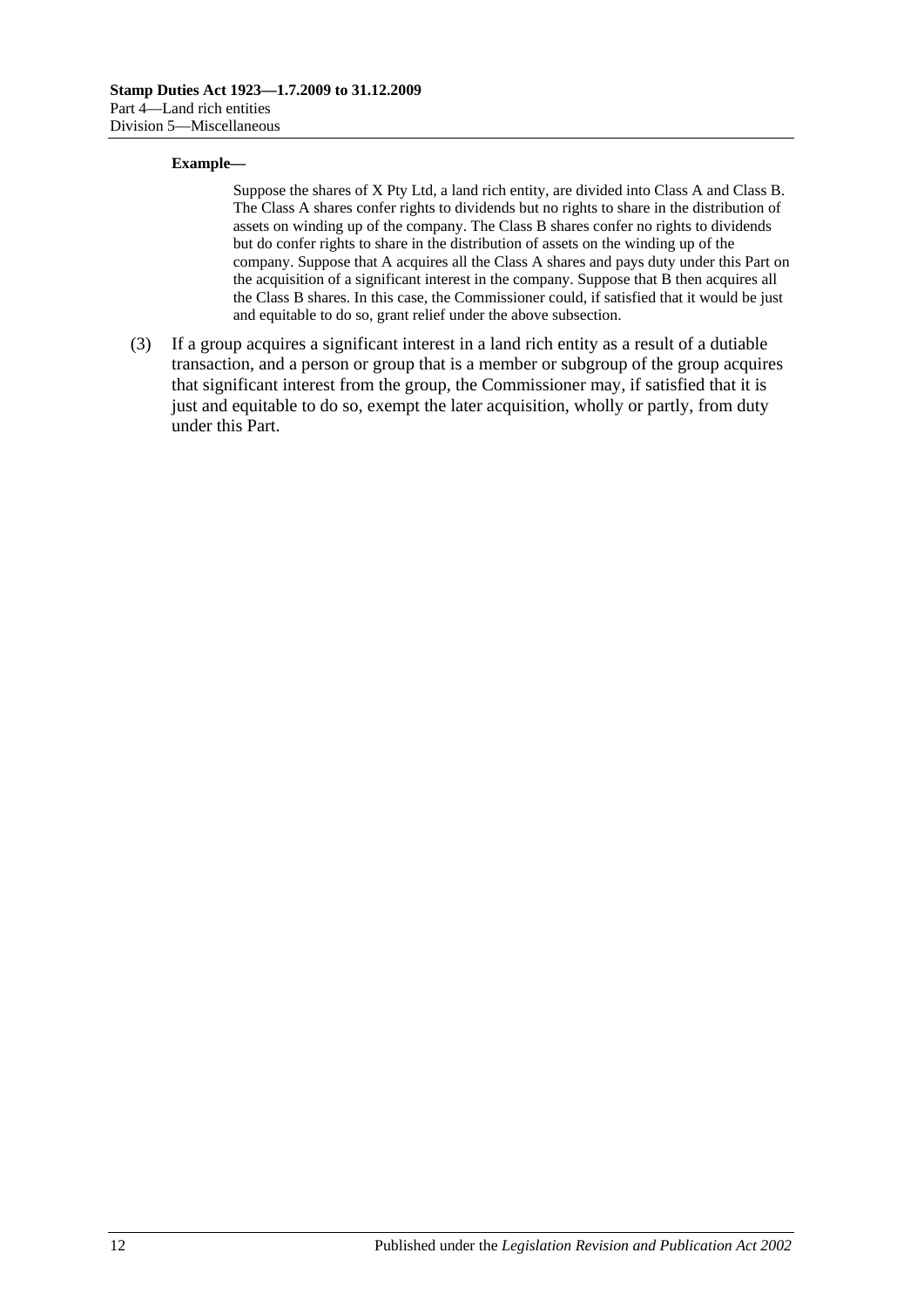# **Part 4A—Abolition of various duties**

# **Division 1—Abolition of duty on rental business**

## **103—Abolition of duty on rental business (1 July 2009)**

- (1) No liability to duty arises in relation to an amount received in respect of rental business (within the meaning of [Part 3 Division 2\)](#page-19-0) after 30 June 2009.
- (2) Despite the provisions of [Part 3 Division 2,](#page-19-0) registration under that Division is not required or to be granted on or after 22 July 2009 and the registration of a person who is registered immediately before 22 July 2009 is to be taken to have been cancelled on that date.
- (3) For the avoidance of doubt, a person is not entitled to a refund of duty paid in relation to an amount received in respect of rental business before 1 July 2009 only because the contract or agreement under which the amount was received expires on or after that date.

# <span id="page-90-0"></span>**Division 2—Abolition of duty on mortgages**

### **104—Abolition of duty on mortgages (1 July 2009)**

- (1) No liability to duty arises under Schedule 2 clause 11 in relation to—
	- (a) a mortgage, bond, debenture, covenant or warrant of attorney executed, or that first affects property in this State, on or after 1 July 2009; or
	- (b) a mortgage executed, or that first affects property in this State, before 1 July 2009 if no advance secured under the mortgage is made before that day; or
	- (c) an advance or further advance on or after 1 July 2009 under a mortgage executed, or that first affects property in this State, before that day.
- (2) Despite [section](#page-13-0) 16, if a mortgage, bond, debenture, covenant or warrant of attorney executed before 1 July 2009 but produced to the Commissioner for the purpose of being stamped on or after that day is dutiable under Schedule 2 clause 11, the duty will be calculated according to the rates in force as at the day on which the instrument became liable to duty (or further duty).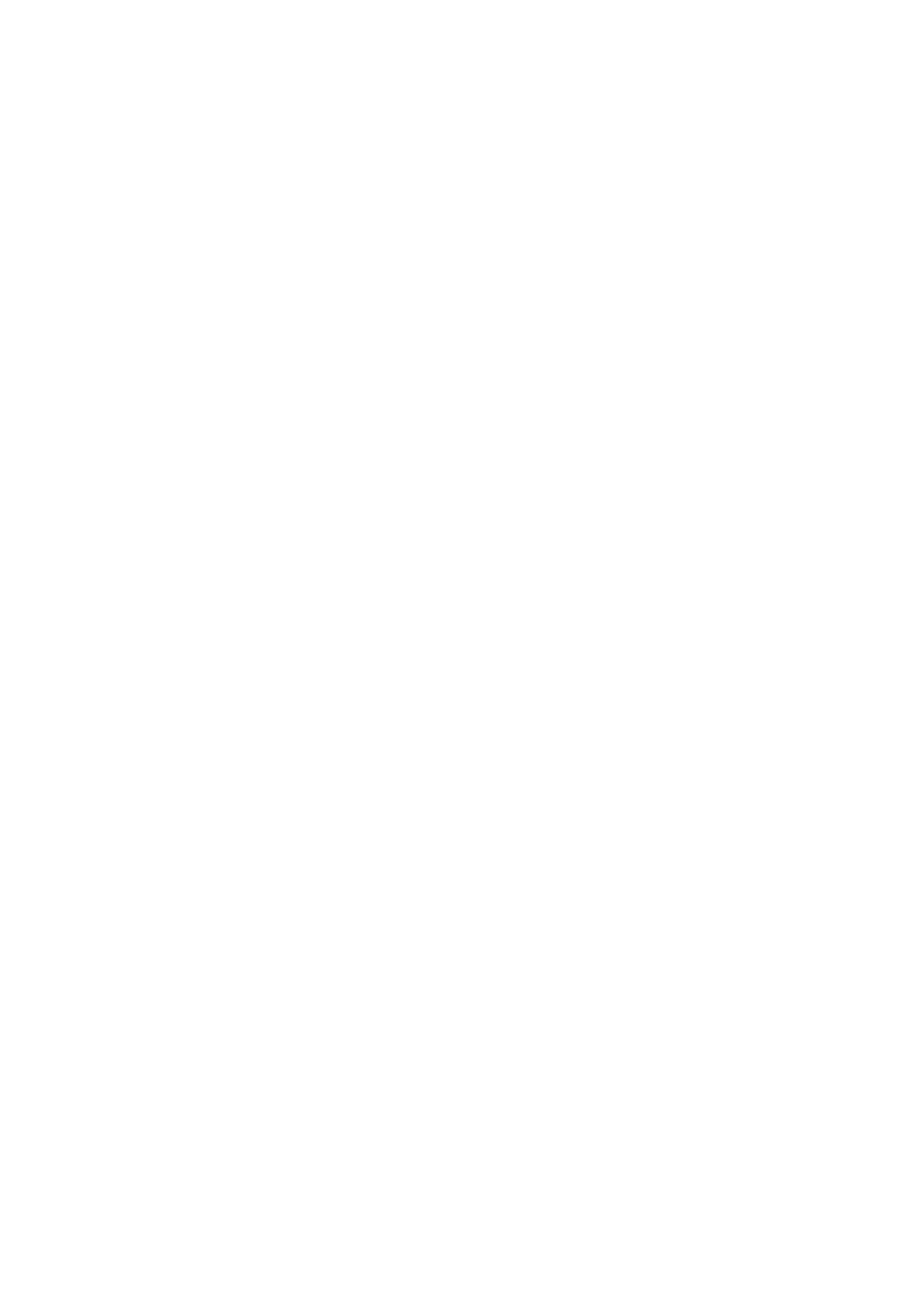# **Part 5—Miscellaneous provisions**

### **106—Spoiled or unused stamps**

- (1) Subject to any regulations made under this Act, the Commissioner may, on the application of any person in possession of stamps or stamped material unused or rendered useless by being inadvertently spoiled, give to that person, in lieu of the stamps or stamped material so spoiled or unused, other stamps (of the same or another denomination) of the same value or, at his discretion, money of the same value, deducting the proper allowance on purchase of stamps of the same description; but the Commissioner may, if he thinks it just to do so, refrain from making any such deduction.
- (2) For the purposes of Part 4 of the *[Taxation Administration Act](http://www.legislation.sa.gov.au/index.aspx?action=legref&type=act&legtitle=Taxation%20Administration%20Act%201996) 1996*
	- (a) an application under this section is to be taken to be an application for a refund; and
	- (b) the giving of stamps or money under this section is to be taken to be the making of a refund.
- (3) In this section—

*stamp* includes an adhesive stamp purchased or otherwise obtained from the Commissioner or a distributor of stamps under this Act before the commencement of Part 5 of the *[Statutes Amendment and Repeal \(Taxation Administration\) Act 2008](http://www.legislation.sa.gov.au/index.aspx?action=legref&type=act&legtitle=Statutes%20Amendment%20and%20Repeal%20(Taxation%20Administration)%20Act%202008)*;

*stamped* includes having an adhesive stamp affixed before the commencement of Part 5 of the *[Statutes Amendment and Repeal \(Taxation Administration\) Act 2008](http://www.legislation.sa.gov.au/index.aspx?action=legref&type=act&legtitle=Statutes%20Amendment%20and%20Repeal%20(Taxation%20Administration)%20Act%202008)*.

# **107—Transfer of property to correct error**

- (1) If the Commissioner is satisfied, on application by a party to an instrument submitted for stamping, that the sole purpose of the instrument is to reverse or correct a disposition of property resulting from an error in an earlier instrument, the Commissioner may grant relief from stamp duty under this section.
- (2) The Commissioner may require the applicant to provide such information (verified if the Commissioner thinks fit by statutory declaration) as the Commissioner thinks necessary to decide the application.
- (3) If the Commissioner grants relief from stamp duty under this section, the duty chargeable on the instrument is the amount (if any) by which the duty that would have been paid on the earlier instrument if it had been correctly made in the first instance exceeds the amount of duty actually paid on that instrument.

### **108—Penalties for certain offences**

- <span id="page-92-0"></span>(1) Any person who—
	- (a) forges any die or stamp;
	- (b) impresses any material with a forged die;
	- (c) cuts, tears or in any way removes from any material any stamp with intent to make fraudulent use of the stamp or of any part thereof;
	- (d) mutilates any stamp with intent to make fraudulent use of any part thereof;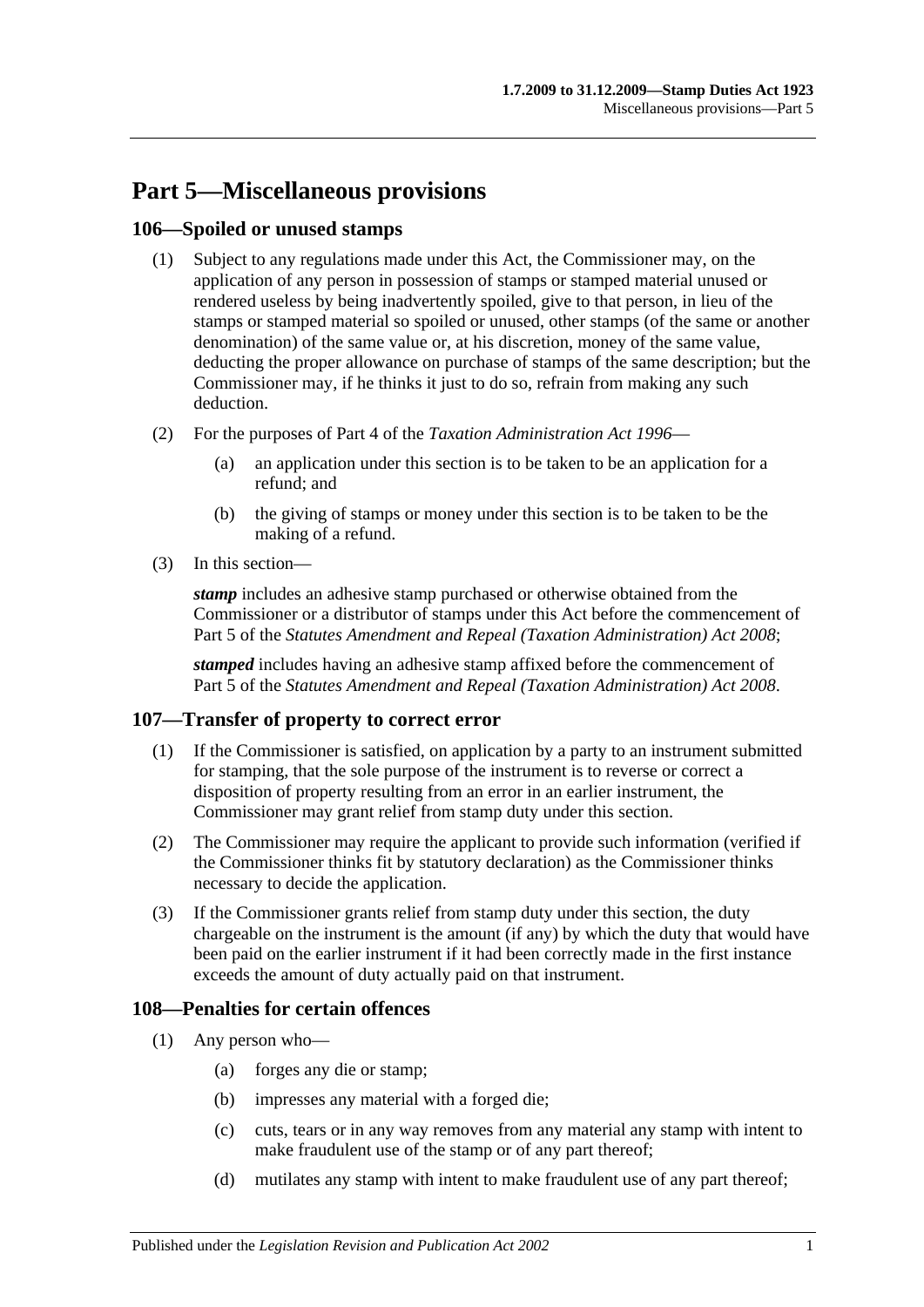- (e) fraudulently fixes or places upon any material, or upon any stamp, any stamp or part of a stamp which has been cut, torn or in any way removed from any other material or out of or from any other stamp;
- (f) erases or otherwise removes from any stamped material any name, sum, date or other matter or thing therein written with the intent that any fraudulent use should be made of the stamp upon the material;
- (g) knowingly sells or exposes for sale, or utters or uses, any forged stamp;
- <span id="page-93-0"></span>(h) knowingly and without lawful excuse (the proof of which lawful excuse shall lie on the person accused) has in his possession any forged die or stamp, or any stamp or part of a stamp which has been fraudulently cut, torn or otherwise removed from any material, or any stamp which has been fraudulently mutilated, or any stamped material out of which any name, sum, date or other matter or thing has been fraudulently erased or otherwise removed,

shall be guilty of an offence and liable to imprisonment for a term of not less than one year and not more than seven years.

(2) Any person who causes to be done, or knowingly assists in doing, any of the acts mentioned in [subsection](#page-92-0)  $(1)(a)$  to  $(h)$  shall be deemed to be guilty of the principal offence and shall be punishable accordingly.

### **111—Remedy for misappropriation**

- (1) The Supreme Court may, upon application by, or on behalf of, the Commissioner, grant a rule requiring any person who has received money payable by way of duty, or the executor or administrator of any such person, to show cause why he should not deliver to the Commissioner an account upon affidavit of any duty or sum of money received by that person, executor or administrator and why it should not be forthwith paid to the Commissioner.
- (2) The Court may make absolute such a rule and enforce by attachment or otherwise the payment of any such duty or sum of money as appears to be due, together with costs.

### <span id="page-93-1"></span>**112—Regulations**

- (1) The Governor may make such regulations as are contemplated by, or necessary or expedient for the purposes of, this Act.
- (2) Without limiting the generality of [subsection](#page-93-1) (1), the regulations may—
	- (a) be of general or limited application; and
	- (b) require the use of forms approved by the Commissioner for documents required or authorised to be used for the purposes of this Act or the regulations; and
	- (c) leave any other matter to be determined, varied or regulated according to the discretion of the Commissioner; and
	- (ca) prescribe fines, not exceeding \$2 000, for offences against the regulations; and
	- (d) make different prescriptions according to prescribed circumstances.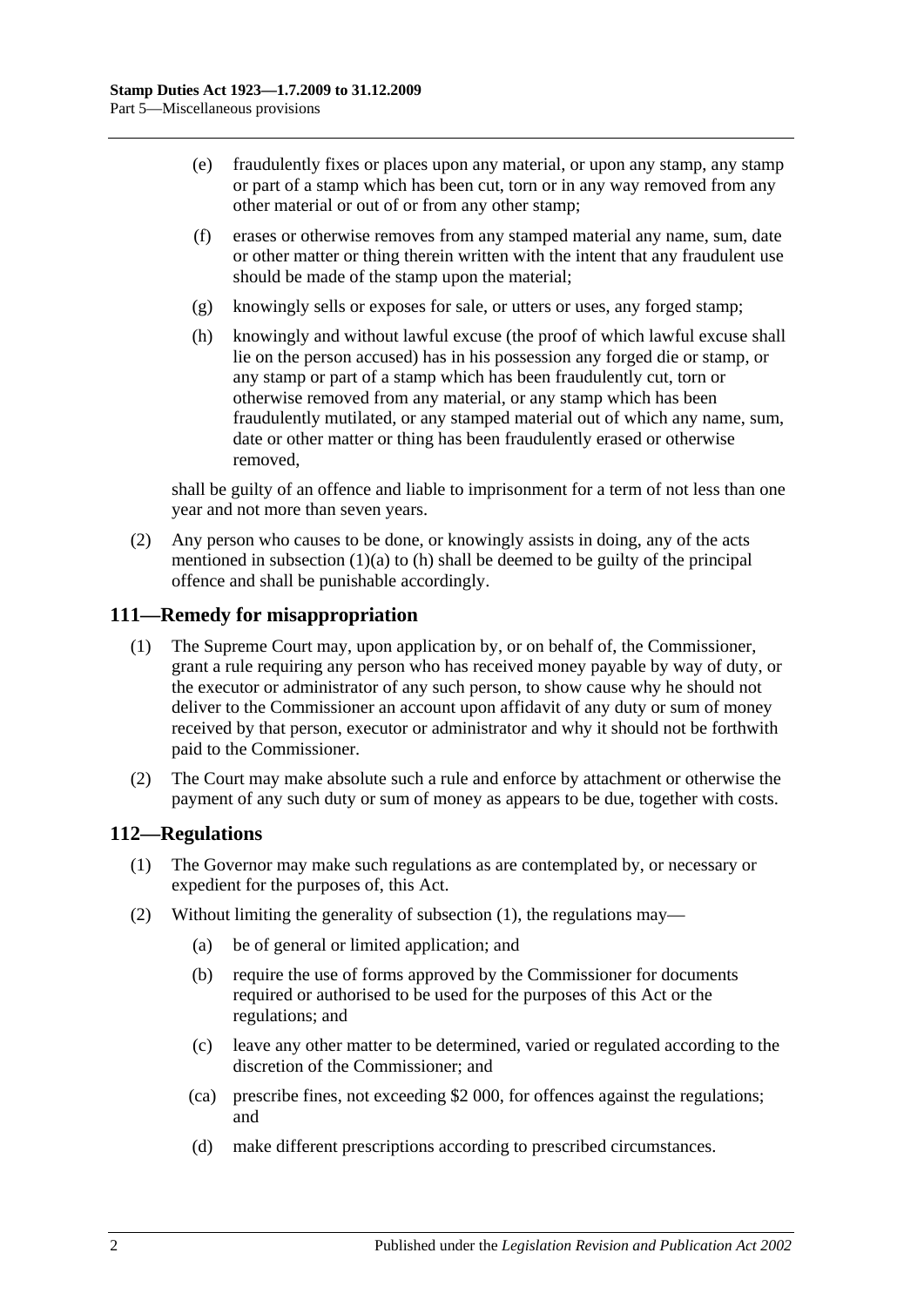# **114—Exemption from stamp duty**

- (1) The Governor may, by proclamation, exempt any body or authority established by statute from the payment of duty under this Act.
- (2) The Governor may, by subsequent proclamation, vary or revoke a proclamation under this section.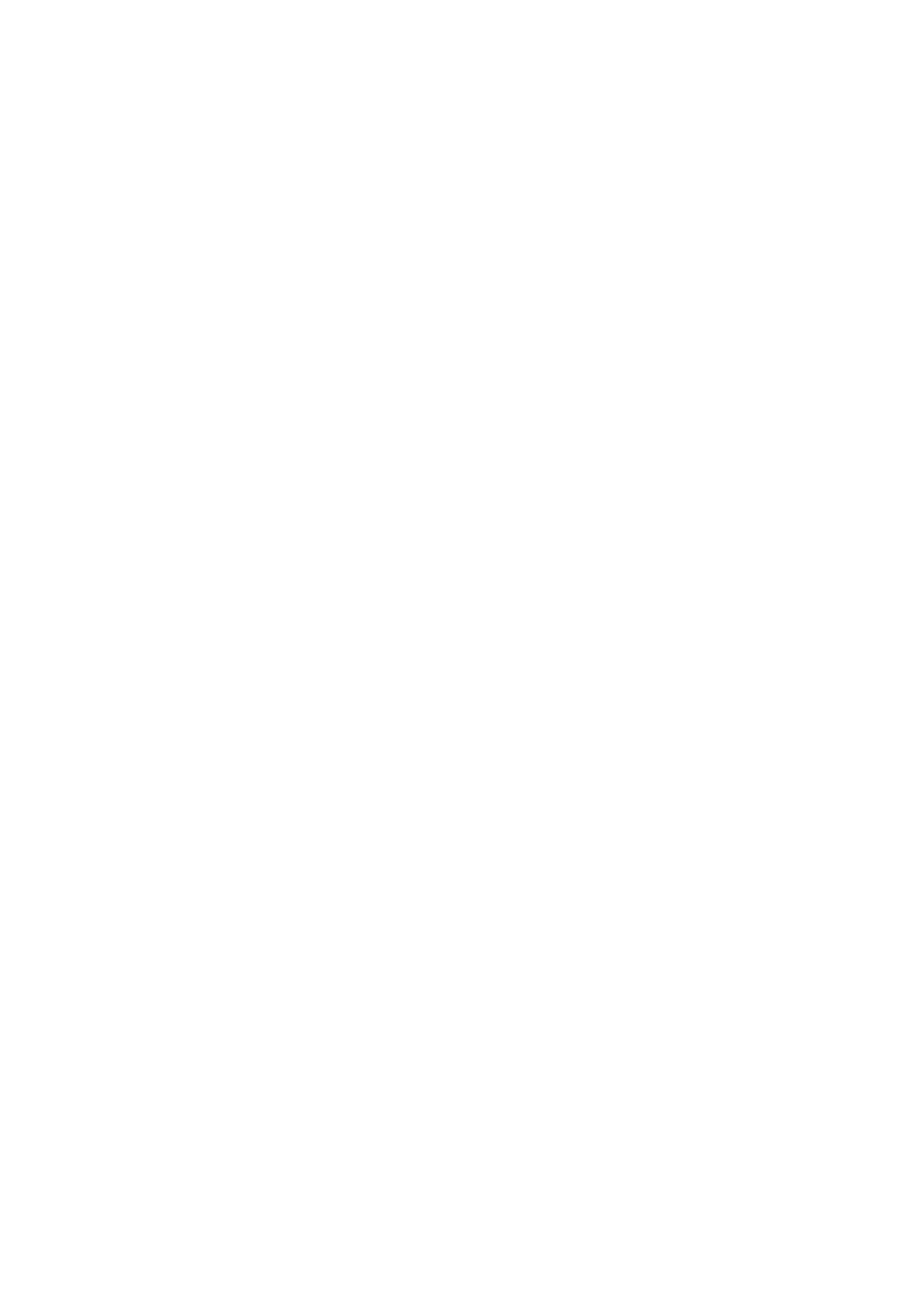# **Schedule 1—Transitional provisions**

### **1—Commencement of consequential regulations**

Regulations under this Act that are consequential on the amendments made to this Act by the *[Statutes Amendment \(Financial Institutions\) Act](http://www.legislation.sa.gov.au/index.aspx?action=legref&type=act&legtitle=Statutes%20Amendment%20(Financial%20Institutions)%20Act%201999) 1999* or are consequential on the *Cheques and Payment Orders Amendment Act 1998* of the Commonwealth may come into operation on 1 December 1998 or on any subsequent day occurring before the regulations were made.

### **2—No refund of duty on cheque forms**

Despite any other provision of this Act or the *[Taxation Administration Act](http://www.legislation.sa.gov.au/index.aspx?action=legref&type=act&legtitle=Taxation%20Administration%20Act%201996) 1996*, no refund of duty on cheque forms is allowed.

# **Schedule 2—Stamp duties and exemptions**

#### **Note—**

No liability to duty arises in relation to the following:

- a mortgage, bond, debenture, covenant or warrant of attorney executed, or that first affects property in South Australia, on or after 1 July 2009;
- a mortgage executed, or that first affects property in South Australia, before 1 July 2009 if no advance secured under the mortgage is made before that day;
- an advance or further advance on or after 1 July 2009 under a mortgage first executed, or that first affects property in South Australia, before that day.

Se[e Part 4A Division 2.](#page-90-0)

# **Part 1—Specified instruments**

### **1—Annual licence application or monthly return**

| (1) |      | Annual licence application or monthly return to be lodged by any company, person<br>or firm of persons, whether corporate or unincorporate, which carries on or<br>proposes to carry on in South Australia any life, personal accident, fire, fidelity,<br>guarantee, livestock, plate glass, marine or other assurance or insurance business<br>and whether the head office or principal place of business of that company, person<br>or firm is in South Australia or elsewhere— |          |  |  |
|-----|------|------------------------------------------------------------------------------------------------------------------------------------------------------------------------------------------------------------------------------------------------------------------------------------------------------------------------------------------------------------------------------------------------------------------------------------------------------------------------------------|----------|--|--|
|     | (a)  | in the case of an annual licence application where the company, person<br>or firm has received or in any manner charged in account (whether<br>directly or by agents) premiums relating to life insurance within the<br>period of 12 months preceding the year for which the licence is to be<br>taken out—for every \$100 or fractional part of \$100 of those premiums                                                                                                           | \$1.50   |  |  |
|     | (ab) | in the case of a monthly return where the company, person or firm has<br>received or in any manner charged in account (whether directly or by<br>agents) premiums relating to policies of any kind (other than life<br>insurance policies) within the month preceding the month in which the<br>return is required to be lodged—for every \$100 or fractional part of \$100<br>of those premiums                                                                                   | \$11.00  |  |  |
|     | (b)  | where the company, person or firm has not, prior to applying for an<br>annual licence, transacted any assurance or insurance business-                                                                                                                                                                                                                                                                                                                                             |          |  |  |
|     |      | if the annual licence is required for the full period of twelve months<br>(i)                                                                                                                                                                                                                                                                                                                                                                                                      | \$100.00 |  |  |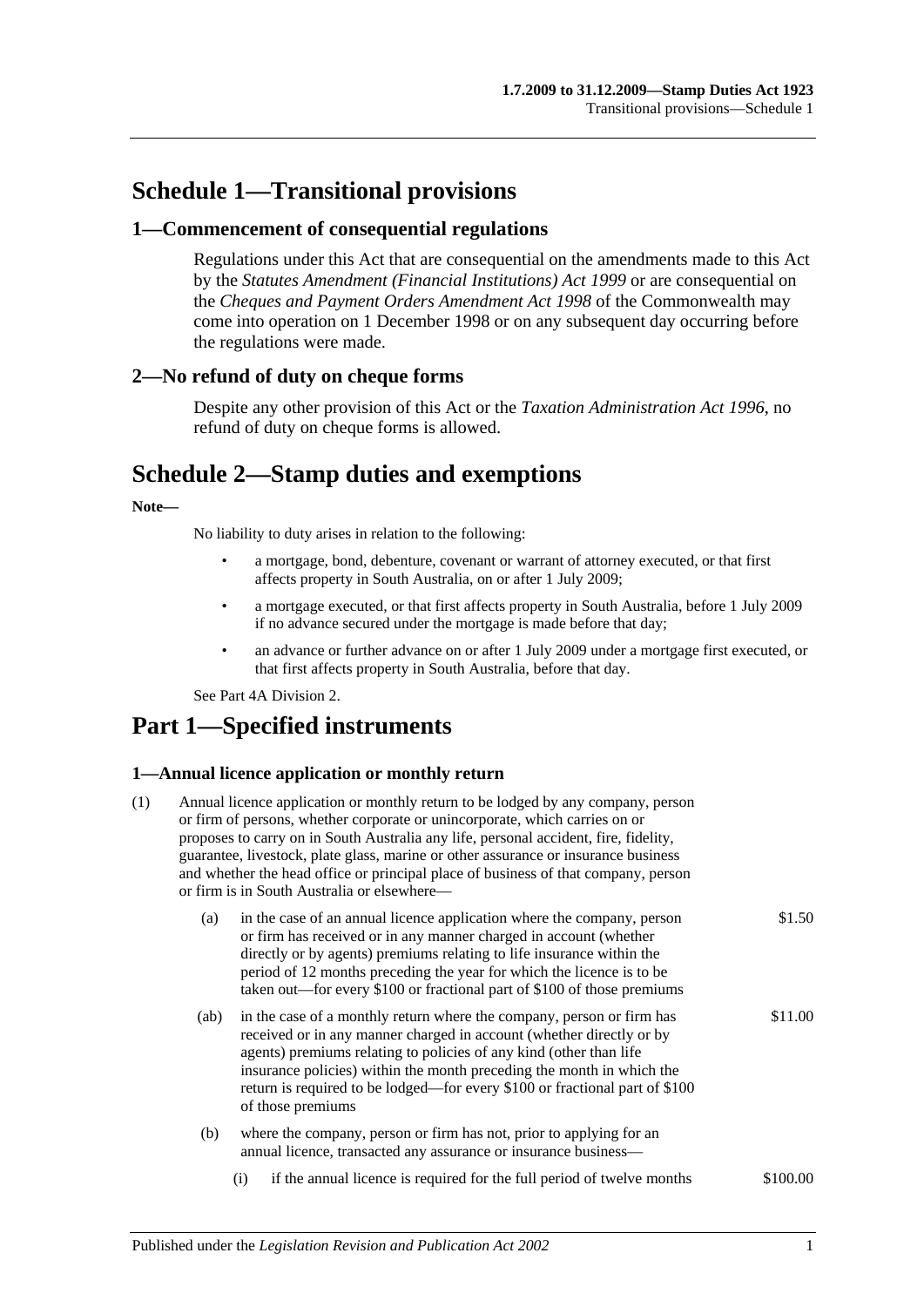- (ii) if the annual licence is required for a shorter period than twelve months, a proportionate part of
- (2) For the purposes of this item, subject to the exemptions in subclause  $(3)$ 
	- (a) the premiums referred to in subclause  $(1)(a)$  are net premiums and shall be counted so as to exclude any amount in respect of stamp duty on the annual licence application received or charged on or after 1 January, 1986, any commission or discount and any portion of those premiums actually paid by way of reinsurance effected in South Australia with any other such company, person or firm; and
	- (b) in the case of an application for an annual licence to be taken out for the year commencing on 1 January, 1987, or a subsequent year, the amount of any premiums refunded during the period of 12 months preceding the year for which the annual licence is to be taken out (whether those premiums were received during that preceding period or earlier) shall be deducted from the amount of the premiums referred to in subclause  $(1)(a)$ ; and
	- (c) the premiums referred to in subclause  $(1)(ab)$  must be counted so as to exclude any amount in respect of stamp duty received or charged on or after 1 January 1986, and any portion of those premiums actually paid by way of reinsurance effected in South Australia with any other such company, person or firm; and
	- (d) in the case of a monthly return, there must be deducted from the amount of the premiums referred to in subclause (1)(ab) the amount of any refunds in respect of premiums (whenever received) made after the end of the month in respect of which duty was last paid under this item by the company, person or firm and before the commencement of the month in which the return is required to be lodged; and
	- (e) no premiums received by any such company, person or firm for insurance risks outside South Australia, except life and personal accident insurance risks outside South Australia, shall be counted; and
	- (f) in the case of a life insurance policy, any amount that is paid on or after 1 January, 1986, from an account established for investment to an account established for insurance of a risk shall be deemed to be a premium received under that policy for insurance of that risk; and
	- (g) the duty in respect of any one licence under subclause (1)(a) shall not in any case be less than \$100.

#### (3) **Exemptions**

- 1. Premiums received or charged under any private guarantee fidelity insurance scheme promoted amongst and sustained solely for the benefit of the officers and servants of any particular public department, company, person or firm and not extended, either directly or indirectly, beyond such officers and servants.
- 2. Premiums received or charged under any scheme referred to in exemption 1 promoted amongst and sustained solely for the benefit of the officers and members of any friendly society or branch thereof and not extended, either directly or indirectly, beyond such officers and members.
- 3. Any premium or portion of a premium received or charged on or after 1 January, 1986, under a life insurance policy in respect of investment and not in respect of any risk insured by the policy.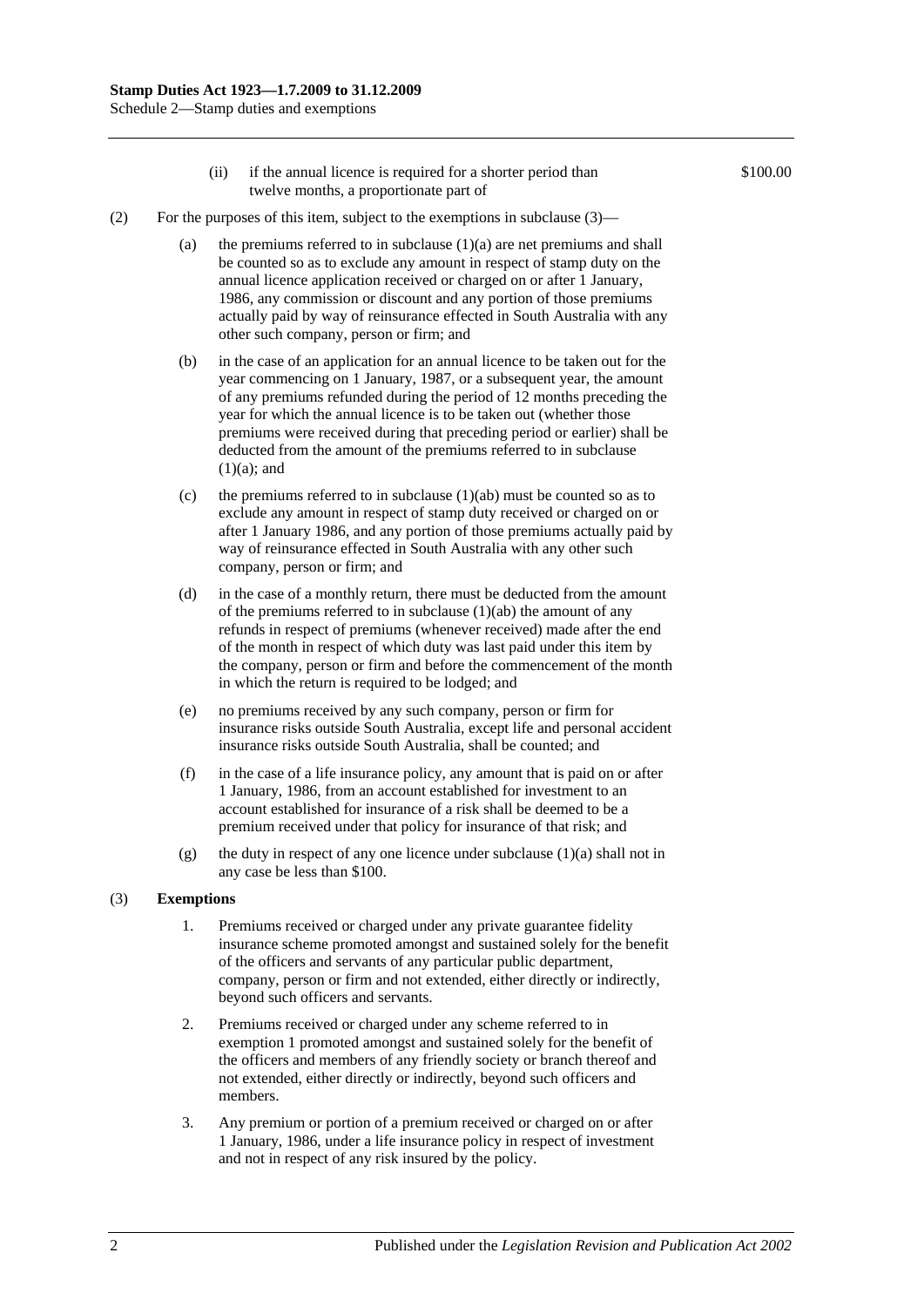- 4. Any premium received or charged under a policy in respect of a life or personal accident insurance risk where the principal place of residence of the policy owner is in the Northern Territory and the policy is registered in a registry kept in the Northern Territory pursuant to the *Life Insurance Act 1945* of the Commonwealth.
- 5. Any premium or portion of a premium received or charged on or after the first day of January, 1985, under a policy of workers compensation insurance where the premium or portion is referable to insurance against liability to pay workers compensation in respect of workers under the age of 25 years.
- 6. Any premium or portion of a premium received or charged on or after the first day of January, 1985, under a policy of insurance by a registered medical benefits organisation within the meaning of the *National Health Act 1953* of the Commonwealth where the premium or portion is referable to insurance against medical, dental or hospital expenses.
- 7. Any premium or portion of a premium received or charged on or after 1 January, 1986, under any life insurance policy, being a policy for the payment of an annuity to the person insured.
- 8. Any premium or portion of a premium received or charged on or after 1 November, 1986, in respect of the insurance of the hull of a marine craft used primarily for commercial purposes or in respect of the insurance of goods carried by railway, road, air or sea or of the freight on such goods.

#### **2—Application to register or transfer registration of motor vehicle**

- (1) Application to register or transfer the registration of a motor vehicle—component payable in respect of registration—
	- (a) where the value of the motor vehicle (not being a commercial motor vehicle or a trailer)—
		- (i) does not exceed \$1 000—for every \$100 or fractional part of \$100 of that value
		- (ii) exceeds \$1 000, but does not exceed \$2 000  $$10.00$  plus \$2.00
		- (iii) exceeds  $$2\,000$ , but does not exceed  $$3\,000$   $$30.00$  plus  $$3.00$

(iv) exceeds \$3 000  $$60.00 \text{ plus } $4.00$ 

fractional part of \$100 of the excess over \$1 000 of that value for every \$100 or fractional part of

for every \$100 or

\$1.00

\$100 of the excess over \$2 000 of that value for every \$100 or fractional part of \$100 of the excess

over \$3 000 of that value

(b) where the value of the motor vehicle (being a commercial motor vehicle or a trailer)—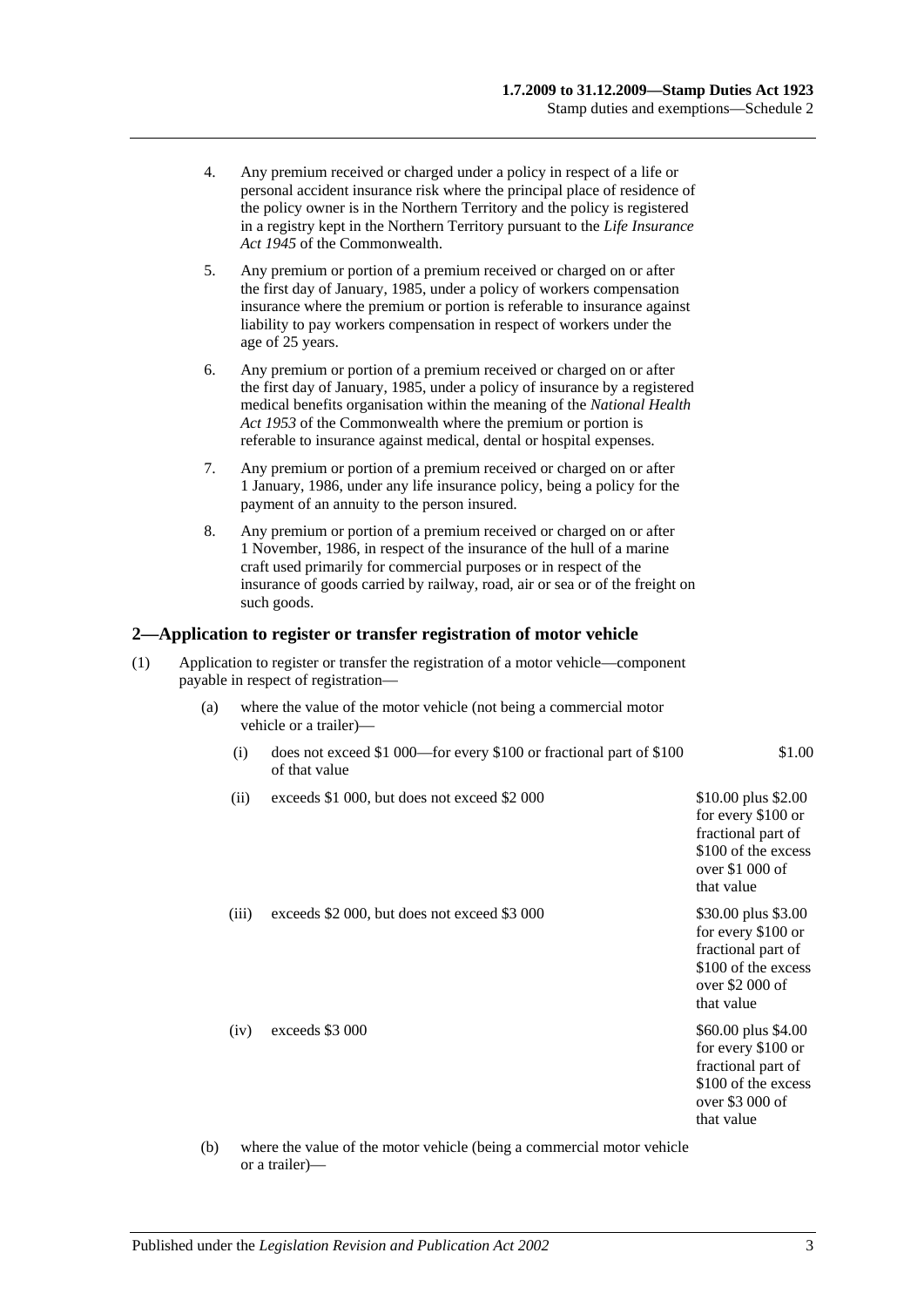| (i)   | does not exceed \$1 000—for every \$100 or fractional part of \$100<br>of that value | \$1.00                                                                                                                   |
|-------|--------------------------------------------------------------------------------------|--------------------------------------------------------------------------------------------------------------------------|
| (ii)  | exceeds \$1 000, but does not exceed \$2 000                                         | \$10.00 plus \$2.00<br>for every \$100 or<br>fractional part of<br>\$100 of the excess<br>over $$1,000$ of<br>that value |
| (iii) | exceeds \$2 000                                                                      | \$30.00 plus \$3.00<br>for every \$100 or<br>fractional part of<br>\$100 of the excess<br>over $$2000$ of<br>that value  |

(c) if the application is not exempt from duty but the amount of the duty would, apart from this paragraph, be less than \$5, the component in respect of registration is to be \$5.

#### (2) **Exemptions from component payable under subclause (1) in respect of registration**

- 1. Any application to register a motor vehicle made by a person who carries on the business of selling motor vehicles if the application is made by that person for the purpose of selling the motor vehicle to which the application relates to another person in the ordinary course of that business or for the purpose of demonstrating such motor vehicle to prospective purchasers thereof and such motor vehicle has not been previously registered (whether in this State or elsewhere in the Commonwealth).
- 2. Any application to register a motor vehicle that has been previously registered (whether in this State or elsewhere in Australia) or any application to transfer the registration of a motor vehicle that has been previously registered (whether in this State or elsewhere in Australia) to a dealer if the application is being made by that dealer for the purpose of the resale by him to another person of the motor vehicle to which the application relates and the resale is in the ordinary course of the business of the dealer.
- 3. Any application to register a motor vehicle or to transfer the registration of a motor vehicle made by a person or body who or which is entitled to registration, without fee, of the vehicle to which the application relates.
- 4. Any application to register or to transfer the registration of a trailer that is not a heavy vehicle.
- 5. Any application to register a motor vehicle or to transfer the registration of a motor vehicle made by the Crown or by any statutory body or authority which holds its assets for and on account of the Crown or by any person on behalf of the Crown or of any such body or authority.
- 6. Any application to register a motor vehicle or to transfer the registration of a motor vehicle to the extent that *ad valorem* stamp duty has already been paid, or is payable, on another instrument by which or by virtue of which the property in the motor vehicle was, or will be, legally or equitably transferred to, or vested in, the applicant.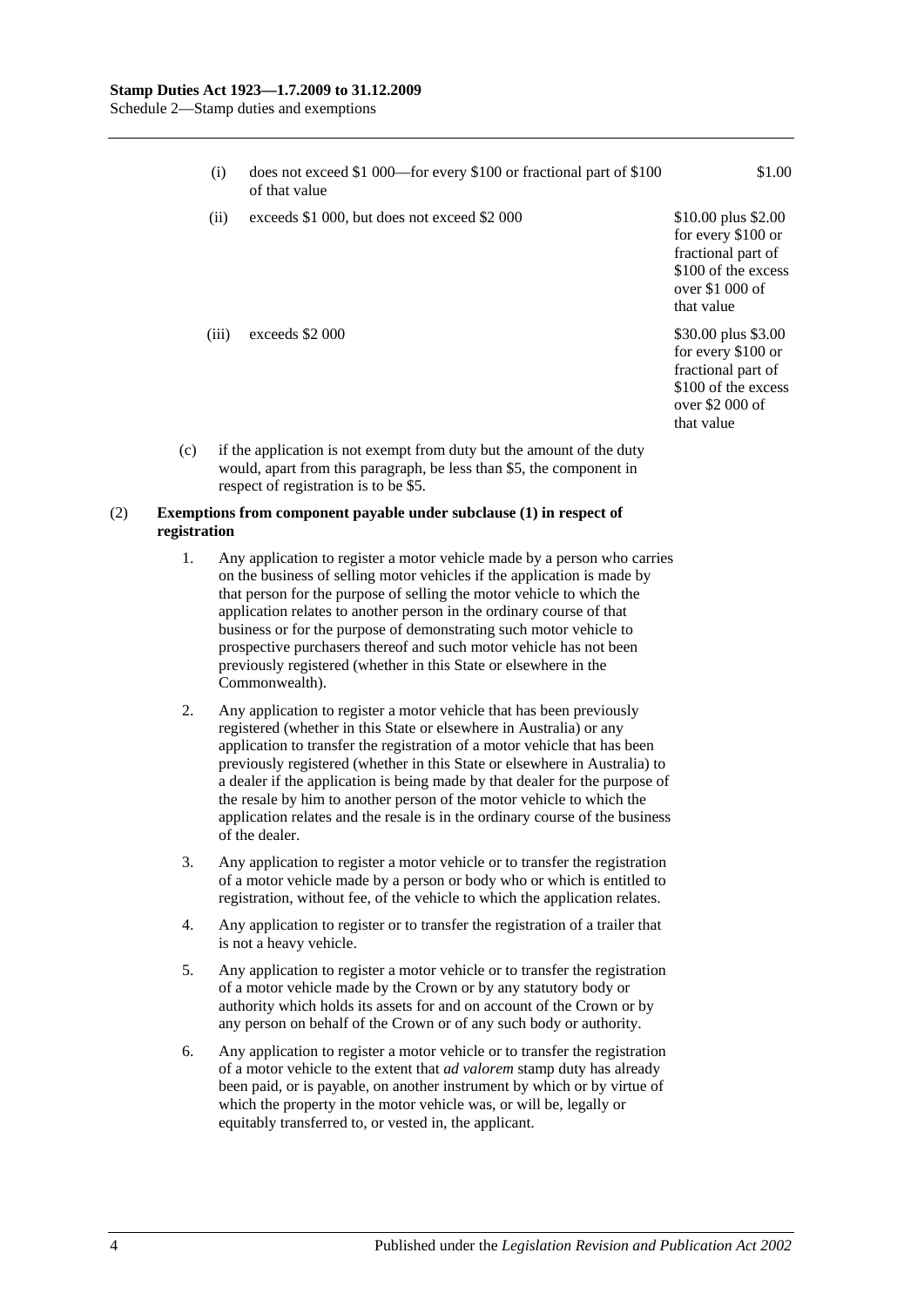- 7. Any application to register or to transfer the registration of a motor vehicle made by an executor or administrator of, or by any person administering the estate of, a deceased person if the application is made only for the purpose of the transfer of the motor vehicle to a person beneficially entitled thereto or for the purpose of the sale of the motor vehicle in the course of winding up the estate.
- 8. Any application to transfer the registration of a motor vehicle made by an owner who has repossessed that motor vehicle pursuant to a hire-purchase agreement or made by an owner in pursuance of the return of the motor vehicle to that owner by the hirer voluntarily where the vehicle is the subject of a hire-purchase agreement or upon the termination of a hiring agreement (not being a hire-purchase agreement).
- 9. Any application to register or to transfer the registration of a motor vehicle in which seating for not less than twelve adult passengers is provided and which is to be used solely or predominantly for the carriage of passengers for hire or reward.
- 10. Any application to register a motor vehicle in, or to transfer the registration of a motor vehicle to, the name of a council as defined in the *[Local Government Act](http://www.legislation.sa.gov.au/index.aspx?action=legref&type=act&legtitle=Local%20Government%20Act%201999) 1999* or a subsidiary of a council under that Act.
- 10A. Any application to register a motor vehicle where the vehicle is to be conditionally registered under section 25 of the *[Motor Vehicles Act](http://www.legislation.sa.gov.au/index.aspx?action=legref&type=act&legtitle=Motor%20Vehicles%20Act%201959) 1959* and the application is of a class declared by regulation under that Act to be exempt from stamp duty.
- 11. Any application to register a motor vehicle in, or transfer the registration of a motor vehicle to, the name of a person who—
	- (a) is entitled under section 38 of the *[Motor Vehicles Act](http://www.legislation.sa.gov.au/index.aspx?action=legref&type=act&legtitle=Motor%20Vehicles%20Act%201959) 1959* to have the motor vehicle registered at a reduced registration fee; and
	- (b) is not enjoying the benefit of this exemption in respect of any other motor vehicle currently owned by the person.
- 12. Any application to register a motor vehicle in, or to transfer the registration of a motor vehicle to, the name of a person who satisfies the Registrar of Motor Vehicles—
	- (a) that he is licensed under the law of another State or Territory of the Commonwealth to carry on the business of buying, selling or exchanging second-hand or used motor vehicles; and
	- (b) that the application is being made by that person for the purpose of the resale by him to another person of the motor vehicle to which the application relates; and
	- (c) that such resale is in the ordinary course of the business of that person.
- 13. Any application to register a motor vehicle in, or to transfer the registration of a motor vehicle to, the name of a person who satisfies the Registrar of Motor Vehicles—
	- (a) that he is the owner of the motor vehicle; and
	- (b) that, in consequence of the loss by him of the use of one or both of his legs, he is permanently unable to use public transport; and
	- (c) that the motor vehicle will be wholly or mainly used for transporting himself; and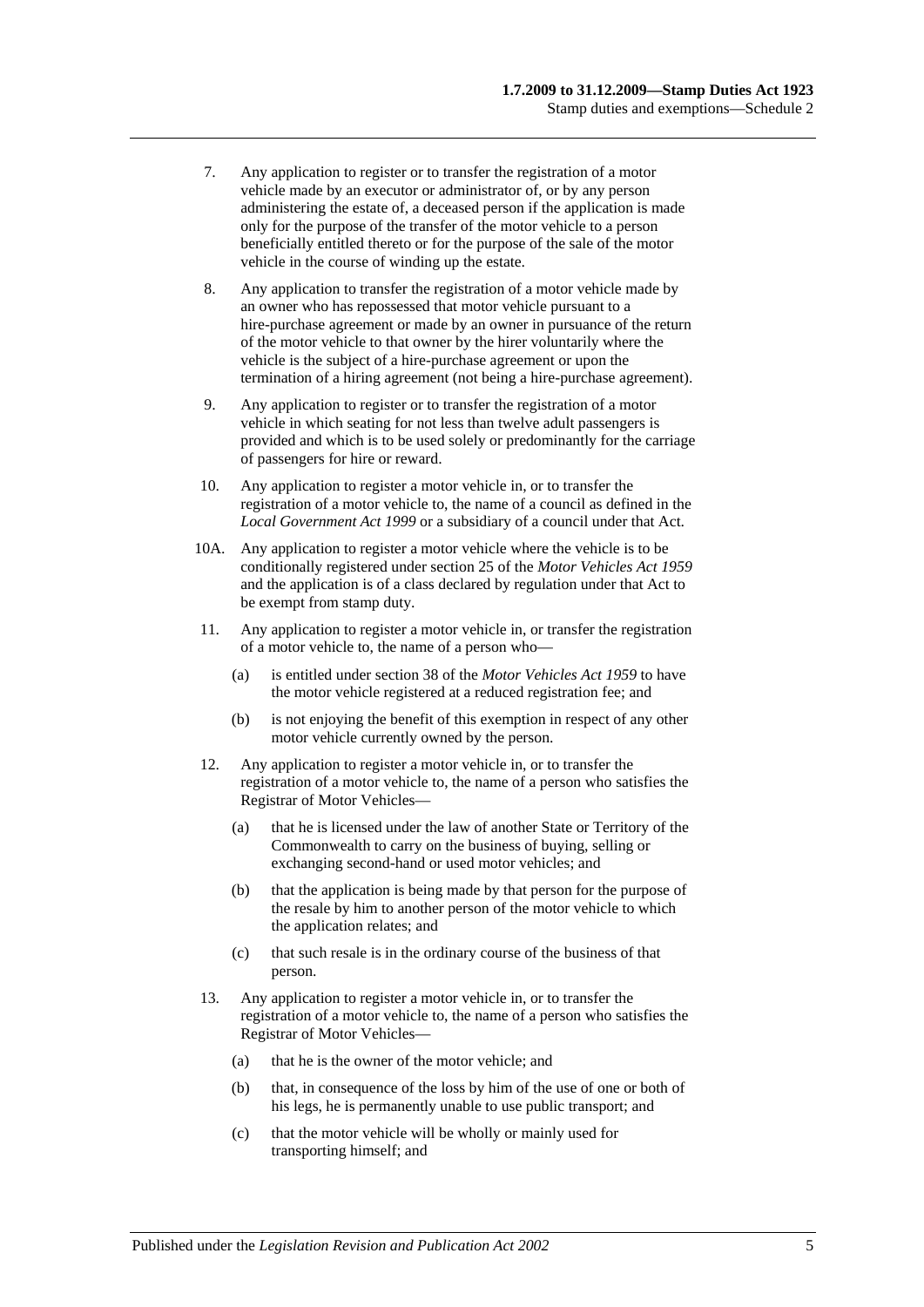- (d) that he is not enjoying the benefit of this exemption in respect of any other motor vehicle currently owned by him.
- 14. Any application to register a motor vehicle in, or to transfer the registration of a motor vehicle to, the name of a person who satisfies the Registrar of Motor Vehicles—
	- (a) that the motor vehicle is the subject of a hire-purchase agreement; and
	- (b) that he is a person to whom the hirer's rights under the agreement have passed by assignment,

but, if *ad valorem* stamp duty has already been paid in respect of the assignment of such rights on the instrument by which, or by virtue of which, such rights were assigned, this exemption shall apply only to the extent of the amount of such duty so paid.

- 15. Any application to register a motor vehicle where the vehicle was not, immediately before the date on which the application is made, conditionally registered under section 25 of the *[Motor Vehicles Act](http://www.legislation.sa.gov.au/index.aspx?action=legref&type=act&legtitle=Motor%20Vehicles%20Act%201959) 1959* and—
	- (a) immediately before the date on which the application is made, the motor vehicle was registered in the name of the applicant (and not in the name of any other person) under the law of this State; or
	- (b) the applicant satisfies the Registrar of Motor Vehicles that, immediately before the date on which the application is made—
		- (i) the motor vehicle was registered in the name of the applicant (and not in the name of any other person) under the law of another State or a Territory of the Commonwealth; and
		- (ii) the applicant—
			- (A) was a resident of that State or Territory; or
			- (B) carried on a business in that State or Territory.
- 16. Any application to register a motor vehicle in, or to transfer the registration of a motor vehicle into, the name of the East Torrens County Board of Health constituted under the *[Health Act](http://www.legislation.sa.gov.au/index.aspx?action=legref&type=act&legtitle=Health%20Act%201935) 1935*.
- 17. Any application to transfer the registration of a motor vehicle made by a mortgagee—
	- (a) who has, in accordance with the *[Consumer Transactions Act](http://www.legislation.sa.gov.au/index.aspx?action=legref&type=act&legtitle=Consumer%20Transactions%20Act%201972) 1972*, taken possession of the motor vehicle in pursuance of a consumer mortgage; or
	- (b) to whom the motor vehicle has been voluntarily returned by the mortgagor in pursuance of the *[Consumer Transactions Act](http://www.legislation.sa.gov.au/index.aspx?action=legref&type=act&legtitle=Consumer%20Transactions%20Act%201972) 1972*.
- 18. Any application to register or to transfer the registration of a tractor or item of agricultural machinery owned by a primary producer.
- 19. An application to register a motor vehicle in, or to transfer the registration of a motor vehicle into, the name of a beneficiary of the estate of a deceased person in order to give effect to the provisions of a will or the rules of intestacy.
- (3) Application to register or transfer the registration of a motor vehicle—component payable in respect of policy of insurance where the application is for registration of the vehicle for a period of—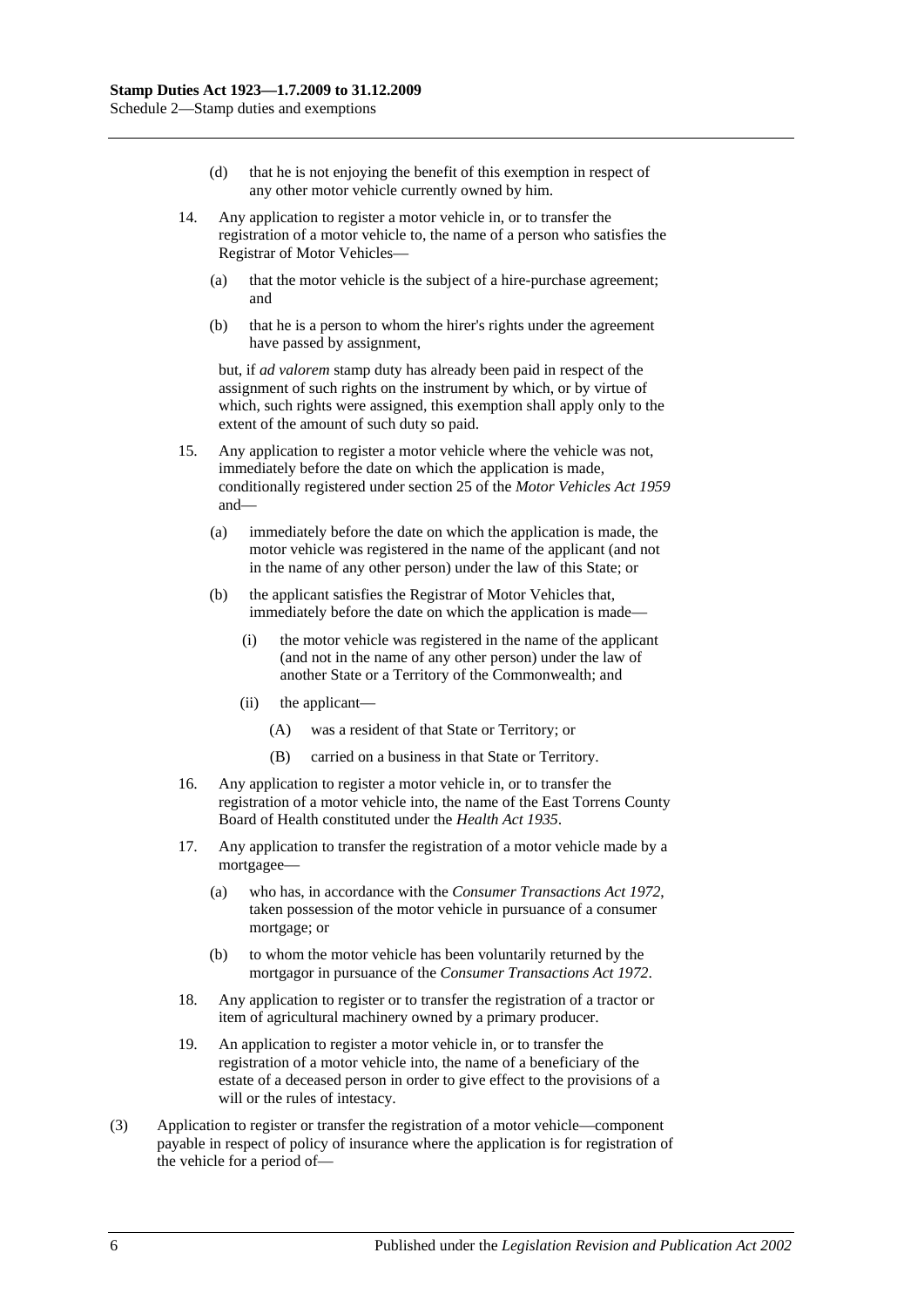| (a)                 |     | less than 12 months (for each 3 months or part of each 3 months in the<br>period of registration)                                                                                                                                                               | \$15.00 |
|---------------------|-----|-----------------------------------------------------------------------------------------------------------------------------------------------------------------------------------------------------------------------------------------------------------------|---------|
| (b)                 |     | 12 months                                                                                                                                                                                                                                                       | \$60.00 |
| policy of insurance |     | Exemptions from component payable under subclause (3) in respect of a                                                                                                                                                                                           |         |
| 1.                  |     | Policy of insurance where the application for registration is made by a<br>person or body who or which is entitled to registration of the motor<br>vehicle to which the application relates without fee.                                                        |         |
| 2.                  |     | Policy of insurance where the application is for registration of a trailer<br>that is not a heavy vehicle.                                                                                                                                                      |         |
| 3.                  |     | Policy of insurance where the application for registration is made by the<br>Crown or by any statutory body or authority which holds its assets for<br>and on account of the Crown or by any person on behalf of the Crown or<br>of any such body or authority. |         |
| 4.                  |     | Policy of insurance where the application is for registration of a motor<br>vehicle in which seating for not less than twelve adult passengers if<br>provided and which is used solely or predominantly for the carriage of<br>passengers for hire or reward.   |         |
| 5.                  |     | Policy of insurance where the application for registration is made by a<br>council as defined in the Local Government Act 1999 or a subsidiary of a<br>council under that Act.                                                                                  |         |
| 5A.                 |     | Policy of insurance where the motor vehicle is to be conditionally<br>registered under section 25 of the Motor Vehicles Act 1959 and the<br>application for registration is of a class declared by regulation under that<br>Act to be exempt from stamp duty.   |         |
| 6.                  |     | Policy of insurance where the application for registration is made by a<br>person who-                                                                                                                                                                          |         |
|                     | (a) | is entitled under section 38 of the Motor Vehicles Act 1959 to have<br>the motor vehicle registered at a reduced registration fee; and                                                                                                                          |         |
|                     | (b) | is not enjoying the benefit of this exemption in respect of any other<br>motor vehicle currently owned by the person.                                                                                                                                           |         |
| 7.                  |     | Policy of insurance where the application for registration is made by a<br>person who satisfies the Registrar of Motor Vehicles-                                                                                                                                |         |
|                     | (a) | that he is the owner of the motor vehicle; and                                                                                                                                                                                                                  |         |
|                     | (b) | that, in consequence of the loss by him of the use of one or both of<br>his legs, he is permanently unable to use public transport; and                                                                                                                         |         |
|                     | (c) | that the motor vehicle will be wholly or mainly used for<br>transporting himself; and                                                                                                                                                                           |         |
|                     | (d) | that he is not enjoying the benefit of this exemption in respect of<br>any other motor vehicle currently owned by him.                                                                                                                                          |         |
| 8.                  |     | Policy of insurance where the application for registration is made by a<br>person who satisfies the Registrar of Motor Vehicles-                                                                                                                                |         |
|                     | (a) | that he is the owner of the motor vehicle;                                                                                                                                                                                                                      |         |
|                     | (b) | that he is entitled as the holder of-                                                                                                                                                                                                                           |         |
|                     |     | a State concession card issued by the Department of<br>(i)<br>Community Welfare; or                                                                                                                                                                             |         |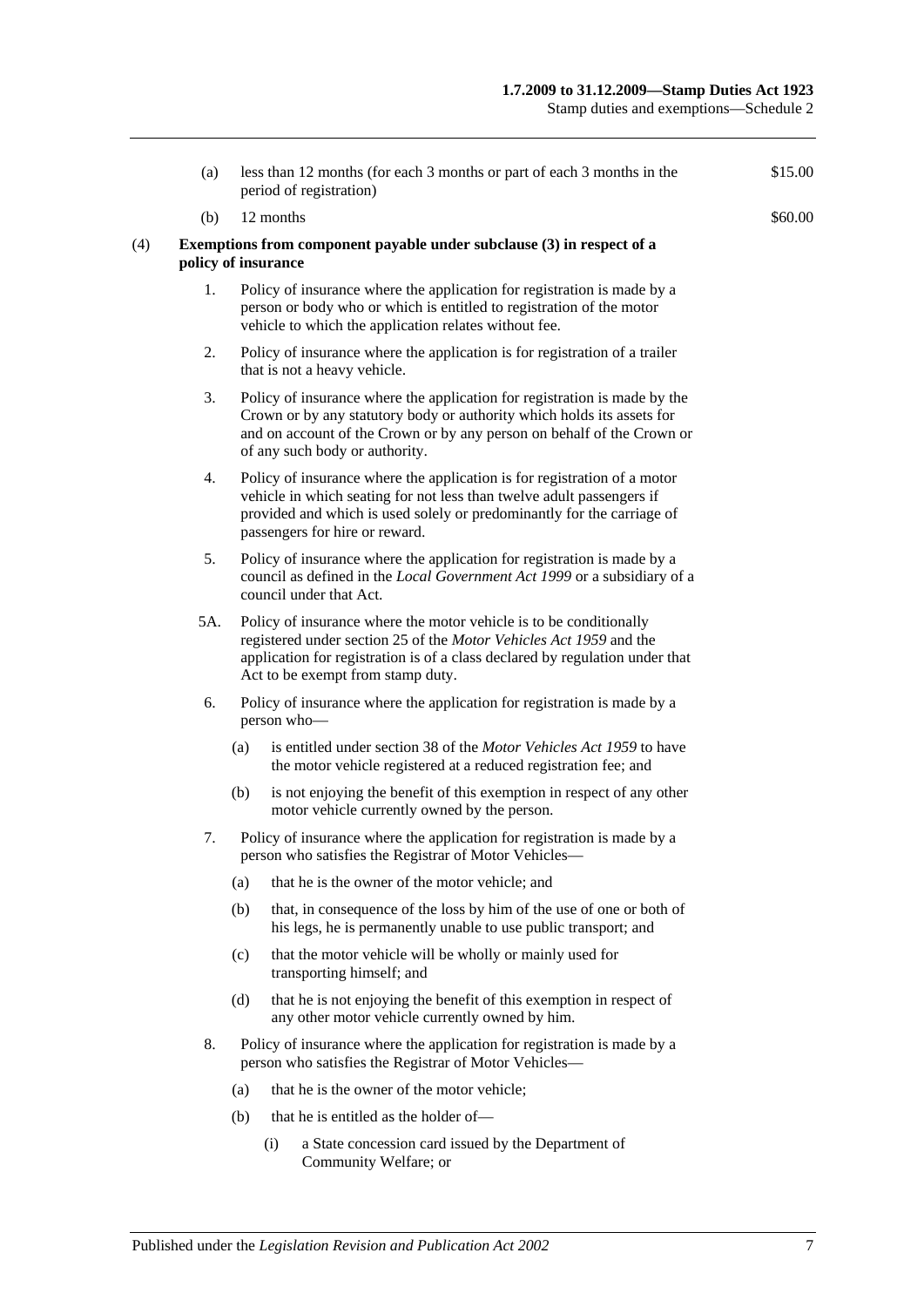(ii) a pensioner entitlement card issued under any Act or law of the Commonwealth, to travel on public transport in this State at reduced fares. **3—Conveyance or transfer on sale of property not otherwise charged** (1) Conveyance or transfer on sale of any property (not otherwise charged), including contract or agreement for sale— (a) in the case of the sale of a financial product that is not quoted on a recognised financial market—for every \$100 and any fractional part of \$100 of the value of the financial product \$0.60 (b) in any other case (not being a conveyance or transfer on sale of any financial product)—where the value of the property conveyed— (i) does not exceed \$12 000—for every \$100 or fractional part of \$100 of the value \$1.00 (ii) exceeds \$12 000 but does not exceed \$30 000 \$120 plus \$2.00 for every \$100 or fractional part of \$100 of the excess over \$12 000 of that value (iii) exceeds \$30 000 but does not exceed \$50 000 \$480 plus \$3.00 for every \$100 or fractional part of \$100 of the excess over \$30 000 of that value (iv) exceeds \$50 000 but does not exceed \$100 000 \$1 080 plus \$3.50 for every \$100 or fractional part of \$100 of the excess over \$50 000 of that value (v) exceeds \$100 000 but does not exceed \$200 000 \$2 830 plus \$4.00 for every \$100 or fractional part of \$100 of the excess over \$100 000 of that value (vi) exceeds \$200 000 but does not exceed \$250 000 \$6 830 plus \$4.25 for every \$100 or fractional part of \$100 of the excess over \$200 000 of that value (vii) exceeds \$250 000 but does not exceed \$300 000 \$8 955 plus \$4.75 for every \$100 or fractional part of \$100 of the excess over \$250 000 of that value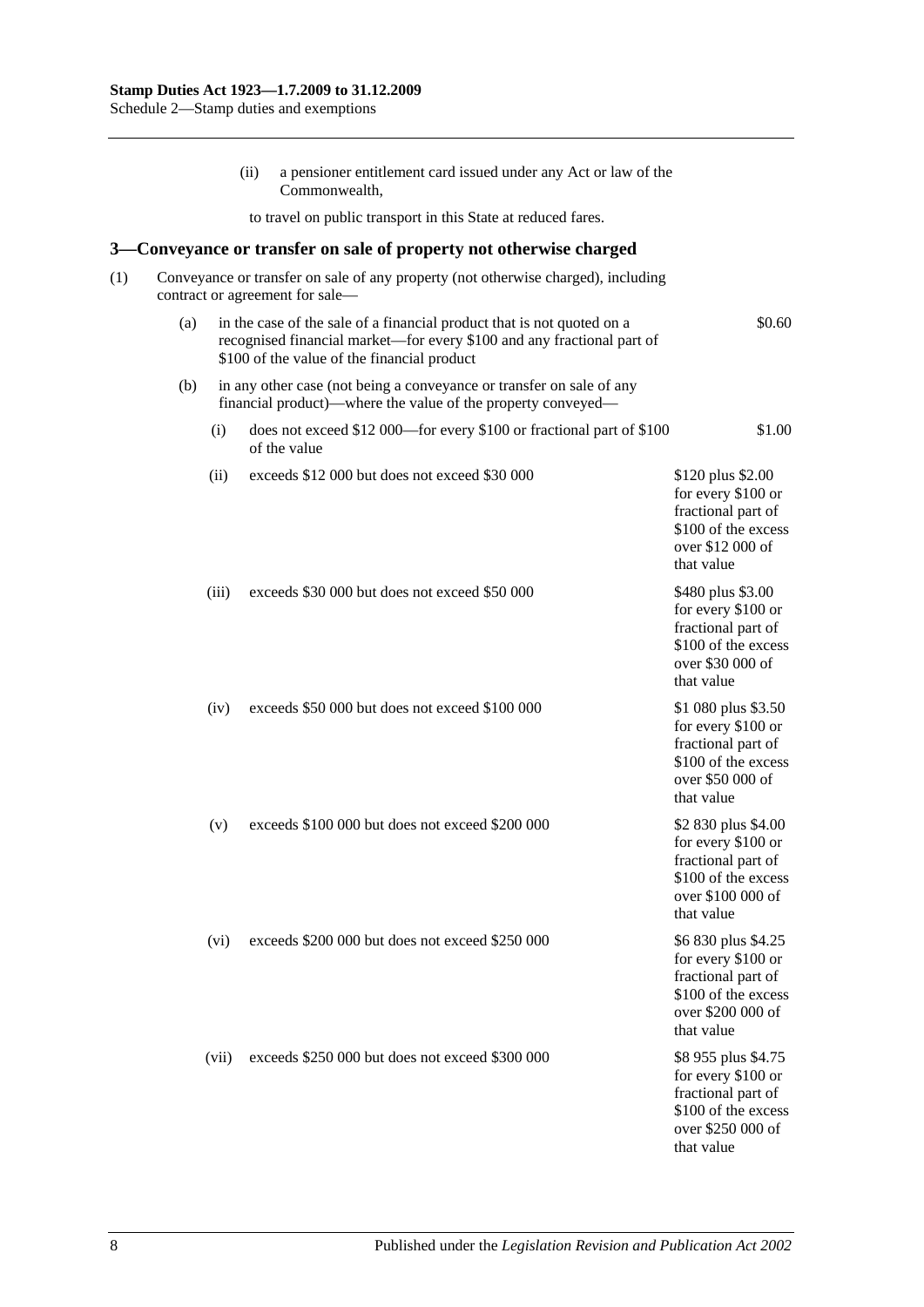#### **1.7.2009 to 31.12.2009—Stamp Duties Act 1923**

Stamp duties and exemptions—Schedule 2

|                         |                                                                                                                             | (viii) | exceeds \$300 000 but does not exceed \$500 000                                                                                                                                                                                                                                                                                         | \$11 330 plus<br>\$5.00 for every<br>\$100 or fractional<br>part of \$100 of the<br>excess over<br>\$300 000 of that<br>value |  |  |
|-------------------------|-----------------------------------------------------------------------------------------------------------------------------|--------|-----------------------------------------------------------------------------------------------------------------------------------------------------------------------------------------------------------------------------------------------------------------------------------------------------------------------------------------|-------------------------------------------------------------------------------------------------------------------------------|--|--|
|                         |                                                                                                                             | (ix)   | exceeds \$500 000                                                                                                                                                                                                                                                                                                                       | \$21 330 plus<br>\$5.50 for every<br>\$100 or fractional<br>part of \$100 of the<br>excess over<br>\$500 000 of that<br>value |  |  |
| (2)<br><b>Exemption</b> |                                                                                                                             |        |                                                                                                                                                                                                                                                                                                                                         |                                                                                                                               |  |  |
|                         | 1.                                                                                                                          |        | Conveyance or transfer of a mortgage or an interest in a mortgage<br>(including such a conveyance or transfer under which a chose in action<br>consisting of the debt secured by that mortgage or part of that debt is<br>also conveyed or transferred).                                                                                |                                                                                                                               |  |  |
|                         | 2.                                                                                                                          |        | Conveyance or transfer of any debenture, debenture stock, bond, note or<br>other security of a similar kind of a government or of any municipal or<br>other corporation, company or society (whether constituting a charge on<br>the assets of the government, or of the municipal or other corporation,<br>company or society or not). |                                                                                                                               |  |  |
|                         | 4.                                                                                                                          |        | In the case of an amalgamation under the Fair Work Act 1994 any<br>conveyance or transfer of property by an amalgamating association to<br>the association formed by the amalgamation.                                                                                                                                                  |                                                                                                                               |  |  |
|                         | 5.                                                                                                                          |        | In the case of an amalgamation under Schedule 1 of the Workplace<br>Relations Act 1996 of the Commonwealth, any conveyance or transfer of<br>property to an amalgamated organisation from a de-registered<br>organisation.                                                                                                              |                                                                                                                               |  |  |
|                         |                                                                                                                             |        | 4 Conveyance operating as voluntary disposition inter vivos                                                                                                                                                                                                                                                                             |                                                                                                                               |  |  |
| (1)                     | Conveyance operating as a voluntary disposition <i>inter vivos</i> of any property<br>(including a statement under Part 4)— |        |                                                                                                                                                                                                                                                                                                                                         |                                                                                                                               |  |  |
|                         | (a)                                                                                                                         |        | in the case of the disposition of a financial product that is not quoted on a<br>recognised financial market—for every \$100 and any fractional part of<br>\$100 of the value of the financial product                                                                                                                                  | \$0.60                                                                                                                        |  |  |
|                         | (b)                                                                                                                         |        | in any other case—where the value of the property conveyed—                                                                                                                                                                                                                                                                             |                                                                                                                               |  |  |
|                         |                                                                                                                             | (i)    | does not exceed \$12 000—for every \$100 or fractional part of \$100<br>of the value                                                                                                                                                                                                                                                    | \$1.00                                                                                                                        |  |  |
|                         |                                                                                                                             | (ii)   | exceeds \$12 000 but does not exceed \$30 000                                                                                                                                                                                                                                                                                           | \$120 plus \$2.00<br>for every \$100 or<br>fractional part of<br>\$100 of the excess<br>over \$12 000 of<br>that value        |  |  |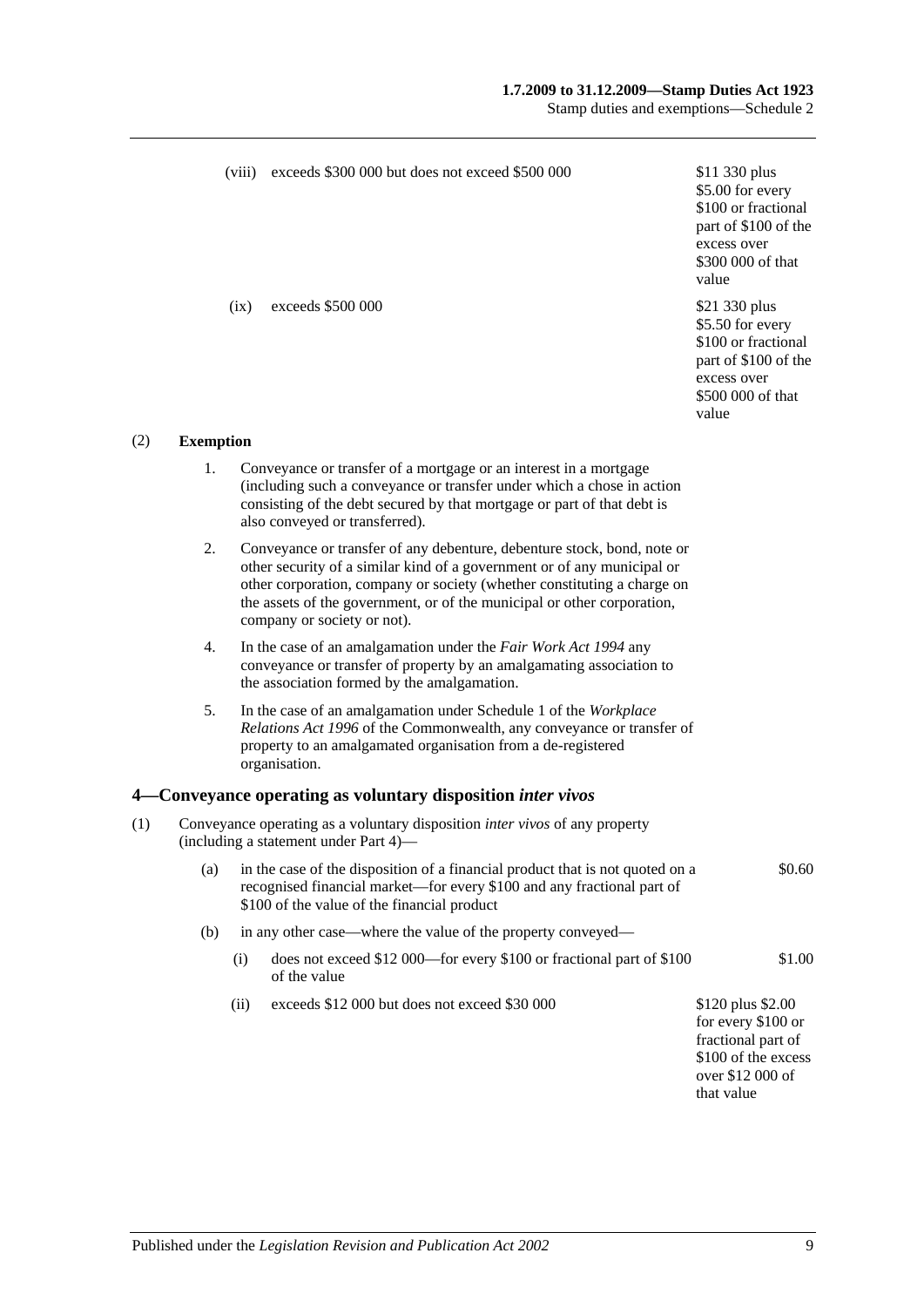| (iii)  | exceeds \$30 000 but does not exceed \$50 000   | \$480 plus \$3.00<br>for every \$100 or<br>fractional part of<br>\$100 of the excess<br>over \$30 000 of<br>that value        |
|--------|-------------------------------------------------|-------------------------------------------------------------------------------------------------------------------------------|
| (iv)   | exceeds \$50 000 but does not exceed \$100 000  | \$1 080 plus \$3.50<br>for every \$100 or<br>fractional part of<br>\$100 of the excess<br>over \$50 000 of<br>that value      |
| (v)    | exceeds \$100 000 but does not exceed \$200 000 | \$2 830 plus \$4.00<br>for every \$100 or<br>fractional part of<br>\$100 of the excess<br>over \$100 000 of<br>that value     |
| (vi)   | exceeds \$200 000 but does not exceed \$250 000 | \$6 830 plus \$4.25<br>for every \$100 or<br>fractional part of<br>\$100 of the excess<br>over \$200 000 of<br>that value     |
| (vii)  | exceeds \$250 000 but does not exceed \$300 000 | \$8 955 plus \$4.75<br>for every \$100 or<br>fractional part of<br>\$100 of the excess<br>over \$250 000 of<br>that value     |
| (viii) | exceeds \$300 000 but does not exceed \$500 000 | \$11 330 plus<br>\$5.00 for every<br>\$100 or fractional<br>part of \$100 of the<br>excess over<br>\$300 000 of that<br>value |
| (ix)   | exceeds \$500 000                               | \$21 330 plus<br>\$5.50 for every<br>\$100 or fractional<br>part of \$100 of the<br>excess over<br>\$500 000 of that<br>value |

#### (2) **Exemption**

- 1. Conveyance operating as a voluntary disposition *inter vivos* by an employer of any property for the purpose of providing individual personal benefits, pensions or retiring allowances for his employees.
- 2. Conveyance or transfer of a mortgage or an interest in a mortgage (including such a conveyance or transfer under which a chose in action consisting of the debt secured by that mortgage or part of that debt is also conveyed or transferred).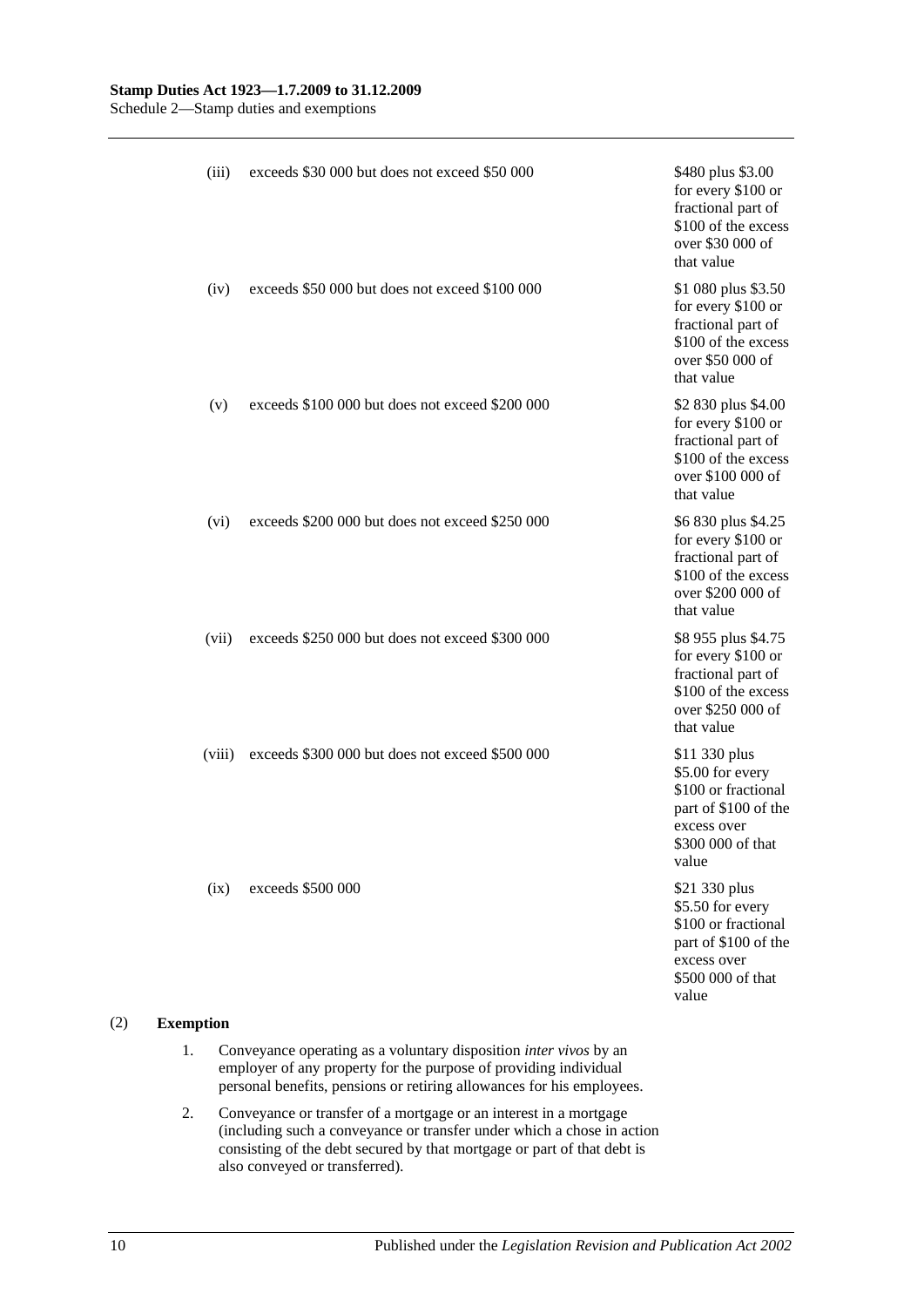- 4. In the case of an amalgamation under the *[Fair Work Act](http://www.legislation.sa.gov.au/index.aspx?action=legref&type=act&legtitle=Fair%20Work%20Act%201994) 1994* any conveyance or transfer of property by an amalgamating association to the association formed by the amalgamation.
- 5. In the case of an amalgamation under Schedule 1 of the *Workplace Relations Act 1996* of the Commonwealth, any conveyance or transfer of property to an amalgamated organisation from a de-registered organisation.

#### **11—Mortgage, bond, debenture, covenant or warrant of attorney**

- (1) Mortgage, bond, debenture, covenant or warrant of attorney to confess and enter up judgment—
	- (a) subject to paragraphs (b) and (c), the rate of duty is—
		- (i) if the secured liability does not exceed \$6 000—\$10.00;
		- (ii) if the secured liability exceeds \$6 000—\$10 plus \$0.15 for every \$100 or fractional part of \$100 over \$6 000,

(but any amount representing the premium on an insurance policy over property subject to the security is to be excluded);

- (b) if a mortgage is a mortgage of an existing mortgage over land used or to be used solely as the site of a residential building, the duty is \$10.00;
- (c) a bond, debenture, or covenant securing a contingent liability is liable to *ad valorem* duty based on the amount presently secured at the time of stamping if the Commissioner is satisfied of the genuineness of the contingency.

#### (2) **Exemptions**

- 1. Every collateral or auxiliary or additional or substituted security, or security by way of further assurance for the above-mentioned purpose, where the principal or primary security is chargeable with duty as a mortgage, bond, debenture, covenant or warrant of attorney to confess and enter up judgment and is duly stamped as such.
- 2. Every mortgage, bond, debenture or covenant securing the payment or repayment of an amount not exceeding four hundred dollars.
- 2a. A mortgage securing a loan that has been, or is to be, applied wholly for home acquisition or improvement.
- 2b. A mortgage to secure a loan that has been, or is to be, applied wholly for refinancing purposes.
- 3. A deed of cross guarantee entered into between a company and its subsidiaries in pursuance of a class order under section 341 of the *Corporations Act 2001* of the Commonwealth or a mortgage, bond, debenture or covenant securing a liability under such a deed of cross guarantee.
- 4. Charge over property imposed by order made under section 8(1) of the *[Enforcement of Judgments Act](http://www.legislation.sa.gov.au/index.aspx?action=legref&type=act&legtitle=Enforcement%20of%20Judgments%20Act%201991) 1991*.

#### (3) **Partial exemptions**

1 A mortgage securing a loan that has been, or is to be, applied in part for home acquisition or improvement and in part for other purposes is liable to duty as if it secured only so much of the loan as is to be applied for the other purposes.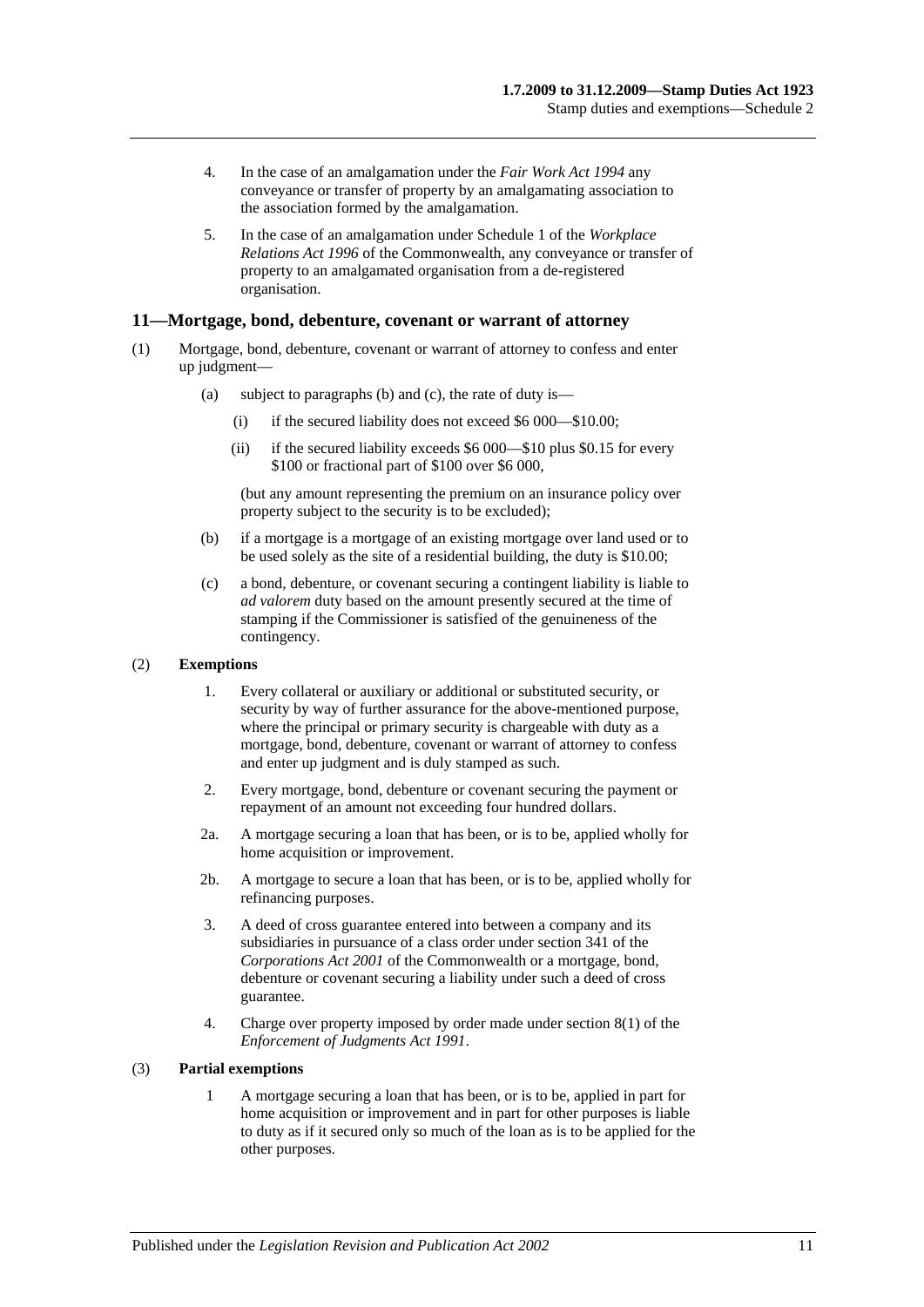2 A mortgage securing a loan that has been, or is to be, applied in part for refinancing purposes and in part for other purposes is liable to duty as if it secured only so much of the loan as is to be applied for the other purposes.

#### (4) **Definitions**

A loan secured by a mortgage is applied for *home acquisition or improvement* to the extent that it is used for one or more of the following purposes:

- (a) purchasing land on which residential premises have been, or are to be, built that the mortgagor (or, if there are 2 or more mortgagors, at least one of them) intends to occupy as his or her sole or principal place of residence;
- (b) building, or making additions or improvements to, residential premises that the mortgagor (or, if there are 2 or more mortgagors, at least one of them) occupies or intends to occupy as his or her sole or principal place of residence;
- (c) repaying a loan previously taken out for one or more of the above purposes.

A loan secured by a mortgage is applied for *refinancing purposes* to the extent that the loan has been, or is to be, applied to paying out the outstanding balance of a debt secured by an earlier mortgage on which duty has been paid (or which is exempt from duty) if the following conditions are satisfied:

- (a) the borrower under the loan transaction must be the person liable for the debt secured by the earlier mortgage; and
- (b) at least some of the mortgaged property must be common to both mortgages; and
- (c) the earlier mortgage must be fully discharged before, or as soon as practicable after, the first payment of loan money to, or for the benefit of, the borrower under the loan transaction secured by the later mortgage.

#### **12—Return under section 42AA**

Return lodged with the Commissioner by a company, person or firm of persons under [section](#page-29-0) 42AA—

There shall be paid by the person lodging the return a duty at such rate per centum of the amount of the premiums paid or payable in respect of each class of assurance or insurance to which the return relates as would have been payable if the assurance or insurance had been effected under a policy issued in this State.

# **Part 2—General exemptions from all stamp duties**

### **16—General exemptions**

The following instruments are exempt from all stamp duties:

- 1 Wills, testamentary instruments and letters of administration and any instrument acknowledging, evidencing or recording any such instrument.
- 1A Agreement or memorandum of agreement made on or after 1 September 1992, not under seal, and not otherwise specifically charged with duty.
- 2 Certificates of title issued from the Lands Titles Office.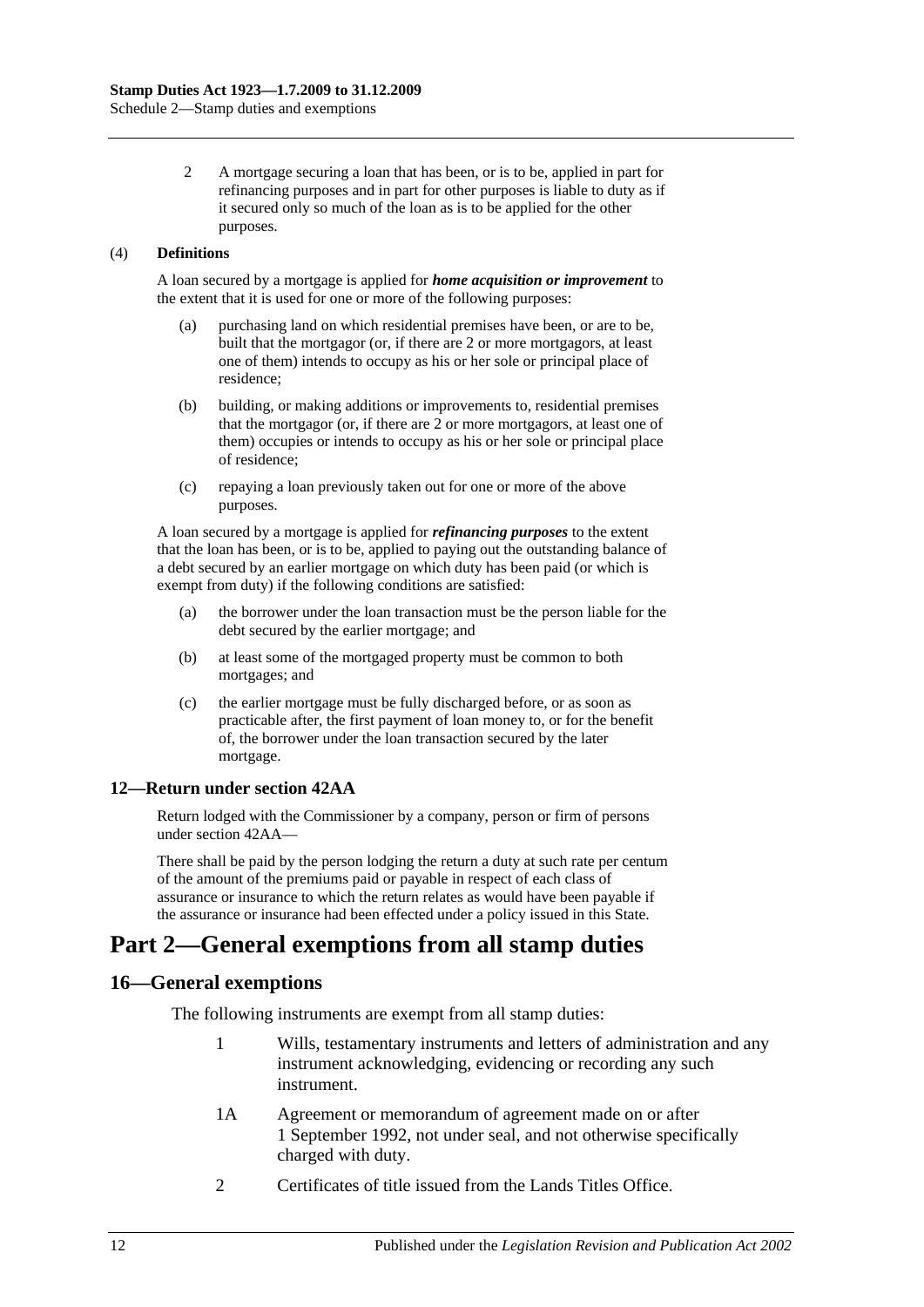- 3 Customs bonds.
- 4 Administration bonds.
- 5 Bonds to the Crown.
- 6 Conveyances of bills, bonds, debentures or other securities issued by a public statutory body constituted under a law of the Commonwealth or of this or any other State or of any Territory of the Commonwealth, not being a prescribed statutory body or a statutory body of a prescribed class.
- 7 Bond on appointment of a special bailiff.
- 8 Memorandum of association, articles of association and rules and regulations of any incorporated company, association or society.
- 9 Marriage settlements.
- 10 Mortgage bonds guaranteed by the Government of South Australia.
- 11 Articles or indentures of apprenticeship and assignments of articles or indentures of apprenticeship.
- 12 Leases to the Crown and to any person on behalf of the Crown.
- 13 A power of attorney (or any other instrument in the nature of a power of attorney).
- 13A Grant of land from the Crown.
- 13B Conveyance, whether on sale or otherwise, to the Crown or to any person on behalf of the Crown (not being a surrender to the Crown, or any such person, of a lease or other interest in land in order that the Crown may grant to a person other than the surrenderor a lease of, or other interest in, the same land or any part thereof).
- 15 Any transfer of any fire, personal accident, fidelity, guarantee, livestock, plate glass or marine insurance or assurance policy.
- 16 Any cemetery leases.
- 18 Bills, bonds, inscribed stock, debentures, deposit receipts and other securities issued by the Government of the State, and coupons or interest warrants issued in connection with any such bills, bonds, stock, debentures, deposit receipts or other securities, and any transfer of, or document relating to, the purchase or sale of any such bills, bonds, stock, debentures, deposit receipts or other securities.
- 19 Conveyance or transfer of a financial product by the personal representative of a deceased person to another person entitled under the will of the deceased person, or on intestacy, to have the financial product conveyed or transferred to him or her.
- 20 Conveyance or transfer of a financial product if the conveyance or transfer is made for the purpose of effectuating the appointment of a new trustee or the retirement of a trustee and all duty chargeable on any instrument for the appointment of the new trustee or the retirement of the trustee, as the case may be, has been duly paid.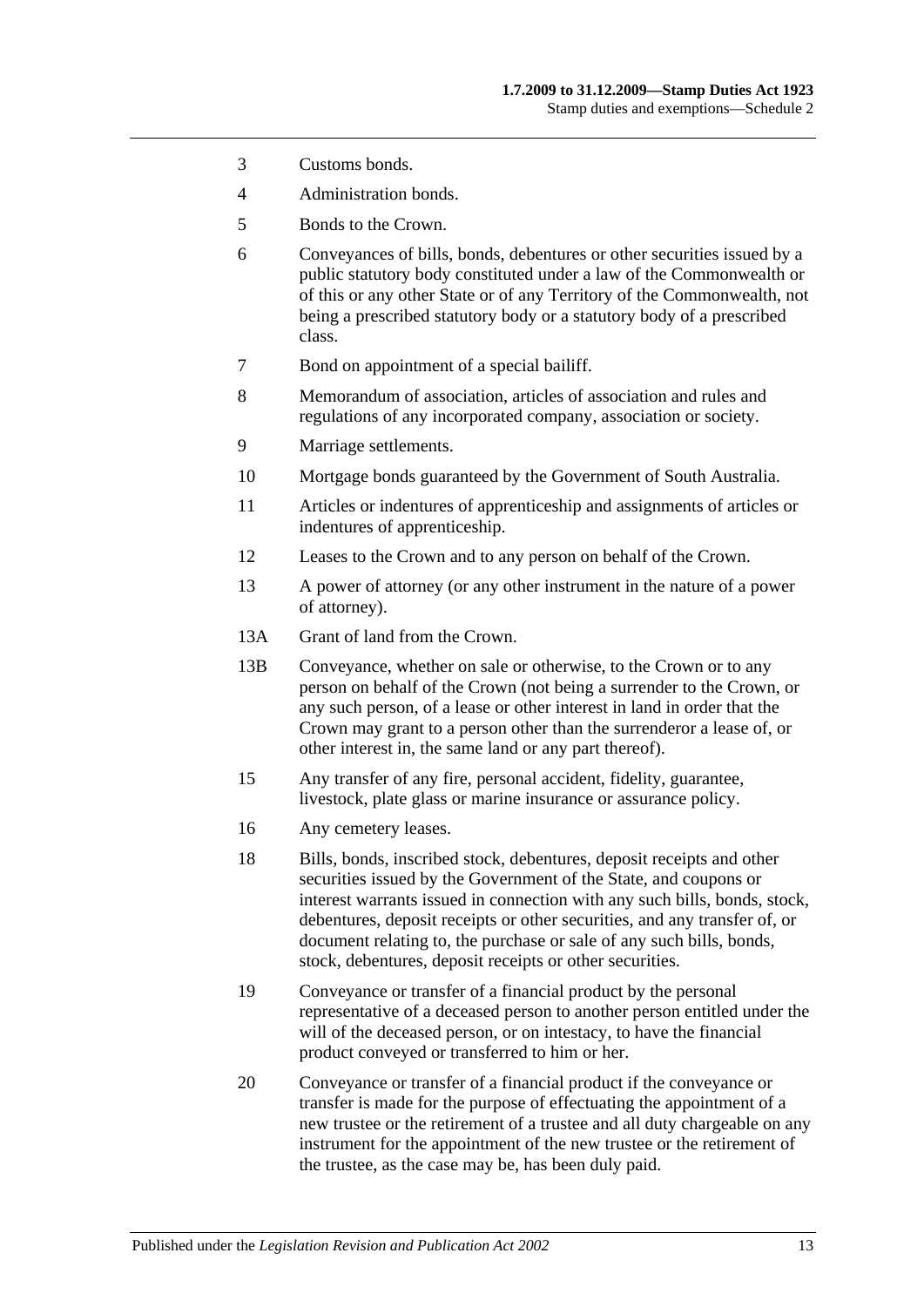- 21 Conveyance or transfer of a financial product if the conveyance of transfer is made in pursuance of any deed of settlement or deed of gift and all duty chargeable on the deed of settlement or deed of gift, as the case may be, has been duly paid.
- 23 (1) Any conveyance, transfer or mortgage to which a prescribed person is a party and which is executed or entered into in connection with the purchase or gift of any land on which the prescribed person resides or intends to reside shall be exempt from stamp duty on so much of the amount on which the duty is chargeable as does not exceed two thousand four hundred dollars, but a conveyance, transfer or mortgage shall not be exempt under this paragraph unless the Commissioner is satisfied by such evidence as he requires—
	- (a) that the purchase or gift is made for the purpose of enabling the prescribed person to become the owner, or lessee from the Crown, of a dwelling house in which he resides or intends to reside;
	- (b) that a conveyance, transfer or mortgage to which the prescribed person was a party and which was executed or entered into in connection with any other purchase or gift of land on which the prescribed person resided or intended to reside has not previously been exempt from stamp duty pursuant to this paragraph or any enactment relating to advances for homes.
	- (2) In this exemption—

### <span id="page-109-0"></span>*prescribed person* means—

- (a) a person who, during any war in which the Commonwealth is or was engaged, has served as a member of a naval, military or air force of the Commonwealth or of the United Kingdom or of any part of Her Majesty's dominions, whether or not he is still so serving at the time when he claims exemption under this paragraph;
- <span id="page-109-1"></span>(b) a person who, during any such war, was employed in seagoing service on a ship registered in any territory under the dominion of Her Majesty the Queen, whether or not he is still so employed at the time when he claims exemption under this paragraph;
- <span id="page-109-2"></span>(c) a person who has been on active service in the Korean war as a member of a naval, military or air force of the Commonwealth or of the United Kingdom or of any other part of Her Majesty's dominions, whether or not he is still on such service at the time when he claims exemption under this paragraph.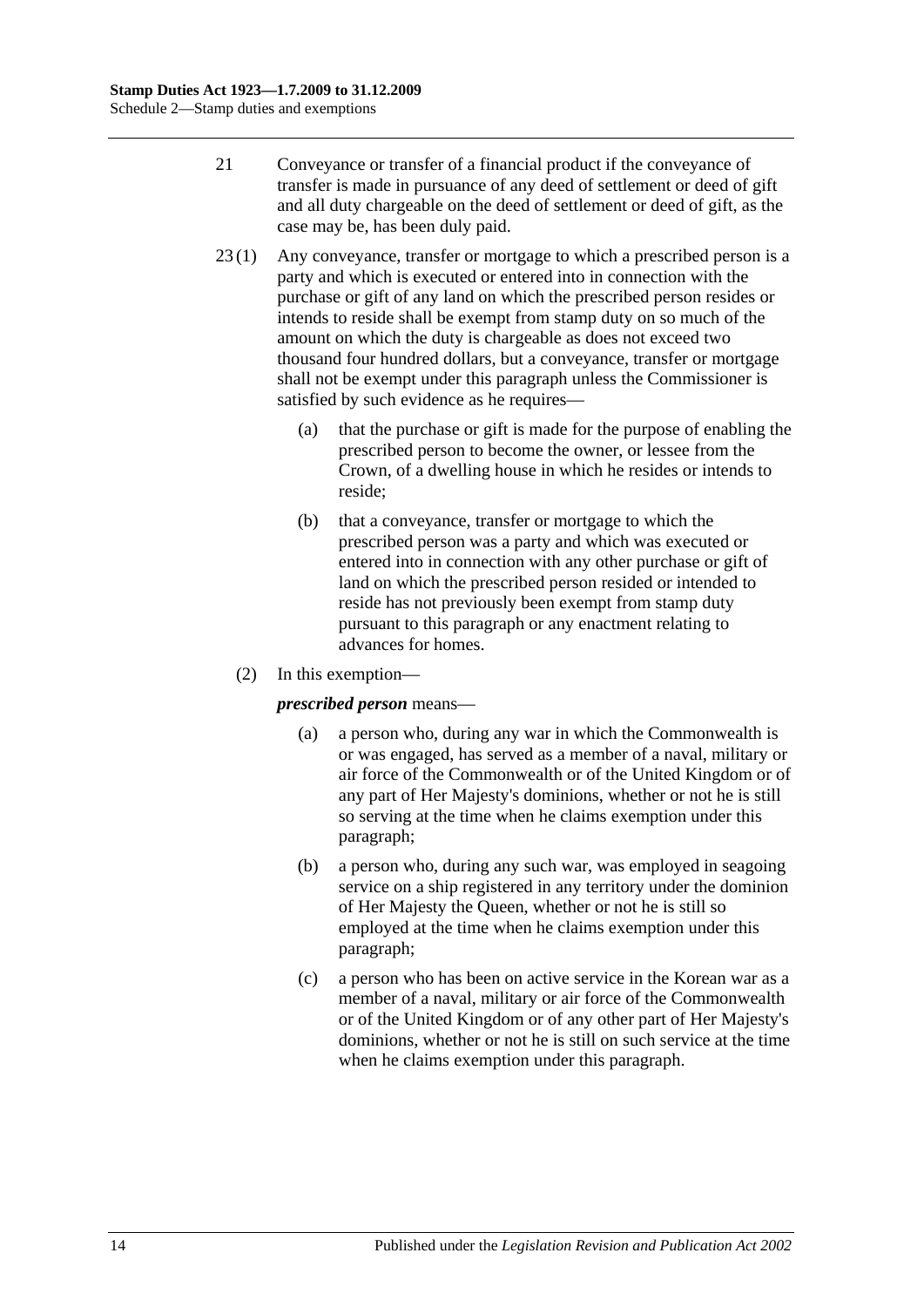The expression *Korean war* in this paragraph means the war in Korea which commenced on the twenty-fifth day of June, 1950. For the purposes of this paragraph that war shall be deemed to end on the day on which a proclamation is issued by the Governor declaring that the Korean war has ceased;

- <span id="page-110-0"></span>(d) a person who has been on active service as a member of a naval, military or air force of the Commonwealth or of the United Kingdom or of any other part of Her Majesty's dominions operating for the suppression of unlawful violence in Malaya, whether or not he is still on such service at the time when he claims exemption under this paragraph;
- <span id="page-110-1"></span>(d1) a person who (whether before or after the commencement of the *[Stamp Duties Act Amendment Act](http://www.legislation.sa.gov.au/index.aspx?action=legref&type=act&legtitle=Stamp%20Duties%20Act%20Amendment%20Act%201965) 1965*) has been on active service as a member of a naval, military or air force of the Commonwealth or of the United Kingdom or of any other part of Her Majesty's dominions in any area outside Australia or in any naval, military or air force operation that is proclaimed to be an area or (as the case may be) a naval, military or air force operation for the purposes of this paragraph, whether or not he is still on such service at the time when he claims exemption under this paragraph;
- (e) the widow of any deceased person who during his lifetime served or was employed as mentioned in [paragraph](#page-109-0) (a), [\(b\),](#page-109-1)  $(c)$ ,  $(d)$  or  $(d1)$ ;

*land* includes the fee simple of any land and the estate and interest of a lessee of land held under a Crown lease, and of a purchaser of land held under an agreement for sale and purchase granted by the Crown.

- (3) For the purposes of [paragraphs](#page-109-0) (a) and [\(b\)](#page-109-1) of the definition of *prescribed person*, a war shall be deemed to continue from the commencement thereof until the day declared by the Governor by proclamation to be the day on which the war shall be deemed to cease. Notwithstanding the provisions of this paragraph, or of any proclamation made in pursuance thereof, the war which commenced on the third day of September, 1939, shall, for the purposes of any conveyance, transfer or mortgage executed or entered into after the commencement of the *[Stamp Duties Act Amendment Act](http://www.legislation.sa.gov.au/index.aspx?action=legref&type=act&legtitle=Stamp%20Duties%20Act%20Amendment%20Act%201965) 1965* be deemed to have ceased on the thirty-first day of December, 1945.
- 24B A conveyance or transfer of a financial product made solely for the purpose of a security lending transaction of a kind that would qualify for relief under section 26BC(3) of the *Income Tax Assessment*  Act 1936 of the Commonwealth, as amended from time to time.
- 25 A declaration of trust by the Public Trustee for the benefit of a child under the age of 18 years who has received a payment under the *[Victims of Crime Act](http://www.legislation.sa.gov.au/index.aspx?action=legref&type=act&legtitle=Victims%20of%20Crime%20Act%202001) 2001* or a corresponding previous law.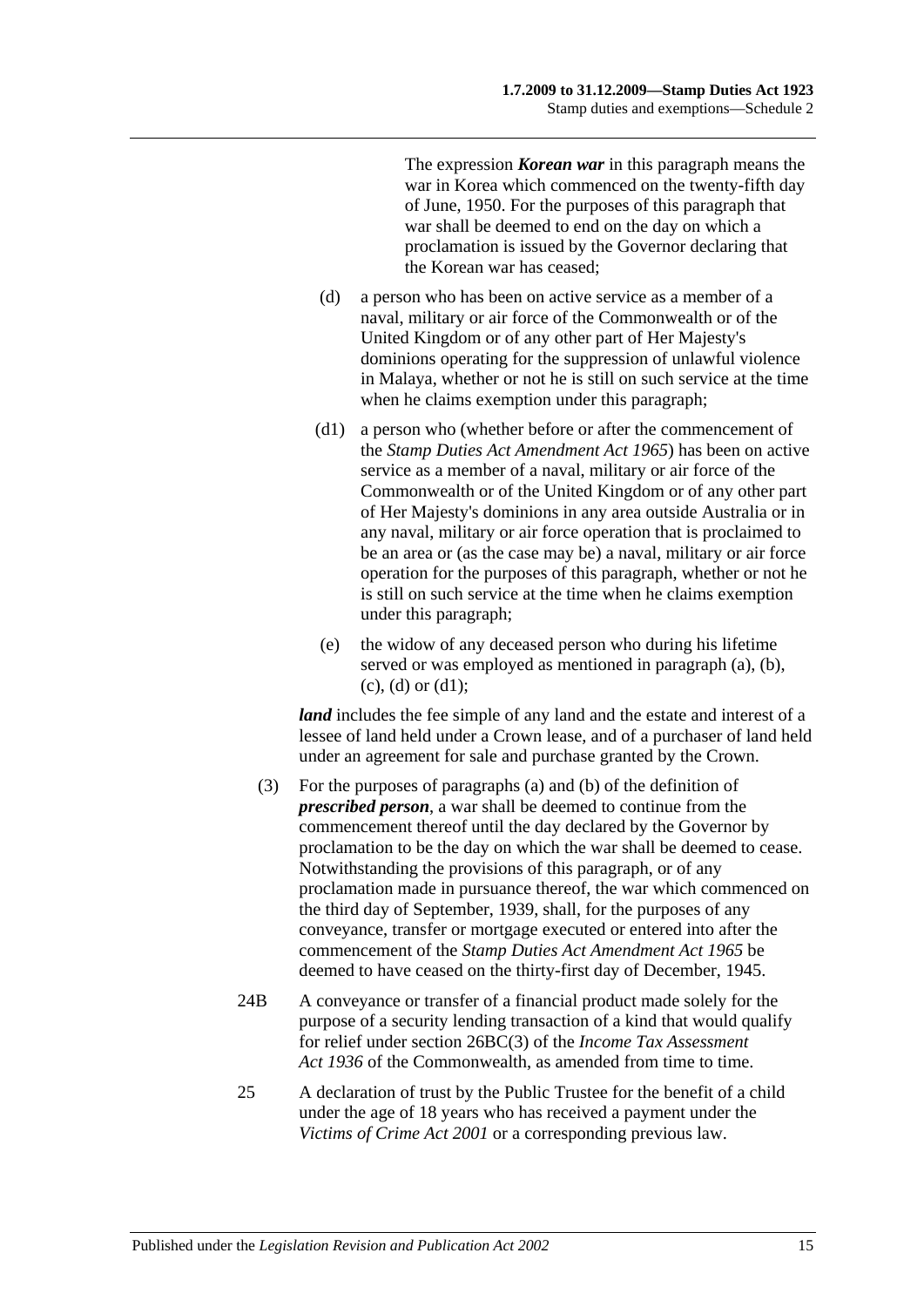- 26 An instrument executed by a trustee of a regulated superannuation fund within the meaning of the *Superannuation Industry (Supervision) Act 1993* of the Commonwealth in the ordinary course of administering the fund for the purpose of effecting or acknowledging, evidencing or recording—
	- (a) the creation of an interest in the property of the superannuation fund on account of a person becoming a member of the fund; or
	- (b) the redemption, cancellation or extinguishment of an interest in the property of the superannuation fund on account of a person ceasing to be a member of the fund,

but not so as to exempt any conveyance or transfer of property into or out of the fund.

- 27 An instrument of discharge or partial discharge of a mortgage or charge.
- 28 A conveyance (other than a conveyance operating as a voluntary disposition *inter vivos*) for effectuating the appointment of a new trustee or the retirement of a trustee.
- 29 A conveyance of a kind for which no specific charge, or basis for charging duty, is fixed by this Schedule.
- 30 A deed or transfer of a kind for which no specific charge, or basis for charging duty, is fixed by this Schedule.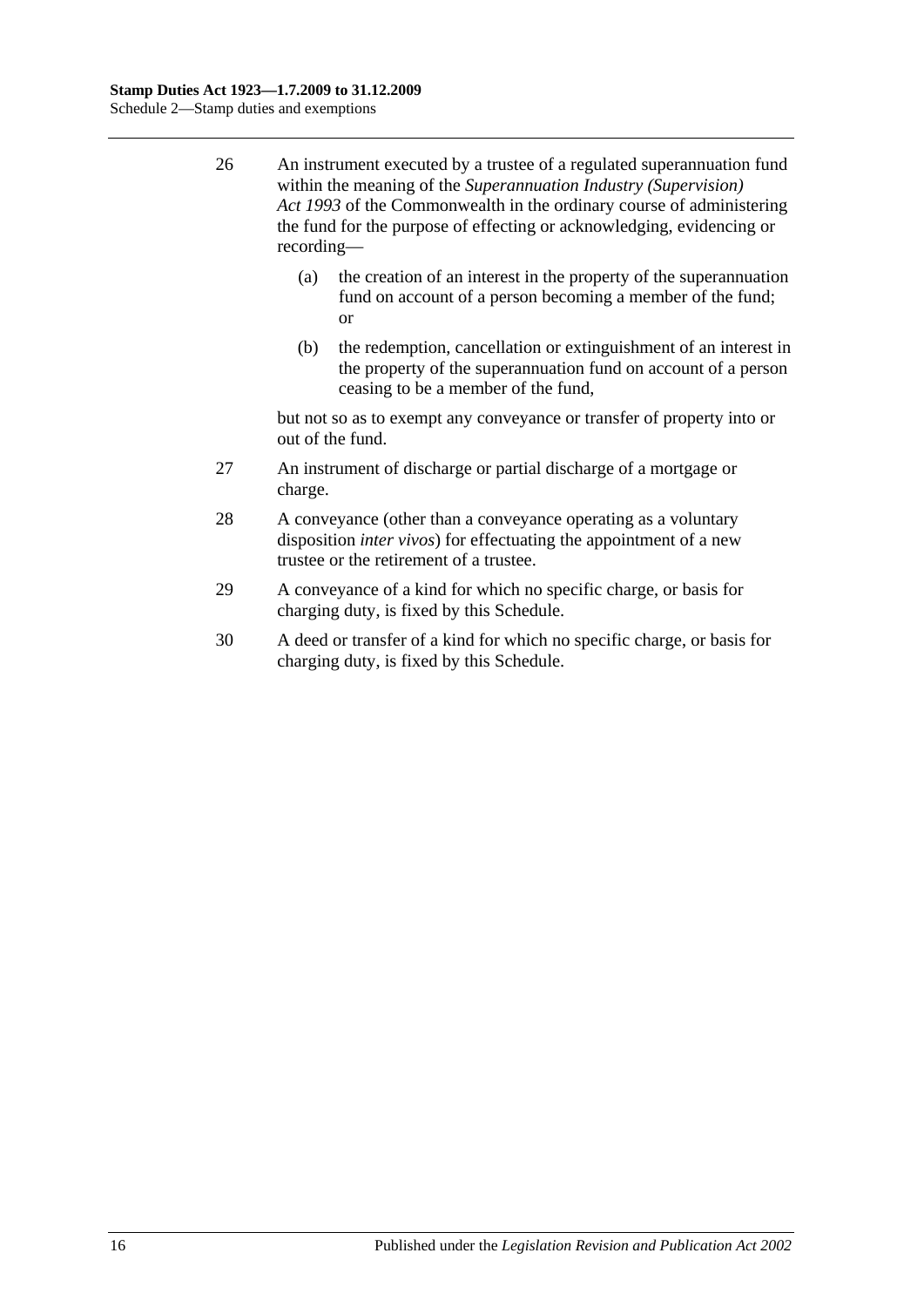# **Legislative history**

### **Notes**

• This version is comprised of the following:

| Part 1    | 1.1.2009 |
|-----------|----------|
| Part 2    | 4.6.2009 |
| Part 3    | 1.7.2009 |
| Part 3A   | 1.1.2009 |
| Part 4    | 1.1.2009 |
| Part 4A   | 4.6.2009 |
| Part 5    | 4.6.2009 |
| Schedules | 4.6.2009 |

- Amendments of this version that are uncommenced are not incorporated into the text.
- Please note—References in the legislation to other legislation or instruments or to titles of bodies or offices are not automatically updated as part of the program for the revision and publication of legislation and therefore may be obsolete.
- Earlier versions of this Act (historical versions) are listed at the end of the legislative history.
- For further information relating to the Act and subordinate legislation made under the Act see the Index of South Australian Statutes or www.legislation.sa.gov.au.

### **Principal Act and amendments**

| New entries appear in bold. |  |  |
|-----------------------------|--|--|

| Year | No.       | Title                                         | Assent     | Commencement                              |
|------|-----------|-----------------------------------------------|------------|-------------------------------------------|
| 1923 | 1569      | <b>Stamp Duties Act 1923</b>                  | 21.11.1923 | 21.11.1923                                |
| 1927 | 1822      | <b>Stamp Duties Act 1927</b>                  | 21.12.1927 | 24.12.1927 (Gazette 22.12.1927 p1609)     |
| 1928 | 1860      | <b>Stamp Duties Amendment Act 1928</b>        | 17.10.1928 | 17.10.1928                                |
| 1928 | 1877      | Lottery and Gaming Act Amendment<br>Act 1928  | 1.11.1928  | 1.11.1928                                 |
| 1935 | 2246      | <b>Statute Law Revision Act 1935</b>          | 19.12.1935 | 19.12.1935                                |
|      | 1936 2312 | <b>Stamp Duties Act Amendment</b><br>Act 1936 | 19.11.1936 | 19.11.1936                                |
| 1937 | 2359      | <b>Stamp Duties Act Amendment</b><br>Act 1937 | 19.11.1937 | 19.11.1937                                |
| 1938 | 2387      | <b>Stamp Duties Act Amendment</b><br>Act 1938 | 25.8.1938  | 25.8.1938 except s $4(1)$ —16.1.1939: s 4 |
| 1941 | 48        | <b>Stamp Duties Act Amendment</b><br>Act 1941 | 27.11.1941 | 27.11.1941                                |
| 1942 | 22        | <b>Stamp Duties Act Amendment</b><br>Act 1942 | 12.11.1942 | 12.11.1942                                |
| 1944 | 30        | <b>Stamp Duties Act Amendment</b><br>Act 1944 | 14.12.1944 | 14.12.1944                                |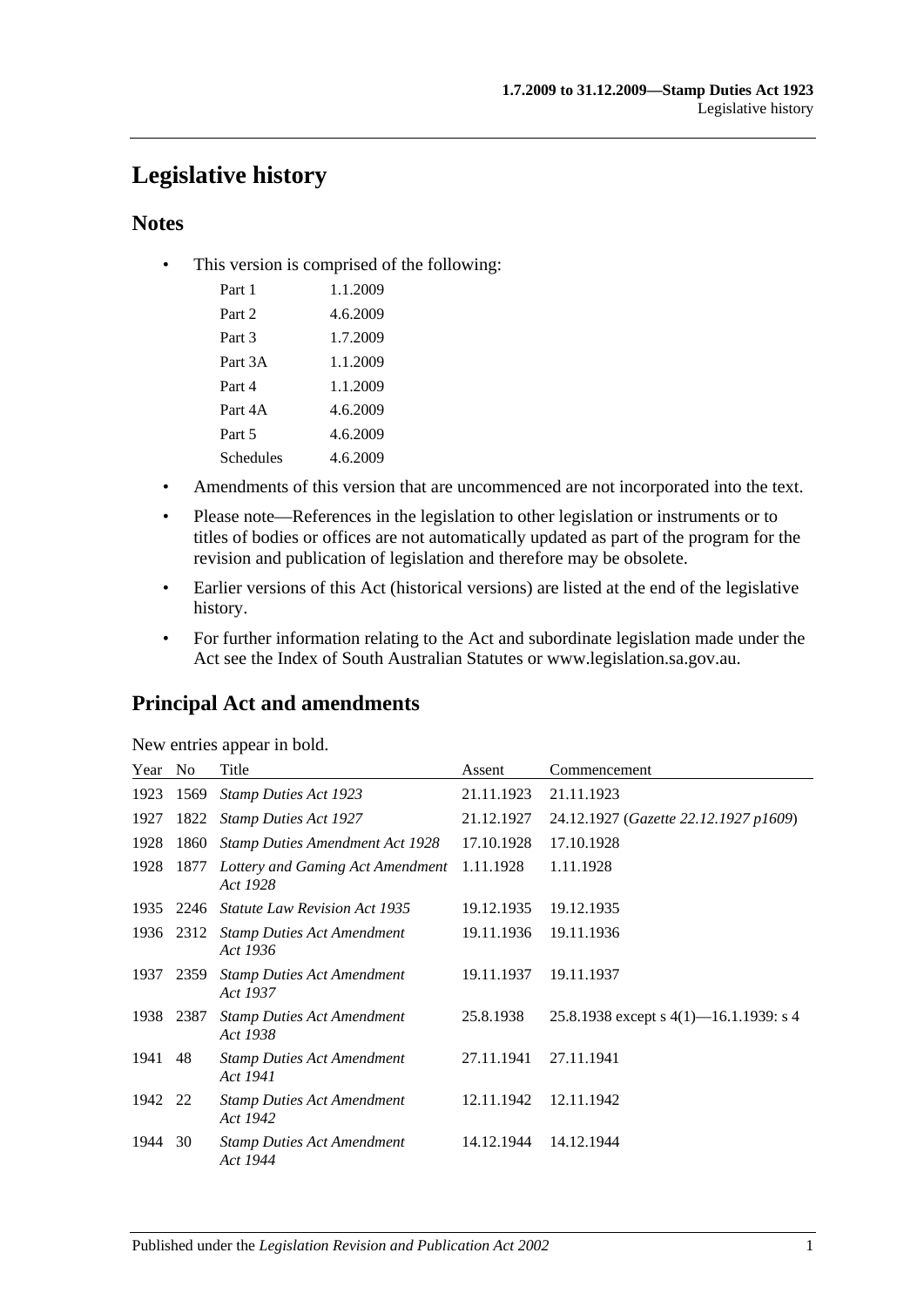| 1945 32 |      | <b>Stamp Duties Act Amendment</b><br>Act 1945 as amended by 41/1947               | 3.1.1946   | 3.1.1946 except s $3-3.9.1939$ : s $4(1)$                                                    |
|---------|------|-----------------------------------------------------------------------------------|------------|----------------------------------------------------------------------------------------------|
| 1947    | 41   | <b>Stamp Duties Act Amendment Act</b><br>1947                                     | 11.12.1947 | 11.12.1947                                                                                   |
| 1950    | 16   | <b>Stamp Duties Act Amendment</b><br>Act 1950                                     | 2.11.1950  | 2.11.1950                                                                                    |
| 1952 5  |      | <b>Stamp Duties Act Amendment</b><br>Act 1952                                     | 2.10.1952  | 2.10.1952                                                                                    |
| 1952    | 42   | <b>Statute Law Revision Act 1952</b>                                              | 4.12.1952  | 4.12.1952                                                                                    |
| 1952    | 55   | Stamp Duties Act Amendment Act (No. 8.1.1953<br>2) 1952                           |            | 8.1.1953 except ss $4 - 6 - 22.1.1953$<br>(Gazette 22.1.1953 p72)                            |
| 1953    | 30   | <b>Stamp Duties Act Amendment</b><br>Act 1953                                     | 10.12.1953 | 10.12.1953                                                                                   |
| 1954 29 |      | <b>Stamp Duties Act Amendment</b><br>Act 1954                                     | 2.12.1954  | 2.12.1954                                                                                    |
| 1956 8  |      | <b>Stamp Duties Act Amendment</b><br>Act 1956                                     | 11.10.1956 | 11.10.1956 except s $6-10.9.1956$ : s $6(3)$                                                 |
| 1959    | 45   | <b>Stamp Duties Act Amendment</b><br>Act 1959                                     | 17.12.1959 | 1.2.1960 (Gazette 7.1.1960 p1)                                                               |
| 1960    | -7   | <b>Stamp Duties Act Amendment</b><br>Act 1960                                     | 19.5.1960  | 1.2.1960: s $3(2)$                                                                           |
| 1962    | -32  | <b>Banks Statutory Obligations</b><br>Amendment Act 1962 as amended by<br>77/1973 | 1.11.1962  | 1.11.1962                                                                                    |
| 1964 24 |      | <b>Statutes Amendment (Stamp Duties</b><br>and Motor Vehicles) Act 1964           | 9.10.1964  | 9.10.1964: s $2(1)$ except ss $3-8$ ,<br>9(b)-(l)-19.10.1964 (Gazette<br>15.10.1964 p1203)   |
| 1965    | 58   | <b>Stamp Duties Act Amendment</b><br>Act 1965 as amended by 59/1966               | 23.12.1965 | 23.12.1965 except ss 5, 7, 8, 10-13,<br>$15((a), (c)$ —(k), 17 & 18—14.2.1966: s 3           |
| 1966 46 |      | Lottery and Gaming Act Amendment<br>Act (No. 2) 1966                              | 13.10.1966 | 8.12.1966: s 3A                                                                              |
| 1966    | - 59 | <b>Stamp Duties Act Amendment</b><br>Act 1966                                     | 10.11.1966 | 21.11.1966 (Gazette 19.11.1966 p1882)<br>except s 9(1)–14.2.1966: s 9(2)                     |
| 1967 14 |      | Marketable Securities Transfer<br>Act 1967                                        | 6.4.1967   | 1.7.1967 (Gazette 25.5.1967 p1657)                                                           |
| 1967    | 48   | <b>Stamp Duties Act Amendment</b><br>Act 1967                                     | 19.10.1967 | 19.10.1967                                                                                   |
| 1968 26 |      | Stamp Duties Act Amendment Act (No. 5.12.1968<br>2) 1968                          |            | 1.1.1969 (Gazette 5.12.1968 p2429)                                                           |
| 1968    | 32   | <b>Stamp Duties Act Amendment</b><br>Act 1968 as amended by 42/1974               | 12.12.1968 | 1.2.1969 (Gazette 12.12.1968 p2558)                                                          |
| 1968 56 |      | Stamp Duties Act Amendment Act (No. 19.12.1968<br>3) 1968                         |            | 1.2.1969 (Gazette 19.12.1968 p2670)                                                          |
| 1970    | 42   | <b>Stamp Duties Act Amendment</b><br>Act 1970                                     | 3.12.1970  | 3.12.1970                                                                                    |
| 1971    | 71   | <b>Stamp Duties Act Amendment</b><br>Act 1971 as amended by 103/1971              | 4.11.1971  | 1.12.1971 (Gazette 11.11.1971 p1928)<br>except s 13(3)-1.1.1972 (Gazette<br>3.12.1971 p2298) |
| 1971    | 80   | Stamp Duties Act Amendment Act (No. 18.11.1971<br>2) 1971                         |            | 1.1.1972 (Gazette 23.12.1971 p2627)                                                          |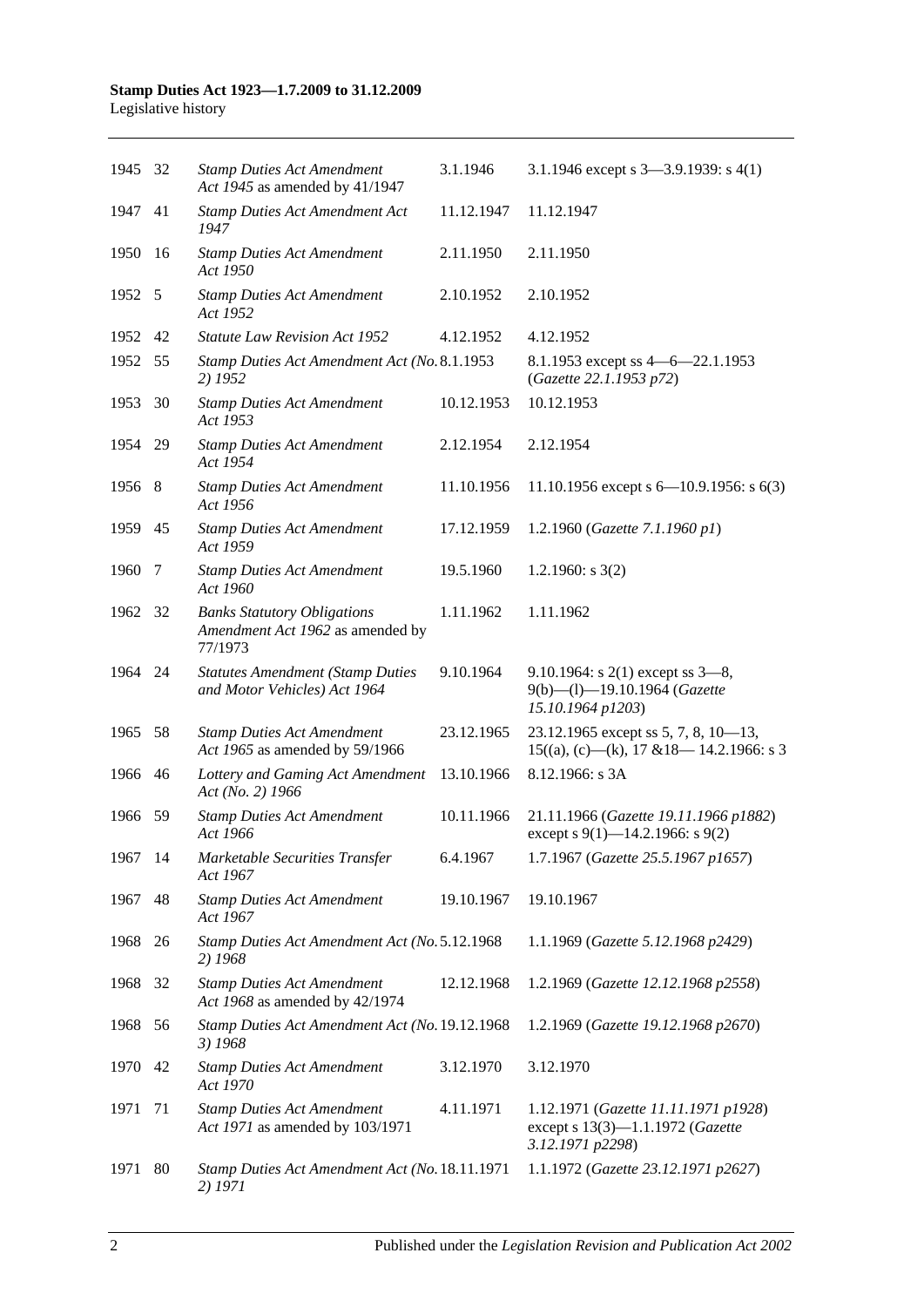| 1971    | 103   | <b>Stamp Duties Act Amendment Act</b><br>1971 Amending Act 1971    | 3.11.1971  | 30.11.1971: s1(1)                                                                                |
|---------|-------|--------------------------------------------------------------------|------------|--------------------------------------------------------------------------------------------------|
| 1973    | 77    | <b>Statute Law Revision Act 1973</b>                               | 6.12.1973  | 6.12.1973                                                                                        |
| 1974    | 42    | <b>Statute Law Revision Act 1974</b>                               | 11.4.1974  | 11.4.1974                                                                                        |
| 1974    | -90   | <b>Stamp Duties Act Amendment</b><br>Act 1974                      | 2.12.1974  | 16.12.1974 except s 7-2.1.1975 (Gazette<br>2.12.1974 p3555)                                      |
| 1975    | 63    | <b>Stamp Duties Act Amendment</b><br>Act 1975                      | 4.9.1975   | 18.9.1975 (Gazette 18.9.1975 p1574)                                                              |
| 1975    | 76    | Statutes Amendment (Gift Duty and<br>Stamp Duties) Act 1975        | 16.10.1975 | 14.7.1975: s 2                                                                                   |
| 1976    | -54   | <b>Statutes Amendment (Gift Duty and</b><br>Stamp Duties) Act 1976 | 28.10.1976 | 14.7.1976: s 2                                                                                   |
| 1976    | 101   | <b>Stamp Duties Act Amendment</b><br>Act 1976                      | 16.12.1976 | 16.12.1976 except s 2-16.6.1977<br>(Gazette 16.6.1977 p1708)                                     |
| 1976    | 104   | Racing Act 1976                                                    | 16.12.1976 | Sch 2-1.1.1977 (Gazette 16.12.1976<br>p2252)                                                     |
| 1977    | 28    | <b>Stamp Duties Act Amendment</b><br>Act 1977                      | 28.7.1977  | 28.7.1977                                                                                        |
| 1978    | 27    | <b>Stamp Duties Act Amendment</b><br>Act 1978                      | 30.3.1978  | 30.3.1978: s 2 except ss $3-6 &$<br>9-uncommenced                                                |
| 1978    | -89   | Stamp Duties Act Amendment Act (No. 30.11.1978<br>2) 1978          |            | 18.1.1979 (Gazette 18.1.1979 p97)                                                                |
| 1979    | 66    | <b>Stamp Duties Act Amendment</b><br>Act 1979                      | 15.11.1979 | 1.11.1979: s 2                                                                                   |
| 1980    | 111   | <b>Stamp Duties Act Amendment</b><br>Act 1980                      | 18.12.1980 | $6.11.1980$ : s 2                                                                                |
| 1981    | 70    | <b>Stamp Duties Act Amendment</b><br>Act 1981                      | 30.10.1981 | 2.11.1981 (Gazette 30.10.1981 p1423)                                                             |
| 1982    | 15    | <b>Stamp Duties Act Amendment</b><br>Act 1982                      | 11.3.1982  | 22.3.1982 (Gazette 18.3.1982 p857)                                                               |
| 1982    | 30    | Stamp Duties Act Amendment Act (No. 8.4.1982<br>2) 1982            |            | 24.12.1981: s 2 except s 4-19.8.1982<br>(Gazette 19.8.1982 p512)                                 |
| 1982    | 95    | Stamp Duties Act Amendment Act (No. 23.12.1982<br>3) 1982          |            | 23.12.1982 (Gazette 23.12.1982 p1935)                                                            |
| 1982    | (139) | Gazette 8.7.1982 p95                                               |            | 8.7.1982                                                                                         |
| 1983    | 65    | <b>Stamp Duties Act Amendment</b><br>Act 1983                      | 29.9.1983  | 1.1.1984 (Gazette 24.11.1983 p1515)                                                              |
| 1983    | 89    | Stamp Duties Act Amendment Act (No. 1.12.1983<br>2) 1983           |            | $1.1.1984$ : s 2                                                                                 |
| 1984 50 |       | <b>Statute Law Revision Act 1984</b>                               | 24.5.1984  | Sch 6-1.11.1984 (Gazette 1.11.1984)<br>p1398)                                                    |
| 1985    | -81   | <b>Stamp Duties Act Amendment</b><br>Act 1985                      | 22.8.1985  | $5.8.1985$ : s 2                                                                                 |
| 1986 8  |       | <b>Stamp Duties Act Amendment</b><br>Act 1986                      | 13.3.1986  | 13.3.1986                                                                                        |
| 1986    | 100   | Stamp Duties Act Amendment Act (No. 11.12.1986<br>2) 1986          |            | 18.12.1986 except ss 16(a), (b), (c), (d) &<br>18(h), (i)-1.2.1987 (Gazette 18.12.1986<br>p1877) |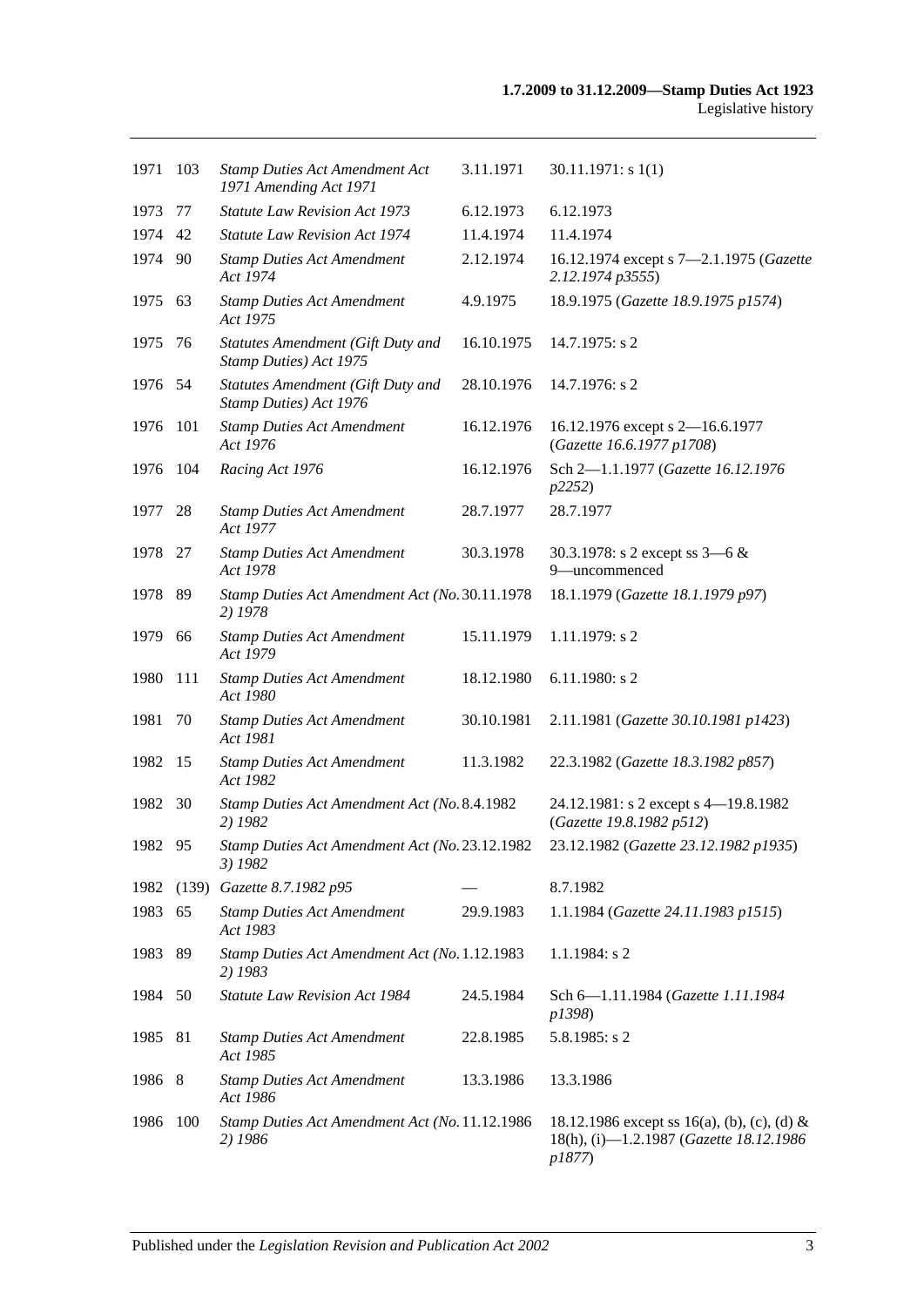| 1987 2  |     | <b>Statutes Amendment (Taxation)</b><br>Act 1987                                                     | 5.3.1987   | 5.3.1987                                                                                                      |
|---------|-----|------------------------------------------------------------------------------------------------------|------------|---------------------------------------------------------------------------------------------------------------|
| 1988    | 21  | <b>Stamp Duties Act Amendment</b><br>Act 1988                                                        | 14.4.1988  | 7.12.1987 except s 3-14.6.1988: s 2                                                                           |
| 1989 8  |     | <b>Stamp Duties Act Amendment</b><br>Act 1989                                                        | 16.3.1989  | $1.2.1988$ : s 2                                                                                              |
| 1989    | 52  | Stamp Duties Act Amendment Act (No. 14.9.1989<br>2) 1989                                             |            | 21.9.1989 (Gazette 21.9.1989 p915)<br>except ss $3 & 7 - 9.8.1989$ and except ss 4<br>$& 5 - 1.10.1989$ : s 2 |
| 1989    | -64 | Stamp Duties Act Amendment Act (No. 29.10.1989<br>3) 1989                                            |            | 28.3.1990 (Gazette 15.3.1990 p729)                                                                            |
| 1990 4  |     | <b>Stamp Duties Act Amendment</b><br>Act 1990                                                        | 29.3.1990  | 29.3.1990                                                                                                     |
| 1990    | 33  | Stamp Duties Act Amendment Act (No. 26.4.1990<br>2) 1990                                             |            | 26.4.1990                                                                                                     |
| 1990    | -36 | Stamp Duties Act Amendment Act (No. 3.5.1990<br>3) 1990                                              |            | 24.5.1990 (Gazette 17.5.1990 p1359)                                                                           |
| 1990    | 47  | Stamp Duties Act Amendment Act (No. 8.11.1990<br>4) 1990                                             |            | 1.7.1990 except s $5(2)$ —1.1.1991: s 2                                                                       |
| 1991    | 19  | Stamp Duties (Concessional Duty and 18.4.1991<br>Exemptions) Amendment Act 1991                      |            | 18.4.1991                                                                                                     |
| 1991    | 54  | Motor Vehicles (Historic Vehicles and 28.11.1991<br>Disabled Persons' Parking)<br>Amendment Act 1991 |            | 3.2.1992 (Gazette 23.1.1992 p200)                                                                             |
| 1991    | 74  | Stamp Duties (Assessments and<br>Forms) Amendment Act 1991                                           | 12.12.1991 | 12.12.1991 (Gazette 12.12.1991 p1746)                                                                         |
| 1992 42 |     | <b>Stamp Duties (Rates) Amendment</b><br>Act 1992                                                    | 31.8.1992  | $1.9.1992$ : s 2                                                                                              |
| 1992    | 71  | <b>Statutes Amendment (Expiation of</b><br>Offences) Act 1992                                        | 19.11.1992 | 1.3.1993 (Gazette 18.2.1993 p600)                                                                             |
| 1992 88 |     | <b>Stamp Duties (Penalties,</b><br><b>Reassessments and Securities</b> )<br>Amendment Act 1992       | 10.12.1992 | 14.12.1992 (Gazette 10.12.1992 p1754)                                                                         |
| 1994 14 |     | Stamp Duties (Securities Clearing 12.5.1994<br>House) Amendment Act 1994                             |            | 1.9.1994 (Gazette 18.8.1994 p490)                                                                             |
| 1994    | 31  | <b>Stamp Duties (Concessions)</b><br>Amendment Act 1994                                              | 30.5.1994  | 30.5.1994 except ss 5, 6 & 10-1.6.1994:<br>s <sub>2</sub>                                                     |
| 1994    | 59  | Criminal Law Consolidation (Felonies27.10.1994<br>and Misdemeanours) Amendment<br>Act 1994           |            | 1.1.1995 (Gazette 8.12.1994 p1942)                                                                            |
| 1994    | 76  | Motor Vehicles (Conditional<br><b>Registration</b> ) Amendment Act 1994                              | 8.12.1994  | 2.3.1995 (Gazette 2.3.1995 p734)                                                                              |
| 1994    | 83  | <b>Stamp Duties (Miscellaneous)</b><br>Amendment Act 1994                                            | 8.12.1994  | 8.12.1994                                                                                                     |
| 1995    | 49  | Stamp Duties (Marketable Securities) 13.7.1995<br>Amendment Act 1995                                 |            | 1.7.1995: s 2                                                                                                 |
| 1995    | 72  | <b>Stamp Duties (Miscellaneous)</b><br>Amendment Act 1995                                            | 2.11.1995  | 23.11.1995 (Gazette 23.11.1995 p1412)                                                                         |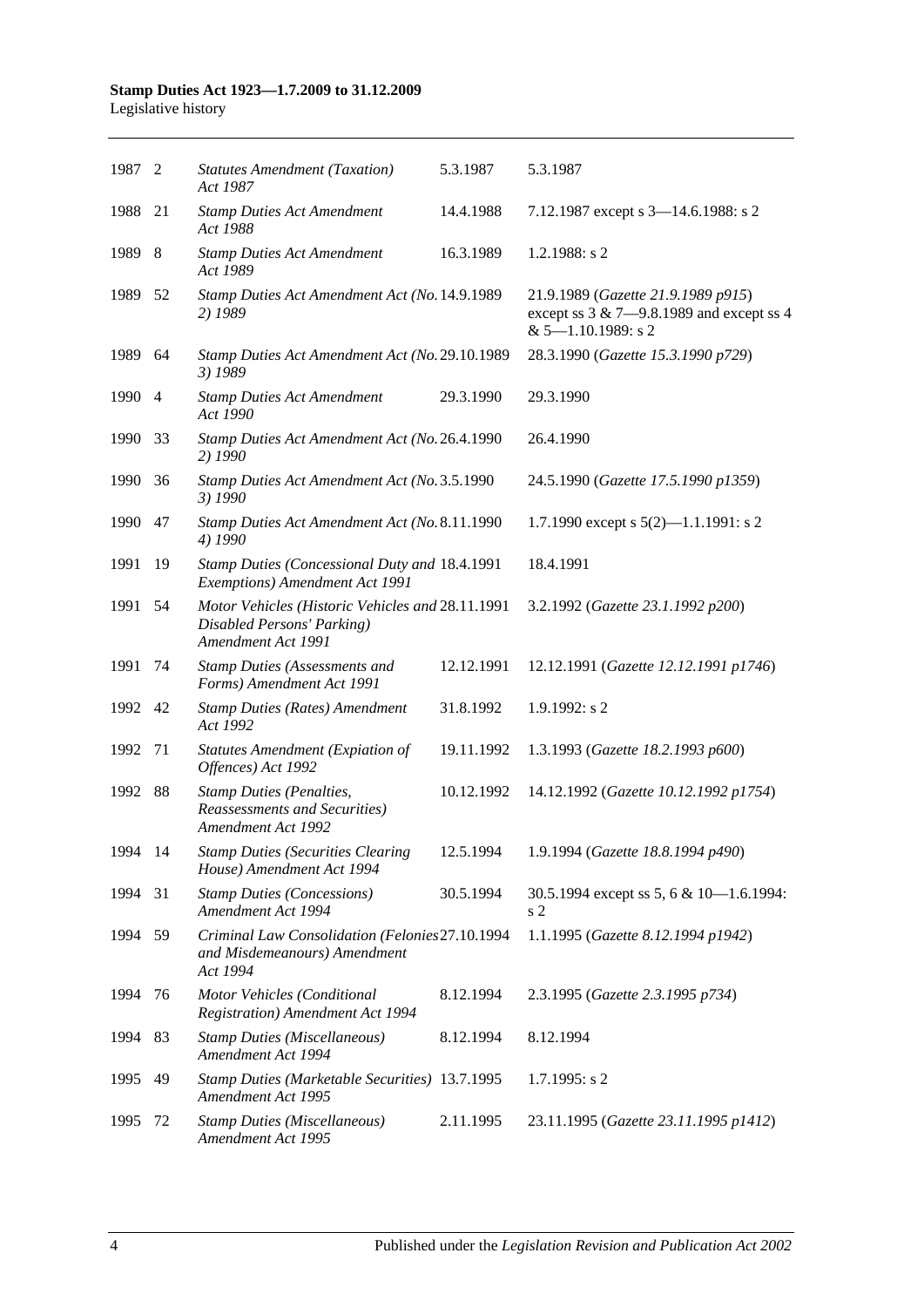| 1995        | -77 | Motor Vehicles (Heavy Vehicles<br><b>Registration Charges)</b> Amendment<br>Act 1995 | 23.11.1995 | 1.7.1996 (Gazette 30.5.1996 p2637)                                                                                                                                                                                           |
|-------------|-----|--------------------------------------------------------------------------------------|------------|------------------------------------------------------------------------------------------------------------------------------------------------------------------------------------------------------------------------------|
| 1995        | 83  | Stamp Duties (Valuations-Objections 30.11.1995<br>and Appeals) Amendment Act 1995    |            | 30.11.1995                                                                                                                                                                                                                   |
| 1996        | 18  | <b>Stamp Duties (Miscellaneous)</b><br>Amendment Act 1996                            | 24.4.1996  | 24.4.1996 (Gazette 24.4.1996 p2068)                                                                                                                                                                                          |
| 1996        | 30  | Motor Vehicles (Miscellaneous No. 2) 2.5.1996<br>Amendment Act 1996                  |            | s 43-1.7.1996 (Gazette 30.5.1996<br>p2637, erratum Gazette 6.6.1996 p2874)                                                                                                                                                   |
| 1996        | -38 | <b>Statutes Amendment (Community</b><br>Titles) Act 1996                             | 9.5.1996   | s 40-4.11.1996 (Gazette 31.10.1996<br>p1460                                                                                                                                                                                  |
| 1996        | 82  | <b>Statutes Amendment (Taxation</b><br>Administration) Act 1996                      | 5.12.1996  | Pt 6 (ss 77-133)-1.7.1997 (Gazette<br>19.12.1996 p1924)                                                                                                                                                                      |
| 1997        | 20  | <b>Stamp Duties (Miscellaneous)</b><br>Amendment Act 1997                            | 27.3.1997  | 7.1.1997 except s 4-1.2.1997: s 2                                                                                                                                                                                            |
| 1997        | 42  | <b>Stamp Duties (Rates of Duty)</b><br>Amendment Act 1997                            | 17.7.1997  | 17.7.1997                                                                                                                                                                                                                    |
| 1997        | 82  | Stamp Duties (Miscellaneous No. 2)<br>Amendment Act 1997                             | 24.12.1997 | $1.1.1998$ : s 2                                                                                                                                                                                                             |
| 1998        | 36  | <b>Stamp Duties (Miscellaneous)</b><br>Amendment Act 1998                            | 23.7.1998  | 1.6.1998 except ss $3(c)$ &<br>4(3)–27.7.1998 and except ss 3(b) &<br>$4(2)$ -1.9.1998: s 2                                                                                                                                  |
| 1998        | 71  | <b>Stamp Duties (Share Buy-backs)</b><br>Amendment Act 1998                          | 3.12.1998  | 3.12.1998                                                                                                                                                                                                                    |
| 1999        | 11  | <b>Stamp Duties (Miscellaneous)</b><br>Amendment Act 1999                            | 18.3.1999  | 18.3.1999                                                                                                                                                                                                                    |
| 1999        | 40  | <b>Stamp Duties (Conveyance Rates)</b><br>Amendment Act 1999                         | 5.8.1999   | 5.8.1999                                                                                                                                                                                                                     |
| 1999        | 41  | Statutes Amendment (Financial<br>Institutions) Act 1999                              | 5.8.1999   | Pt 4 (ss $16 - 23$ )-1.12.1998: s 2                                                                                                                                                                                          |
| 2000        | 11  | Offshore Minerals Act 2000                                                           | 4.5.2000   | 4.5.2002 (s 7(5) Acts Interpretation<br>Act 1915)                                                                                                                                                                            |
| 2000        | 21  | National Tax Reform (State<br>Provisions) Act 2000                                   | 8.6.2000   | 8.6.2000                                                                                                                                                                                                                     |
| 2000        | 80  | Stamp Duties (Land Rich Entities and 14.12.2000)<br>Redemption) Amendment Act 2000   |            | 14.12.2000 (Gazette 14.12.2000 p3520)                                                                                                                                                                                        |
| <b>2000</b> | 94  | TAB (Disposal) Act 2000                                                              | 21.12.2000 | Sch 4 (cl 3)-14.12.2001 (Gazette<br>6.12.2001 p5267)                                                                                                                                                                         |
| 2001        | 23  | <b>Statutes Amendment (Corporations)</b><br>Act 2001                                 | 14.6.2001  | Pt 30 (ss $105 - 117$ ) -15.7.2001 being the<br>day on which the Corporations Act 2001<br>of the Commonwealth came into<br>operation: Commonwealth of Australia<br>Gazette No. S 285, 13.7.2001 (Gazette<br>21.6.2001 p2270) |
| 2001        | 27  | <b>Statutes Amendment (Taxation</b><br>Measures) Act 2001                            | 26.7.2001  | Pt 4 (ss $10-13$ )-26.7.2001 except<br>s $14 - 1.1.2002$ : s 2                                                                                                                                                               |
| 2001        | 58  | Victims of Crime Act 2001                                                            | 15.11.2001 | Sch 2 (cl 6)-1.1.2003 (Gazette<br>19.12.2002 p4736)                                                                                                                                                                          |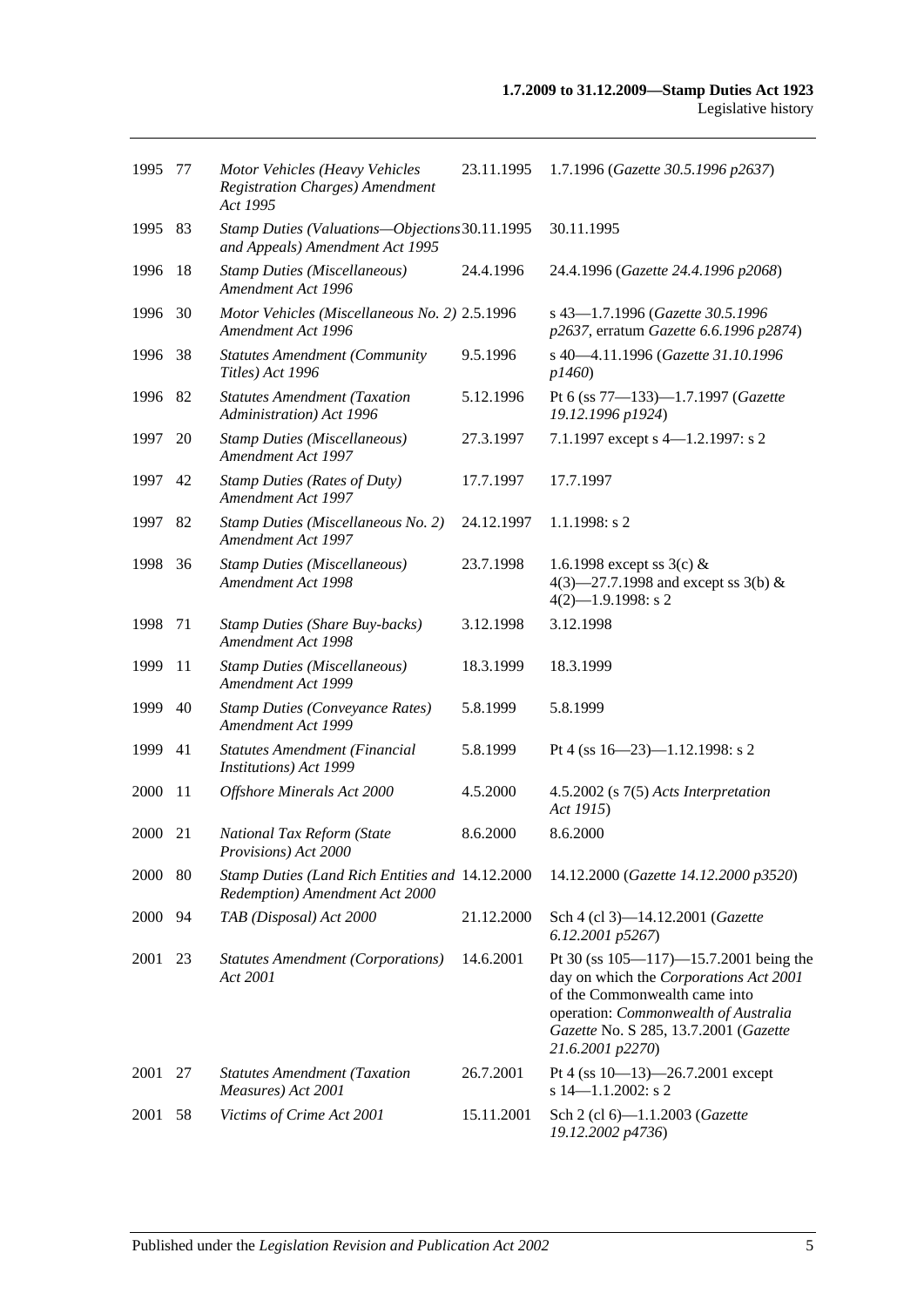| 2002        | 15  | <b>Stamp Duties (Rental Business and</b><br>Conveyance Rates) Amendment<br>Act 2002 | 5.9.2002   | 5.9.2002 except ss $5 & 6 - 1.1.2003$ : s 2                                                                                                                                                                         |
|-------------|-----|-------------------------------------------------------------------------------------|------------|---------------------------------------------------------------------------------------------------------------------------------------------------------------------------------------------------------------------|
| 2002        | 34  | <b>Statutes Amendment</b><br>(Corporations-Financial Services<br>Reform) Act 2002   | 28.11.2002 | Pt 11 (ss 26—46)—1.8.2003 (Gazette<br>10.7.2003 p2913)                                                                                                                                                              |
| 2002 35     |     | <b>Statutes Amendment (Stamp Duties</b><br>and Other Measures) Act 2002             | 28.11.2002 | Pt 6 (ss $15-27$ )-28.11.2002: s 2(1)                                                                                                                                                                               |
| 2002        | -39 | <b>Stamp Duties (Gaming Machine</b><br>Surcharge) Amendment Act 2002                | 28.11.2002 | 28.11.2002 (Gazette 28.11.2002 p4293)                                                                                                                                                                               |
| 2003        | 31  | <b>Stamp Duties (Rental and Mortgage</b><br>Duty) Amendment Act 2003                | 24.7.2003  | $1.10.2003$ : s 2                                                                                                                                                                                                   |
| 2003        | 44  | <b>Statute Law Revision Act 2003</b>                                                | 23.10.2003 | Sch 1-24.11.2003 (Gazette 13.11.2003<br>p4048)                                                                                                                                                                      |
| 2004        | 21  | Statutes Amendment (Budget 2004)<br>Act 2004                                        | 1.7.2004   | Pt 4 (ss 9-12)-1.7.2004: s 2(1)                                                                                                                                                                                     |
| 2004        | 41  | <b>Stamp Duties (Miscellaneous)</b><br>Amendment Act 2004                           | 4.11.2004  | s $10(8)$ —4.11.2004: s $2(2)$ ; remainder of<br>Act-24.2.2005 (Gazette 24.2.2005 p534)                                                                                                                             |
| 2005        | 28  | Statutes Amendment (Budget 2005)<br>Act 2005 as amended by 24/2009                  | 30.6.2005  | Pt $3$ (ss 8—12)—at midnight on<br>30.6.2005; Pt 4 (ss 13-15)-1.7.2006;<br>Pt 5 (ss 16 & 17)-1.7.2007; Pt 6<br>$(ss 18-20)$ -1.7.2008; Pt 7 (ss 21 & 22)<br>was deleted by 24/2009 without coming<br>into operation |
| 2006        | 27  | <b>Stamp Duties (Land Rich Entities)</b><br>Amendment Act 2006                      | 23.11.2006 | 22.9.2006: s 2                                                                                                                                                                                                      |
| 2006        | 43  | <b>Statutes Amendment (Domestic</b><br>Partners) Act 2006                           | 14.12.2006 | Pt 82 (ss 199-205)-1.6.2007 (Gazette<br>26.4.2007 p1352)                                                                                                                                                            |
| 2006 44     |     | <b>Statutes Amendment (Justice</b><br>Portfolio) Act 2006                           | 14.12.2006 | Pt 27 (s 59)-18.1.2007 (Gazette<br>18.1.2007 p234)                                                                                                                                                                  |
| 2008        | 23  | Stamp Duties (Trusts) Amendment Act 26.6.2008<br>2008                               |            | 26.6.2008                                                                                                                                                                                                           |
| 2008        | 34  | Statutes Amendment (Budget 2008)<br>Act 2008                                        | 31.7.2008  | Pt 3 (s 5)—5.6.2008: s 2(2) &<br>Sch $1 - 31.7.2008$ : s 2(4)                                                                                                                                                       |
| 2008        | 38  | <b>Statutes Amendment and Repeal</b><br>(Taxation Administration) Act 2008          | 23.10.2008 | Pt 5 (ss 30-44)-1.1.2009 (Gazette<br>11.12.2008 p5475)                                                                                                                                                              |
| <b>2009</b> | 24  | <b>Stamp Duties (Tax Reform)</b><br><b>Amendment Act 2009</b>                       | 4.6.2009   | 4.6.2009 except s 13-1.7.2009: s 2                                                                                                                                                                                  |
| 2009        | 58  | <b>Statutes Amendment (National</b><br>Industrial Relations System) Act 2009        | 26.11.2009 | Pt 14 (s 42)-1.1.2010 (Gazette<br>17.12.2009 p6351)                                                                                                                                                                 |
| 2009        | 84  | Statutes Amendment (Public Sector<br>Consequential Amendments) Act 2009             | 10.12.2009 | Pt 145 (s 333)—uncommenced                                                                                                                                                                                          |

# **Provisions amended since 3 February 1976**

• Legislative history prior to 3 February 1976 appears in marginal notes and footnotes included in the consolidation of this Act contained in Volume 10 of The Public General Acts of South Australia 1837-1975 at page 369.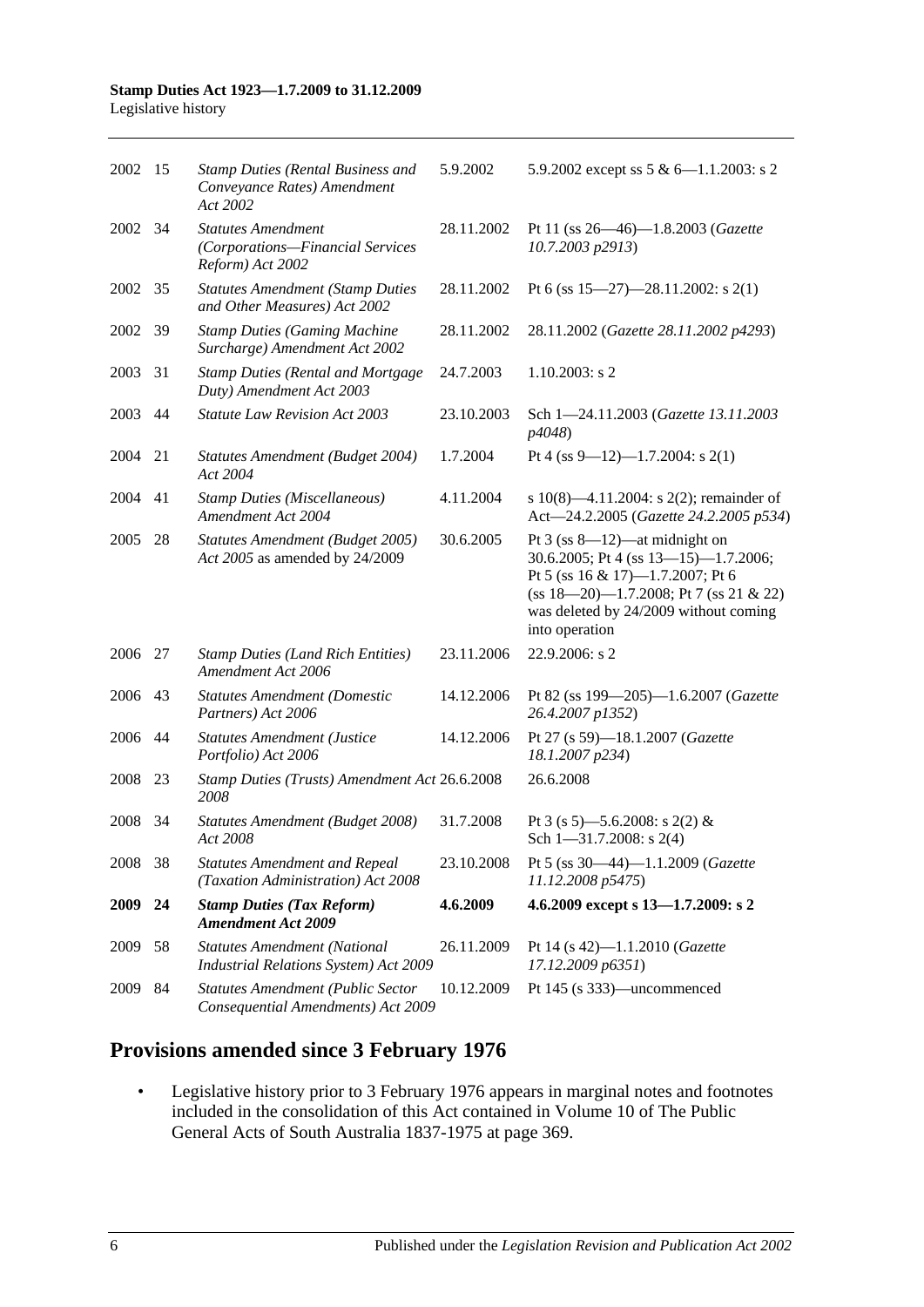• Certain textual alterations were made to this Act by the Commissioner of Statute Revision when preparing the reprint of the Act that incorporated all amendments in force as at 1 November 1984. A Schedule of these alterations was laid before Parliament on 13 November 1984.

New entries appear in bold.

Entries that relate to provisions that have been deleted appear in italics.

| Provision                     | How varied                                                                                  | Commencement |
|-------------------------------|---------------------------------------------------------------------------------------------|--------------|
| Long title                    | amended by 44/2003 s 3(1) (Sch 1)                                                           | 24.11.2003   |
| Pt 1                          |                                                                                             |              |
| Pt 1 Div 1                    | heading inserted by 80/2000 s 3                                                             | 14.12.2000   |
| Pt 1 Div 2                    | heading inserted by 80/2000 s 4                                                             | 14.12.2000   |
| s <sub>2</sub>                | deleted in pursuance of the Acts Republication<br>Act 1967                                  | 1.11.1984    |
| s <sub>3</sub>                | deleted in pursuance of the Acts Republication<br>Act 1967 as its function is now exhausted | 1.11.1984    |
| s <sub>2</sub>                |                                                                                             |              |
| s(2(1))                       | s 4 redesignated as s 2 by $82/1996$ s $77(2)$                                              | 1.7.1997     |
|                               | s 2 redesignated as s $2(1)$ by $80/2000$ s $5(g)$                                          | 14.12.2000   |
| adhesive stamp                | inserted by $8/1986$ s $2(a)$                                                               | 13.3.1986    |
|                               | deleted by $38/2008 s 30(1)$                                                                | 1.1.2009     |
| approved form                 | inserted by 35/2002 s 15                                                                    | 28.11.2002   |
| assessment                    | inserted by $82/1996$ s $77(1)(a)$                                                          | 1.7.1997     |
| Australian market<br>licensee | inserted by $34/2002$ s $26(a)$                                                             | 1.8.2003     |
|                               | deleted by $38/2008$ s $30(2)$                                                              | 1.1.2009     |
| authorised officer            | inserted by $100/1986$ s $3(a)$                                                             | 18.12.1986   |
|                               | deleted by $82/1996 s 77(1)(a)$                                                             | 1.7.1997     |
| beneficial interest           | inserted by $80/2000$ s $5(a)$                                                              | 14.12.2000   |
| production                    | business of primary inserted by 31/1994 s 3                                                 | 30.5.1994    |
| Commissioner                  | substituted by $82/1996$ s $77(1)(b)$                                                       | 1.7.1997     |
| <b>CUFS</b>                   | inserted by $18/1996 s 3(a)$                                                                | 24.4.1996    |
|                               | deleted by 38/2008 s 30(3)                                                                  | 1.1.2009     |
| die                           | substituted by $8/1986$ s $2(b)$                                                            | 13.3.1986    |
| discretionary trust           | inserted by $36/1990$ s $3(a)$                                                              | 24.5.1990    |
| domestic partner              | inserted by 43/2006 s 199(1)                                                                | 1.6.2007     |
| duty                          | substituted by $88/1992$ s $3(a)$                                                           | 14.12.1992   |
|                               | substituted by $82/1996$ s $77(1)(c)$                                                       | 1.7.1997     |
| financial product             | inserted by $34/2002$ s $26(b)$                                                             | 1.8.2003     |
|                               | (d) and (e) deleted by $38/2008$ s $30(4)$                                                  | 1.1.2009     |
| fixed interest<br>security    | inserted by $111/1980 s 3(a)$                                                               | 6.11.1980    |
|                               | deleted by $81/1985 s 3$                                                                    | 5.8.1985     |
| <b>GST</b>                    | inserted by $21/2000$ s $22(a)$                                                             | 8.6.2000     |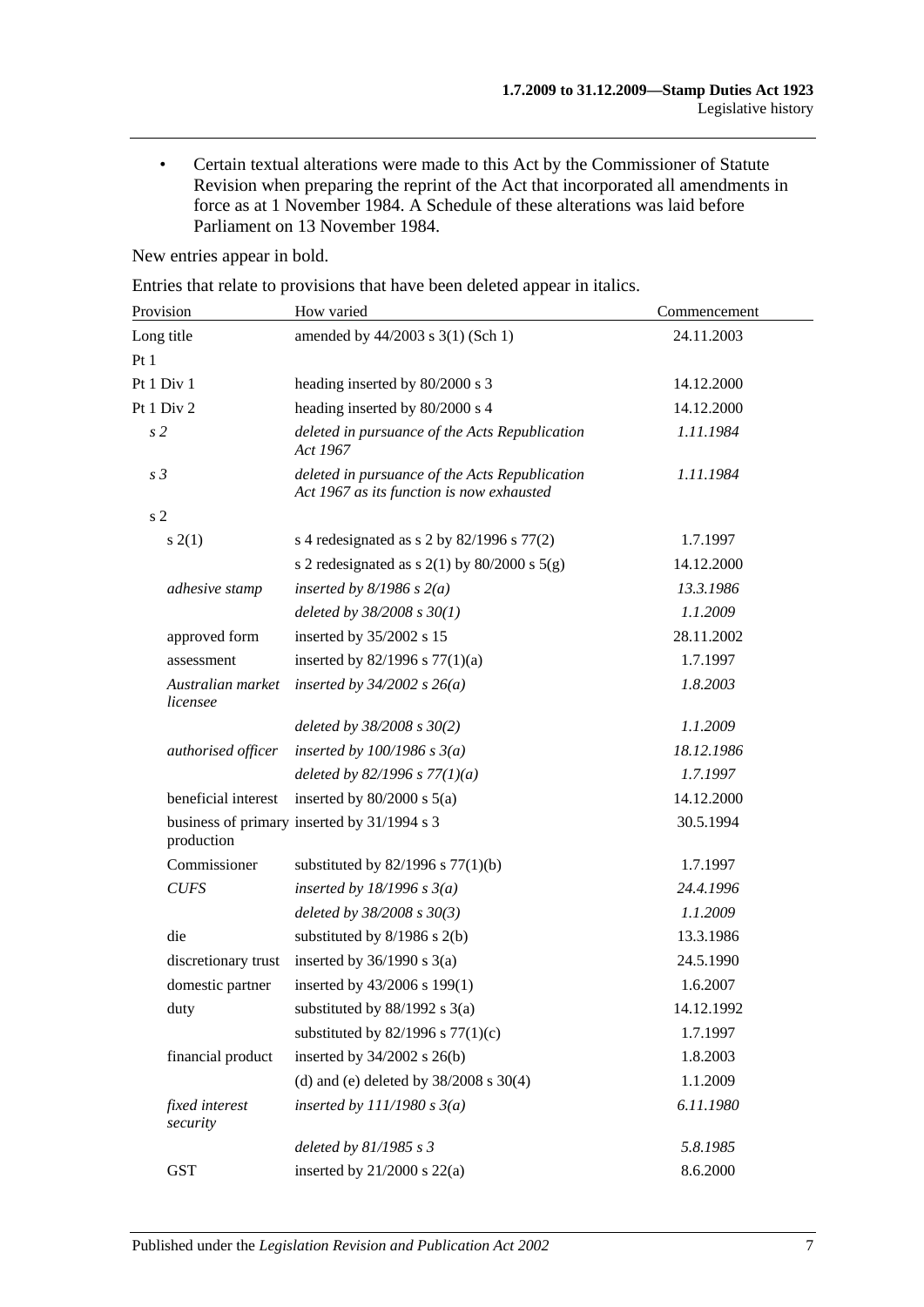| <b>GST</b> law               | inserted by $21/2000$ s $22(a)$                       | 8.6.2000   |
|------------------------------|-------------------------------------------------------|------------|
| impressed stamp              | inserted by $8/1986$ s $2(c)$                         | 13.3.1986  |
|                              | intellectual property inserted by 80/2000 s 5(b)      | 14.12.2000 |
| interest                     | inserted by $80/2000$ s $5(b)$                        | 14.12.2000 |
| jurisdiction                 | inserted by $80/2000$ s $5(b)$                        | 14.12.2000 |
|                              | marketable security amended by $111/1980 s 3(b)$      | 6.11.1980  |
|                              | amended by 50/1984 s 3(1) (Sch 6)                     | 1.11.1984  |
|                              | amended by $88/1992 s 3(b)$                           | 14.12.1992 |
|                              | amended by $18/1996 s 3(b)$                           | 24.4.1996  |
|                              | amended by $23/2001 s 105(a)$                         | 15.7.2001  |
|                              | deleted by $34/2002$ s $26(c)$                        | 1.8.2003   |
| money                        | substituted by $50/1984$ s $3(1)$ (Sch 6)             | 1.11.1984  |
| interest                     | potential beneficial inserted by $80/2000$ s $5(c)$   | 14.12.2000 |
| property                     | inserted by $80/2000$ s $5(c)$                        | 14.12.2000 |
| market                       | recognised financial inserted by 34/2002 s 26(d)      | 1.8.2003   |
| recognised stock<br>exchange | inserted by $80/2000$ s $5(c)$                        | 14.12.2000 |
|                              | deleted by $34/2002$ s $26(d)$                        | 1.8.2003   |
| records                      | inserted by $100/1986$ s $3(b)$                       | 18.12.1986 |
| rent                         | inserted by 21/2000 s 22(b)                           | 8.6.2000   |
| marketable security          | right in respect of a deleted by $34/2002$ s $26(e)$  | 1.8.2003   |
| financial product            | right in respect of a inserted by $34/2002$ s $26(e)$ | 1.8.2003   |
| sale                         | inserted by $80/2000$ s $5(d)$                        | 14.12.2000 |
| spouse                       | inserted by $80/2000$ s $5(d)$                        | 14.12.2000 |
|                              | substituted by 43/2006 s 199(2)                       | 1.6.2007   |
| savings bank                 | substituted by $50/1984$ s $3(1)$ (Sch 6)             | 1.11.1984  |
|                              | deleted by 41/1999 s 16                               | 1.12.1998  |
| stamp                        | substituted by $8/1986$ s $2(d)$                      | 13.3.1986  |
|                              | amended by 38/2008 s 30(5)                            | 1.1.2009   |
| stamped                      | substituted by $8/1986$ s $2(d)$                      | 13.3.1986  |
|                              | amended by 38/2008 s 30(6)                            | 1.1.2009   |
| State                        | inserted by $80/2000$ s $5(f)$                        | 14.12.2000 |
| stock                        | amended by 50/1984 s 3(1) (Sch 6)                     | 1.11.1984  |
|                              | amended by 23/2001 s 105(b)                           | 15.7.2001  |
| transfer                     | inserted by $80/2000$ s $5(e)$                        | 14.12.2000 |
| unit                         | inserted by $36/1990$ s $3(b)$                        | 24.5.1990  |
| unit trust scheme            | inserted by $36/1990$ s $3(b)$                        | 24.5.1990  |
| $s(2(2)$ and $(3)$           | inserted by $80/2000$ s $5(g)$                        | 14.12.2000 |
| s <sub>3</sub>               | inserted by 82/1996 s 78                              | 1.7.1997   |
| Pt 1 Div 3                   | inserted by 80/2000 s 6                               | 14.12.2000 |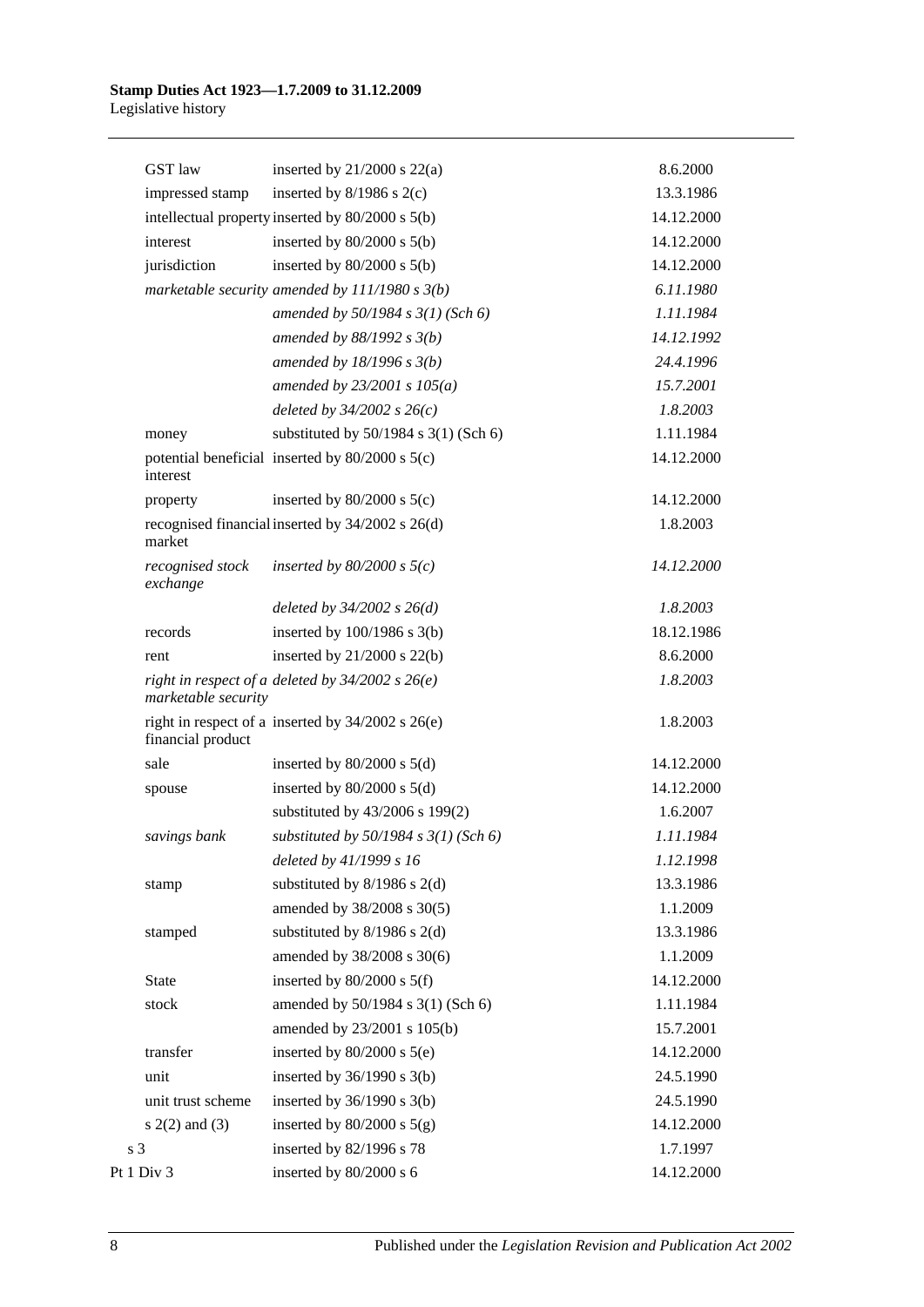| 15.7.2001  |
|------------|
| 1.7.1997   |
| 1.7.1997   |
| 1.11.1984  |
| 1.7.1997   |
| 6.11.1980  |
| 1.7.1997   |
| 5.8.1985   |
| 9.8.1989   |
| 1.7.1997   |
| 6.11.1980  |
| 1.11.1984  |
| 1.7.1997   |
| 14.12.2000 |
| 1.11.1984  |
| 18.12.1986 |
| 1.7.1997   |
| 1.1.2009   |
| 18.12.1986 |
| 1.7.1997   |
| 13.3.1986  |
| 5.3.1987   |
| 1.7.1997   |
| 5.3.1987   |
| 1.7.1997   |
|            |
| 1.1.1998   |
| 1.12.1998  |
| 4.6.2009   |
| 1.11.1984  |
| 1.1.1998   |
| 1.7.1997   |
| 1.7.1997   |
| 14.12.1992 |
| 1.7.1997   |
|            |
| 1.1.2009   |
|            |
| 14.12.1992 |
| 1.1.2009   |
| 1.7.1997   |
|            |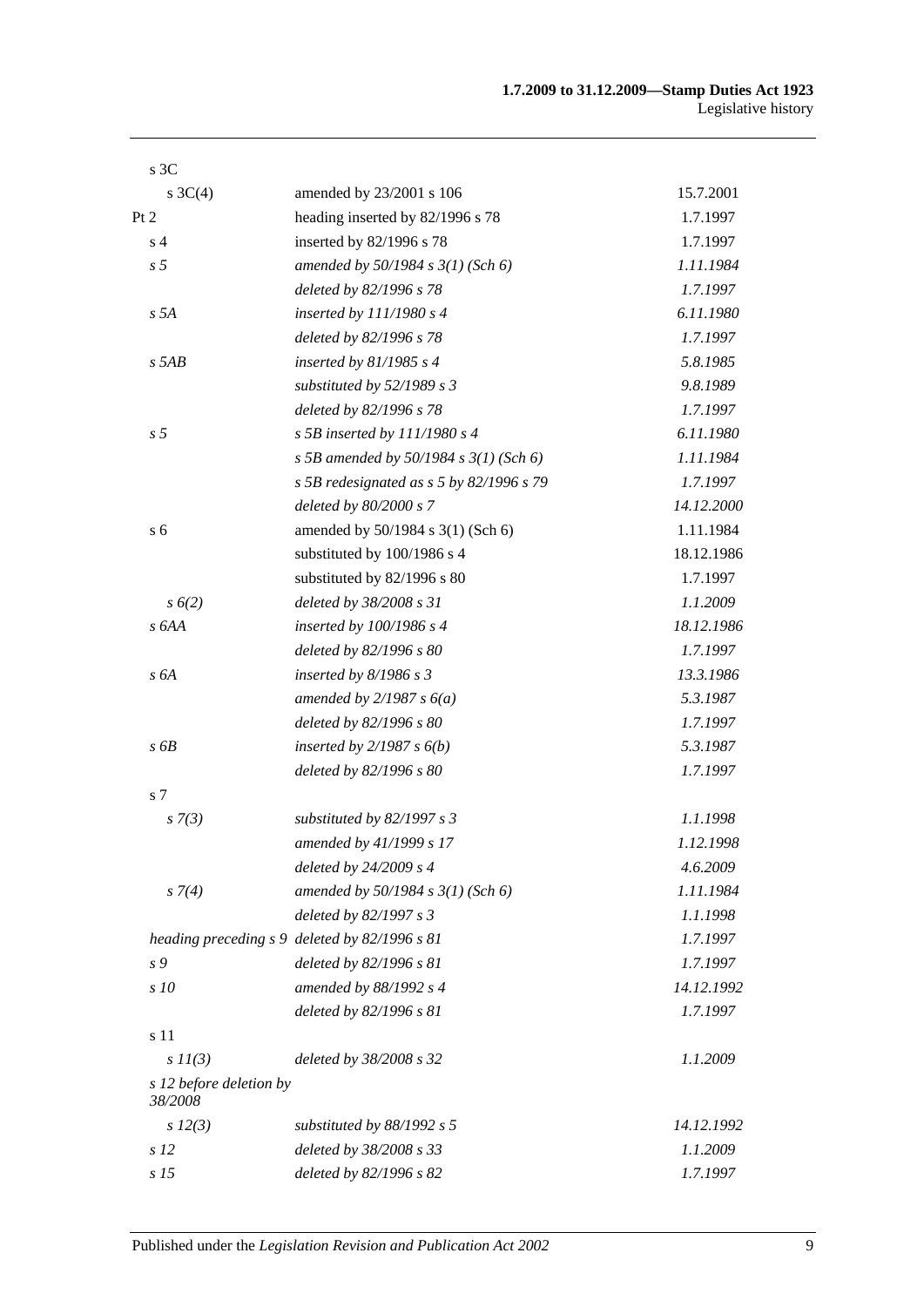| $s$ 15 $A$          | substituted by 21/2000 s 23                                                                | 8.6.2000   |
|---------------------|--------------------------------------------------------------------------------------------|------------|
| s 16                | amended by 24/2009 s 5                                                                     | 4.6.2009   |
| s 17                | deleted by 111/1980 s 5                                                                    | 6.11.1980  |
|                     | inserted by 4/1990 s 2                                                                     | 29.3.1990  |
| s 19                | amended by $50/1984$ s $3(1)$ (Sch 6)                                                      | 1.11.1984  |
|                     | substituted by 88/1992 s 6                                                                 | 14.12.1992 |
|                     | deleted by 82/1996 s 83                                                                    | 1.7.1997   |
| s 19A               | inserted by 111/1980 s 6                                                                   | 6.11.1980  |
| s 19A(1)            | amended by 88/1992 s 7                                                                     | 14.12.1992 |
|                     | amended by 82/1996 s 84                                                                    | 1.7.1997   |
| s 20                |                                                                                            |            |
| $s \ 20(1)$         | substituted by $111/1980$ s $7(a)$                                                         | 6.11.1980  |
|                     | substituted by $82/1996$ s $85(a)$                                                         | 1.7.1997   |
| $s$ 20(1aa)         | inserted by $88/1992$ s $8(a)$                                                             | 14.12.1992 |
|                     | deleted by $82/1996 s 85(a)$                                                               | 1.7.1997   |
| $s\,20(1a)$         | inserted by $111/1980 s 7(a)$                                                              | 6.11.1980  |
|                     | amended by $88/1992$ s $8(b)$ , (c)                                                        | 14.12.1992 |
|                     | deleted by $82/1996 s 85(a)$                                                               | 1.7.1997   |
| $s \ 20(2)$         | amended by 111/1980 s 7(b)                                                                 | 6.11.1980  |
|                     | amended by 88/1992 s 8(d)                                                                  | 14.12.1992 |
|                     | substituted by $82/1996$ s $85(a)$                                                         | 1.7.1997   |
| $s\ 20(3)$          | substituted by $88/1992$ s $8(e)$                                                          | 14.12.1992 |
|                     | substituted by $82/1996$ s $85(a)$                                                         | 1.7.1997   |
| $s \ 20(4)$         | inserted by 21/1988 s 3                                                                    | 14.6.1988  |
|                     | amended by $88/1992$ s $8(f)$                                                              | 14.12.1992 |
|                     | amended by 82/1996 s 85(b)                                                                 | 1.7.1997   |
| $s\,20(5)$          | inserted by 21/1988 s 3                                                                    | 14.6.1988  |
|                     | substituted by 38/2008 s 34                                                                | 1.1.2009   |
| s $20(6)$ and $(7)$ | inserted by $21/1988$ s 3                                                                  | 14.6.1988  |
| $s\,20(8)$          | inserted by $21/1988 s 3$                                                                  | 14.6.1988  |
|                     | deleted by $82/1996 s 85(c)$                                                               | 1.7.1997   |
| s 21                | $s$ 21(1) redesignated as $s$ 21 in pursuance of the<br><b>Acts Republication Act 1967</b> | 1.11.1984  |
| $s\,2I(2)$ —(4)     | deleted by $50/1984$ s $3(1)$ (Sch 6)                                                      | 1.11.1984  |
| s 22                | amended by 50/1984 s 3(1) (Sch 6)                                                          | 1.11.1984  |
| s 23                |                                                                                            |            |
| $s\,23(1)$          | substituted by $100/1986$ s $5(a)$                                                         | 18.12.1986 |
|                     | substituted by $82/1996$ s $86(a)$                                                         | 1.7.1997   |
| $s$ 23(1a) and (1b) | inserted by $100/1986$ s $5(a)$                                                            | 18.12.1986 |
|                     | deleted by $82/1996 s 86(a)$                                                               | 1.7.1997   |
| $s\,23(2)$          | amended by $100/1986$ s $5(b)$                                                             | 18.12.1986 |
|                     | substituted by $82/1996$ s $86(a)$                                                         | 1.7.1997   |
| $s\,23(3)$          | amended by 100/1986 s 5(c)                                                                 | 18.12.1986 |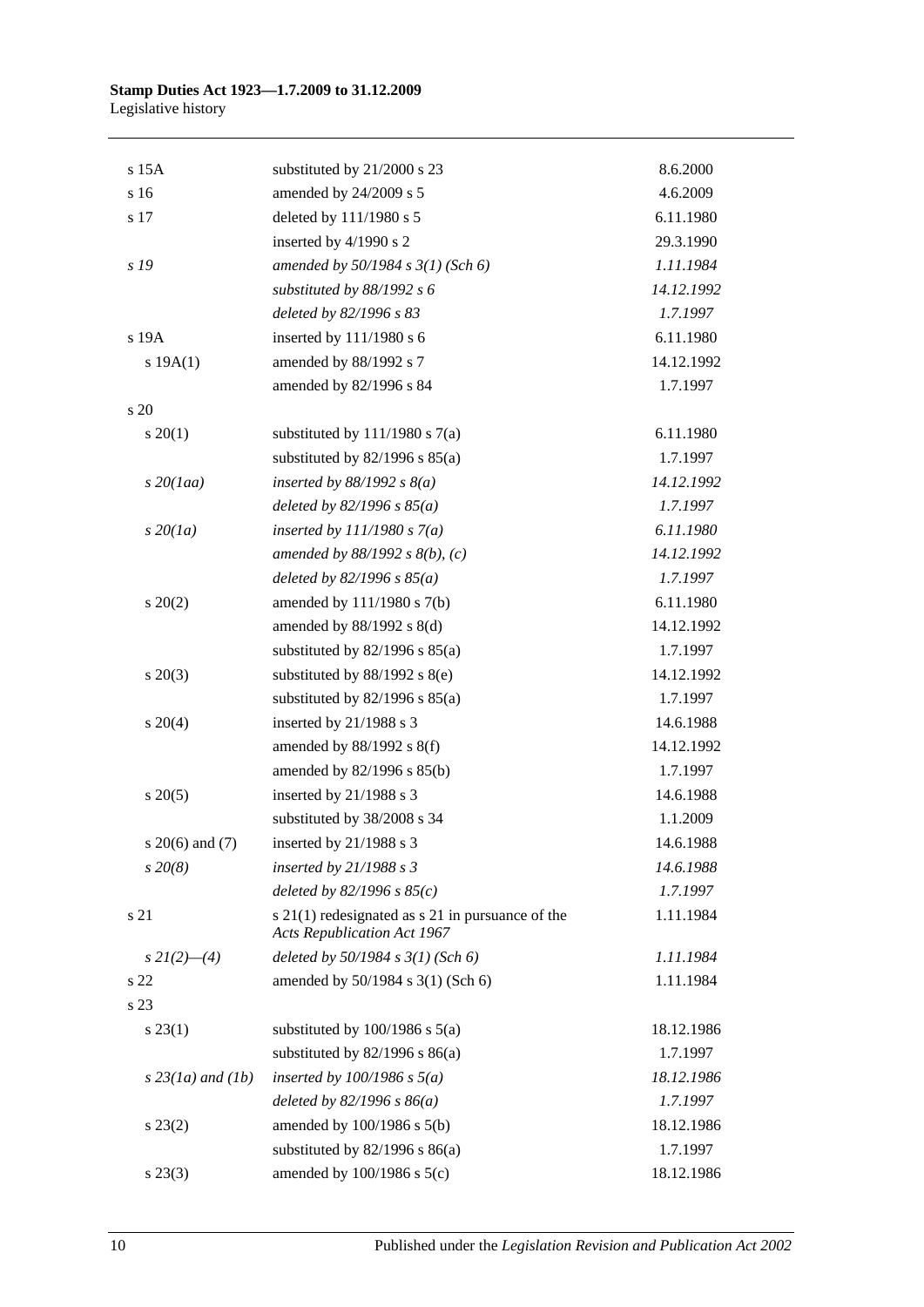|                           | substituted by $82/1996$ s $86(a)$                                                        | 1.7.1997   |
|---------------------------|-------------------------------------------------------------------------------------------|------------|
| $s\,23(4)$                | amended by 82/1996 s 86(b)                                                                | 1.7.1997   |
| $s\,23(5)$                | substituted by 88/1992 s 9                                                                | 14.12.1992 |
| s23A                      | inserted by 88/1992 s 10                                                                  | 14.12.1992 |
|                           | deleted by 82/1996 s 87                                                                   | 1.7.1997   |
| s24                       | amended by $21/1988 s 4$                                                                  | 7.12.1987  |
|                           | amended by 88/1992 s 11                                                                   | 14.12.1992 |
|                           | amended by 83/1995 s 2                                                                    | 30.11.1995 |
|                           | deleted by 82/1996 s 87                                                                   | 1.7.1997   |
| s <sub>25</sub>           | amended by $50/1984$ s $3(1)$ (Sch 6)                                                     | 1.11.1984  |
|                           | deleted by 100/1986 s 6                                                                   | 18.12.1986 |
| s26                       | amended by $50/1984$ s $3(1)$ (Sch 6)                                                     | 1.11.1984  |
|                           | deleted by 82/1996 s 87                                                                   | 1.7.1997   |
| s27A                      | substituted by 100/1986 s 7                                                               | 18.12.1986 |
|                           | deleted by 82/1996 s 88                                                                   | 1.7.1997   |
| $s$ 27 $B$                | substituted by 100/1986 s 7                                                               | 18.12.1986 |
|                           | amended by 14/1994 s 3                                                                    | 1.9.1994   |
|                           | deleted by 82/1996 s 88                                                                   | 1.7.1997   |
| $s$ 27 $C$                | amended by $50/1984$ s $3(1)$ (Sch 6)                                                     | 1.11.1984  |
|                           | substituted by 100/1986 s 7                                                               | 18.12.1986 |
|                           | deleted by 82/1996 s 88                                                                   | 1.7.1997   |
| $s$ 27D                   | substituted by 100/1986 s 7                                                               | 18.12.1986 |
|                           | amended by 88/1992 s 12                                                                   | 14.12.1992 |
|                           | deleted by 82/1996 s 88                                                                   | 1.7.1997   |
| $s$ 27 $E$                | deleted by 82/1996 s 88                                                                   | 1.7.1997   |
| Pt 3                      |                                                                                           |            |
| s 28 and heading          | deleted by $81/1985 s 5$                                                                  | 5.8.1985   |
| Pt 3 Div 1                | heading preceding s 29 deleted and Div 1<br>heading inserted by $44/2003$ s 3(1) (Sch 1)  | 24.11.2003 |
| s 29                      | deleted by 38/2008 s 35                                                                   | 1.1.2009   |
| s 31                      |                                                                                           |            |
| $s \, 31(1)$              | amended by 34/2002 s 27                                                                   | 1.8.2003   |
| $s \frac{31(2) - (4)}{2}$ | amended by 50/1984 s 3(1) (Sch 6)                                                         | 1.11.1984  |
| s 31A                     | amended by 31/1994 s 4                                                                    | 30.5.1994  |
| Pt 3 Div 2                | heading preceding s 31B amended by 50/1984<br>$s \ 3(1)$ (Sch 6)                          | 1.11.1984  |
|                           | heading preceding s 31B deleted and Div 2<br>heading inserted by $44/2003$ s 3(1) (Sch 1) | 24.11.2003 |
| s 31B                     | s 31B(1) amended by 50/1984 s 3(1) (Sch 6)                                                | 1.11.1984  |
|                           | s 31B(1) redesignated as s 31B in pursuance of<br>the Acts Republication Act 1967         | 1.11.1984  |
|                           | amended by 44/2003 s 3(1) (Sch 1)                                                         | 24.11.2003 |
| bailee                    | inserted by $88/1992$ s $13(a)$                                                           | 14.12.1992 |
| bailment plant            | inserted by $88/1992$ s $13(a)$                                                           | 14.12.1992 |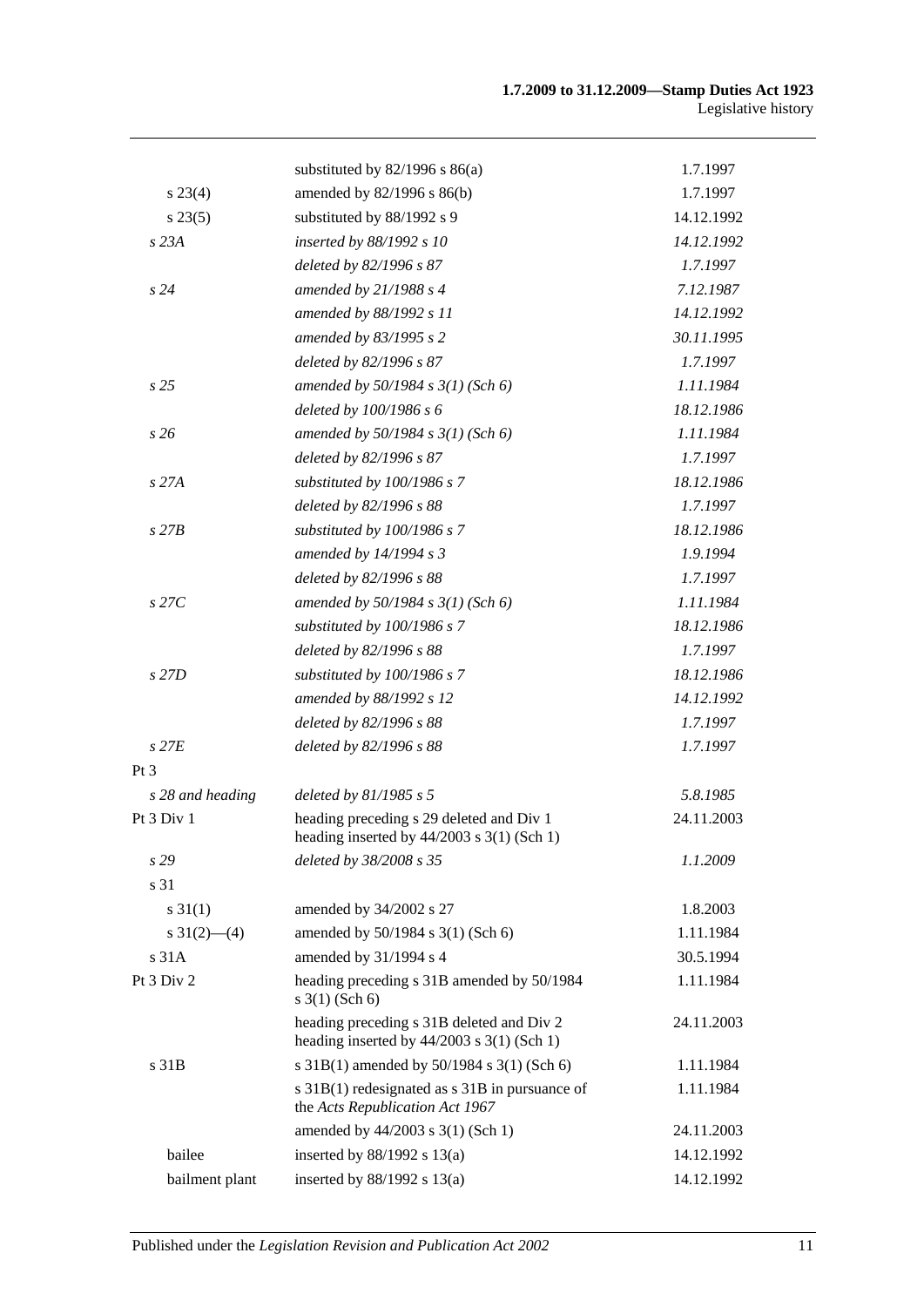| bailor                                | inserted by $88/1992$ s $13(a)$                           | 14.12.1992 |
|---------------------------------------|-----------------------------------------------------------|------------|
| bank                                  | deleted by $50/1984$ s $3(1)$ (Sch 6)                     | 1.11.1984  |
|                                       | contractual bailment inserted by 88/1992 s 13(a)          | 14.12.1992 |
|                                       | substituted by $15/2002$ s $3(a)$                         | 5.9.2002   |
| corresponding law                     | inserted by 31/1994 s 5                                   | 1.6.1994   |
|                                       | amended by 44/2003 s 3(1) (Sch 1)                         | 24.11.2003 |
| dutiable rental<br>business           | inserted by $31/2003$ s $4(1)$                            | 1.10.2003  |
|                                       | amended by 28/2005 s 18                                   | 1.7.2008   |
| equipment<br>financing<br>arrangement | inserted by $31/2003$ s $4(1)$                            | 1.10.2003  |
|                                       | credit arrangement deleted by $50/1984$ s $3(1)$ (Sch 6)  | 1.11.1984  |
| credit business                       | deleted by $50/1984 s 3(1)$ (Sch 6)                       | 1.11.1984  |
|                                       | discount transactiondeleted by $50/1984$ s $3(1)$ (Sch 6) | 1.11.1984  |
| dutiable rental<br>business           | amended by 24/2009 s 6                                    | 4.6.2009   |
| goods                                 | amended by 88/1992 s 13(b)                                | 14.12.1992 |
| guarantee                             | deleted by $50/1984$ s $3(1)$ (Sch 6)                     | 1.11.1984  |
| guarantor                             | deleted by $50/1984 s 3(1)$ (Sch 6)                       | 1.11.1984  |
| hire-purchase<br>agreement            | inserted by $15/2002$ s 3(b)                              | 5.9.2002   |
| interest                              | deleted by $50/1984$ s $3(1)$ (Sch 6)                     | 1.11.1984  |
| loan                                  | amended by $101/1976$ s $2(1)(a)$                         | 16.6.1977  |
|                                       | deleted by $50/1984$ s $3(1)$ (Sch 6)                     | 1.11.1984  |
| prescribed rate                       | substituted by $95/1982$ s $3(a)$                         | 23.12.1982 |
|                                       | deleted by $50/1984$ s $3(1)$ (Sch 6)                     | 1.11.1984  |
| principal                             | deleted by $50/1984 s 3(1)$ (Sch 6)                       | 1.11.1984  |
| rate of interest                      | deleted by $50/1984$ s $3(1)$ (Sch 6)                     | 1.11.1984  |
| registered credit<br>union            | substituted by $101/1976$ s $2(1)(b)$                     | 16.6.1977  |
|                                       | deleted by $50/1984$ s $3(1)$ (Sch 6)                     | 1.11.1984  |
| registered person                     | deleted by $31/2003$ s $4(2)$                             | 1.10.2003  |
| registered                            | inserted by $31/2003$ s $4(2)$                            | 1.10.2003  |
|                                       | related corporation amended by 50/1984 s 3(1) (Sch 6)     | 1.11.1984  |
|                                       | amended by 88/1992 s 13(c)                                | 14.12.1992 |
|                                       | substituted by 23/2001 s 107                              | 15.7.2001  |
| rental business                       | substituted by $88/1992$ s $13(d)$                        | 14.12.1992 |
| $s$ 31 $B(1a)$                        | substituted by $95/1982$ s $3(b)$                         | 23.12.1982 |
|                                       | deleted by $50/1984$ s $3(1)$ (Sch 6)                     | 1.11.1984  |
| s $3IB(2)$ - (10)                     | deleted by $50/1984$ s $3(1)$ (Sch 6)                     | 1.11.1984  |
| s 31C                                 | substituted by 89/1983 s 3                                | 1.1.1984   |
|                                       | deleted by 50/1984 s 3(1) (Sch 6)                         | 1.11.1984  |
|                                       | inserted by 15/2002 s 4                                   | 5.9.2002   |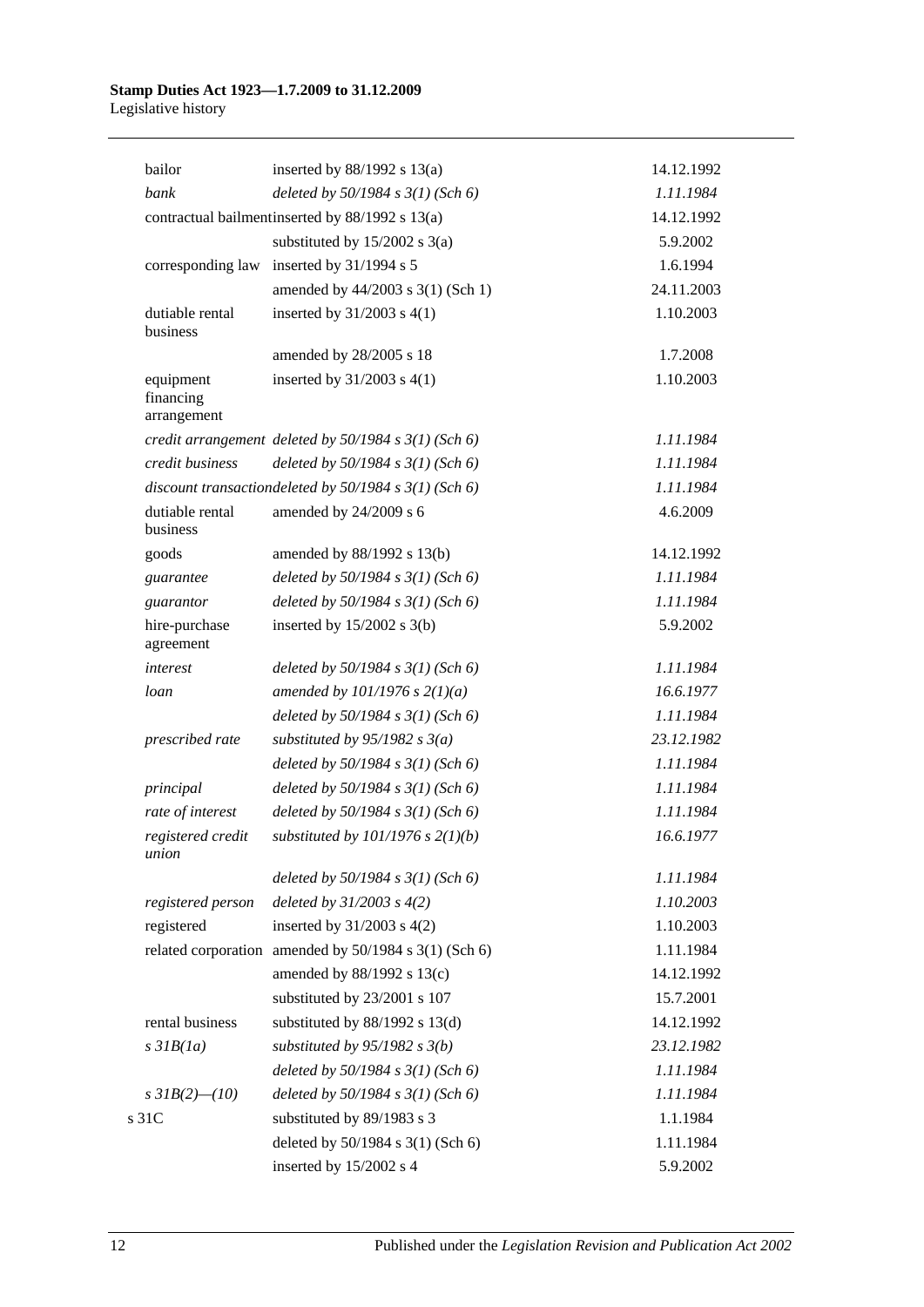|                       | substituted by 31/2003 s 5                        | 1.10.2003  |
|-----------------------|---------------------------------------------------|------------|
| s <sub>31D</sub>      | amended by 89/1983 s 4                            | 1.1.1984   |
|                       | amended by 71/1992 s 3(1) (Sch)                   | 1.3.1993   |
|                       | amended by 88/1992 s 14                           | 14.12.1992 |
|                       | amended by 82/1996 s 89                           | 1.7.1997   |
|                       | substituted by 31/2003 s 5                        | 1.10.2003  |
| s <sub>31E</sub>      |                                                   |            |
| $s \, 31E(1)$         | amended by $35/2002$ s $16(a)$                    | 28.11.2002 |
| $s \, 31E(2)$         | substituted by 89/1983 s 5                        | 1.1.1984   |
|                       | amended by 35/2002 s 16(b)                        | 28.11.2002 |
| s 31F                 | amended by 101/1976 s 3                           | 16.12.1976 |
|                       | amended by 89/1983 s 6                            | 1.1.1984   |
|                       | amended by 50/1984 s 3(1) (Sch 6)                 | 1.11.1984  |
|                       | amended by 81/1985 s 6                            | 5.8.1985   |
|                       | amended by 100/1986 s 8                           | 18.12.1986 |
|                       | amended by 52/1989 s 4                            | 1.10.1989  |
|                       | amended by 74/1991 s 3                            | 12.12.1991 |
|                       | amended by 88/1992 s 15                           | 14.12.1992 |
|                       | amended by 82/1996 s 90                           | 1.7.1997   |
|                       | amended by 21/2000 s 24                           | 8.6.2000   |
|                       | amended by 15/2002 s 5                            | 1.1.2003   |
|                       | amended by 35/2002 s 17                           | 28.11.2002 |
|                       | substituted by 31/2003 s 6                        | 1.10.2003  |
| $s \, 31F(1)$         | amended by 28/2005 s 16(1), (2)                   | 1.7.2007   |
|                       | amended by 28/2005 s 19(1), (2)                   | 1.7.2008   |
| s31G                  | amended by $50/1984$ s $3(1)$ (Sch 6)             | 1.11.1984  |
|                       | amended by 74/1991 s 4                            | 12.12.1991 |
|                       | deleted by 88/1992 s 16                           | 14.12.1992 |
| s 31H                 | amended by 82/1996 s 91                           | 1.7.1997   |
| s 31I                 |                                                   |            |
| $s \, 31I(1)$         | amended by 50/1984 s 3(1) (Sch 6)                 | 1.11.1984  |
|                       | (d) and (e) deleted by $50/1984$ s $3(1)$ (Sch 6) | 1.11.1984  |
|                       | (f) deleted by $81/1985$ s $7(a)$                 | 5.8.1985   |
|                       | amended by 74/1991 s 5                            | 12.12.1991 |
|                       | amended by $31/1994$ s $6(a)$                     | 1.6.1994   |
|                       | amended by 83/1994 s 12 (Sch)                     | 8.12.1994  |
|                       | amended by $82/1996$ s $92(a)$ —(c)               | 1.7.1997   |
|                       | amended by $15/2002$ s $6(a)$                     | 1.1.2003   |
|                       | amended by 31/2003 s 7(1)                         | 1.10.2003  |
|                       | (h) deleted by $31/2003$ s $7(2)$                 | 1.10.2003  |
| $s \frac{31I(1a)}{2}$ | inserted by $31/1994$ s $6(b)$                    | 1.6.1994   |
|                       | amended by 31/2003 s 7(3)                         | 1.10.2003  |
|                       | amended by 44/2003 s 3(1) (Sch 1)                 | 24.11.2003 |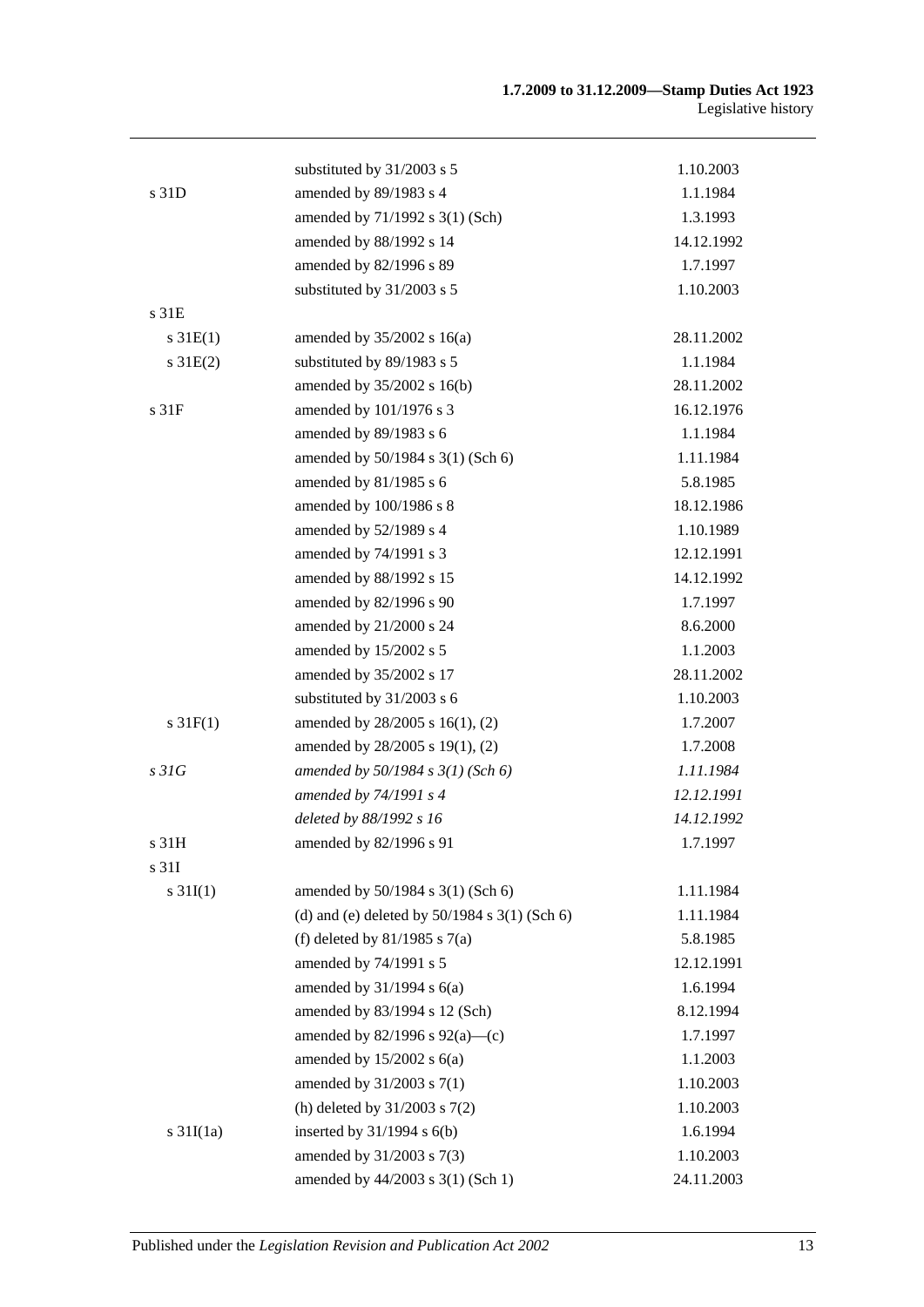| $s \frac{31I(1b)}{2}$           | inserted by $31/1994$ s $6(b)$                         | 1.6.1994   |
|---------------------------------|--------------------------------------------------------|------------|
|                                 | (a) deleted by $31/2003$ s $6(4)$                      | 1.10.2003  |
|                                 | amended by 44/2003 s 3(1) (Sch 1)                      | 24.11.2003 |
| $s \frac{31I(1c)}{2}$           | s $31I(1a)$ inserted by $81/1985$ s $7(b)$             | 5.8.1985   |
|                                 | s $31I(1a)$ amended by $52/1989$ s 5                   | 1.10.1989  |
|                                 | s 31I(1a) redesignated as s 31I(1c) by 31/1994<br>s(6) | 1.6.1994   |
|                                 | amended by 82/1996 s 92(d)                             | 1.7.1997   |
|                                 | amended by $15/2002$ s $6(b)$                          | 1.1.2003   |
|                                 | amended by 31/2003 s 7(5)                              | 1.10.2003  |
| $s$ 31I(2)                      | deleted by $82/1996 s 92(e)$                           | 1.7.1997   |
| $s$ 31J                         | amended by $71/1992 s 3(1)$ (Sch)                      | 1.3.1993   |
|                                 | deleted by 82/1996 s 93                                | 1.7.1997   |
| s <sub>31K</sub>                |                                                        |            |
| $s \, 31K(3)$                   | amended by 82/1996 s 94                                | 1.7.1997   |
| s 31L                           | deleted by 70/1981 s 3                                 | 2.11.1981  |
|                                 | inserted by 15/1982 s 3                                | 22.3.1982  |
| $s \, 31L(1)$                   | amended by 50/1984 s 3(1) (Sch 6)                      | 1.11.1984  |
|                                 | amended by $100/1986$ s $9(1)(a)$                      | 18.12.1986 |
|                                 | amended by 71/1992 s 3(1) (Sch)                        | 1.3.1993   |
|                                 | amended by 82/1996 s 95                                | 1.7.1997   |
| $s \, 31L(3)$                   | deleted by 50/1984 s 3(1) (Sch 6)                      | 1.11.1984  |
|                                 | inserted by $100/1986$ s $9(1)(b)$                     | 18.12.1986 |
| $s \, 3IL(4)$ and (5)           | deleted by $50/1984$ s $3(1)$ (Sch 6)                  | 1.11.1984  |
| heading preceding<br>$s$ 31 $M$ | deleted by $50/1984$ s $3(1)$ (Sch 6)                  | 1.11.1984  |
| s 31M                           | deleted by 50/1984 s 3(1) (Sch 6)                      | 1.11.1984  |
|                                 | inserted by 100/1986 s 10                              | 18.12.1986 |
|                                 | substituted by 74/1991 s 6                             | 12.12.1991 |
|                                 | amended by 88/1992 s 17                                | 14.12.1992 |
|                                 | deleted by 82/1996 s 96                                | 1.7.1997   |
|                                 | inserted by $31/2003$ s 8                              | 1.10.2003  |
| s 31MA                          | inserted by $89/1983$ s 7                              | 1.1.1984   |
|                                 | deleted by $50/1984$ s $3(1)$ (Sch 6)                  | 1.11.1984  |
| $s$ $31N$                       | amended by 89/1983 s 8                                 | 1.1.1984   |
|                                 | amended by 50/1984 s 3(1) (Sch 6)                      | 1.11.1984  |
|                                 | amended by 100/1986 s 10                               | 18.12.1986 |
|                                 | amended by 74/1991 s 7                                 | 12.12.1991 |
|                                 | amended by 88/1992 s 18                                | 14.12.1992 |
|                                 | amended by 82/1996 s 97                                | 1.7.1997   |
|                                 | deleted by 31/2003 s 9                                 | 1.10.2003  |
| s 31N                           | inserted by 24/2009 s 7                                | 4.6.2009   |
| s 310                           | deleted by $50/1984$ s $3(1)$ (Sch 6)                  | 1.11.1984  |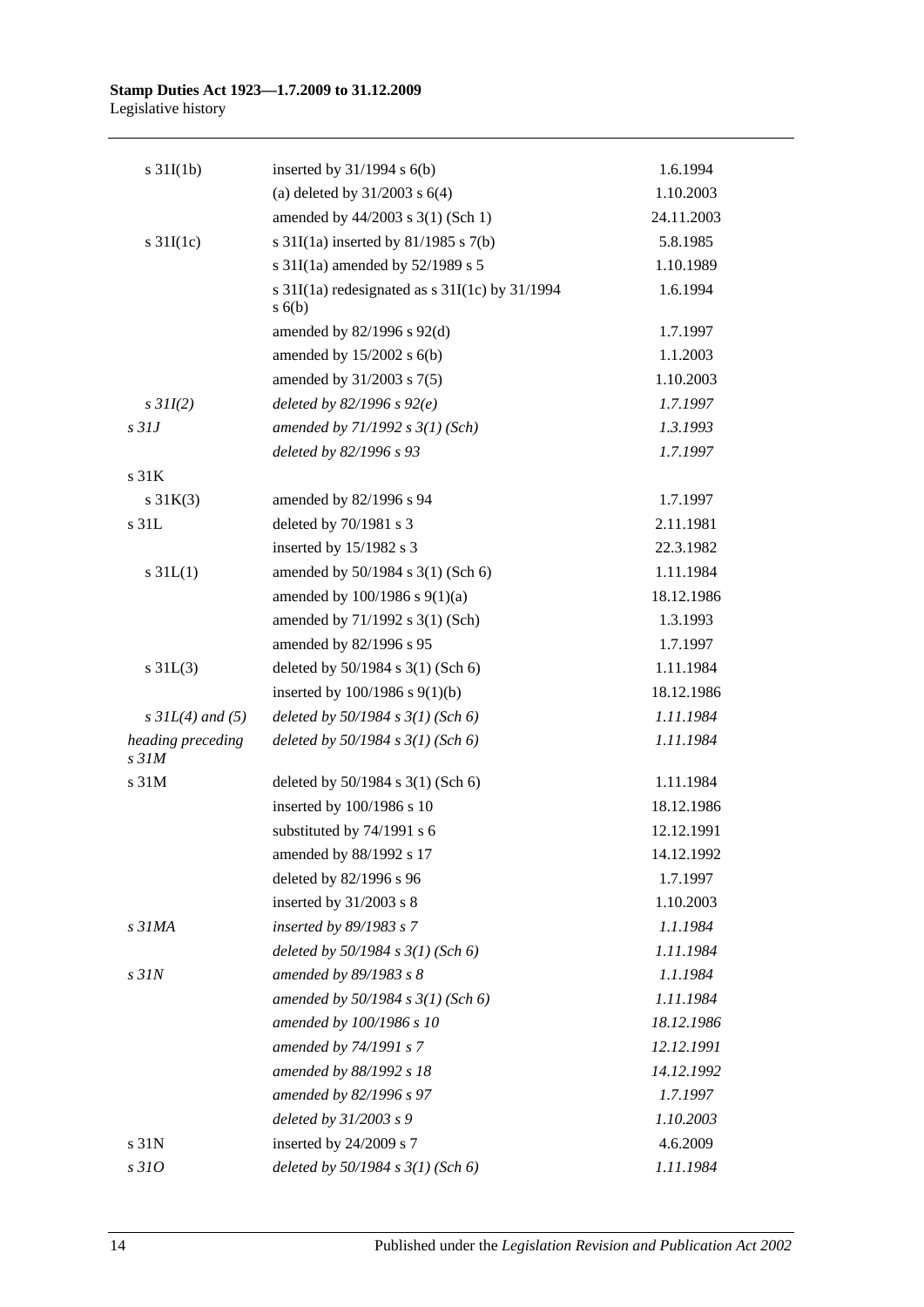| s3IP                                      | deleted by $70/1981 s4$                                                                  | 2.11.1981                    |
|-------------------------------------------|------------------------------------------------------------------------------------------|------------------------------|
|                                           | inserted by $15/1982$ s 4                                                                | 22.3.1982                    |
|                                           | deleted by $50/1984$ s $3(1)$ (Sch 6)                                                    | 1.11.1984                    |
| $ss31Q - 31T$                             | deleted by $50/1984$ s $3(1)$ (Sch 6)                                                    | 1.11.1984                    |
| Pt 3 Div 3                                | heading preceding s 32 deleted and Div 3<br>heading inserted by $44/2003$ s 3(1) (Sch 1) | 24.11.2003                   |
| s 32                                      | redesignated as $s$ 32(1) by 27/1978 $s$ 3(b)                                            | uncommenced—not incorporated |
| assurance or<br>insurance business        | amended by $27/1978$ s 3(a)                                                              | uncommenced-not incorporated |
|                                           | amended by 50/1984 s 3(1) (Sch 6)                                                        | 1.11.1984                    |
| general insurance<br>business             | inserted by 47/1990 s 3                                                                  | 1.7.1990                     |
|                                           | life insurance policy inserted by 47/1990 s 3                                            | 1.7.1990                     |
| policy                                    | amended by 50/1984 s 3(1) (Sch 6)                                                        | 1.11.1984                    |
| premium                                   | inserted by 74/1991 s 8                                                                  | 12.12.1991                   |
|                                           | substituted by 21/2000 s 25                                                              | 8.6.2000                     |
| $s \, 32(2)$                              | inserted by $27/1978$ s 3(b)                                                             | uncommenced-not incorporated |
| s 33 before<br>substitution by<br>47/1990 |                                                                                          |                              |
| $s \, 33(1)$                              | amended by 27/1978 s 4                                                                   | uncommenced-not incorporated |
| s 33                                      | substituted by 47/1990 s 4                                                               | 1.7.1990                     |
| s 34                                      | amended by 50/1984 s 3(1) (Sch 6)                                                        | 1.11.1984                    |
|                                           | substituted by 47/1990 s 4                                                               | 1.7.1990                     |
| s 34                                      |                                                                                          |                              |
| $s \; 34(3)$                              | amended by $82/1996$ s $98(a)$                                                           | 1.7.1997                     |
| $s \frac{34}{4}$                          | deleted by 82/1996 s 98(b)                                                               | 1.7.1997                     |
| $s\,34A$                                  | deleted by 47/1990 s 4                                                                   | 1.7.1990                     |
| s 35                                      | amended by 111/1980 s 8                                                                  | 6.11.1980                    |
|                                           | amended by 50/1984 s 3(1) (Sch 6)                                                        | 1.11.1984                    |
|                                           | substituted by 47/1990 s 4                                                               | 1.7.1990                     |
| $s \, 35(1)$                              | amended by 82/1996 s 99                                                                  | 1.7.1997                     |
| s 36                                      | substituted by $50/1984$ s $3(1)$ (Sch 6)                                                | 1.11.1984                    |
|                                           | substituted by 47/1990 s 4                                                               | 1.7.1990                     |
| $s \, 36(4)$                              | deleted by 82/1996 s 100                                                                 | 1.7.1997                     |
| s 36A                                     | inserted by 82/1996 s 101                                                                | 1.7.1997                     |
| s 37                                      | deleted by 100/1986 s 11                                                                 | 18.12.1986                   |
|                                           | inserted by 47/1990 s 4                                                                  | 1.7.1990                     |
|                                           | amended by 82/1996 s 102                                                                 | 1.7.1997                     |
| s 38                                      | amended by 50/1984 s 3(1) (Sch 6)                                                        | 1.11.1984                    |
|                                           | deleted by 100/1986 s 11                                                                 | 18.12.1986                   |
|                                           | inserted by 47/1990 s 4                                                                  | 1.7.1990                     |
| s 39                                      | substituted by 47/1990 s 4                                                               | 1.7.1990                     |
|                                           | deleted by 82/1996 s 103                                                                 | 1.1.1997                     |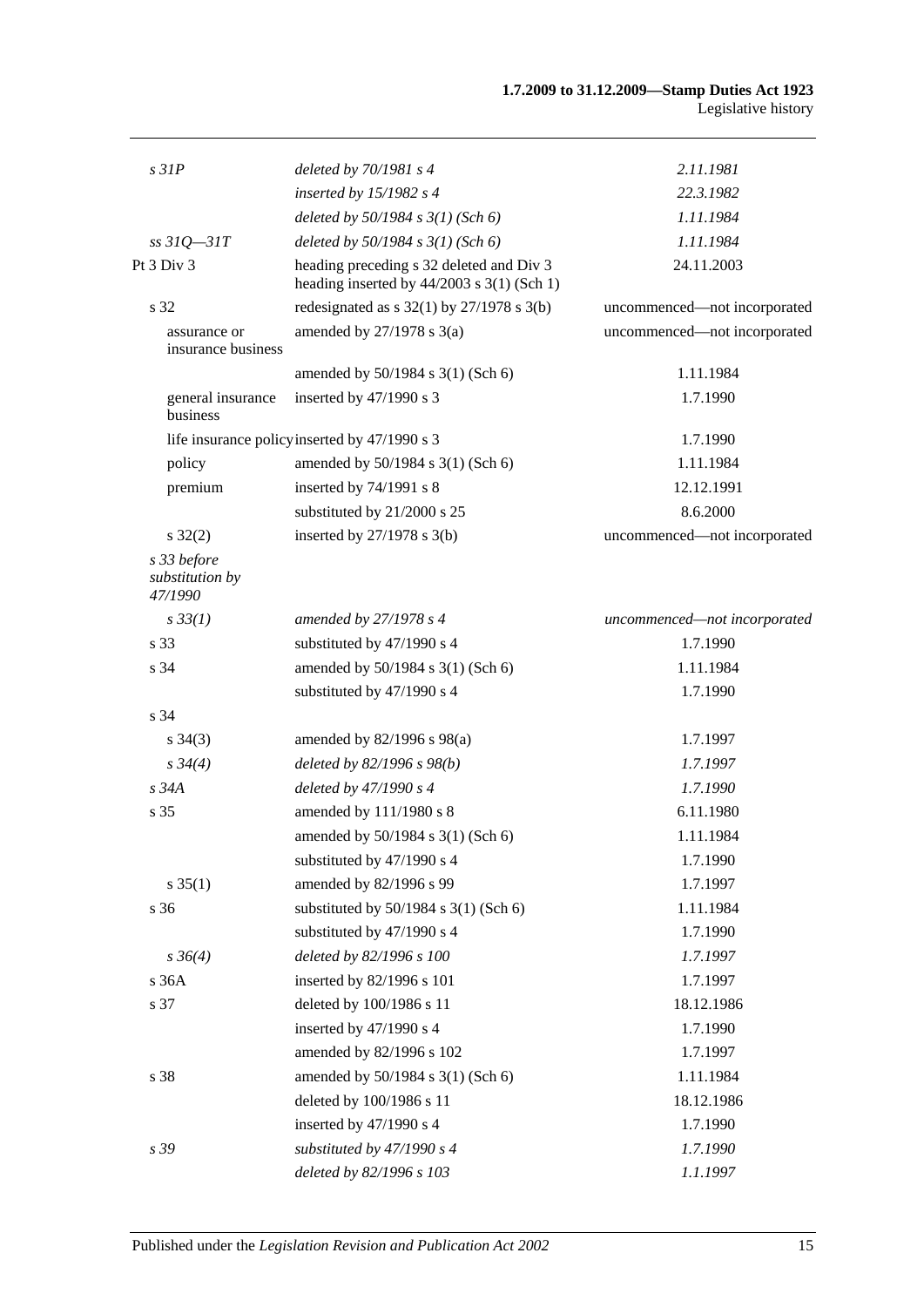| $s\,40$                     |                  | inserted by $47/1990 s 4$                                                                 | 1.7.1990                     |
|-----------------------------|------------------|-------------------------------------------------------------------------------------------|------------------------------|
|                             |                  | deleted by 82/1996 s 103                                                                  | 1.7.1997                     |
| s41                         |                  | substituted by $47/1990 s 4$                                                              | 1.7.1990                     |
|                             |                  | amended by 74/1991 s 9                                                                    | 12.12.1991                   |
|                             |                  | amended by 88/1992 s 19                                                                   | 14.12.1992                   |
|                             |                  | deleted by 82/1996 s 103                                                                  | 1.7.1997                     |
| $s\,42$                     |                  | substituted by $47/1990 s 4$                                                              | 1.7.1990                     |
|                             |                  | deleted by 82/1996 s 103                                                                  | 1.7.1997                     |
| $s$ 42AA                    |                  |                                                                                           |                              |
| $s$ 42AA $(1)$              |                  | amended by 35/2002 s 18                                                                   | 28.11.2002                   |
| $s$ 42AA(4)                 |                  | substituted by 88/1992 s 20                                                               | 14.12.1992                   |
|                             |                  | substituted by 82/1996 s 104                                                              | 1.7.1997                     |
|                             |                  | s $42AA(4a)$ and $(4b)$ inserted by 88/1992 s 20                                          | 14.12.1992                   |
|                             |                  | deleted by 82/1996 s 104                                                                  | 1.7.1997                     |
| $s$ 42AA $(5)$              |                  | deleted by 27/1978 s 5                                                                    | uncommenced-not incorporated |
| $s$ 42AB                    |                  | inserted by 8/1986 s 4                                                                    | 13.3.1986                    |
| $s$ 42AB $(3)$              |                  | amended by 82/1996 s 105                                                                  | 1.7.1997                     |
| Pt 3 Div 4                  |                  | heading preceding s 42A deleted and Div 4<br>heading inserted by $44/2003$ s 3(1) (Sch 1) | 24.11.2003                   |
| $s$ 42A                     |                  |                                                                                           |                              |
| $s\ 42A(1)$                 |                  | s 42A redesignated as $s$ 42A(1) by 41/2004 s 4                                           | 24.2.2005                    |
| applicant                   |                  | substituted by $100/1986$ s $12(a)$                                                       | 18.12.1986                   |
| vehicle                     |                  | commercial motor inserted by $64/1989$ s $3(a)$                                           | 28.3.1990                    |
| dealer                      |                  | substituted by $100/1986$ s $12(b)$                                                       | 18.12.1986                   |
| list price                  |                  | inserted by $100/1986$ s $12(b)$                                                          | 18.12.1986                   |
|                             |                  | substituted by $21/2000$ s $26(a)$                                                        | 8.6.2000                     |
| market value                |                  | inserted by 100/1986 s 12(b)                                                              | 18.12.1986                   |
|                             |                  | substituted by $21/2000$ s $26(b)$                                                        | 8.6.2000                     |
|                             |                  | new motor vehicle inserted by 100/1986 s 12(c)                                            | 18.12.1986                   |
|                             |                  | optional equipment inserted by 100/1986 s 12(c)                                           | 18.12.1986                   |
|                             | primary producer | inserted by $64/1989$ s $3(b)$                                                            | 28.3.1990                    |
| vehicle                     |                  | second-hand motor inserted by 100/1986 s 12(d)                                            | 18.12.1986                   |
| $s\ 42A(2)$                 |                  | inserted by 41/2004 s 4                                                                   | 24.2.2005                    |
| heading preceding<br>s 42AB |                  | inserted by $27/1978$ s 6                                                                 | uncommenced-not incorporated |
| s 42AB                      |                  | inserted by 27/1978 s 6                                                                   | uncommenced-not incorporated |
| s 42B                       |                  |                                                                                           |                              |
| $s\ 42B(1)$                 |                  | substituted by $100/1986$ s $13(a)$                                                       | 18.12.1986                   |
|                             |                  | amended by 21/2000 s 27                                                                   | 8.6.2000                     |
| $s\,42B(1aa)$               |                  | inserted by $100/1986$ s $13(a)$                                                          | 18.12.1986                   |
|                             |                  | deleted by $41/2004 s 5(2)$                                                               | 24.2.2005                    |
|                             |                  |                                                                                           |                              |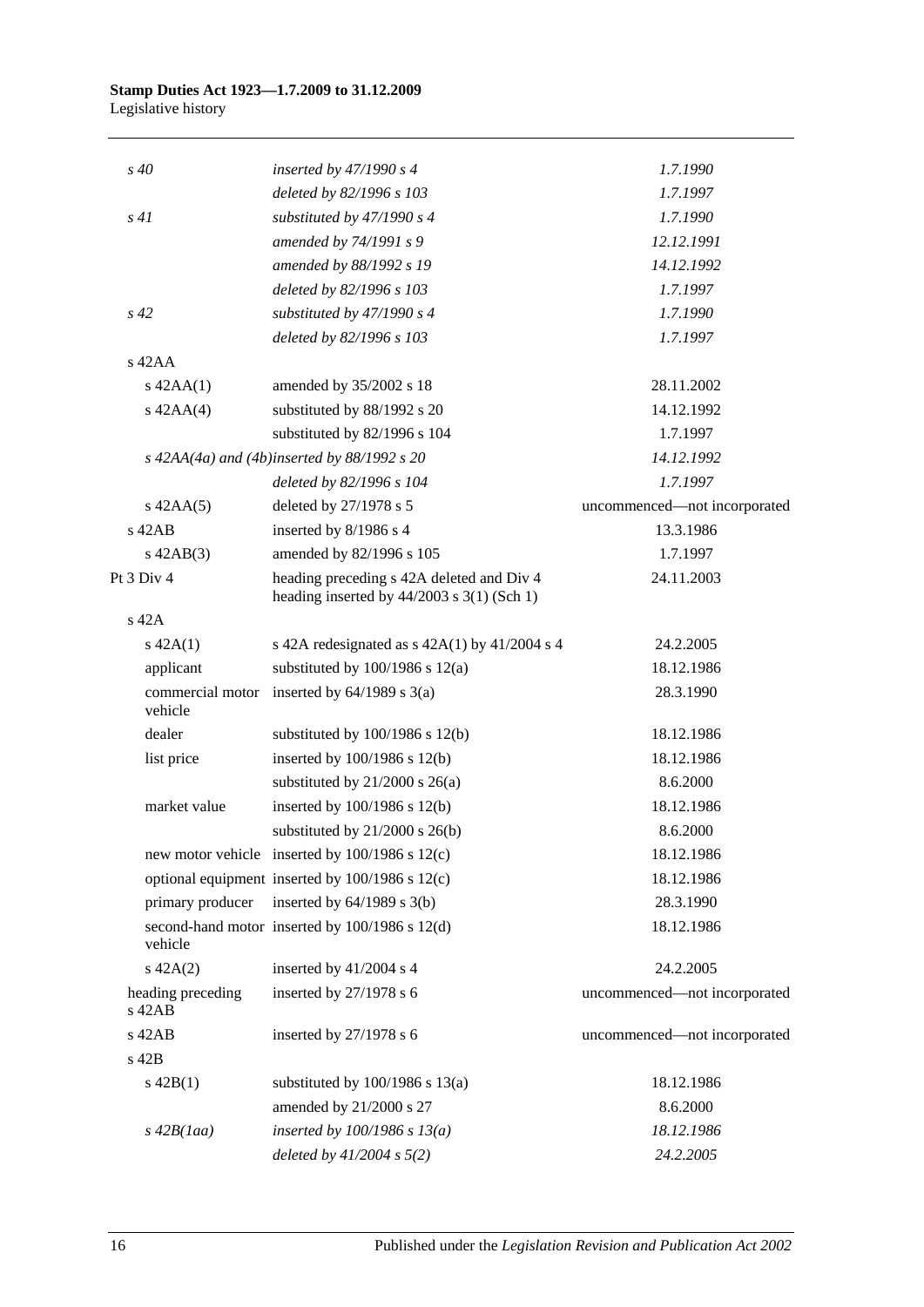| s $42B(1a)$ —see<br>$s$ 42B $(1d)$ |                                                                |            |
|------------------------------------|----------------------------------------------------------------|------------|
| $s\ 42B(1a)$                       | inserted by $41/2004$ s $5(2)$                                 | 24.2.2005  |
| $s\,42B(1b)$                       | inserted by $28/1977 s 2(b)$                                   | 28.7.1977  |
|                                    | substituted by $33/1990 s 2(a)$                                | 26.4.1990  |
|                                    | deleted by $83/1994 s 2(b)$                                    | 8.12.1994  |
| $s$ 42B(1b)                        | inserted by $41/2004$ s $5(2)$                                 | 24.2.2005  |
| $s\,42B(1c)$                       | inserted by $33/1990 s 2(a)$                                   | 26.4.1990  |
|                                    | deleted by $83/1994 s 2(b)$                                    | 8.12.1994  |
| $s\ 42B(1c)$                       | inserted by $41/2004$ s $5(2)$                                 | 24.2.2005  |
| $s$ 42B $(1d)$                     | s 42B(1a) amended by $28/1977$ s $2(a)$                        | 28.7.1977  |
|                                    | s $42B(1a)$ amended by $83/1994$ s $2(a)$                      | 8.12.1994  |
|                                    | s $42B(1a)$ redesignated as s $42B(1d)$ by $41/2004$<br>s 5(1) | 24.2.2005  |
| $s\ 42B(2)$                        | amended by $28/1977$ s $2(c)$                                  | 28.7.1977  |
|                                    | amended by $83/1994$ s 2(c)                                    | 8.12.1994  |
|                                    | amended by $41/2004$ s $5(3)$                                  | 24.2.2005  |
| $s\ 42B(2a)$                       | amended by $41/2004$ s $5(4)$                                  | 24.2.2005  |
| $s\ 42B(2b)$                       | inserted by $41/2004$ s $5(5)$                                 | 24.2.2005  |
| $s\,42B(3a)$                       | deleted by 94/2000 Sch 4 cl 3                                  | 14.12.2001 |
| s $42B(4)$ - (6)                   | substituted by $100/1986$ s $13(b)$                            | 18.12.1986 |
|                                    | substituted by 82/1996 s 106                                   | 1.7.1997   |
| $s\ 42B(6a)$ and $(6b)$            | deleted by 82/1996 s 106                                       | 1.7.1997   |
|                                    | inserted by 74/1991 s 10                                       | 12.12.1991 |
|                                    | substituted by 88/1992 s 21                                    | 14.12.1992 |
| $s\ 42B(7)$                        | amended by $83/1994$ s 2(d)                                    | 8.12.1994  |
|                                    | deleted by 100/1986 s 13(b)                                    | 18.12.1986 |
|                                    | inserted by $33/1990$ s 2(b)                                   | 26.4.1990  |
| $s\,42B(8)$                        | deleted by $50/1984$ s $3(1)$ (Sch 6)                          | 1.11.1984  |
| s 42BA                             | inserted by $72/1995$ s 3                                      | 23.11.1995 |
| s 42C                              | deleted by 33/1990 s 3                                         | 26.4.1990  |
|                                    | inserted by 74/1991 s 11                                       | 12.12.1991 |
|                                    | amended by 88/1992 s 22                                        | 14.12.1992 |
|                                    | amended by 72/1995 s 4                                         | 23.11.1995 |
|                                    | substituted by 82/1996 s 107                                   | 1.7.1997   |
| s 42CA                             | inserted by 41/2004 s 6                                        | 24.2.2005  |
| s 42D                              | amended by 50/1984 s 3(1) (Sch 6)                              | 1.11.1984  |
|                                    | amended by 100/1986 s 14                                       | 18.12.1986 |
|                                    | amended by 33/1990 s 4                                         | 26.4.1990  |
|                                    | substituted by 82/1996 s 107                                   | 1.7.1997   |
| s 42E                              | amended by 33/1990 s 5                                         | 26.4.1990  |
|                                    | amended by 82/1996 s 108                                       | 1.7.1997   |
|                                    | amended by 44/2003 s 3(1) (Sch 1)                              | 24.11.2003 |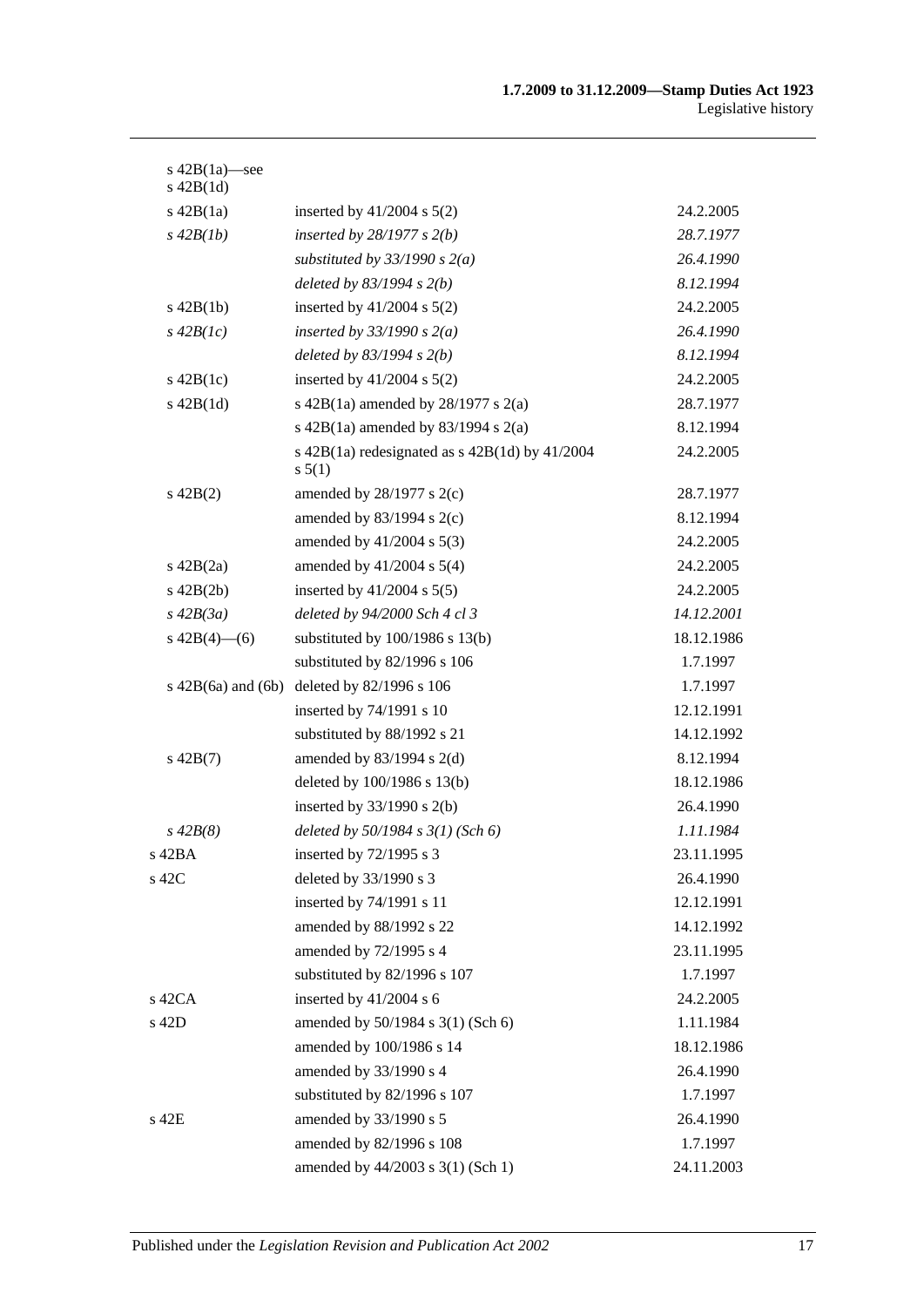| $ss$ 43 $-45A$ and<br>heading                    | deleted by $111/1980 s$ 9                                                                  | 6.11.1980  |
|--------------------------------------------------|--------------------------------------------------------------------------------------------|------------|
| by 24/2009                                       | Pt 3 Div 5 before deletion heading preceding s 43 inserted by 82/1997 s 4                  | 1.1.1998   |
|                                                  | heading preceding s 43 deleted and Div 5<br>heading inserted by $44/2003$ s $3(1)$ (Sch 1) | 24.11.2003 |
| $s\,43$                                          | inserted by $82/1997 s 4$                                                                  | 1.1.1998   |
| bank                                             | deleted by $41/1999 s 18(a)$                                                               | 1.12.1998  |
| cheque                                           | amended by 41/1999 s 18(b)                                                                 | 1.12.1998  |
| Cheques and<br><b>Payment Orders</b><br>Act 1986 | deleted by $41/1999 s 18(c)$                                                               | 1.12.1998  |
|                                                  | financial institution inserted by $41/1999 s 18(c)$                                        | 1.12.1998  |
|                                                  | unstamped cheque amended by $41/1999 s 18(d)$                                              | 1.12.1998  |
| $s\,44$                                          | inserted by $82/1997 s 4$                                                                  | 1.1.1998   |
| $s\,44(1)$                                       | amended by $41/1999 s 19(a)$ , (b)                                                         | 1.12.1998  |
| $s\,44(2)$ and (3)                               | amended by $41/1999 s 19(c)$                                                               | 1.12.1998  |
| $s\,44(4)$                                       | amended by $41/1999 s 19(d)$                                                               | 1.12.1998  |
| $s\,44(5)$                                       | amended by $41/1999 s 19(e)$                                                               | 1.12.1998  |
| $s\,45$                                          |                                                                                            |            |
| $s\,45(1)$                                       | s 45 inserted by 82/1997 s 4                                                               | 1.1.1998   |
|                                                  | s 45 amended by 41/1999 s 20                                                               | 1.12.1998  |
|                                                  | s 45 amended and redesignated as $s$ 45(1) by<br>21/2004 s 9(1), (2)                       | 1.7.2004   |
| $s\,45(2)$ —(4)                                  | inserted by $21/2004 s 9(2)$                                                               | 1.7.2004   |
| heading preceding<br>s 46                        | deleted by 82/1997 s 4                                                                     | 1.1.1998   |
| $s\,46$                                          | amended by 19/1991 s 2                                                                     | 18.4.1991  |
|                                                  | substituted by 82/1997 s 4                                                                 | 1.1.1998   |
|                                                  | amended by 41/1999 s 21                                                                    | 1.12.1998  |
| s 46A                                            | inserted by 89/1983 s 9                                                                    | 1.1.1984   |
|                                                  | amended by 19/1991 s 3                                                                     | 18.4.1991  |
|                                                  | deleted by 82/1997 s 4                                                                     | 1.1.1998   |
| $s\,47$                                          | amended by $50/1984 s 3(1)$ (Sch 6)                                                        | 1.11.1984  |
|                                                  | deleted by 82/1997 s 4                                                                     | 1.1.1998   |
| s 47A                                            | deleted by 82/1997 s 4                                                                     | 1.1.1998   |
| $ss$ 47B $-47D$                                  | deleted by 70/1981 s 5                                                                     | 2.11.1981  |
| $s\,48$                                          | amended by 70/1981 s 6                                                                     | 2.11.1981  |
|                                                  | amended by $50/1984 s 3(1)$ (Sch 6)                                                        | 1.11.1984  |
|                                                  | deleted by 82/1997 s 4                                                                     | 1.1.1998   |
| s 48A                                            | amended by 101/1976 s 4                                                                    | 16.12.1976 |
|                                                  | amended by 70/1981 s 7                                                                     | 2.11.1981  |
|                                                  | amended by 95/1982 s 4                                                                     | 23.12.1982 |
|                                                  | amended by 19/1991 s 4                                                                     | 18.4.1991  |
|                                                  | amended by 82/1996 s 109                                                                   | 1.7.1997   |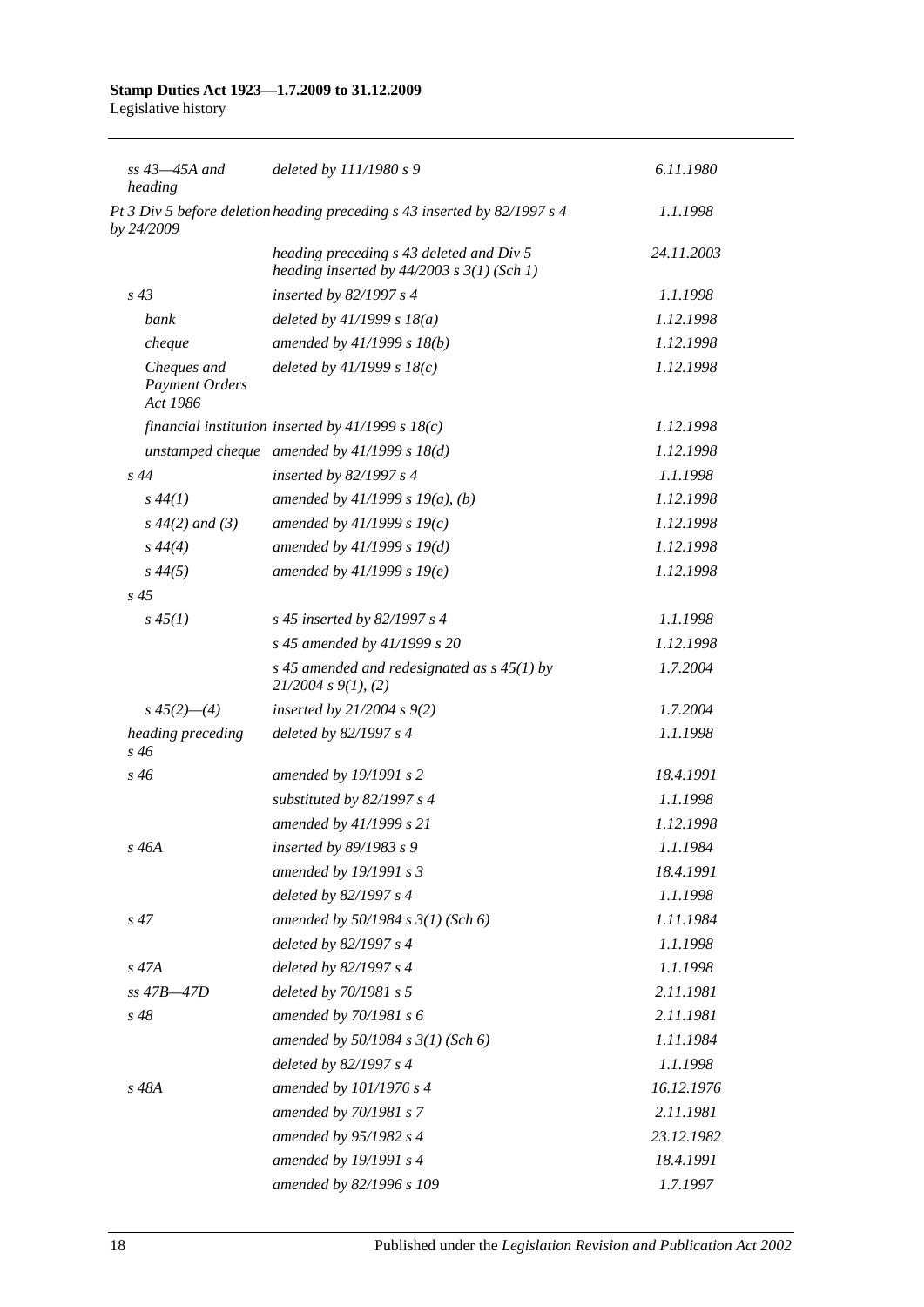|                                 | deleted by 82/1997 s 4                                                                      | 1.1.1998   |
|---------------------------------|---------------------------------------------------------------------------------------------|------------|
| $s\,49$                         | amended by 88/1992 s 23                                                                     | 14.12.1992 |
|                                 | deleted by 82/1997 s 4                                                                      | 1.1.1998   |
| s50                             | deleted by 82/1997 s 4                                                                      | 1.1.1998   |
| s <sub>51</sub>                 | amended by 88/1992 s 24                                                                     | 14.12.1992 |
|                                 | deleted by 82/1997 s 4                                                                      | 1.1.1998   |
| s <sub>52</sub>                 | deleted by 82/1997 s 4                                                                      | 1.1.1998   |
| s 53 and heading                | deleted by $81/1985 s 8$                                                                    | 5.8.1985   |
| ss 54-59A and<br>heading        | deleted by $50/1984$ s $3(1)$ (Sch 6)                                                       | 1.11.1984  |
| Heading preceding<br>$s$ 59 $B$ | inserted by $27/1978 s 7$                                                                   | 30.3.1978  |
|                                 | deleted in pursuance of the Acts Republication<br>Act 1967 as its function is now exhausted | 1.1.1995   |
| $s$ 59 $B$                      | inserted by 27/1978 s 7                                                                     | 30.3.1978  |
|                                 | amended by $50/1984$ s $3(1)$ (Sch 6)                                                       | 1.11.1984  |
|                                 | amended by 52/1989 s 6                                                                      | 21.9.1989  |
|                                 | amended by 88/1992 s 25                                                                     | 14.12.1992 |
|                                 | deleted by 83/1994 s 3                                                                      | 8.12.1994  |
| <i>Pt 3 Div 5</i>               | deleted by $24/2009 s 8$                                                                    | 4.6.2009   |
| Pt 3 Div 6 heading              | heading preceding s 60 deleted and Div 6<br>heading inserted by $44/2003$ s 3(1) (Sch 1)    | 24.11.2003 |
| $\mathrm{s}$ 60                 |                                                                                             |            |
| conveyance                      | amended by 38/1996 s 40                                                                     | 4.11.1996  |
|                                 | amended by 80/2000 s 8                                                                      | 14.12.2000 |
| $\rm s$ 60A                     | substituted by 95/1982 s 5                                                                  | 23.12.1982 |
| s 60A(1)                        | amended by 36/1990 s 4                                                                      | 24.5.1990  |
| s 60A(4)                        | amended by 50/1984 s 3(1) (Sch 6)                                                           | 1.11.1984  |
|                                 | s $60A(4a)$ and $(4b)$ inserted by $20/1997$ s $3(a)$                                       | 7.1.1997   |
| s 60A(6)                        | inserted by $20/1997$ s $3(b)$                                                              | 7.1.1997   |
|                                 | amended by $23/2001$ s $108(a)$ —(c)                                                        | 15.7.2001  |
|                                 | amended by 43/2006 s 200                                                                    | 1.6.2007   |
| s 60A(7)                        | inserted by $20/1997$ s $3(b)$                                                              | 7.1.1997   |
| $s$ 60A(8)                      | inserted by $20/1997$ s $3(b)$                                                              | 7.1.1997   |
| majority<br>shareholder         | substituted by $23/2001$ s $108(d)$                                                         | 15.7.2001  |
| spouse                          | deleted by 80/2000 s 9                                                                      | 14.12.2000 |
| s 60B                           |                                                                                             |            |
| $s$ 60B(1)                      | amended by 35/2002 s 19                                                                     | 28.11.2002 |
| $s$ 60 $B(2)$                   | deleted by 38/2008 s 36                                                                     | 1.1.2009   |
| s 60C                           | inserted by 80/2000 s 10                                                                    | 14.12.2000 |
| s 61                            | amended by 95/1982 s 6                                                                      | 23.12.1982 |
| s 62                            | inserted by 80/2000 s 11                                                                    | 14.12.2000 |
| s $62(2)$ and $(3)$             | substituted by 27/2001 s 10                                                                 | 26.7.2001  |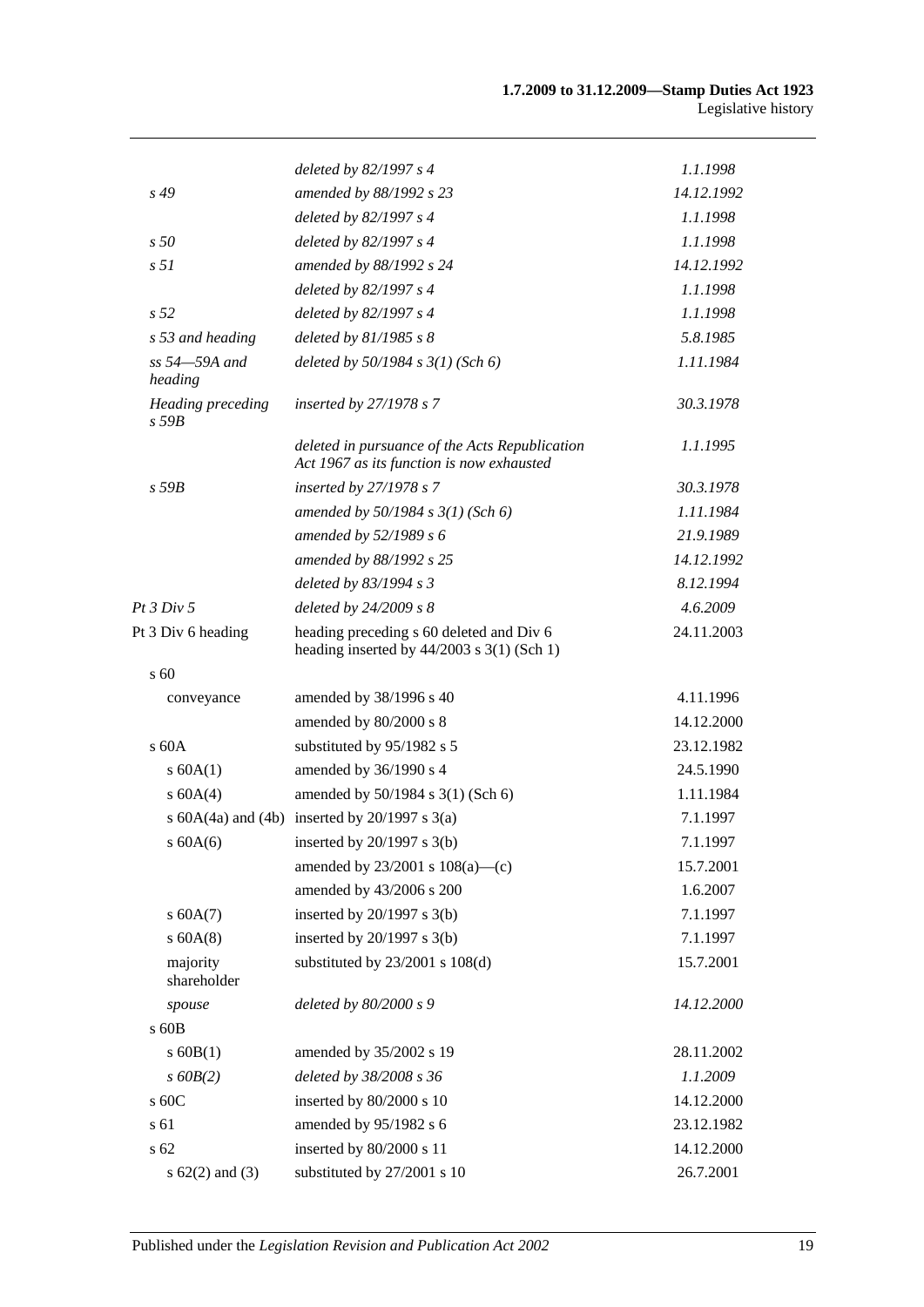| $s\,63$            | deleted by 95/1982 s 7                                                                     | 23.12.1982 |
|--------------------|--------------------------------------------------------------------------------------------|------------|
| s <sub>65</sub>    | amended by 95/1982 s 8                                                                     | 23.12.1982 |
| s 66               | s 66(1) amended by 95/1982 s 9(a)                                                          | 23.12.1982 |
|                    | $s$ 66(1) redesignated as $s$ 66 in pursuance of the<br><b>Acts Republication Act 1967</b> | 1.1.1984   |
| $s\,66(2)$ and (3) | substituted by 28/1977 s 3                                                                 | 28.7.1977  |
|                    | deleted by $95/1982 s(9)$                                                                  | 23.12.1982 |
| $s\,66(4)$         | deleted by $95/1982 s 9(b)$                                                                | 23.12.1982 |
| s 66A              | deleted by 33/1990 s 6                                                                     | 26.4.1990  |
| s66AB              | amended by 101/1976 s 5                                                                    | 16.12.1976 |
|                    | amended by 111/1980 s 10                                                                   | 6.11.1980  |
|                    | amended by 70/1981 s 8                                                                     | 2.11.1981  |
|                    | deleted by 33/1990 s 6                                                                     | 26.4.1990  |
| s66B               | amended by 28/1977 s 4                                                                     | 28.7.1977  |
|                    | deleted by 95/1982 s 10                                                                    | 23.12.1982 |
| s 67               | deleted by 95/1982 s 10                                                                    | 23.12.1982 |
|                    | inserted by 33/1990 s 6                                                                    | 26.4.1990  |
| s 67(2)            | amended by 34/2002 s 28                                                                    | 1.8.2003   |
| $s\,67(5)$ and (6) | deleted by 82/1996 s 110                                                                   | 1.7.1997   |
| $s\,67(8)$         | deleted by 27/2001 s 11                                                                    | 26.7.2001  |
| s 68               |                                                                                            |            |
| s 68(1)            | amended by $95/1982 s 11(a)$                                                               | 23.12.1982 |
|                    | amended by $50/1984$ s $3(1)$ (Sch 6)                                                      | 1.11.1984  |
|                    | deleted by 33/1990 s 7                                                                     | 26.4.1990  |
| $s\,68(2)$         | amended by $95/1982 s 11(b)$                                                               | 23.12.1982 |
|                    | deleted by 33/1990 s 7                                                                     | 26.4.1990  |
| s68(3)             | amended by $95/1982$ s $11(c)$                                                             | 23.12.1982 |
| s 68(4)            | amended by 95/1982 s 11(d)                                                                 | 23.12.1982 |
| s 68(5)            | amended by 95/1982 s 11(e)                                                                 | 23.12.1982 |
| s 69               | deleted by 33/1990 s 8                                                                     | 26.4.1990  |
| s 70               | substituted by $50/1984$ s $3(1)$ (Sch 6)                                                  | 1.11.1984  |
| s 71               |                                                                                            |            |
| $s \, 7l(2)$       | substituted by 82/1996 s 111                                                               | 1.7.1997   |
|                    | deleted by 35/2002 s 20                                                                    | 28.11.2002 |
| $s \ 71(3)$        | substituted by 111/1980 s 11                                                               | 6.11.1980  |
|                    | amended by $80/2000$ s $12(a)$                                                             | 14.12.2000 |
| $s \, 71(4)$       | substituted by 111/1980 s 11                                                               | 6.11.1980  |
|                    | amended by 80/2000 s 12(b)                                                                 | 14.12.2000 |
|                    | amended by 34/2002 s 29(a)                                                                 | 1.8.2003   |
| $s \, 71(4a)$      | inserted by $36/1990$ s $5(a)$                                                             | 24.5.1990  |
|                    | amended by 88/1992 s 26(a)                                                                 | 14.12.1992 |
|                    | substituted by 18/1996 s 4                                                                 | 24.4.1996  |
|                    | amended by 23/2001 s 109(a)                                                                | 15.7.2001  |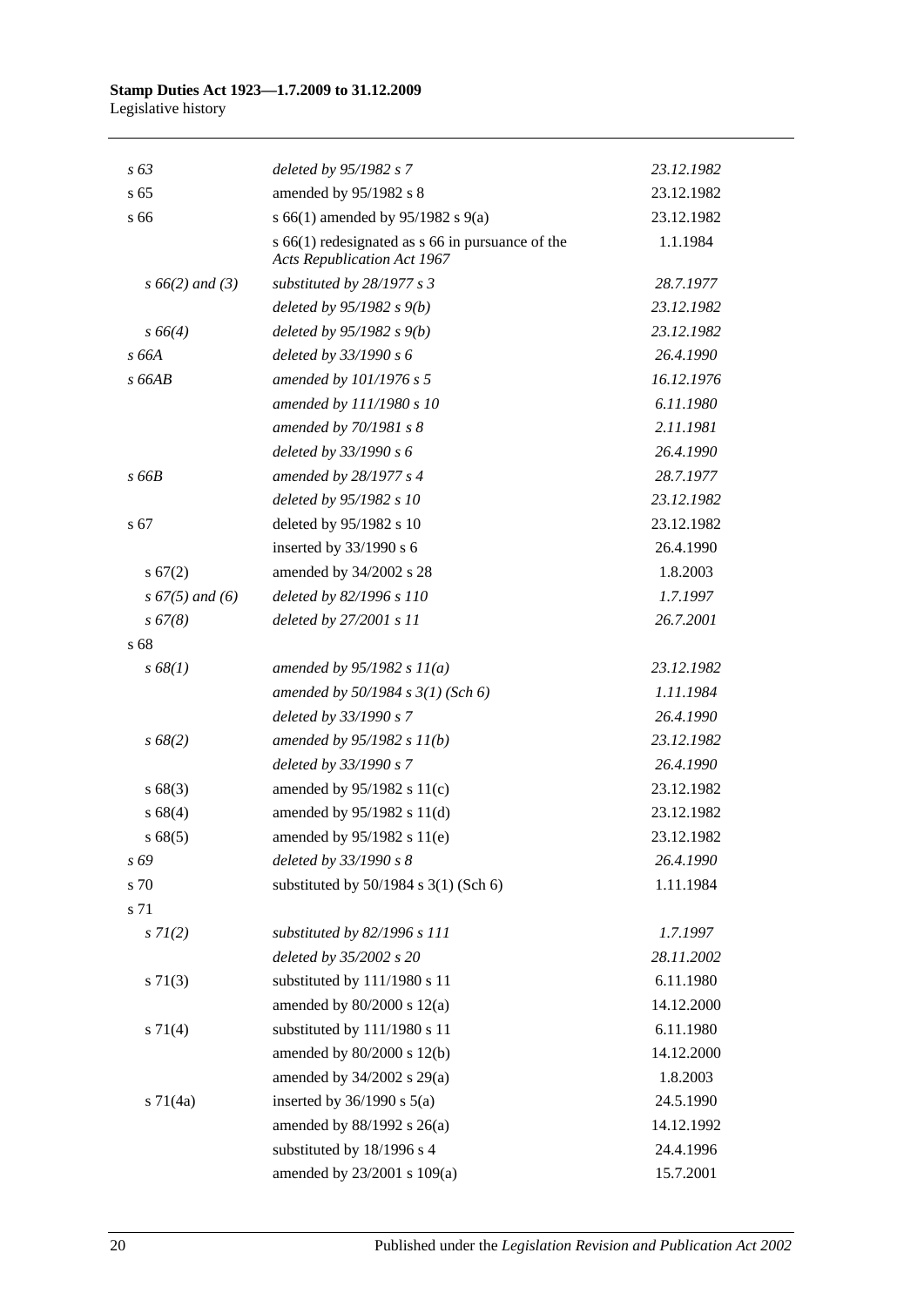|                       | amended by 23/2008 s 3(1)                         | 26.6.2008  |
|-----------------------|---------------------------------------------------|------------|
| $s \, 71(4b)$         | inserted by 23/2008 s 3(2)                        | 26.6.2008  |
| $s \, 71(5)$          | deleted by 66/1979 s 3                            | 1.11.1979  |
|                       | inserted by 111/1980 s 11                         | 6.11.1980  |
|                       | amended by $95/1982$ s $12(a)$                    | 23.12.1982 |
|                       | amended by 21/1988 s 5                            | 7.12.1987  |
|                       | (a) deleted by $80/2000$ s $12(c)$                | 14.12.2000 |
|                       | amended by $80/2000$ s $12(d)$ —(f)               | 14.12.2000 |
|                       | amended by 34/2002 s 29(b)                        | 1.8.2003   |
|                       | amended by 23/2008 s 3(3)                         | 26.6.2008  |
| s 71(6)               | amended by 54/1976 s 7                            | 14.7.1976  |
|                       | deleted by 66/1979 s 3                            | 1.11.1979  |
|                       | inserted by 111/1980 s 11                         | 6.11.1980  |
|                       | amended by $80/2000$ s $12(g)$                    | 14.12.2000 |
| $s \, 71(7)$          | deleted by 66/1979 s 3                            | 1.11.1979  |
|                       | inserted by 111/1980 s 11                         | 6.11.1980  |
|                       | substituted by $23/2008$ s 3(4)                   | 26.6.2008  |
| s 71(8)               | deleted by 66/1979 s 3                            | 1.11.1979  |
|                       | inserted by 111/1980 s 11                         | 6.11.1980  |
|                       | amended by 95/1982 s 12(b)                        | 23.12.1982 |
| s $71(9)$ and $(10)$  | inserted by 111/1980 s 11                         | 6.11.1980  |
| $s \, 71(11)$         | inserted by 111/1980 s 11                         | 6.11.1980  |
|                       | amended by $36/1990$ s $5(b)$                     | 24.5.1990  |
|                       | amended by 34/2002 s 29(c)                        | 1.8.2003   |
|                       | amended by 38/2008 s 37                           | 1.1.2009   |
| $s \, 71(11a)$        | inserted by $36/1990$ s $5(c)$                    | 24.5.1990  |
| s $71(12)$ and $(13)$ | inserted by 111/1980 s 11                         | 6.11.1980  |
| s 71(14)              | inserted by 111/1980 s 11                         | 6.11.1980  |
|                       | amended by 42/1992 s 3                            | 1.9.1992   |
|                       | amended by 24/2009 s 9                            | 4.6.2009   |
| $s \, 71(15)$         | inserted by 111/1980 s 11                         | 6.11.1980  |
|                       | discretionary trust deleted by $36/1990$ s $5(d)$ | 24.5.1990  |
| interest              | potential beneficial deleted by $80/2000 s 12(h)$ | 14.12.2000 |
| primary custodian     | inserted by $23/2008$ s $3(5)$                    | 26.6.2008  |
| public company        | amended by 50/1984 s 3(1) (Sch 6)                 | 1.11.1984  |
|                       | amended by 88/1992 s 26(b)                        | 14.12.1992 |
|                       | amended by 23/2001 s 109(b)                       | 15.7.2001  |
| investment scheme     | registered managed inserted by 23/2008 s 3(6)     | 26.6.2008  |
| responsible entity    | inserted by $23/2008$ s 3(6)                      | 26.6.2008  |
|                       | superannuation fundinserted by 23/2008 s 3(6)     | 26.6.2008  |
| transfer              | deleted by $80/2000 s 12(h)$                      | 14.12.2000 |
|                       |                                                   |            |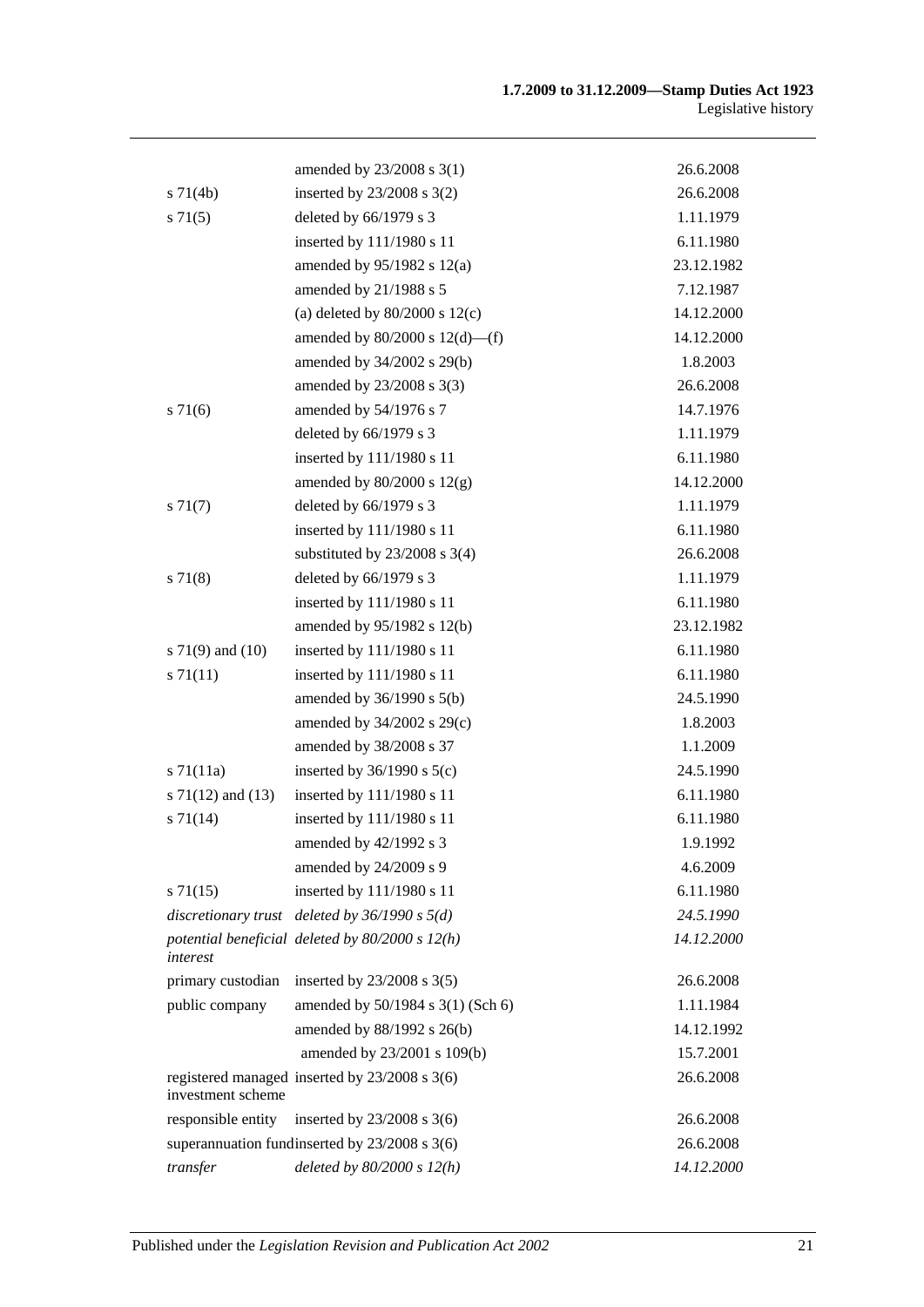| unit                              | deleted by $36/1990 s 5(d)$                                   | 24.5.1990  |
|-----------------------------------|---------------------------------------------------------------|------------|
| unit trust                        | inserted by $23/2008$ s $3(7)$                                | 26.6.2008  |
| unit trust scheme                 | amended by $50/1984 s 3(1)$ (Sch 6)                           | 1.11.1984  |
|                                   | deleted by $36/1990 s 5(d)$                                   | 24.5.1990  |
| s 71AA                            | inserted by 80/2000 s 13                                      | 14.12.2000 |
| s 71A                             | amended by 111/1980 s 12                                      | 6.11.1980  |
|                                   | amended by 50/1984 s 3(1) (Sch 6)                             | 1.11.1984  |
| s 71B                             |                                                               |            |
| s 71B(1)                          | s 71B amended and redesignated as s 71B(1) by<br>95/1982 s 13 | 23.12.1982 |
| $s$ 71B(2)                        | inserted by $95/1982$ s 13(b)                                 | 23.12.1982 |
|                                   | deleted by 82/1996 s 112                                      | 1.7.1997   |
|                                   | inserted by 28/2005 s 13                                      | 1.7.2006   |
| $s$ 71 $B(3)$                     | inserted by $95/1982$ s $13(b)$                               | 23.12.1982 |
|                                   | deleted by 82/1996 s 112                                      | 1.7.1997   |
| s $71B(4)$ and $(5)$              | inserted by 95/1982 s 13(b)                                   | 23.12.1982 |
| s 71C                             | inserted by 66/1979 s 4                                       | 1.11.1979  |
| $s \, 71C(1)$                     | amended by $81/1985$ s $9(a)$ , (b)                           | 5.8.1985   |
|                                   | amended by $8/1989$ s $3(a)$ , (b)                            | 1.2.1988   |
|                                   | amended by $52/1989$ s $7(a)$                                 | 9.8.1989   |
|                                   | amended by $42/1992$ s $4(a)$                                 | 1.9.1992   |
|                                   | amended by $20/1997$ s $4(a)$                                 | 1.2.1997   |
|                                   | amended by 44/2003 s 3(1) (Sch 1)                             | 24.11.2003 |
| $s$ 71C(1a)                       | inserted by $8/1989$ s $3(c)$                                 | 1.2.1988   |
| $s$ 71 $C(1b)$                    | inserted by 35/2002 s 21(a)                                   | 28.11.2002 |
| $s \, 71C(2)$                     | amended by 95/1982 s 14                                       | 23.12.1982 |
|                                   | amended by 81/1985 s 9(c)—(e)                                 | 5.8.1985   |
|                                   | substituted by $52/1989$ s $7(b)$                             | 9.8.1989   |
|                                   | amended by 42/1992 s 4(b)                                     | 1.9.1992   |
|                                   | amended by $20/1997$ s $4(b)$ —(d)                            | 1.2.1997   |
|                                   | amended by 35/2002 s 21(b)                                    | 28.11.2002 |
|                                   | amended by 21/2004 s 10(1)                                    | 1.7.2004   |
| s $71C(2a)$ —see<br>$s \, 71C(4)$ |                                                               |            |
| s $71C(2b)$ -see<br>$s \, 71C(5)$ |                                                               |            |
| s 71C(3)-see<br>$s$ 71 $C(6)$     |                                                               |            |
| $s71C(4)$ -see<br>$s \, 71C(7)$   |                                                               |            |
| $s \, 71C(3)$                     | inserted by $21/2004$ s $10(2)$                               | 1.7.2004   |
| $s$ 71 $C(3a)$                    | inserted by 24/2009 s 10                                      | 4.6.2009   |
| $s \, 71C(4)$                     | s 71C (2a) inserted by 81/1985 s 9(f)                         | 5.8.1985   |
|                                   | s 71C(2a) substituted by $35/2002$ s 21(c)                    | 28.11.2002 |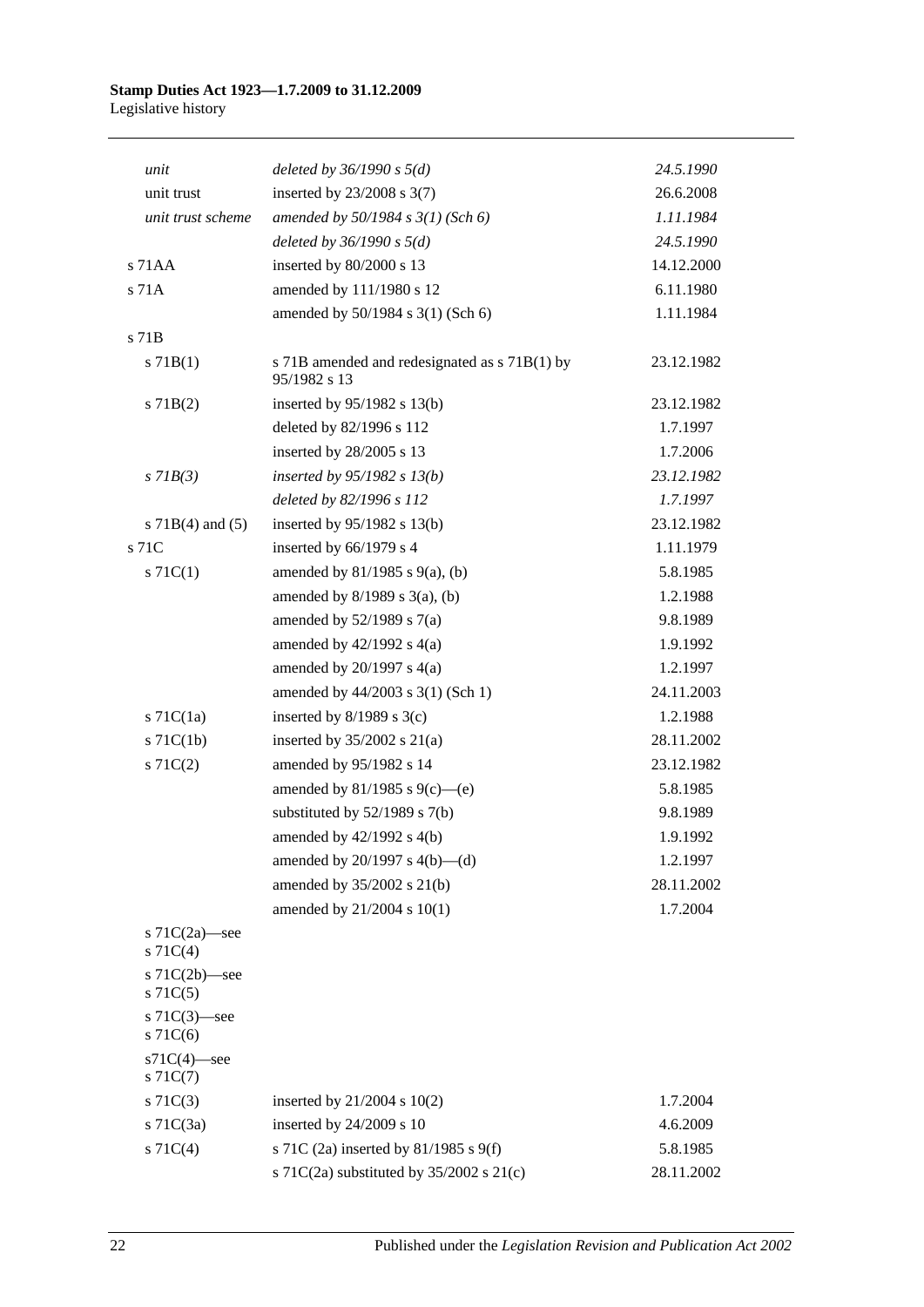|                                                  | s 71C(2a) redesignated as s 71C(4) by $21/2004$<br>$s\ 10(3)$ | 1.7.2004   |
|--------------------------------------------------|---------------------------------------------------------------|------------|
| $s \, 71C(5)$                                    | s 71C(2b) inserted by $52/1989$ s 7(c)                        | 9.8.1989   |
|                                                  | s 71C(2b) deleted by 14/1994 s 4                              | 1.9.1994   |
|                                                  | s 71C(2b) inserted by 35/2002 s 21(d)                         | 28.11.2002 |
|                                                  | s 71C(2b) redesignated as s 71C(5) by 21/2004<br>$s\ 10(3)$   | 1.7.2004   |
| $s$ 71 $C(6)$                                    | s 71C(3) redesignated as s 71C(6) by $21/2004$<br>$s\ 10(3)$  | 1.7.2004   |
| genuine farm                                     | inserted by $35/2002$ s $21(e)$                               | 28.11.2002 |
| <b>Housing Trust</b><br>home                     | inserted by $8/1989$ s 3(d)                                   | 1.2.1988   |
|                                                  | prescribed amount inserted by 20/1997 s 4(e)                  | 1.2.1997   |
| prescribed<br>maximum                            | inserted by $20/1997$ s $4(e)$                                | 1.2.1997   |
|                                                  | relevant component inserted by $35/2002$ s $21(f)$            | 28.11.2002 |
| relevant contract                                | inserted by $42/1992$ s $4(c)$                                | 1.9.1992   |
| $s \, 71C(7)$                                    | s 71C(4) substituted by $52/1989$ s 7(d)                      | 9.8.1989   |
|                                                  | s 71C(4) redesignated as s 71C(7) by $21/2004$<br>$s\ 10(3)$  | 1.7.2004   |
| $s$ 71 $C(8)$                                    | inserted by 34/2008 s 5                                       | 5.6.2008   |
| s 71CA before<br>substitution by<br>41/2004      | inserted by 30/1982 s 3                                       | 24.12.1981 |
| $s$ 71CA(2) and (3)                              | substituted by $83/1994$ s 4                                  | 8.12.1994  |
| $s$ 71 $CA$                                      | substituted by 41/2004 s 7                                    | 24.2.2005  |
| s 71CB                                           | inserted by 21/1988 s 6                                       | 7.12.1987  |
|                                                  | substituted by 83/1994 s 5                                    | 8.12.1994  |
| $s$ 71CB(1) before<br>substitution by<br>43/2006 |                                                               |            |
| spouses                                          | amended by 80/2000 s 14                                       | 14.12.2000 |
| $s$ 71CB $(1)$                                   | substituted by $43/2006$ s $201(1)$                           | 1.6.2007   |
| $s$ 71 $CB(2)$                                   | substituted by 41/2004 s 8                                    | 24.2.2005  |
|                                                  | amended by $43/2006$ s $201(2)$ —(4)                          | 1.6.2007   |
| $s$ 71CB $(3)$                                   | amended by 43/2006 s 201(5), (6)                              | 1.6.2007   |
| $s$ 71CB(4)                                      | amended by 43/2006 s 201(7)                                   | 1.6.2007   |
| $s$ 71 $CBA$                                     | inserted by 41/2004 s 9                                       | 24.2.2005  |
| s 71CBA(1)                                       |                                                               |            |
| certificated<br>cohabitation<br>agreement        | deleted by $43/2006$ s $202(1)$                               | 1.6.2007   |
| certified domestic<br>partnership<br>agreement   | inserted by $43/2006$ s $202(1)$                              | 1.6.2007   |
| cohabitation<br>agreement                        | deleted by $43/2006$ s $202(1)$                               | 1.6.2007   |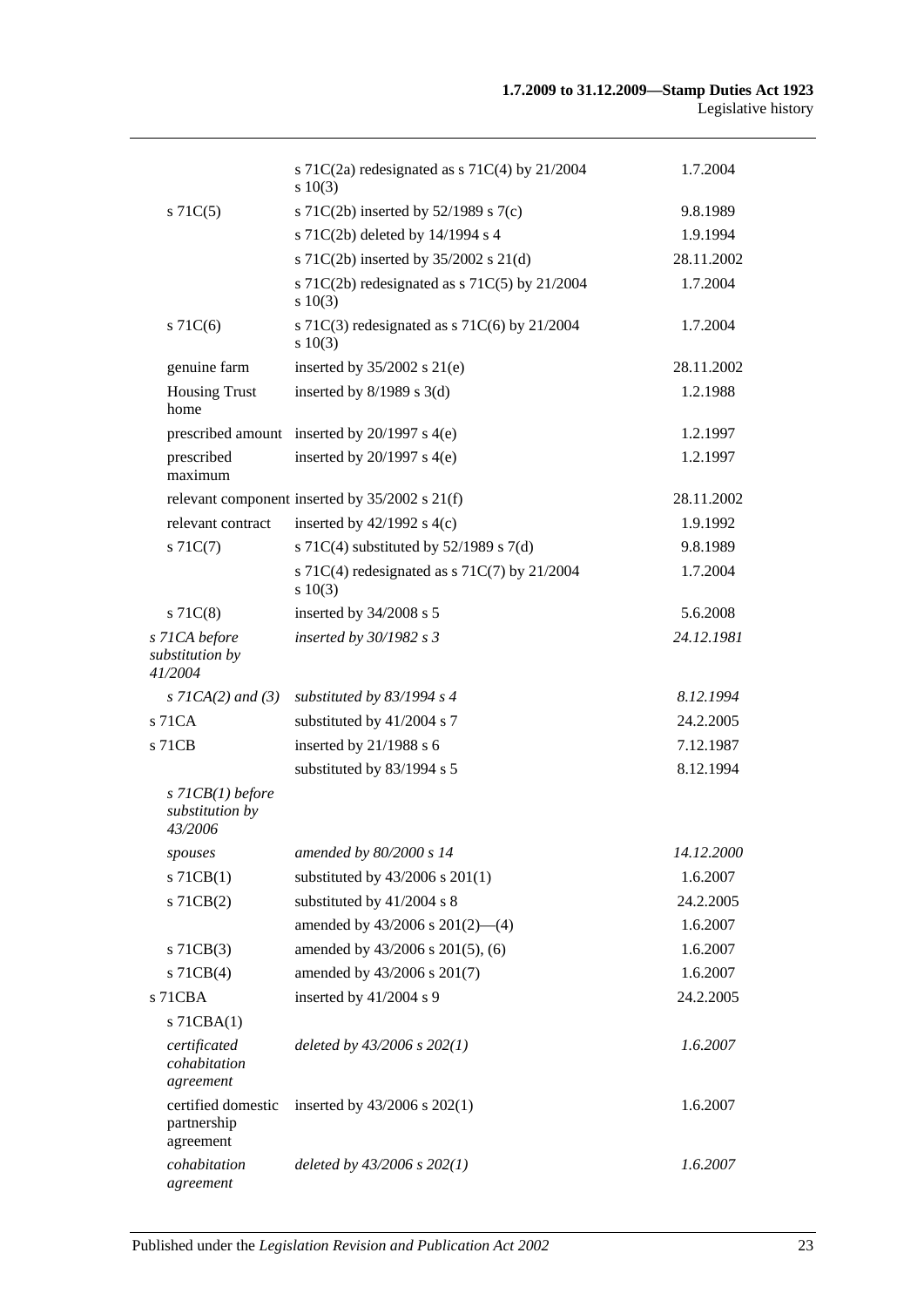| domestic partner                 | inserted by $43/2006$ s $202(1)$                | 1.6.2007   |
|----------------------------------|-------------------------------------------------|------------|
| domestic<br>relationship         | inserted by 43/2006 s 202(1)                    | 1.6.2007   |
| order                            | property adjustment amended by 43/2006 s 202(2) | 1.6.2007   |
| $s$ 71CBA $(2)$                  | amended by $43/2006$ s $202(3)$ — $(9)$         | 1.6.2007   |
| s 71CBA(3)                       | amended by 43/2006 s 202(10)                    | 1.6.2007   |
| $s$ 71CBA $(5)$                  | amended by 43/2006 s 202(11)                    | 1.6.2007   |
| s 71CC                           | inserted by 31/1994 s 7                         | 30.5.1994  |
| $\vert$ s 71CC(1)                | amended by $18/1996$ s $5(a)$ —(c)              | 24.4.1996  |
|                                  | amended by $11/1999$ s $2(a)$                   | 18.3.1999  |
|                                  | amended by $35/2002$ s $22(a)$                  | 28.11.2002 |
|                                  | amended by 43/2006 s 203(1)                     | 1.6.2007   |
| s $71CC(1a)$                     | inserted by $11/1999$ s $2(b)$                  | 18.3.1999  |
| $s$ 71CC(1b)                     | inserted by 35/2002 s 22(b)                     | 28.11.2002 |
| $s$ 71CC(5)                      |                                                 |            |
| natural person                   | inserted by $18/1996$ s $5(d)$                  | 24.4.1996  |
| person                           | inserted by $18/1996$ s $5(d)$                  | 24.4.1996  |
| relative                         | amended by $11/1999$ s $2(c)$                   | 18.3.1999  |
|                                  | amended by 43/2006 s 203(2)                     | 1.6.2007   |
| spouse                           | deleted by 80/2000 s 15                         | 14.12.2000 |
| $s$ 71CD                         | inserted by 42/1997 s 2                         | 17.7.1997  |
| s 71D                            | inserted by 111/1980 s 13                       | 6.11.1980  |
| $s$ 71D(1)                       | substituted by $19/1991$ s $5(a)$               | 18.4.1991  |
|                                  | amended by 24/2009 s 11(1)                      | 4.6.2009   |
| $s$ 71D(2)                       | substituted by $19/1991$ s $5(a)$               | 18.4.1991  |
| $s$ 71D $(2a)$                   | inserted by $19/1991$ s $5(a)$                  | 18.4.1991  |
| $s$ 71D(3)                       |                                                 |            |
| exploration<br>tenement          | amended by 83/1994 s 12 (Sch)                   | 8.12.1994  |
|                                  | amended by 11/2000 Sch 2                        | 4.5.2002   |
|                                  | amended by 24/2009 s 11(2)                      | 4.6.2009   |
| $s$ 71D(4)                       | substituted by $19/1991$ s $5(b)$               | 18.4.1991  |
| s $71D(5)$ and $(6)$             | inserted by $19/1991$ s $5(b)$                  | 18.4.1991  |
| $s$ 71DA                         | inserted by 83/1994 s 6                         | 8.12.1994  |
| s $71DA(1a)$ and<br>(1b)         | inserted by $42/1997$ s $3(a)$                  | 17.7.1997  |
| $s$ 71DA $(5)$                   |                                                 |            |
| complying<br>superannuation fund | amended by $42/1997$ s $3(b)$                   | 17.7.1997  |
| pooled<br>superannuation trust   | inserted by $42/1997$ s 3(c)                    | 17.7.1997  |
| the SIS Act                      | inserted by $42/1997$ s 3(c)                    | 17.7.1997  |
| $s$ 71DA $(6)$                   | substituted by $42/1997$ s 3(d)                 | 17.7.1997  |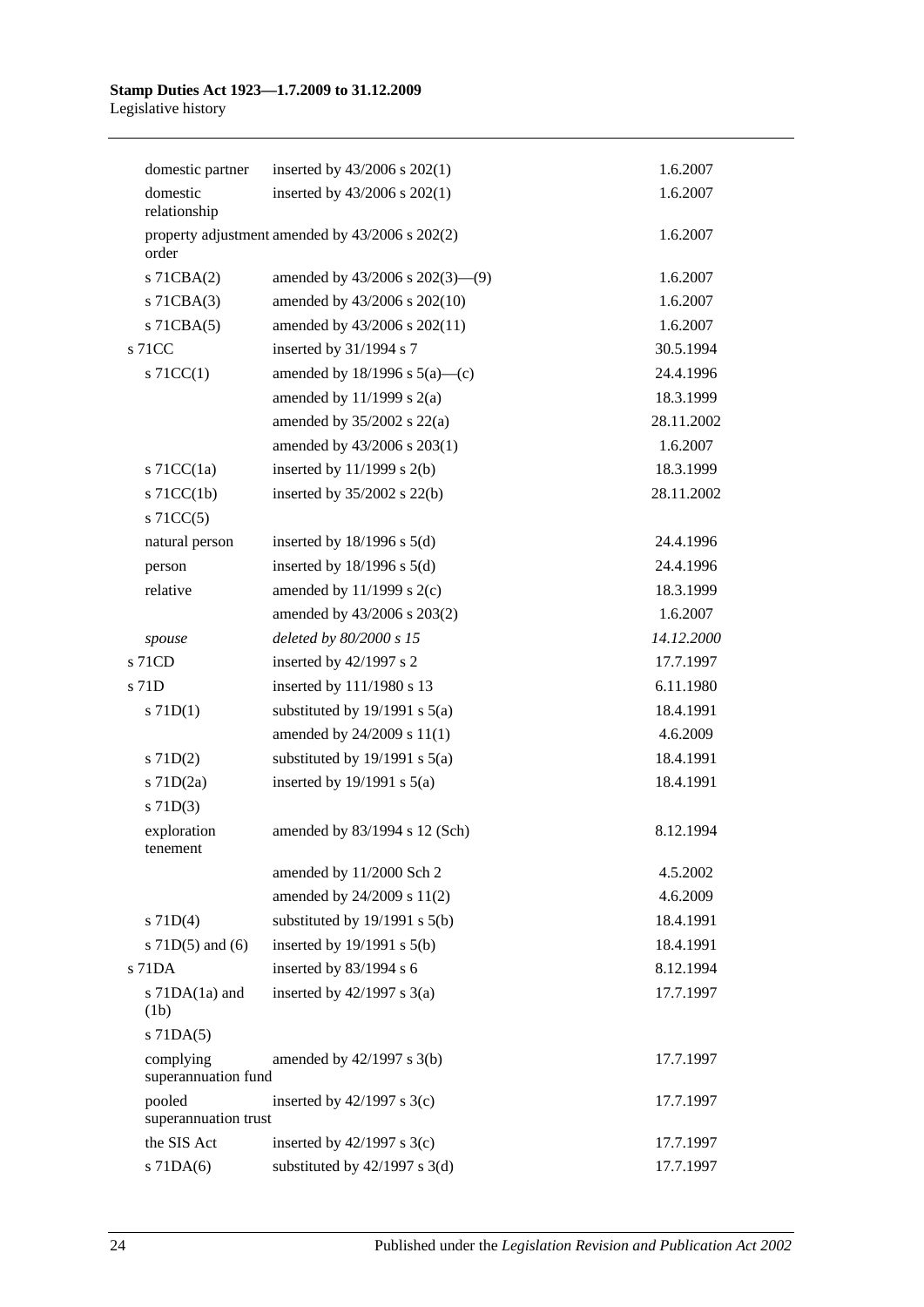| Pt $3$ Div $7$              | heading preceding s 71EA inserted by 39/2002<br>s 3                                                                   | 28.11.2002 |
|-----------------------------|-----------------------------------------------------------------------------------------------------------------------|------------|
|                             | heading preceding s 71EA deleted and Div 7<br>heading inserted by $44/2003$ s 3(1) (Sch 1)                            | 24.11.2003 |
| $s$ 71EA<br>$s$ 71EA $(1)$  | inserted by 39/2002 s 3                                                                                               | 28.11.2002 |
| this Division               | deleted by $44/2003$ s $3(1)$ (Sch 1)                                                                                 | 24.11.2003 |
| ss 71EB-71EJ                | inserted by 39/2002 s 3                                                                                               | 28.11.2002 |
| Pt $3$ Div $8$              | heading preceding s 71E inserted by 21/1988 s 7                                                                       | 7.12.1987  |
|                             | heading preceding s 71E deleted and Div 8<br>heading inserted by $44/2003$ s 3(1) (Sch 1)                             | 24.11.2003 |
| s 71E                       | inserted by 21/1988 s 7                                                                                               | 7.12.1987  |
| s 71E(1)                    | amended by $18/1996$ s $6(a)$ , (b)                                                                                   | 24.4.1996  |
| $s$ 71 $E(1a)$              | inserted by $18/1996$ s $6(c)$                                                                                        | 24.4.1996  |
| s 71E(2)                    | amended by 88/1992 s 27                                                                                               | 14.12.1992 |
|                             | (d) deleted by $80/2000$ s 16                                                                                         | 14.12.2000 |
|                             | amended by 23/2001 s 110                                                                                              | 15.7.2001  |
| $s$ 71E(4a)                 | inserted by 74/1991 s 12                                                                                              | 12.12.1991 |
| s 71E(6)                    | amended by 82/1996 s 113                                                                                              | 1.7.1997   |
| $s$ 71 $E(10)$              | deleted by 33/1990 s 9                                                                                                | 26.4.1990  |
| $s$ 71 $F$                  | inserted by 35/2002 s 23                                                                                              | 28.11.2002 |
| by 24/2009                  | Pt 3 Div 9 before deletion heading preceding s 72 deleted and Div 9<br>heading inserted by $44/2003$ s $3(1)$ (Sch 1) | 24.11.2003 |
| heading preceding<br>s 75   | deleted by 81/1985 s 10                                                                                               | 5.8.1985   |
| s <sub>75</sub>             | deleted by 81/1985 s 10                                                                                               | 5.8.1985   |
|                             | inserted by 72/1995 s 5                                                                                               | 23.11.1995 |
| s 75A                       | inserted by 21/2004 s 11                                                                                              | 1.7.2004   |
| heading preceding<br>s 75AA | deleted in pursuance of the Acts Republication<br>Act 1967 as its function is now exhausted                           | 1.11.1984  |
| s 75AA                      | deleted by $50/1984$ s $3(1)$ (Sch 6)                                                                                 | 1.11.1984  |
| Pt3 Div9                    | deleted by 24/2009 s 12                                                                                               | 4.6.2009   |
| Pt 3 Div 10                 | heading preceding s 76 deleted and Div 10<br>heading inserted by 44/2003 s 3(1) (Sch 1)                               | 24.11.2003 |
| s 76                        |                                                                                                                       |            |
| home                        | inserted by $31/2003$ s $10(1)$                                                                                       | 1.10.2003  |
|                             | deleted by 28/2005 s 8                                                                                                | 1.7.2005   |
| home mortgage               | inserted by $31/2003$ s $10(1)$                                                                                       | 1.10.2003  |
|                             | deleted by 28/2005 s 8                                                                                                | 1.7.2005   |
| liability                   | inserted by 88/1992 s 28                                                                                              | 14.12.1992 |
| mortgage                    | substituted by 88/1992 s 28                                                                                           | 14.12.1992 |
|                             | amended by 31/2003 s 10(2)                                                                                            | 1.10.2003  |
| s 76A                       | inserted by $8/1986 s 5$                                                                                              | 13.3.1986  |
|                             | deleted by 88/1992 s 29                                                                                               | 14.12.1992 |
| s 79                        | substituted by 88/1992 s 30                                                                                           | 14.12.1992 |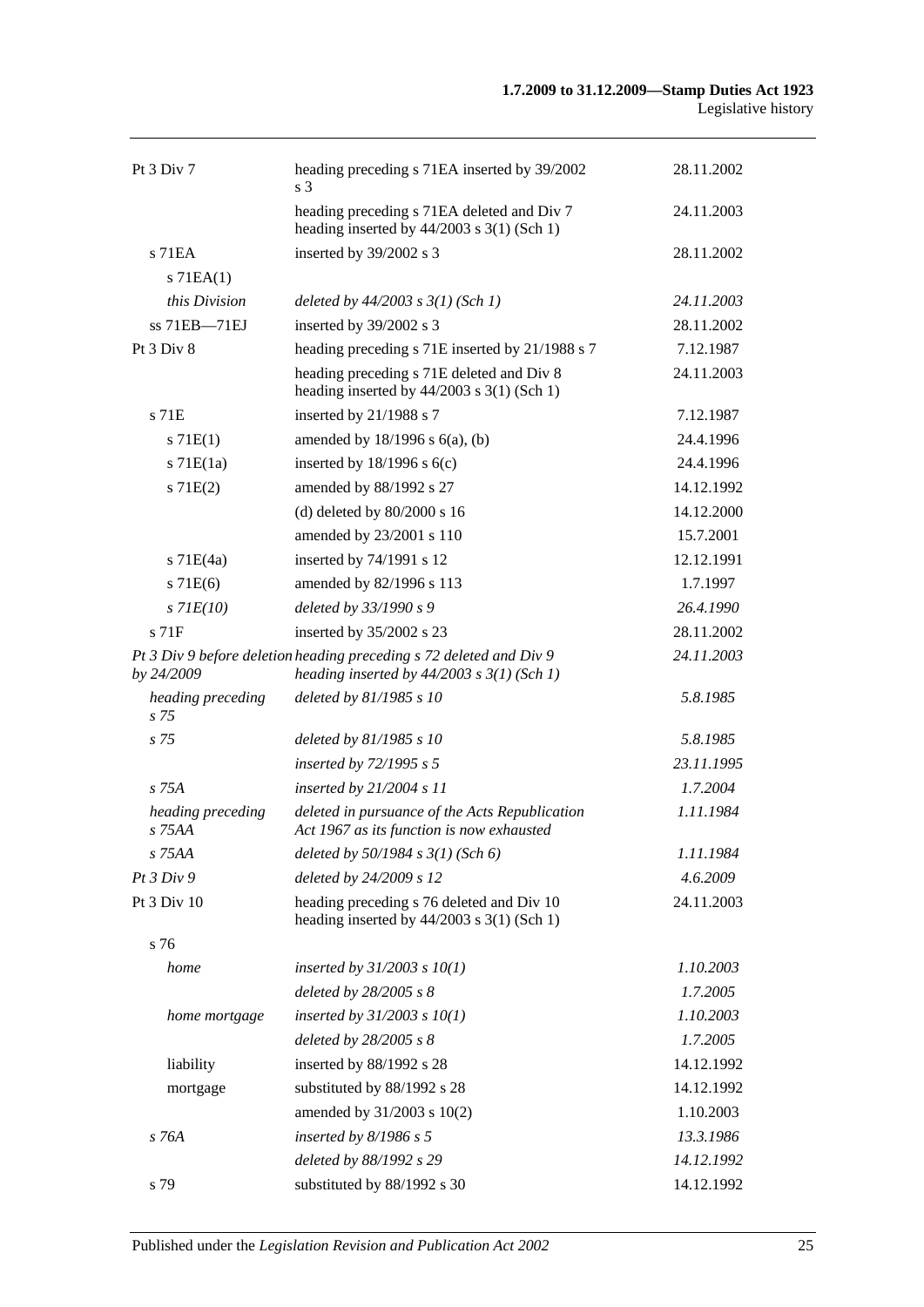| $s\,79(2)$                | amended by 31/2003 s 11                                   | 1.10.2003  |
|---------------------------|-----------------------------------------------------------|------------|
|                           | amended by 28/2005 s 9                                    | 1.7.2005   |
| $s$ 79(6) and (7)         | deleted by 24/2009 s 13                                   | 1.7.2009   |
| s 80                      | amended by 95/1982 s 15                                   | 23.12.1982 |
| s 81                      |                                                           |            |
| s 81(1)                   | s 81 redesignated as $s$ 81(1) by 18/1996 s 7             | 24.4.1996  |
| s 81(2)                   | inserted by 18/1996 s 7                                   | 24.4.1996  |
| by 38/2008                | s 81A before deletion inserted by 101/1976 s 6            | 16.12.1976 |
| $s$ $8IA(1)$ and $(2)$    | amended by 31/2003 s 12                                   | 1.10.2003  |
| s 81A                     | deletion by $28/2005$ s 21 implied repealed by<br>38/2008 |            |
|                           | deleted by 38/2008 s 38                                   | 1.1.2009   |
| s 81B                     | inserted by 111/1980 s 14                                 | 6.11.1980  |
|                           | substituted by 88/1992 s 31                               | 14.12.1992 |
| s 81C                     | inserted by 95/1982 s 16                                  | 23.12.1982 |
| $s \, 81C(6)$             | amended by 83/1994 s 12 (Sch)                             | 8.12.1994  |
|                           | amended by 23/2001 s 111                                  | 15.7.2001  |
| by 28/2005                | s 81D before deletion inserted by 31/1994 s 8             | 30.5.1994  |
| $s$ $81D(1)$              | amended by 82/1997 s $5(a)$                               | 1.1.1998   |
| $s$ $81D(4)$              |                                                           |            |
| subsidiary                | amended by $23/2001 s 112(a)$                             | 15.7.2001  |
| public company            | amended by $23/2001 s 112(b)$                             | 15.7.2001  |
| $s$ $81D(5)$              | amended by $82/1997 s 5(b)$                               | 1.1.1998   |
| $s$ $81D(6)$              | deleted by $82/1997 s 5(c)$                               | 1.1.1998   |
| s 81D                     | deleted by 28/2005 s 10                                   | 1.7.2005   |
| $s$ $81E$                 | inserted by $82/1997 s 6$                                 | 1.1.1998   |
|                           | deleted by 28/2005 s 10                                   | 1.7.2005   |
| heading preceding<br>s 82 | deleted by 50/1984 s 3(1) (Sch 6)                         | 1.11.1984  |
| s 82                      | deleted by $50/1984$ s $3(1)$ (Sch 6)                     | 1.11.1984  |
|                           | inserted by 21/1988 s 8                                   | 7.12.1987  |
| s 82(1)                   | substituted by 28/2005 s 14                               | 1.7.2006   |
| s 82(2)                   | amended by 42/1992 s 5                                    | 1.9.1992   |
|                           | substituted by 28/2005 s 14                               | 1.7.2006   |
| s 82A                     | deleted by 50/1984 s 3(1) (Sch 6)                         | 1.11.1984  |
|                           | inserted by 24/2009 s 14                                  | 4.6.2009   |
| s 83                      | deleted by $50/1984$ s $3(1)$ (Sch 6)                     | 1.11.1984  |
|                           | inserted by $21/2004$ s 12                                | 1.7.2004   |
|                           | deleted by 28/2005 s 11                                   | 1.7.2005   |
| ss 84–84J                 | deleted by $50/1984$ s $3(1)$ (Sch 6)                     | 1.11.1984  |
|                           | ss 85-90 and heading deleted by 104/1976 s $4(2)$ (Sch 2) | 1.1.1977   |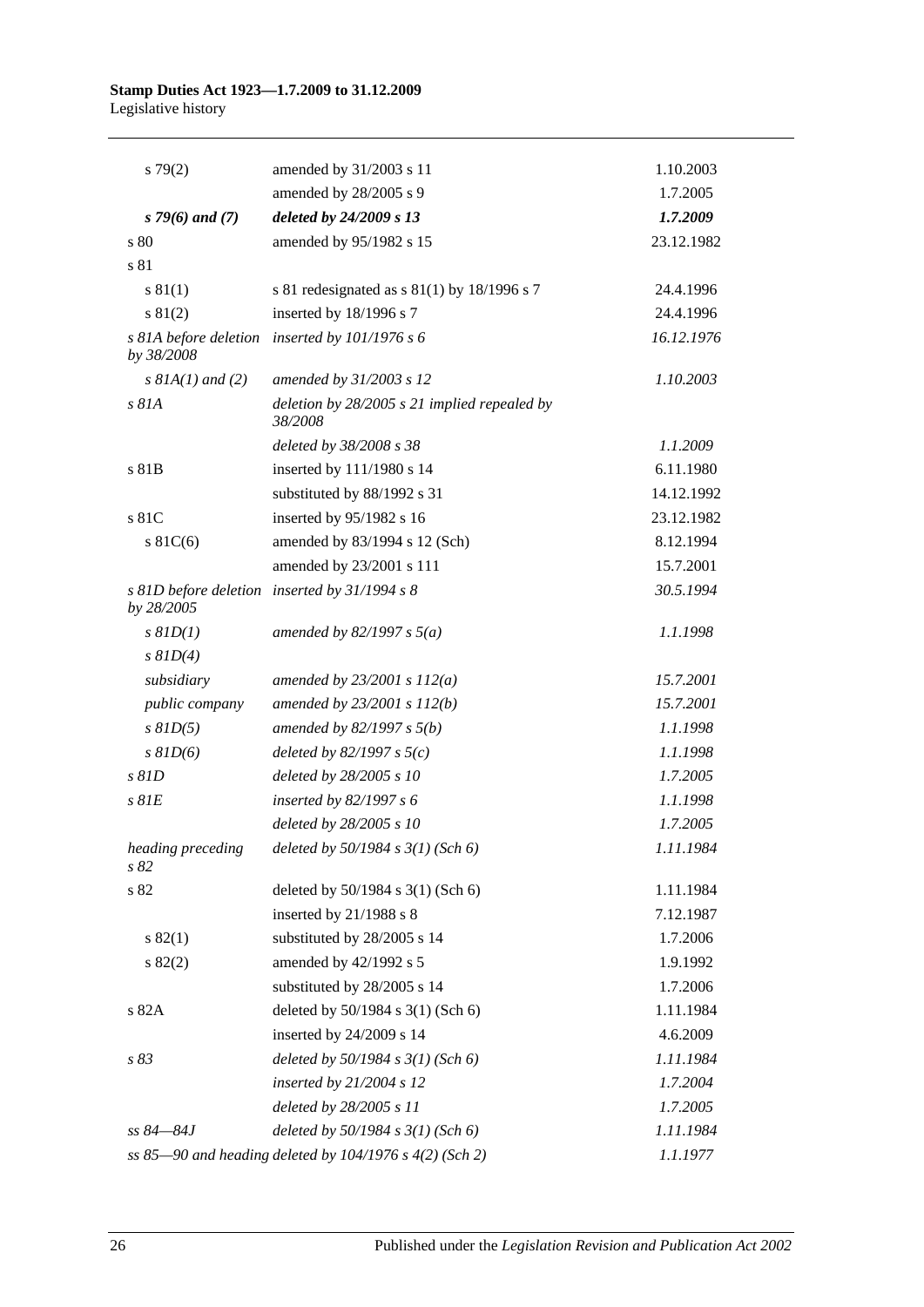| by 38/2008                         | Pt 3A before substitution heading substituted by 14/1994 s 5 | 1.9.1994   |
|------------------------------------|--------------------------------------------------------------|------------|
|                                    | amended by 34/2002 s 30                                      | 1.8.2003   |
| $Pt$ 3A $Div I$                    | heading inserted by 14/1994 s 5                              | 1.9.1994   |
| s 90A                              | amended by $14/1994 s 6(a)$                                  | 1.9.1994   |
| Australian CS<br>facility licensee | inserted by $34/2002$ s $31(a)$                              | 1.8.2003   |
| <i>broker</i>                      | amended by $52/1989$ s $8(a)$                                | 21.9.1989  |
|                                    | amended by $14/1994 s 6(b)$                                  | 1.9.1994   |
|                                    | substituted by $11/1999 s 3$                                 | 18.3.1999  |
|                                    | substituted by $34/2002$ s $31(a)$                           | 1.8.2003   |
| CS facility                        | inserted by $34/2002$ s $31(b)$                              | 1.8.2003   |
| CSF identifier                     | inserted by $34/2002$ s $31(b)$                              | 1.8.2003   |
| CSF participant                    | inserted by $34/2002$ s $31(b)$                              | 1.8.2003   |
| CSF transaction                    | inserted by $34/2002$ s $31(b)$                              | 1.8.2003   |
| error transaction                  | inserted by $14/1994 s 6(c)$                                 | 1.9.1994   |
|                                    | substituted by $34/2002$ s $31(c)$                           | 1.8.2003   |
|                                    | exempt transaction inserted by $21/2000 s 28(a)$             | 8.6.2000   |
|                                    | substituted by 27/2001 s 12                                  | 26.7.2001  |
|                                    | substituted by $34/2002$ s $31(c)$                           | 1.8.2003   |
| financial market                   | inserted by $34/2002$ s $31(c)$                              | 1.8.2003   |
| foreign company                    | inserted by $14/1994 s 6(c)$                                 | 1.9.1994   |
|                                    | amended by $23/2001 s 113(a)$                                | 15.7.2001  |
|                                    | identification code inserted by $14/1994 s 6(c)$             | 1.9.1994   |
|                                    | substituted by $34/2002$ s $31(d)$                           | 1.8.2003   |
| odd lot                            | inserted by 70/1981 s 9                                      | 2.11.1981  |
|                                    | deleted by $34/2002$ s $31(e)$                               | 1.8.2003   |
| odd lot specialist                 | inserted by $70/1981 s$ 9                                    | 2.11.1981  |
|                                    | amended by $52/1989$ s $8(b)$                                | 21.9.1989  |
|                                    | deleted by $34/2002 s 31(e)$                                 | 1.8.2003   |
| operating rules                    | inserted by $34/2002$ s $31(e)$                              | 1.8.2003   |
| proper CSF<br>transaction          | inserted by $34/2002$ s $31(e)$                              | 1.8.2003   |
| proper SCH<br>transfer             | inserted by $14/1994 s 6(d)$                                 | 1.9.1994   |
|                                    | deleted by $34/2002 s 31(e)$                                 | 1.8.2003   |
| quoted financial<br>product        | inserted by $34/2002$ s $31(e)$                              | 1.8.2003   |
| security                           | quoted marketable inserted by $21/2000 s 28(b)$              | 8.6.2000   |
|                                    | deleted by $34/2002$ s $31(e)$                               | 1.8.2003   |
| recognised stock<br>exchange       | inserted by $21/2000$ s $28(b)$                              | 8.6.2000   |
|                                    | deleted by 80/2000 s 17                                      | 14.12.2000 |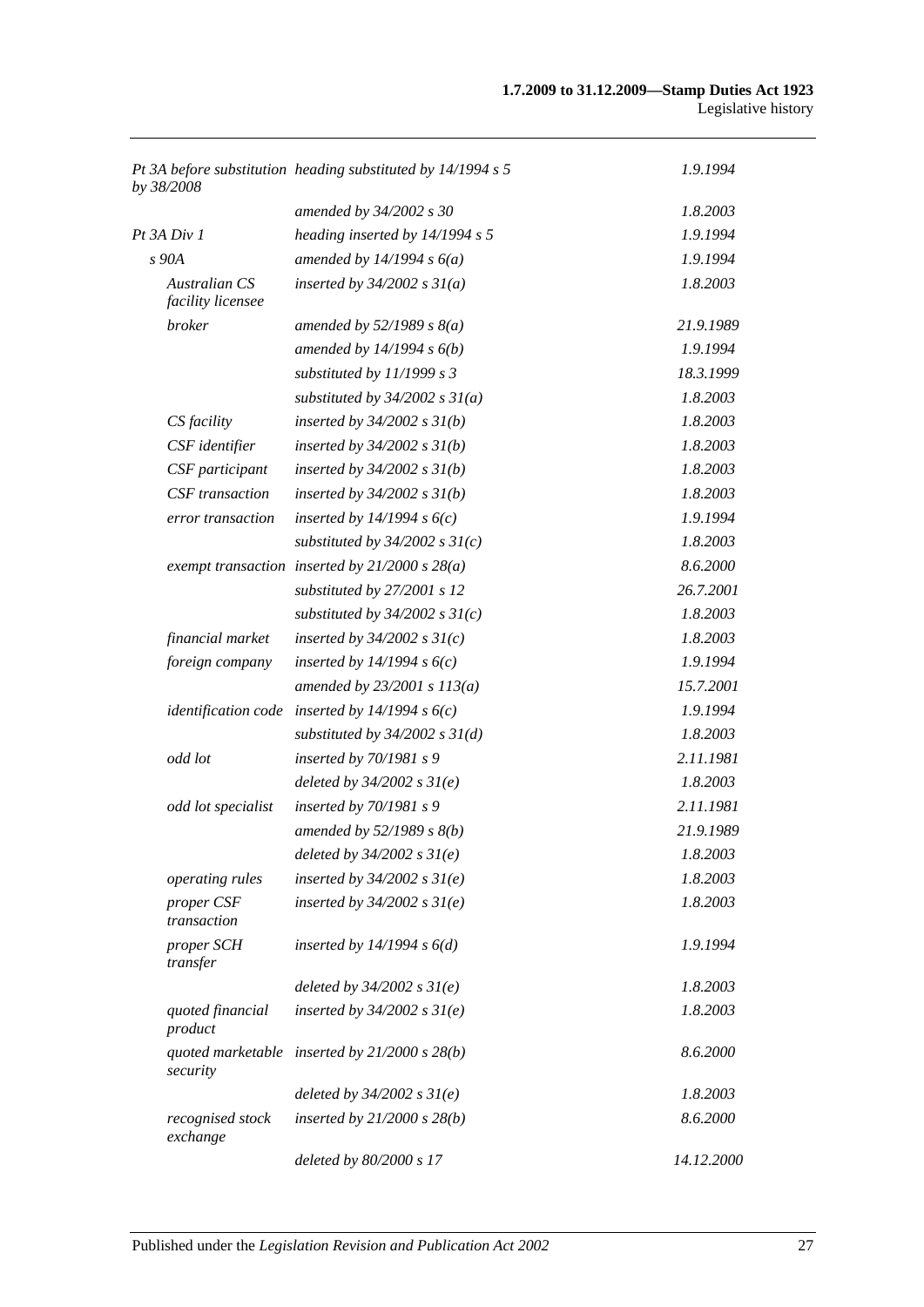| registered CS<br>facility licensee     | inserted by $34/2002$ s $31(e)$                                | 1.8.2003  |  |
|----------------------------------------|----------------------------------------------------------------|-----------|--|
| registered market<br>licensee          | inserted by $34/2002$ s $31(e)$                                | 1.8.2003  |  |
| relevant company                       | inserted by $14/1994 s 6(d)$                                   | 1.9.1994  |  |
|                                        | amended by 23/2001 s 113(b)                                    | 15.7.2001 |  |
| relevant CSF<br>participant            | inserted by $34/2002$ s $31(f)$                                | 1.8.2003  |  |
| relevant SCH<br>participant            | inserted by $14/1994 s 6(d)$                                   | 1.9.1994  |  |
|                                        | deleted by $34/2002$ s $31(f)$                                 | 1.8.2003  |  |
| SCH                                    | inserted by $14/1994 s 6(d)$                                   | 1.9.1994  |  |
|                                        | deleted by $34/2002$ s $31(f)$                                 | 1.8.2003  |  |
|                                        | SCH business rules inserted by $14/1994 s 6(d)$                | 1.9.1994  |  |
|                                        | deleted by $34/2002$ s $31(f)$                                 | 1.8.2003  |  |
| <b>SCH</b> participant                 | inserted by $14/1994 s 6(d)$                                   | 1.9.1994  |  |
|                                        | deleted by $34/2002$ s $31(f)$                                 | 1.8.2003  |  |
| SCH-regulated<br>transfer              | inserted by $14/1994 s 6(d)$                                   | 1.9.1994  |  |
|                                        | deleted by $34/2002$ s $31(f)$                                 | 1.8.2003  |  |
| South Australian<br>registered company | inserted by $14/1994 s6(e)$                                    | 1.9.1994  |  |
|                                        | substituted by $23/2001$ s $113(c)$                            | 15.7.2001 |  |
| transfer document                      | inserted by $14/1994 s6(e)$                                    | 1.9.1994  |  |
|                                        | substituted by $34/2002$ s $31(g)$                             | 1.8.2003  |  |
| transfer identifier                    | inserted by $14/1994 s6(e)$                                    | 1.9.1994  |  |
|                                        | deleted by $34/2002 s 31(g)$                                   | 1.8.2003  |  |
| transfer value                         | inserted by $14/1994 s6(e)$                                    | 1.9.1994  |  |
|                                        | substituted by $34/2002$ s $31(g)$                             | 1.8.2003  |  |
| $s$ 90 $AB$                            | inserted by 71/1998 s 2                                        | 3.12.1998 |  |
| $s$ 90AC                               | inserted by $21/2000 s 28(c)$                                  | 8.6.2000  |  |
| Pt 3A Div 2                            | heading inserted by 14/1994 s 7                                | 1.9.1994  |  |
| $s$ 90 $B$                             |                                                                |           |  |
| $s\ 90B(1)$                            | s 90B amended by 50/1984 s $3(1)$ (Sch 6)                      | 1.11.1984 |  |
|                                        | s 90B amended by 14/1994 s 8                                   | 1.9.1994  |  |
|                                        | s 90B amended and redesignated as $s$ 90B(1) by<br>49/1995 s 3 | 1.7.1995  |  |
|                                        | amended by $34/2002$ s $32(a)$ —(d)                            | 1.8.2003  |  |
| $s\,90B(2)$                            | inserted by $49/1995 s 3(b)$                                   | 1.7.1995  |  |
|                                        | amended by $34/2002 s 32(a)$                                   | 1.8.2003  |  |
| $s\,90B(3)$                            | inserted by $49/1995 s 3(b)$                                   | 1.7.1995  |  |
|                                        | amended by $34/2002$ s $32(a)$ , (b)                           | 1.8.2003  |  |
| $s\,90C$                               |                                                                |           |  |
| $s\ 90C(1)$                            | amended by $14/1994 s 9(a)$                                    | 1.9.1994  |  |
|                                        | amended by $49/1995 s 4(a)$ , (b)                              | 1.7.1995  |  |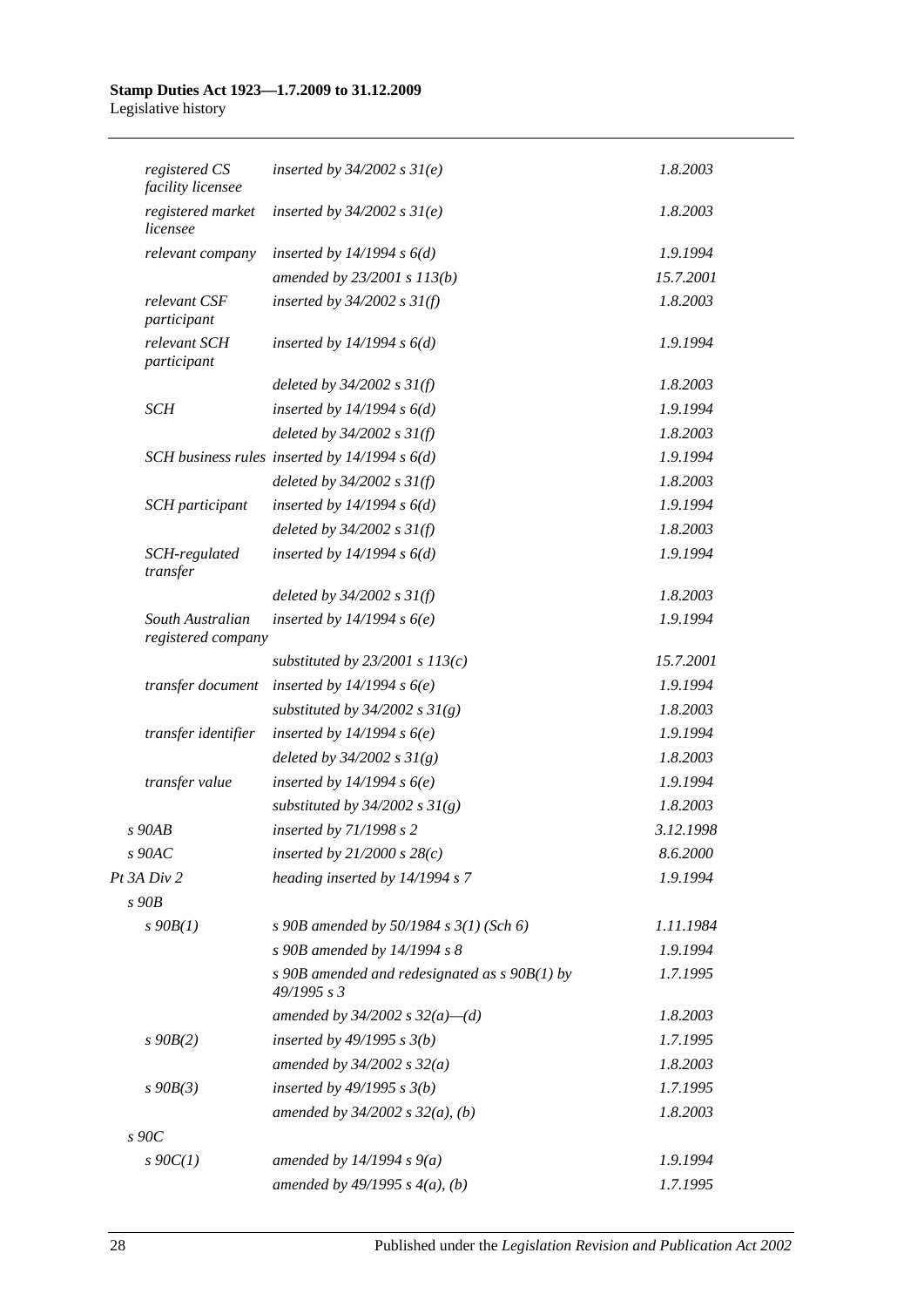|                    | (a) and (b) deleted by $49/1995 s 4(c)$ | 1.7.1995   |
|--------------------|-----------------------------------------|------------|
|                    | amended by $34/2002 s 33(a)$            | 1.8.2003   |
| $s \, 90C(2)$      | deleted by $49/1995 s 4(d)$             | 1.7.1995   |
| $s\ 90C(3)$        | amended by 70/1981 s 10                 | 2.11.1981  |
|                    | amended by $49/1995 s 4(e)$             | 1.7.1995   |
|                    | amended by $34/2002$ s $33(a)$ , (b)    | 1.8.2003   |
| $s \, 90C(4)$      | amended by $34/2002 s 33(a)$            | 1.8.2003   |
| $s \, 90C(5)$      | amended by $49/1995 s 4(f)$             | 1.7.1995   |
| $s\,90C(6)$        | substituted by $14/1994 s 9(b)$         | 1.9.1994   |
|                    | amended by 49/1995 s $4(g)$             | 1.7.1995   |
|                    | substituted by 82/1996 s 114            | 1.7.1997   |
| $s \, 90C(7)$      | amended by $49/1995 s 4(h)$             | 1.7.1995   |
|                    | deleted by 82/1996 s 114                | 1.7.1997   |
| $s\,90C(8)$        | amended by $71/1992$ s $3(1)$ (Sch 6)   | 1.3.1993   |
|                    | amended by 14/1994 s $9(c)$ , (d)       | 1.9.1994   |
|                    | amended by $49/1995 s 4(i)$             | 1.7.1995   |
|                    | deleted by 82/1996 s 114                | 1.7.1997   |
| $s \, 90C(9)$      | deleted by 100/1986 s 15                | 18.12.1986 |
| $s$ 90D            |                                         |            |
| $s$ 90D(a1)        | inserted by 49/1995 s $5(a)$            | 1.7.1995   |
| $s$ 90 $D(1)$      | amended by $49/1995 s 5(b)$             | 1.7.1995   |
|                    | amended by $35/2002 s 24(a)$            | 28.11.2002 |
| $s$ 90D(2)         | amended by 49/1995 s $5(c)$             | 1.7.1995   |
|                    | amended by $35/2002$ s $24(b)$          | 28.11.2002 |
| $s$ 90D(3)         | substituted by 88/1992 s 32             | 14.12.1992 |
|                    | substituted by $14/1994 s 10(a)$        | 1.9.1994   |
|                    | amended by $49/1995 s 5(d)$             | 1.7.1995   |
|                    | substituted by $82/1996 s 115$          | 1.7.1997   |
| $s$ 90 $D(4)$      | substituted by $88/1992$ s 32           | 14.12.1992 |
|                    | amended by $49/1995$ s $5(e)$           | 1.7.1995   |
|                    | deleted by 82/1996 s 115                | 1.7.1997   |
| $s$ 90D(5)         | inserted by 88/1992 s 32                | 14.12.1992 |
|                    | deleted by 82/1996 s 115                | 1.7.1997   |
| $s$ 90D(6)         | inserted by 88/1992 s 32                | 14.12.1992 |
|                    | amended by $14/1994 s 10(b)$            | 1.9.1994   |
|                    | deleted by 82/1996 s 115                | 1.7.1997   |
| $s$ 90D(7) and (8) | inserted by 88/1992 s 32                | 14.12.1992 |
|                    | deleted by 82/1996 s 115                | 1.7.1997   |
| $s$ 90 $E$         |                                         |            |
| $s\ 90E(1)$        | amended by 14/1994 s 11                 | 1.9.1994   |
|                    | amended by $49/1995 s 6(a)$             | 1.7.1995   |
|                    | amended by $34/2002$ s $34(a)$          | 1.8.2003   |
| $s$ 90 $E(2)$      | substituted by 88/1992 s 33             | 14.12.1992 |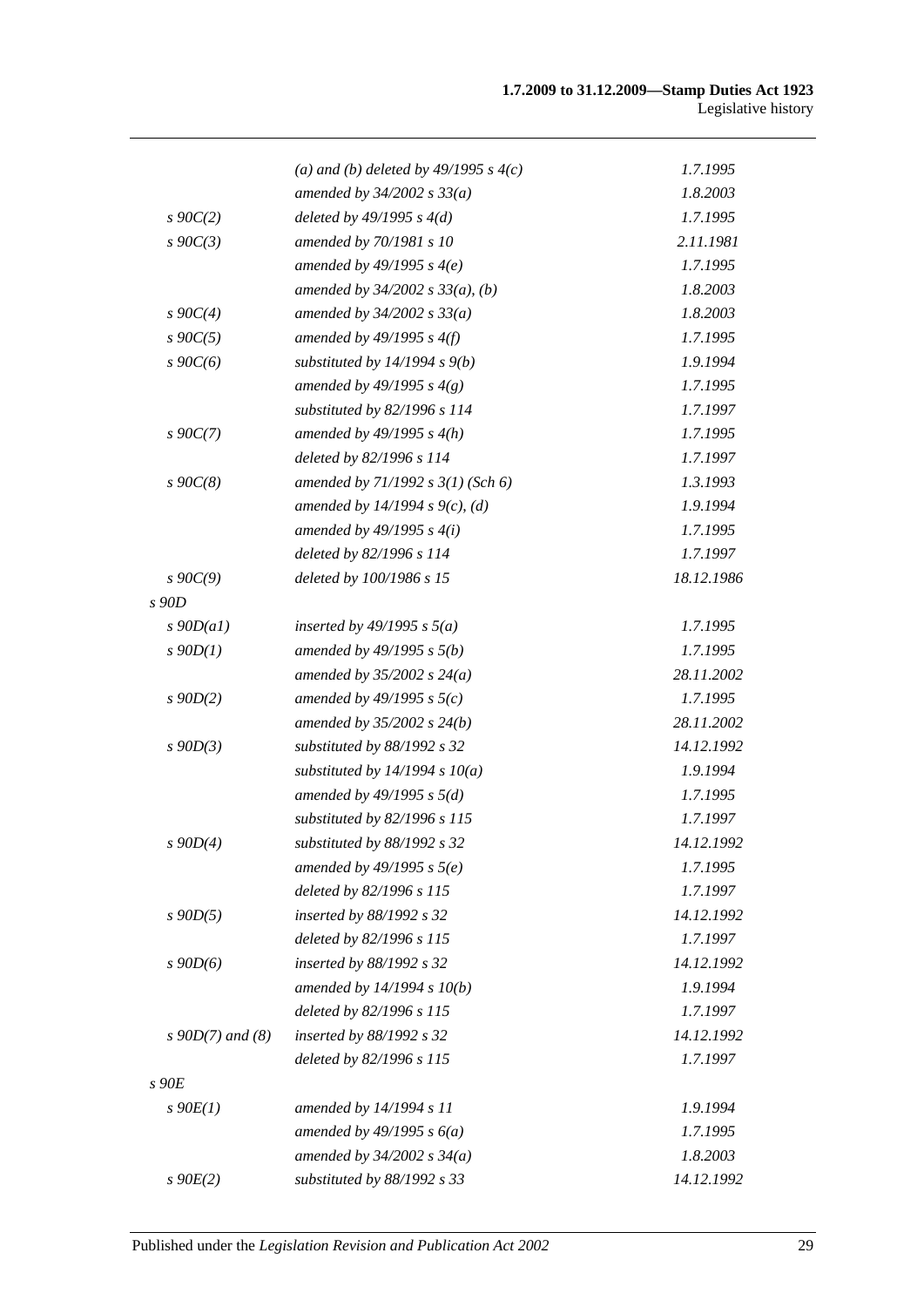|                                                  | amended by $49/1995 s 6(b)$                                             | 1.7.1995   |
|--------------------------------------------------|-------------------------------------------------------------------------|------------|
|                                                  | amended by 82/1996 s 116                                                | 1.7.1997   |
| $s\ 90E(3)$                                      | amended by 36/1990 s 6                                                  | 24.5.1990  |
|                                                  | substituted by $34/2002$ s $34(b)$                                      | 1.8.2003   |
| s90F                                             | amended by 49/1995 s 7                                                  | 1.7.1995   |
|                                                  | amended by 34/2002 s 35                                                 | 1.8.2003   |
| s90G                                             | inserted by $8/1986 s 6$                                                | 13.3.1986  |
| $s \, 90G(1)$                                    |                                                                         |            |
| broker                                           | amended by $52/1989 s 9(c)$                                             | 21.9.1989  |
| financial product                                | marketable security amended by 23/2001 s 114                            | 15.7.2001  |
|                                                  | marketable security renamed financial product<br>by $34/2002$ s $36(a)$ | 1.8.2003   |
| jobber                                           | deleted by $52/1989 s 9(a)$                                             | 21.9.1989  |
| marketable<br>security-see<br>financial product  |                                                                         |            |
| market maker                                     | inserted by $52/1989 s 9(a)$                                            | 21.9.1989  |
|                                                  | relevant transaction amended by $34/2002$ s $36(a)$                     | 1.8.2003   |
| the U.K. Stock<br>Exchange                       | deleted by $52/1989 s 9(b)$                                             | 21.9.1989  |
| the U.K. and<br><b>Ireland Stock</b><br>Exchange | inserted by $52/1989 s 9(b)$                                            | 21.9.1989  |
| $s\,90G(3)$                                      | amended by $34/2002 s 36(a)$                                            | 1.8.2003   |
| $s\,90G(5)$                                      | substituted by 88/1992 s 34                                             | 14.12.1992 |
|                                                  | substituted by $82/1996$ s $117(a)$                                     | 1.7.1997   |
|                                                  | s 90G(5a) and (5b) inserted by 88/1992 s 34                             | 14.12.1992 |
|                                                  | deleted by $82/1996 s 117(a)$                                           | 1.7.1997   |
| $s\,90G(6)$                                      | amended by $100/1986$ s $16(a)$ , (b)                                   | 1.2.1987   |
|                                                  | amended by 52/1989 s $9(c)$ —(f)                                        | 21.9.1989  |
|                                                  | amended by 49/1995 s 8                                                  | 1.7.1995   |
|                                                  | amended by $34/2002$ s $36(b)$ —(d)                                     | 1.8.2003   |
| $s\,90G(7)$                                      | amended by $100/1986$ s $16(c)$ , (d)                                   | 1.2.1987   |
|                                                  | amended by 52/1989 s 9(c), (g)                                          | 21.9.1989  |
|                                                  | amended by $34/2002 s 36(b)$                                            | 1.8.2003   |
| $s\,90G(8)$                                      | substituted by $100/1986$ s $16(e)$                                     | 18.12.1986 |
|                                                  | deleted by 82/1996 s 117(b)                                             | 1.7.1997   |
| Pt 3A Div 3                                      | inserted by 14/1994 s 12                                                | 1.9.1994   |
|                                                  | amended by 83/1994 s 7                                                  | 8.12.1994  |
|                                                  | amended by 18/1996 s 8                                                  | 24.4.1996  |
|                                                  | amended by 82/1996 ss 118, 119                                          | 1.7.1997   |
|                                                  | substituted by $34/2002$ s 37                                           | 1.8.2003   |
| Pt 3A Div 4                                      | inserted by 14/1994 s 12                                                | 1.9.1994   |
|                                                  | amended by 82/1996 ss 120, 121                                          | 1.7.1997   |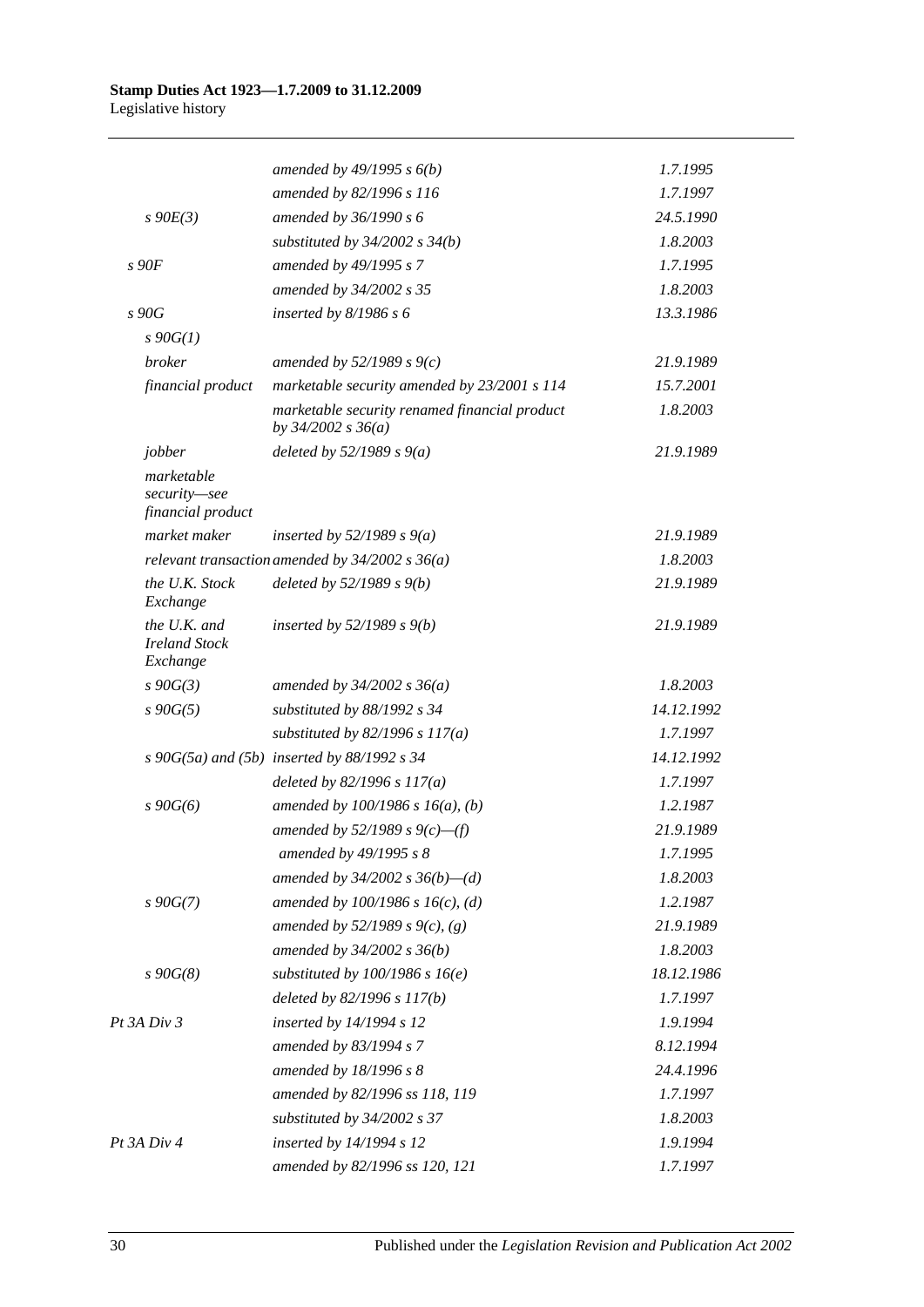|                                           | substituted by 34/2002 s 37                            | 1.8.2003   |
|-------------------------------------------|--------------------------------------------------------|------------|
| Pt 3A Div 5                               | inserted by $83/1994 s 8$                              | 8.12.1994  |
| s90T                                      | amended by 23/2001 s 115                               | 15.7.2001  |
|                                           | amended by 34/2002 s 38                                | 1.8.2003   |
| s90U                                      | amended by 34/2002 s 39                                | 1.8.2003   |
| s90V                                      |                                                        |            |
| $s$ 90V(1)                                | amended by 34/2002 s 40                                | 1.8.2003   |
| $s$ 90V(3)                                | inserted by $80/2000 s$ 18                             | 14.12.2000 |
| Pt 3A                                     | substituted by 38/2008 s 39                            | 1.1.2009   |
| Pt 4                                      | inserted by 36/1990 s 7                                | 24.5.1990  |
|                                           | amended by 88/1992 ss 35-41                            | 14.12.1992 |
|                                           | amended by 83/1994 s 9                                 | 8.12.1994  |
|                                           | amended by 18/1996 s 9                                 | 24.4.1996  |
|                                           | amended by 82/1996 ss 122-127                          | 1.7.1997   |
|                                           | substituted by 80/2000 s 19                            | 14.12.2000 |
| s 91                                      |                                                        |            |
| $s\,91(1)$                                |                                                        |            |
| close personal<br>relationship            | inserted by $43/2006$ s $204(1)$                       | 1.6.2007   |
| executive officer                         | amended by 23/2001 s 116(a)                            | 15.7.2001  |
| land asset                                | land asset and local substituted by $27/2006$ s $4(1)$ | 22.9.2006  |
| local primary<br>production land<br>asset | inserted by $27/2006$ s $4(1)$                         | 22.9.2006  |
| majority interest                         | deleted by $27/2006 s 4(2)$                            | 22.9.2006  |
| entity                                    | primary production inserted by $27/2006$ s $4(3)$      | 22.9.2006  |
| private company                           | substituted by 34/2002 s 41                            | 1.8.2003   |
| relative                                  | amended by 43/2006 s 204(2)                            | 1.6.2007   |
|                                           | significant interest inserted by $27/2006$ s $4(4)$    | 22.9.2006  |
| $s\ 91(4)$                                | amended by 23/2001 s 116(b)                            | 15.7.2001  |
|                                           | amended by 43/2006 s 204(3)                            | 1.6.2007   |
| s 91A                                     | inserted by 27/2006 s 5                                | 22.9.2006  |
| s 93                                      |                                                        |            |
| $s\,93(1)$                                | amended by 27/2006 s 6(1), (2)                         | 22.9.2006  |
| s 94                                      |                                                        |            |
| $s\,94(1)$                                | amended by 27/2006 s 7(1)                              | 22.9.2006  |
| $s\,94(2)$                                | amended by 27/2006 s 7(2)                              | 22.9.2006  |
| $s\,94(5)$                                | inserted by 27/2006 s 7(3)                             | 22.9.2006  |
| s 95                                      |                                                        |            |
| $s\,95(1)$ —(3)                           | amended by 27/2006 s 8                                 | 22.9.2006  |
| ss 95A and 95B                            | inserted by 27/2006 s 9                                | 22.9.2006  |
| s 96                                      |                                                        |            |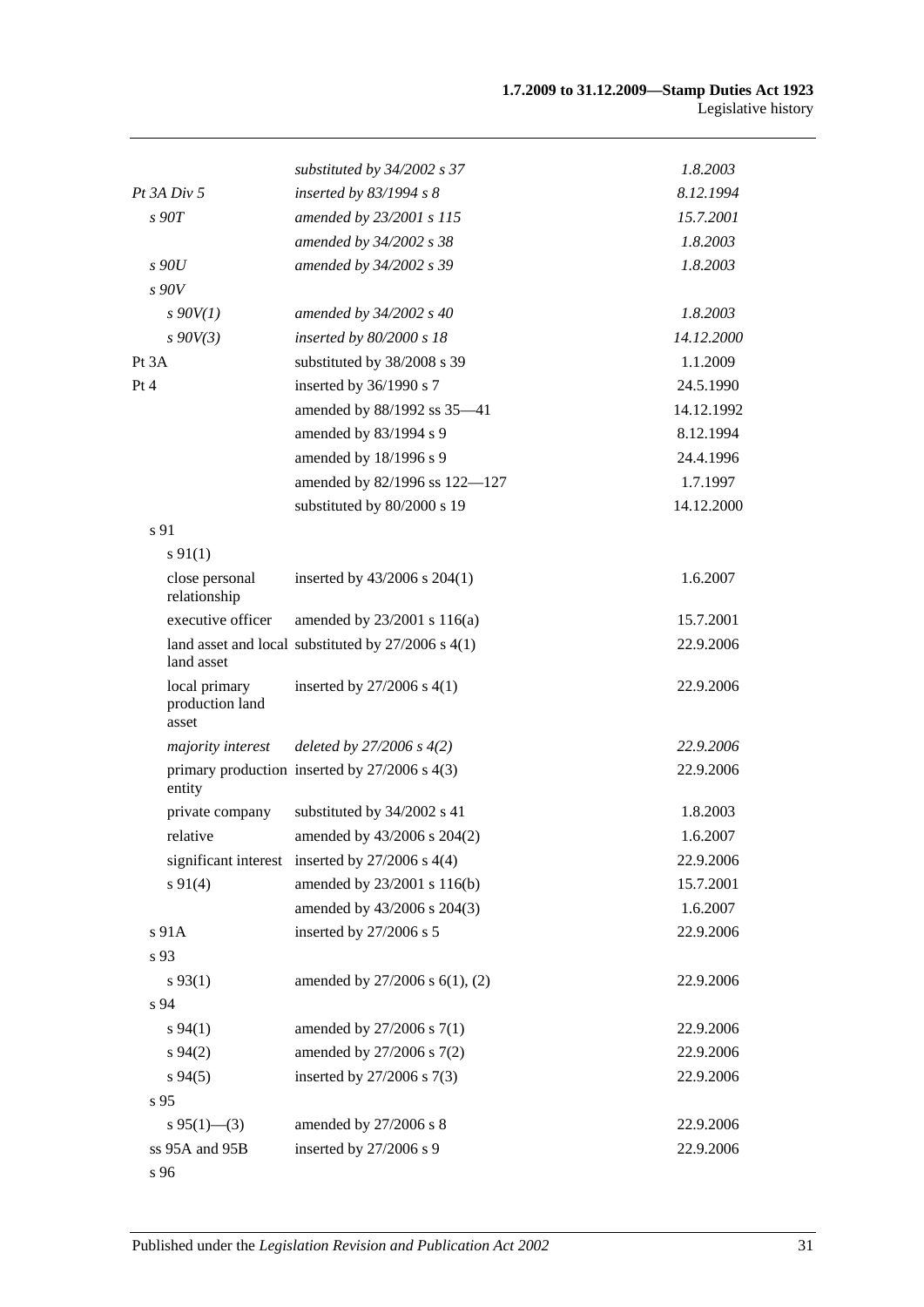| s $96(1)$ and (2)                    | amended by 27/2006 s 10                         | 22.9.2006  |
|--------------------------------------|-------------------------------------------------|------------|
| s 97                                 |                                                 |            |
| $s\,97(1)$                           | amended by 27/2006 s 11(1)                      | 22.9.2006  |
| $s\,97(2)$                           | amended by 34/2002 s 42                         | 1.8.2003   |
| $s \, 97(3)$ and (4)                 | amended by 27/2006 s 11(1)                      | 22.9.2006  |
| $s\,97(5)$                           | amended by 34/2002 s 42                         | 1.8.2003   |
|                                      | amended by $27/2006$ s $11(1)$ —(3)             | 22.9.2006  |
| s 98                                 |                                                 |            |
| $s\,98(1)$                           | amended by 27/2006 s 12(1), (2)                 | 22.9.2006  |
| $s\,98(1a)$                          | inserted by 27/2006 s 12(3)                     | 22.9.2006  |
| $s\,98(2)$                           | amended by 27/2006 s 12(1)                      | 22.9.2006  |
| s 101                                |                                                 |            |
| s 101(2)                             | substituted by 27/2001 s 13                     | 26.7.2001  |
|                                      | amended by 34/2002 s 43                         | 1.8.2003   |
| s 102                                |                                                 |            |
| s $102(1)$ —(3)                      | amended by 27/2006 s 13                         | 22.9.2006  |
| Pt 4A                                | inserted by 24/2009 s 15                        | 4.6.2009   |
| Pt 5                                 |                                                 |            |
| s 106                                |                                                 |            |
| 106(1)                               | s 106 amended by 50/1984 s 3(1) (Sch 6)         | 1.11.1984  |
|                                      | s 106 redesignated as s 106(1) by 82/1996 s 128 | 1.7.1997   |
| 106(2)                               | inserted by 82/1996 s 128                       | 1.7.1997   |
| $s\ 106(3)$                          | inserted by 38/2008 s 40                        | 1.1.2009   |
| s 106A before deletion<br>by 38/2008 |                                                 |            |
| $s$ 106A(1)                          | amended by $70/1981 s 11(a)$                    | 2.11.1981  |
|                                      | amended by 83/1994 s $10(a)$                    | 8.12.1994  |
|                                      | amended by $34/2002$ s $44(a)$ , (b)            | 1.8.2003   |
| $s$ 106A(1a)                         | inserted by $70/1981 s 11(b)$                   | 2.11.1981  |
|                                      | amended by 35/2002 s 25                         | 28.11.2002 |
|                                      | amended by $34/2002$ s $44(c)$                  | 1.8.2003   |
| $s$ 106A(1b)                         | inserted by $70/1981 s 11(b)$                   | 2.11.1981  |
| $s$ 106A(2)                          | amended by 14/1994 s 13                         | 1.9.1994   |
|                                      | amended by $83/1994 s 10(b)$                    | 8.12.1994  |
|                                      | amended by $34/2002$ s $44(d)$ —(f)             | 1.8.2003   |
| $s$ 106A(3)                          | amended by 83/1994 s $10(c)$                    | 8.12.1994  |
|                                      | amended by 82/1996 s 129(a)                     | 1.7.1997   |
|                                      | amended by $34/2002 s 44(g)$                    | 1.8.2003   |
| $s$ 106A(4)                          | substituted by $83/1994$ s $10(d)$              | 8.12.1994  |
|                                      | amended by 82/1996 s 129(b)                     | 1.7.1997   |
| $s$ 106A(5)                          | amended by $83/1994 s 10(e)$                    | 8.12.1994  |
|                                      | amended by $34/2002$ s $44(h)$ , (i)            | 1.8.2003   |
| s 106A                               | deleted by 38/2008 s 41                         | 1.1.2009   |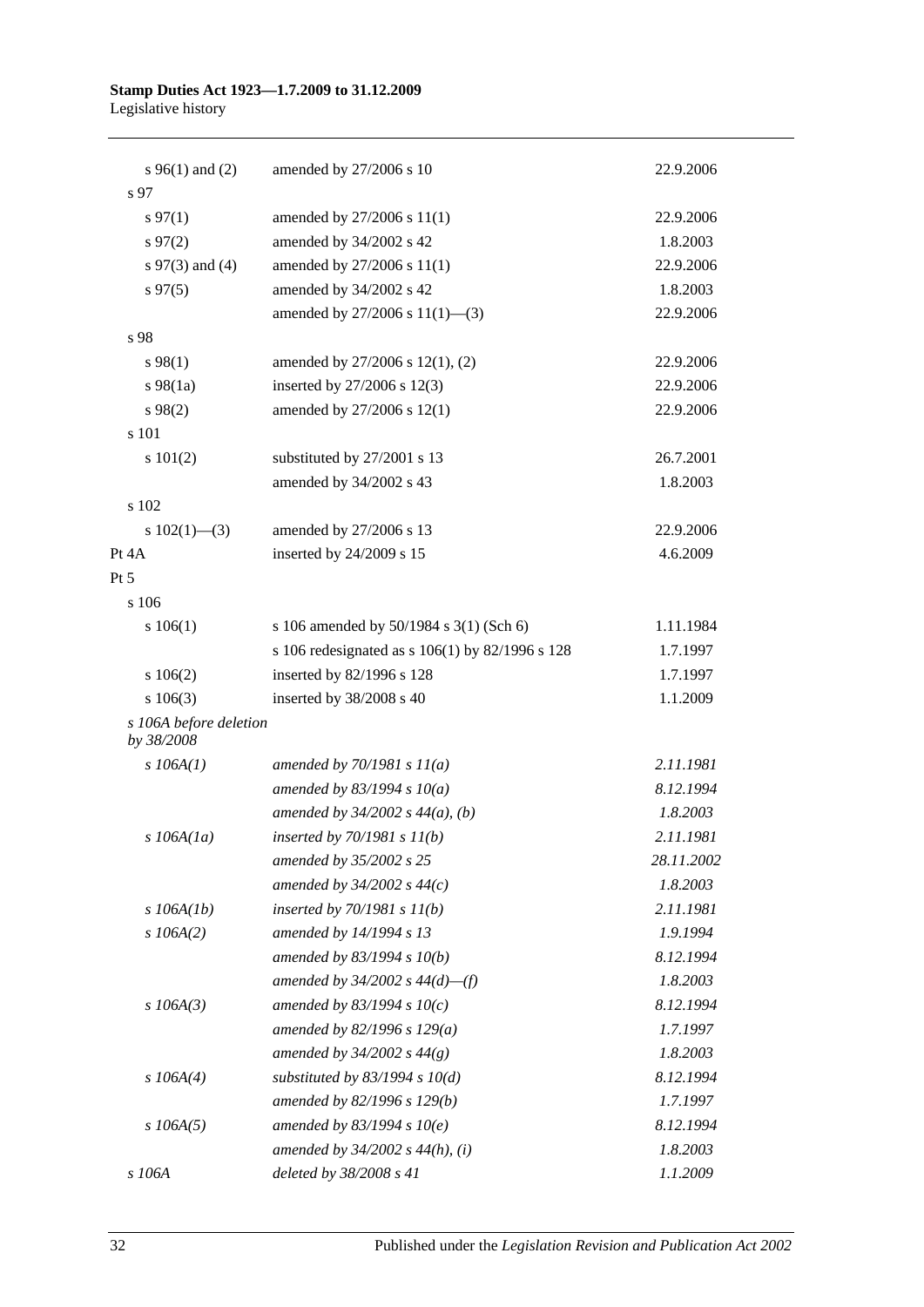| s 107                                     | substituted by 14/1994 s 14                                                                 | 1.9.1994                     |
|-------------------------------------------|---------------------------------------------------------------------------------------------|------------------------------|
|                                           | deleted by 82/1996 s 130                                                                    | 1.7.1997                     |
|                                           | inserted by 35/2002 s 26                                                                    | 28.11.2002                   |
| $s\ 107(3)$                               | amended by 24/2009 s 16                                                                     | 4.6.2009                     |
| s 108                                     |                                                                                             |                              |
| s 108(1)                                  | amended by 59/1994 Sch 2                                                                    | 1.1.1995                     |
|                                           | amended by 44/2006 s 59                                                                     | 18.1.2007                    |
| $s$ 109                                   | amended by 88/1992 s 42                                                                     | 14.12.1992                   |
|                                           | deleted by 38/2008 s 42                                                                     | 1.1.2009                     |
| s 110                                     | deleted by 88/1992 s 43                                                                     | 14.12.1992                   |
| s 110A                                    | amended by 100/1986 s 17                                                                    | 18.12.1986                   |
|                                           | deleted by 82/1996 s 131                                                                    | 1.7.1997                     |
| s 111                                     | amended by 82/1996 s 132                                                                    | 1.7.1997                     |
| s 112                                     |                                                                                             |                              |
| s 112(1)                                  | amended by 74/1991 s 13(a)                                                                  | 12.12.1991                   |
|                                           | substituted by $38/2008$ s $43(1)$                                                          | 1.1.2009                     |
| $s$ 112(2)                                | inserted by $74/1991 s 13(b)$                                                               | 12.12.1991                   |
|                                           | deleted by 38/2008 s 43(1)                                                                  | 1.1.2009                     |
| s112(2)                                   | s $112(5)$ amended and redesignated as s $112(2)$<br>by $38/2008$ s $43(2)$ - (4)           | 1.1.2009                     |
| s $112(3)$ and (4)                        | deleted by 38/2008 s 43(1)                                                                  | 1.1.2009                     |
| s $112(5)$ —see<br>s 112(2)               |                                                                                             |                              |
| s 113                                     | deleted by $50/1984$ s $3(1)$ (Sch 6)                                                       | 1.11.1984                    |
| s 114                                     | inserted by 27/1978 s 8                                                                     | 30.3.1978                    |
| Sch 1                                     | deleted in pursuance of the Acts Republication<br>Act 1967 as its function is now exhausted | 1.11.1984                    |
|                                           | inserted by 41/1999 s 22                                                                    | 1.12.1998                    |
| cl <sub>2</sub>                           | inserted by 24/2009 s 17                                                                    | 4.6.2009                     |
| Sch 2                                     | heading substituted by 44/2003 s 3(1) (Sch 1)                                               | 24.11.2003                   |
| Pt <sub>1</sub>                           | heading inserted by $44/2003$ s 3(1) (Sch 1)                                                | 24.11.2003                   |
| <b>AGREEMENT</b> or<br>any                | amended by $42/1992 s 6(a)$                                                                 | 1.9.1992                     |
| <b>MEMORANDUM</b>                         |                                                                                             |                              |
|                                           | deleted by $88/1992 s 44(a)$                                                                | 14.12.1992                   |
| <b>AFFIDAVIT OR</b><br><b>DECLARATION</b> | amended by 50/1984 s 3(1) (Sch 6)                                                           | 1.11.1984                    |
|                                           | deleted by $81/1985 s 11(a)$                                                                | 5.8.1985                     |
| cl <sub>1</sub>                           | ANNUAL LICENCE amended by 27/1978<br>s 9(a)—(d)                                             | uncommenced-not incorporated |
|                                           | ANNUAL LICENCE amended by 65/1983 s 3                                                       | 1.1.1984                     |
|                                           | ANNUAL LICENCE amended by 8/1986 s 7(a)                                                     | 13.3.1986                    |
|                                           | ANNUAL LICENCE amended by 100/1986<br>s 18(a), (b)                                          | 18.12.1986                   |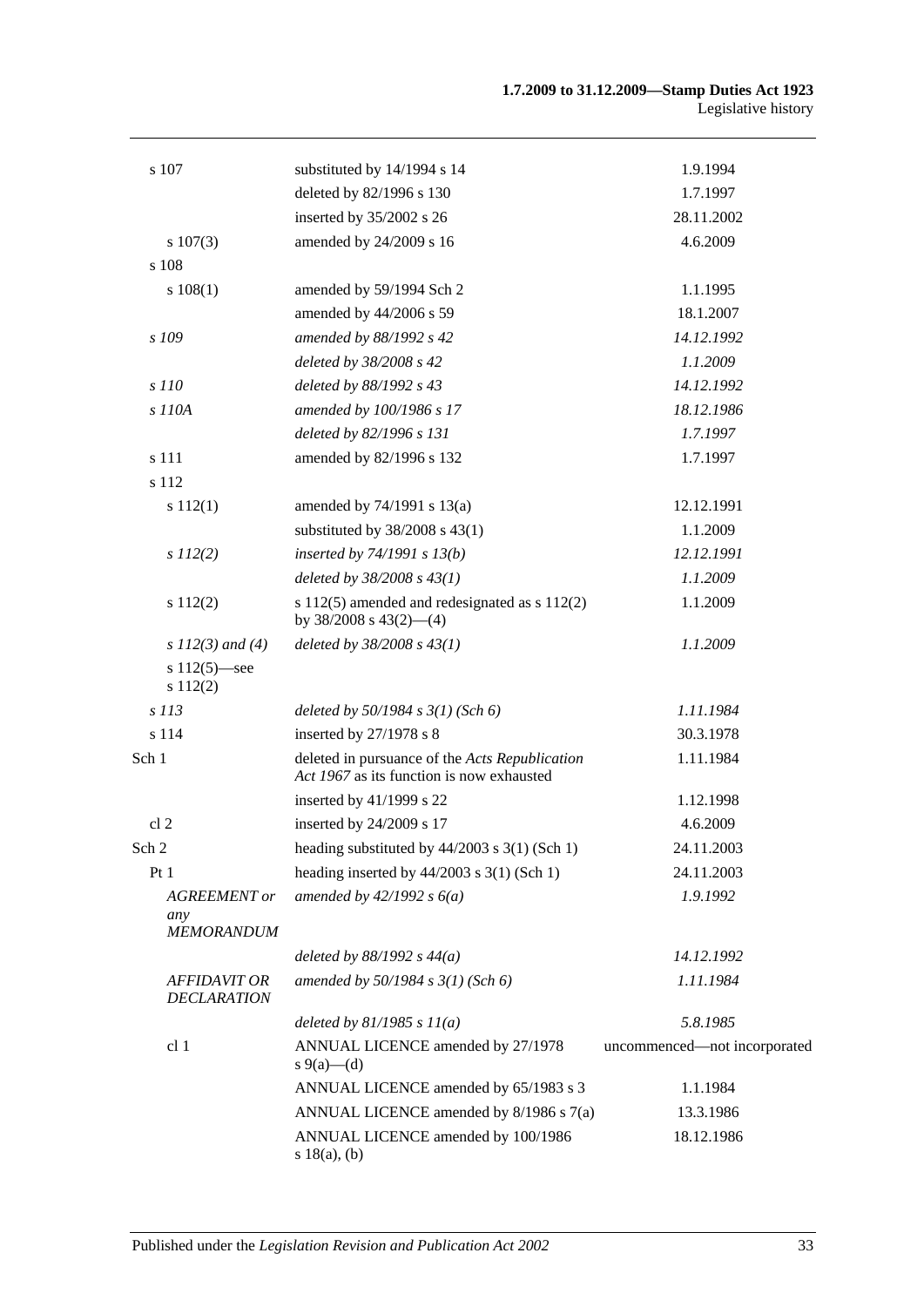|                        | ANNUAL LICENCE amended by 47/1990<br>s $5(1)(a)$ , (b), (d), (c)                                              | 1.7.1990   |
|------------------------|---------------------------------------------------------------------------------------------------------------|------------|
|                        | ANNUAL LICENCE paragraph (1) deleted by<br>47/1990 s $5(1)(c)$                                                | 1.7.1990   |
|                        | ANNUAL LICENCE amended by 82/1996 s 133                                                                       | 1.7.1997   |
|                        | ANNUAL LICENCE amended by 36/1998 s 3(a)                                                                      | 1.6.1998   |
|                        | ANNUAL LICENCE amended and redesignated<br>as cl 1 by 44/2003 s 3(1) (Sch 1)                                  | 24.11.2003 |
| cl $1(3)$              |                                                                                                               |            |
|                        | Exemption No 2 amended by $41/1999$ s $23(a)$                                                                 | 1.12.1998  |
|                        | Exemption No 3 inserted by $111/1980$ s $15(a)$                                                               | 6.11.1980  |
|                        | substituted by $100/1986$ s $18(c)$                                                                           | 18.12.1986 |
|                        | Exemption No 4 inserted by $111/1980$ s $15(a)$                                                               | 6.11.1980  |
| and 6                  | Exemption Nos 5 inserted by 81/1985 s 11(b)                                                                   | 5.8.1985   |
|                        | Exemption No 7 inserted by 8/1986 s 7(b)                                                                      | 13.3.1986  |
|                        | Exemption No $8$ inserted by 100/1986 s 18(d)                                                                 | 18.12.1986 |
| cl <sub>2</sub>        | <b>APPLICATION</b> to Register a Motor Vehicle<br>amended by $64/1989$ s $4(a)$ , (b)                         | 28.3.1990  |
|                        | APPLICATION to Register a Motor Vehicle<br>amended by $31/1994$ s $9(a)$                                      | 30.5.1994  |
|                        | APPLICATION to Register a Motor Vehicle<br>amended and redesignated as cl 2 by 44/2003<br>$s \; 3(1)$ (Sch 1) | 24.11.2003 |
| cl $2(1)$<br>cl $2(2)$ | amended by 28/2005 s 15(1)                                                                                    | 1.7.2006   |
|                        | Exemption No 2 amended by $100/1986$ s $18(e)$                                                                | 18.12.1986 |
|                        | Exemption No 4 substituted by $64/1989$ s $4(c)$                                                              | 28.3.1990  |
|                        | substituted by $30/1996$ s $43(a)$                                                                            | 1.7.1996   |
|                        | Exemption No 5Ainserted by $8/1986$ s $7(c)$                                                                  | 13.3.1986  |
|                        | deleted by 38/2008 s 44(1)                                                                                    | 1.1.2009   |
|                        | Exemption No 6 substituted by $41/2004$ s 10(1)                                                               | 24.2.2005  |
| Exemption<br>No 10     | substituted by 83/1994 s 12 (Sch)                                                                             | 8.12.1994  |
|                        | amended by 41/2004 s 10(2)                                                                                    | 24.2.2005  |
| Exemption<br>No 10A    | inserted by $76/1994$ s $7(a)$                                                                                | 2.3.1995   |
|                        | substituted by $77/1995$ s $17(a)$                                                                            | 1.7.1996   |
|                        | substituted by $30/1996$ s $43(b)$                                                                            | 1.7.1996   |
| Exemption<br>No 10B    | inserted by $77/1995 s 17(a)$                                                                                 | 1.7.1996   |
|                        | deleted by $30/1996 s 43(b)$                                                                                  | 1.7.1996   |
| Exemption<br>No 11     | substituted by $41/2004$ s $10(3)$                                                                            | 24.2.2005  |
| Exemption<br>No 11A    | inserted by $54/1991$ s $5(a)$                                                                                | 3.2.1992   |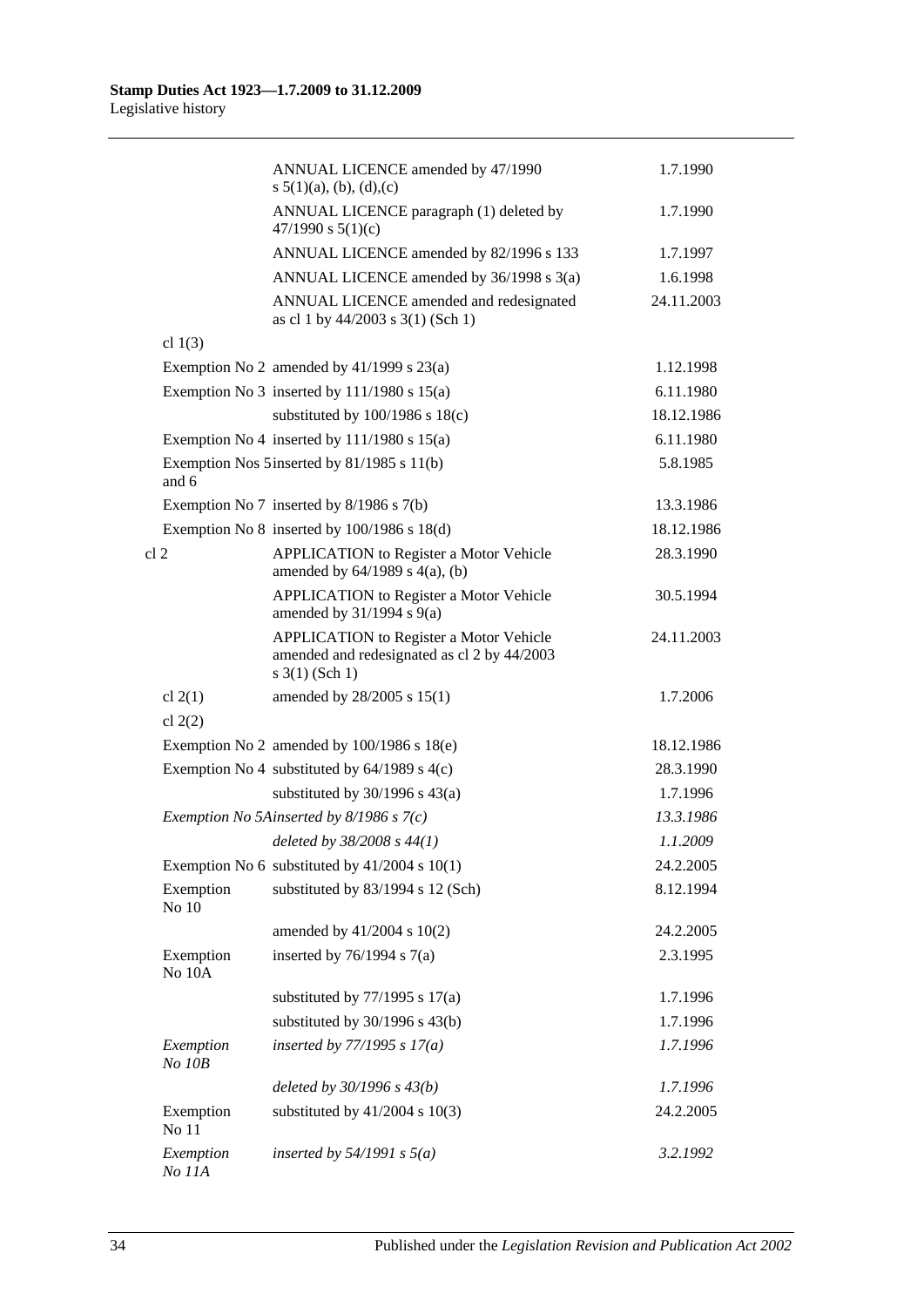|                      | deleted by $30/1996 s 43(c)$                     | 1.7.1996   |
|----------------------|--------------------------------------------------|------------|
| Exemption<br>No 12   | amended by $19/1991$ s $6(a)$                    | 18.4.1991  |
| Exemption<br>No 13   | amended by $19/1991$ s $6(b)$                    | 18.4.1991  |
| Exemption<br>No 14   | amended by $19/1991$ s $6(c)$                    | 18.4.1991  |
| Exemption<br>No 15   | substituted by $19/1991$ s $6(d)$                | 18.4.1991  |
|                      | amended by $72/1995$ s $6(a)$ —(c)               | 23.11.1995 |
|                      | (ab) deleted by $36/1998$ s $3(b)$               | 1.9.1998   |
|                      | amended by 41/2004 s 10(4)                       | 24.2.2005  |
| Exemption<br>No 16   | substituted by 28/1977 s 5                       | 28.7.1977  |
| Exemption<br>No 17   | inserted by 139/1982                             | 8.7.1982   |
|                      | substituted by $81/1985$ s $11(c)$               | 5.8.1985   |
| Exemption<br>No $18$ | inserted by $31/1994$ s $9(b)$                   | 30.5.1994  |
|                      | amended by 41/2004 s 10(5)                       | 24.2.2005  |
| Exemption<br>No 19   | inserted by 28/2005 s 15(2)                      | 1.7.2006   |
| cl $2(3)$            | amended by $47/1990$ s $5(2)$                    | 1.1.1991   |
|                      | amended by 77/1995 s 17(b)                       | 1.7.1996   |
|                      | amended by 36/1998 s 3(c)                        | 27.7.1998  |
| cl $2(4)$            |                                                  |            |
|                      | Exemption No 2 substituted by $64/1989$ s $4(d)$ | 28.3.1990  |
|                      | substituted by $30/1996$ s $43(d)$               | 1.7.1996   |
|                      | Exemption No 3Ainserted by 8/1986 s 7(d)         | 13.3.1986  |
|                      | deleted by 38/2008 s 44(2)                       | 1.1.2009   |
|                      | Exemption No 5 substituted by 83/1994 s 12 (Sch) | 8.12.1994  |
|                      | amended by 41/2004 s 10(6)                       | 24.2.2005  |
| Exemption<br>No 5A   | inserted by $76/1994$ s $7(b)$                   | 2.3.1995   |
|                      | substituted by $77/1995$ s $17(c)$               | 1.7.1996   |
|                      | substituted by $30/1996$ s $43(e)$               | 1.7.1996   |
|                      | Exemption No 5Binserted by $77/1995 s 17(c)$     | 1.7.1996   |
|                      | deleted by $30/1996 s 43(e)$                     | 1.7.1996   |
|                      | Exemption No 6 substituted by $41/2004$ s 10(7)  | 24.2.2005  |
|                      | Exemption No 6Ainserted by 54/1991 s 5(b)        | 3.2.1992   |
|                      | deleted by $30/1996 s 43(f)$                     | 1.7.1996   |
|                      | Exemption No 8 amended by 89/1978 s 3            | 18.1.1979  |
|                      | (c) deleted by 89/1978 s 3                       | 18.1.1979  |
| <b>BANK NOTE</b>     | deleted by $111/1980 s 15(b)$                    | 6.11.1980  |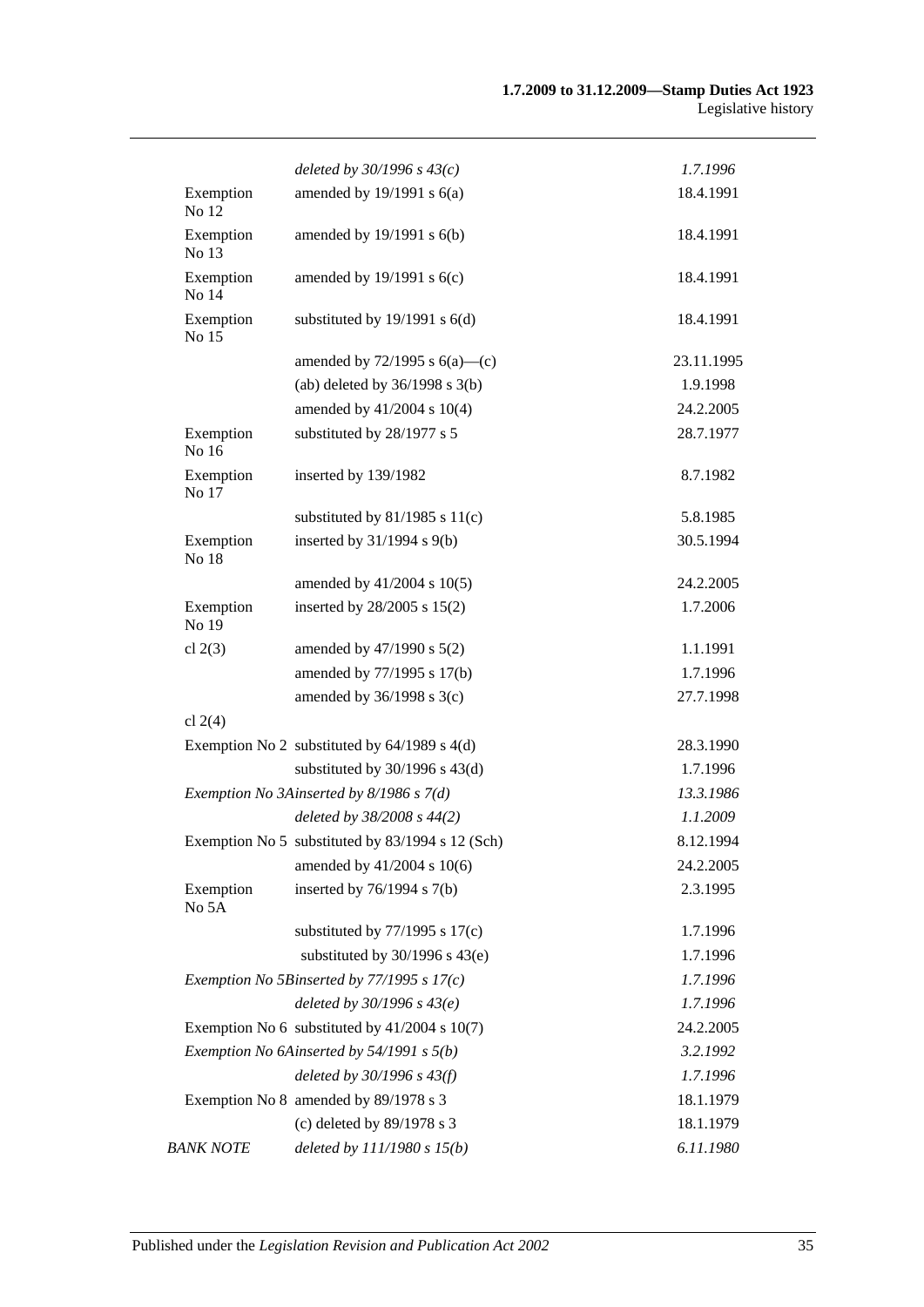#### **Stamp Duties Act 1923—1.7.2009 to 31.12.2009** Legislative history

| <b>BILL OF</b><br><b>EXCHANGE</b><br>payable on                                                                 | amended by $70/1981 s 12(a)$                                    | 2.11.1981  |
|-----------------------------------------------------------------------------------------------------------------|-----------------------------------------------------------------|------------|
| demand                                                                                                          |                                                                 |            |
|                                                                                                                 | substituted by $89/1983$ s $10(a)$                              | 1.1.1984   |
|                                                                                                                 | substituted by 19/1991 s $6(e)$                                 | 18.4.1991  |
|                                                                                                                 | deleted by $82/1997 s 7(a)$                                     | 1.1.1998   |
| <b>BILL OF</b><br>EXCHANGE, being<br>a cheque                                                                   | inserted by $89/1983$ s $10(a)$                                 | 1.1.1984   |
|                                                                                                                 | amended by $50/1984$ s $3(1)$ (Sch 6)                           | 1.11.1984  |
|                                                                                                                 | deleted by $82/1997 s 7(a)$                                     | 1.1.1998   |
| <b>BILL OF</b><br>EXCHANGE, being<br>a payment order                                                            | inserted by $19/1991 s 6(f)$                                    | 18.4.1991  |
|                                                                                                                 | deleted by $82/1997 s 7(a)$                                     | 1.1.1998   |
| <b>BILL OF</b><br><b>EXCHANGE</b> and<br><b>PROMISSORY</b><br>NOTE drawn or<br>made                             | amended by 70/1981 s 12(b)                                      | 2.11.1981  |
|                                                                                                                 | deleted by $82/1997 s 7(a)$                                     | 1.1.1998   |
| <b>BILL OF</b><br><b>EXCHANGE</b> and<br><b>PROMISSORY</b><br>NOTE (not being a<br>bill or note                 | deleted by $82/1997 s 7(a)$                                     | 1.1.1998   |
| <b>BILL OF</b><br><b>EXCHANGE</b> and<br><b>PROMISSORY</b><br>NOTE of any other<br>kind (except a bank<br>note) | amended by 19/1991 s $6(g)$                                     | 18.4.1991  |
|                                                                                                                 | amended by 83/1994 s 12 (Sch)                                   | 8.12.1994  |
|                                                                                                                 | deleted by $82/1997 s 7(a)$                                     | 1.1.1998   |
| <b>OR SHIPPING</b><br><b>NOTE</b>                                                                               | BILL OF LADING deleted by 81/1985 s 11(d)                       | 5.8.1985   |
| (not otherwise<br>charged)                                                                                      | CONTRACT NOTE deleted by 50/1984 s 3(1) (Sch 6)                 | 1.11.1984  |
|                                                                                                                 | CONTRACT NOTE deleted by 50/1984 s 3(1) (Sch 6)                 | 1.11.1984  |
| <b>CONTRACT</b>                                                                                                 | deleted by $50/1984$ s $3(1)$ (Sch 6)                           | 1.11.1984  |
| cl <sub>3</sub>                                                                                                 | CONVEYANCE or TRANSFER amended by<br>$101/1976$ s 7             | 16.12.1976 |
|                                                                                                                 | CONVEYANCE or TRANSFER amended by<br>$111/1980$ s $15(c)$ , (d) | 6.11.1980  |
|                                                                                                                 | CONVEYANCE or TRANSFER amended by<br>$95/1982$ s $17(a)$ —(d)   | 23.12.1982 |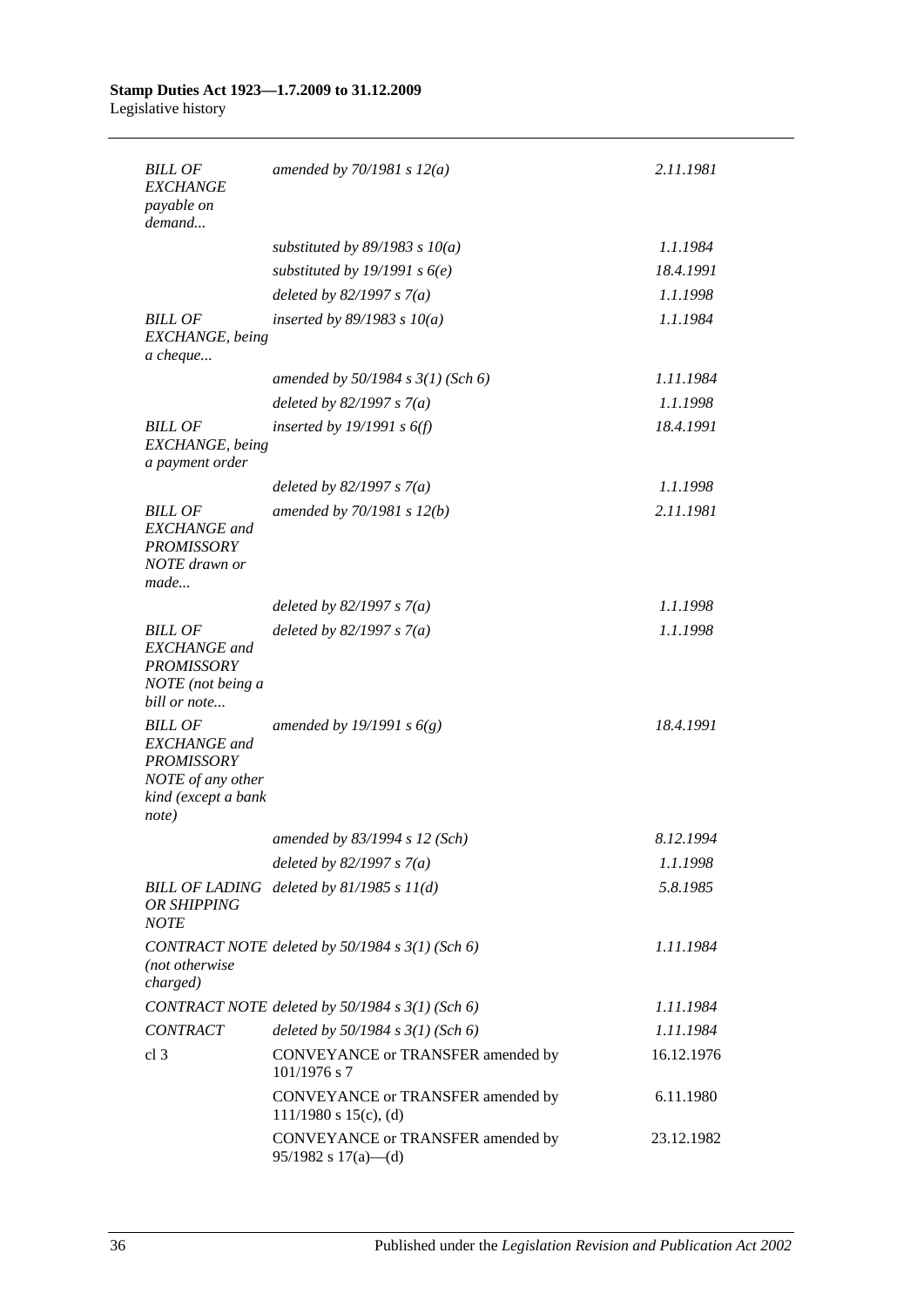|                        | CONVEYANCE or TRANSFER (ab) deleted by                                                     | 1.1.1984               |
|------------------------|--------------------------------------------------------------------------------------------|------------------------|
|                        | 89/1983 s 10(b)                                                                            |                        |
|                        | CONVEYANCE or TRANSFER amended by<br>89/1983 s 10(c)                                       | 1.1.1984               |
|                        | CONVEYANCE or TRANSFER amended by<br>50/1984 s 3(1) (Sch 6)                                | 1.11.1984              |
|                        | CONVEYANCE or TRANSFER amended by<br>$81/1985$ s $11(e)$ , (g)                             | 5.8.1985               |
|                        | CONVEYANCE or TRANSFER (aab) deleted<br>by $81/1985$ s $11(f)$                             | 5.8.1985               |
|                        | CONVEYANCE or TRANSFER amended by<br>$8/1986$ s 7(e)                                       | 13.3.1986              |
|                        | CONVEYANCE or TRANSFER amended by<br>$42/1992$ s $6(b)$                                    | 1.9.1992               |
|                        | CONVEYANCE or TRANSFER amended by<br>88/1992 s 44(b), (c)                                  | 14.12.1992             |
|                        | CONVEYANCE or TRANSFER amended by<br>49/1995 s 9(a)                                        | 1.7.1995               |
|                        | CONVEYANCE or TRANSFER amended by<br>40/1999 s $2(a)$                                      | 5.8.1999               |
|                        | CONVEYANCE or TRANSFER amended by<br>$15/2002$ s 7(a)                                      | 5.9.2002               |
|                        | CONVEYANCE or TRANSFER amended by<br>$34/2002$ s $45(a)$ , (b)                             | 1.8.2003               |
|                        | CONVEYANCE or TRANSFER amended and<br>redesignated as cl $3$ by $44/2003$ s $3(1)$ (Sch 1) | 24.11.2003             |
| cl $3(1)$<br>cl $3(2)$ | amended by 38/2008 s 44(3)                                                                 | 1.1.2009               |
|                        |                                                                                            |                        |
|                        | Exemption No 1 substituted by 81/1985 s 11(h)<br>substituted by $80/2000$ s $20(a)$        | 5.8.1985<br>14.12.2000 |
|                        |                                                                                            |                        |
|                        | Exemption No 2 inserted by $81/1985$ s $11(h)$<br>amended by 34/2002 s 45(c)               | 5.8.1985<br>1.8.2003   |
|                        | amended by 41/2004 s 10(8)                                                                 | 4.11.2004              |
|                        |                                                                                            |                        |
|                        | Exemption No 3 inserted by $100/1986$ s $18(f)$                                            | 18.12.1986             |
|                        | amended by $34/2002$ s $45(d)$                                                             | 1.8.2003               |
|                        | deleted by 38/2008 s 44(4)                                                                 | 1.1.2009               |
|                        | Exemption No 4 inserted by $100/1986$ s $18(f)$                                            | 18.12.1986             |
|                        | amended by 83/1994 s 12 (Sch)                                                              | 8.12.1994              |
|                        | amended by 38/2008 s 44(5)                                                                 | 1.1.2009               |
|                        | Exemption No 5 inserted by $100/1986$ s $18(f)$                                            | 18.12.1986             |
|                        | substituted by 83/1994 s 12 (Sch)                                                          | 8.12.1994              |
|                        | amended by 38/2008 s 44(6)                                                                 | 1.1.2009               |
| cl <sub>4</sub>        | CONVEYANCE operating substituted by<br>101/1976 s 8                                        | 16.12.1976             |
|                        | CONVEYANCE operating amended by 81/1985<br>$s\ 11(i)$                                      | 5.8.1985               |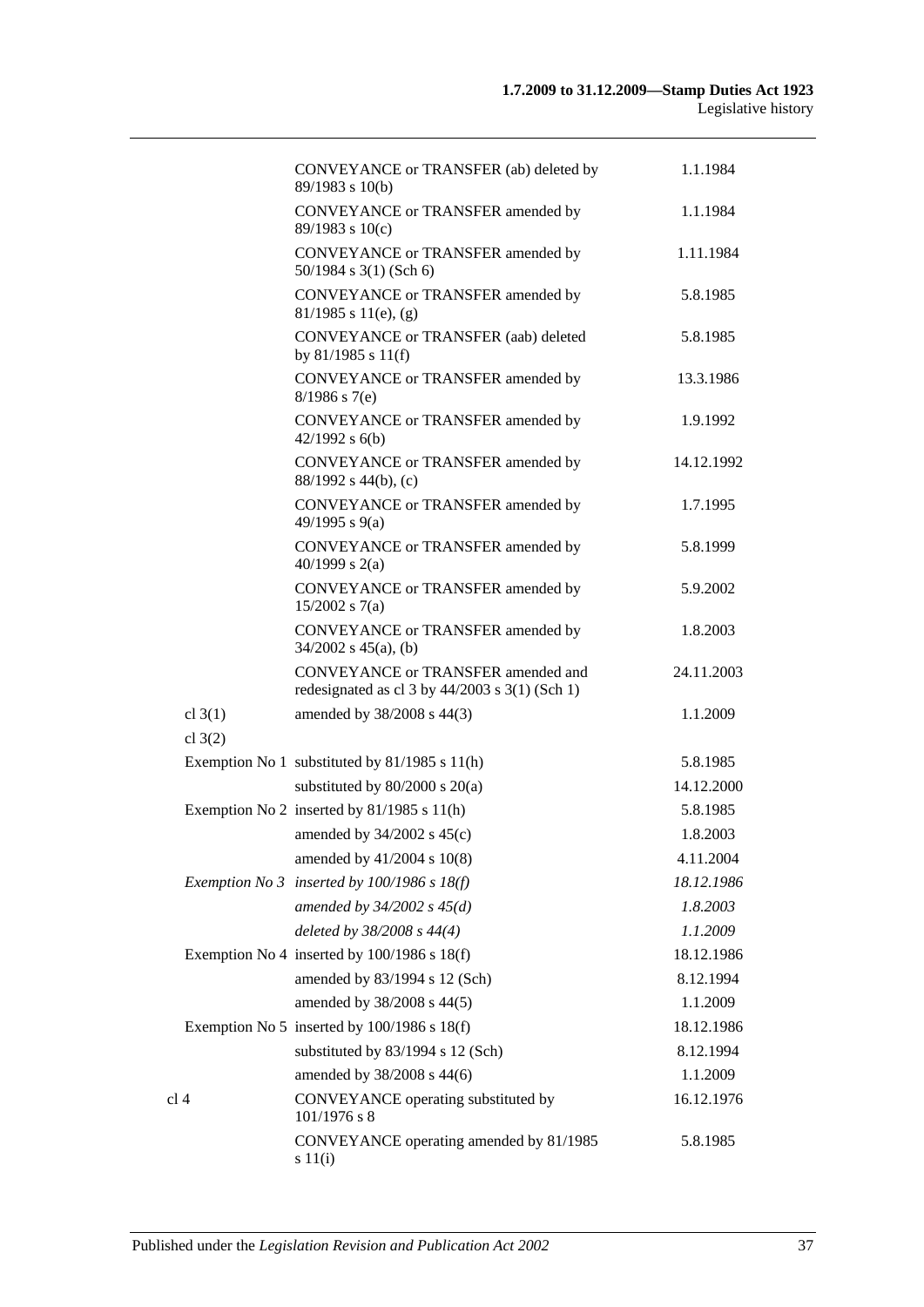|                 | CONVEYANCE operating amended by 36/1990<br>s <sub>8</sub>                            | 24.5.1990  |
|-----------------|--------------------------------------------------------------------------------------|------------|
|                 | CONVEYANCE operating amended by 88/1992<br>$s\ 44(d), (e)$                           | 14.12.1992 |
|                 | CONVEYANCE operating amended by 14/1994<br>s 15(a)                                   | 1.9.1994   |
|                 | CONVEYANCE operating amended by 49/1995<br>$s \theta(b)$                             | 1.7.1995   |
|                 | CONVEYANCE operating amended by 42/1997<br>s <sub>4</sub>                            | 17.7.1997  |
|                 | CONVEYANCE operating amended by 40/1999<br>s(2(b))                                   | 5.8.1999   |
|                 | CONVEYANCE operating amended by 15/2002<br>s(7(b)                                    | 5.9.2002   |
|                 | CONVEYANCE operating amended by 34/2002<br>$s\,45(e)$                                | 1.8.2003   |
|                 | CONVEYANCE operating amended and<br>redesignated as cl 4 by $44/2003$ s 3(1) (Sch 1) | 24.11.2003 |
| $cl$ 4(1)       | amended by 38/2008 s 44(7)                                                           | 1.1.2009   |
|                 | (aa) deleted by 38/2008 s 44(7)                                                      | 1.1.2009   |
| cl $4(2)$       |                                                                                      |            |
|                 | Exemption No 2 inserted by $81/1985$ s $11(j)$                                       | 5.8.1985   |
|                 | substituted by $80/2000$ s $20(b)$                                                   | 14.12.2000 |
|                 | Exemption No 3 inserted by $100/1986$ s $18(g)$                                      | 18.12.1986 |
|                 | amended by 34/2002 s 45(f)                                                           | 1.8.2003   |
|                 | deleted by 38/2008 s 44(8)                                                           | 1.1.2009   |
|                 | Exemption No 4 inserted by $100/1986$ s $18(g)$                                      | 18.12.1986 |
|                 | amended by 83/1994 s 12 (Sch)                                                        | 8.12.1994  |
|                 | amended by 38/2008 s 44(9)                                                           | 1.1.2009   |
|                 | Exemption No 5 inserted by $100/1986$ s $18(g)$                                      | 18.12.1986 |
|                 | substituted by 83/1994 s 12 (Sch)                                                    | 8.12.1994  |
|                 | amended by 38/2008 s 44(10)                                                          | 1.1.2009   |
| cl <sub>5</sub> | CONVEYANCE for the partition amended by<br>95/1982 s 17(e)                           | 23.12.1982 |
|                 | CONVEYANCE for the partition amended by<br>42/1992 s6(c)                             | 1.9.1992   |
|                 | CONVEYANCE for the partition redesignated as<br>cl 5 by $44/2003$ s $3(1)$ (Sch 1)   | 24.11.2003 |
|                 | deleted by 28/2005 s 15(3)                                                           | 1.7.2006   |
| cl 6            | CONVEYANCE for effectuating amended by<br>111/1980 s 15(e)                           | 6.11.1980  |
|                 | CONVEYANCE for effectuating amended by<br>42/1992 s 6(d)                             | 1.9.1992   |
|                 | CONVEYANCE for effectuating redesignated as<br>cl 6 by $44/2003$ s $3(1)$ (Sch 1)    | 24.11.2003 |
|                 | deleted by 28/2005 s 15(3)                                                           | 1.7.2006   |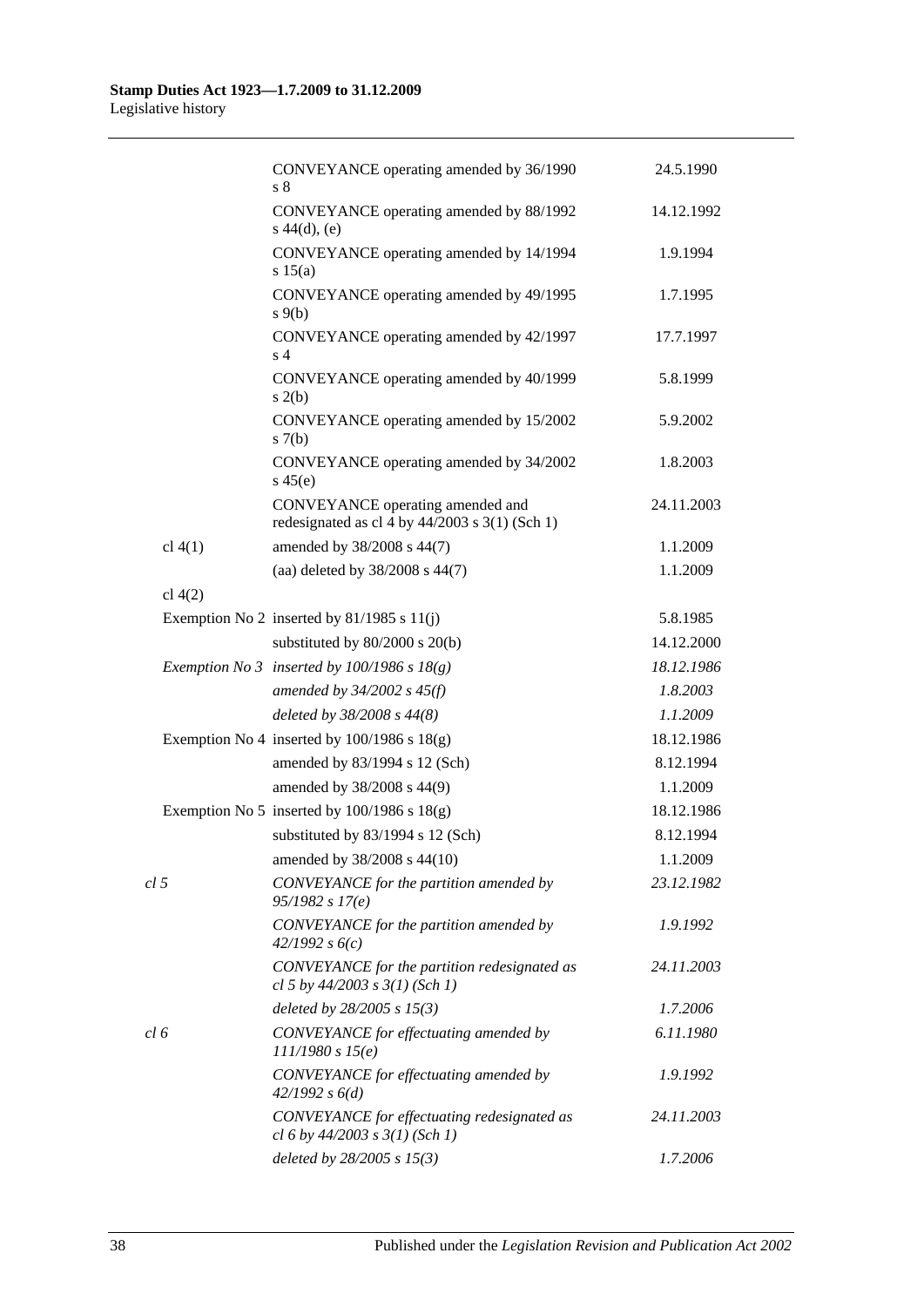| which s 71D applies                                      | CONVEYANCE to inserted by $111/1980 s 15(f)$                                   | 6.11.1980  |
|----------------------------------------------------------|--------------------------------------------------------------------------------|------------|
|                                                          | deleted by $19/1991 s 6(h)$                                                    | 18.4.1991  |
| cl 7                                                     | CONVEYANCE of any other kind amended by<br>42/1992 s6(e)                       | 1.9.1992   |
|                                                          | CONVEYANCE of any other kind redesignated<br>as cl 7 by 44/2003 s 3(1) (Sch 1) | 24.11.2003 |
|                                                          | deleted by 28/2005 s 15(3)                                                     | 1.7.2006   |
| cl 8                                                     | DEED substituted by $42/1992$ s $6(f)$                                         | 1.9.1992   |
|                                                          | DEED redesignated as cl 8 by $44/2003$ s $3(1)$<br>(Sch 1)                     | 24.11.2003 |
|                                                          | deleted by $28/2005$ s $15(2)$                                                 | 1.7.2006   |
| <b>DOCUMENT</b> or                                       | deleted by 95/1982 s 17(f)                                                     | 23.12.1982 |
| other<br><b>INSTRUMENT</b>                               |                                                                                |            |
| <b>INSTALMENT</b><br><b>PURCHASE</b><br><b>AGREEMENT</b> | deleted by $50/1984$ s $3(1)$ (Sch 6)                                          | 1.11.1984  |
| by 28/2005                                               | cl 9 before deletion INSTRUMENT amended by $42/1992 s 6(g)$                    | 1.9.1992   |
|                                                          | INSTRUMENT redesignated as cl 9 by 44/2003<br>$s \frac{3}{1} (Sch 1)$          | 24.11.2003 |
| cl <sub>9</sub>                                          | deleted by $28/2005$ s $15(3)$                                                 | 1.7.2006   |
| $lease$ )                                                | LEASE (not being a amended by $111/1980 s 15(g)$ )                             | 6.11.1980  |
|                                                          | amended by $81/1985 s 11(k)$                                                   | 5.8.1985   |
|                                                          | deleted by $72/1995 s 6(d)$                                                    | 23.11.1995 |
| cl 10 before<br>deletion by 24/2009 by 72/1995 s $6(d)$  | <b>LEASE or AGREEMENT FOR LEASE inserted</b>                                   | 23.11.1995 |
|                                                          | amended and redesignated as cl 10 by 44/2003<br>$s \frac{3}{1} (Sch 1)$        | 24.11.2003 |
| $cl$ 10(2)                                               |                                                                                |            |
|                                                          | Exemption No 1 substituted by 27/2001 s 14                                     | 1.1.2002   |
| <b>LEASE</b> made<br>subsequently                        | deleted by $72/1995 s6(e)$                                                     | 23.11.1995 |
| <b>LETTER OF</b><br><b>ALLOTMENT</b>                     | deleted by $81/1985 s 11(l)$                                                   | 5.8.1985   |
| $cl$ 10                                                  | deleted by 24/2009 18(1)                                                       | 4.6.2009   |
| cl <sub>11</sub>                                         | MORTGAGE amended by 101/1976 s 9                                               | 16.12.1976 |
|                                                          | MORTGAGE amended by 88/1992 s 44(f)(i)                                         | 14.12.1992 |
|                                                          | MORTGAGE amended by 31/2003 s 13                                               | 1.10.2003  |
|                                                          | MORTGAGE amended and redesignated as cl 11<br>by $44/2003$ s $3(1)$ (Sch 1)    | 24.11.2003 |
| cl $11(1)$                                               | amended by 28/2005 s 12(1)                                                     | 1.7.2005   |
|                                                          | (a)(iii) deleted by $28/2005$ s 12(1)                                          | 1.7.2005   |
|                                                          | amended by 28/2005 s 17                                                        | 1.7.2007   |
|                                                          | amended by 28/2005 s 20                                                        | 1.7.2008   |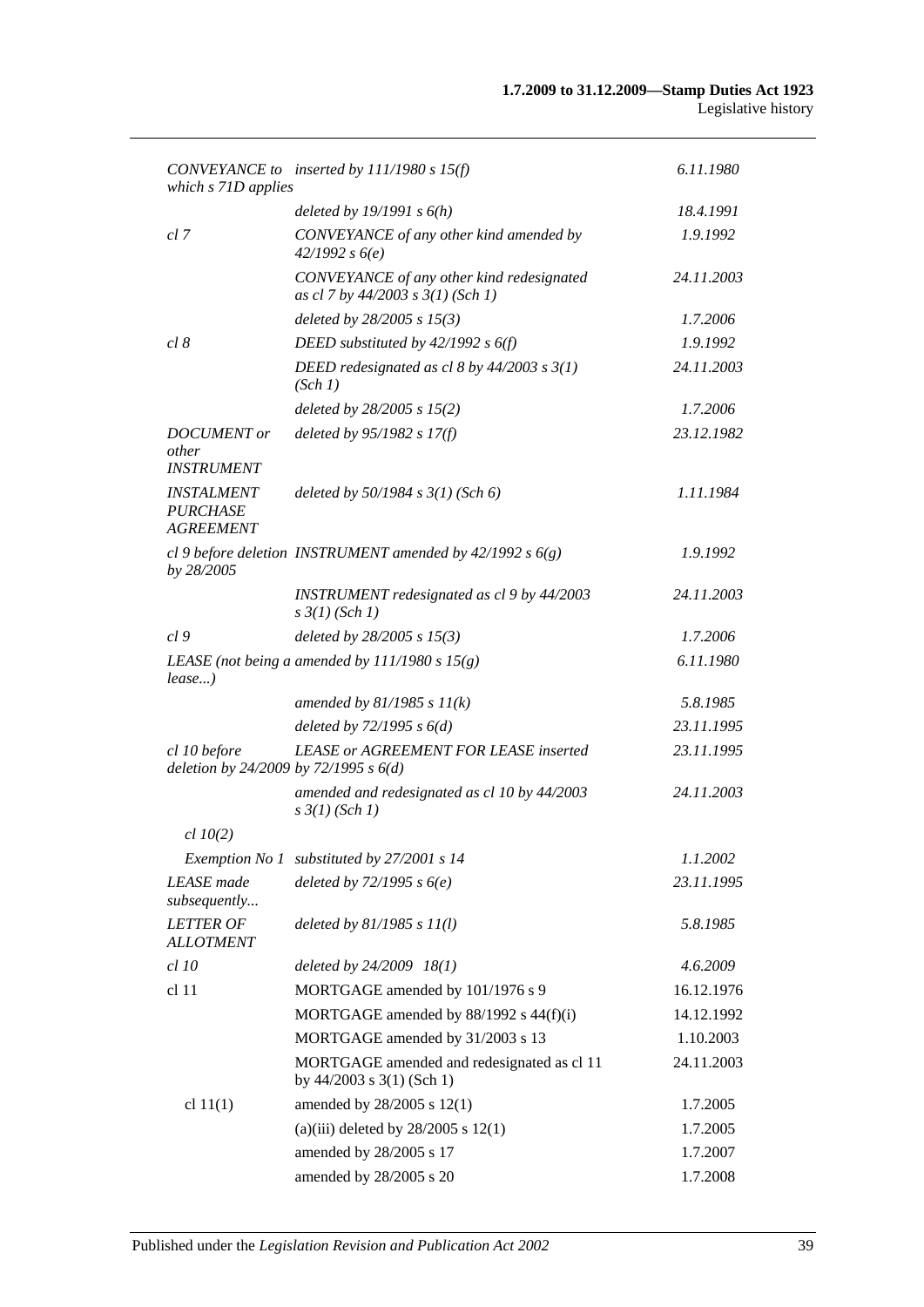| cl $11(2)$                          |                                                                                                                                                 |            |
|-------------------------------------|-------------------------------------------------------------------------------------------------------------------------------------------------|------------|
| Exemption<br>Nos 2a and 2b          | inserted by $28/2005$ s $12(2)$                                                                                                                 | 1.7.2005   |
|                                     | Exemption No 3 inserted by $88/1992$ s $44(f)(ii)$                                                                                              | 14.12.1992 |
|                                     | amended by 23/2001 s 117(a)                                                                                                                     | 15.7.2001  |
|                                     | Exemption No 4 inserted by $72/1995$ s 6(f)                                                                                                     | 23.11.1995 |
|                                     | cl 11(3) and (4) inserted by $28/2005$ s 12(3)                                                                                                  | 1.7.2005   |
| <b>POWER OF</b><br><b>ATTORNEY</b>  | deleted by $42/1992 s 6(h)$                                                                                                                     | 1.9.1992   |
| <b>RECEIPTS</b>                     | deleted by $50/1984$ s $3(1)$ (Sch 6)                                                                                                           | 1.11.1984  |
| cl 12                               | RETURN lodged with the Commissioner by a<br>company redesignated as cl 12 by 44/2003 s 3(1)<br>(Sch 1)                                          | 24.11.2003 |
| cl 13 before                        | RETURN lodged with the Commissioner by a<br>deletion by 24/2009 financial institution under s 44 inserted by<br>82/1997 s 7(b)                  | 1.1.1998   |
|                                     | RETURN lodged with the Commissioner by a<br>financial institution under s 44 amended by<br>41/1999 s 23(b)                                      | 1.12.1998  |
|                                     | RETURN lodged with the Commissioner by a<br>financial institution under s 44 amended and<br>redesignated as cl 13 by $44/2003$ s $3(1)$ (Sch 1) | 24.11.2003 |
| cl 13(2)                            |                                                                                                                                                 |            |
|                                     | Exemption No 1 amended by $41/1999$ s $23(c)$ , (d)                                                                                             | 1.12.1998  |
|                                     | Exemption No 2 amended by $41/1999 s 23(e)$                                                                                                     | 1.12.1998  |
|                                     | Exemption No 3 amended by $41/1999$ s $23(f)$ , (g)                                                                                             | 1.12.1998  |
| cl 13                               | deleted by 24/2009 s 18(2)                                                                                                                      | 4.6.2009   |
| cl 14 before                        | RETURN lodged with the Commissioner by a<br>deletion by $38/2008$ dealer amended by $111/1980$ s $15(h)$                                        | 6.11.1980  |
|                                     | RETURN lodged with the Commissioner by a<br>dealer amended by $42/1992 s 6(i)$                                                                  | 1.9.1992   |
|                                     | RETURN lodged with the Commissioner by a<br>dealer amended by $49/1995 s 9(c)$ , (d)                                                            | 1.7.1995   |
|                                     | RETURN lodged with the Commissioner by a<br>dealer amended by $34/2002$ s $44(g)$                                                               | 1.8.2003   |
|                                     | RETURN lodged with the Commissioner by a<br>dealer amended and redesignated as cl 14 by<br>$44/2003$ s $3(1)$ (Sch 1)                           | 24.11.2003 |
| cl 14(2)                            |                                                                                                                                                 |            |
|                                     | Exemption No 1 amended by $100/1986$ s $18(h)$                                                                                                  | 1.2.1987   |
|                                     | substituted by $34/2002$ s $45(h)$                                                                                                              | 1.8.2003   |
|                                     | Exemption No 2 amended by $100/1986$ s $18(i)$                                                                                                  | 1.2.1987   |
|                                     | substituted by $34/2002$ s $45(h)$                                                                                                              | 1.8.2003   |
| <i>cl</i> 14                        | deleted by 38/2008 s 44(11)                                                                                                                     | 1.1.2009   |
| cl 15 before<br>deletion by 38/2008 | RETURN under $s$ 90G inserted by 8/1986 $s$ 7(f)                                                                                                | 13.3.1986  |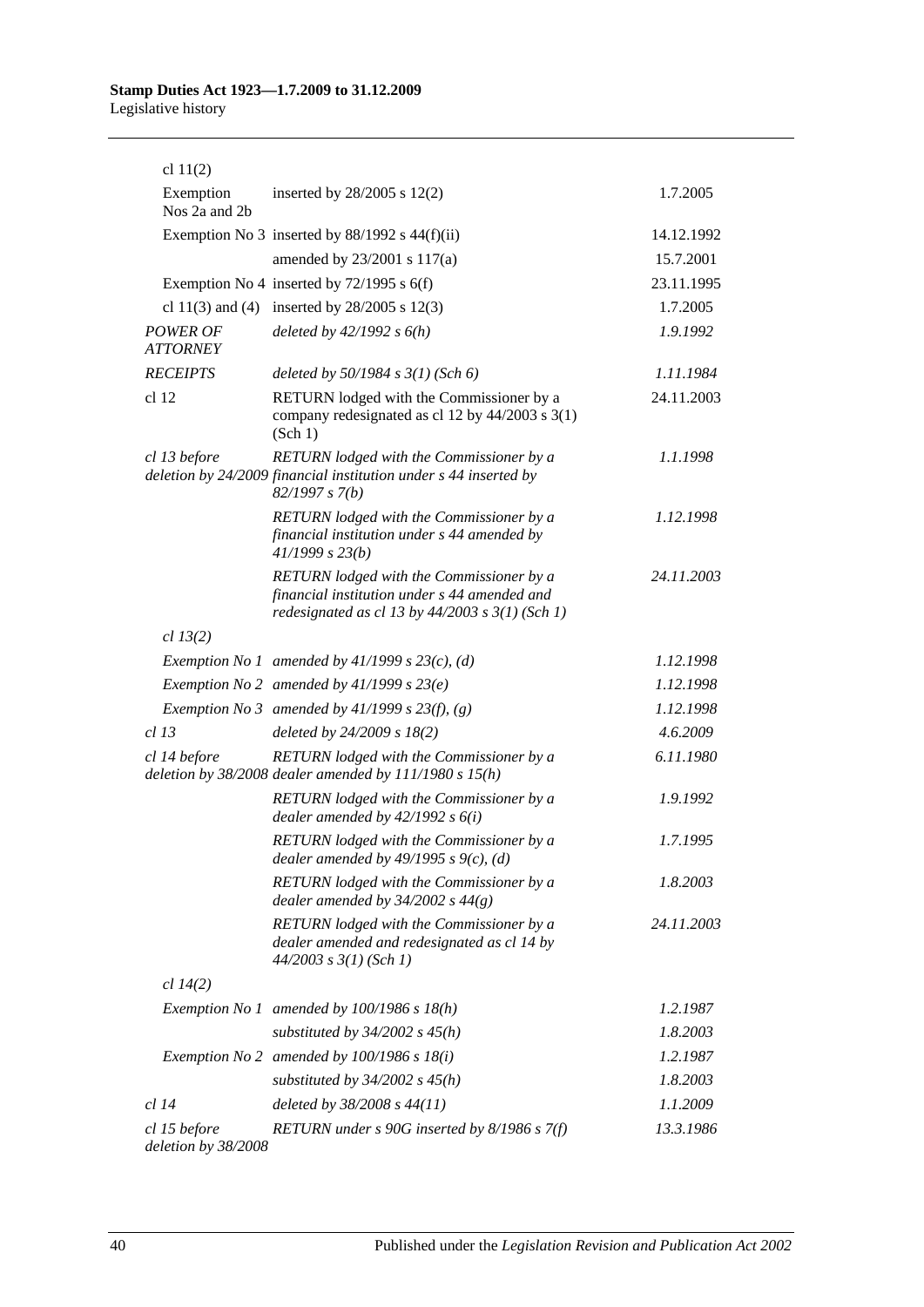|                                           | RETURN under s 90G substituted by 42/1992<br>$s\delta(i)$                                                         | 1.9.1992   |
|-------------------------------------------|-------------------------------------------------------------------------------------------------------------------|------------|
|                                           | RETURN under s 90G amended by 49/1995<br>$s \theta(e)$                                                            | 1.7.1995   |
|                                           | RETURN under s 90G amended by 34/2002<br>$s\,45(i)$                                                               | 1.8.2003   |
|                                           | RETURN under s 90G redesignated as cl 15 by<br>$44/2003$ s $3(1)$ (Sch 1)                                         | 24.11.2003 |
| $cl$ 15                                   | deleted by 38/2008 s 44(11)                                                                                       | 1.1.2009   |
| <b>TOTALIZATOR</b>                        | deleted by $104/1976$ s $4(2)$ (Sch 2)                                                                            | 1.1.1977   |
| <b>TOTALIZATOR</b><br><b>AGENCY BOARD</b> | deleted by 104/1976 s 4(2) (Sch 2)                                                                                | 1.1.1977   |
| Pt 2                                      | heading inserted by $44/2003$ s 3(1) (Sch 1)                                                                      | 24.11.2003 |
| cl <sub>16</sub>                          | <b>GENERAL EXEMPTIONS FROM ALL</b><br>STAMP DUTIES amended and redesignated as<br>cl 16 by 44/2003 s 3(1) (Sch 1) | 24.11.2003 |
|                                           | Exemption No 1 substituted by 111/1980 s 15(i)                                                                    | 6.11.1980  |
| Exemption<br>No 1A                        | inserted by $88/1992$ s $44(g)$                                                                                   | 14.12.1992 |
|                                           | Exemption No 6 substituted by 101/1976 s 10                                                                       | 16.12.1976 |
|                                           | substituted by 30/1982 s 4                                                                                        | 19.8.1982  |
|                                           | substituted by $95/1982$ s $17(g)$                                                                                | 23.12.1982 |
| Exemption<br>No 13                        | substituted by $42/1992$ s $6(k)$                                                                                 | 1.9.1992   |
| Exemption<br>No 13C                       | inserted by $8/1986$ s $7(g)$                                                                                     | 13.3.1986  |
|                                           | deleted by $38/2008$ s $44(12)$                                                                                   | 1.1.2009   |
|                                           | Exemption No 14 deleted by $38/2008$ s $44(12)$                                                                   | 1.1.2009   |
| Exemption<br>Nos 14A and 14B              | deleted by $50/1984$ s $3(1)$ (Sch 6)                                                                             | 1.11.1984  |
| Exemption<br>No 19                        | substituted by $14/1994$ s $15(b)$                                                                                | 1.9.1994   |
|                                           | amended by $34/2002$ s $45(j)$                                                                                    | 1.8.2003   |
| Exemption<br>No 20                        | amended by 14/1994 s 15(c)                                                                                        | 1.9.1994   |
|                                           | amended by $34/2002$ s $45(k)$                                                                                    | 1.8.2003   |
| Exemption<br>No 20A                       | inserted by $11/1999 s 4$                                                                                         | 18.3.1999  |
|                                           | amended by 23/2001 s 117(b)                                                                                       | 15.7.2001  |
|                                           | deleted by 38/2008 s 44(13)                                                                                       | 1.1.2009   |
| Exemption<br>No 21                        | amended by 14/1994 s 15(c)                                                                                        | 1.9.1994   |
|                                           | amended by 34/2002 s 45(l)                                                                                        | 1.8.2003   |
|                                           | Exemption No 22 inserted by 83/1994 s 11                                                                          | 8.12.1994  |
|                                           | amended by $18/1996 s 10(a)$                                                                                      | 24.4.1996  |
|                                           | amended by $23/2001 s 117(c)$                                                                                     | 15.7.2001  |
|                                           | amended by $34/2002 s 45(m)$                                                                                      | 1.8.2003   |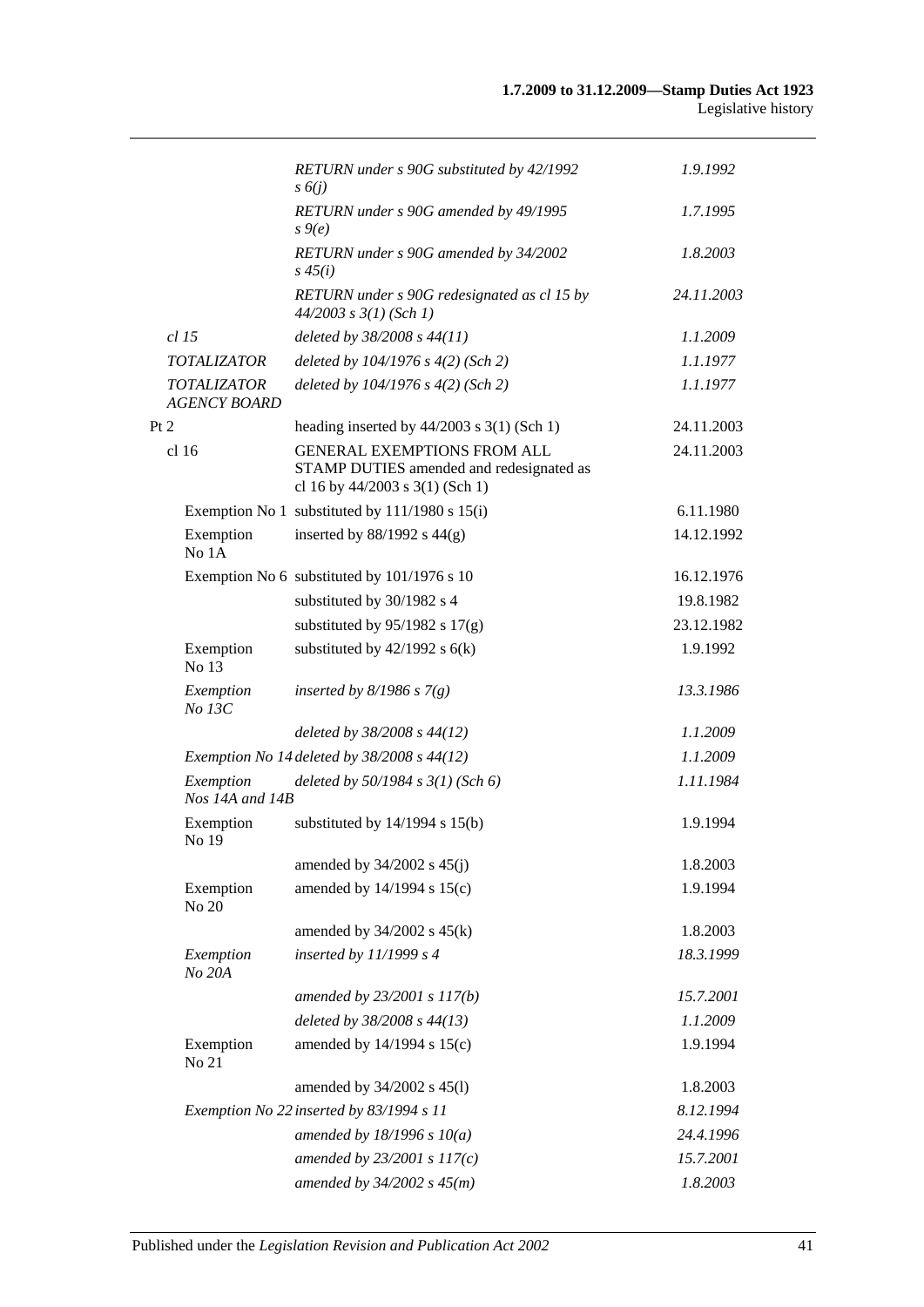|                            | deleted by 38/2008 s 44(14)                        | 1.1.2009   |
|----------------------------|----------------------------------------------------|------------|
| Exemption<br>No 23         | amended by 50/1984 s 3(1) (Sch 6)                  | 1.11.1984  |
|                            | prescribed personamended by 50/1984 s 3(1) (Sch 6) | 1.11.1984  |
|                            | Exemption No 24 inserted by 52/1989 s 10           | 21.9.1989  |
|                            | substituted by $14/1994 s 15(d)$                   | 1.9.1994   |
|                            | amended by $49/1995 s 9(f)$                        | 1.7.1995   |
|                            | substituted by $34/2002$ s $45(n)$                 | 1.8.2003   |
|                            | deleted by 38/2008 s 44(15)                        | 1.1.2009   |
| Exemption<br>No 24AA       | inserted by $18/1996 s 10(b)$                      | 24.4.1996  |
|                            | amended by $34/2002$ s $45(o)$                     | 1.8.2003   |
|                            | deleted by 38/2008 s 44(15)                        | 1.1.2009   |
| Exemption<br>No 24A        | inserted by $14/1994$ s $15(d)$                    | 1.9.1994   |
|                            | amended by $34/2002$ s $45(p)$                     | 1.8.2003   |
|                            | deleted by 38/2008 s 44(15)                        | 1.1.2009   |
| Exemption<br><b>No 24B</b> | inserted by $14/1994$ s $15(d)$                    | 1.9.1994   |
|                            | amended by $34/2002$ s $45(q)$                     | 1.8.2003   |
| Exemption<br>No 24C        | inserted by $72/1995 s 6(g)$                       | 23.11.1995 |
|                            | amended by $34/2002 s 45(r)$                       | 1.8.2003   |
|                            | deleted by 38/2008 s 44(16)                        | 1.1.2009   |
| Exemption<br>No 24D        | inserted by $21/2000$ s $28(d)$                    | 8.6.2000   |
|                            | amended by $34/2002 s 45(s)$                       | 1.8.2003   |
|                            | deleted by 38/2008 s 44(16)                        | 1.1.2009   |
| Exemption<br>No 25         | inserted by 74/1991 s 14                           | 12.12.1991 |
|                            | amended by 58/2001 Sch 2 cl 6                      | 1.1.2003   |
| Exemption<br>No 26         | inserted by $80/2000$ s $20(c)$                    | 14.12.2000 |
|                            | substituted by 23/2008 s 4                         | 26.6.2008  |
| Exemption<br>No 27         | inserted by 28/2005 s 12(4)                        | 1.7.2005   |
| Exemption<br>Nos 28-30     | inserted by 28/2005 s 15(4)                        | 1.7.2006   |
| Form A                     | deleted by $72/1995 s 6(h)$                        | 23.11.1995 |
| Sch 3                      | deleted by 47/1990 s 6                             | 1.7.1990   |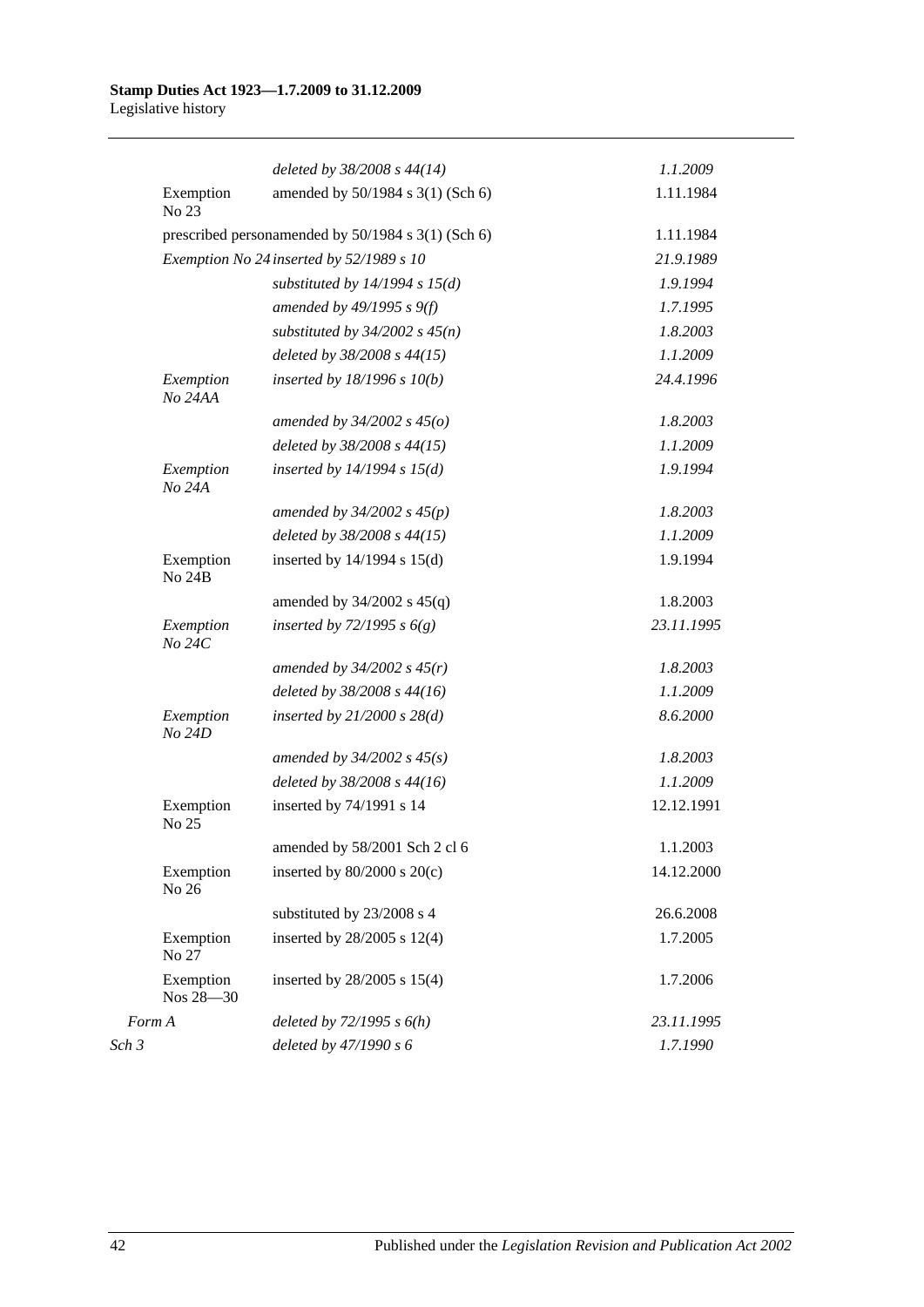# **Transitional etc provisions associated with Act or amendments**

### *Stamp Duties Act Amendment Act 1988*

### **9—Transitional provision**

Section 71E of the principal Act applies in relation to transactions entered into on or after 7th December, 1987, but no offence arises under subsection (6)(a) of that section in relation to a transaction entered into before the date of assent to this Act if the required statement is lodged with the Commissioner within two months after assent.

#### *Stamp Duties Act Amendment Act 1989*

### **4—Application of Act**

The amendments effected by this Act apply to conveyances lodged with the Commissioner of Stamps for stamping on or after 1 February, 1988.

## *Stamp Duties Act Amendment Act (No. 4) 1990*

### **7—Transitional provisions**

Where a company, person or firm of persons carried on general insurance business before the enactment of this Act, the company, person or firm—

- (a) is required to lodge monthly returns only in relation to general insurance business carried on by it on or after 1 July, 1990; and
- (b) will be taken to have complied with the requirements of section 36(1) of the principal Act, as amended by this Act, in relation to the period from 1 July, 1990, until the enactment of this Act if the monthly returns required in relation to that period are lodged with the Commissioner not later than the fifteenth day of the month commencing after the enactment of this Act.

#### *Stamp Duties (Rates) Amendment Act 1992*

#### **7—Application of amendments**

The amendments made by sections 5 and 6 of this Act apply to instruments executed on or after the commencement of this Act (with the effect that instruments executed before that commencement will be chargeable with duty as if those provisions had not been enacted).

#### *Stamp Duties (Penalties, Reassessments and Securities) Amendment Act 1992*

# **45—Transitional provision**

- (1) Subject to this section, the amendments made by this Act do not affect the amount of duty chargeable on an instrument executed, or a transaction completed, before the commencement of this Act.
- $(2)$  If—
	- (a) a mortgage executed before the commencement of this Act is extended or renewed after the commencement of this Act; or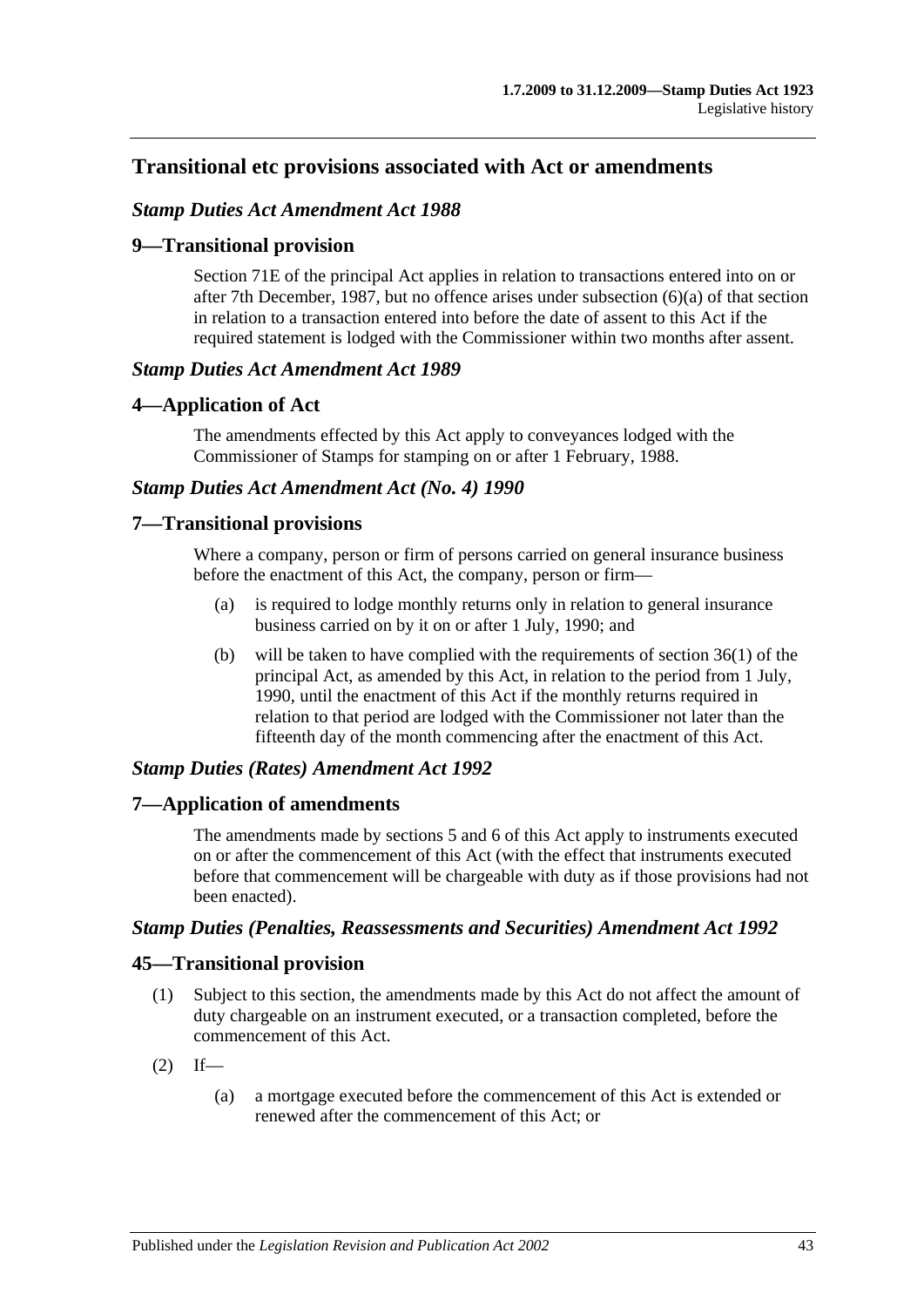- (b) a liability that is secured by a mortgage executed before the commencement of this Act is incurred after the commencement of this Act (except a liability that accrues in respect of a liability that was incurred before the commencement of this Act, or a liability that takes effect in substitution for an earlier liability and does not-when incurred-exceed the amount of the earlier liability); or
- (c) after the commencement of this Act the time for payment or repayment of a liability secured by a mortgage executed before the commencement of this Act is extended or deferred,

duty is chargeable under the principal Act as amended by this Act as if the mortgage were a new and separate instrument executed on the date of the extension or renewal, the date when the fresh liability was incurred, or the date when the time for payment or repayment of the liability was extended or deferred (as the case requires), but allowance must be made for duty paid on the mortgage before that date.

# *Stamp Duties (Concessions) Amendment Act 1994*

# **10—Transitional provision**

The amendments made by sections 5 and 6 of this Act apply in relation to rental business transacted on or after 1 June 1994.

# *Stamp Duties (Miscellaneous) Amendment Act 1996*

# **11—Transitional provision**

The amendments made by this Act do not affect the amount of duty chargeable on an instrument executed before the commencement of this Act.

#### *Stamp Duties (Miscellaneous No. 2) Amendment Act 1997*

#### **8—Transitional provision**

A bank is not required to pay duty on a cheque form or cheque under the principal Act as amended by this Act if duty has already been paid in relation to the cheque form or cheque under the repealed provisions of the principal Act.

#### *Stamp Duties (Miscellaneous) Amendment Act 1998*

# **4—Transitional provision**

- (1) The amendment made by section 3(a) of this Act does not apply in relation to—
	- (a) insurance premiums received or charged in account (whether directly or by agents) before 1 June 1998; or
	- (b) insurance premiums received or charged in account (whether directly or by agents) before 1 August 1998 relating to policies to be in force for 12 months or less commencing before 1 September 1998,

with the effect that those insurance premiums will be chargeable with duty as if section 3(a) had not been enacted.

(2) The amendment made by section 3(b) of this Act does not apply in relation to applications made before the commencement of section 3(b).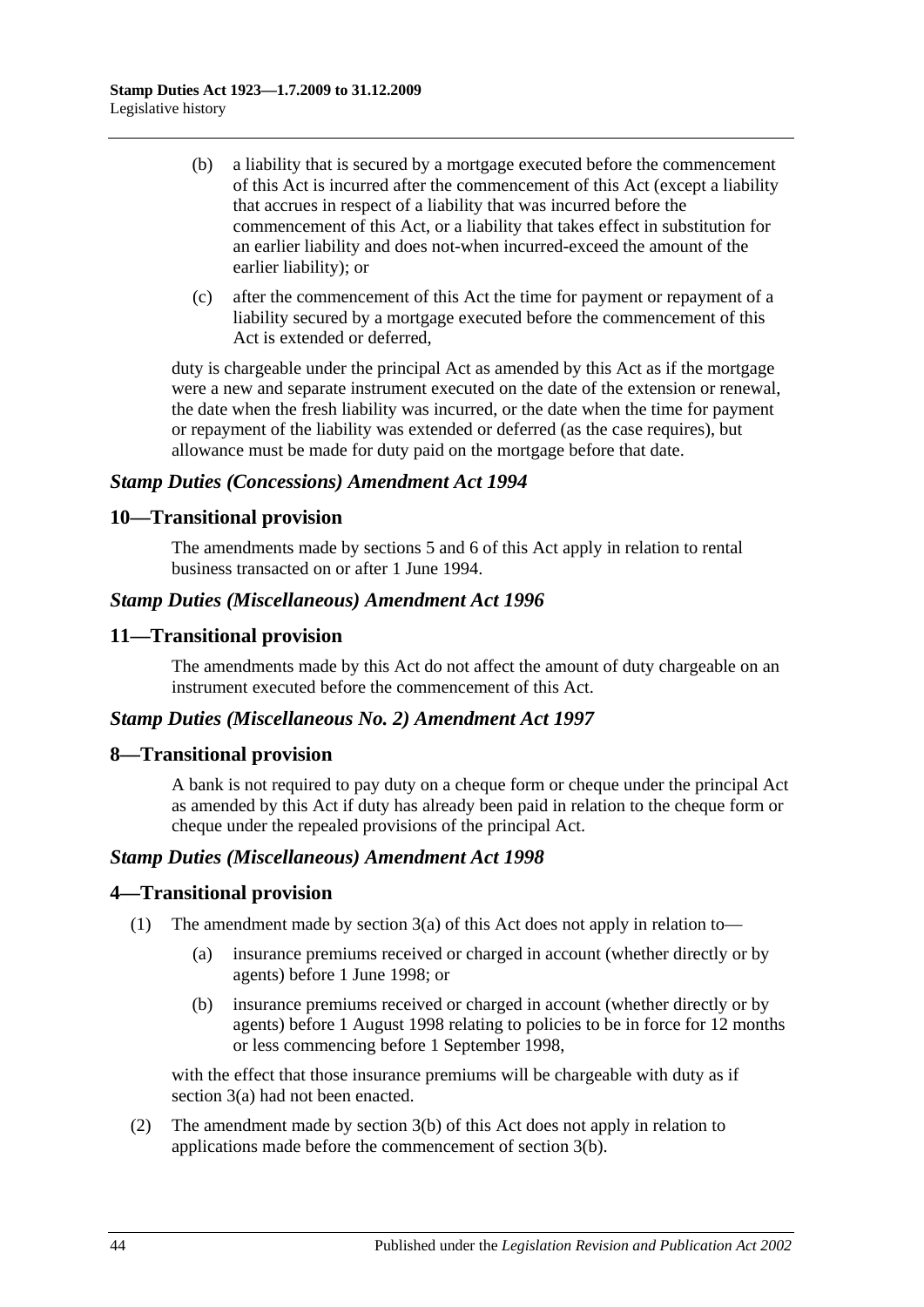(3) The amendment made by section 3(c) of this Act does not apply in relation to applications where the term of the registration is to take effect before 1 September 1998, with the effect that those applications will be charged with duty as if section 3(c) had not been enacted.

### *Stamp Duties (Conveyance Rates) Amendment Act 1999*

### **3—Application of amendments**

- (1) The amendments made by section 2 of this Act apply to instruments first lodged with the Commissioner of State Taxation for stamping on or after the commencement of this Act.
- (2) However, if on application under this subsection the Commissioner of State Taxation is satisfied that an instrument lodged for stamping gives effect to a written agreement entered into before 27 May 1999, the amendments made by section 2 of this Act will not apply to the instrument (and the instrument will be chargeable with duty as if those amendments had not been enacted).

# *Commonwealth Places (Mirror Taxes Administration) (Modification of State Taxing Laws) Regulations 2000 (No. 8 of 2000)*

### **4—Prescribed modification of State taxing laws (s. 7(1))**

Each State taxing law is modified under section  $7(1)$  of the Act by the addition of a provision to the following effect:

- (1) "This State taxing law is to be read together with its corresponding applied law as a single body of law.".
- (2) The principle in subregulation (1) is subject to any express exceptions and qualifications prescribed under the Act and the *Commonwealth Places (Mirror Taxes) Act 1998* of the Commonwealth.

#### *Stamp Duties (Land Rich Entities and Redemption) Amendment Act 2000*

# **21—Amendments relating to redemption to operate retrospectively and prospectively**

- (1) The MSP amendments operate both prospectively and retrospectively.
- (2) However—
	- (a) the MSP amendments do not operate retrospectively in respect of an instrument or transaction made or occurring before the relevant date but on or after 30 September 1999; and
	- (b) the MSP amendments only operate to impose a liability in respect of an instrument or transaction made or occurring before 30 September 1999 if—
		- (i) no assessment of duty in respect of the instrument or transaction had been made before the relevant date; or
		- (ii) an assessment of duty in respect of the instrument or transaction had been made before the relevant date but—
			- no objection to the assessment was made within 60 days after the date of the assessment; or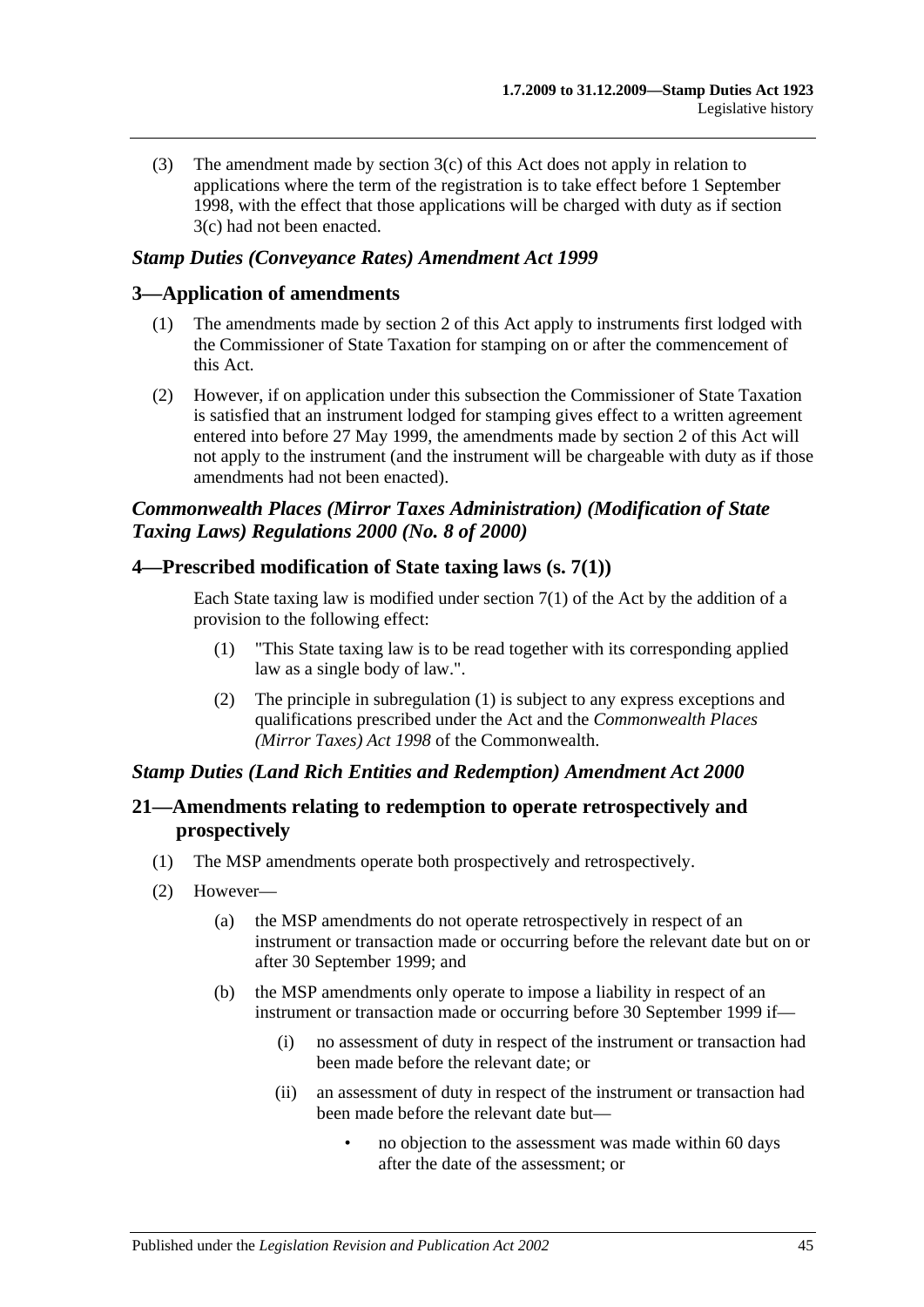- an objection to the assessment was made and the objection was disallowed; and
- (c) the MSP amendments do not validate the assessment of duty made in relation to the transaction that was the subject of the High Court's judgment in the case of MSP Nominees Pty Ltd and another v Commissioner of Stamps<sup>1</sup> or authorise a reassessment of duty in that case.
- (3) In this section—

*MSP amendments* means the amendments made by sections 5, 6, 7 and 12 of this Act insofar as they are applicable to the redemption, cancellation or extinguishment of an interest in a unit trust scheme;

*relevant date* means the date of the introduction of the Bill for this Act into the Parliament.

**Note—**

1 (1999) 166 ALR 149.

### *Stamp Duties (Rental Business and Conveyance Rates) Amendment Act 2002*

#### **8—Application of amendments**

- (1) The amendments made by section 7 of this Act apply to instruments first lodged with the Commissioner of State Taxation for stamping on or after the commencement of that section.
- (2) However, if on application under this subsection the Commissioner of State Taxation is satisfied that an instrument lodged for stamping gives effect to a written agreement entered into on or before 11 July 2002, the amendments made by section 7 of this Act will not apply to the instrument (and the instrument will be chargeable with duty as if those amendments had not been enacted).

#### *Statutes Amendment (Stamp Duties and Other Measures) Act 2002*

#### **27—Transitional provision**

The amendment made to the principal Act by section 21(c) of this Act does not apply in relation to stamp duty paid before the commencement of that section.

#### *Stamp Duties (Gaming Machine Surcharge) Amendment Act 2002*

#### **4—Application of amendments**

The amendments made by this Act do not apply to a transaction entered into before the commencement of this Act.

#### *Statutes Amendment (Corporations—Financial Services Reform) Act 2002*

#### **46—Transitional provisions**

(1) The Australian Stock Exchange Limited will, on the commencement of this section, be taken to be a registered market licensee under Part 3A of the principal Act without the need for an application under Division 4 of that Part (as enacted by this Act).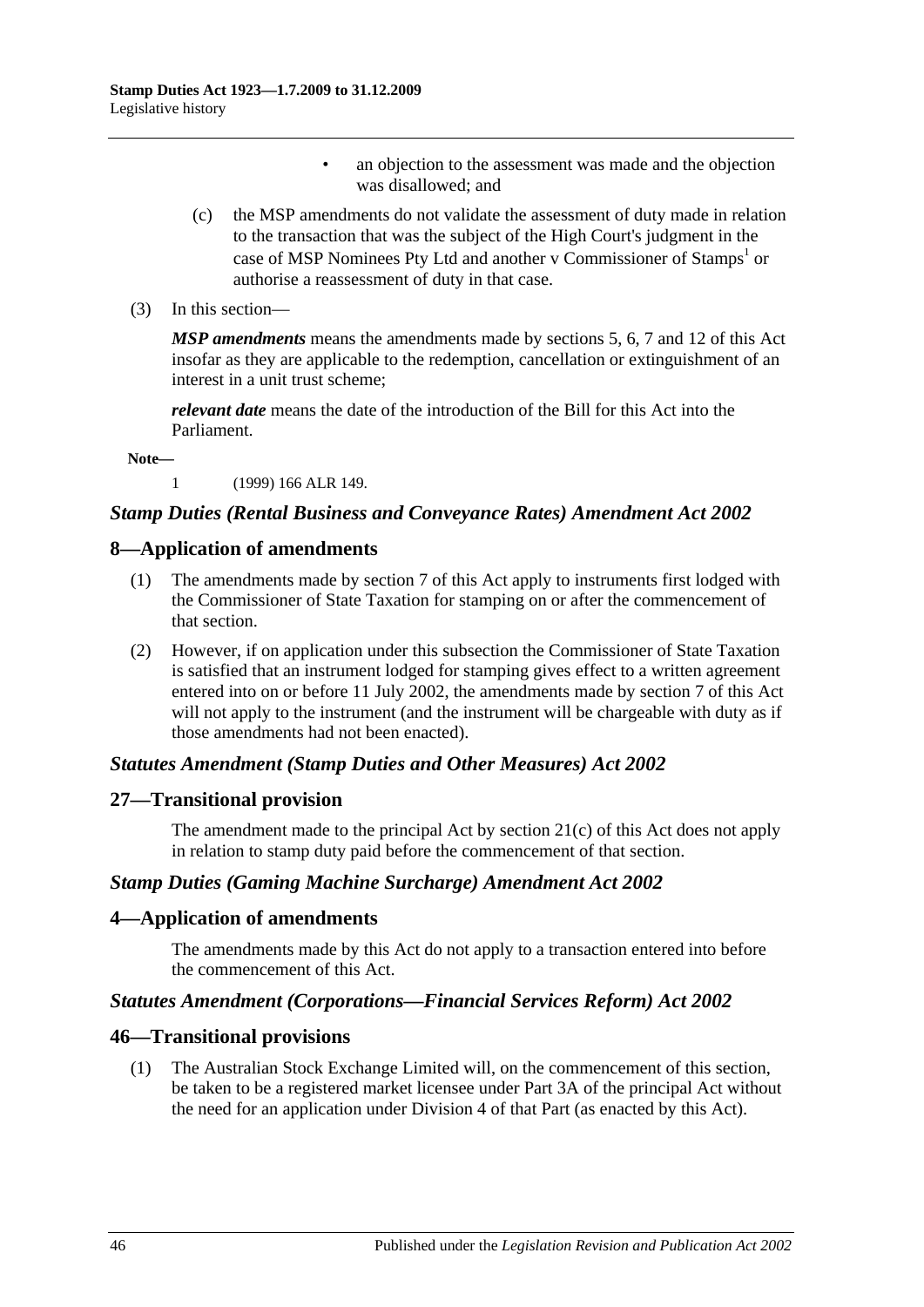(2) The body registered by the Commissioner of State Taxation under Division 4 of Part 3A of the principal Act immediately before the commencement of this section will, on that commencement, be taken to be a registered CS facility licensee under Part 3A of the principal Act without the need for an application under Division 4 of that Part (as enacted by this Act).

# *Stamp Duties (Rental and Mortgage Duty) Amendment Act 2003, Sch—Transitional provision*

1 Part 3 Division 2 of the *[Stamp Duties Act](http://www.legislation.sa.gov.au/index.aspx?action=legref&type=act&legtitle=Stamp%20Duties%20Act%201923) 1923* (the Act) is to be read subject to the following qualification:

> An amount received under or in respect of a contract, agreement or arrangement entered into before 1 October 2003 is required to be included in a statement to be lodged under section 31F of the Act if (and only if) it was required to be brought into account for the calculation of rental duty under the relevant provisions of the Act, as in force immediately before 1 October 2003.

# *Stamp Duties (Land Rich Entities) Amendment Act 2006, Sch 1*

### **1—Transitional provision**

- (1) The amendments made by this Act to the *[Stamp Duties Act](http://www.legislation.sa.gov.au/index.aspx?action=legref&type=act&legtitle=Stamp%20Duties%20Act%201923) 1923* apply only in relation to transactions entered into after the commencement of this clause.
- (2) Section 98(1) of the *[Stamp Duties Act](http://www.legislation.sa.gov.au/index.aspx?action=legref&type=act&legtitle=Stamp%20Duties%20Act%201923) 1923*, as amended by this Act, applies to a transaction entered into after the commencement of this clause but before the day on which this Act is assented to by the Governor (the *day of assent*) as if the period of 2 months referred to in that provision ends 2 months after the day of assent.

#### *Statutes Amendment (Domestic Partners) Act 2006*

#### **205—Transitional provision**

An amendment made by this Act to the *[Stamp Duties Act](http://www.legislation.sa.gov.au/index.aspx?action=legref&type=act&legtitle=Stamp%20Duties%20Act%201923) 1923* applies only in relation to instruments executed after the commencement of the amendment.

#### *Stamp Duties (Trusts) Amendment Act 2008, Sch 1*

#### **1—Transitional provision**

The amendment made by section 3(2) of this Act to section 71 of the *[Stamp Duties](http://www.legislation.sa.gov.au/index.aspx?action=legref&type=act&legtitle=Stamp%20Duties%20Act%201923)  Act [1923](http://www.legislation.sa.gov.au/index.aspx?action=legref&type=act&legtitle=Stamp%20Duties%20Act%201923)* operates both prospectively and retrospectively.

#### *Statutes Amendment (Budget 2008) Act 2008, Sch 1*

#### **1—Transitional provisions**

- $(1)$  If—
	- (a) a person is entitled to a first home bonus grant under section 18B of the *[First](http://www.legislation.sa.gov.au/index.aspx?action=legref&type=act&legtitle=First%20Home%20Owner%20Grant%20Act%202000)  [Home Owner Grant Act](http://www.legislation.sa.gov.au/index.aspx?action=legref&type=act&legtitle=First%20Home%20Owner%20Grant%20Act%202000) 2000*, as enacted by this Act (the *relevant entitlement*); and
	- (b) the person has—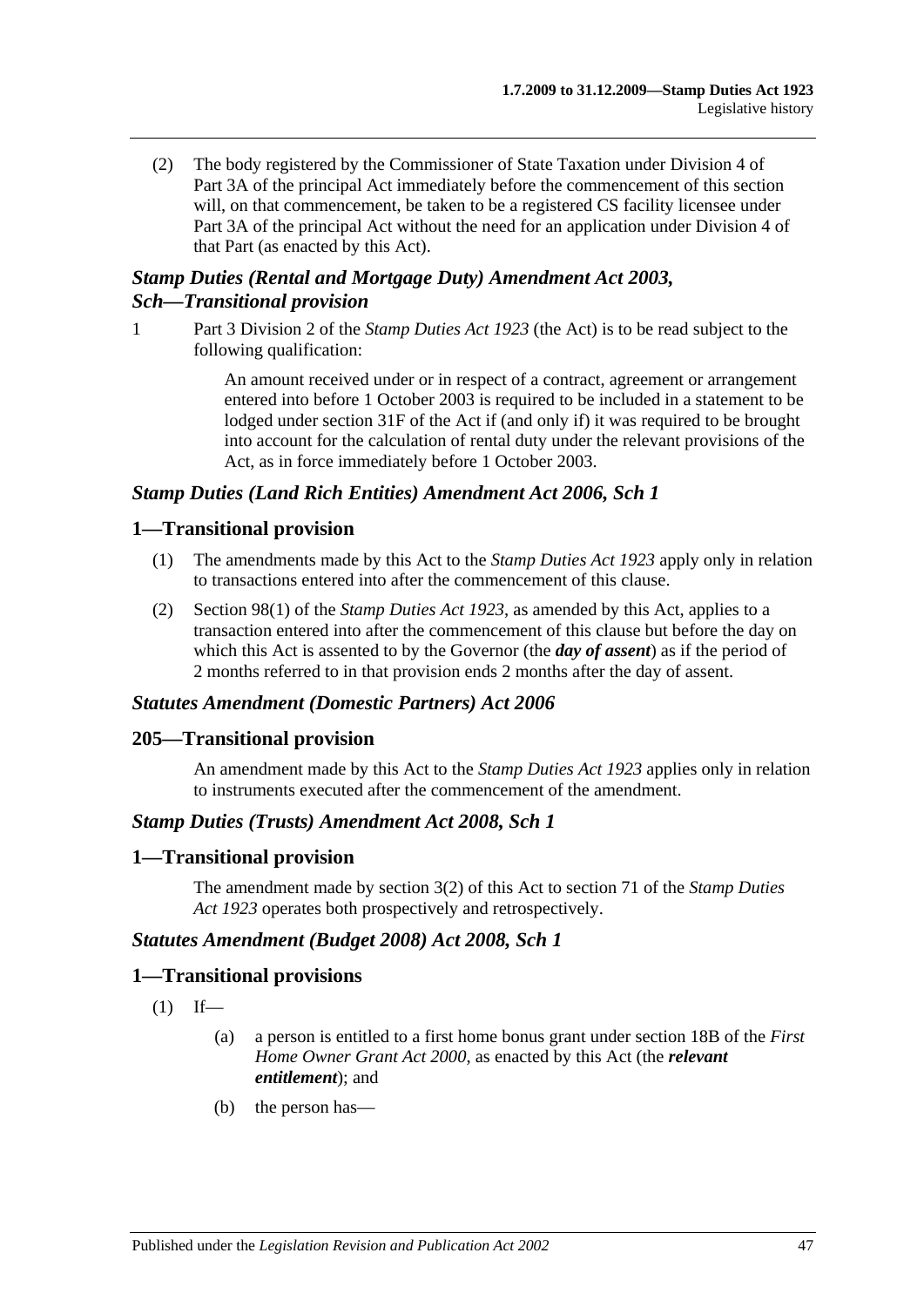- (i) in respect of a conveyance that relates to the land on which the home under that Act is situated or is to be built (as the case may be), received a benefit under section 71C of the *[Stamp Duties Act](http://www.legislation.sa.gov.au/index.aspx?action=legref&type=act&legtitle=Stamp%20Duties%20Act%201923) 1923*; or
- (ii) received a benefit constituted by an *ex gratia* payment by the State in order to provide for the first home bonus grant envisaged by this Act for the period between 5 June 2008 and the date of enactment of this Act,

the amount of the relevant entitlement will be reduced by the amount of the benefit provided under section 71C of the *[Stamp Duties Act](http://www.legislation.sa.gov.au/index.aspx?action=legref&type=act&legtitle=Stamp%20Duties%20Act%201923) 1923* or by the amount of the *ex gratia* payment, or both (including so as to fully set off the amount of the relevant entitlement).

- $(2)$  If—
	- (a) a person has received a benefit constituted by an *ex gratia* payment by the State in order to provide for the first home bonus grant envisaged by this Act for the period between 5 June 2008 and the date of the enactment of this Act; and
	- (b) the person has also, in respect of a conveyance that relates to the land on which the home that is relevant to the *ex gratia* payment is situated, or is to be built, (as the case may be), received a benefit under section 71C of the *[Stamp](http://www.legislation.sa.gov.au/index.aspx?action=legref&type=act&legtitle=Stamp%20Duties%20Act%201923)  [Duties Act](http://www.legislation.sa.gov.au/index.aspx?action=legref&type=act&legtitle=Stamp%20Duties%20Act%201923) 1923* (the *relevant benefit*),

the Commissioner of State Taxation may recover the amount of the relevant benefit from any person who claimed that benefit as a debt due to the Crown.

- $(3)$  If—
	- (a) a person has received a benefit under section 71C of the *[Stamp Duties](http://www.legislation.sa.gov.au/index.aspx?action=legref&type=act&legtitle=Stamp%20Duties%20Act%201923)  Act [1923](http://www.legislation.sa.gov.au/index.aspx?action=legref&type=act&legtitle=Stamp%20Duties%20Act%201923)* (the *relevant benefit*); and
	- (b) the conveyance on which the benefit is based falls within the ambit of subsection (8) of section 71C of the *[Stamp Duties Act](http://www.legislation.sa.gov.au/index.aspx?action=legref&type=act&legtitle=Stamp%20Duties%20Act%201923) 1923* (as enacted by this Act),

the Commissioner of State Taxation may recover the amount of the relevant benefit from any person who claimed that benefit as a debt due to the Crown.

(4) To avoid doubt, any set off or right of recovery under this clause extends to a benefit obtained before the commencement of this clause.

# **Historical versions**

Reprint—1.11.1984 Reprint No 1—12.12.1991 Reprint No 2—3.2.1992 Reprint No 3—1.9.1992 Reprint No 4—14.12.1992 Reprint No 5—1.3.1993 Reprint No 6—1.6.1994 Reprint No 7—1.9.1994